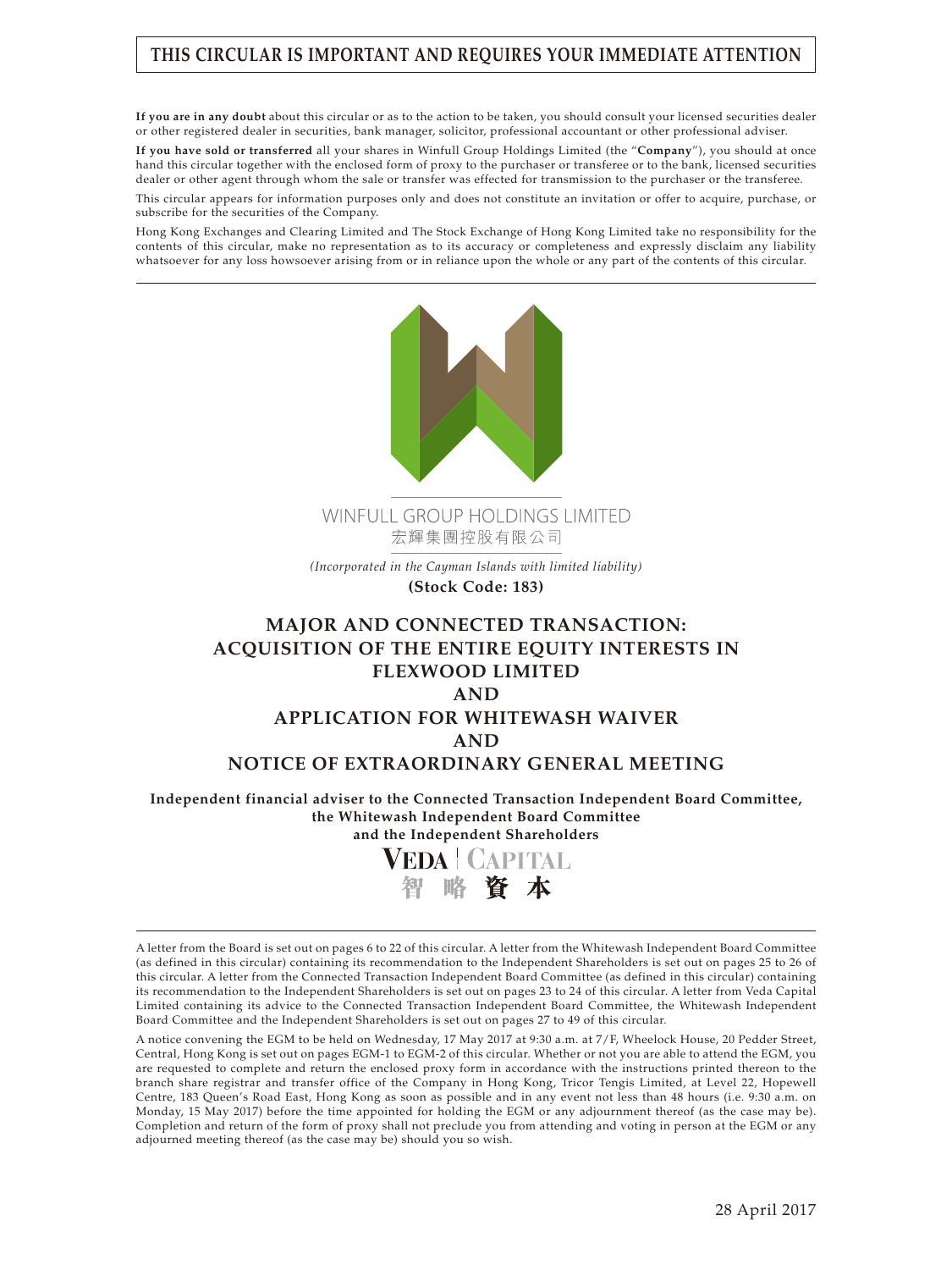# **CONTENTS**

## *Page*

|                                                                                   | $\mathbf{1}$ |
|-----------------------------------------------------------------------------------|--------------|
|                                                                                   | 6            |
| Letter from the Connected Transaction Independent Board Committee                 | 23           |
| Letter from the Whitewash Independent Board Committee                             | 25           |
|                                                                                   | 27           |
| Appendix I - Financial Information of the Group                                   | $I-1$        |
| Appendix II - Financial Information of the Target Company                         | $II-1$       |
| Appendix III - Unaudited Pro Forma Financial Information of<br>the Enlarged Group | $III-1$      |
| Appendix IV - Independent Valuation Report on the Group                           | $IV-1$       |
| Appendix V - Independent Valuation Report on the Property                         | $V-1$        |
|                                                                                   | $VI-1$       |
|                                                                                   |              |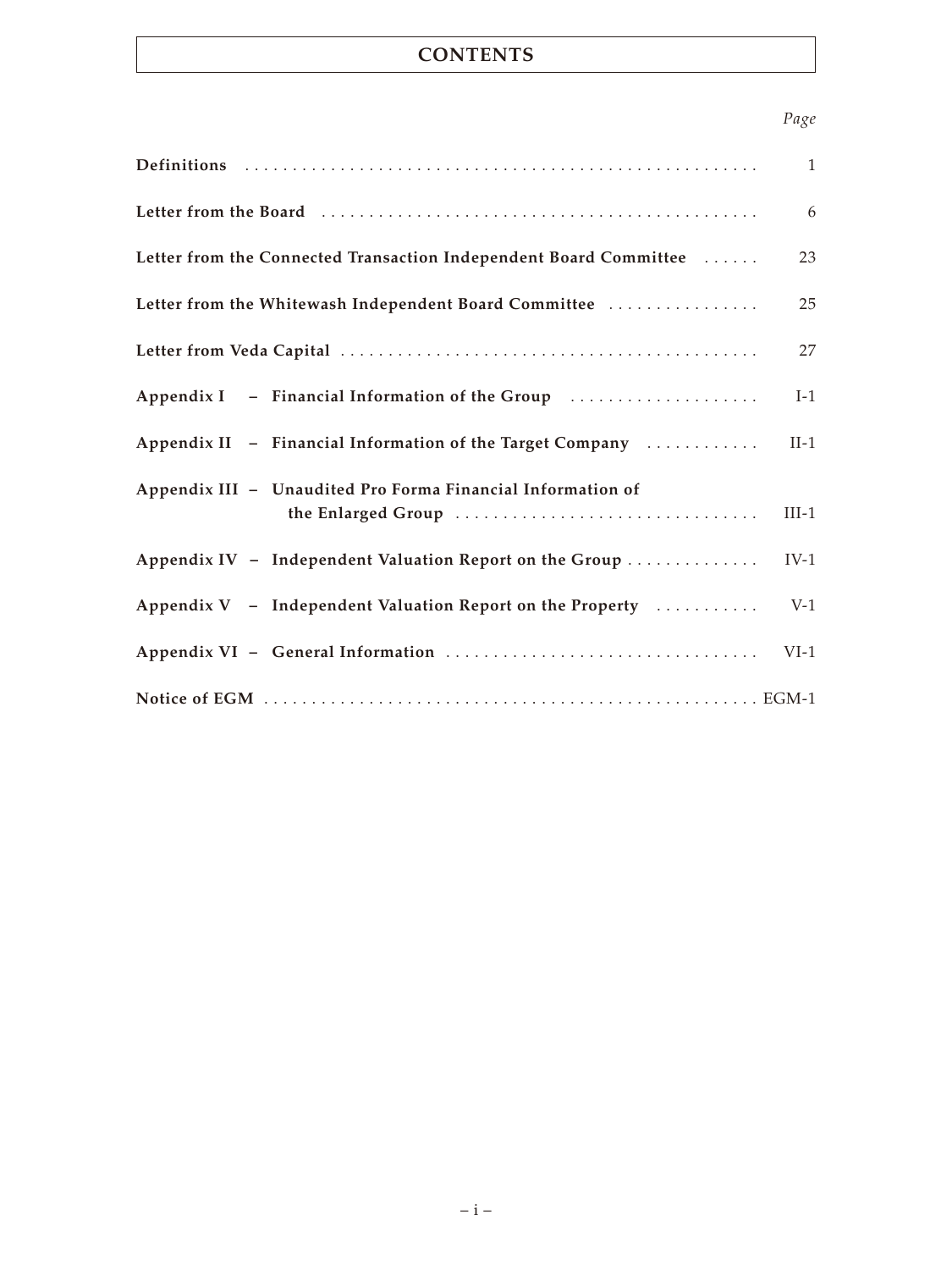*In this circular, unless the context otherwise requires, the following expressions have the following meanings:*

| "Acquisition"           | the proposed acquisition of the Sale Share and the<br>Sale Loan by the Purchaser pursuant to the<br><b>Acquisition Agreement</b>                                                                      |
|-------------------------|-------------------------------------------------------------------------------------------------------------------------------------------------------------------------------------------------------|
| "Acquisition Agreement" | the conditional sale and purchase agreement dated 14<br>March 2017 and entered into among the Vendor, the<br>Company and the Purchaser in relation to the<br>Acquisition                              |
| "acting in concert"     | has the meaning ascribed to it in the Takeovers Code                                                                                                                                                  |
| "Announcement"          | the announcement dated 14 March 2017 issued by the<br>Company in relation to, among others, the<br>Acquisition and the Whitewash Waiver                                                               |
| "associate(s)"          | has the meaning ascribed thereto under the Listing<br>Rules                                                                                                                                           |
| "Bank Loan"             | the outstanding bank loan owed by the Target<br>Company to bank, which shall not exceed<br>HK\$56,400,000 upon Completion                                                                             |
| "Board"                 | the board of Directors                                                                                                                                                                                |
| "Business Day"          | a day (other than a Saturday or Sunday) on which<br>banks in Hong Kong are open for business                                                                                                          |
| "BVI"                   | the British Virgin Islands                                                                                                                                                                            |
| "Company"               | Winfull Group Holdings Limited, a company<br>incorporated in the Cayman Islands with limited<br>liability and the issued Shares of which are listed on<br>the main board of the Stock Exchange        |
| "Completion"            | completion of the Acquisition in accordance with the<br><b>Acquisition Agreement</b>                                                                                                                  |
| "Completion Date"       | the date on which the Completion takes place, being<br>the fifth Business Day after the conditions precedent<br>under the Acquisition Agreement have been fulfilled<br>or waived (as the case may be) |
| "connected person(s)"   | has the meaning ascribed thereto under the Listing<br>Rules                                                                                                                                           |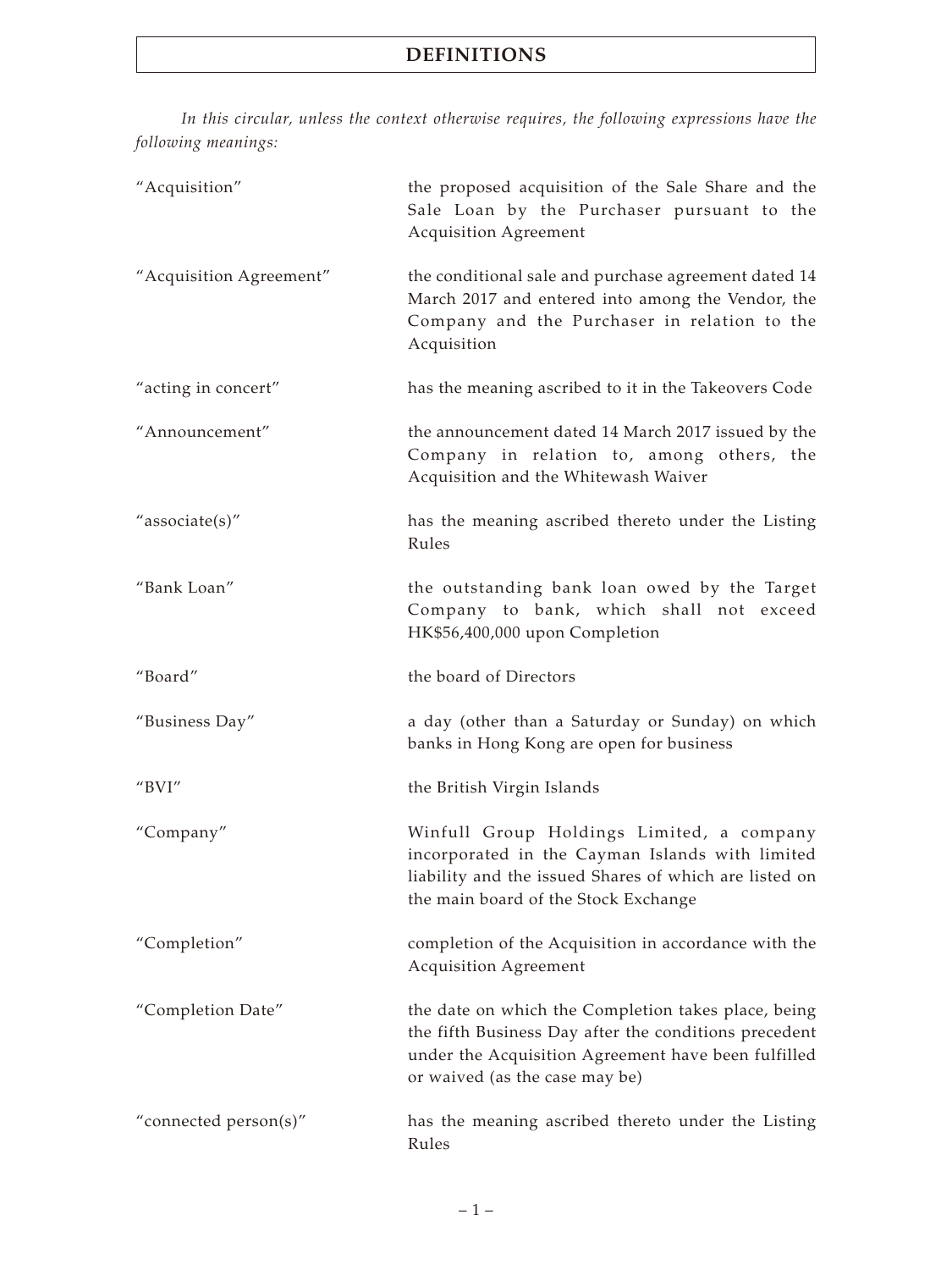| "Connected Transaction<br>Independent Board<br>Committee" | an independent committee of the Board established<br>which comprises all the independent non-executive<br>Directors to advise the Independent Shareholders on<br>the fairness and reasonableness of terms of the<br>Acquisition Agreement, and to advise the<br>Independent Shareholders how to vote at the EGM                                                                                                                                               |
|-----------------------------------------------------------|---------------------------------------------------------------------------------------------------------------------------------------------------------------------------------------------------------------------------------------------------------------------------------------------------------------------------------------------------------------------------------------------------------------------------------------------------------------|
| "Consideration"                                           | HK\$450,600,000, being the total consideration for the<br>Acquisition                                                                                                                                                                                                                                                                                                                                                                                         |
| "Consideration Share(s)"                                  | 2,409,625,668 new Shares to be allotted and issued to<br>the Vendor (or his nominee) at the Issue Price upon<br>Completion                                                                                                                                                                                                                                                                                                                                    |
| "Director(s)"                                             | director(s) of the Company                                                                                                                                                                                                                                                                                                                                                                                                                                    |
| " $EGM"$                                                  | the extraordinary general meeting of the Company to<br>be convened and held on Wednesday, 17 May 2017 at<br>9:30 a.m. at 7/F, Wheelock House, 20 Pedder Street,<br>Central, Hong Kong for the Independent<br>Shareholders to consider and, if thought fit, approve<br>(i) the Acquisition Agreement and the transactions<br>contemplated thereunder and (ii) the Whitewash<br>Waiver                                                                          |
| "Enlarged Group"                                          | the Group as enlarged by the Target Company                                                                                                                                                                                                                                                                                                                                                                                                                   |
| "Executive"                                               | the Executive Director of the Corporate Finance<br>Division of the Securities and Futures Commission of<br>Hong Kong or any of his delegates                                                                                                                                                                                                                                                                                                                  |
| "Group"                                                   | the Company and its subsidiaries                                                                                                                                                                                                                                                                                                                                                                                                                              |
| "Hong Kong"                                               | the Hong Kong Special Administrative Region of the<br>PRC                                                                                                                                                                                                                                                                                                                                                                                                     |
| "Independent Shareholders"                                | Shareholders other than (i) the Vendor, Virtue Partner<br>together with parties acting in concert with any of<br>them and their respective associates; (ii) Mr. Ngan<br>Man Ho; (iii) those who are involved in or interested<br>in the Acquisition Agreement or the Whitewash<br>Waiver; and (iv) those whose are required to abstain<br>from voting in the EGM to consider and approve the<br>Acquisition under the Listing Rules and the<br>Takeovers Code |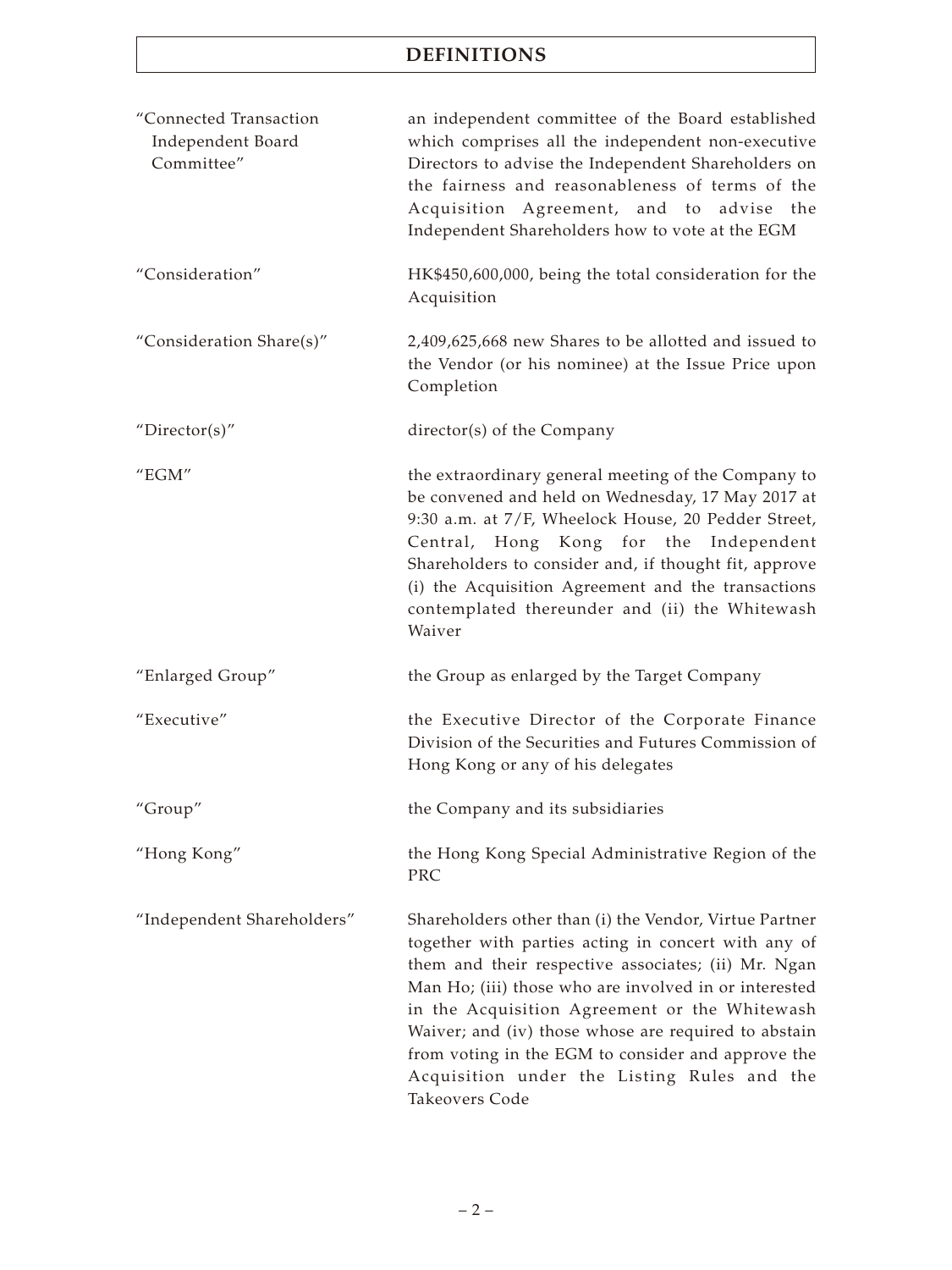| "Independent Third Party(ies)" | any person(s) or company(ies) and their respective<br>ultimate beneficial owner(s) whom, to the best of the<br>Directors' knowledge, information and belief having<br>made all reasonable enquiries, are third parties<br>independent of the Company and its connected<br>persons of the Company in accordance with the<br><b>Listing Rules</b> |
|--------------------------------|-------------------------------------------------------------------------------------------------------------------------------------------------------------------------------------------------------------------------------------------------------------------------------------------------------------------------------------------------|
| "Issue Price"                  | HK\$0.187 per Consideration Share                                                                                                                                                                                                                                                                                                               |
| "Last Trading Day"             | 14 March 2017, being the last day on which the Shares<br>were traded on the Stock Exchange prior to the release<br>of the Announcement                                                                                                                                                                                                          |
| "Latest Practicable Date"      | 25 April 2017, being the latest practicable date prior to<br>the printing of this circular for ascertaining certain<br>information contained herein                                                                                                                                                                                             |
| "Listing Committee"            | the listing sub-committee of the board of directors of<br>the Stock Exchange                                                                                                                                                                                                                                                                    |
| "Listing Rules"                | the Rules Governing the Listing of Securities on the<br>Stock Exchange                                                                                                                                                                                                                                                                          |
| "PRC"                          | the People's Republic of China, which for the purpose<br>of this circular, shall exclude Hong Kong, the Macau<br>Special Administrative Region of the PRC and Taiwan                                                                                                                                                                            |
| "Property"                     | the commercial property located at 6/F., 9 Queen's<br>Road Central, Hong Kong                                                                                                                                                                                                                                                                   |
| "Purchaser"                    | Alpha Easy Limited, purchaser to the Acquisition<br>Agreement, a company incorporated in the BVI and a<br>wholly owned subsidiary of the Company                                                                                                                                                                                                |
| "Relevant Period"              | the period commencing on the date falling six months<br>immediately prior to the date of the Announcement<br>and ending on the Latest Practicable Date                                                                                                                                                                                          |
| "Sale Loan"                    | all obligations, liabilities and debts owing or incurred<br>by the Target Company to the Vendor and its<br>associates on or at any time prior to Completion<br>whether actual, contingent or deferred and<br>irrespective of whether the same is due and payable<br>on Completion                                                               |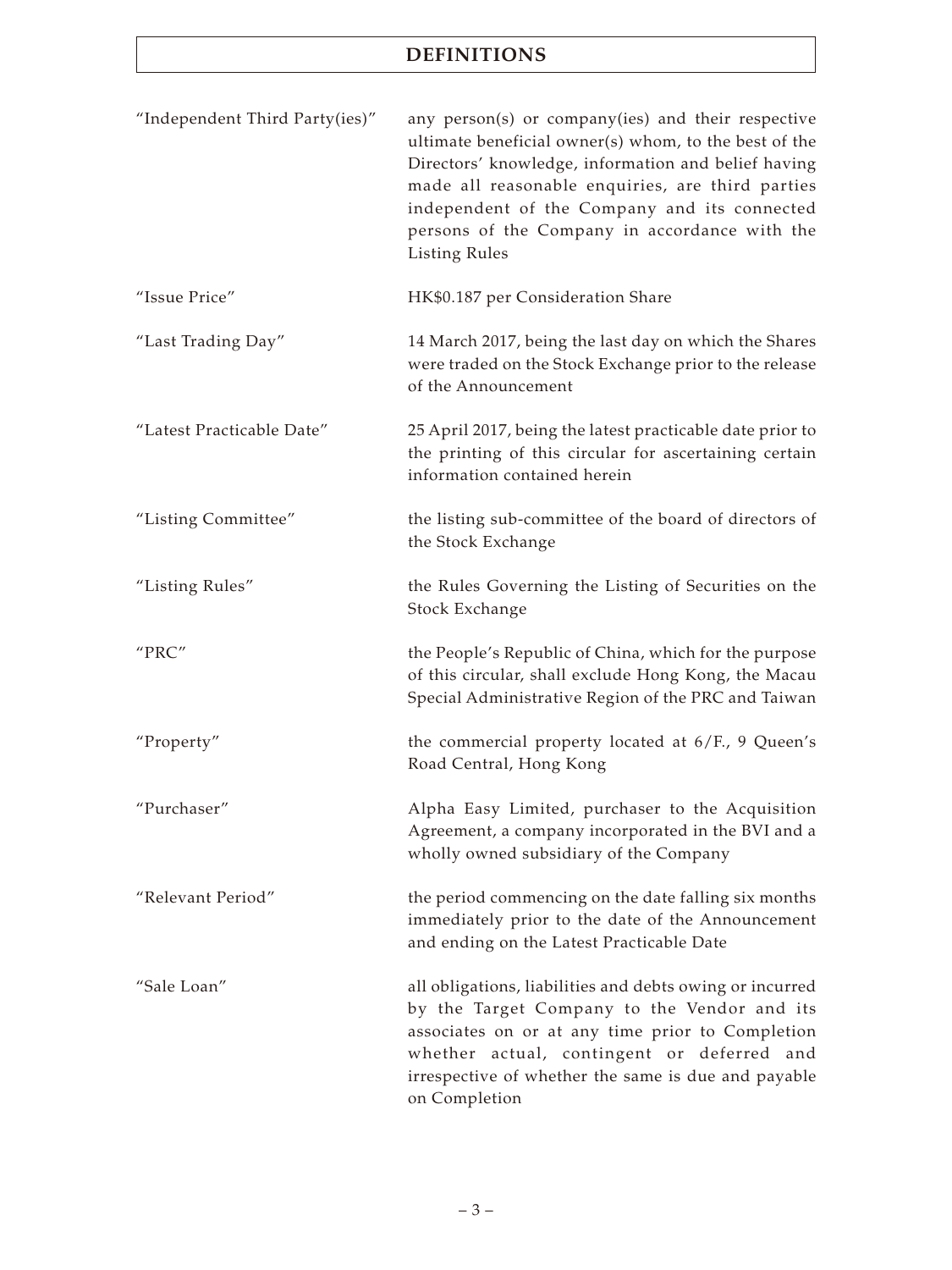| "Sale Share"                               | 1 share in the issued share capital of the Target<br>Company, representing the entire issued share capital<br>of the Target Company                                                                                                                                                                                                                           |
|--------------------------------------------|---------------------------------------------------------------------------------------------------------------------------------------------------------------------------------------------------------------------------------------------------------------------------------------------------------------------------------------------------------------|
| "SFC"                                      | the Securities and Futures Commission                                                                                                                                                                                                                                                                                                                         |
| "SFO"                                      | Securities and Futures Ordinance (Chapter 571 of the<br>Laws of Hong Kong)                                                                                                                                                                                                                                                                                    |
| "Share $(s)$ "                             | share(s) of $HK$0.01$ each in the share capital of the<br>Company                                                                                                                                                                                                                                                                                             |
| "Shareholder(s)"                           | holder(s) of the Share(s)                                                                                                                                                                                                                                                                                                                                     |
| "Stock Exchange"                           | The Stock Exchange of Hong Kong Limited                                                                                                                                                                                                                                                                                                                       |
| "Takeovers Code"                           | the Code on Takeovers and Mergers                                                                                                                                                                                                                                                                                                                             |
| "Target Company"                           | Flexwood Limited, a company incorporated in the<br>BVI with limited liability, being the registered holder<br>of the Property                                                                                                                                                                                                                                 |
| "Veda Capital"                             | Veda Capital Limited, the independent financial<br>appointed to advise the Connected Transaction<br>Independent Board Committee, the Whitewash<br>Independent Board Committee and the Independent<br>Shareholders in respect of the Acquisition Agreement<br>and the transactions contemplated thereunder as well<br>as the Whitewash Waiver and as to voting |
| "Vendor"                                   | Mr. Pong Wilson Wai San, the Chairman of the Board<br>and an executive Director                                                                                                                                                                                                                                                                               |
| "Virtue Partner"                           | Virtue Partner Group Limited, a company<br>incorporated in the BVI with limited liability and is<br>wholly beneficially owned by the Vendor                                                                                                                                                                                                                   |
| "Whitewash Independent Board<br>Committee" | an independent committee of the Board established<br>which comprises the non-executive Director and all<br>the independent non-executive Directors<br>in<br>compliance with Rule 2.8 of the Takeovers Code, who<br>has no direct or indirect interest in the Acquisition<br>Agreement or the Whitewash Waiver                                                 |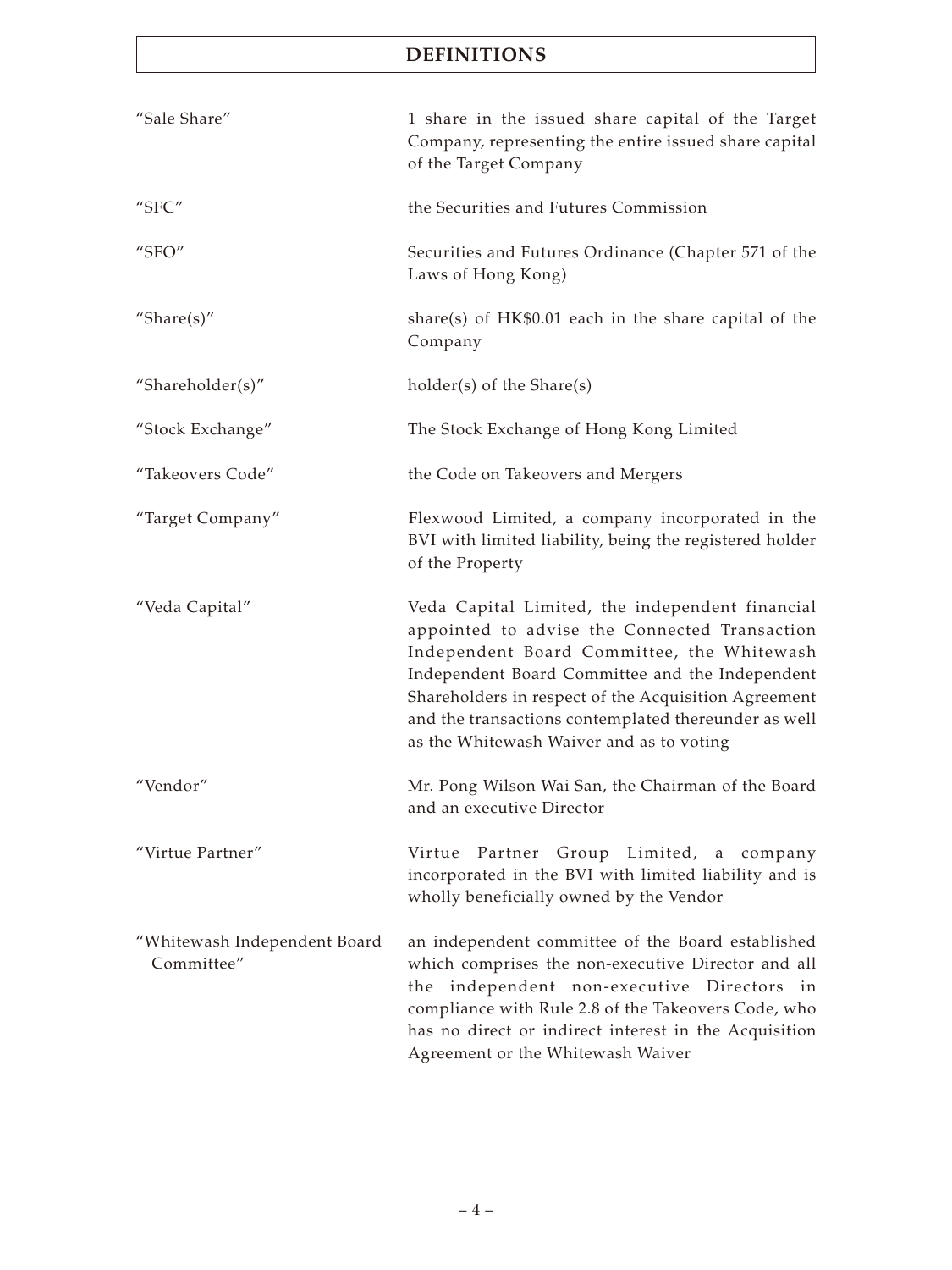| "Whitewash Waiver"                                                                                                                                                                                                                                                                                                  | a waiver from the obligation of the Vendor to make a                          |
|---------------------------------------------------------------------------------------------------------------------------------------------------------------------------------------------------------------------------------------------------------------------------------------------------------------------|-------------------------------------------------------------------------------|
|                                                                                                                                                                                                                                                                                                                     | mandatory general offer to the Shareholders in                                |
|                                                                                                                                                                                                                                                                                                                     | respect of the Shares and securities issued by the                            |
|                                                                                                                                                                                                                                                                                                                     | Company not already owned or agreed to be acquired                            |
|                                                                                                                                                                                                                                                                                                                     | by the Vendor and the parties acting in concert with                          |
|                                                                                                                                                                                                                                                                                                                     | him as a result of the allotment and issue of the                             |
|                                                                                                                                                                                                                                                                                                                     | Consideration Shares in accordance with Note 1 on                             |
|                                                                                                                                                                                                                                                                                                                     | dispensations from Rule 26 of the Takeovers Code                              |
| "HK\$"                                                                                                                                                                                                                                                                                                              | Hong Kong dollars, the lawful currency of Hong<br>Kong                        |
| $^{\prime\prime}$ US\$"                                                                                                                                                                                                                                                                                             | United States dollars, the lawful currency of the<br>United States of America |
| $\frac{1}{2}$ $\frac{1}{2}$ $\frac{1}{2}$ $\frac{1}{2}$ $\frac{1}{2}$ $\frac{1}{2}$ $\frac{1}{2}$ $\frac{1}{2}$ $\frac{1}{2}$ $\frac{1}{2}$ $\frac{1}{2}$ $\frac{1}{2}$ $\frac{1}{2}$ $\frac{1}{2}$ $\frac{1}{2}$ $\frac{1}{2}$ $\frac{1}{2}$ $\frac{1}{2}$ $\frac{1}{2}$ $\frac{1}{2}$ $\frac{1}{2}$ $\frac{1}{2}$ | per cent.                                                                     |

*Unless the context requires otherwise, all amounts in US\$ are translated into HK\$ at an exchange rate of US\$1: HK\$7.78. Such translation should not be construed as a representation that the amount in question has been, could have been or could be converted at any particular rate at all.*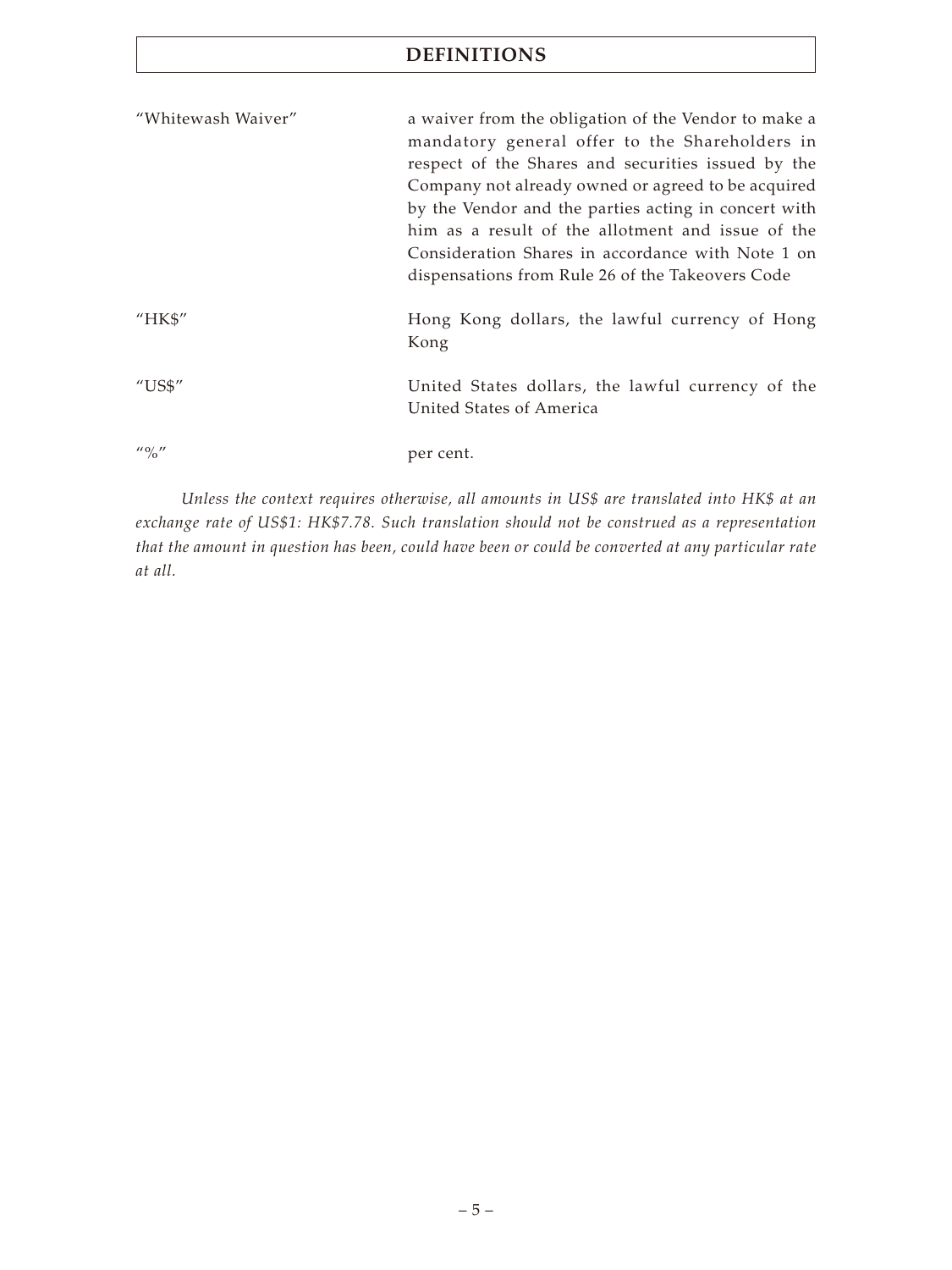

*(Incorporated in the Cayman Islands with limited liability)* **(Stock Code: 183)**

*Executive Directors:* Mr. Pong Wilson Wai San *(Chairman)* Mr. Lee Wing Yin Mr. Ngan Man Ho

*Non-executive Director:* Mr. Lai Hin Wing Henry

*Independent non-executive Directors:* Mr. Koo Fook Sun Louis Ms. Yeung Wing Yan Wendy Mr. Lung Hung Cheuk

*Registered Office:* Cricket Square Hutchins Drive P.O. Box 2681 Grand Cayman KY1-1111 Cayman Islands

*Principal Place of Business in Hong Kong:* Unit A, 6/F. 9 Queen's Road Central Hong Kong

28 April 2017

*To the Shareholders*

Dear Sir or Madam,

# **MAJOR AND CONNECTED TRANSACTION: ACQUISITION OF THE ENTIRE EQUITY INTERESTS IN FLEXWOOD LIMITED AND APPLICATION FOR WHITEWASH WAIVER**

#### **INTRODUCTION**

The Board announces that on 14 March 2017 (after trading hours of the Stock Exchange), the Group entered into the Acquisition Agreement with the Vendor in relation to the acquisition of the Sale Share and the Sale Loan by the Purchaser for an aggregate consideration of HK\$450,600,000, which will be satisfied by the allotment and issue of 2,409,625,668 Consideration Shares to the Vendor (or his nominee), credited as fully paid, at the Issue Price. The Acquisition is subject to the satisfaction of the conditions as set out in the paragraph headed "Conditions" below.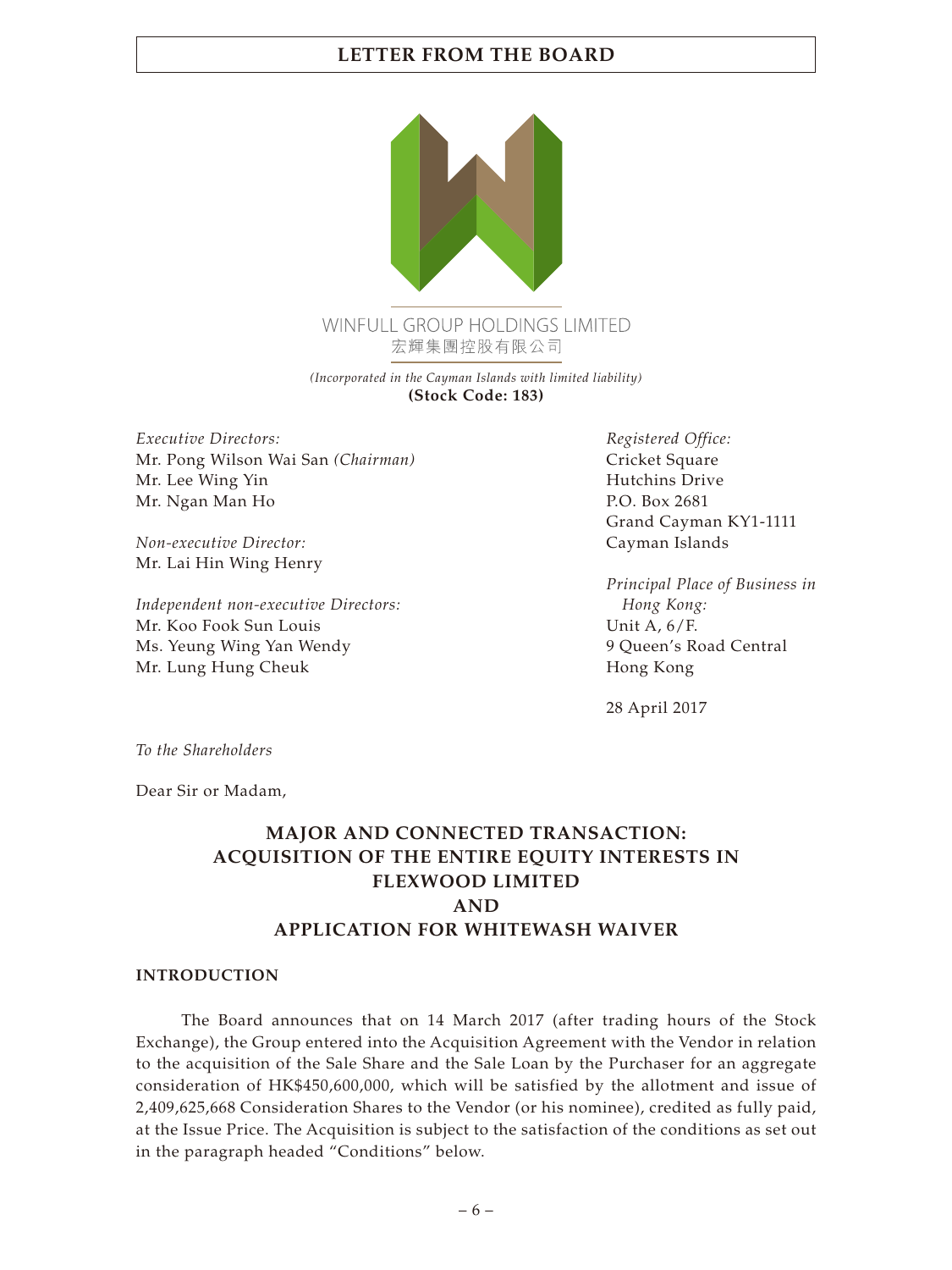As all the relevant percentages exceed 25% but below 100%, the Acquisition constitutes a major transaction on the part of the Company under Chapter 14 of the Listing Rules. As the Vendor is a controlling Shareholder and an executive Director of the Company, the Acquisition also constitutes a connected transaction on the part of the Company under Chapter 14A of the Listing Rules and is subject to, among others, the approval of the Independent Shareholders at the EGM.

Since the date of Announcement, the Group has conducted several transactions (the "**Subsequent Transactions**") with Independent Third Parties concerning the acquisition and disposal of certain properties in Hong Kong. Announcements made by the Company dated 15 March 2017, 23 March 2017, 3 April 2017 and 18 April 2017 contain further details of the Subsequent Transactions. The Group is principally engaged in property investment and trading and property development and provision of renovation services, as such it is in the ordinary and usual course of the Group's business to invest in properties in Hong Kong and other overseas market. The Acquisition and each of the Subsequent Transactions represent property investment made by the Group in its ordinary and usual course of business.

As at the Latest Practicable Date, the Vendor is beneficially interested in 7,328,000 Shares, representing approximately 0.23% of the existing issued share capital of the Company and Virtue Partner, which is beneficially wholly-owned by the Vendor, is beneficially interested in 936,794,000 Shares. Therefore, the Vendor, Virtue Partner and parties acting in concert with them are holding 944,122,000 Shares in aggregate, representing approximately 30.08% of the existing issued share capital of the Company as at the Latest Practicable Date.

Upon Completion, 2,409,625,668 Consideration Shares will be allotted and issued to the Vendor (or his nominee) and the interests of the Vendor, Virtue Partner and parties acting in concert with them in the voting rights of the Company will increase from approximately 30.08% to approximately 60.44% (assuming that there is no change in the issued share capital of the Company up to the Completion). Accordingly, the Vendor would be obliged to make a mandatory general offer to the Shareholders for all the issued Shares and other securities of the Company not already owned or agreed to be acquired by him pursuant to Rule 26.1 of the Takeovers Code, unless the Whitewash Waiver is obtained from the Executive.

An application to the Executive for the Whitewash Waiver in respect of the allotment and issue of the Consideration Shares has been made by the Vendor. The Acquisition Agreement and the transactions contemplated thereunder and the Whitewash Waiver, if granted by the Executive, would be subject to, among other things, the approval by the Independent Shareholders at the EGM by way of poll. The Vendor, Virtue Partner and parties acting in concert with any of them, and their respective associates, Mr. Ngan Man Ho and any other Shareholders who are involved or interested in the Acquisition Agreement and/or the Whitewash Waiver have abstained from voting on the board resolution approving Acquisition Agreement and shall abstain from voting at the EGM in respect of the resolution(s) approving the Acquisition Agreement and the transactions contemplated thereunder and the Whitewash Waiver. The Acquisition Agreement and the transactions contemplated thereunder will not proceed if the Whitewash Waiver is not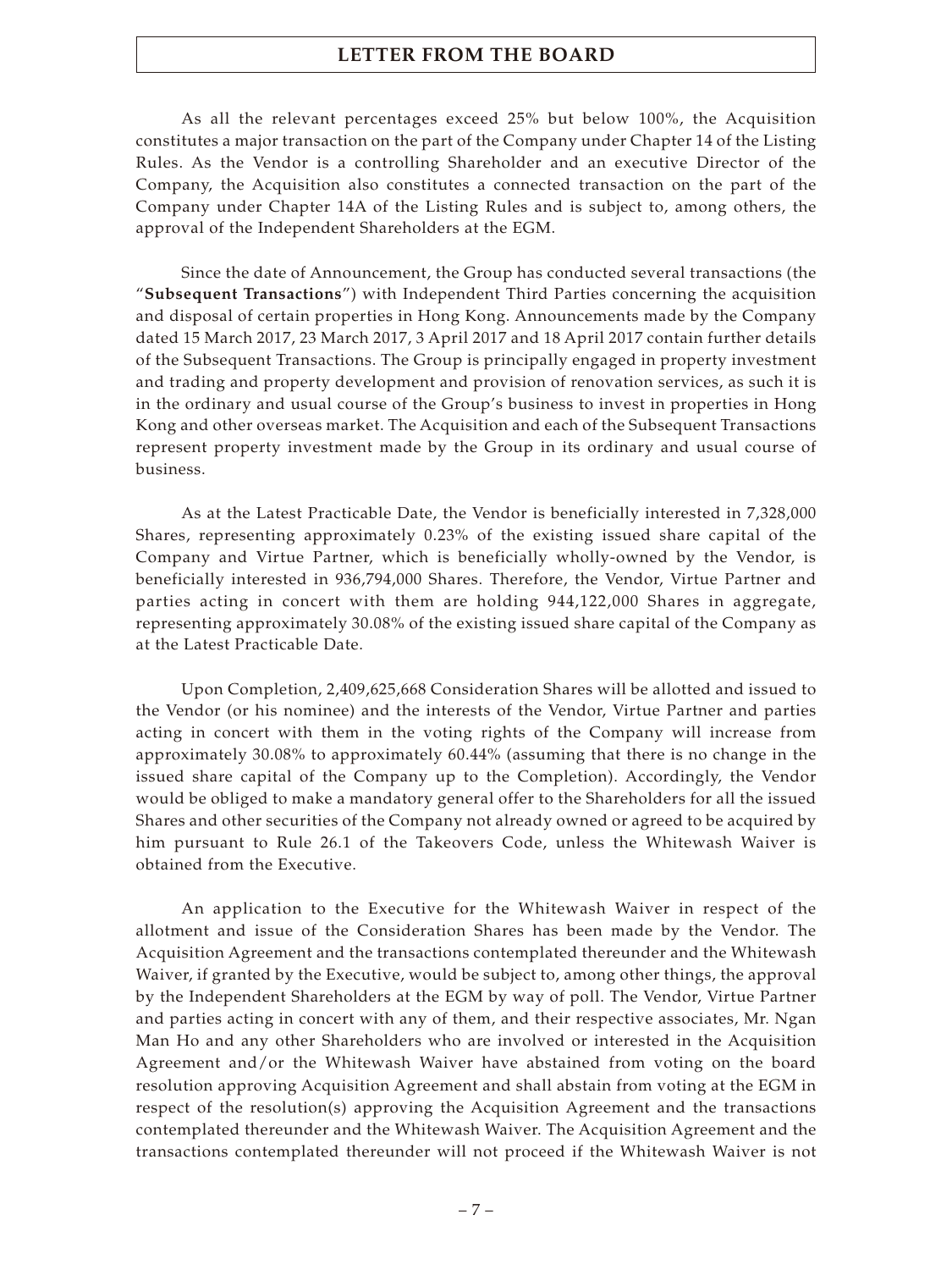granted by the Executive or the Acquisition Agreement and the transactions contemplated thereunder and the Whitewash Waiver are not approved by the Independent Shareholders at the EGM.

The purpose of this circular is to provide you with, among other things, further details of the Acquisition, valuation report on the Property and the Whitewash Waiver, together with the recommendations of the Connected Transaction Independent Board Committee and the Whitewash Independent Board Committee to the Independent Shareholders, the letter of advice from Veda Capital to the Connected Transaction Independent Board Committee, the Whitewash Independent Board Committee and the Independent Shareholders in relation to the Acquisition Agreement and the Whitewash Waiver, and a notice of the EGM.

#### **THE ACQUISITION**

#### **The Acquisition Agreement**

| Parties: | (1) | The Vendor as vendor |  |
|----------|-----|----------------------|--|
|----------|-----|----------------------|--|

- (2) The Purchaser as purchaser
- (3) The Company as issuer

The Purchaser is an investment holding company and a wholly owned subsidiary of the Company incorporated in the BVI. The Vendor, Mr. Pong Wilson Wai San, is the Chairman of the Board and an executive Director.

#### **Assets to be acquired**

Pursuant to the Acquisition Agreement, the Purchaser has conditionally agreed to acquire and the Vendor has conditionally agreed to sell (i) the Sale Share, representing 100% of the entire issued share capital of the Target Company; and (ii) the Sale Loan, representing all the obligations, liabilities and debts owed or incurred by the Target Company to the Vendor and its associates on or at any time prior to Completion. Up to 31 March 2017, the Sale Loan amounted to about HK\$29,223,535.

The Target Company is a company incorporated in the BVI with limited liability and is principally engaged in property investment. The only significant asset of the Target Company is the Property which was acquired by the Target Company in 2009 and the total acquisition costs were HK\$128,380,795 inclusive of stamp duty and legal fees.

#### **The consideration for the Acquisition**

The total consideration for the Acquisition is HK\$450,600,000, which shall be satisfied by the Company allotting and issuing 2,409,625,668 Consideration Shares at the Issue Price, credited as fully paid, to the Vendor (or his nominee) upon Completion.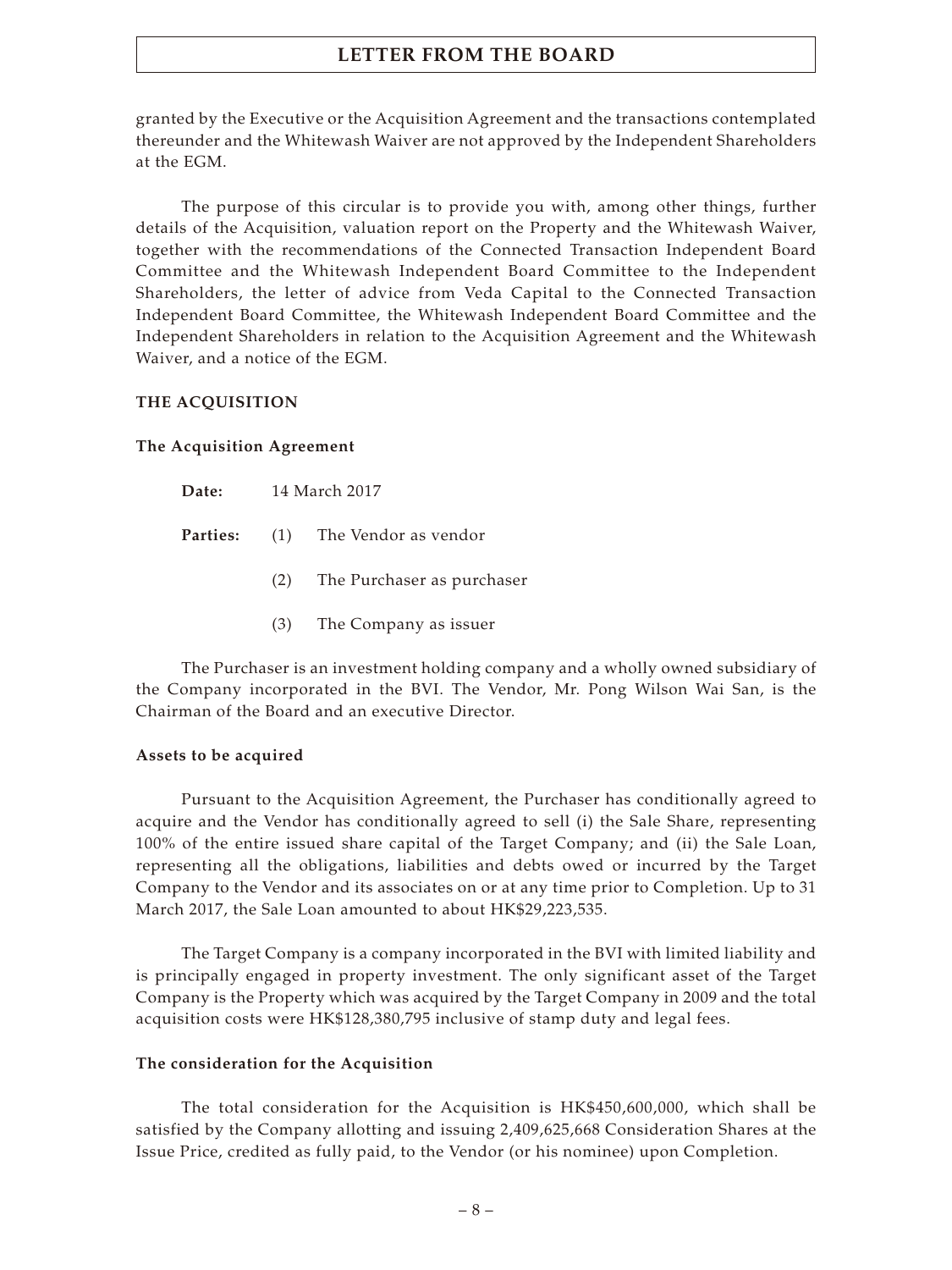The consideration was determined after arm's length negotiations between the parties to the Acquisition Agreement with reference to, among others, (i) the transacted prices of comparable commercial building in the vicinity of the Property; (ii) the net assets of the Target Company; and (iii) the outstanding Bank Loan of the Target Company upon Completion shall not exceed HK\$56,400,000. The Directors (excluding Mr. Pong Wilson Wai San who is the Vendor and has abstained from voting at the Board meeting due to conflict of interest) consider the consideration of the Acquisition to be fair and reasonable and on normal commercial terms and are in the interests of the Company and the Independent Shareholders as a whole, notwithstanding, the occurence of the Subsequent Transactions.

The consideration of HK\$450,600,000 represents a discount of approximately 0.49% to the adjusted net asset value of the Target Company of approximately HK\$452,799,100, after taking into account of (i) the market value of HK\$500,000,000 as at 28 February 2017 according to the Property Valuation Report as set out in the Appendix V to this circular; (ii) the net current liability of the Target Company as at 31 December 2016 of HK\$50,891,000 (excluding the amounts due to a director of approximately HK\$29,796,000); and (iii) the 4 months rental income of the Property from 1 January 2017 and up to 30 April 2017 of approximately HK\$3,690,100 (based on a monthly net rental income of approximately HK\$922,525, and the assumption that the Completion will take place at the end of April 2017) but has disregarded any administrative costs for the same period as the Board considers this sum to be immaterial.

### **Conditions precedent to the Acquisition Agreement**

The Acquisition is conditional upon the satisfaction of the following:

- (a) the Purchaser being satisfied with the results of the due diligence review in particular the review of the assets, liabilities, operations and affairs of the Target Company as the Purchaser may reasonably consider appropriate;
- (b) the Purchaser being satisfied that there are no title defects to the Property (save for the existing mortgage if the mortgage consent under sub-paragraph (d) below can be obtained);
- (c) production of written evidence by the Vendor to the satisfaction of the Purchaser that all debts and liabilities of the Target Company (other than (1) the Sale Loan, (2) the Bank Loan which shall not exceed HK\$56,400,000 and (3) other normal accruals in the ordinary course of business of the Target Company not exceeding HK\$200,000 and acceptable by the Purchaser) having been discharged, released, waived or extinguished;
- (d) all necessary bank and/or mortgagee consents and approvals required to be obtained on the part of the Purchaser, the Vendor and the Target Company in respect of the Acquisition Agreement and the transactions contemplated thereby having been obtained and remain in full force and effect;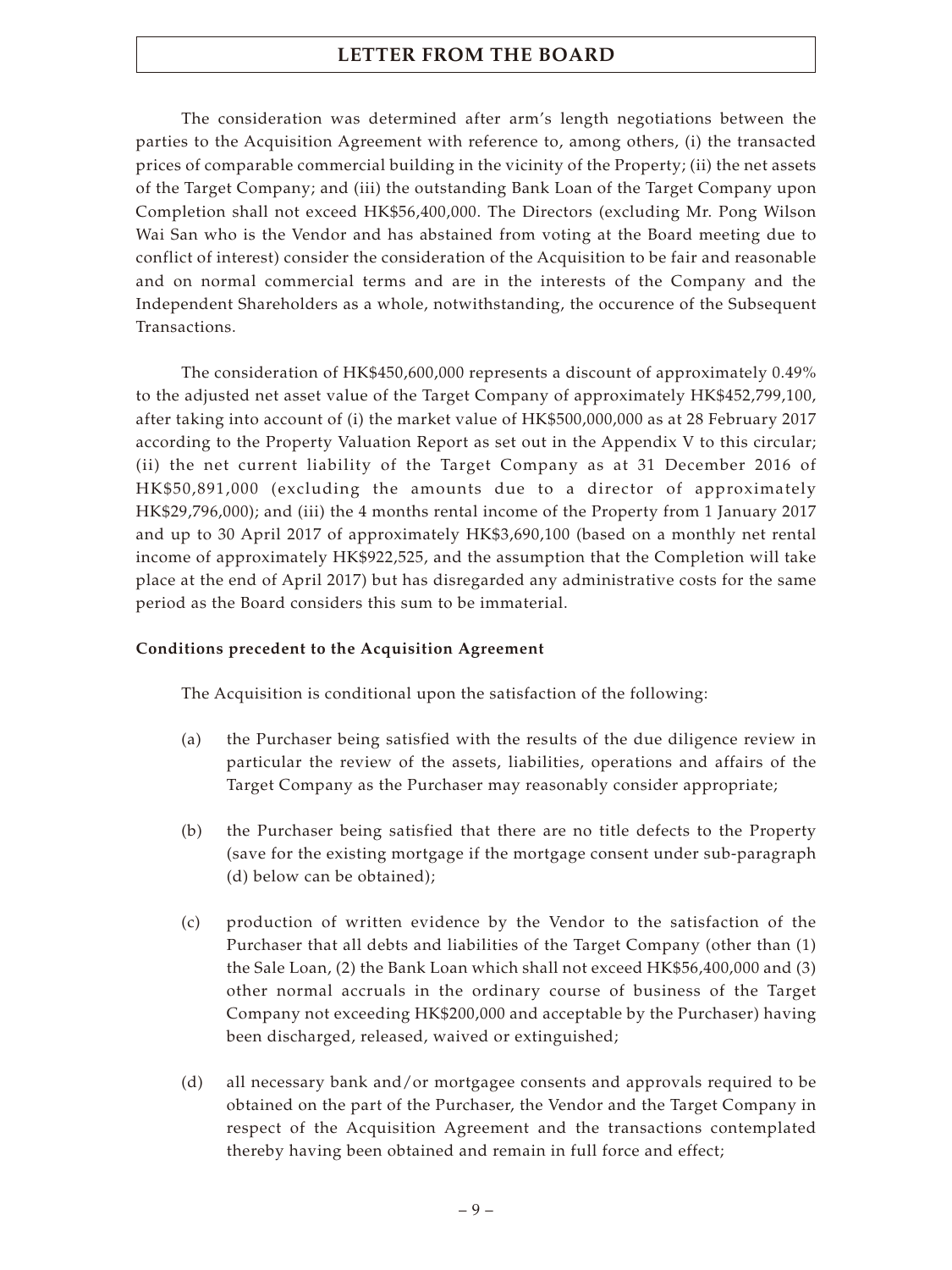- (e) the passing by the Independent Shareholders who are entitled to vote and not required to be abstained from voting under the Listing Rules and the Takeovers Code at a general meeting of the Company to be convened and held of the necessary ordinary resolution(s) to approve the Acquisition Agreement and the transactions contemplated thereby and the Whitewash Waiver, and all other consents and acts required to be obtained by the Purchaser under the Listing Rules and/or other applicable laws and regulations having been obtained and completed or, as the case may be, the relevant waiver from compliance with any of such rules having been obtained from the Stock Exchange and/or the SFC;
- (f) the warranties provided by the Vendors under the Acquisition Agreement remaining true, accurate and complete in all material respects;
- (g) the obtaining of a valuation report (in form and substance satisfactory to the Purchaser) from a firm of independent professional valuer appointed by the Purchaser showing the valuation of the Property to be not less than HK\$500,000,000;
- (h) the despatch of the circular by the Company in respect of the Acquisition as required under the Listing Rules and the Takeovers Code;
- (i) the Purchaser being satisfied that there has not been any material adverse change in respect of the Target Company since the date of the Acquisition Agreement; and
- (j) the granting of the Whitewash Waiver by the Executive.

The Purchaser may at any time at its absolute and sole discretion waive in writing the conditions (a), (b), (d), (f) and/or (i) set out above. The other conditions set out above are incapable of being waived. The Purchaser has no intention to waive any conditions but in the event that the required mortgagee bank consent in respect of the transaction contemplated under the Acquisition Agreement cannot be obtained, the Company will settle the Bank Loan upon Completion and arrange re-financing of the Property with the same mortgagee bank after Completion. If the conditions set out above have not been satisfied (or waived, as the case may be) on or before 30 June 2017, or such later date as the Vendor and the Purchaser may agree in writing (the "**Long Stop Date**"), the Acquisition Agreement shall cease and terminate and neither party shall take any action to claim for damages or to enforce specific performance or any other rights and remedies thereafter.

#### **Completion**

Completion is expected to take place on the third Business Day after the fulfilment (or waiver) of the conditions (or such later date as the parties to the Acquisition Agreement may agree) mentioned above.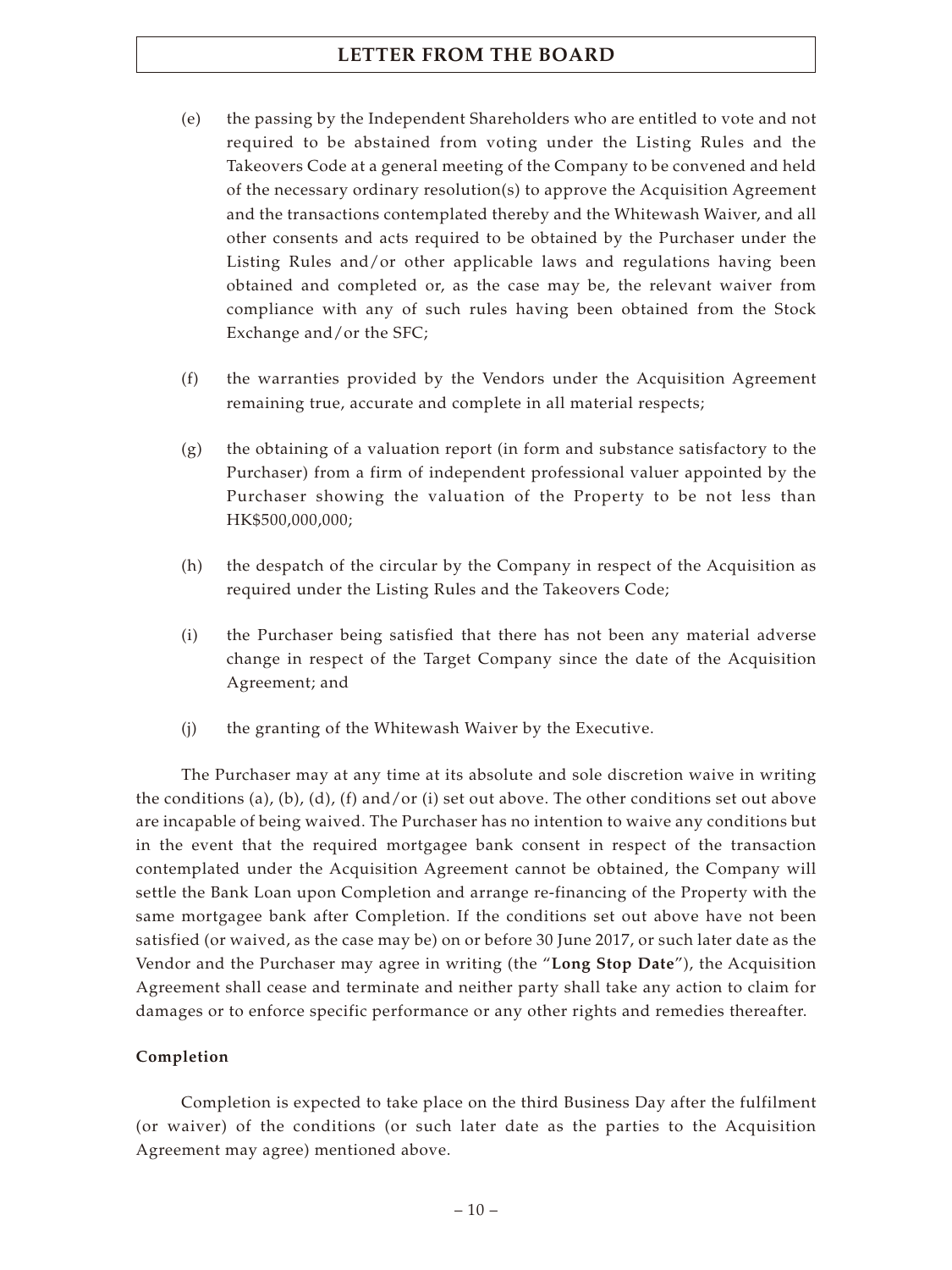Upon Completion, the Target Company will become an indirect wholly owned subsidiary of the Company and the financial results, assets and liabilities of the Target Company will be consolidated into the books of the Group.

### **Consideration Shares**

The Issue Price represents:

- (a) a premium of about 1.63% over the closing price of HK\$0.184 per Share as quoted on the Stock Exchange on the Last Trading Day;
- (b) a premium of about 0.53% over the average of the closing prices of HK\$0.186 per Share as quoted on the Stock Exchange for the last five consecutive trading days up to and including the Last Trading Day;
- (c) a discount of about 2.09% to the closing price of HK\$0.191 as quoted on the Stock Exchange on the Latest Practicable Date; and
- (d) a discount of about 53.9% to the unaudited net asset value per Share of approximately HK\$0.406 per Share as at 31 December 2016.

The Issue Price was arrived at after arm's length negotiation between the Company and the Vendor by reference to the recent trading price of the Share. The Vendor had abstained from all the Board meetings in which the Acquisition was being considered and did not take part in the decision making of the Acquisition nor the consideration of the terms of the Acquisition Agreement for the Company. The Directors (excluding Mr. Pong Wilson Wai San who is the Vendor and has abstained from voting at the Board meeting due to conflict of interest) consider that the Issue Price is fair and reasonable and in the interests of the Shareholders as a whole.

The Consideration Shares will be allotted and issued under the specific mandate to be sought at the EGM. An application will be made to the Stock Exchange for the listing of and permission to deal in the Consideration Shares.

The 2,409,625,668 Consideration Shares to be allotted and issued represent approximately 76.78% of the existing issued share capital of the Company and approximately 43.43%% of the issued share capital of the Company as enlarged by the allotment and issue of the Consideration Shares. Having considered the reasons and benefits of the Acquisition, including the positive financial impact on the net profit and net asset value of the Group, and the reasonableness of the consideration and the issue price of the Consideration Shares (which have been explained in details in the Independent Valuation Report on Target Company in Appendix V to this circular), the Board (excluding Mr. Pong Wilson Wai San who is the Vendor and has abstained from voting at the Board meeting due to conflict of interest) considers that the dilution on the shareholding interests of the Independent Shareholders in the Company upon completion of the Acquisition is justifiable.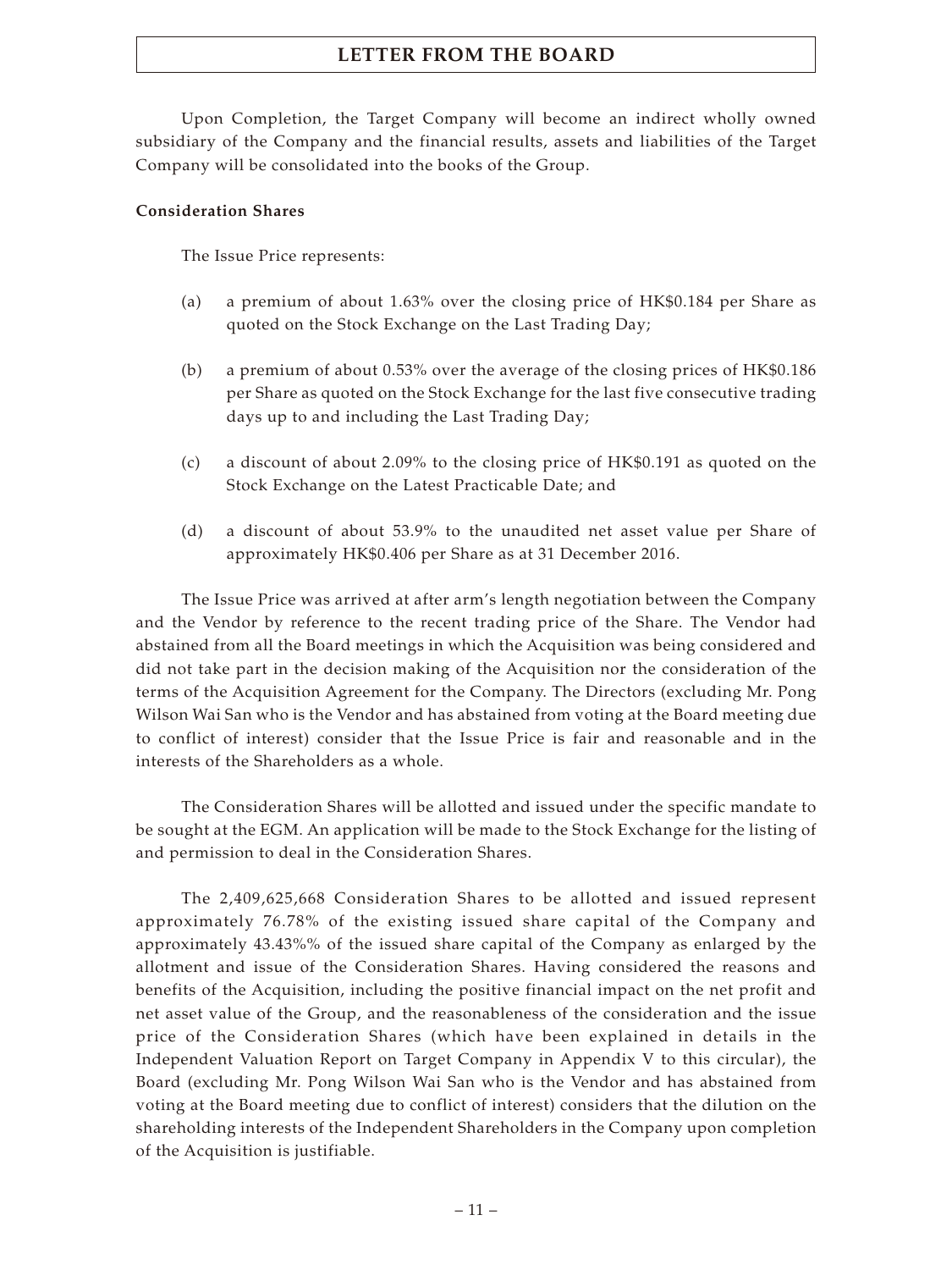The Consideration Shares, when allotted and issued, will rank pari passu in all respects with each other and with the Shares in issue on the date of allotment and issue of the Consideration Shares.

#### **Mandate to issue the Consideration Shares**

The Consideration Shares will be issued and allotted pursuant to the specific mandate proposed to be sought from the Independent Shareholders at the EGM.

### **Application for listing**

An application will be made to the Stock Exchange for the listing of and permission to deal in the Consideration Shares.

### **MANAGEMENT DISCUSSION AND ANALYSIS ON THE TARGET COMPANY AND THE PROPERTY**

#### **Overview**

The Target Company is a company incorporated in the BVI with limited liability and is principally engaged in property investment. Immediately prior to the entering into of the Acquisition Agreement, the Target Company is held as to 100% by the Vendor. After Completion, the Purchaser will be interested in the entire issued share capital of the Target Company.

The Target Company is currently holding the Property located at the 6th Floor of 9 Queen's Road Central, Hong Kong. The Property is a commercial property with saleable area of approximately 11,371 sq. ft. located in Central, Hong Kong. The Property is currently used for commercial purpose and has been rented to various tenants including but not limited to the Group. Based on the land search record, the Property was acquired by the Target Company in 2009 at a consideration of HK\$123,680,000 (exclusive of stamp duty and legal fees).

### **Financial Review**

Set below is the financial information of the Target Company:

|                       | For the    | For the    | For the    |                           |           |
|-----------------------|------------|------------|------------|---------------------------|-----------|
|                       | year ended | year ended | year ended | For the nine months ended |           |
|                       | 31 March   | 31 March   | 31 March   | 31 December               |           |
|                       | 2014       | 2015       | 2016       | 2015                      | 2016      |
|                       | HK\$'000   | HK\$'000   | HK\$'000   | HK\$'000                  | HK\$'000  |
|                       | (Audited)  | (Audited)  | (Audited)  | (Unaudited)               | (Audited) |
| Revenue               | 10,657     | 10,679     | 10,847     | 7,953                     | 8,276     |
| Profit before         |            |            |            |                           |           |
| taxation              | 10,476     | 23,806     | 23,600     | 6,641                     | 52,483    |
| Profit after taxation | 9,248      | 22,568     | 22,534     | 5,875                     | 51,413    |
| Net asset value       | 306,899    | 329,467    | 352,001    | 335,342                   | 403,414   |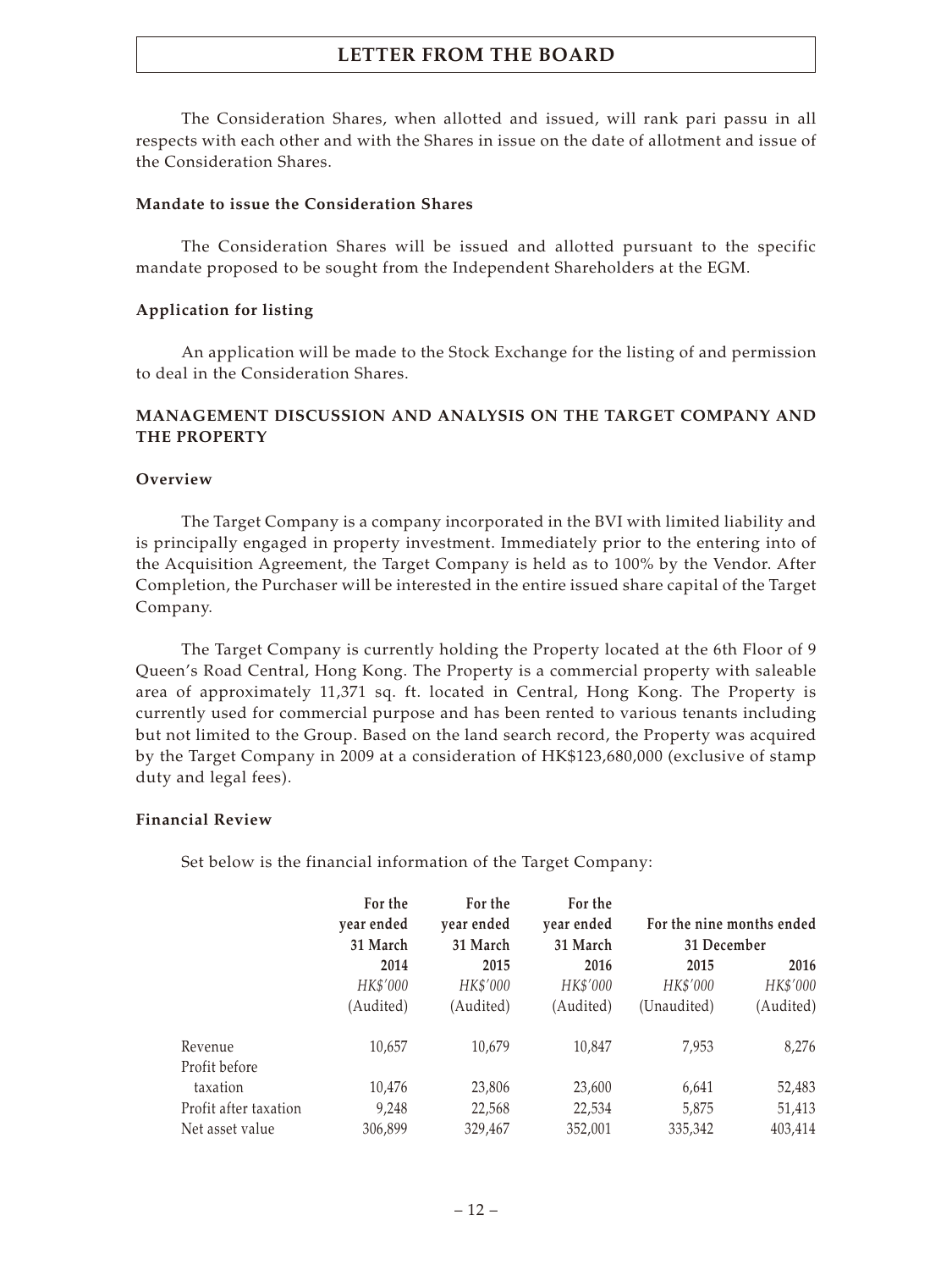Please refer to the valuation report of the Property and the accountant's report of the Target Company in the appendices to this circular.

Revenue of the Target Company for the three years ended 31 March 2016 and for the nine months ended 31 December 2016 represent rental income derived from the Property, which was fully occupied during the periods under review. During the three years ended 31 March 2014, 2015 and 2016 and for the nine months ended 31 December 2016, the Target Company recorded revenue of approximately HK\$10.7 million, HK\$10.7 million, HK\$10.8 million and HK\$8.2 million, respectively, and net profits before taxation of approximately HK\$10.5 million, HK\$23.8 million, HK\$23.6 million and HK\$52.5 million, respectively. The increase in net profit before tax for the year ended 31 March 2015 and for the nine months ended 31 December 2016 was mainly attributable to the increase in rental income and the fair value gain on investment properties, while the decrease in net profit margin for the year ended 31 March 2016 was mainly due to the increase in directors remuneration, which is classified as administrative and other expenses.

The administration expenses and finance costs mainly represent directors remuneration, donation and bank loan interest, which, in total, represent over 88% of the total expenses of the Target Company for the three years ended 31 March 2016 and for the nine months ended 31 December 2016.

For the year ended 31 March 2014, the administration expenses and finance costs mainly represent directors' remuneration of approximately HK\$1 million, donation of approximately HK\$1.1 million and bank loan interest of approximately HK\$0.8 million. For the year ended 31 March 2015, they mainly represent directors' remuneration of approximately HK\$1 million, donation of approximately HK\$1.1 million and bank loan interest of approximately HK\$0.7 million. For the year ended 31 March 2016, they mainly represent directors' remuneration of approximately HK\$2.7 million, donation of approximately HK\$0.8 million and bank loan interest of approximately HK\$0.7 million. The administration expenses increased for the year ended 31 March 2016 was due to the increase in directors' remuneration. For the nine months ended 31 December 2016, they mainly represent director's remuneration of approximately HK\$0.7 million, donation of approximately HK\$0.5 and bank loan interest of approximately HK\$0.5 million.

#### **Liquidity, Financial Resource and Funding**

As at 31 March 2014, the Target Company had net current liabilities of approximately HK\$99,325,000 including cash and bank balance of approximately HK\$1,705,000. As at 31 March 2015, the Target Company had net current liabilities of approximately HK\$92,349,000 including cash and bank balance of approximately HK\$4,712,000. As at 31 March 2016, the Target Company had net current liabilities of approximately HK\$86,406,000 including cash and bank balance of approximately HK\$6,281,000. As at 31 December 2016, the Target Company had net current liabilities of approximately HK\$80,687,000 including cash and bank balance of approximately HK\$10,508,000. The decrease in net current liabilities during the periods under review was mainly due to the rental income from the Property.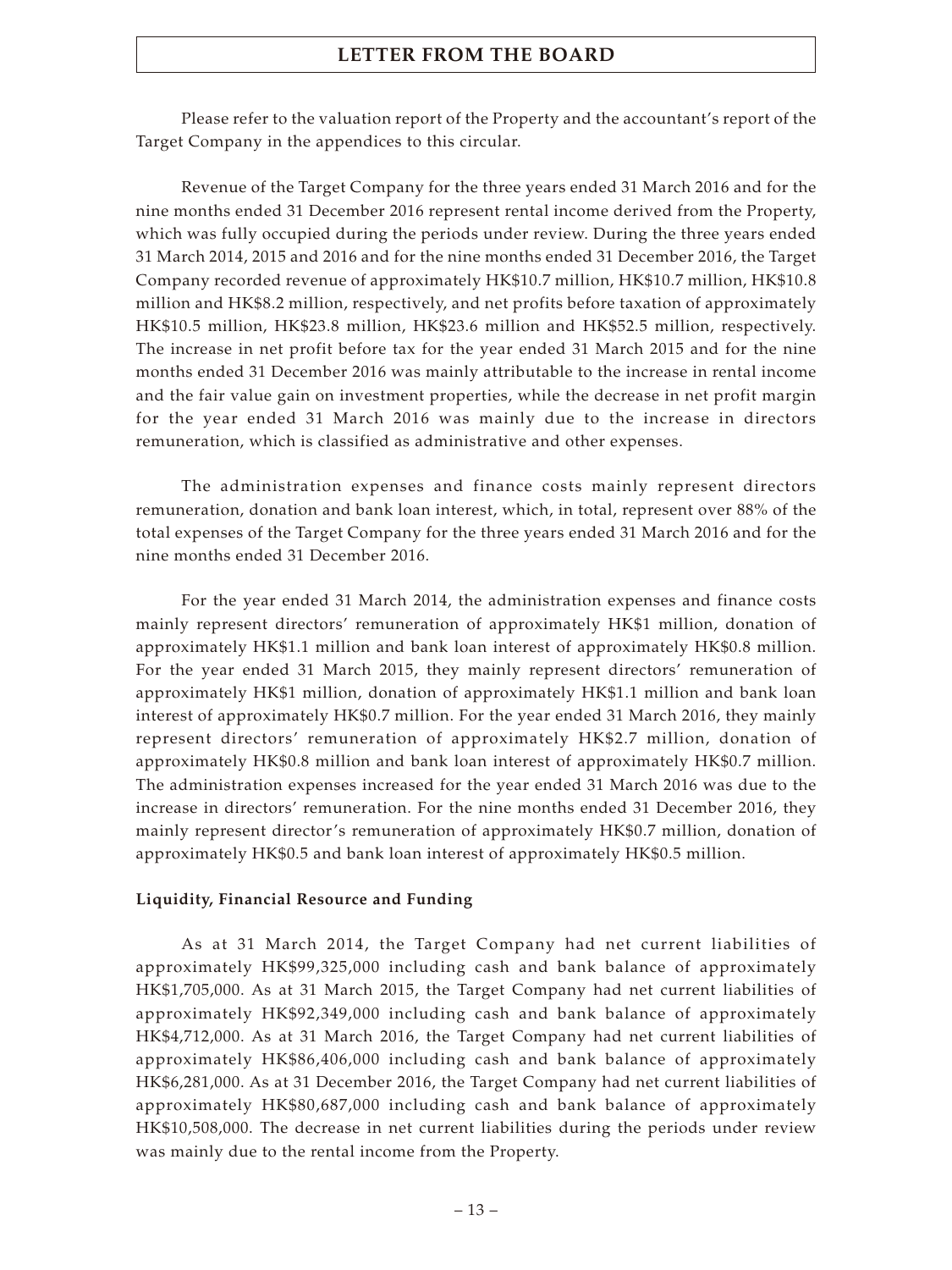The gearing ratio were 16.6%, 15.0%, 13.4% and 11.5% as at 31 March 2014, 2015 and 2016 and 31 December 2016, respectively. The gearing ratio is derived by dividing the total borrowings by total assets. The gearing ratio as at 31 December 2016 has decreased when compared to 31 March 2016 due to the repayment of bank loan.

During the periods under review, the Target Company financed its operations with its own working capital, bank borrowings and amounts due to a director. As at 31 March 2014, the unsecured and secured bank borrowing of the Target Company was approximately HK\$68,163,000, in which approximately HK\$20,399,000 were repayable within a period of not exceeding 5 years and approximately HK\$47,764,000 were repayable beyond 5 years. Total other borrowings of the Target Company amounted to approximately HK\$29,812,000, which were repayable within a period of not exceeding 5 years. As at 31 March 2015, the unsecured and secured bank borrowing of the Target Company was approximately HK\$64,161,000, in which approximately HK\$20,614,000 were repayable within a period of not exceeding 5 years and approximately HK\$43,547,000 were repayable beyond 5 years. Total other borrowings of the Target Company amounted to approximately HK\$29,797,000, which were repayable within a period of not exceeding 5 years. As at 31 March 2016, the unsecured and secured bank borrowing of the Target Company was approximately HK\$60,122,000, in which approximately HK\$20,841,000 were repayable within a period of not exceeding 5 years and approximately HK\$39,281,000 were repayable beyond 5 years. Total other borrowings of the Target Company amounted to approximately HK\$29,800,000, which are repayable within a period of not exceeding 5 years. As at 31 December 2016, the unsecured and secured bank borrowing of the Target Company was approximately HK\$57,066,000, in which approximately HK\$21,018,000 were repayable within a period of not exceeding 5 years and approximately HK\$36,048,000 were repayable beyond 5 years and there was no other borrowing. Total other borrowings of the Target Company amounted to approximately HK\$29,796,000, which were repayable within a period of not exceeding 5 years.

#### **Foreign Currency Management**

The Target Company has minimal exposure to foreign currency risks as all of its business transactions, assets and liabilities are principally denominated in Hong Kong dollars.

The Target Company currently does not have a foreign currency hedging policy in respect of its foreign currency assets and liabilities. The Target Company will monitor its foreign currency exposure closely and will consider hedging foreign currency exposure if necessary.

### **Significant Investment Held, Material Acquisitions or Disposal of Subsidiaries and Affiliated Companies, and Future Plans for Material Investments or Capital Assets**

Save for those disclosed in this circular, the Target Company did not have significant investment held, material acquisitions or disposal of subsidiaries and affiliated companies, and future plans for material investments or capital assets for the three years ended 31 March 2014, 2015 and 2016 and for the nine months ended 31 December 2016.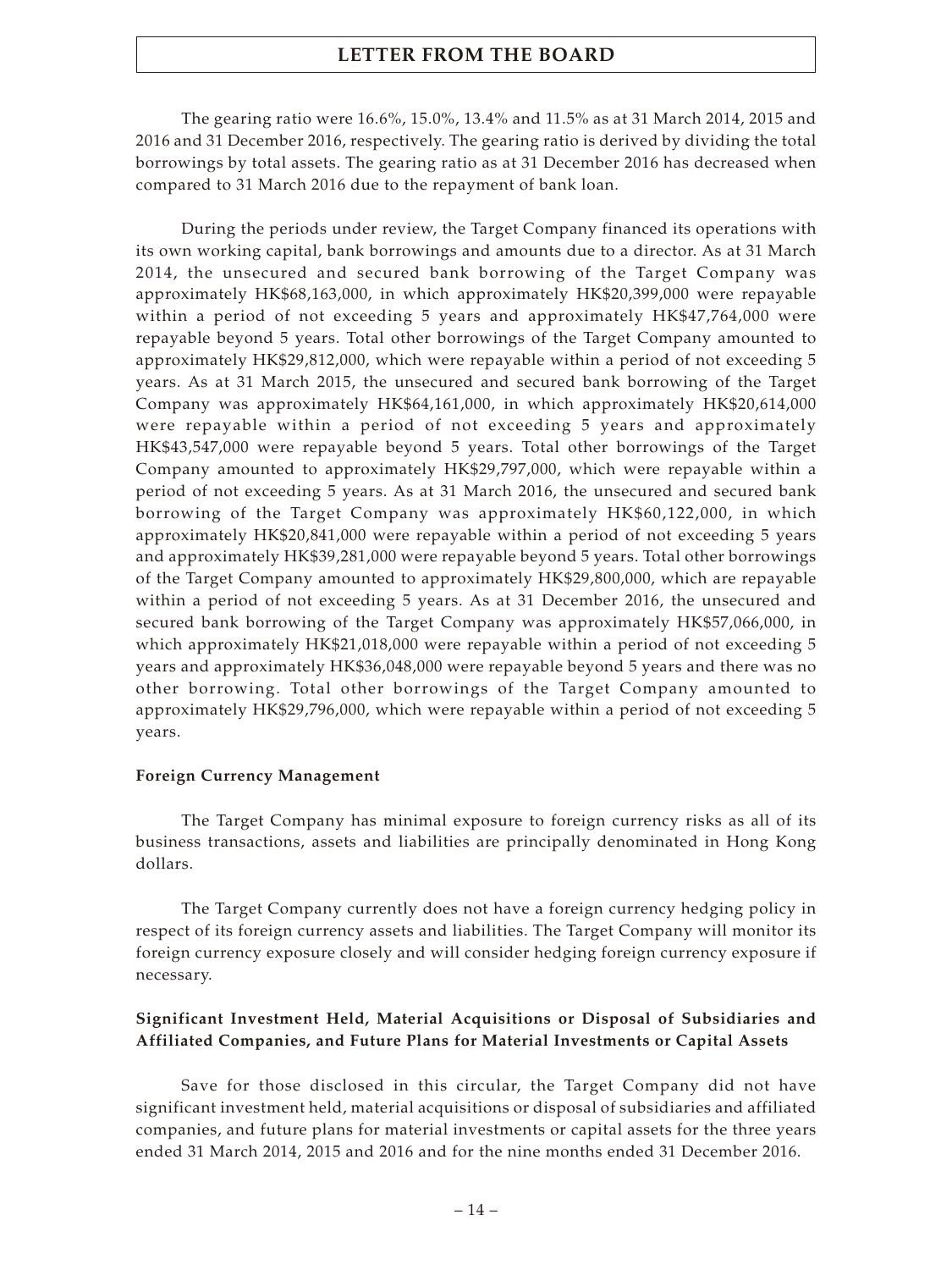### **Pledge of Assets**

As at 31 March 2014, 2015 and 2016 and 31 December 2016, the Property was pledged to secure bank borrowings for the Target Company.

### **Contingent Liabilities**

As at 31 March 2014, 2015 and 2016 and 31 December 2016, the Target Company did not have any significant contingent liabilities.

### **Capital Commitment**

As at 31 March 2014, 2015 and 2016 and 31 December 2016, the Target Company did not have any material capital commitment.

### **REASONS FOR THE ACQUISITION**

The Group is principally engaged in property investment and trading, property development and provision of renovation services.

The Directors are optimistic about the prospect of the Hong Kong commercial office market. The Directors considered that the Acquisition represents an investment opportunity in Hong Kong commercial office market and the tenancy agreements entered into by the Target Company will provide stable income for the Group while at the same time the Group will have the benefits from the long term appreciation of the price in commercial offices in Hong Kong.

It is noted that under the Acquisition Agreement, the Group need not to pay the consideration sum in cash at Completion and this will allow the Group to retain its cash reserves for its future business development. The Directors are also in the process of evaluating the existing properties held by the Group and may make adjustment of the portfolio in response to the changes in the property market in Hong Kong.

In view of the rental income from the Property with the possibility of future long term appreciation in value of the Property, the Directors believe that it is an appropriate time to invest in the Property, and the Directors (excluding Mr. Pong Wilson Wai San who is the Vendor and has abstained from voting at the Board meeting due to conflict of interest) consider that the terms and conditions of the Acquisition Agreement are reasonable and fair and in the interests of the Shareholders as a whole.

After Completion, the expected usage of the Property will remain unchanged. Approximately 15.6% of the Property will continue to be used by the Company as its principal office and the Company shall not need to pay any rental fee for its use as principal office upon Completion. The tenants of the remaining part of the Property are all Independent Third Parties.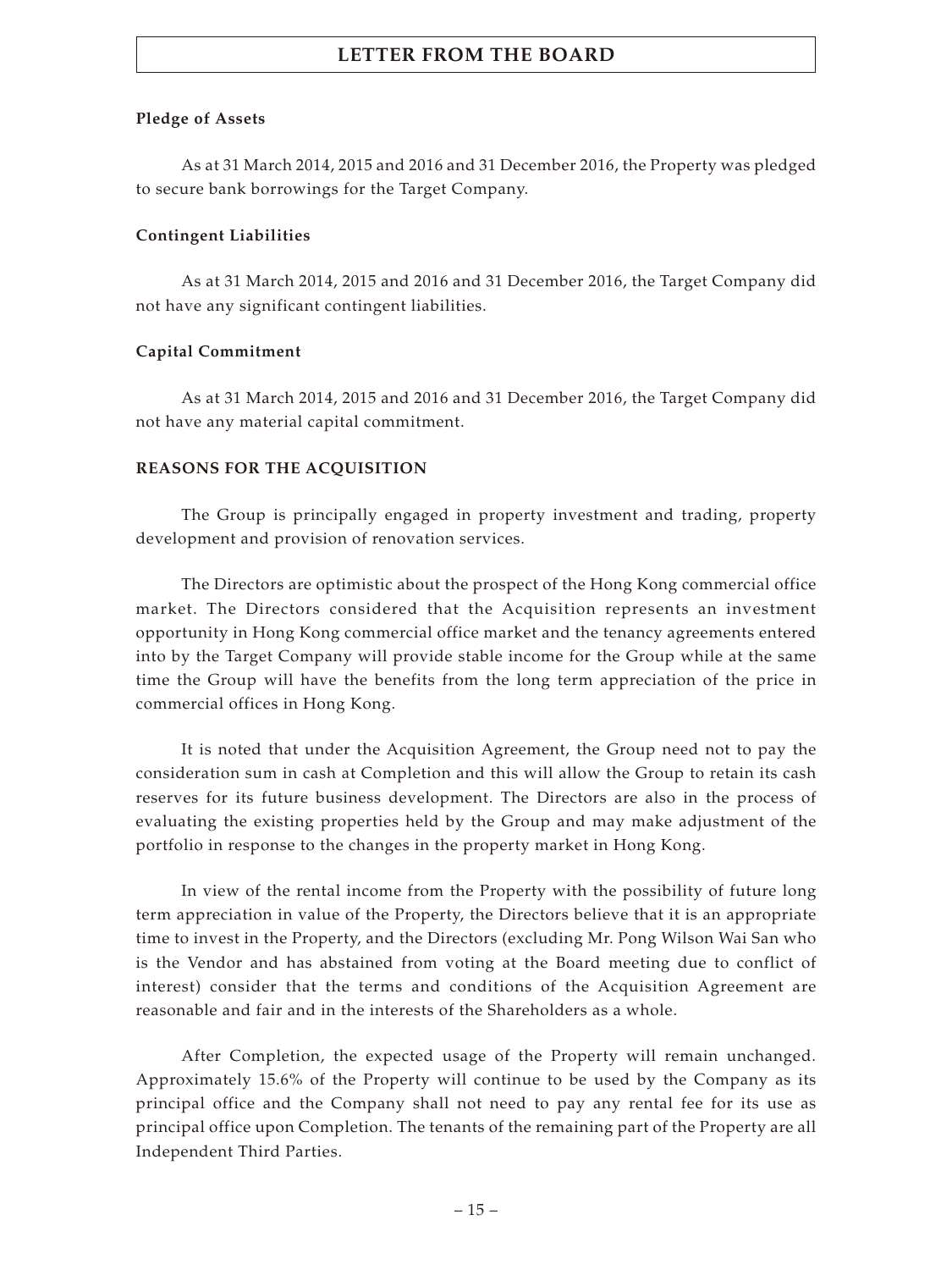#### **PROSPECTS OF THE GROUP**

The growth of Hong Kong economy remained moderate for the nine months ended 31 March 2017 and the property market showed a brisk performance in late 2016 and the first quarter of 2017. The Hong Kong Government (the "**Government**") continued to put in significant effort to manage demand and reduce the possible risks to financial stability arising from an exuberant property market. The Government also sustained its effort of raising flat supply through land sale program and other terms of land supply sources. Looking forward, market sentiment in the near future may still be influenced by the US Federal Reserve's recent repeated hesitations in lifting interest rates, which implied an interest rate uptrend that would be more gradual than earlier expected.

With the purpose of offering better returns to the Shareholders, the Group decided to concentrate on property investment and trading, and development businesses. The Group believed that the business of property developments and property investment and trading both locally and internationally can broaden the revenue base and benefit the Company and the Shareholders as a whole in the long run.

Despite the uncertainty in Hong Kong and global economy, we are confident that Hong Kong will remain relevant and vital in its own right and as part of China. The Group will continue to explore potential property investment and trading opportunities with a view to have a diversified and balanced portfolio and to provide steady income source to the Group. The Group is conscious to monitor and analyze the impact of the local and global economy so as to make cautious business decisions and to adjust our development plan if necessary so as to maximize the return to the Shareholders.

#### **LIQUIDITY, FINANCIAL RESOURCES AND CAPITAL STRUCTURE**

As at 31 December 2016, the Group had net current assets of approximately HK\$834,937,000 (30 June 2016: approximately HK\$839,864,000), including cash and bank balances of approximately HK\$418,881,000 (30 June 2016: approximately HK\$410,936,000).

The gearing ratio was 1.6% as at 31 December 2016 (30 June 2016: 1.9%). The gearing ratio is derived by dividing the total borrowings by total assets. The gearing ratio as at 31 December 2016 has decreased when compared to 30 June 2016 due to the partial repayment of the mortgage loan for acquisition of the Atlantic House at Cardiff, the United Kingdom.

During the six months ended 31 December 2016, the Group financed its operations with its own working capital and bank borrowings. As at 31 December 2016, the unsecured and secured bank borrowing of the Group was approximately HK\$25,453,000 (30 June 2016: HK\$29,148,000), in which approximately HK\$12,056,000 were repayable within a period of not exceeding 5 years (30 June 2016: HK\$14,574,000) and approximately HK\$13,397,000 were repayable beyond 5 years (30 June 2016: HK\$14,574,000), and there was no other borrowing (30 June 2016: Nil).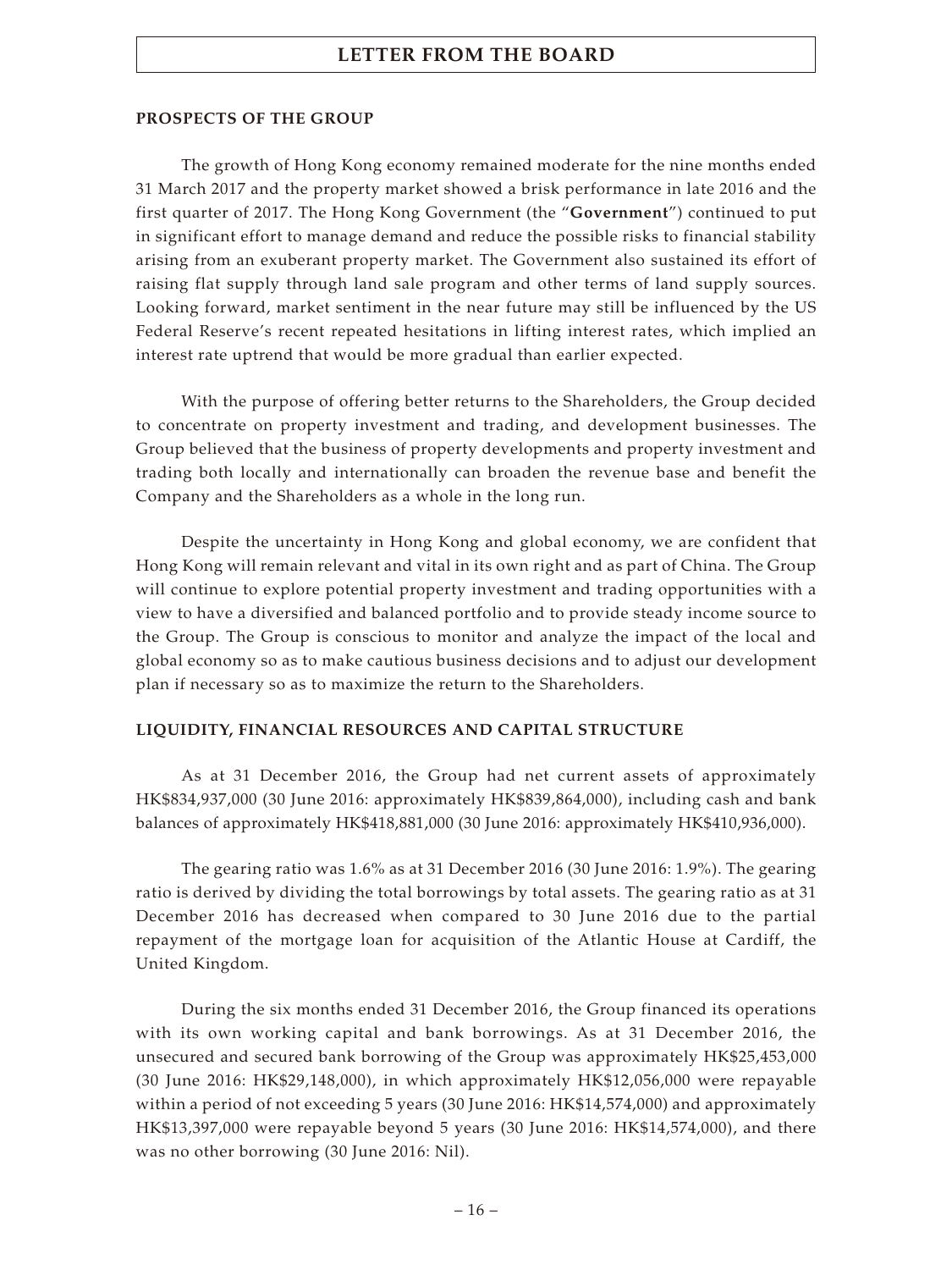#### **EFFECT ON SHAREHOLDING STRUCTURE OF THE COMPANY**

The existing shareholding structure of the Company and the effect on the shareholding structure of the Company upon Completion (subject to Completion of the Acquisition and assuming that there is no other change in the shareholding structure of the Company before the allotment and issue of the Consideration Shares) are set out below:

|                                       | As at the Latest        |                       | Immediately upon |                       |  |
|---------------------------------------|-------------------------|-----------------------|------------------|-----------------------|--|
| <b>Shareholders</b>                   | <b>Practicable Date</b> |                       | Completion       |                       |  |
|                                       |                         | Number of Approximate |                  | Number of Approximate |  |
|                                       | issued Shares           | Percentage            | issued Shares    | Percentage            |  |
| The Vendor and his<br>concert parties |                         |                       |                  |                       |  |
| The Vendor (Note)                     | 7,328,000               | $0.23\%$              | 2,416,953,668    | 43.56%                |  |
| Virtue Partner (Note)                 | 936,794,000             | 29.85%                | 936,794,000      | 16.88%                |  |
| Sub-total                             | 944,122,000             | 30.08%                | 3, 353, 747, 668 | 60.44%                |  |
| Mr. Ngan Man Ho<br>(an executive      |                         |                       |                  |                       |  |
| Director)                             | 248,000                 | $0.01\%$              | 248,000          | $0.01\%$              |  |
| Public Shareholders                   | 2,194,130,000           | 69.91%                | 2,194,130,000    | 39.55%                |  |
| Total:                                | 3,138,500,000           | 100.00%               | 5,548,125,668    | 100.00%               |  |

*Note:* Virtue Partner is a company incorporated in the BVI with limited liability and is wholly beneficially owned by the Vendor.

#### **FINANCIAL EFFECT OF THE ACQUISITION**

Upon Completion, the Target Company will become wholly-owned subsidiaries of the Company. The financial results, assets and liabilities of the Target Company will be consolidated into the Group's financial statements.

Based on the unaudited pro forma financial information of the Enlarged Group following the Acquisition as set out in Appendix III to this circular, the total assets of the Group following the Acquisition would increase from approximately HK\$1,274 million to approximately HK\$1,707 million, while the total liabilities of the Group following the Acquisition would increase from approximately HK\$270 million to approximately HK\$337 million. The details of the financial effect of the Acquisition on the financial position together with the bases and assumptions taken into account in preparing the unaudited pro forma financial information are set out, for illustration purpose only, in Appendix III to this circular.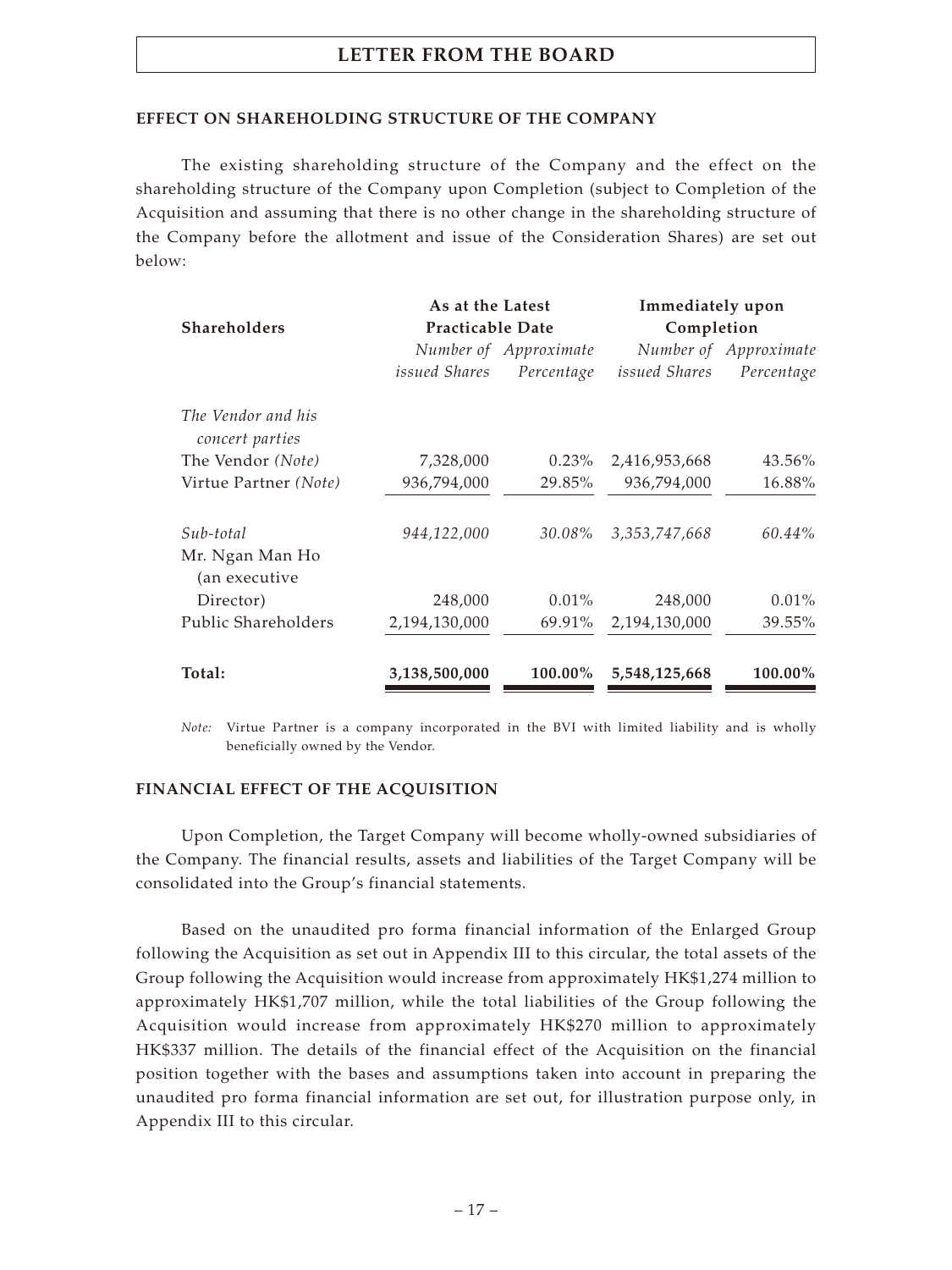### **INTENTIONS OF THE VENDOR REGARDING THE GROUP**

As at the Latest Practicable Date, the Vendor intends to continue the existing business and the continued employment of the employees of the Group and save for the Acquisition, does not intend to introduce any major changes to the existing operation and business of the Company or redeployment of any of the fixed assets of the Group other than in the ordinary course of business.

### **LISTING RULES IMPLICATION**

As all the relevant percentages exceed 25% but below 100%, the Acquisition constitutes a major transaction on the part of the Company under Chapter 14 of the Listing Rules. As the Vendor is a controlling Shareholder of the Company, the Acquisition also constitutes a connected transaction on the part of the Company under Chapter 14A of the Listing Rules and is subject to, among others, the approval of the Independent Shareholders at the EGM.

An EGM will be convened and held for the Shareholders to, among other things, consider and, if thought fit, to approve the Acquisition Agreement and the transactions contemplated thereunder including the Acquisition.

### **INFORMATION REQUIRED UNDER THE TAKEOVERS CODE**

Each of the Vendor, Virtue Partner and the parties acting in concert with them has confirmed that neither the Vendor, Virtue Partner nor any persons acting in concert with any of them:

- (a) has acquired or entered into any agreement or arrangement to acquire any voting rights in the Company within the six months prior to the date of the Announcement;
- (b) save for the share options granted to the Vendor by the Company entitling him to subscribe for a total of 60,000,000 Shares, owns any outstanding options, warrants, or any securities that are convertible into Shares or any derivatives in respect of Shares nor has entered into any outstanding derivative in respect of securities in the Company;
- (c) has any arrangement referred to in Note 8 to Rule 22 of the Takeovers Code (whether by way of option, indemnity or otherwise) with any other persons in relation to the relevant securities (as defined in Note 4 to Rule 22 of the Takeovers Code) of the Company or of the Vendor and which might be material to the transactions contemplated under the Acquisition Agreement and/or the Whitewash Waiver;
- (d) has received any irrevocable commitment from any Independent Shareholders as to whether they will vote for or against the resolution approving the transactions contemplated under the Acquisition Agreement and/or the Whitewash Waiver;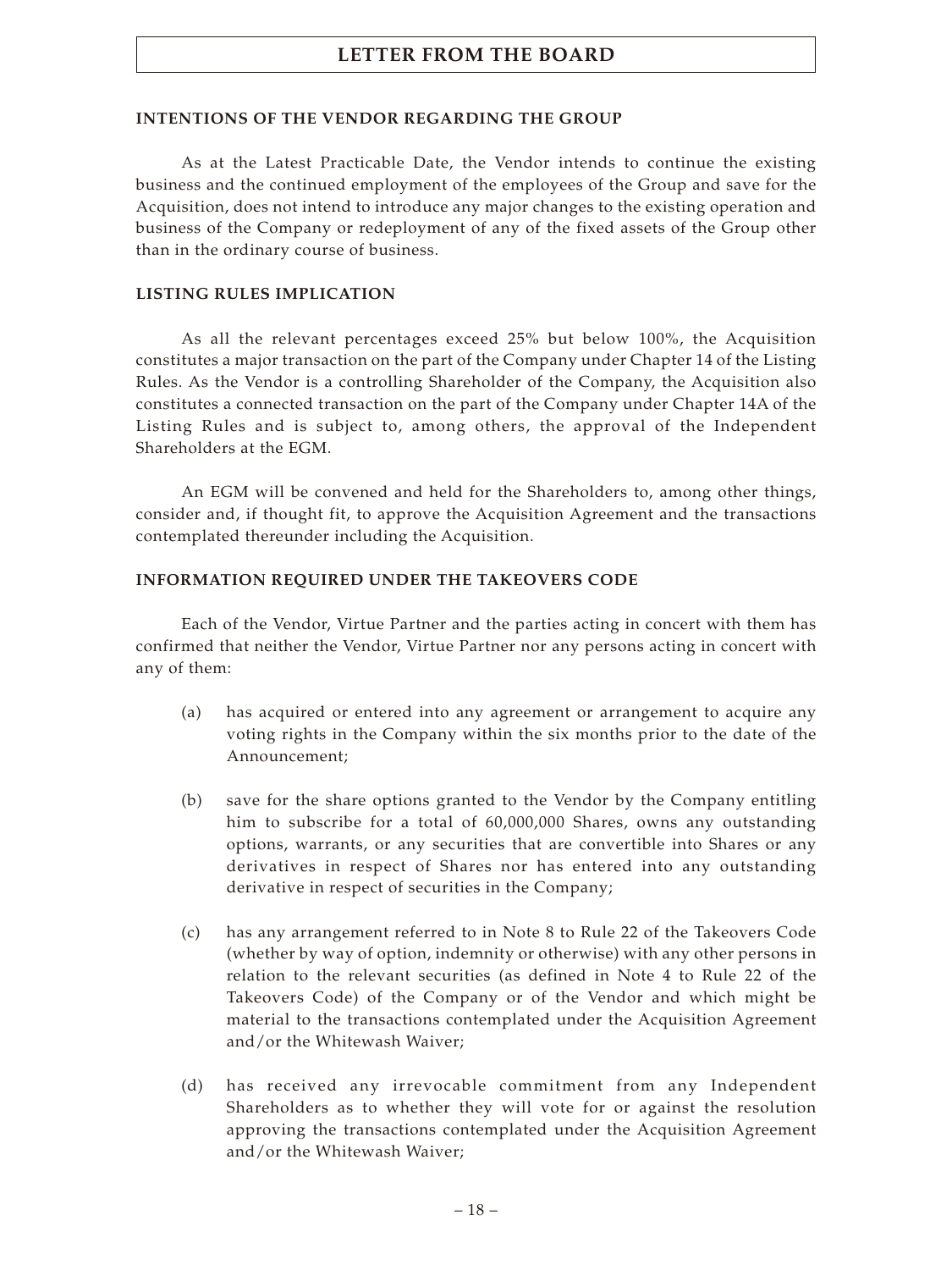- (e) has any agreements or arrangements to which it is a party which relate to the circumstances in which it may or may not invoke or seek to invoke a pre-condition or a condition to the transactions contemplated under the Acquisition Agreement or the Whitewash Waiver (including any such agreements or arrangements that would result in any break fees being payable); and
- (f) has borrowed or lent any relevant securities (as defined in Note 4 to Rule 22 of the Takeovers Code) in the Company.

### **WHITEWASH WAIVER**

As at the Latest Practicable Date, the Vendor is beneficially interested in 7,328,000 Shares, representing approximately 0.23% of the existing issued share capital of the Company.

Virtue Partner which is beneficially wholly-owned by the Vendor, holds 936,794,000 Shares as at the Latest Practicable Date. Therefore, the Vendor, Virtue Partner and parties acting in concert with them are holding 944,122,000 Shares in aggregate, representing approximately 30.08% of the existing issued share capital of the Company as at the Latest Practicable Date.

Upon Completion, 2,409,625,668 Consideration Shares will be allotted and issued to the Vendor (or his nominee) and the interests of the Vendor, Virtue Partner and parties acting in concert with them in the voting rights of the Company will increase from approximately 30.08% to approximately 60.44% (assuming that there is no change in the issued share capital of the Company up to the Completion). Accordingly, the Vendor would be obliged to make a mandatory general offer to the Shareholders for all the issued Shares and other securities of the Company not already owned or agreed to be acquired by him pursuant to Rule 26.1 of the Takeovers Code, unless the Whitewash Waiver is obtained from the Executive.

An application to the Executive for the Whitewash Waiver in respect of the issue and allotment of the Consideration Shares has been made by the Vendor. The Acquisition Agreement and the transactions contemplated thereunder and the Whitewash Waiver, if granted by the Executive, would be subject to, among other things, the approval by the Independent Shareholders at the EGM by way of poll. The Vendor, Virtue Partner and parties acting in concert with any of them, and their respective associates, Mr. Ngan Man Ho and any other Shareholders who are involved or interested in the Acquisition Agreement and/or the Whitewash Waiver shall abstain from voting at the EGM in respect of the resolution(s) approving the Acquisition Agreement and the transactions contemplated thereunder and the Whitewash Waiver. The Acquisition Agreement and the transactions contemplated thereunder will not proceed if the Whitewash Waiver is not granted by the Executive or the Acquisition Agreement and the transactions contemplated thereunder and the Whitewash Waiver are not approved by the Independent Shareholders at the EGM.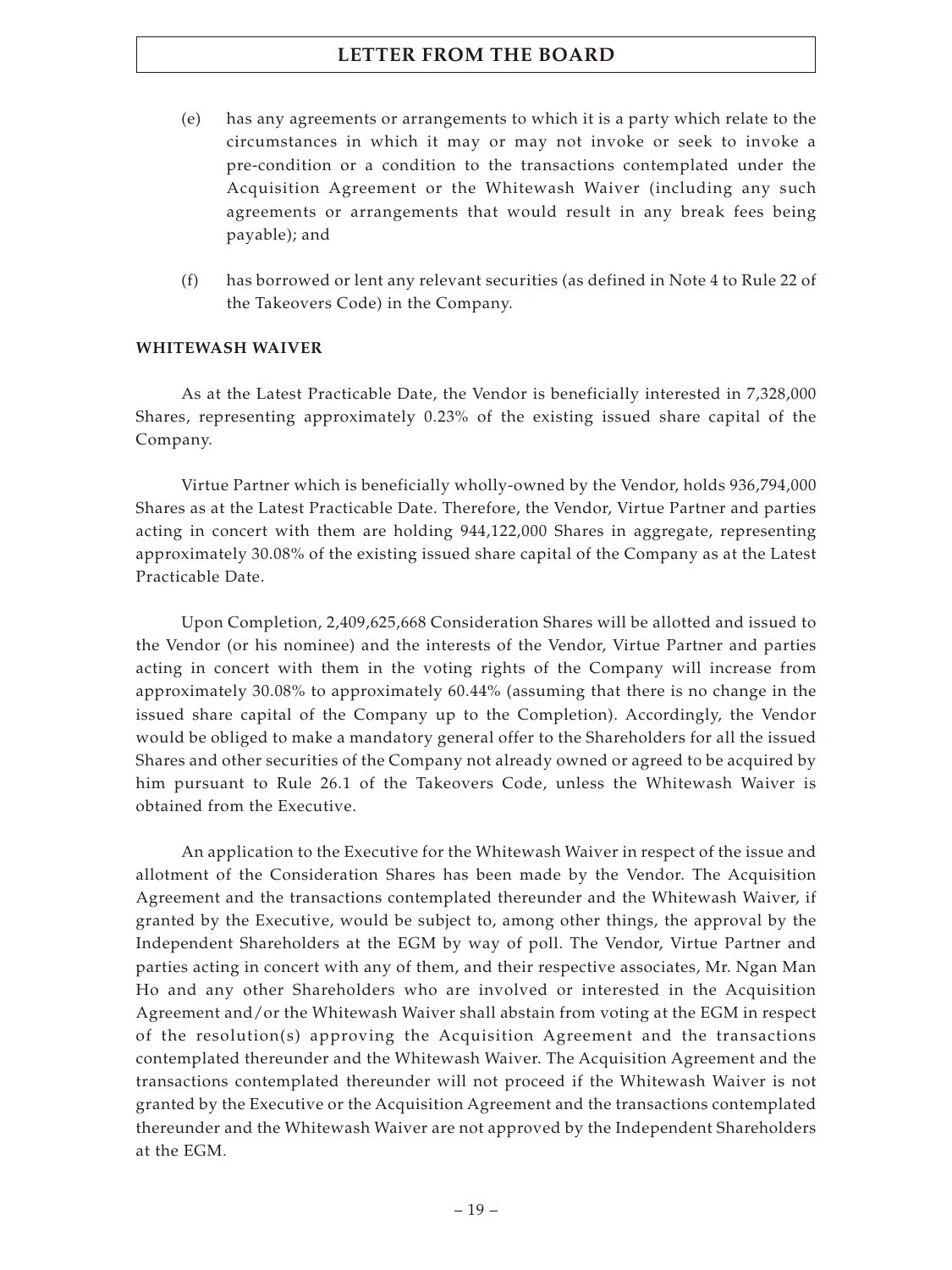The Board does not believe that the Acquisition gives rise to any concerns in relation to compliance with other applicable rules or regulations (including the Listing Rules). The Executive has indicated that it agreed to grant the Whitewash Waiver subject to approval by the Independent Shareholders at the EGM.

#### **THE INDEPENDENT BOARD COMMITTEES**

The Whitewash Independent Board Committee comprising the non-executive Director and all the independent non-executive Directors in compliance with Rule 2.8 of the Takeovers Code has been formed to advise the Independent Shareholders on the terms of the Acquisition Agreement and the transactions contemplated thereunder and the Whitewash Waiver and as to voting. The Connected Transaction Independent Board Committee comprising all the independent non-executive Directors has been formed to advise the Independent Shareholders on the terms of the Acquisition Agreement and the transactions contemplated thereunder. None of the members of the Connected Transaction Independent Board Committee and the Whitewash Independent Board Committee has any interest or involvement in the transactions contemplated under the Acquisition Agreement or the Whitewash Waiver. Veda Capital has been appointed as the independent financial adviser with the approval of the Connected Transaction Independent Board Committee and the Whitewash Independent Board Committee to advise the Connected Transaction Independent Board Committee, the Whitewash Independent Board Committee and the Independent Shareholders in respect of the Acquisition Agreement and the transactions contemplated thereunder as well as the Whitewash Waiver and as to voting.

#### **THE EGM AND VOTING ARRANGEMENT**

The EGM will be convened and held for the Independent Shareholders to, among other things, consider and, if thought fit, approve the Acquisition, the grant of the specific mandate for the issue of the Consideration Shares and the Whitewash Waiver.

By reason of the requirements of the Takeovers Code and the Listing Rules, the Vendor, Virtue Partner and parties acting in concert with any of them, and their respective associates, Mr. Ngan Man Ho and any other Shareholders who are involved or interested in the Acquisition Agreement and/or the Whitewash Waiver shall abstain from voting at the EGM in respect of the resolution(s) approving the Acquisition Agreement and the transactions contemplated thereunder and the Whitewash Waiver.

Save for the aforesaid, to the best of the knowledge, information and belief of the Directors after having made all reasonable enquiries, no other Shareholder is required to abstain from voting in respect of the resolutions to consider and approve the Acquisition and the Whitewash Waiver at the EGM.

A notice convening the EGM to be held on Wednesday, 17 May 2017 at 9:30 a.m. at 7/F, Wheelock House, 20 Pedder Street, Central, Hong Kong is set out on pages EGM-1 to EGM-2 of this circular for the purpose of considering and, if thought fit, passing the ordinary resolutions set out therein.

Under Rule 13.39(4) of the Listing Rules any vote of the Shareholders at general meetings must be taken by poll. Under Rule 2.9 of the Takeovers Code, voting on the Whitewash Waiver at the EGM must be taken by poll.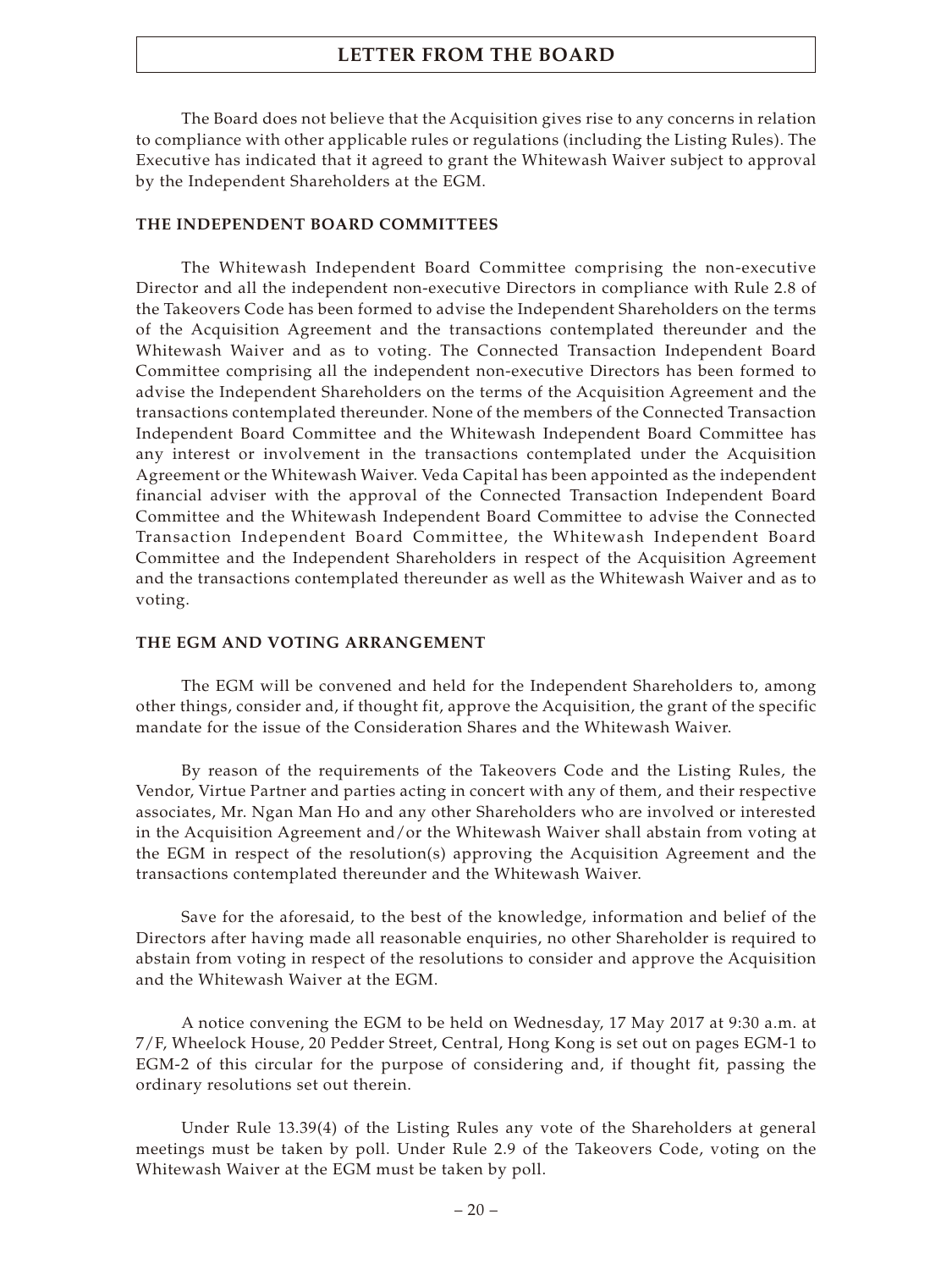You will find enclosed the proxy form for use at the EGM. Whether or not you are able to attend the EGM, you are requested to complete and return the enclosed proxy form in accordance with the instructions printed thereon to the branch share registrar and transfer office of the Company in Hong Kong, Tricor Tengis Limited, at Level 22 Hopewell Centre, 183 Queen's Road East, Hong Kong as soon as possible but in any event not less than 48 hours (i.e. 9:30 a.m. on Monday, 15 May 2017) before the time appointed for holding the EGM, or any adjournment thereof. Completion and return of the proxy form will not preclude you from attending and voting in person at the EGM, or any adjournment thereof, should you so wish.

For the purpose of ascertaining shareholders' entitlement to attend and vote at the EGM, the register of members of the Company will be closed from Friday, 12 May 2017 to Wednesday, 17 May 2017, both days inclusive, and no transfers of the shares of the Company will be effected during such period. In order to be entitled to attend and vote at the EGM, all transfers of shares, duly accompanied by the relevant share certificates, must be lodged with the Company's branch share registrar and transfer office in Hong Kong, Tricor Tengis Limited, at Level 22, Hopewell Centre, 183 Queen's Road East, Hong Kong by no later than 4:30 p.m. on Thursday, 11 May 2017.

#### **RECOMMENDATION**

The Connected Transaction Independent Board Committee comprising all the independent non-executive Directors, namely Mr. Koo Fook Sun Louis, Ms. Yeung Wing Yan Wendy and Mr. Lung Hung Cheuk, has been established to consider, and to advise the Independent Shareholders as to the fairness and reasonableness of the terms of the Acquisition Agreement.

The Whitewash Independent Board Committee comprising the non-executive Director Mr. Lai Hin Wing Henry and all the independent non-executive Directors, namely Mr. Koo Fook Sun Louis, Ms. Yeung Wing Yan Wendy and Mr. Lung Hung Cheuk, has been established to consider, and to advise the Independent Shareholders as to the fairness and reasonableness of the terms of the Acquisition Agreement and the Whitewash Waiver.

The Connected Transaction Independent Board Committee, having considered the advice from Veda Capital, considers that (i) the terms of the Acquisition Agreement are fair and reasonable; (ii) the Acquisition Agreement and the transactions contemplated thereunder are on normal commercial terms and are in the ordinary and usual course of business of the Group; and (iii) the Acquisition Agreement and the transactions contemplated thereunder are in the interests of the Company and the Shareholders as a whole. Accordingly, the Connected Transaction Independent Board Committee has recommended the Independent Shareholders to vote in favour of the resolution in respect of the Acquisition Agreement to be proposed at the EGM.

The Whitewash Independent Board Committee, having considered the advice from Veda Capital, considers that the terms of the Acquisition Agreement and the Whitewash Waiver are fair and reasonable and in the interests of the Company and the Shareholders as a whole. Accordingly, the Whitewash Independent Board Committee has recommended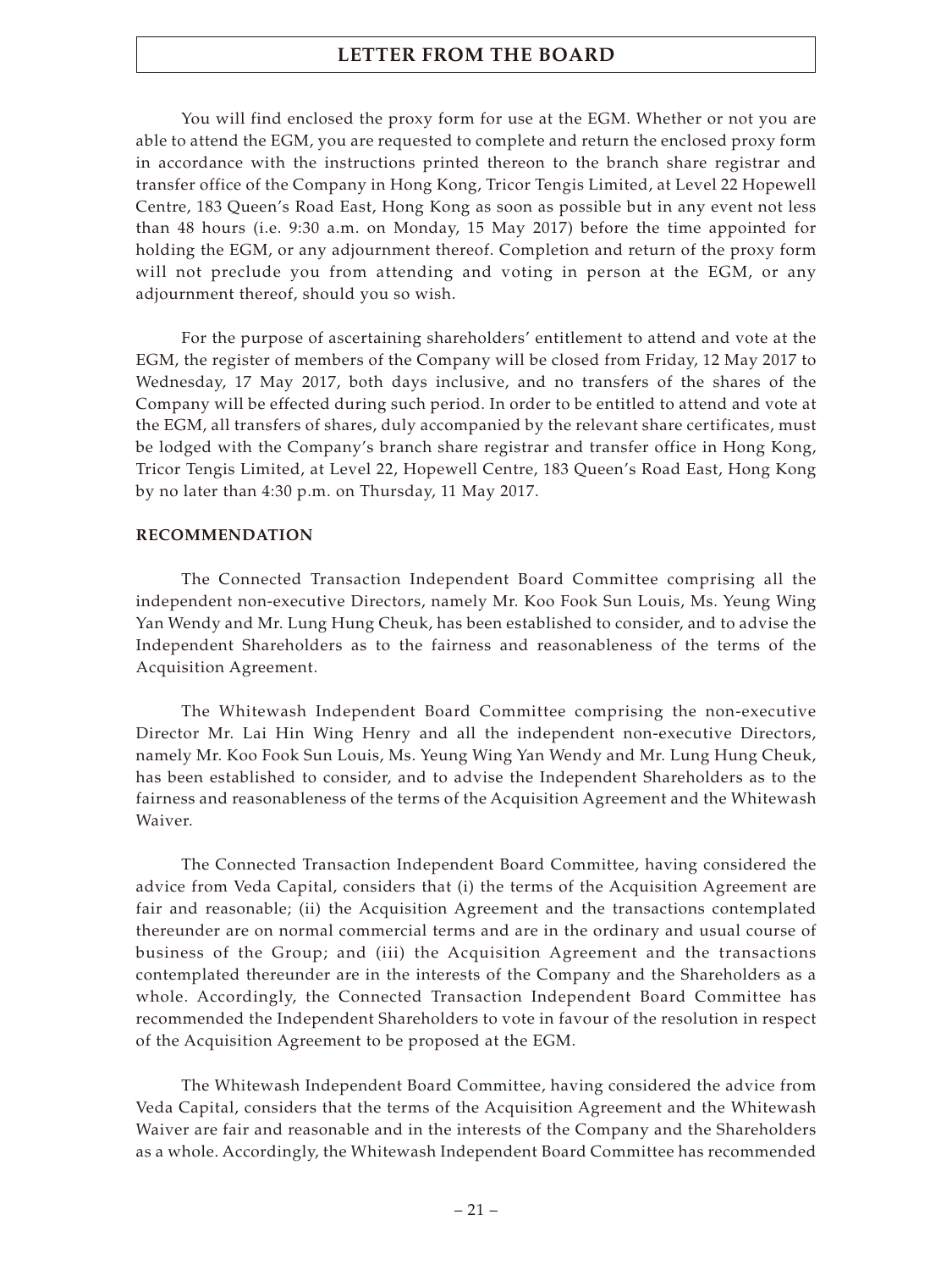the Independent Shareholders to vote in favour of the resolutions in respect of the Acquisition Agreement and the Whitewash Waiver to be proposed at the EGM.

The Directors, excluding Mr. Pong Wilson Wai San who is the Vendor and has abstained from voting at the Board meeting due to conflict of interest, consider the terms of the Acquisition Agreement and the Whitewash Waiver are fair, just and reasonable in the best interests of the Company and the Shareholders as a whole. Accordingly, the Directors recommend the Independent Shareholders to vote in favour of the resolutions in respect of the Acquisition, the grant of specific mandate for the issue of the Consideration Shares and the Whitewash Waiver to be proposed at the EGM.

The recommendation of the Connected Transaction Independent Board Committee is set out on pages 23 to 24 in this circular, the recommendation of the Whitewash Independent Board Committee is set out on pages 25 to 26 in this circular and the letter from Veda Capital is set out on pages 27 to 49 in this circular.

### **ADDITIONAL INFORMATION**

Your attention is also drawn to the information set out in the appendices to this circular.

**Shareholders and public investors should note that immediately upon issue of the Consideration Shares, the shareholding of the Vendor and parties acting in concert with him in the Company will exceed 50% of the voting rights of the Company and that the Vendor and parties acting in concert with him may increase their shareholding without incurring any further obligations under Rule 26 of the Takeovers Code to make a general offer for the securities of the Company. However, there may be circumstances where there are changes in the make-up of the concert group consisting of the Vendor and Virtue Partner and holdings of each party in this concert group may change from time to time. This being the case, any party in this concert group holding less than 50% of the issued share capital of the Company may incur further obligation to make a general offer under Rule 26.1 of the Takeovers Code upon further acquisition of the Shares by any of them unless a waiver from the Executive is granted.**

> By Order of the Board **Winfull Group Holdings Limited Lee Wing Yin** *Executive Director*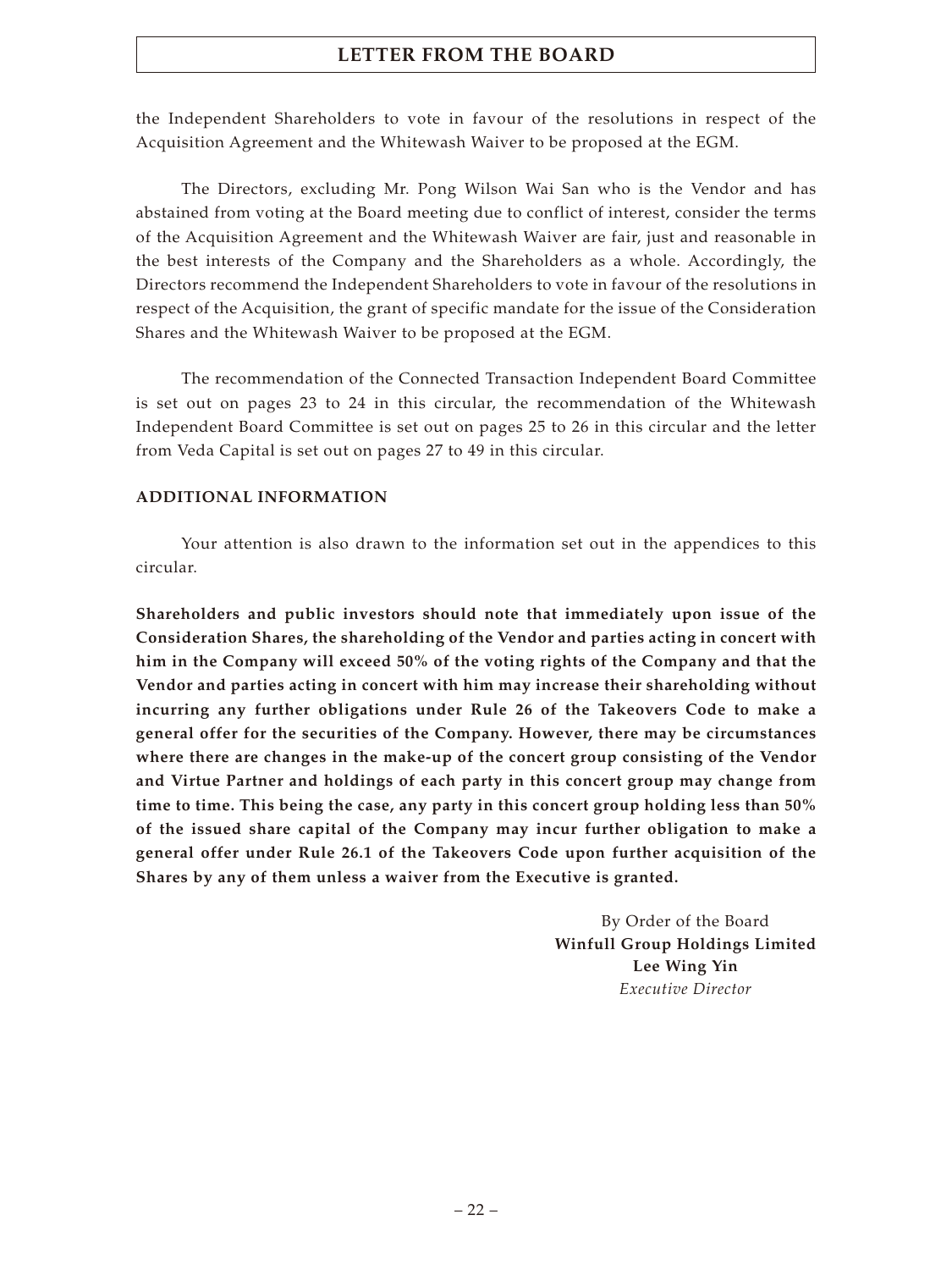# **LETTER FROM THE CONNECTED TRANSACTION INDEPENDENT BOARD COMMITTEE**



28 April 2017

*To the Independent Shareholders*

Dear Sir or Madam,

# **MAJOR AND CONNECTED TRANSACTION: ACQUISITION OF THE ENTIRE EQUITY INTERESTS IN FLEXWOOD LIMITED**

We refer to the circular of Winfull Group Holdings Limited (the "**Company**") dated 28 April 2017 (the "**Circular**") to the shareholders of the Company, of which this letter forms part. Terms defined in the Circular shall have the same meanings in this letter unless the context requires otherwise.

We have been appointed by the Board as the Connected Transaction Independent Board Committee to advise you as to whether the terms of the Acquisition Agreement are fair and reasonable and in the interests of the Company and the Shareholders as a whole.

Veda Capital has been appointed to act as the independent financial adviser to advise the Connected Transaction Independent Board Committee and the Independent Shareholders in respect of the terms of the Acquisition Agreement. The text of the letter of advice from Veda Capital containing their recommendation and the principal factors they have taken into account in arriving at their recommendation is set out on pages 27 to 49 of the Circular.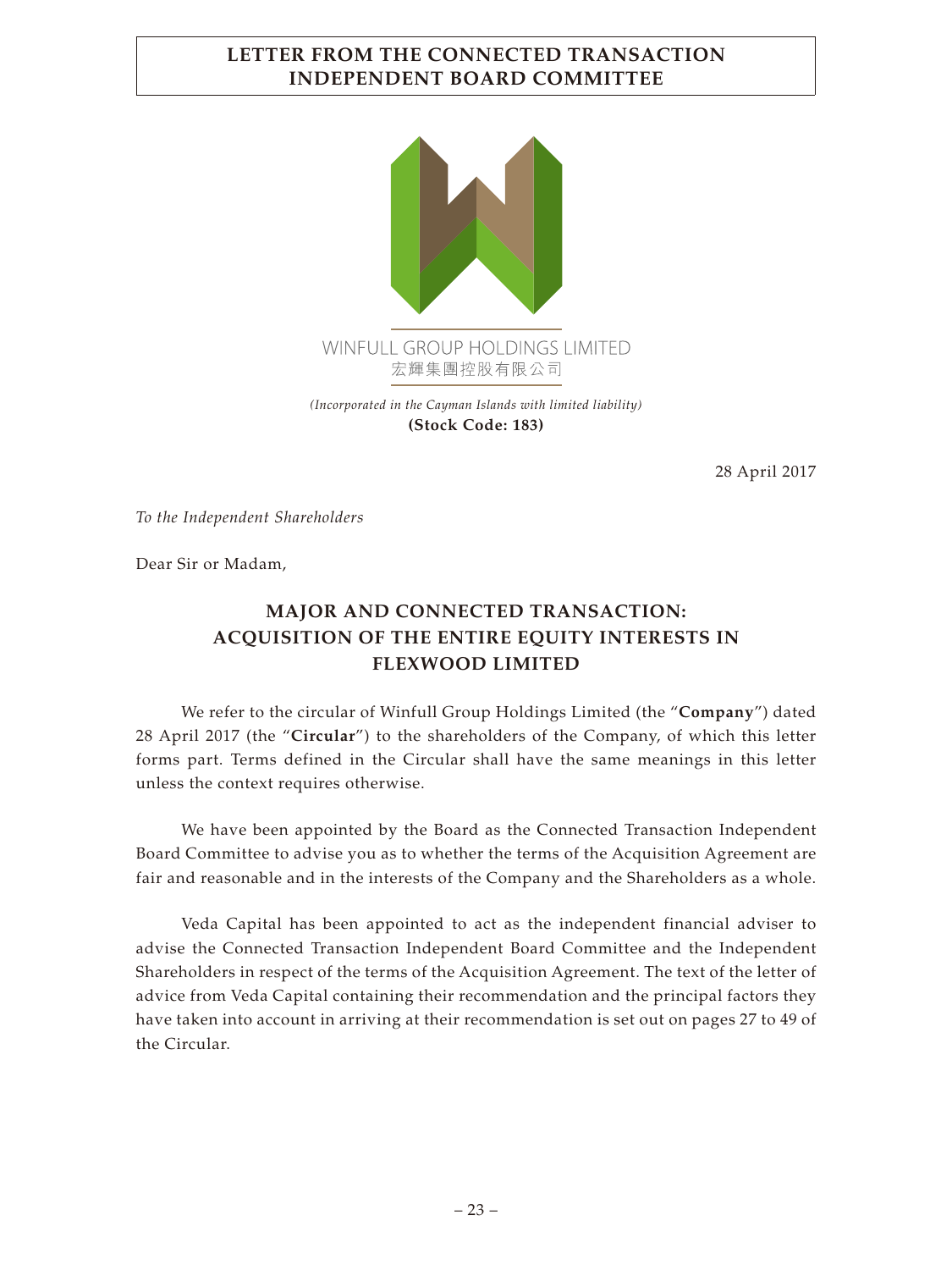# **LETTER FROM THE CONNECTED TRANSACTION INDEPENDENT BOARD COMMITTEE**

Independent Shareholders are recommended to read the letter of advice from Veda Capital, the letter from the Board contained in the Circular as well as the additional information set out in the appendices to the Circular. Having considered the terms of the Acquisition Agreement and the advice of Veda Capital, we consider that the terms of the Acquisition Agreement are (i) fair and reasonable; (ii) the Acquisition Agreement and the transactions contemplated thereunder are on normal commercial terms and are in the ordinary and usual course of business of the Group; and (iii) the Acquisition Agreement and the transactions contemplated thereunder are in the interests of the Company and the Shareholders as a whole.

We recommend the Independent Shareholders to vote in favour of the resolution in respect of the Acquisition Agreement to be proposed at the EGM.

> Yours faithfully, *For and on behalf of the Connected Transaction Independent Board Committee*

| Mr. Koo Fook Sun Louis | Mr. Lung Hung Cheuk    | Ms. Yeung Wing Yan Wendy |
|------------------------|------------------------|--------------------------|
| Independent            | Independent            | Independent              |
| non-executive Director | non-executive Director | non-executive Director   |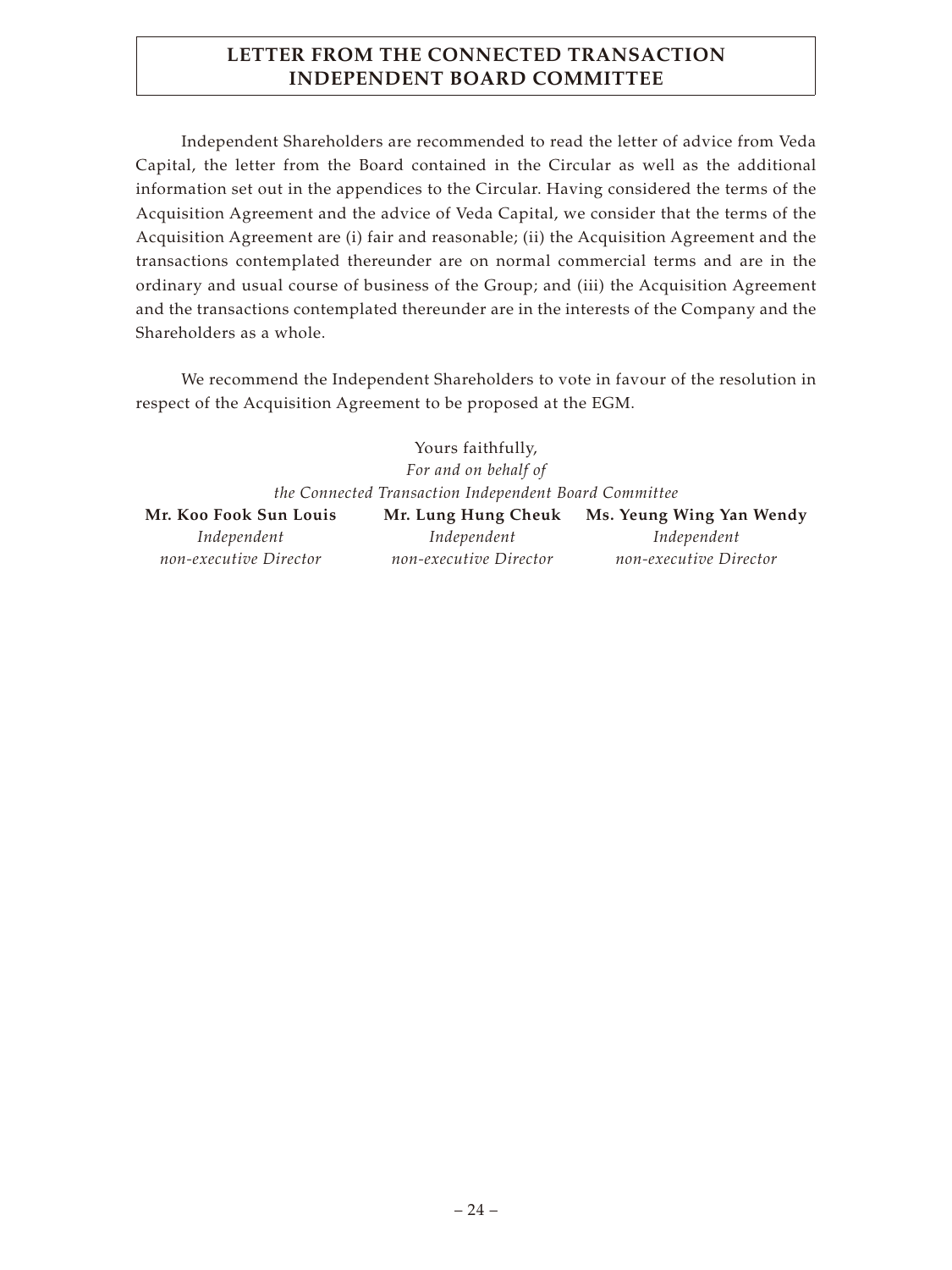## **LETTER FROM THE WHITEWASH INDEPENDENT BOARD COMMITTEE**



*(Incorporated in the Cayman Islands with limited liability)* **(Stock Code: 183)**

28 April 2017

*To the Independent Shareholders*

Dear Sir or Madam,

# **MAJOR AND CONNECTED TRANSACTION: ACQUISITION OF THE ENTIRE EQUITY INTERESTS IN FLEXWOOD LIMITED AND APPLICATION FOR WHITEWASH WAIVER**

We refer to the circular of Winfull Group Holdings Limited (the "**Company**") dated 28 April 2017 (the "**Circular**") to the shareholders of the Company, of which this letter forms part. Terms defined in the Circular shall have the same meanings in this letter unless the context requires otherwise.

We have been appointed by the Board as the Whitewash Independent Board Committee to advise you as to whether the terms of the Acquisition Agreement and the Whitewash Waiver are fair and reasonable and in the interests of the Company and the Shareholders as a whole.

Veda Capital has been appointed to act as the independent financial adviser to advise the Whitewash Independent Board Committee and the Independent Shareholders in respect of the terms of the Acquisition Agreement and the Whitewash Waiver. The text of the letter of advice from Veda Capital containing their recommendation and the principal factors they have taken into account in arriving at their recommendation is set out on pages 27 to 49 of the Circular.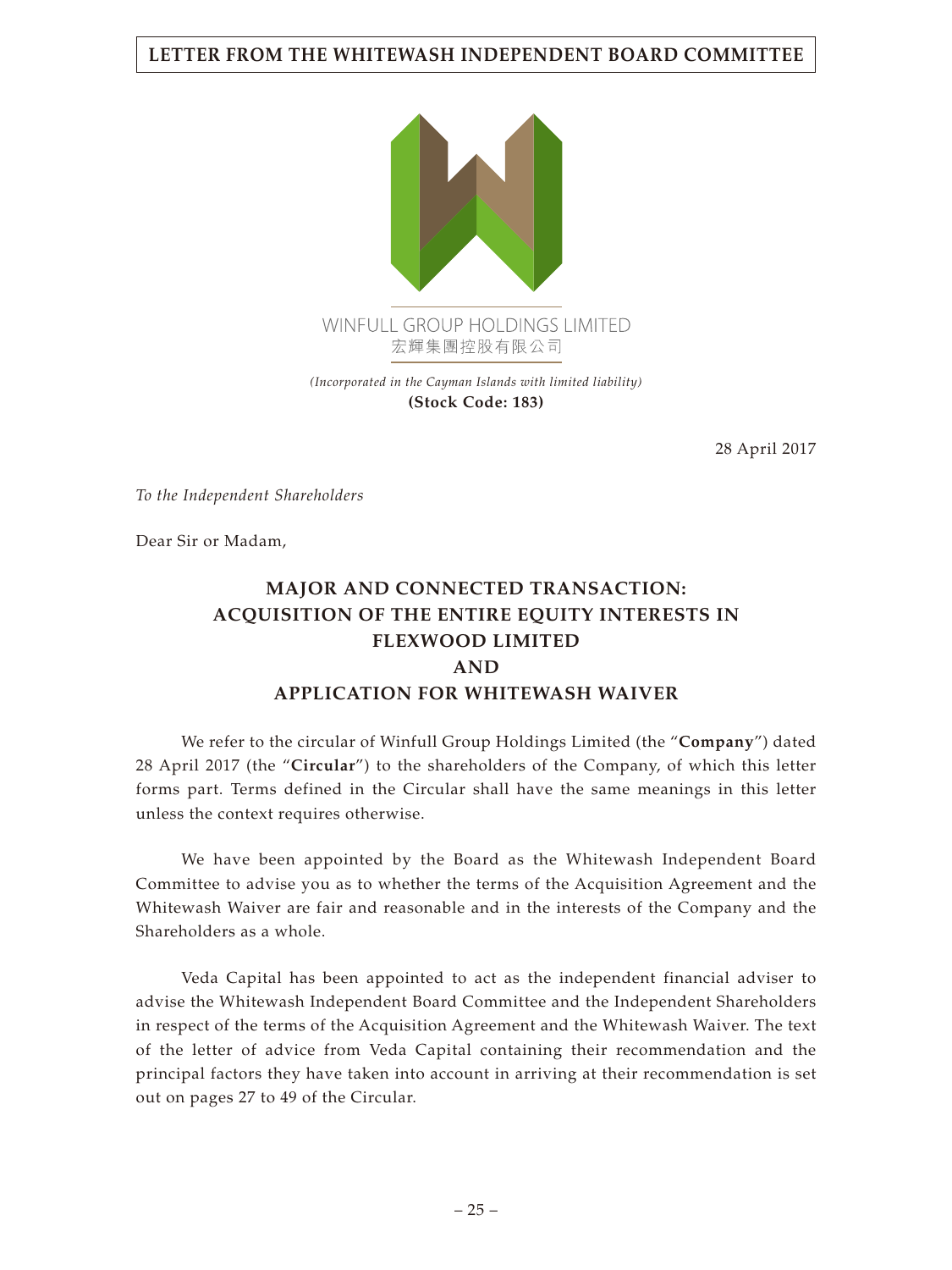## **LETTER FROM THE WHITEWASH INDEPENDENT BOARD COMMITTEE**

Independent Shareholders are recommended to read the letter of advice from Veda Capital, the letter from the Board contained in the Circular as well as the additional information set out in the appendices to the Circular. Having considered the terms of the Acquisition Agreement, the Whitewash Waiver and the advice of Veda Capital, we consider that the terms of the Acquisition Agreement and the Whitewash Waiver are fair and reasonable and in the interests of the Company and the Shareholders as a whole.

We recommend the Independent Shareholders to vote in favour of the resolutions in respect of the Acquisition Agreement and the Whitewash Waiver to be proposed at the EGM.

> Yours faithfully, *For and on behalf of the Whitewash Independent Board Committee* Mr. Lai Hin Wing Henry Mr. Koo Fook Sun Louis

*Non-executive Director Independent non-executive Director*

**Ms. Yeung Wing Yan Wendy Mr. Lung Hung Cheuk** 

*Independent non-executive Director Independent non-executive Director*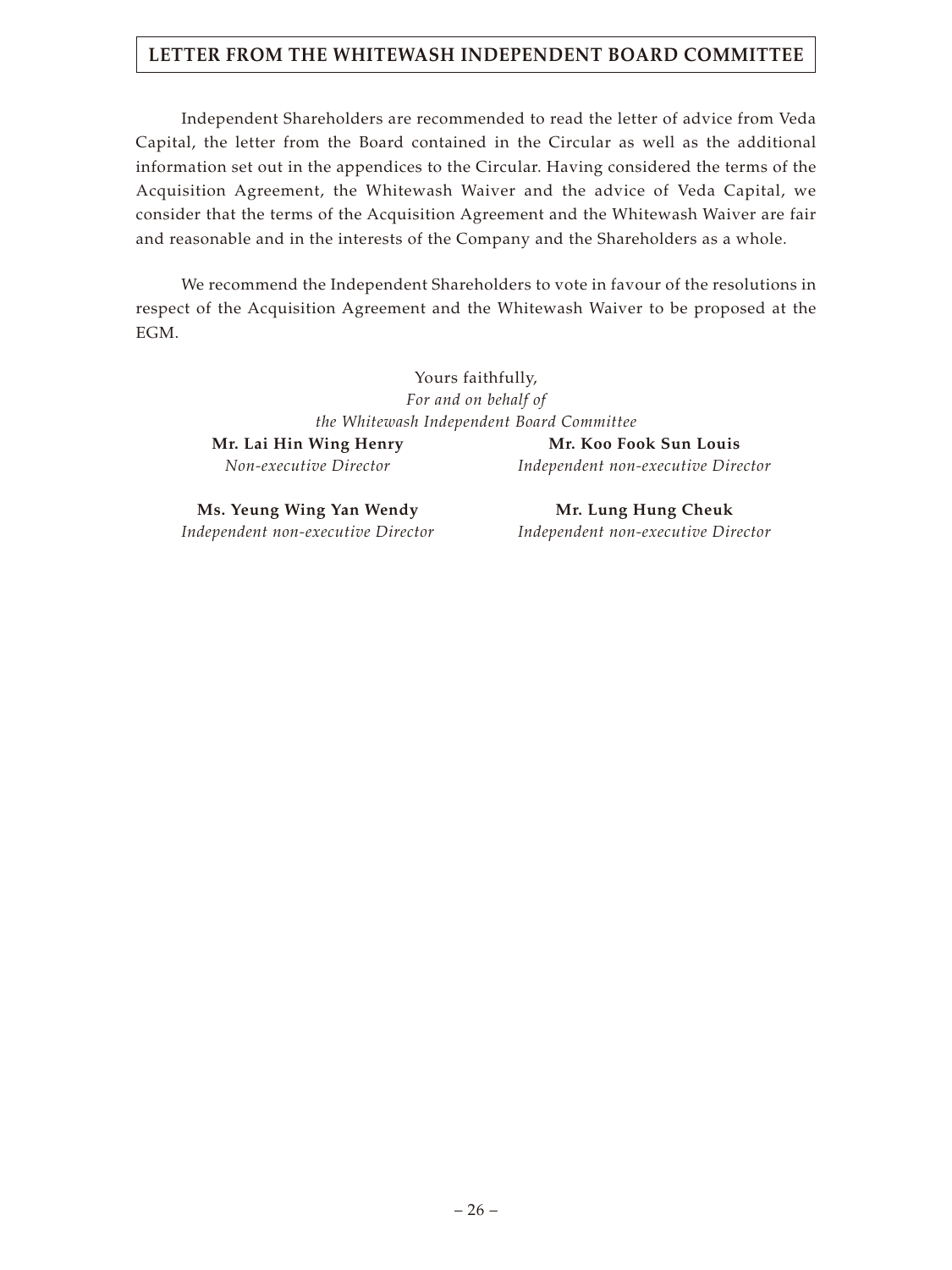*The following is the text of the letter of advice from the independent financial adviser to the Connected Transaction Independent Board Committee, Whitewash Independent Board Committee and the Independent Shareholders in respect of the Acquisition Agreement and the Whitewash Waiver for the purpose of incorporation into this circular.*

**VEDA | CAPITAL** 智略資本

**Veda Capital Limited** Room 1106, 11/F Wing On Centre 111 Connaught Road Central Hong Kong

28 April 2017

*To Connected Transaction Independent Board Committee; Whitewash Independent Board Committee; and the Independent Shareholders of Winfull Group Holdings Limited*

Dear Sir/Madam,

# **MAJOR AND CONNECTED TRANSACTION: ACQUISITION OF THE ENTIRE EQUITY INTERESTS IN FLEXWOOD LIMITED AND APPLICATION FOR WHITEWASH WAIVER**

#### **INTRODUCTION**

We refer to our appointment as the independent financial adviser to advise the Whitewash Independent Board Committee, the Connected Transaction Independent Board Committee and the Independent Shareholders in respect of the Acquisition Agreement and the transactions contemplated thereunder and the Whitewash Waiver, details of which are set out in the letter from the Board (the "**Letter from the Board**") contained in the circular of the Company dated 28 April 2017 (the "**Circular**") to the Shareholders, of which this letter forms part. Capitalised terms used in this letter shall have the same meanings as those defined in the Circular unless the context otherwise requires.

On 14 March 2017 (after trading hours of the Stock Exchange), the Group entered into the Acquisition Agreement with the Vendor in relation to the acquisition of the Sale Share and the Sale Loan by the Purchaser for an aggregate consideration of HK\$450,600,000, which will be satisfied by the allotment and issue of 2,409,625,668 Consideration Shares to the Vendor (or his nominee) at the Issue Price.

As all the relevant percentages exceed 25% but below 100%, the Acquisition constitutes a major transaction on the part of the Company under Chapter 14 of the Listing Rules. As the Vendor is a controlling Shareholder of the Company, the Acquisition also constitutes a connected transaction on the part of the Company under Chapter 14A of the Listing Rules and is subject to, among others, the approval of the Independent Shareholders at the EGM.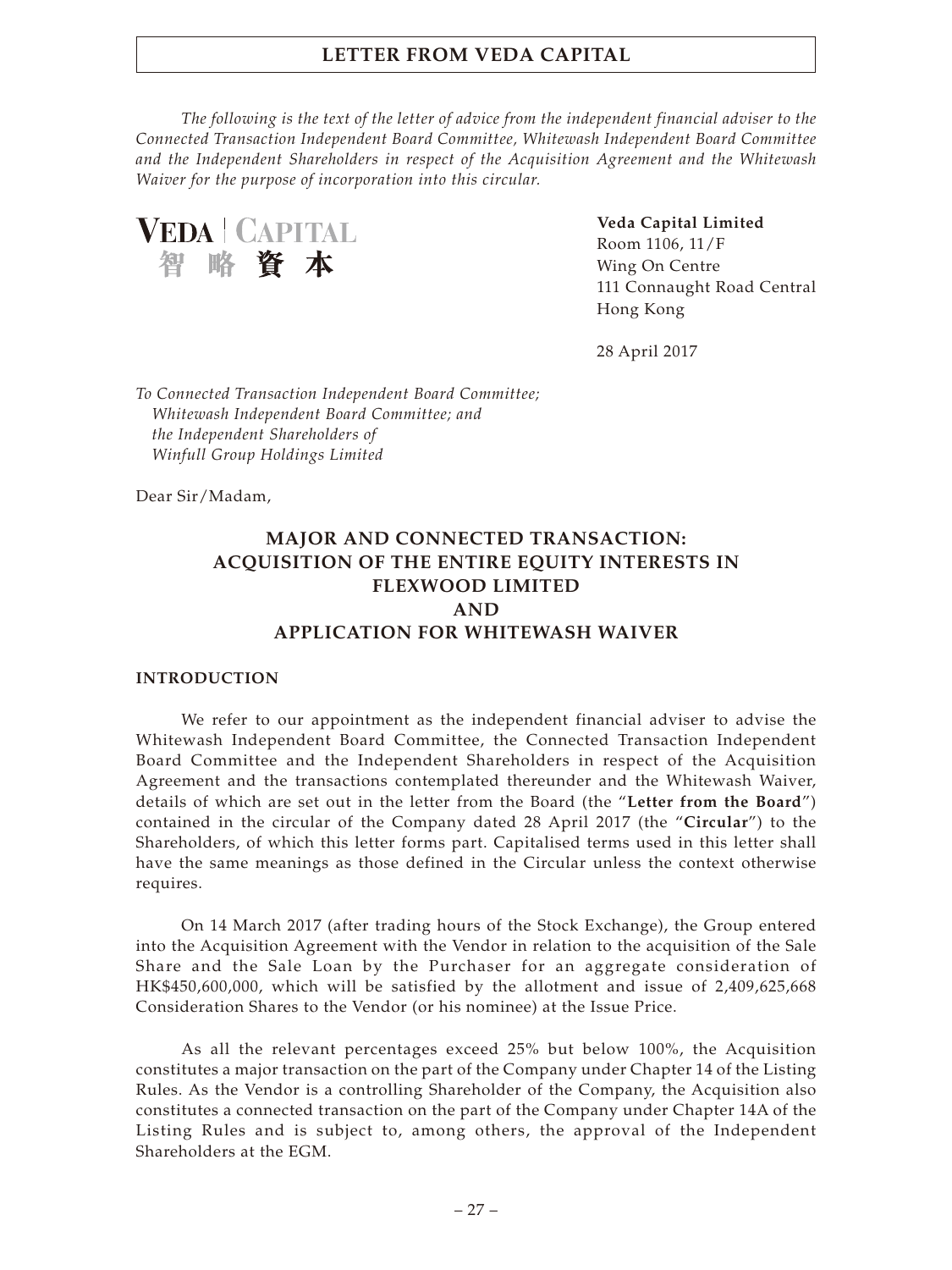As at the Latest Practicable Date, the Vendor is beneficially interested in 7,328,000 Shares, representing approximately 0.23% of the existing issued share capital of the Company. Virtue Partner, which is beneficially wholly-owned by the Vendor, holds 936,794,000 Shares as at the Latest Practicable Date. Therefore, the Vendor, Virtue Partner and parties acting in concert with them are holding 944,122,000 Shares in aggregate, representing approximately 30.08% of the existing issued share capital of the Company as at the Latest Practicable Date.

Upon Completion, 2,409,625,668 Consideration Shares will be allotted and issued to the Vendor (or his nominee) and the interests of the Vendor, Virtue Partner and parties acting in concert with them in the voting rights of the Company will increase from approximately 30.08% to approximately 60.44% (assuming that there is no change in the issued share capital of the Company up to the Completion). Accordingly, the Vendor would be obliged to make a mandatory general offer to the Shareholders for all the issued Shares and other securities of the Company not already owned or agreed to be acquired by him pursuant to Rule 26.1 of the Takeovers Code, unless the Whitewash Waiver is obtained from the Executive.

The Whitewash Independent Board Committee comprising the non-executive Director and all the independent non-executive Directors in compliance with Rule 2.8 of the Takeovers Code has been formed to advise the Independent Shareholders on the terms of the Acquisition Agreement and the transactions contemplated thereunder and the Whitewash Waiver and as to voting, and the Connected Transaction Independent Board Committee comprising all the independent non-executive Directors has been formed to advise the Independent Shareholders on the terms of the Acquisition Agreement and the transactions contemplated thereunder. None of the members of the Connected Transaction Independent Board Committee and the Whitewash Independent Board Committee has any interest or involvement in the transactions contemplated under the Acquisition Agreement or the Whitewash Waiver.

We, have been appointed as the independent financial adviser with the approval of the Connected Transaction Independent Board Committee and the Whitewash Independent Board Committee to advise the Connected Transaction Independent Board Committee and the Whitewash Independent Board Committee and the Independent Shareholders in respect of the Acquisition Agreement and the transactions contemplated thereunder as well as the Whitewash Waiver and as to voting.

As at the Latest Practicable Date, we were not aware of any relationships or interest between us and the Company, Virtue Partner, the Vendor, the Target Company, the Purchaser, Mr. Ngan Man Ho or any other parties that could be reasonably be regarded as hindrance to our independence as defined under Rule 13.84 of the Listing Rules or the Takeovers Code (as the case may be) to act as the independent financial adviser to the Connected Transaction Independent Board Committee, the Whitewash Independent Board Committee and the Independent Shareholders in respect of the Acquisition Agreement and the transactions contemplated thereunder and the Whitewash waiver. We are not associated with the Company, Virtue Partner, the Vendor, the Target Company, the Purchaser, Mr. Ngan Man Ho or their subsidiaries, their associates or their respective substantial shareholders or associates, and accordingly, are eligible to give independent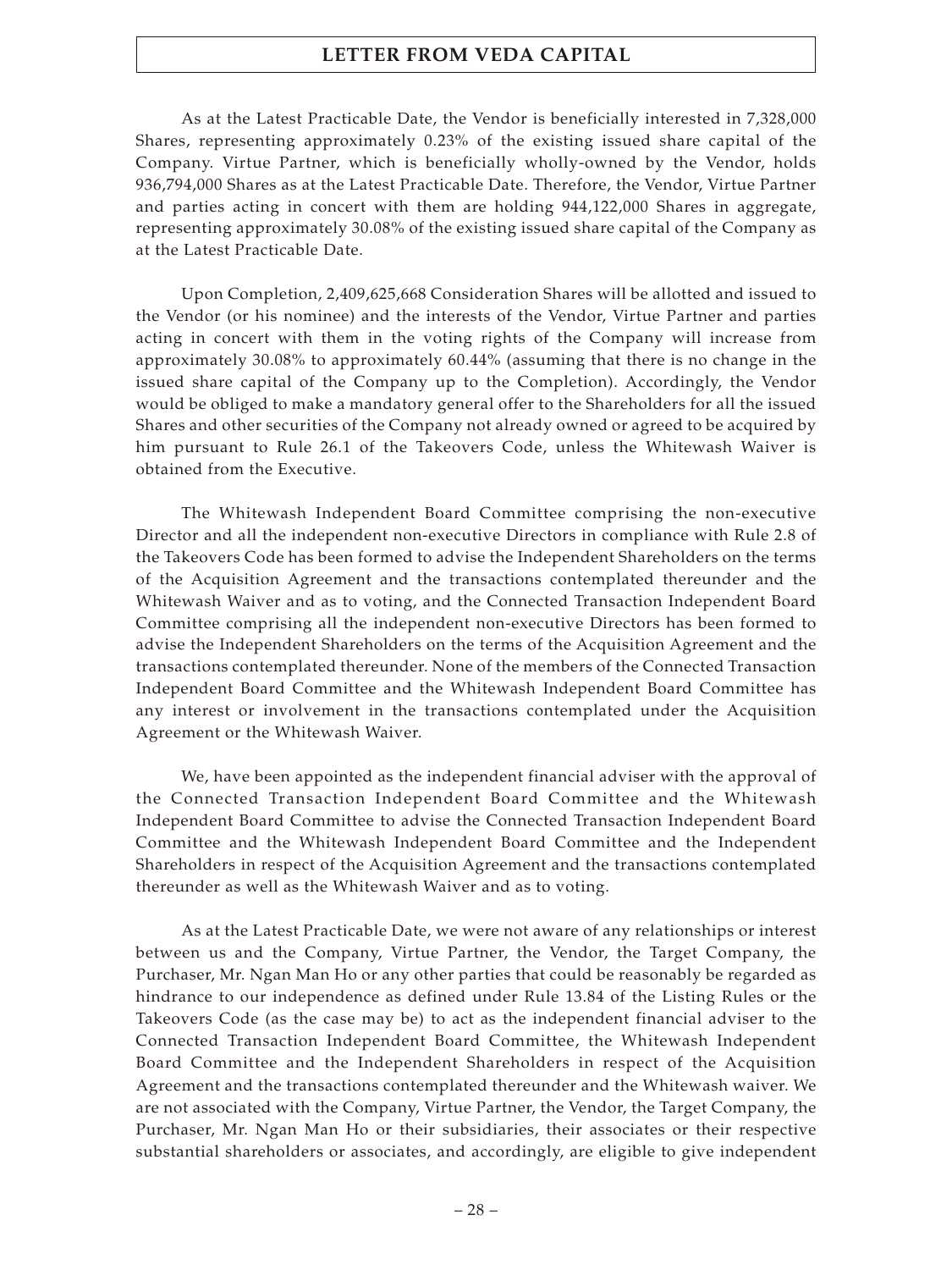advice and recommendations on the terms of the Acquisition Agreement and the transactions contemplated thereunder and the Whitewash Waiver and as to voting. Apart from normal professional fees payable to us in connection with this appointment as the independent financial adviser to the Connected Transaction Independent Board Committee, the Whitewash Independent Board Committee and the Independent Shareholders, no arrangement exists whereby we will receive any fees from any party abovementioned.

#### **BASIS OF OUR ADVICE**

In formulating our opinions and recommendations to the Connected Transaction Independent Board Committee, the Whitewash Independent Board Committee and the Independent Shareholders, we have relied on the accuracy of the information, opinions and representations contained or referred to in the Circular (or otherwise provided to us by the Directors and the management of the Company (the "**Management**")), and have assumed that all information, opinions and representations contained or referred to in the Circular (or otherwise provided to us by the Directors and the Management) were true, accurate and complete in all material respects at the time when they were made and up to the date of this letter. We have also assumed that all statements of belief, opinions and intention made by the Directors in the Circular (or otherwise provided to us by the Directors and the Management) are reasonably made after due enquiry. We have no reason to doubt that any relevant information has been withheld or omitted, nor are we aware of any fact or circumstance which would render the information provided and representations and opinions made to us untrue, inaccurate or misleading. The Company will notify the Shareholders (including the Independent Shareholders) of any material changes to information provided in the Circular and our opinion during the period after the Latest Practicable Date and until the date of the EGM as soon as possible in accordance with the requirements under the Listing Rules and Rule 9.1 of the Takeovers Code.

The Directors jointly and severally accept full responsibility for the accuracy of information contained in the Circular (other than those expressed by the Vendor and Virtue Partner) and confirm, having made all reasonable inquiries, that to the best of their knowledge, opinions expressed in the Circular (other than those relating to the Vendor and Virtue Partner) have been arrived at after due and careful consideration and there are no other facts not contained in the Circular, the omission of which would make any statement in the Circular misleading. We consider that we have received sufficient information to enable us to reach an informed view and to justify reliance on the accuracy of the information contained in the Circular to provide a reasonable basis for our opinions and recommendations. We consider that we have performed all the necessary steps as required under Rule 13.80 of the Listing Rules to enable us to reach an informed view and to justify our reliance on the information provided and representations made to us so as to form a reasonable basis for our opinions including, among other things:

(a) reviewed the Announcement, the Letter from the Board, the annual reports of the Company for the years ended 30 June 2015 and 2016 (the "**AR 2015**" and the "**AR 2016**" respectively) and the interim report of the Company for the six months ended 31 December 2016 (the "**IR 2016**");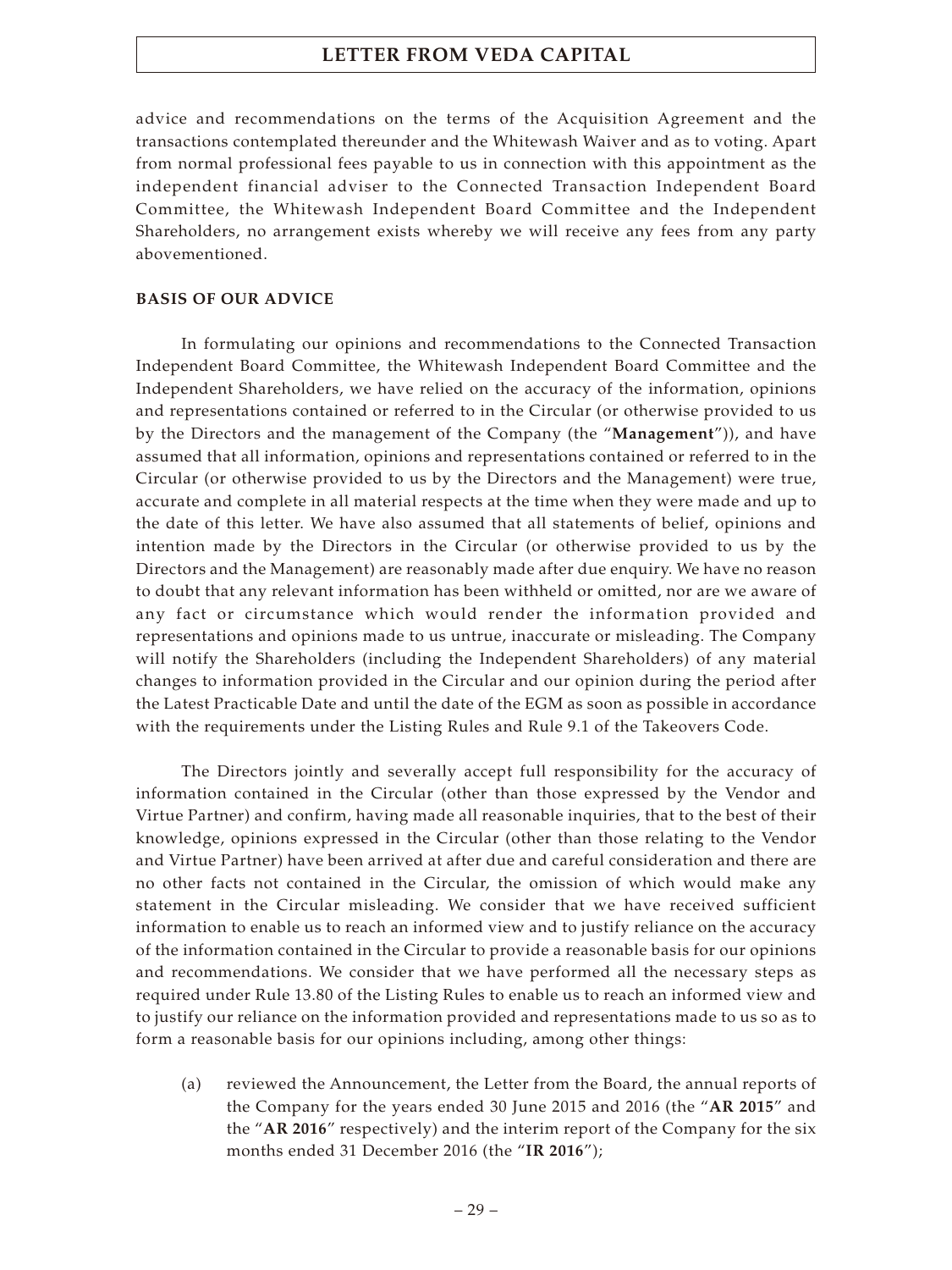- (b) reviewed the Acquisition Agreement and other relevant information, documents and/or agreements in relation to the Acquisition and/or the Whitewash Waiver;
- (c) conducted market and comparable researches to analyse the major terms of the Acquisition;
- (d) reviewed the financial statements of the Target Company for the years ended 31 March 2014, 2015 and 2016;
- (e) discussed with the Directors regarding, among other things, the background of and reasons for the Acquisition, the basis of the major terms of the Acquisition and the Whitewash Waiver, the future operations of the Target Company upon Completion, the development plan of the Property and so forth; and
- (f) reviewed the valuation report of the Property (the "**Property Valuation Report**") prepared by Colliers International (Hong Kong) Limited as an independent valuer (the "**Property Independent Valuer**") and the underlying valuation workings and assumptions.

We have not, however, for the purpose of this exercise, conducted any independent detailed verification or audit into the businesses, affairs or future prospects of the Company and the Target Company, or their respective subsidiaries or associates, nor have we investigated the legal title or any liabilities against the subject matters relating to the Acquisition Agreement or the Whitewash Waiver. Our opinion was necessarily based on financial, economic, market and other conditions in effect, and the information made available to us as at the Latest Practicable Date.

### **PRINCIPAL FACTORS AND REASONS CONSIDERED**

In arriving at our recommendation, we have taken into consideration the following principal factors and reasons:

### **1. Background of and the reasons for the entering into of the Acquisition Agreement**

### *1.1 Principal business and the financial information of the Group*

The Group is principally engaged in property investment and trading and property development and provision of renovation services.

### *For the financial year ended 30 June 2016*

According to the AR 2016, the Group recorded a turnover from continuing operations of HK\$11,607,000, representing an increase of approximately 60.4% comparing with that of HK\$7,236,000 for the financial year ended 30 June 2015. As set out in the AR 2016, the improvement in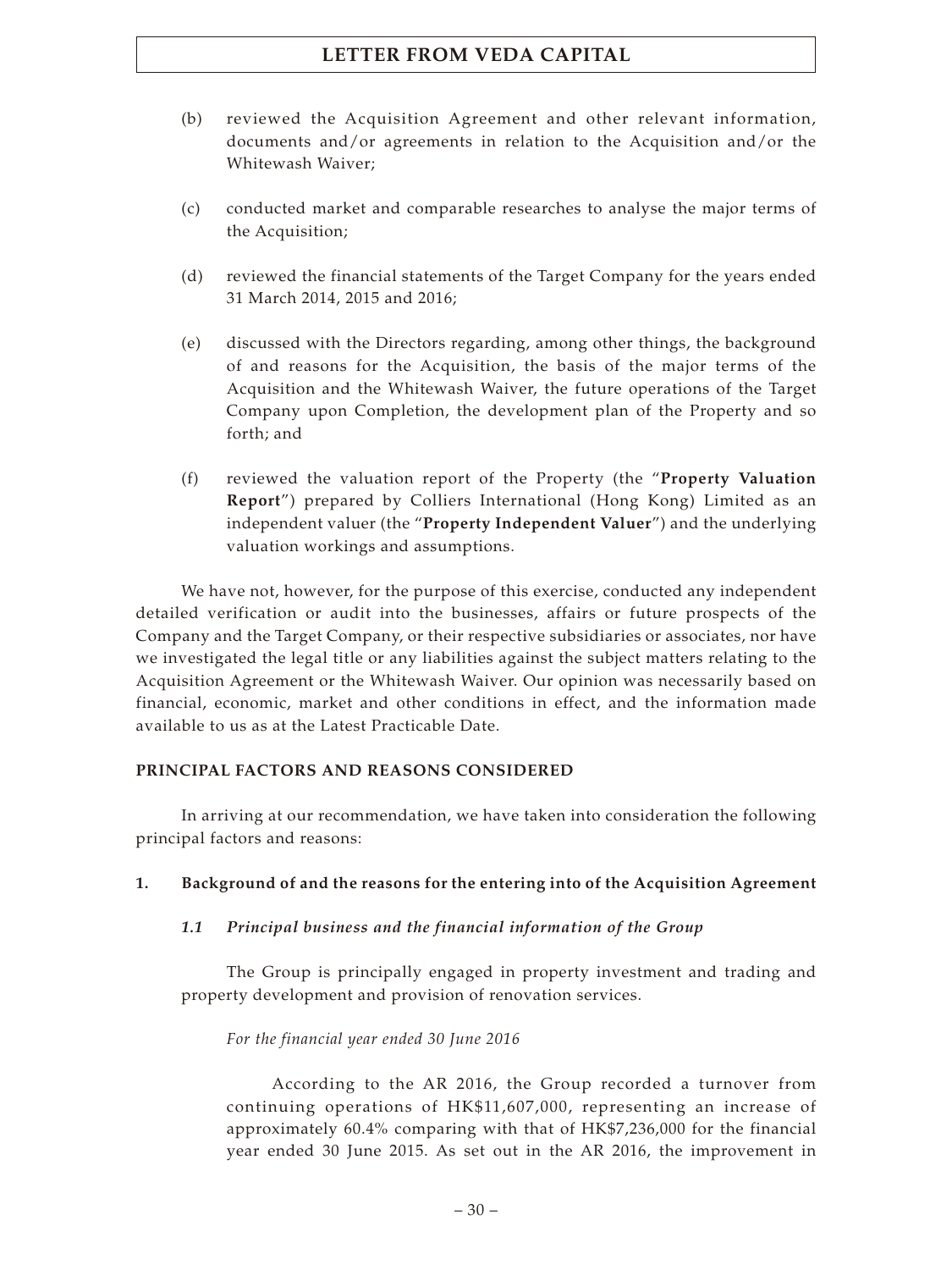turnover was mainly attributed to the increase in turnover from the property investment and trading business and the renovation business.

As set out in the AR 2016, the loss attributable to the owners of the Company from continuing operations for the financial year ended 30 June 2016 was HK\$41,259,000 as compared to a profit attributable to the owners of the Company from continuing operations of HK\$12,945,000 for the financial year ended 30 June 2015. As set out in the AR 2016, the loss for the Company for the financial year ended 30 June 2016 was mainly attributable to the decrease in other income from interest income and profit on disposal of available for-sale financial assets, the fair value loss on investment properties, loss on deregistration of a subsidiary and also the recognition of equity-settled share-based payment for the year under review.

As further noted from the AR 2016, the business segment of the Company, namely the rental income from investment properties, recorded revenue of HK\$8,950,000, representing approximately 77.1% of the Group's revenue for the financial year ended 30 June 2016. The remaining revenue is generated from its renovation business. The rental income business segment is expected to provide a significant and steady income source to the Group.

#### *For the six months period ended 31 December 2016*

According to the IR 2016, the Group recorded an unaudited revenue of HK\$6,492,000 for the six months period ended 31 December 2016, representing an increase of approximately 1.5% as compared to an unaudited revenue of HK\$6,393,000 for the six months period ended 31 December 2015. As set out in IR 2016, the improvement in turnover was mainly attributed to the increase in turnover from the property investment and trading business.

As set out in the IR 2016, the profit attributable to the owners of the Company for the six months period ended 31 December 2016 was HK\$1,164,000 as compared to a loss attributable to the owners of the Company of HK\$882,000 for the six months period ended 31 December 2015. As understood from the Directors, the turnaround of performance was mainly attributable to fair value gain on investment properties for six months period under review.

As further noted from the IR 2016, the business segment of the Company, namely the rental income from investment properties, recorded revenue of HK\$5,516,000, representing approximately 85% of the Group's revenue for the six months period ended 31 December 2016.

According to the AR 2016 and IR 2016, we consider that the business segment, namely the rental income from investment properties, has contributed majority of the revenue to the Group for the periods under review.

As advised by the Company, the growth of Hong Kong economy remained moderate and the property market showed a brisk performance in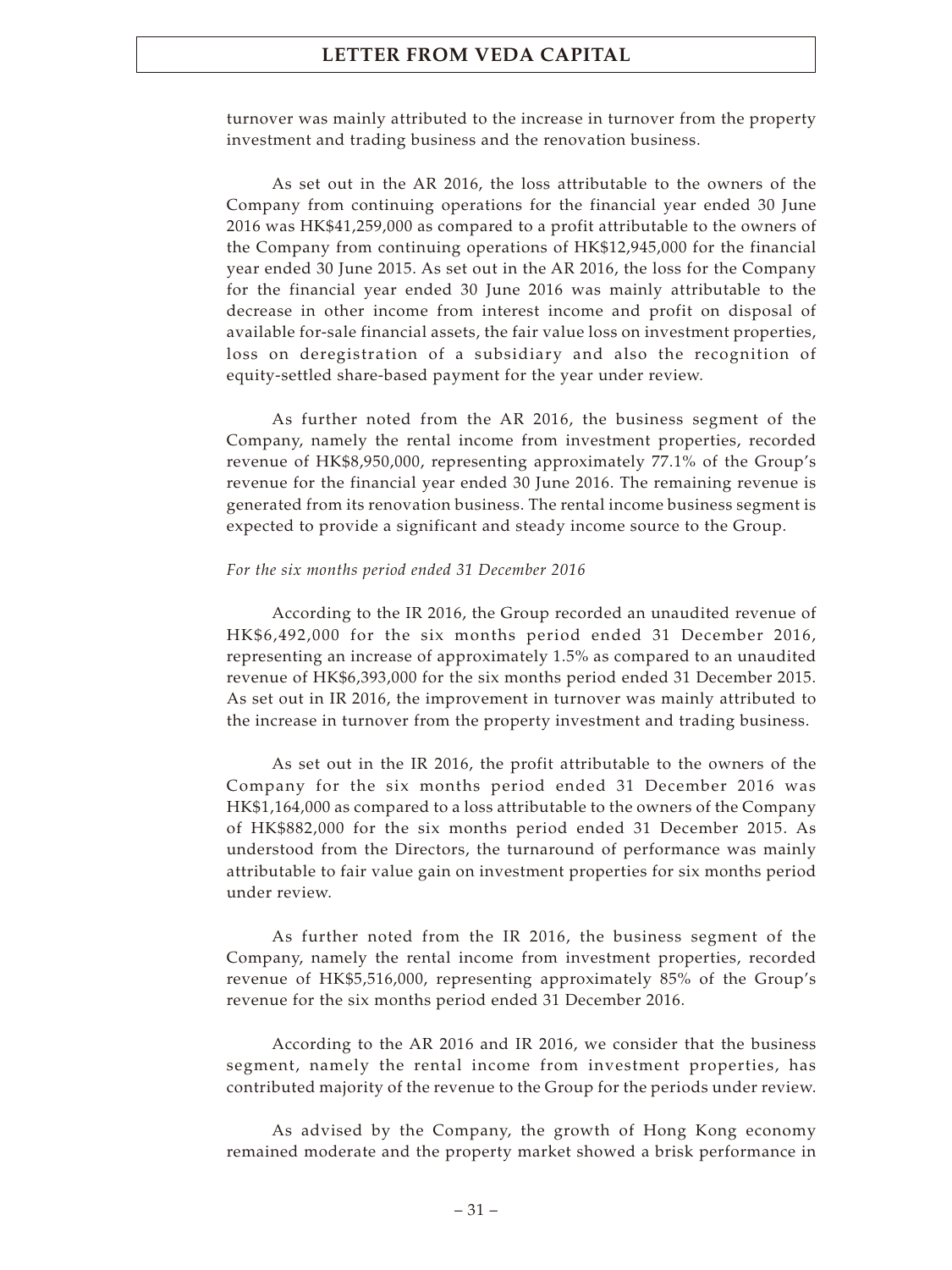late 2016. The Hong Kong Government (the "**HK Government**") continued to put in significant effort to manage demand and reduce the possible risks to financial stability arising from an exuberant property market. The HK Government also sustained its effort of raising flat supply through land sale program and other terms of land supply sources. With the purpose of offering better returns to the Shareholders, the Group decided to concentrate on property investment and trading, and development businesses. The Group believed that the business of property developments and property investment and trading both locally and internationally can broaden the revenue base and benefit the Company and the Shareholders as a whole in the long run.

Despite the uncertainty in Hong Kong and global economy, the Directors are confident that Hong Kong will remain relevant and vital in its own right and as part of China. The Group will continue to explore potential property investment and trading opportunities with a view to have a diversified and balanced portfolio and to provide steady income source to the Group. The Group is conscious to monitor and analyze the impact of the local and global economy so as to make cautious business decisions and to adjust our development plan if necessary so as to maximize the return to the Shareholders.

#### *1.2 Background and financial information of Target Company and the Property*

The Target Company is a company incorporated in British Virgin Islands with limited liability and is principally engaged in property investment. The only significant asset of the Target Company is the Property which was acquired by the Target Company in 2009 and the total acquisition costs were HK\$128,380,795 inclusive of stamp duty and legal fees. Immediately prior to the entering into of the Acquisition Agreement, the Target Company is held as to 100% by the Vendor. After Completion of the Acquisition, the Purchaser shall be interested in the entire issued share capital of the Target Company.

The Target Company is currently holding the Property located at the 6th Floor of 9 Queen's Road Central, Hong Kong. According to the Property Valuation Report and the advice from the Property Independent Valuer, the Property is a Grade A (as defined below) commercial property with saleable area of approximately 11,371 sq. ft. located in Central, Hong Kong. The Property is currently used for commercial purpose and has been rented to various tenants including but not limited to the Group. Based on the land search record, the Property was acquired by the Target Company in 2009 with a consideration of HK\$123,680,000 (exclusive of stamp duty and legal fees).

As advised by the Company, the occupancy rate of the Property remains full throughout majority of the time since the purchase by the Vendor. In addition, we have obtained the previous and existing leasing contracts of each unit of the Property and understood that the rental of the Property in general has been on an increasing trend per renewal.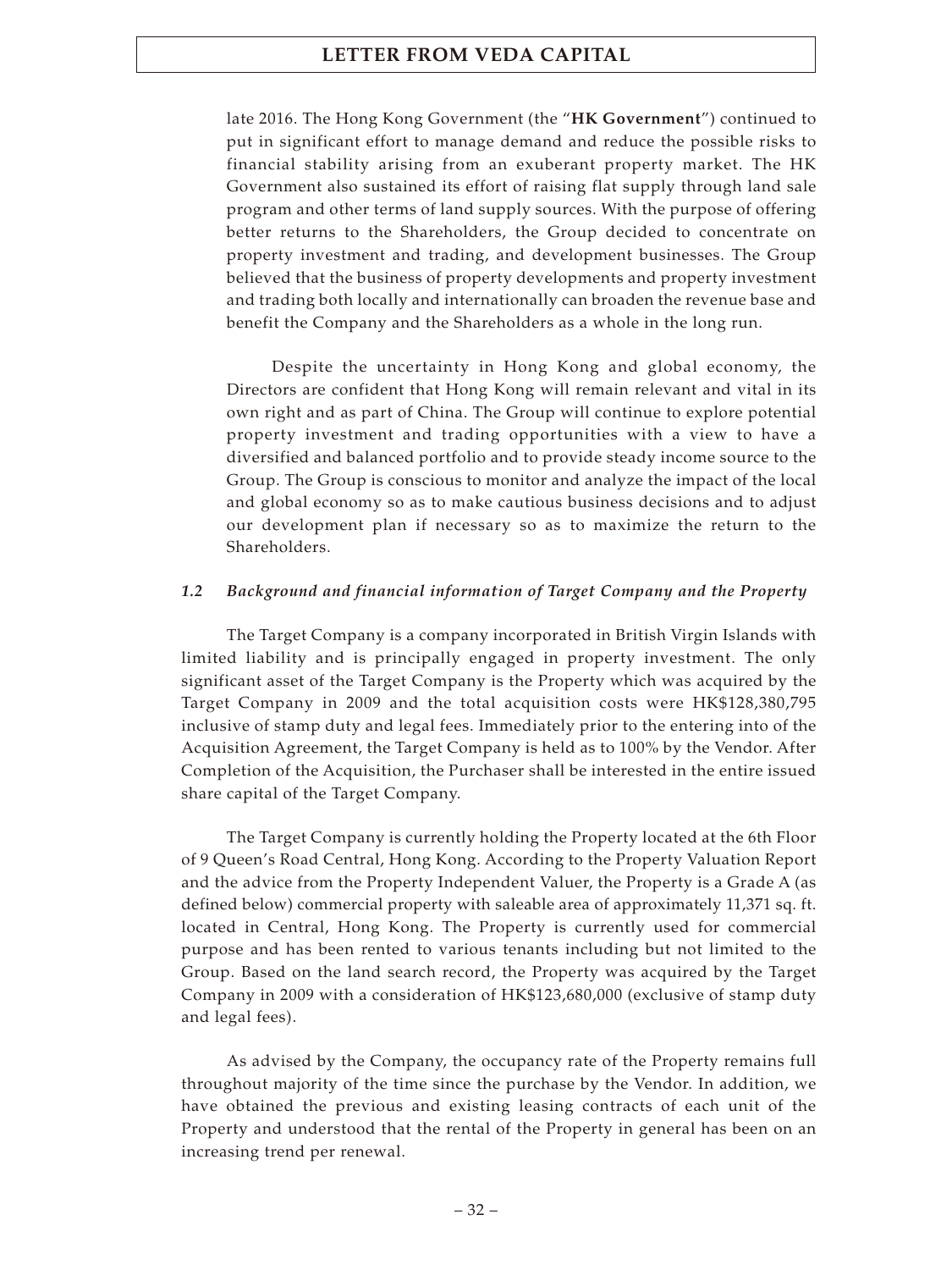Set out below is the key financial information of Target Company based on its audited consolidated financial statements for the years ended 31 March 2014, 2015 and 2016 as extracted from Appendix II to the Circular:

|                        | For the<br>year ended | For the<br>year ended | For the<br>year ended |
|------------------------|-----------------------|-----------------------|-----------------------|
|                        | 31 March              | 31 March              | 31 March              |
|                        | 2014                  | 2015                  | 2016                  |
|                        |                       |                       |                       |
|                        | HK\$'000              | HK\$'000              | HK\$'000              |
|                        | (Audited)             | (Audited)             | (Audited)             |
| Revenue                | 10,657                | 10,679                | 10,847                |
| Profit before taxation | 10,476                | 23,806                | 23,600                |
| Profit after taxation  | 9,248                 | 22,568                | 22,534                |
| Net asset value        | 306,899               | 329,467               | 352,001               |

As advised by the Company, the revenue of the Target Company for the years ended 31 March 2014, 2015 and 2016 was solely generated from rental income.

For the financial year ended 31 March 2016, the Target Company recorded a revenue of approximately HK\$10.85 million, which represents a slight increase of approximately 1.59% increase as compared to that of approximately HK\$10.68 million for the year ended 31 March 2015. As advised by the Company, the slight increase in revenue was mainly due to the increase in rental income.

For the financial year ended 31 March 2016, the Target Company experienced a decrease in profit after taxation from approximately HK\$22.57 million for the year ended 31 March 2015 to approximately HK\$22.53 million, representing a 0.18% reduction. As advised by the Company, the reduction in profit after taxation was mainly due to an increase of director remuneration in administrative expenses and other expenses for the year ended 31 March 2016.

The administration expenses and finance costs mainly represent directors' remuneration, donation and bank loan interest, which, in total, represents over 88% of the total expenses of the Target Company for the three years ended 31 March 2016.

As at 31 March 2016, the net asset value of the Target Company of approximately HK\$352 million, represent a slight increase of approximately 6.84% as compared to the net asset value of the Target Company as at 31 March 2015 of approximately HK\$329.47 million. As advised by the Company, the increase in net asset value are mainly due to cash received from rental income and fair value gain on the Property.

For the financial year ended 31 March 2015, the Target Company recorded a revenue of approximately HK\$10.68 million, which represents a slight increase of approximately 0.19% increase as compared to that of approximately HK\$10.66 million for the year ended 31 March 2014. As advised by the Company, the slight increase in revenue was mainly due to the income in rental income.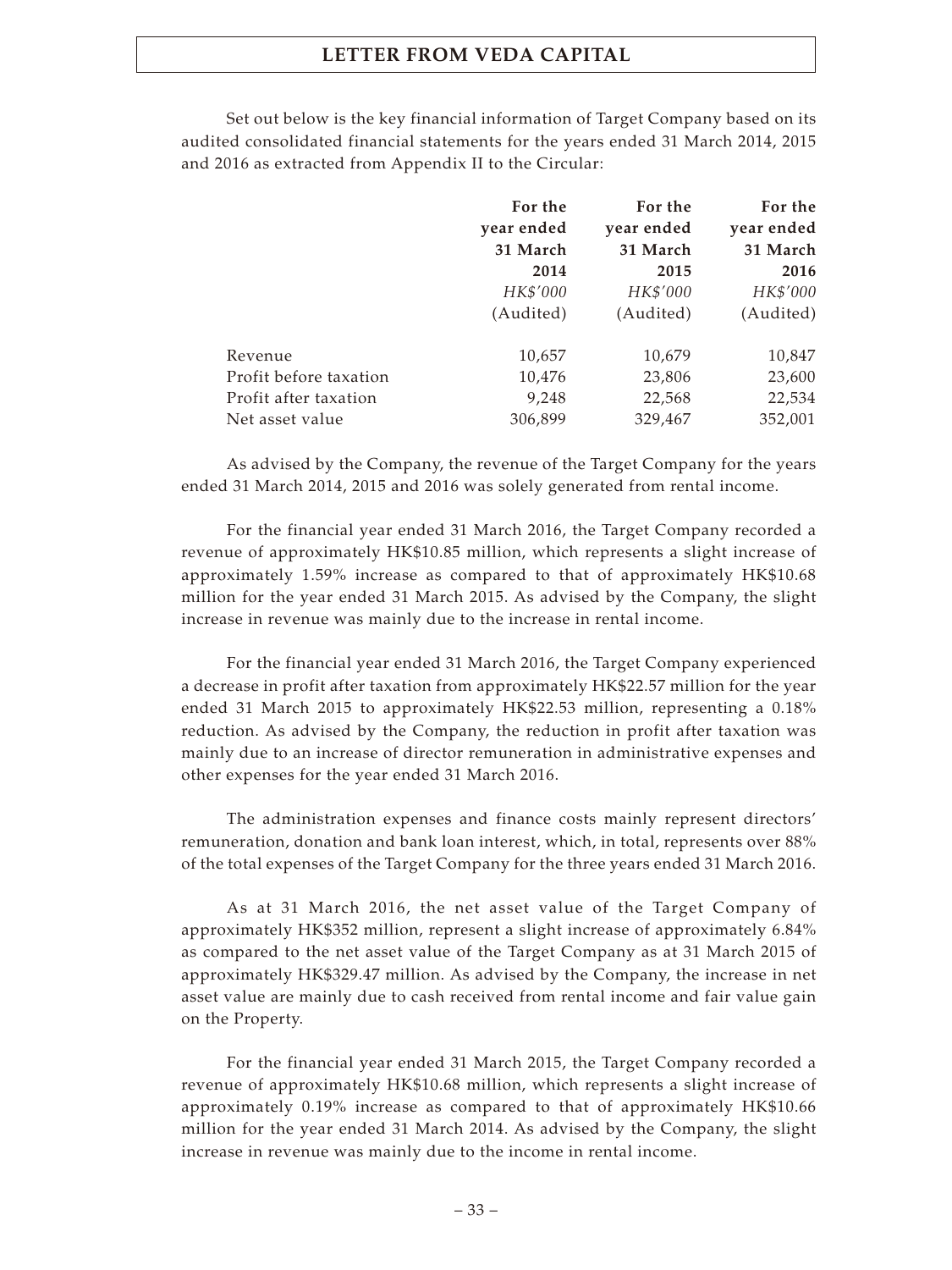For the financial year ended 31 March 2015, the Target Company experienced an increase in profit after taxation from approximately HK\$9.25 million for the year ended 31 March 2014 to approximately HK\$22.57 million, representing a 144.03% improvement. As advised by the Company, the improvement in profit after taxation was mainly due to increase in rental income, the fair value gain on the Property and slightly decrease in administrative expenses.

As at 31 March 2015, the net assets of the Target Company of approximately HK\$329.47 million which represents an increase of approximately 7.35% as compared to the net assets of the Target Company as at 31 March 2014 of approximately HK\$306.90 million. As advised by the Company, the increase was mainly due to cash received receipt from rental income and fair value gain on the Property.

Upon Completion, the Target Company will become an indirect wholly owned subsidiary of the Company and the financial results of the Target Company will be consolidated into the books of the Group.

#### *1.3 Overview of the Grade A private offices market in Hong Kong*

Set out below are the price index (the "**Price Index**") for Grade A offices in all core districts extracted from the website of the Rating and Valuation Department of Hong Kong (source: [http://www.rvd.gov.hk/en/property\\_market\\_statistics/](http://www.rvd.gov.hk/en/property_market_statistics/)), consists of Sheung Wan, Central, Wan Chai, Causeway Bay and Tsim Sha Tsui (collectively, being the "**Core Districts**" as defined by the Rating and Valuation Department of Hong Kong), from 2006 to 2016 and the rental index (the "**Rental Index**") for Grade A offices in Sheung Wan and Central area from 2006 to 2016. Grade A ("**Grade A**") is defined by the Rating and Valuation Department of Hong Kong as modern with high quality finishes; flexible layout; large floor plates; spacious, well decorated lobbies and circulation areas; effective central air-conditioning; good lift services zoned for passengers and goods deliveries; professional management; parking facilities normally available.



**Private Offices – Rental and Price Indices for Grade A Offices in Core Districts**

*Source:* Rating and Valuation Department of Hong Kong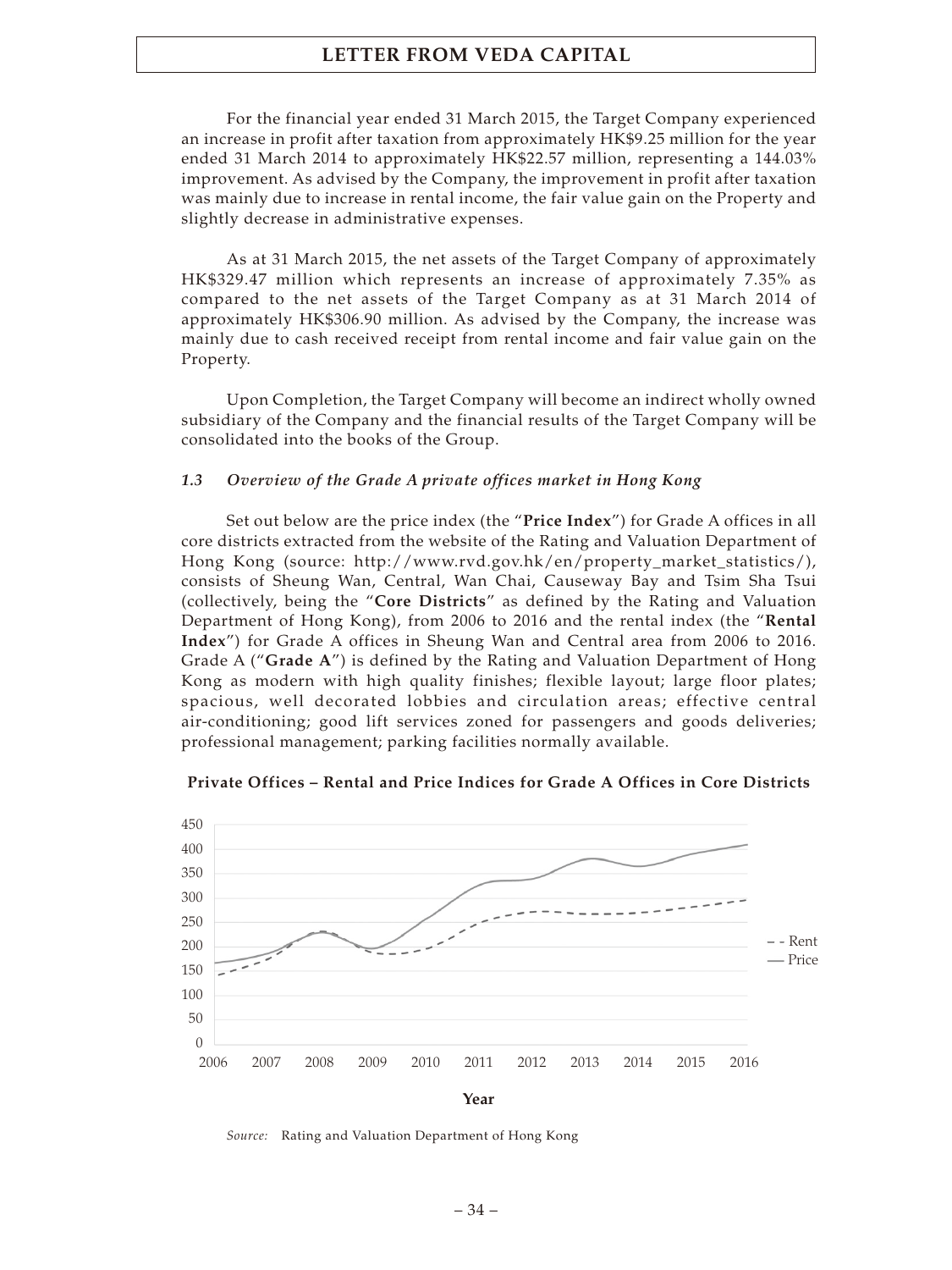The Price Index and Rent Index have been generally increasing from 2006 to 2016. According to the Rating and Valuation Department of Hong Kong, (i) the Price Index of private office rose from an index of 167.1 in 2006 to 409.0 in 2016, representing an increase of approximately 144.76%; and (ii) the Rental Index of private office also rose from an index of 139.9 in 2006 to 296.4 in 2016, representing an increase of approximately 111.87%. Despite that the Price Index is a composition of the private office in all Core Districts, we consider that such index can still provide a general trend of the private office within the Sheung Wan and Central area.

According to the research report dated 25 January 2017 for Hong Kong's office (the "**Research Report**") from the website of Colliers International being a recognizable and reputable independent global real estate service provider (which services include property sales, leasing, appraisal and valuation) (source: http://www.colliers.com/-/media/files/marketresearch/apac/hongkong/ [hk-research/colliers\\_quarterly\\_hk\\_office\\_q4-2016.pdf\), it sets out that investor](http://www.colliers.com/-/media/files/marketresearch/apac/hongkong/hk-research/colliers_quarterly_hk_office_q4-2016.pdf) interest remained strong in 4th quarter of 2016 with a number of sizable en-bloc and strata title transactions in the market. The prominent en-bloc transaction of the quarter was in Sheung Wan (location which is close proximate to the Property) that was sold for HK\$1 billion and there were 45 transactions totaling HK\$4.3 billion in the strata title sales market. Despite such statistic for the 4th quarter of 2016 represented a slight decrease as compared to the HK\$6.8 billion recorded for strata title transactions in 3rd quarter of 2016, the increased number of transactions in 4th quarter of 2016 indicates the growing interest in the office investment market and in particular on smaller ticket sizes and the major reasons for this trend were the tightened fund outflow restrictions in mainland China and increased stamp duty on residential purchases that directed investors toward smaller ticket office investment opportunities.

As further set out in the Research Report, despite 2017 looks set to be an uncertain year given that the economic growth in China remains high and stable, while growth in Hong Kong has exceeded forecasts due to strong domestic demand, and at the same time the U.S. interest rates are rising and will pull Hong Kong interest rates up gradually, it is believed that the rents for private offices in the Central and Admiralty area are unlikely to show negative growth due mainly to current very low vacancy and continuing strong demand for prime office space from mainland Chinese tenants.

#### *1.4 Valuation of the Property*

We have reviewed the Property Valuation Report and the underlying valuation workings and discussed with the Property Independent Valuer, including, among other things:

(a) the terms of engagement of the Property Independent Valuer with the Company in connection with the Acquisition and its independency. We consider that the scope of valuation work per the engagement letter entered into between the Company and the Property Independent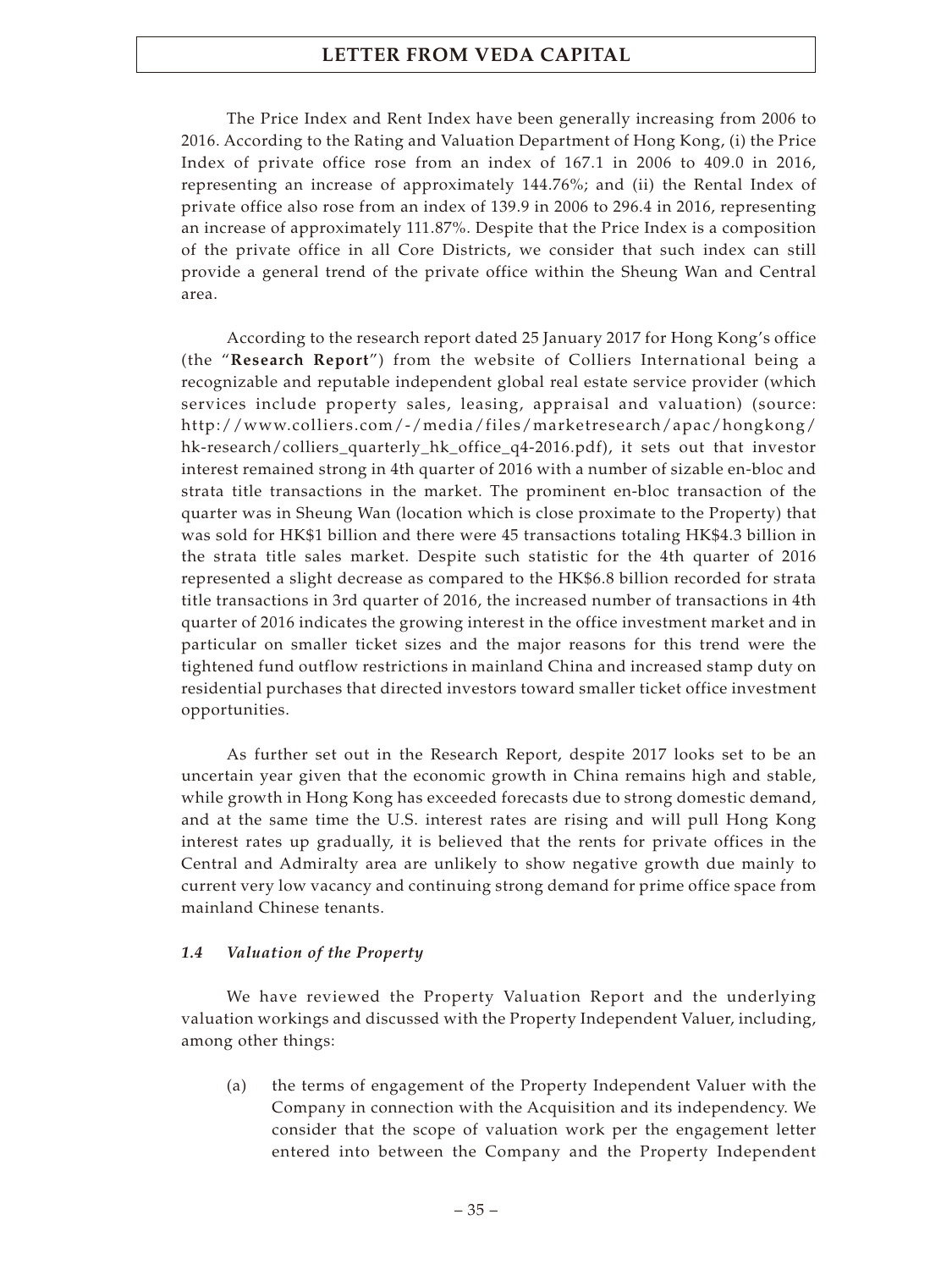Valuer are appropriate for the purpose of the Acquisition. Save for such engagement, the Property Independent Valuer has confirmed that it is independent from the Company, Virtue Partner, the Vendor, the Target Company, the Purchaser, Mr. Ngan Man Ho and any of their respective associates (as defined under the Takeovers Code);

- (b) the qualification and experience of the Property Independent Valuer in relation to the valuation of the Property. We are given to understand that the Property Independent Valuer is certified with the relevant professional qualifications required to perform the valuation in connection with the Acquisition, and the two professionals in-charge of the valuation possesses more than nineteen years of experience in providing property valuation services in Hong Kong, Macau, Taiwan, South Korea, Mainland China, Vietnam, Cambodia and other overseas countries and more than seven years of valuation experience in Hong Kong, Mainland China and other Asia Pacific countries, respectively. According to the track record of the Property Independent Valuer, we note that it is experienced in undertaking valuation for properties (including office buildings) in Hong Kong; and
- (c) the valuation methodology, procedures and assumptions adopted by the Property Independent Valuer in preparing the Property Valuation Report. The Property Independent Valuer advised that it had performed necessary due diligence for the preparation of the Property Valuation Report which includes inspection, made relevant enquiries and searches and obtained such further information as considered necessary, and conducted its own proprietary research for similar properties surrounded the Property. We also note from the Property Independent Valuer that, in valuing the Property, the Property Independent Valuer has fully complied with relevant valuation standards where details are set forth in the Property Valuation Report contained in Appendix IV to the Circular.

In arriving at the appraised value of the Property, we are advised that the Property Independent Valuer that it has made the following assumptions:

- (a) Target Company sells the Property on the open market without the benefit of deferred terms contracts, leasebacks, joint ventures, or any similar arrangements which would affect its value;
- (b) no allowances have been made in the valuation for any charges, mortgages or amounts owing neither on the Property nor for any expenses or taxes which may be incurred in effecting a sale. Unless otherwise stated, it is assumed that the Property is free from encumbrances, restrictions and outgoings of an onerous nature which could affect their values;
- (c) as the Property is held under long term leasehold interest, it is assumed that the Target Company has free and uninterrupted rights to use the Property for the whole of the unexpired term of the land tenure; and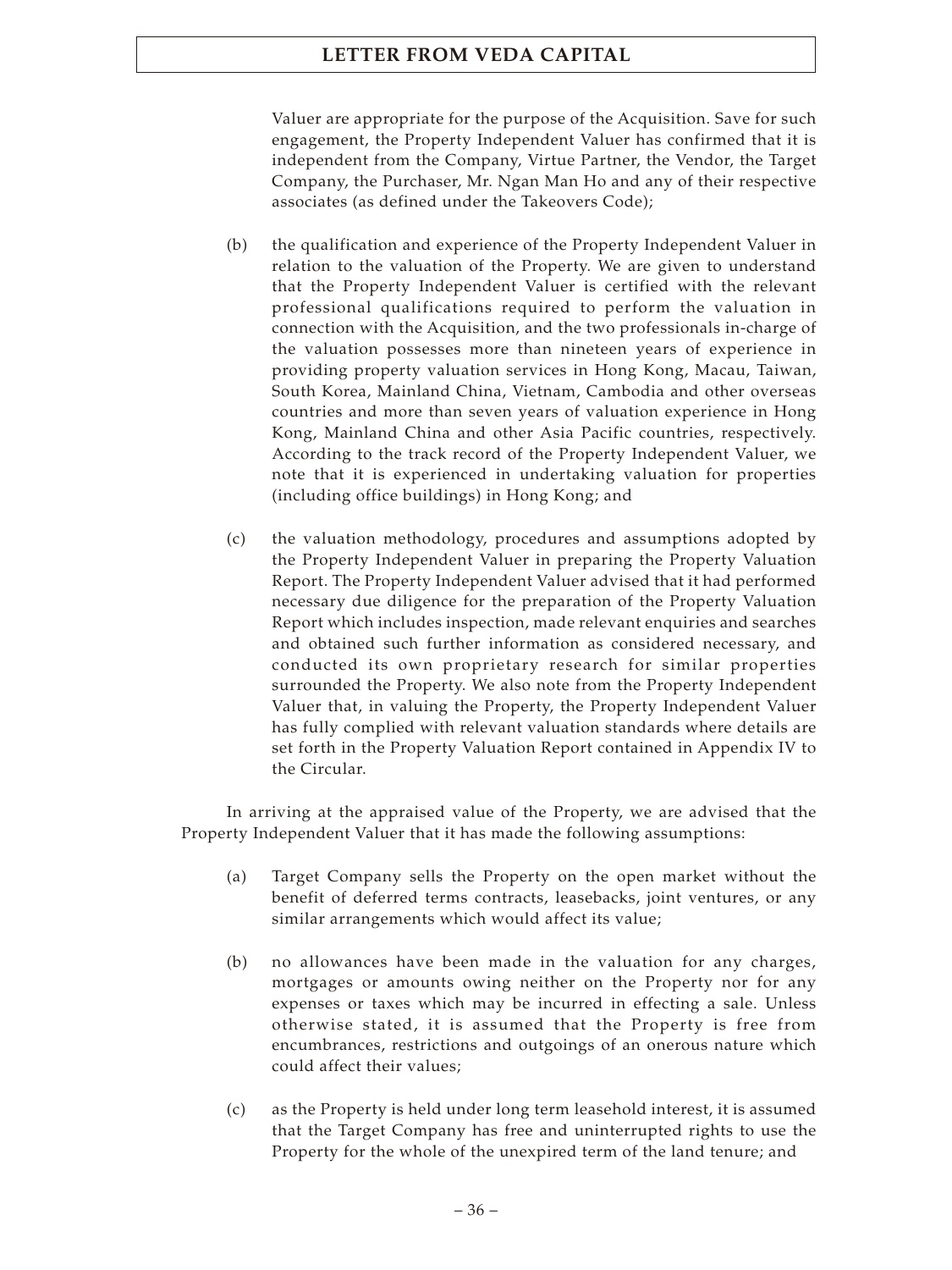(d) the areas shown on the documents and/or official plans handed to the Property Independent Valuer by the Group are correct. All documents and contracts have been used as reference only and all dimensions, measurements and areas are approximations. No on-site measurement has been taken.

As further advised by the Property Independent Valuer, they had collected and analysed the recent transactions of the comparable properties located in the vicinity of the Property. Prices of the comparable properties were then adjusted to reflect the difference between the comparable properties and the Property including, among others, properties' characteristics, location, building view, building quality, effective saleable area, considerations and date of transaction. The appraised value of the Property is then derived from the estimated effective saleable area and adopted effective unit rate of the Property. We have reviewed the underlying workings of the Property Valuation Report and discussed with the Property Independent Valuer on the selection of the comparable properties and the adjustments made. We are of the view that the basis of selection of comparable properties and the adjustments made as advised by the Property Independent Valuer are reasonable for appraising the Property. Furthermore, in addition to the valuation report, we have also conducted an independent research using property agency's websites (<http://www.centaline-oir.com>) to access the transaction prices of similar properties in vicinity of the Property. Subsequent to our independent research, we have noticed that the estimated value for the Property is similar to our research results.

### *1.5 Reasons for the Acquisition*

According to the Letter from the Board, the Directors are optimistic about the prospect of the Hong Kong commercial office market. The Directors considered that the Acquisition represents an investment opportunity in Hong Kong commercial office market and the tenancy agreements entered into by the Target Company will provide stable income for the Group while at the same time the Group will have the benefits from the long term appreciation of the price in commercial offices in Hong Kong.

It is further set out in the Letter from the Board that under the Acquisition Agreement, the Group need not pay the consideration sum in cash at Completion and this will allow the Group to retain its cash reserves for its future business development.

In view of the rental income from the Property with the possibility of future long term appreciation in value of the Property and the Group's long run strategy as set out in the recent annual and interim reports of the Company, as well as the recent development of the Group, as demonstrated in the three transactions announced on 15 March and 23 March and 18 April 2017, in relation to, among other things, the acquisitions of six commercial offices and one carpark for investment purposes, we consider that the Acquisition is in line with the Group's overall business strategy that represents a reasonable inflow of income and enables the Group to benefit from the anticipated appreciation in value of the Property.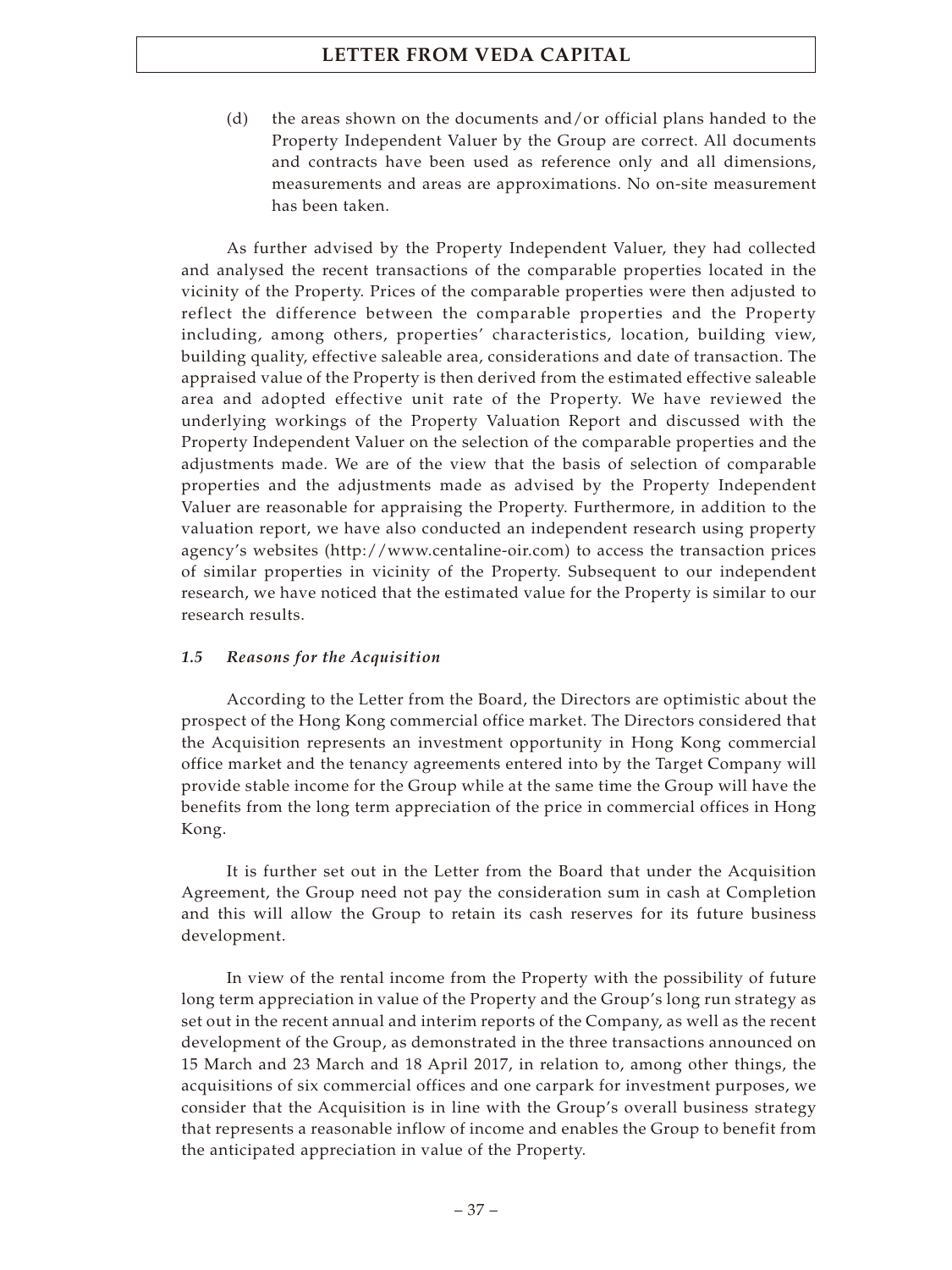After Completion, the expected usage of the Property will remain unchanged. Approximately 15.6% of the Property will continue to be used by the Company as its principal office and the Company advised that the Company will no longer need to pay any rental fee for its use as principal office upon Completion, which equals to approximately HK\$140,000 per month. The tenants of the remaining part of the Property are all independent third parties to the Group.

### *Our view*

Having considered that (i) it is essential for the Group to enhance its income stream to generate stable and recurring income from the property investment and trading business; (ii) the Acquisition, which in line with the business strategy of the Company, enables the Group to enhance its income stream and generate stable income from the lease of the Property; (iii) the solid financial position of the Target Company; (iv) the price and rental of private office building in the Core Districts in Hong Kong has been generally increasing from 2006 to 2016; (v) the existing monthly rentals of the Property have demonstrated an average increasing trend as compared to the previous leasing contracts; (vi) we have reviewed the methodology and assumptions adopted by the Property Independent Valuer and considered that they are reasonable and in line with market practice; (vii) based on our independent research, the value for the Property is in line with the market prices; and (viii) the Company will not need to pay rental fee for its use of the Property upon Completion, we are of the view that the Acquisition is in the interests of the Company and Shareholders as a whole.

### **2. Principal terms of the Acquisition Agreement**

#### *2.1 Subject matter of the Acquisition Agreement*

On 14 March 2017 (after trading hours of the Stock Exchange), the Group entered into the Acquisition Agreement with the Vendor in relation to the acquisition of the Sale Share and the Sale Loan by the Purchaser for an aggregate consideration of HK\$450,600,000.

#### *2.2 Consideration*

Pursuant to the Acquisition Agreement, the total consideration for the Acquisition is HK\$450,600,000, which shall be satisfied by the Company allotting and issuing 2,409,625,668 Consideration Shares at the Issue Price, credited as fully paid, to the Vendor (or his nominee) upon Completion.

As stated in the Letter from the Board, the consideration was determined after arm's length negotiations between the parties to the Acquisition Agreement with reference to, among others, (i) the transacted prices of comparable commercial building in the vicinity of the Property; (ii) the net assets of the Target Company; and (iii) the outstanding Bank Loan of the Target Company upon Completion shall not exceed HK\$56,400,000.

The consideration of HK\$450,600,000 represents a discount of approximately 0.49% to the adjusted net asset value of the Target Company ("**Adjusted NAV**") of HK\$452,799,100, after taking into account of (i) the market value of HK\$500,000,000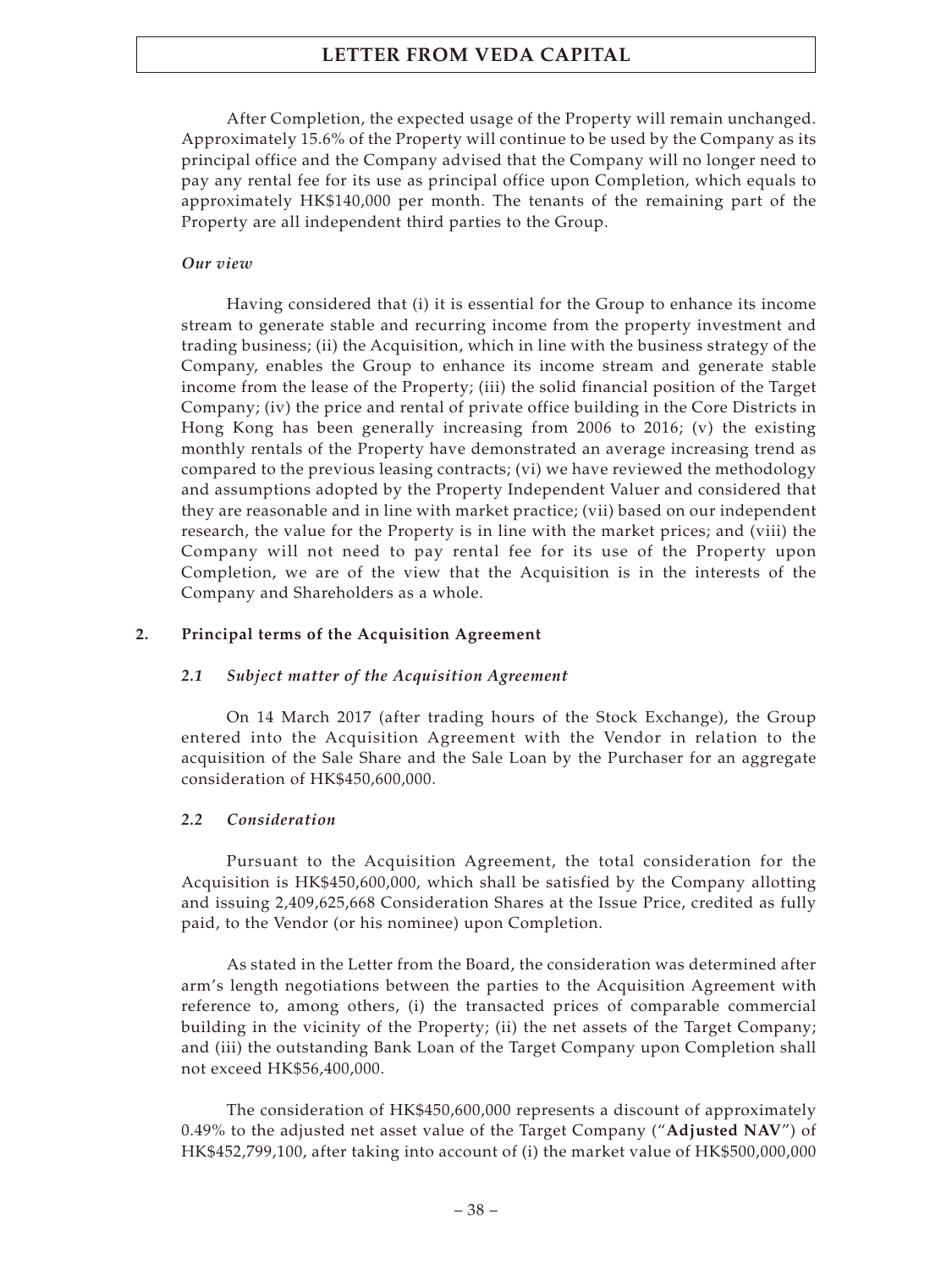as at 28 February 2017 according to the Property Valuation Report as set out in the Appendix V of the Circular; (ii) the net current liability of the Target Company as at 31 December 2016 of HK\$50,891,000 (excluding the amounts due to a director of HK\$29,796,000); and (iii) the 4 months rental income of the Property from 1 January 2017 and up to 30 April 2017 of HK\$3,690,100 (based on a monthly net rental income of HK\$922,525, and that the Completion would take place at the end of April 2017).

According to the Property Valuation Report, the Valuer has valued the Property by market approach assuming sale of the Property in its existing state by marking reference to comparable sales transactions as available in the market. We have reviewed the sales comparable adopted by the Valuer and noted that they involve properties which are located in similar vicinity of the Property and are specifically comparable to the Property. We understand from the Valuer that such valuation methodology is commonly used in arriving at the valuation of the Property.

### *2.3 Consideration Shares*

The Acquisition Agreement stipulates that the consideration shall be satisfied by the Company by way of allotment and issue of 2,409,625,668 Consideration Shares credited as fully paid up at the Issue Price of HK\$0.187 per Consideration Share by the Company to the Vendor (or his nominee).

When allotted and issued at Completion, the 2,409,625,668 Consideration Shares will represent approximately 76.78% of the existing issued share capital of the Company as at the Latest Practicable Date (assuming that there is no change in the issued share capital of the Company up to the Completion) and approximately 43.43% of the issued share capital of the Company as enlarged by the allotment and issue of the Consideration Shares (assuming that there is no change in the issued share capital of the Company up to the Completion).

The Consideration Shares, when allotted and issued, will rank pari passu in all respects with each other and with the Shares in issue on the date of allotment and issue of the Consideration Shares.

The Issue Price of HK\$0.187 per Consideration Share represents:

- (a) a premium of about 1.63% over the closing price of HK\$0.184 per Share as quoted on the Stock Exchange on the Last Trading Day;
- (b) a premium of about 0.53% over the average of the closing prices of HK\$0.186 per Share as quoted on the Stock Exchange for the last five consecutive trading days up to and including the Last Trading Day;
- (c) a discount of approximately 2.09% to the closing price of HK\$0.191 per Share as quoted on the Stock Exchange on the Latest Practicable Date; and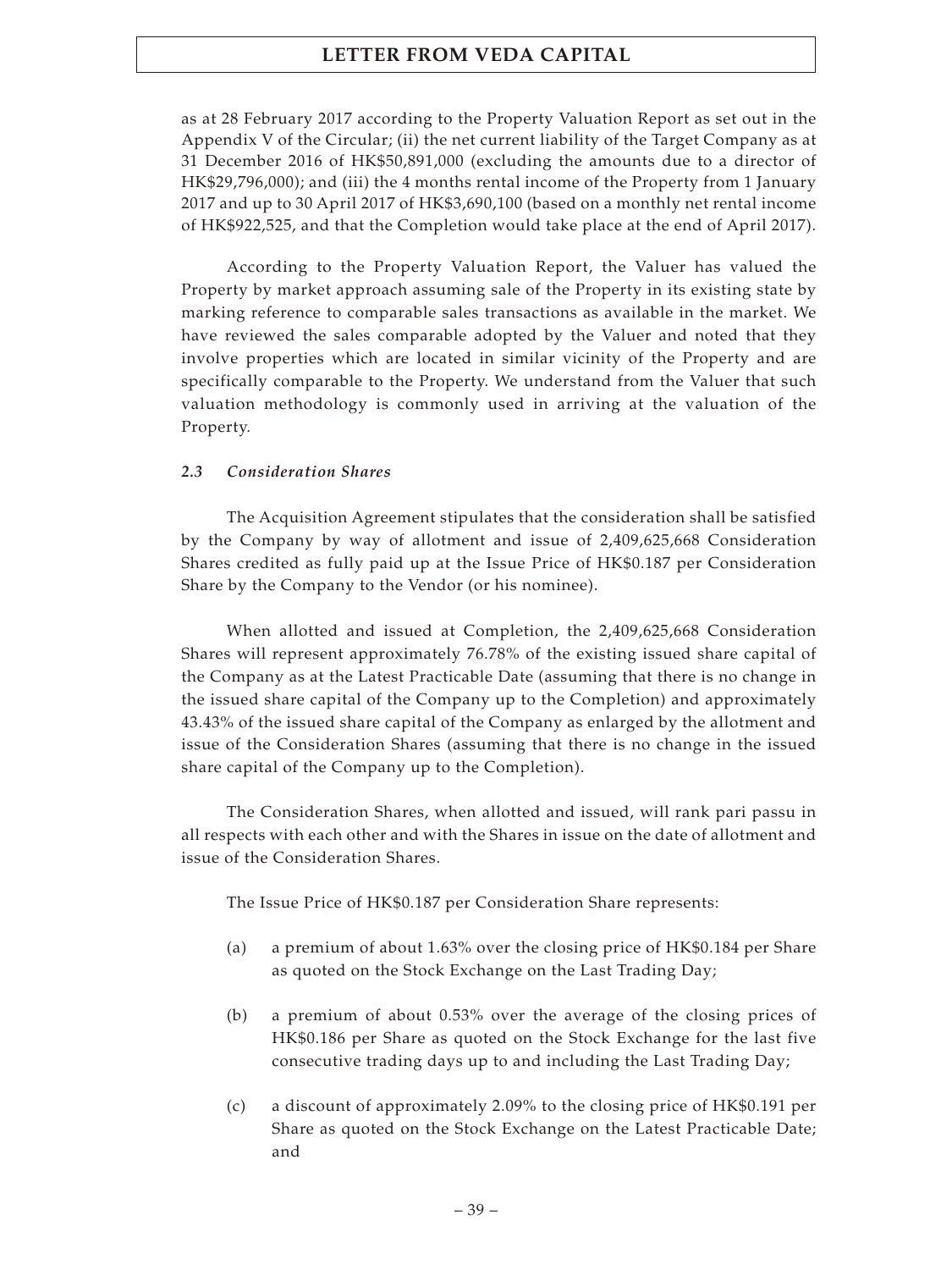(d) a discount of approximately 53.98% to the unaudited consolidated net assets value attributable to owners of the Company of approximately HK\$0.406 per Share (calculated based on the Group's unaudited consolidated net asset value attributable to owners of the Company of HK\$1,275,347,000 as at 31 December 2016 and 3,138,500,000 Shares in issue as at the Latest Practicable Date).

As disclosed in the Letter from the Board, the Issue Price was arrived at after arm's length negotiation between the Company and the Vendor by reference to the then recent trading price of the Share.

The following chart illustrates the closing prices of the Shares for the period from 14 March 2016 (being 12 months prior to the date of the Acquisition Agreement) to the Latest Practicable Date (the "**Review Period**"):



### **Closing price of the Shares during the Review Period**

*Source:* the website of the Stock Exchange

*Notes:*

- 1. The trading of the Shares was suspended on 3 April 2017 which was pending the release of announcement in relation to the disposal of 30% of the shareholding interest in Apex Plan Limited.
- 2. The Announcement was published on 14 March 2017.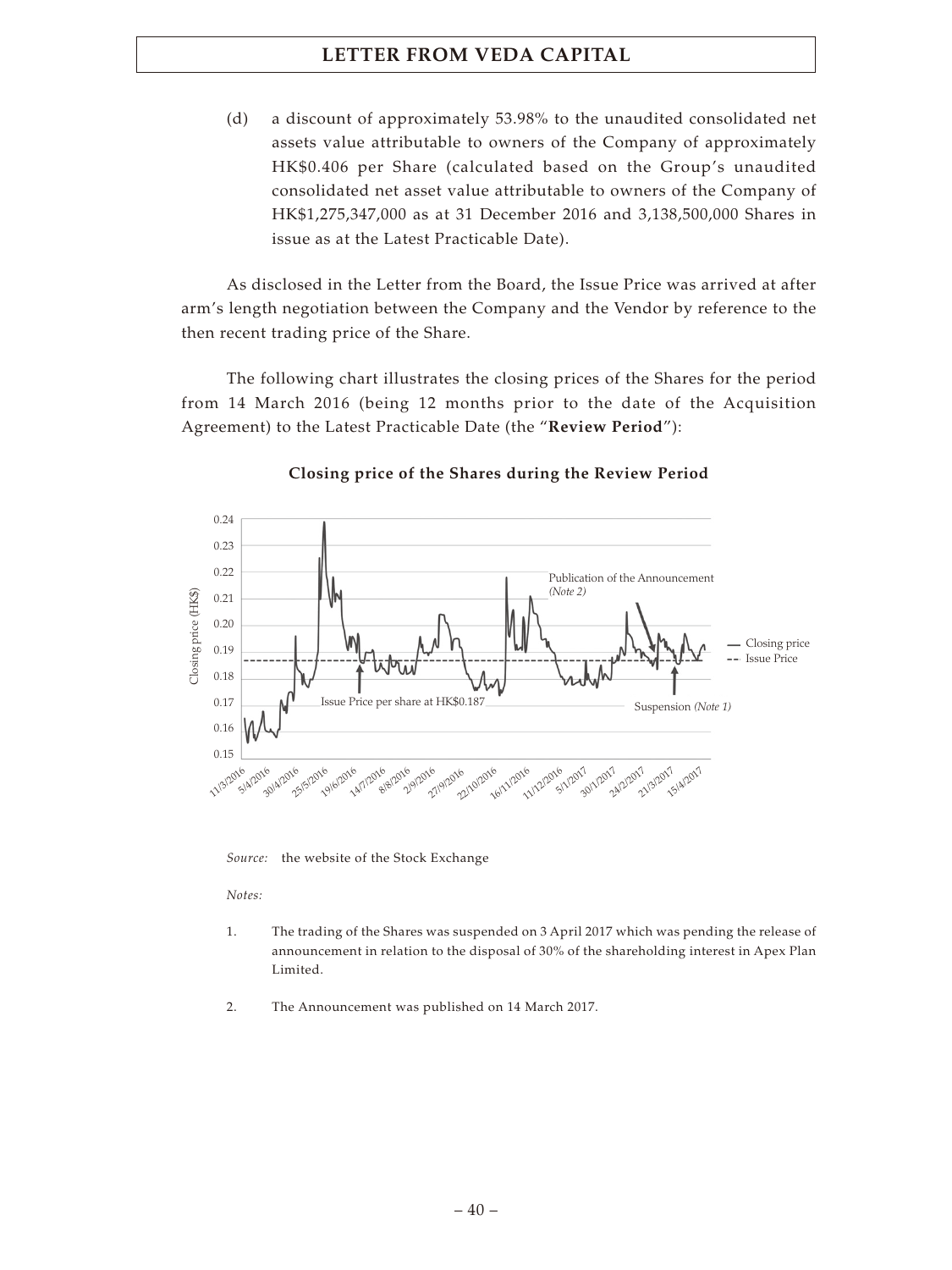During the Review Period, the Shares closed on the Stock Exchange were between a low of HK\$0.156 per Share on 17 March 2016 and a high of HK\$0.238 per Share on 23 May 2016, where the Issue Price represents a premium of approximately 19.87% over the lowest closing price per Share and a discount of approximately 21.43% to the highest closing price per Share. As demonstrated in the above chart, the closing prices of the Share during the period from 14 March 2016 (being 12 months prior to the date of the Acquisition Agreement) to the Last Trading Day (the "**Pre-Announcement Period**") have fluctuated greatly. In order to further assess the fairness of the Issue Price and to provide a general picture of the Share price level to the Independent Shareholders, we have reviewed the average price level of the Share during the Pre-Announcement Period. The Shares were closed at or below HK\$0.187 in 129 days out of 247 trading days. During the Pre-Announcement Period, the average closing price of the Shares was approximately HK\$0.187 per Share, where the Issue Price represents a nil discount or premium to it. We consider that the Pre-Announcement Period is a representative period of time due to the fact that the Issue Price is determined based on, among other things, the historical performance of the Share and an one year period prior to the Pre-Announcement Period is a suitable length which provides a general picture of the historical and recent performance of the Share.

In assessing the fairness and reasonableness of the Issue Price, it is a general practice to make reference to other comparable companies. We have attempted to compare the price-to-earnings ratio ("**P/E Ratio**"), the ratio of the closing price to the underlying net asset value of the shares and other comparable transactions which involve acquisition of properties. However, according to the AR 2016 the Group was loss making, as such  $P/E$  Ratio is not practicable and each transaction has distinctive features which may not be comparable to the Acquisition, hence we consider comparable transactions do not provide meaningful comparable analysis. In the light of the capital-intensive nature of the principal business of the Group, we consider that the ratio of the closing price to the underlying net asset value of the share is most appropriate and relevant.

Specifically, we have adopted the ratio of the Issue Price to the underlying net asset value of the Shares against the ratio of the market capitalisation as at the Last Trading Day to the underlying net asset value of the shares of other companies engaged in business similar to the Group. In particular, we have reviewed companies listed in the Main Board of the Stock Exchange (the "**Comparable Companies**"), which (i) are principally engaged in property investment and trading and trading business (i.e. at least 50% of its revenue is generated by property investment and trading business, since majority of the Company's revenue is generated by the property investment and trading business for the financial year ended 30 June 2016); and (ii) have a market capitalisation below HK\$1 billion as at 14 March 2017, being the Last Trading Day. Notwithstanding that the scale of operations, operating environment, business model, taxation, accounting policies and standards and risk profile of the Comparable Companies are not the same as those of the Group, given that the nature of the principal business of the Comparable Companies is similar to that of the Group, we consider that the Comparable Companies are fair and representative samples for comparison, and that the analysis with the Comparable Companies provides a general reference as to the market valuation of companies with similar business to the Group. In forming our opinion, we have also considered the results of the comparison together with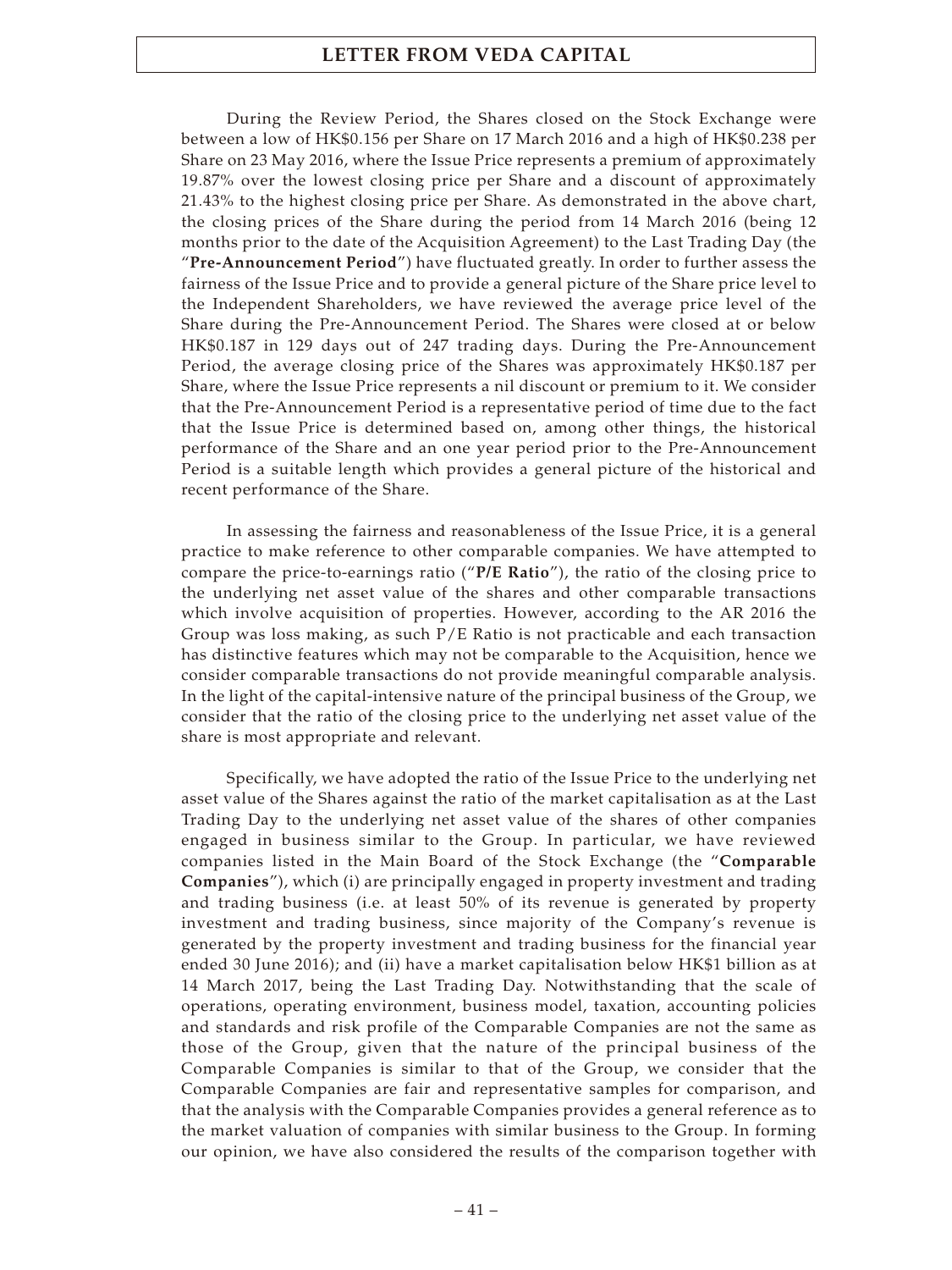the other factors stated in this letter as a whole. We have identified, with our best endeavour, 7 Comparable Companies which we consider to be exhaustive and complete based on the above selection criteria, and set them out in the table below.

| <b>Stock Code</b>   | Company                                     | Principal activities                                                                                                                   | Closing price<br>as at<br>14 March 2017,<br>being the Last<br><b>Trading Day</b><br>(HK\$) | capitalisation<br>as at<br>14 March 2017,<br>being the Last<br><b>Trading Day</b><br>(HK\$ million) | Market Latest audited/<br>unaudited<br>consolidated<br>net asset value<br>attributable to<br>equity holders<br>(HK\$ million) | (Discount)/<br>Premium of<br>market<br>capitalisation<br>over/to the<br>consolidated<br>net asset value<br>attributable to<br>equity holders<br>$\binom{0}{0}$ |
|---------------------|---------------------------------------------|----------------------------------------------------------------------------------------------------------------------------------------|--------------------------------------------------------------------------------------------|-----------------------------------------------------------------------------------------------------|-------------------------------------------------------------------------------------------------------------------------------|----------------------------------------------------------------------------------------------------------------------------------------------------------------|
| 1064                | Zhong Hua<br>International<br>Holdings Ltd. | Property investment and<br>development.                                                                                                | 0.400                                                                                      | 242.25                                                                                              | 800.04                                                                                                                        | (69.72)                                                                                                                                                        |
| 864                 | Wing Lee Property<br>Investments Ltd.       | Business of property investment,<br>principally, the leasing of<br>completed commercial and<br>residential properties in Hong<br>Kong. | 1.240                                                                                      | 478.86                                                                                              | 1,028.9                                                                                                                       | (53.46)                                                                                                                                                        |
| 115                 | Grand Field Group<br>Holdings Ltd.          | Investment holding, property<br>development, property<br>investment and trading of<br>wines.                                           | 0.260                                                                                      | 295.43                                                                                              | 654.07                                                                                                                        | (54.83)                                                                                                                                                        |
| 495                 | Paladin Ltd.                                | Investment holding, property<br>development and property<br>investment.                                                                | 0.335                                                                                      | 449.84                                                                                              | 939.45                                                                                                                        | (52.12)                                                                                                                                                        |
| 1195                | Kingwell Group Ltd.                         | Property development and<br>property leasing; gold mine<br>exploration.                                                                | 0.137                                                                                      | 395.12                                                                                              | 287.28<br>(Note 1)                                                                                                            | 37.54                                                                                                                                                          |
| 21                  | Great China Properties<br>Holdings Ltd.     | Property development and<br>investment, investment holding<br>and security investment.                                                 | 0.248                                                                                      | 821.55                                                                                              | 991.69                                                                                                                        | (17.16)                                                                                                                                                        |
| 287                 | Winfair Investment<br>Co. Ltd.              | Property and share investments,<br>property development and<br>securities dealing.                                                     | 10.980                                                                                     | 439.20                                                                                              | 770.56                                                                                                                        | (43)                                                                                                                                                           |
| Overall             |                                             |                                                                                                                                        |                                                                                            |                                                                                                     |                                                                                                                               |                                                                                                                                                                |
| Maximum             |                                             |                                                                                                                                        |                                                                                            |                                                                                                     |                                                                                                                               | 37.54                                                                                                                                                          |
| Minimum<br>Average  |                                             |                                                                                                                                        |                                                                                            |                                                                                                     |                                                                                                                               | (69.72)<br>(36.11)                                                                                                                                             |
|                     | Excluding the Outlier (as defined below):   |                                                                                                                                        |                                                                                            |                                                                                                     |                                                                                                                               |                                                                                                                                                                |
| Maximum<br>discount |                                             |                                                                                                                                        |                                                                                            |                                                                                                     |                                                                                                                               | (69.72)                                                                                                                                                        |
| Minimum<br>discount |                                             |                                                                                                                                        |                                                                                            |                                                                                                     |                                                                                                                               | (17.16)                                                                                                                                                        |
| Average<br>discount |                                             |                                                                                                                                        |                                                                                            |                                                                                                     |                                                                                                                               | (48.38)                                                                                                                                                        |
| The Company         |                                             |                                                                                                                                        | 0.187<br>(Note 2)                                                                          | 586.90<br>(Note 3)                                                                                  | 1,275.35<br>(Note 4)                                                                                                          | (53.98)                                                                                                                                                        |

*Source:* Website of the Stock Exchange (<http://www.hkex.com.hk>)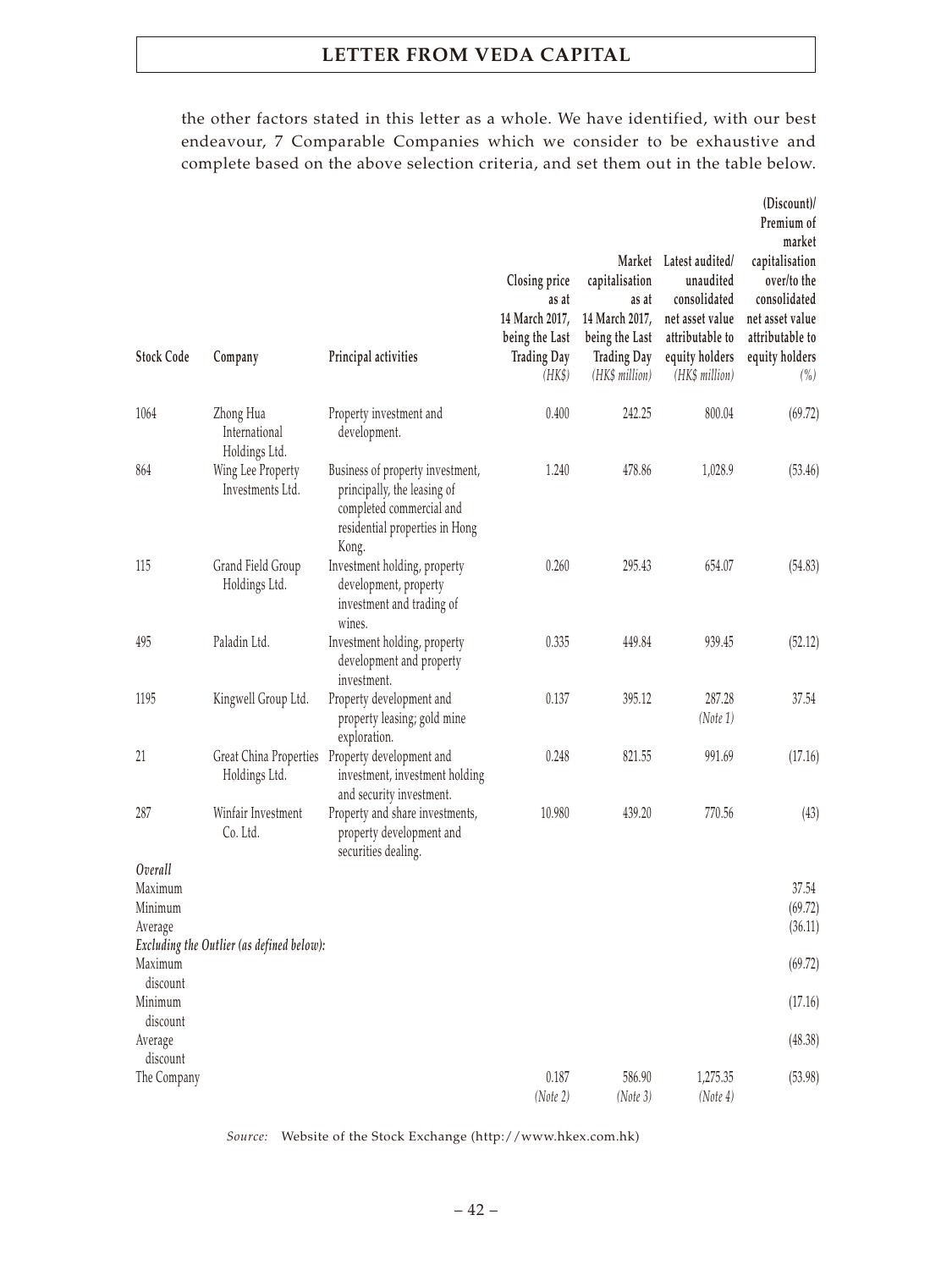#### *Notes:*

- 1. Calculated based on the exchange rate at RMB1.0 = HK\$1.12 (where applicable), which are for illustrative purpose only in this letter.
- 2. Being the Issue Price of HK\$0.187 per Share.
- 3. Being the Issue Price times the number of issued Shares of 3,138,500,000.
- 4. Being the unaudited consolidated net asset value attributable to the equity holders of the Company as at 31 December 2016.

We noted that, save for Kingwell Group Ltd. where market capitalisation was at a premium over the net asset value attributable to equity holders, all Comparable Companies were traded at discount to their respective net asset values attributable to equity holders and hence, we consider to exclude Kingwell Group Ltd. (the "**Outlier**") from the calculations in order to provide a more relevant statistics to the Independent Shareholders. As shown in the above table, shares of the Comparables Companies were traded ranged from a minimum discount of approximately 17.16% to a maximum discount of approximately 69.72% to their respective net asset value attributable to equity holders, with an average discount of approximately 48.38%. The discount of market capitalisation of the Company as represented by the Issue Price to the net asset value attributable to equity holders of approximately 53.98% is within the range of Comparable Companies and lies slightly deeper than the average discount of the Comparables Companies.

As the discount of market capitalisation of the Company as represented by the Issue Price to the net asset value attributable to equity holders is with a slightly deeper discount to the average but within the range of the Comparable Companies, we are of the view that the market share price of the listed companies which are principally engaged in property investment and trading and trading business is generally trading at a discount to their net asset value attributable to equity holders per share, such that the Issue Price, which represents a discount to the unaudited consolidated net assets value attributable to owners of the Company per Share, is in line with the industry's practice.

#### *Our View*

Having considered that (i) the consideration of HK\$450,600,000 represents a discount of 0.49% to the Adjusted NAV; (ii) the Issue Price represents the same price as the average closing price during the Pre-Announcement Period of HK\$0.187 per Share as quoted on the Stock Exchange as well as the Issue Price within the range of the closing price during such period; (iii) it is common that the market share price for listed companies engaged in property investment and trading and trading business to be trading at a discount to their net asset value attributable to equity holders per share; and (iv) the discount of market capitalisation of the Company as represented by the Issue Price to the net asset value attributable to equity holders of approximately 53.98% is within the range of Comparable Companies and lies slightly deeper than the average discount of the Comparables Companies, we are of the view that the terms of the Acquisition Agreement are fair and reasonable so far as the Independent Shareholders are concerned and that the Acquisition is in the interests of the Company and the Independent Shareholders as a whole.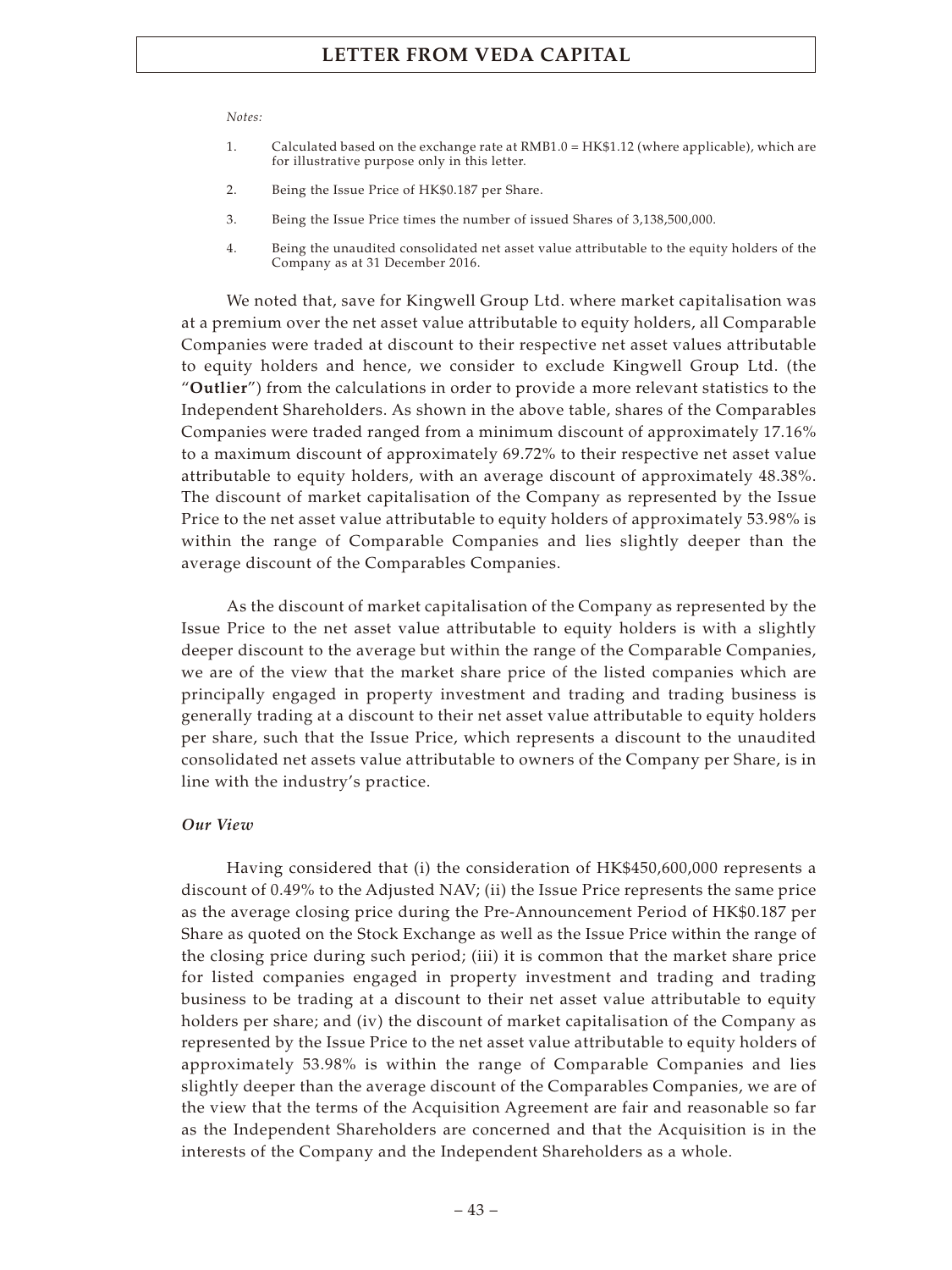### **3. Possible financial effects of the Acquisition**

### *3.1 Effect on earnings*

As stated in the Letter from the Board, immediately upon Completion, the Target Company will become a wholly-owned subsidiary of the Company and the results of the Target Company will be consolidated into the results of the Group. As set out in the accountants' report on the Target Company in Appendix II to the Circular, the revenue of the Target Company reached approximately HK\$10.85 million for the year ended 31 March 2016 and HK\$10.68 million for the year ended 31 March 2015, and profit after taxation reached approximately HK\$22.53 million for the year ended 31 March 2016 and approximately HK\$22.57 million for the year ended 31 March 2015. Upon Completion, the revenue and profit after taxation of the Target Company will be consolidated in the consolidated financial statements of the Group and that the future rental income from the Property will be generated to the Group. As such, we consider that the Acquisition will have a positive impact on the net profit of the Group.

### *3.2 Effect on net assets value*

As stated in the IR 2016, the unaudited consolidated net assets of the Group as at 31 December 2016 was approximately HK\$1,274 million comprising total assets of approximately HK\$1,543 million and total liabilities of approximately HK\$270 million. According to the unaudited pro forma financial information of the Enlarged Group as set out in Appendix III to the Circular, the unaudited pro forma net assets of the Enlarged Group would increase to approximately HK\$1,707 million, comprising unaudited pro forma total assets of approximately HK\$2,044 million and unaudited pro forma total liabilities of approximately HK\$337 million. The net asset value per Share would increase from approximately HK\$0.406 as at the Latest Practicable Date (based on the amount of the issued Shares of 3,138,500,000 as at the Latest Practicable Date and the net asset value of Company as at 31 December 2016) to approximately HK\$0.544 immediately upon Completion. As such, we consider that the Acquisition will have a positive impact on the net assets value of the Group.

### *3.3 Cash/working capital*

As stated in the IR 2016, the Group has current assets of approximately HK\$1,081.06 million including cash and bank balances of approximately HK\$418.88 million and current liabilities of approximately HK\$246.12 million as at 31 December 2016. Considering the settlement of the consideration for the Acquisition is by way of Consideration Shares issued by the Company, the effect on cash/working capital will be limited.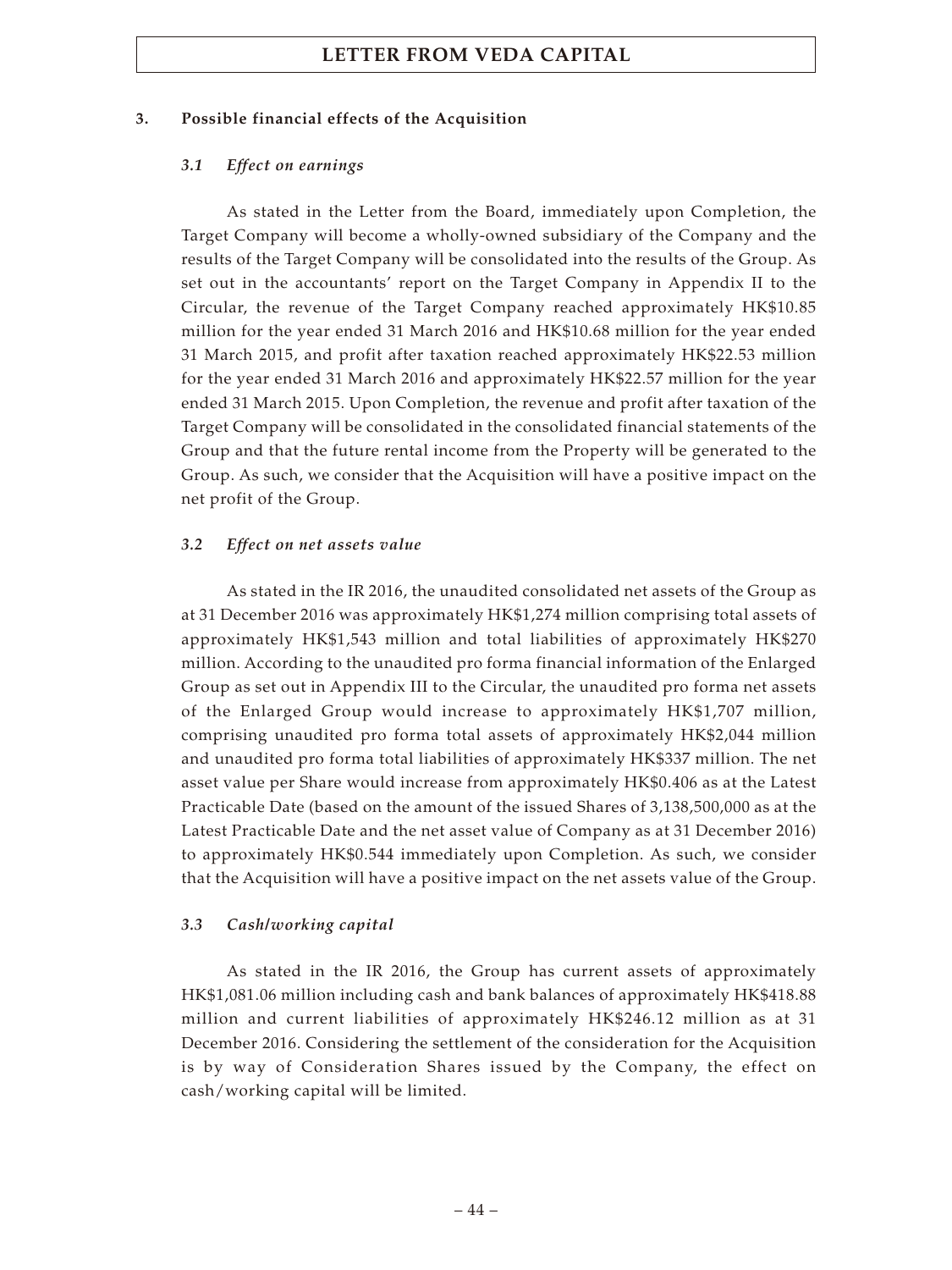### *Our View*

As the Acquisition, which the consideration will be settled through the allotment and issuance of Consideration Shares, would bring positive impact to the performance and the net assets value of the Group but without causing any immediate cash flow burden to the Group, we are of the view that the Acquisition is beneficial to the Group from the financial point of the view. In addition, Shareholders should note that the aforementioned analyses are for illustrative purpose only and do not purport to represent how the financial position of the Enlarged Group will be upon the completion of the Acquisition.

### **4. Potential dilution effects and the Whitewash Waiver**

### *4.1 Potential dilution effects*

To the best of the Directors' knowledge, information and belief after having made all reasonable enquires, the existing shareholding structure of the Company and the effect on the shareholding structure of the Company upon Completion (subject to Completion of the Acquisition and assuming that there is no other change in the shareholding structure of the Company before the allotment and issue of the Consideration Shares) are set out below:

|                                       |                         | Immediately<br>As at the |                  |             |  |  |
|---------------------------------------|-------------------------|--------------------------|------------------|-------------|--|--|
| <b>Shareholders</b>                   | Latest Practicable Date |                          | upon Completion  |             |  |  |
|                                       | Number of               | Approximate              | Number of        | Approximate |  |  |
|                                       | <i>issued Shares</i>    | Percentage               | issued Shares    | Percentage  |  |  |
| The Vendor and his concert<br>parties |                         |                          |                  |             |  |  |
| The Vendor (Note)                     | 7,328,000               | $0.23\%$                 | 2,416,953,668    | 43.56%      |  |  |
| Virtue Partner (Note)                 | 936,794,000             | 29.85%                   | 936,794,000      | 16.88%      |  |  |
| Sub-total                             | 944,122,000             | 30.08%                   | 3, 353, 747, 668 | 60.44%      |  |  |
| Mr. Ngan Man Ho (an                   |                         |                          |                  |             |  |  |
| executive Director)                   | 248,000                 | $0.01\%$                 | 248,000          | $0.01\%$    |  |  |
| Public Shareholders                   | 2,194,130,000           | 69.91%                   | 2,194,130,000    | 39.55%      |  |  |
| Total:                                | 3,138,500,000           | 100.00%                  | 5,548,125,668    | 100.00%     |  |  |

*Note:* Virtue Partner is a company incorporated in the BVI with limited liability and is wholly beneficially owned by the Vendor.

As at the Latest Practicable Date, the Independent Shareholders were interested in approximately 69.91% of the issued share capital of the Company. Upon completion of the Acquisition (assuming that there is no change in the issued share capital of the Company up to the Completion), the aggregate shareholding interests of the Independent Shareholders in the Company will be diluted by approximately 30.36% to approximately 39.55%.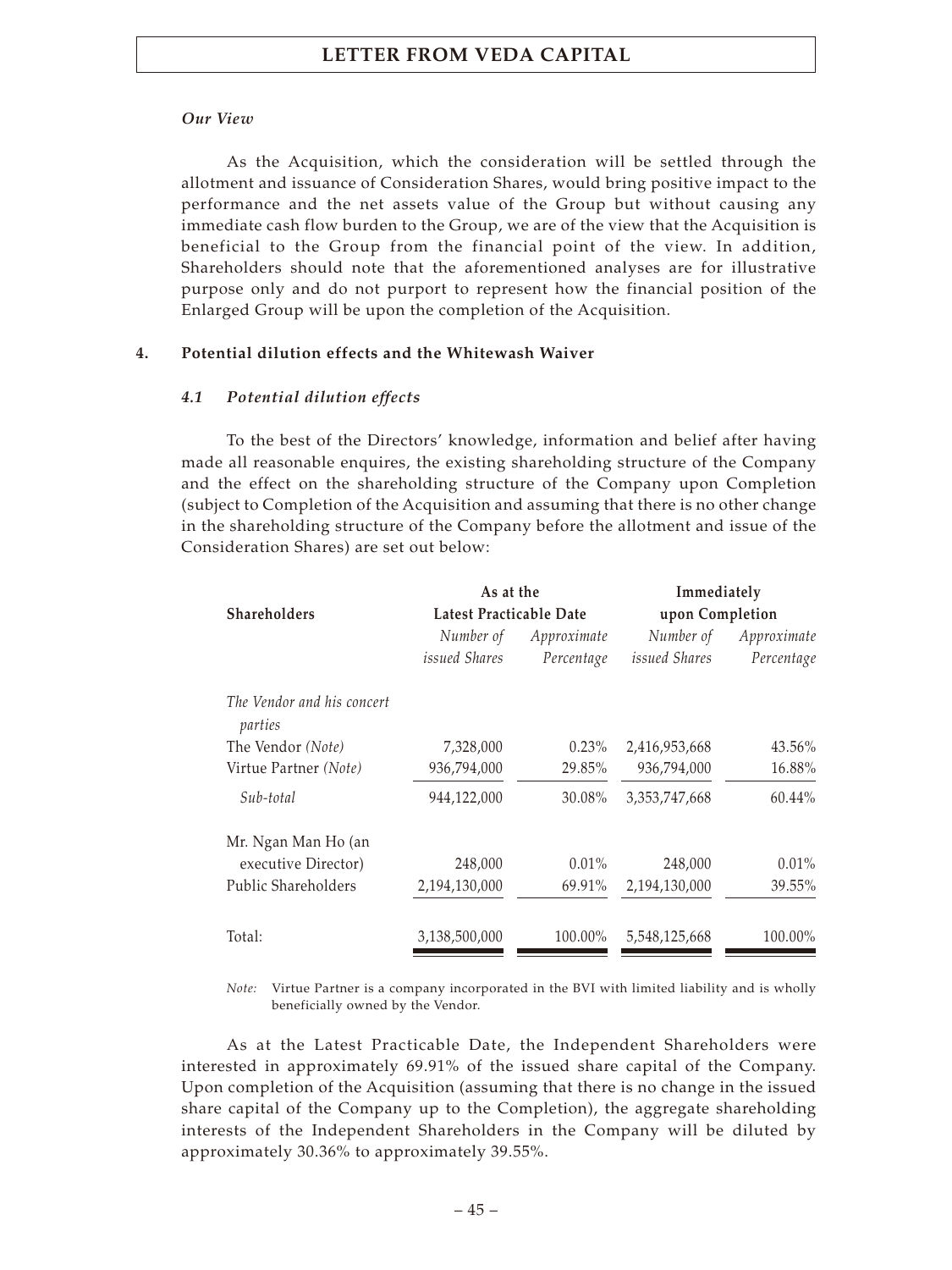Having considered the reasons and benefits of the Acquisition above, the financial effects of the Acquisition, and the analysis on the reasonableness of the consideration and the issue price of the Consideration Shares, we consider that the dilution is the shareholding interests of the Independent Shareholders in the Company upon completion of the Acquisition is justifiable.

### *4.2 The Whitewash Waiver*

As at the Latest Practicable Date, the Vendor and the parties acting in concert with him (including Virtue Partner) in aggregate own or control 944,122,000 Shares, representing approximately 30.08% of the issued share capital of the Company. Assuming all the conditions precedent of the Acquisition Agreement are fulfilled, 2,409,625,668 Consideration Shares will be issued to the Vendor (or his nominee) upon Completion. The aggregate shareholding of the Vendor and the parties acting in concert with him will increase from approximately 30.08% of the issued share capital of the Company as at the Latest Practicable Date to 60.44% of the issued share capital of the Company as enlarged by the issue of the Consideration Shares (assuming that there is no change in the issued share capital of the Company up to the Completion). Accordingly, the Vendor would be obliged to make a mandatory general offer to the Shareholders for all the issued Shares and other securities of the Company not already owned or agreed to be acquired by him pursuant to Rule 26.1 of the Takeovers Code, unless the Whitewash Waiver is obtained from the Executive.

Paragraph 3 of Schedule VI of the Takeovers Code provides that the Executive will not normally waive an obligation under Rule 26 if there occurs any disqualifying transaction for such a waiver. Disqualifying transactions include, i) a situation where the person seeking a waiver or any person acting in concert with him has acquired voting rights in the relevant company in the six months immediately prior to the announcement of the proposals but subsequent to negotiations, discussions or the reaching of understandings or agreements with the directors of such company in relation to the relevant proposal and ii) any acquisitions or disposals of voting rights are made by such persons in the period between the announcement of the proposals and the completion of the subscription.

Apart from 2,409,625,668 Consideration Shares under the Acquisition Agreement, as disclosed in Appendix VI of the Circular, none of the Vendor, Virtue Partner and any person acting in concert with him had dealt for value in Shares, options, warrants or any securities that are convertible into Shares during the Relevant Period.

An application to the Executive for the Whitewash Waiver in respect of the issue and allotment of the Consideration Shares has been made by the Vendor. The Acquisition Agreement and the transactions contemplated thereunder and the Whitewash Waiver, if granted by the Executive, would be subject to, among other things, the approval by the Independent Shareholders at the EGM by way of poll. The Vendor, Virtue Partner and parties acting in concert with any of them, and their respective associates, Mr. Ngan Man Ho and any other Shareholders who are involved or interested in the Acquisition Agreement and/or the Whitewash Waiver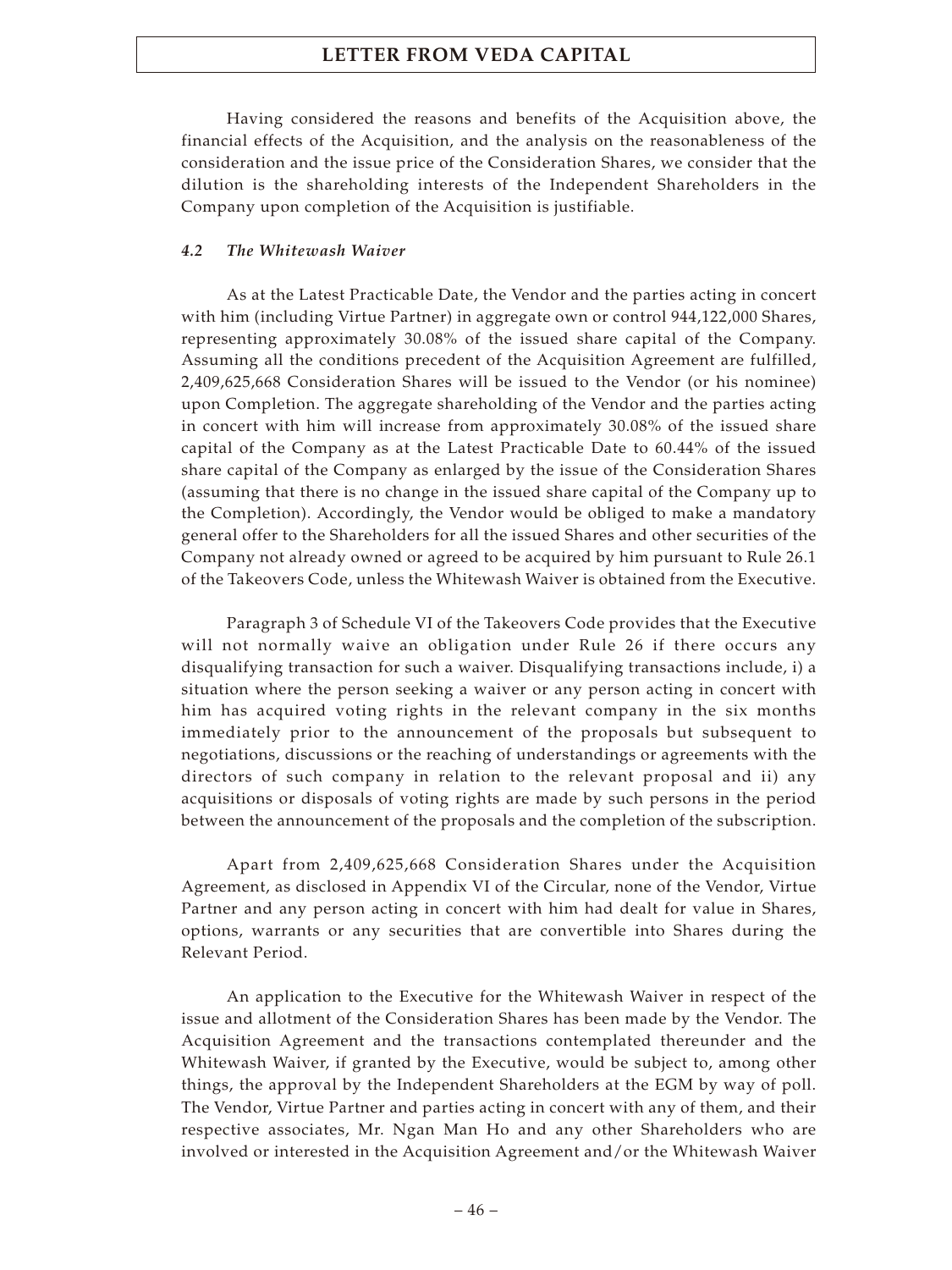have abstained from voting on the board resolution approving Acquisition Agreement and shall abstain from voting at the EGM in respect of the resolution(s) approving the Acquisition Agreement and the transactions contemplated thereunder and the Whitewash Waiver. The Acquisition Agreement and the transactions contemplated thereunder will not proceed if the Whitewash Waiver is not granted by the Executive or the Acquisition Agreement and the transactions contemplated thereunder and the Whitewash Waiver are not approved by the Independent Shareholders at the EGM.

### *Our View*

Having considered (i) the fairness and reasonableness of the Issue Price of the Consideration Shares as discussed above; (ii) the positive financial impact of the Acquisition; and (iii) that the dilution in the shareholding interests of the Independent Shareholders in the Company upon completion of the Acquisition is justifiable, we are of the view that the Whitewash Waiver is fair and reasonable and in the interests of the Company and the Independent Shareholders as a whole.

### **5. Subsequent Transactions**

We have further noticed that the Company has engaged several transactions subsequent to the publication of the Announcement up to the Latest Practicable Date (the "**Subsequent Transactions**"). The Subsequent Transactions are highlighted below:

- (i) On 15 March 2017, each of the three wholly-owned subsidiaries of the Company (being the purchaser) and an independent third party (being the vendor) have entered into three provisional sale and purchase agreements in relation to the sale and purchase of three offices located on 30th Floor, Universal Trade Centre, No. 3 Arbuthnot Road, Hong Kong at the aggregate cash consideration of HK\$61,020,400, details of which are set out in the announcement of the Company dated 15 March 2017. The parties have entered into formal sale and purchase agreements on 30 March 2017;
- (ii) On 23 March 2017, each of the three wholly-owned subsidiaries of the Company (being the purchaser) and two independent third parties (being the vendors) have entered into three provisional sale and purchase agreements in relation to the sale and purchase of two offices on 29th Floor and one carpark on 2nd Floor, Universal Trade Centre, No. 3 Arbuthnot Road, Hong Kong at the aggregate cash consideration of HK\$40,104,400, details of which are set out in the announcement of the Company dated 23 March 2017. The parties have entered into formal sale and purchase agreements on 6 April 2017;
- (iii) On 1 April 2017, a wholly-owned subsidiary of the Company and Apex Step Holdings Limited (collectively being the vendors), an independent third party (being the purchaser) and the sole shareholder and the directors of the purchaser (being the guarantors) entered into a provisional sale and purchase agreement, pursuant to which the vendors have agreed to sell the entire issued share capital of Apex Plan Limited to the purchaser at an aggregate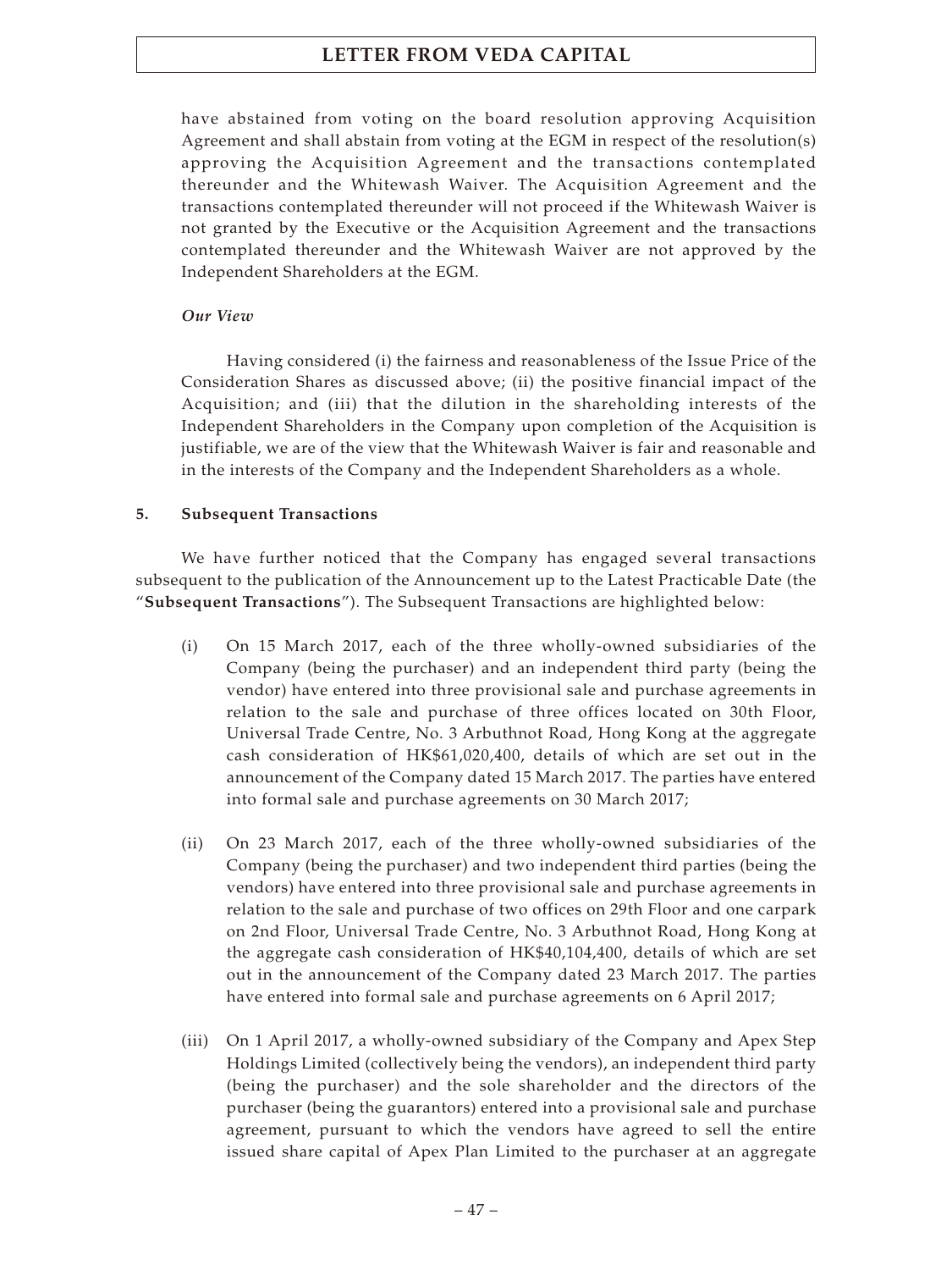cash consideration of HK\$1,300,000,000. Details of which are set out in the announcement of the Company dated 3 April 2017; and

(iv) On 18 April 2017, the Group (being the purchaser) has entered into a provisional sale and purchase agreement with an independent third party (being the vendor), pursuant to which, the Group has agreed to purchase 15/F, Far East Consortium Building, No. 121 Des Voeux Road Central, Hong Kong from the vendor at a cash consideration of HK\$108,000,000.

To assess whether the Subsequent Transactions have impact on the Acquisition (including the terms thereof), we have conducted independent researches using property agency's websites to access the transaction prices of similar properties in vicinity of the Property and subsequent to our independent research, we noticed that the transaction prices for the Subsequent Transactions are in line with the market value. As advised by the Company, the Group's principal business is property investment and trading and the Group has been exploring for property investment opportunities in Hong Kong from time to time as they are optimistic about the commercial office market and therefore we concur with the Company that the Subsequent Transactions are within the Group's ordinary and usual course of business.

In addition, we are given to understand that the Issue Price was determined by reference to the then recent trading price of the Shares prior to the entering of the Acquisition Agreement and the Company has taken no consideration of any of the Subsequent Transactions as none of the Subsequent Transactions was materialized by that time and each of the Subsequent Transactions has no relevance to the Acquisition. We have also studied the price movement of the Share price for the period upon the publication of the Announcement and up to the Latest Practicable Date (the "**Post-Announcement Period**") (shown in the chart under the paragraph "*2.3 Consideration Shares*" of the section "*Principal terms of the Acquisition Agreement*") and understood that the Share price and trading volume remained relatively stable upon the publication of announcements for the respective Subsequent Transactions and hence, we are of the view that the market value of the Group, as reflected by the market capitalization by reference to the Share market price, is not materially influenced as a result of the Subsequent Transactions.

In addition, it is confirmed by the Company that the Vendor (being the Chairman of the Board and an executive Director) has abstained from all the Board meetings in respect of the Acquisition was being considered and hence, the Vendor did not take part in the decision making of the Acquisition nor the consideration of the terms of the Acquisition Agreement for the Company.

Given the above reasons, we consider that the Subsequent Transactions are conducted within the Group's ordinary and usual course of business and does not affect the Acquisition (including the terms thereof) and therefore we remain of the view that the Acquisition Agreement and the transactions contemplated thereunder is in the interests of the Company and the Independent Shareholders as a whole.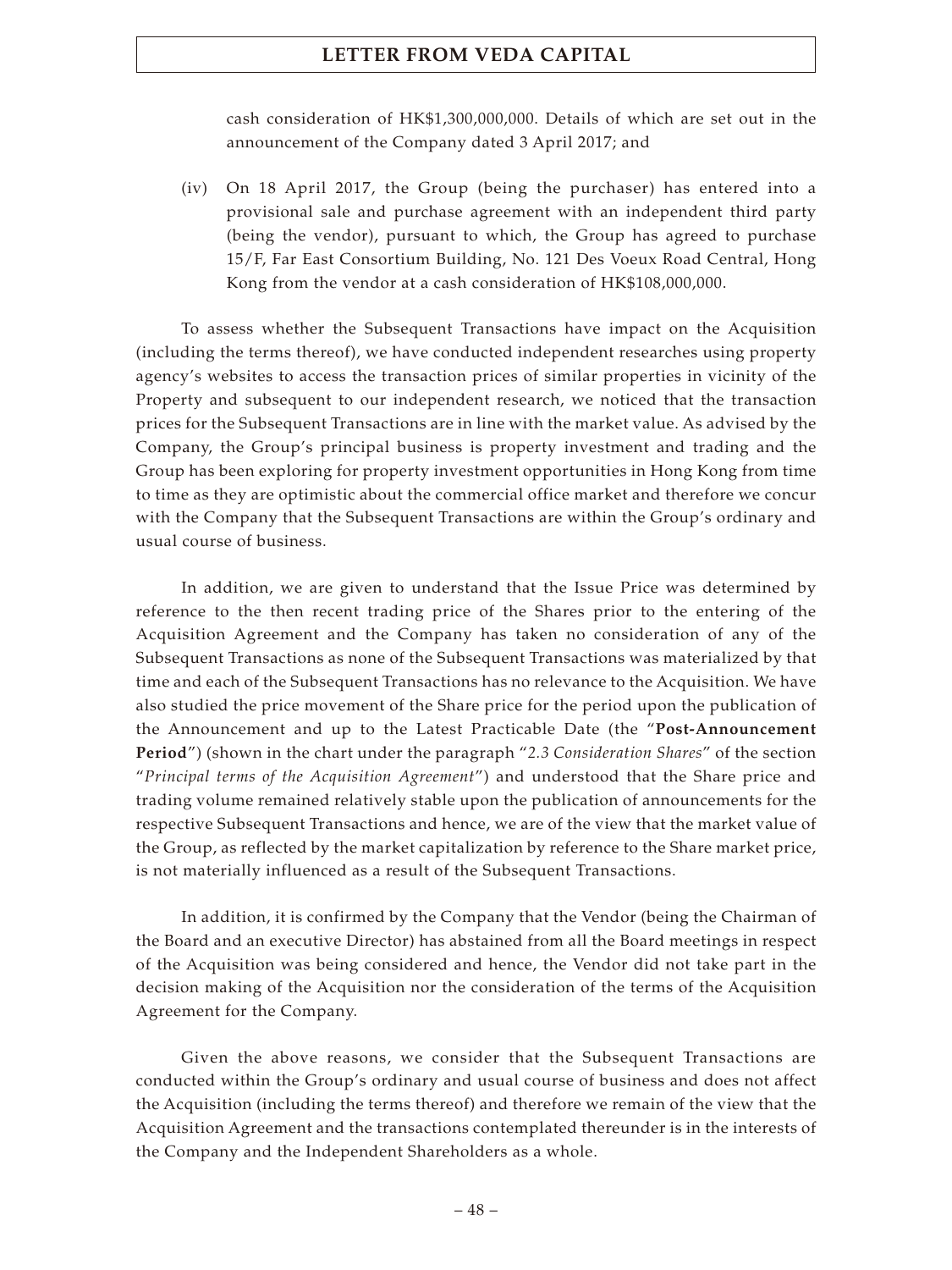### **RECOMMENDATION**

Having considered the abovementioned principal factors and reasons, in particular that:

- (i) Rental income is the core revenue contribution segment to the Group and the Acquisition allows the Group to enhance its income stream to generate stable and recurring income from the property investment and trading business;
- (ii) the price and rental of private office building in the Core Districts in Hong Kong has been generally increasing from 2006 to 2016;
- (iii) the existing monthly rentals of the Property have demonstrated an average increasing trend;
- (iv) the Company will no longer need to pay any rental fee for its use as principal office upon Completion;
- (v) the methodology and assumptions adopted by the Property Independent Valuer and the value for the Property are in line with the property market;
- (vi) to settle the consideration by issuing the Consideration Shares allows the Company to retain more cash resources for its general working capital and future development when opportunities arise;
- (vii) it is common that the market share price for listed companies engaged in property investment and trading and trading business to be trading at a discount to their net asset value attributable to equity holders per share and the discount of market capitalisation of the Company as represented by the Issue Price to the net asset value attributable to equity holders of approximately 53.98% is within the range of Comparable Companies and lies slightly deeper than the average discount of the Comparables Companies; and
- (viii) the Subsequent Transactions are conducted within the Group's ordinary and usual course of business and does not affect the Acquisition (including the terms thereof),

accordingly, we advise the Whitewash Independent Board Committee, the Connected Transaction Independent Board Committee to recommend, and ourselves recommend, the Independent Shareholders to vote in favour of the ordinary resolutions to be proposed at the EGM to approve the Acquisition Agreement (and the transactions contemplated thereunder) and the Whitewash Waiver.

> Yours faithfully, For and on behalf of **Veda Capital Limited Julisa Fong** *Managing Director*

*Note:* Ms. Julisa Fong is a licensed person under the SFO to engage in Type 6 (advising on corporate finance) regulated activity and has over 20 years of experience in investment banking and corporate finance.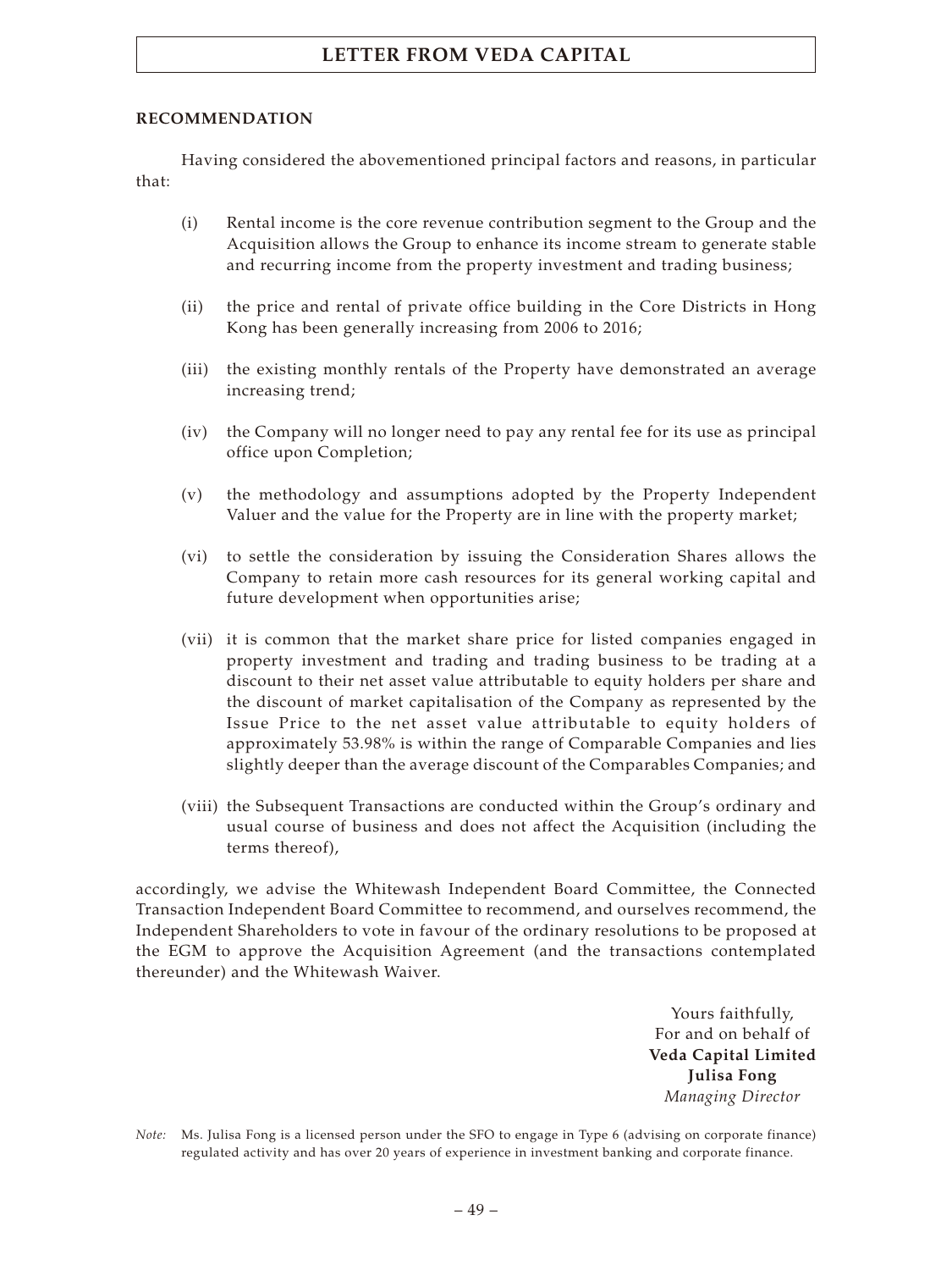### **SUMMARY OF FINANCIAL INFORMATION OF THE GROUP**

Set out below is a summary of the audited consolidated results and assets and liabilities of the Group for each of the three years ended 30 June 2014, 2015 and 2016 as extracted from the respective published annual reports of the Company and the unaudited consolidated results and assets and liabilities of the Group for the six months ended 31 December 2016 as extracted from the interim report of the Company.

According to the published annual reports of the Company, in the opinion of BDO Limited, the auditors of the Group, the consolidated financial statements for each of the three years ended 30 June 2014, 2015 and 2016 give a true and fair view of the state of affairs of the Company and of the Group as at 30 June 2014, 2015 and 2016 and of the Group's profit/(loss) and cash flows for the years then ended in accordance with Hong Kong Financial Reporting Standards and have been properly prepared in accordance with the disclosure requirements of the Hong Kong Companies Ordinance. There are no extraordinary and exceptional items or qualification in the audited financial statements of the Group for each of the three years ended 30 June 2016.

|                                                                                     | For the six<br>months ended |           |                                |            |  |  |
|-------------------------------------------------------------------------------------|-----------------------------|-----------|--------------------------------|------------|--|--|
|                                                                                     | 31 December                 |           | For the year ended 31 December |            |  |  |
|                                                                                     | 2016                        | 2016      | 2015                           | 2014       |  |  |
|                                                                                     | HK\$'000                    | HK\$'000  | HK\$'000                       | HK\$'000   |  |  |
|                                                                                     | (Unaudited)                 |           |                                |            |  |  |
| <b>Continuing Operations</b>                                                        |                             |           |                                |            |  |  |
| Revenue                                                                             | 6,492                       | 11,607    | 7,236                          | 497,016    |  |  |
| Cost of sales                                                                       | (1, 475)                    | (7,571)   | (1,255)                        | (340, 116) |  |  |
| Profit/(Loss) before income tax                                                     | 2,364                       | (40, 872) | 12,513                         | 236,157    |  |  |
| Income tax expense                                                                  | (1,301)                     | (976)     | 121                            | (32, 692)  |  |  |
| Profit/(Loss) for the period/year<br>from continuing operations                     | 1,063                       | (41, 848) | 12,634                         | 203,465    |  |  |
| Discontinued operations<br>Loss for the period/year from<br>discontinued operations |                             |           | (41, 525)                      | (193, 014) |  |  |
|                                                                                     |                             |           |                                |            |  |  |
| Profit/(Loss) for the period/year                                                   | 1,063                       | (41, 848) | (28, 891)                      | 10,451     |  |  |

### **1. FINANCIAL SUMMARY**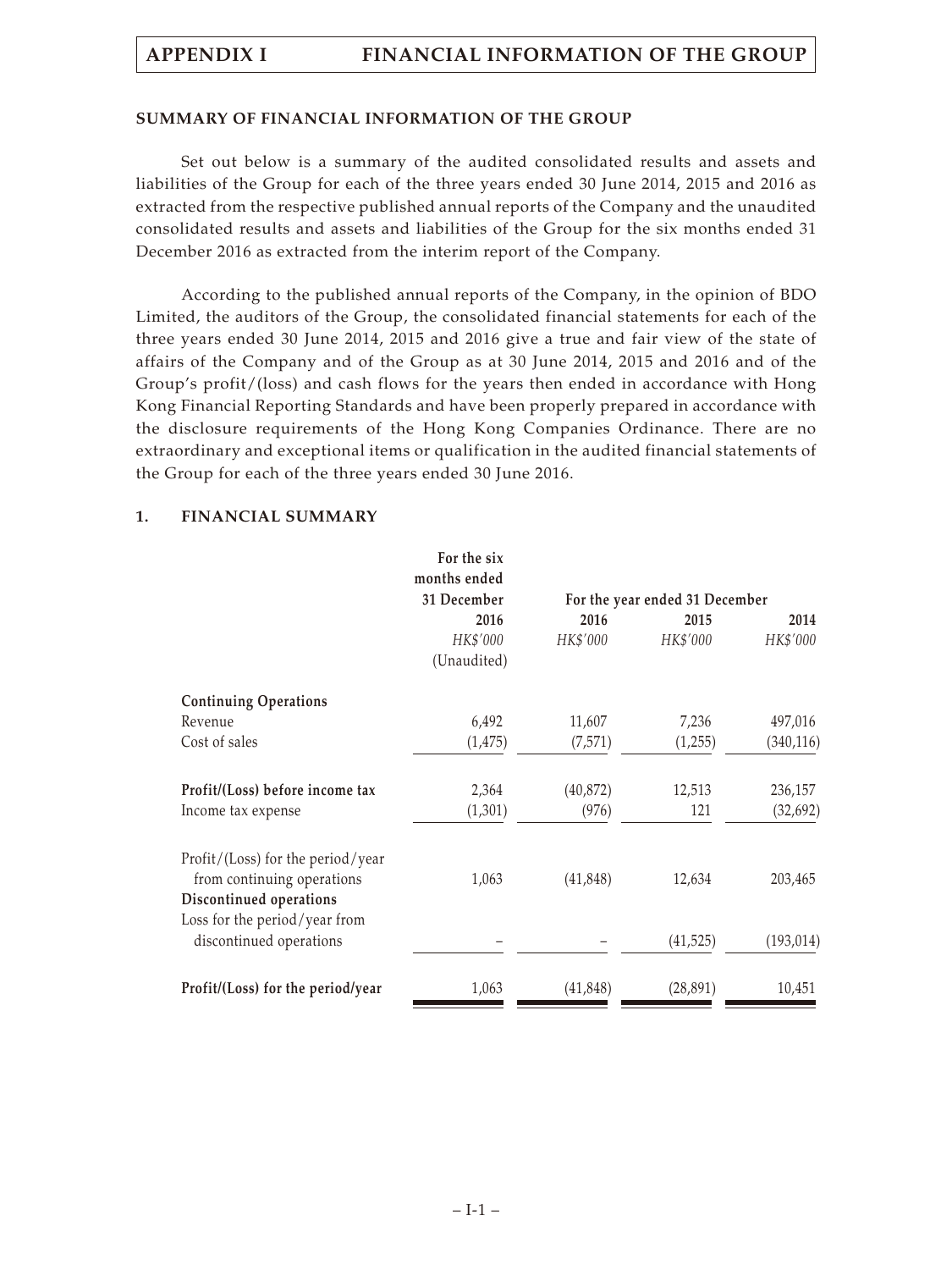|                                                                                                  | For the six<br>months ended |                                |                                |                  |  |  |
|--------------------------------------------------------------------------------------------------|-----------------------------|--------------------------------|--------------------------------|------------------|--|--|
|                                                                                                  | 31 December                 |                                | For the year ended 31 December |                  |  |  |
|                                                                                                  | 2016                        | 2016                           | 2015                           | 2014             |  |  |
|                                                                                                  | HK\$'000                    | HK\$'000                       | HK\$'000                       | HK\$'000         |  |  |
| Profit/(Loss) for the period/year<br>attributable to:<br>Owners of the Company                   |                             |                                |                                |                  |  |  |
| Profit/(Loss) for the period/year<br>from continuing operations<br>Loss for the period/year from | 1,164                       | (41,259)                       | 12,945                         | 203,516          |  |  |
| discontinued operations                                                                          |                             |                                | (41, 525)                      | (193, 014)       |  |  |
| Loss for the period/year<br>attributable to owners of the                                        |                             |                                |                                |                  |  |  |
| Company                                                                                          | 1,164                       | (41,259)                       | (28, 580)                      | 10,502           |  |  |
| Non-controlling interests<br>Loss for the period/year from<br>continuing operations              | (101)                       | (589)                          | (311)                          | (51)             |  |  |
| Loss for the period/year from<br>discontinued operations                                         |                             |                                |                                |                  |  |  |
| Loss for the period/year<br>attributable to non-controlling                                      |                             |                                |                                |                  |  |  |
| interests                                                                                        | (101)                       | (589)                          | (311)                          | (51)             |  |  |
|                                                                                                  | 1,063                       | (41, 848)                      | (28, 891)                      | 10,451           |  |  |
|                                                                                                  |                             |                                |                                | (Re-presented)   |  |  |
| Losses per share from continuing<br>and discontinued operations                                  |                             |                                |                                |                  |  |  |
| Basic and diluted                                                                                | HK0.04 cent                 | $HK(1.43)$ cents               | $HK(0.84)$ cent                | HK0.30 cent      |  |  |
| Earnings/(Losses) per share for<br>(loss)/profit from continuing<br>operations                   |                             |                                |                                |                  |  |  |
| Basic and diluted                                                                                |                             | $HK0.04$ cent $HK(1.43)$ cents | HK0.38 cent                    | HK5.85 cents     |  |  |
| Losses per share for losses from<br>discontinued operations                                      |                             |                                |                                |                  |  |  |
| Basic and diluted                                                                                | N/A                         | N/A                            | $HK(1.23)$ cents               | $HK(5.55)$ cents |  |  |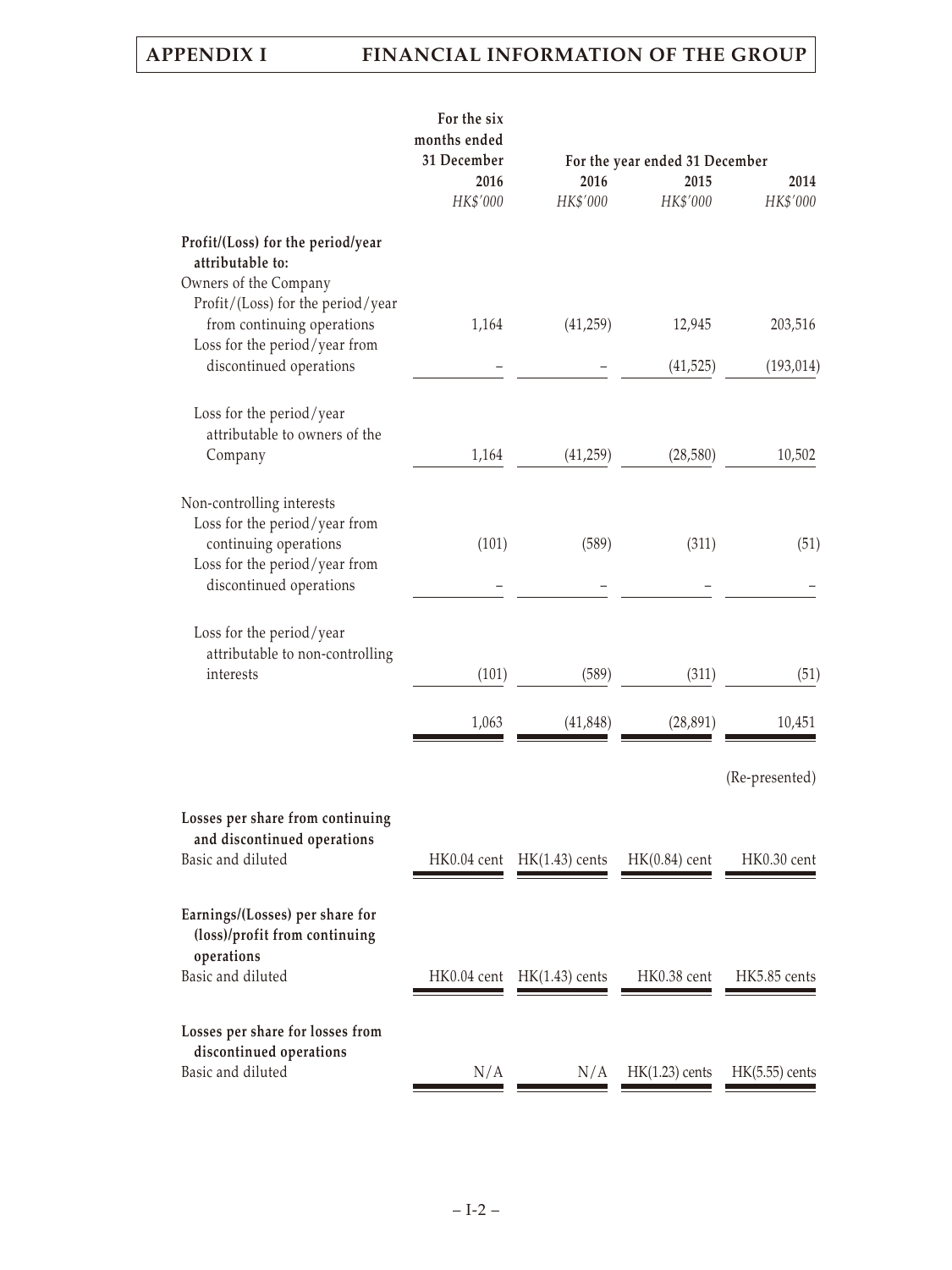### **2. AUDITED FINANCIAL INFORMATION**

The following is the audited financial statements of the Group extracted from the annual report of the Company for the year ended 30 June 2016:

## **CONSOLIDATED STATEMENT OF FINANCIAL POSITION**

*As at 30 June 2016*

|                                             |              | 2016      | 2015      |
|---------------------------------------------|--------------|-----------|-----------|
|                                             | <b>Notes</b> | HK\$'000  | HK\$'000  |
| <b>ASSETS AND LIABILITIES</b>               |              |           |           |
| Non-current assets                          |              |           |           |
| Property, plant and equipment               | 16           | 1,157     | 1,915     |
| Investment properties                       | 17           | 408,852   | 228,800   |
| Interests in associates                     | 19           |           |           |
| Interests in joint ventures                 | 20           |           |           |
| Available-for-sale financial assets         | 21           | 44,982    | 57,188    |
|                                             |              | 454,991   | 287,903   |
| <b>Current assets</b>                       |              |           |           |
| Amounts due from associates                 | 19           | 86,914    | 125,613   |
| Amounts due from a joint venture            | 20           | 20        | 20        |
| Available-for-sale financial assets         | 21           | 5,982     |           |
| Properties held for trading                 | 22           | 105,157   | 32,450    |
| Properties under development                | 23           | 444,775   | 444,705   |
| Trade receivables                           | 24           | 3,384     | 1,011     |
| Prepayments, deposits and other receivables |              | 1,758     | 5,279     |
| Financial assets at fair value through      |              |           |           |
| profit or loss                              | 25           | 26,824    | 1,626     |
| Cash and bank balances                      | 26           | 410,936   | 589,283   |
|                                             |              | 1,085,750 | 1,199,987 |
| <b>Current liabilities</b>                  |              |           |           |
| Accrued expenses and other payables         |              | 7,642     | 4,444     |
| Borrowings                                  | 27           | 2,915     |           |
| Amounts due to non-controlling shareholders | 31           | 234,813   | 234,122   |
| Provision for income tax                    |              | 516       | 7,648     |
|                                             |              | 245,886   | 246,214   |
|                                             |              |           |           |
| Net current assets                          |              | 839,864   | 953,773   |
| Total assets less current liabilities       |              | 1,294,855 | 1,241,676 |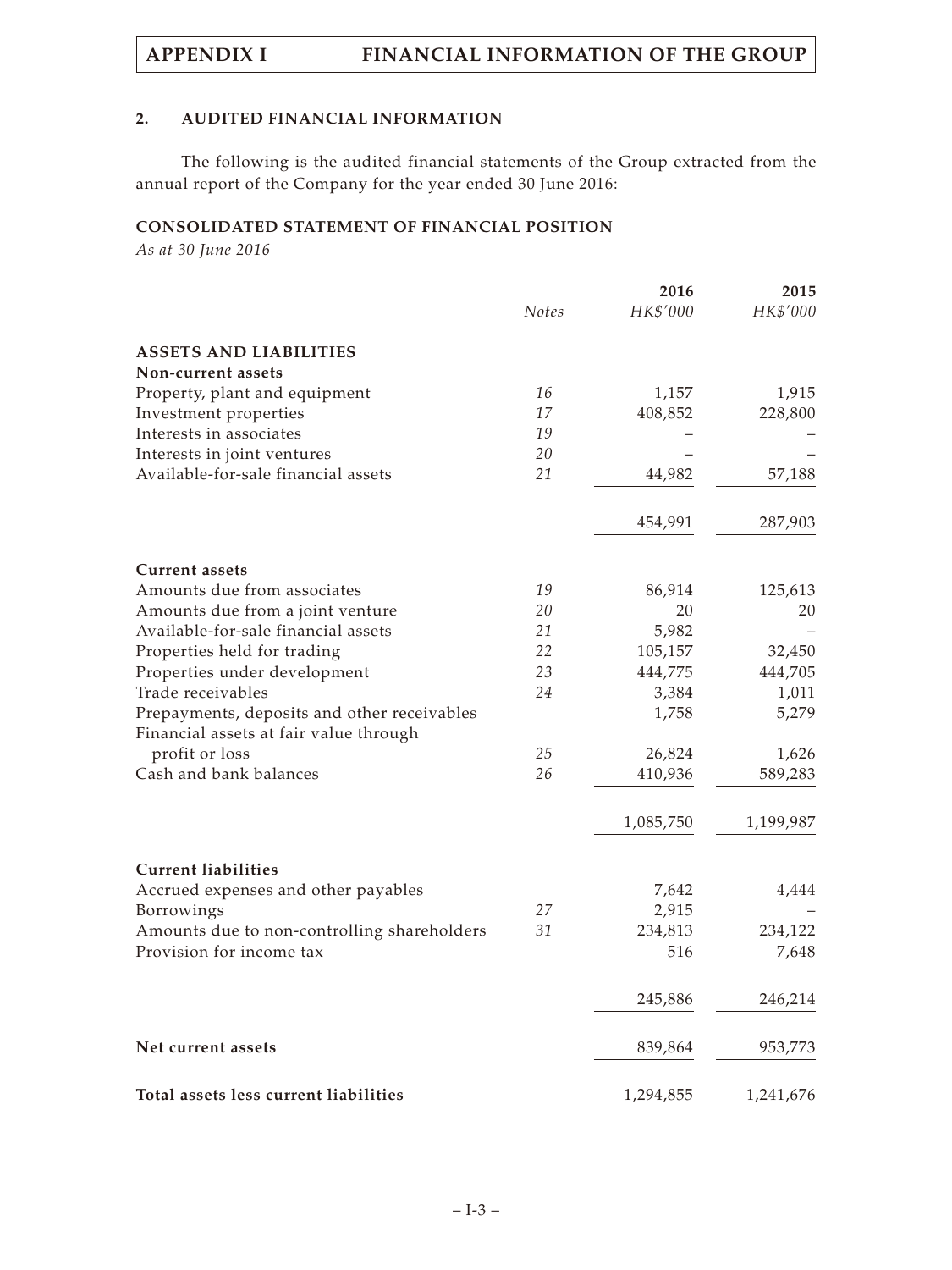|                                      |       | 2016      | 2015      |
|--------------------------------------|-------|-----------|-----------|
|                                      | Notes | HK\$'000  | HK\$'000  |
| Non-current liabilities              |       |           |           |
| Borrowings                           | 27    | 26,233    |           |
| Deferred tax liabilities             | 29    | 739       | 325       |
|                                      |       | 26,972    | 325       |
| Net assets                           |       | 1,267,883 | 1,241,351 |
| <b>EQUITY</b>                        |       |           |           |
| Share capital                        | 28    | 31,385    | 27,185    |
| Reserves                             |       | 1,237,644 | 1,214,723 |
| Equity attributable to owners of the |       |           |           |
| Company                              |       | 1,269,029 | 1,241,908 |
| Non-controlling interests            |       | (1,146)   | (557)     |
| Total equity                         |       | 1,267,883 | 1,241,351 |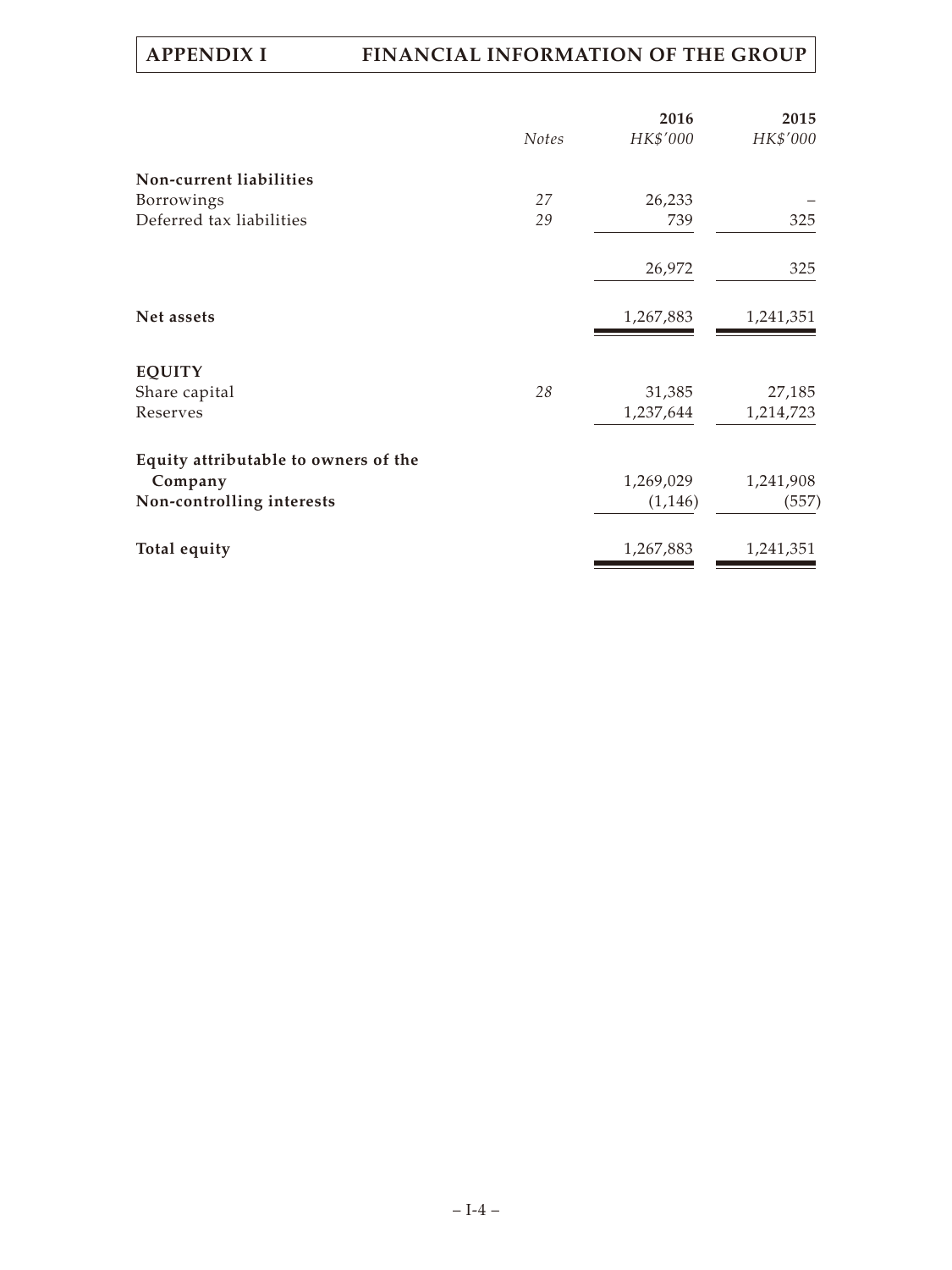# **CONSOLIDATED STATEMENT OF CASH FLOWS**

*For the year ended 30 June 2016*

|                                                                                            | <b>Notes</b> | 2016<br>HK\$'000 | 2015<br>HK\$'000 |
|--------------------------------------------------------------------------------------------|--------------|------------------|------------------|
| Cash flows from operating activities<br>(Loss)/Profit before income tax from               |              |                  |                  |
| continuing operations<br>Profit before income tax from discontinued                        |              | (40, 872)        | 12,513           |
| operations                                                                                 | 11           |                  | 16,277           |
|                                                                                            |              | (40, 872)        | 28,790           |
| Adjustments for:                                                                           |              |                  |                  |
| Interest income                                                                            |              | (6,024)          | (13, 654)        |
| Dividend income                                                                            | 7            | (571)            | (613)            |
| Depreciation                                                                               | 16           | 815              | 5,272            |
| Write-down of properties held for trading to                                               |              |                  |                  |
| its net realisable value                                                                   | 8            | 4,575            |                  |
| Loss on deregistration of a subsidiary<br>Fair value loss/(gain) on investment             | 8            | 10,409           |                  |
| properties                                                                                 | 8            | 16,858           | (3,800)          |
| Reclassified from equity to profit or loss on<br>significant decline in fair value of      |              |                  |                  |
| available-for-sale financial assets                                                        | 8            | 1,055            |                  |
| Reclassified from equity to profit or loss on<br>disposals of available-for-sale financial |              |                  |                  |
| assets                                                                                     | 8            | 1,610            | (11, 367)        |
| Equity-settled share-based payments                                                        | 14           | 5,790            |                  |
| Interest expenses                                                                          |              | 351              | 1,389            |
| Operating (loss)/profit before working capital                                             |              |                  |                  |
| changes                                                                                    |              | (6,004)          | 6,017            |
| Increase in properties held for trading                                                    |              | (77, 282)        | (8, 450)         |
| Increase in properties under development                                                   |              | (70)             | (261)            |
| Increase in trade receivables<br>Decrease in prepayments, deposits and                     |              | (2,373)          | (31,503)         |
| other receivables<br>Increase in accrued expenses and other                                |              | 3,521            | 5,774            |
| payables                                                                                   |              | 3,198            | 8,449            |
| Purchases of financial assets at fair value                                                |              |                  |                  |
| through profit or loss                                                                     |              | (26, 824)        | (254)            |
| Proceeds from disposals of financial assets<br>at fair value through profit or loss        |              | 1,626            |                  |
|                                                                                            |              |                  |                  |
| Cash used in operations                                                                    |              | (104, 208)       | (20, 228)        |
| Interest received                                                                          |              | 6,024            | 13,654           |
| Interest paid                                                                              |              | (351)            | (1,389)          |
| Income tax paid                                                                            |              | (7,694)          | (25, 874)        |
| Net cash used in operating activities                                                      |              | (106, 229)       | (33, 837)        |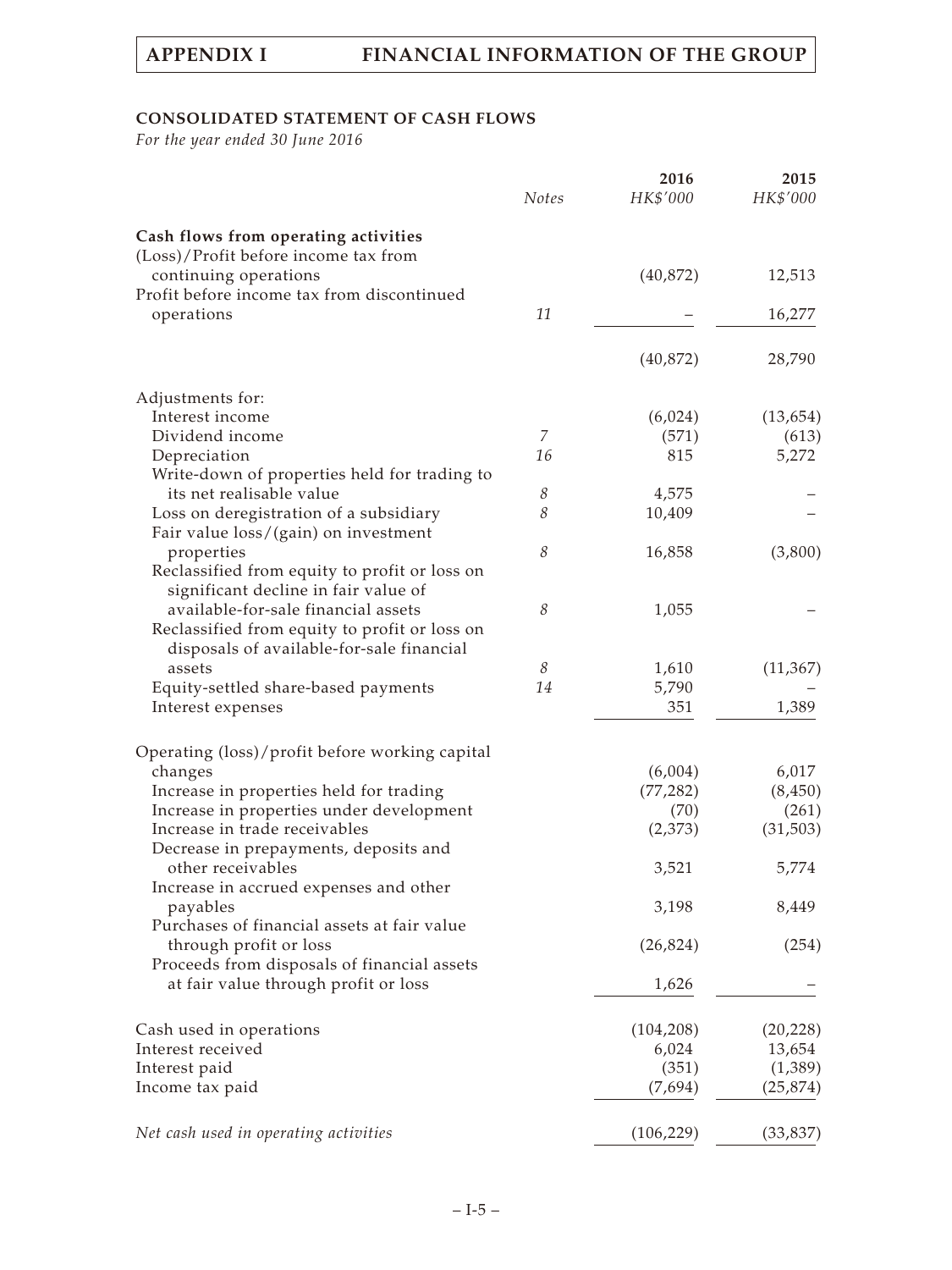|                                                   | <b>Notes</b> | 2016<br>HK\$'000 | 2015<br>HK\$'000 |
|---------------------------------------------------|--------------|------------------|------------------|
| Cash flows from investing activities of           |              |                  |                  |
| continuing and discontinued operations            |              |                  |                  |
| Dividend received                                 |              | 571              | 613              |
| (Increase)/Decrease in short-term deposits        |              |                  |                  |
| with an original maturity of more than            |              |                  |                  |
| 3 months                                          |              | (71, 342)        | 169,144          |
| Increase in restricted bank deposits              |              |                  | (5,861)          |
| Purchases of property, plant and equipment        |              | (57)             | (26)             |
| Purchases of investment properties                |              | (196, 910)       |                  |
| Purchases of available-for-sale financial assets  |              | (28, 689)        | (1,466)          |
| Net cash outflow from disposal of                 |              |                  |                  |
| subsidiaries, an associate and a joint venture    | 30(b)        |                  | (23, 115)        |
| Proceeds from disposals of available-for-sale     |              |                  |                  |
| financial assets                                  |              | 28,713           | 49,142           |
| Expenses paid for disposal of interests in        |              |                  |                  |
| subsidiaries, an associate and a joint venture    |              |                  | (3,723)          |
| Repayment from/(Advance to) associates            |              | 38,699           | (25, 849)        |
| Repayment from a joint venture                    |              |                  | 240              |
|                                                   |              |                  |                  |
| Net cash (used in)/generated from investing       |              |                  |                  |
| activities                                        |              | (229, 015)       | 159,099          |
|                                                   |              |                  |                  |
| Cash flows from financing activities of           |              |                  |                  |
| continuing and discontinued operations            |              |                  |                  |
| New bank borrowings raised                        |              | 29,148           |                  |
| Repayments of borrowings                          |              |                  | (87, 732)        |
| Proceeds from issue of shares                     |              | 62,285           |                  |
| Advances from non-controlling shareholders        |              | 691              |                  |
| Capital element of finance lease liabilities paid |              |                  | (288)            |
| Net cash generated from/(used in) financing       |              |                  |                  |
| activities                                        |              | 92,124           | (88,020)         |
|                                                   |              |                  |                  |
| Net (decrease)/increase in cash and cash          |              |                  |                  |
| equivalents                                       |              | (243, 120)       | 37,242           |
| Cash and cash equivalents at beginning of         |              |                  |                  |
| year                                              |              | 467,220          | 442,846          |
| Effect of foreign exchange rate change            |              | (6, 569)         | (12, 868)        |
|                                                   |              |                  |                  |
| Cash and cash equivalents at end of year          |              | 217,531          | 467,220          |
|                                                   |              |                  |                  |
| Analysis of balances of cash and cash             |              |                  |                  |
| equivalents                                       | 26           |                  |                  |
| Cash and bank balances                            |              | 18,597           | 145,210          |
| Short-term deposits                               |              | 198,934          | 322,010          |
|                                                   |              | 217,531          | 467,220          |
|                                                   |              |                  |                  |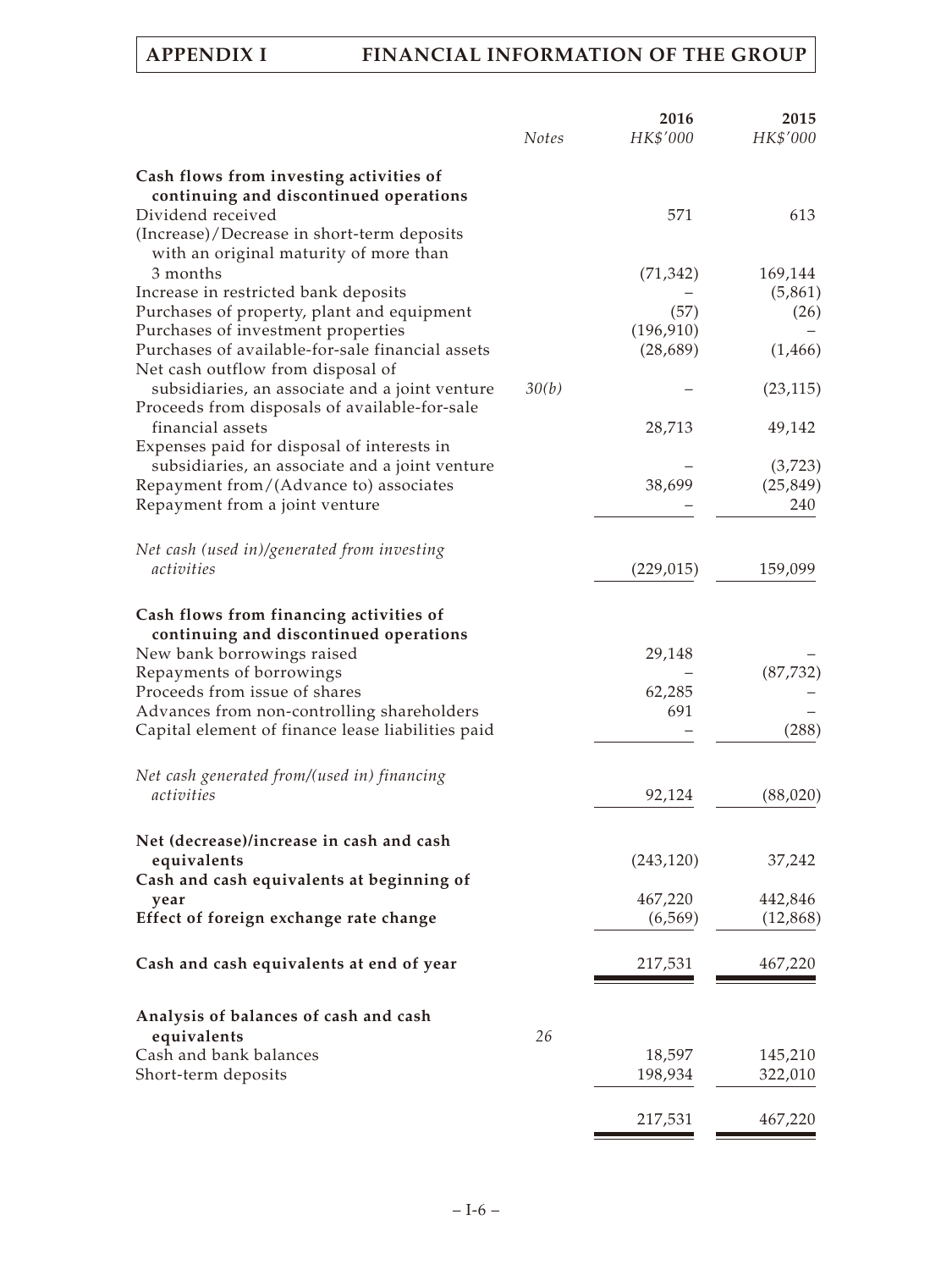# **CONSOLIDATED STATEMENT OF CHANGES IN EQUITY**

*For the year ended 30 June 2016*

|                                                                                                                                                     | Equity attributable to owners of the Company |                  |                                |                            |                                |                  |                     |            |                                  |                 |
|-----------------------------------------------------------------------------------------------------------------------------------------------------|----------------------------------------------|------------------|--------------------------------|----------------------------|--------------------------------|------------------|---------------------|------------|----------------------------------|-----------------|
|                                                                                                                                                     | Share<br>capital                             | Share<br>account | premium Translation<br>reserve | Share-<br>based<br>reserve | payment Revaluation<br>reserve | Other<br>reserve | Retained<br>profits | Total      | Non-<br>controlling<br>interests | Total<br>equity |
|                                                                                                                                                     | HK\$'000                                     | HK\$'000         | HK\$'000                       | HK\$'000                   | HK\$'000                       | HK\$'000         | HK\$'000            | HK\$'000   | HK\$'000                         | HK\$'000        |
| At 1 July 2014                                                                                                                                      | 34,785                                       | 1,274,759        | 6,159                          | 9,241                      | 8,490                          | 2,997            | 181,956             | 1,518,387  | (59)                             | 1,518,328       |
| Repurchase and<br>cancellation of shares<br>Disposal of interests in a<br>subsidiary that does not<br>result in loss of control                     | (7,600)                                      | (224, 200)       |                                |                            |                                |                  |                     | (231, 800) |                                  | (231, 800)      |
| (note 30(b)(ii))<br>Expenses directly<br>attributable to the<br>disposal of interests in a<br>subsidiary that does not<br>result in loss of control |                                              |                  |                                |                            |                                | 1,399            |                     | 1,399      | (187)                            | 1,212           |
| (note 30(b)(ii))                                                                                                                                    |                                              |                  |                                |                            |                                | (19)             | $\qquad \qquad -$   | (19)       |                                  | (19)            |
| Lapse of share options                                                                                                                              |                                              |                  |                                | (1, 159)                   |                                |                  | 1,159               |            |                                  |                 |
| Transactions with owners                                                                                                                            | (7,600)                                      | (224, 200)       |                                | (1, 159)                   |                                | 1,380            | 1,159               | (230, 420) | (187)                            | (230, 607)      |
| Loss for the year<br>Other comprehensive<br>income:                                                                                                 |                                              |                  |                                |                            |                                |                  | (28, 580)           | (28, 580)  | (311)                            | (28, 891)       |
| Net fair value gain on<br>available-for-sale<br>financial assets (note 21)<br>Reclassified from equity to<br>profit or loss on<br>disposals of      |                                              |                  |                                |                            | 4,111                          |                  |                     | 4,111      |                                  | 4,111           |
| available-for-sale<br>financial assets<br>Exchange differences                                                                                      |                                              |                  |                                |                            | (11, 367)                      |                  |                     | (11, 367)  |                                  | (11, 367)       |
| arising on translation of<br>foreign operations                                                                                                     |                                              |                  | (10, 223)                      |                            |                                |                  |                     | (10, 223)  |                                  | (10, 223)       |
| Total comprehensive<br>income for the year                                                                                                          |                                              |                  | (10, 223)                      |                            | (7,256)                        |                  | (28, 580)           | (46,059)   | (311)                            | (46,370)        |
| At 30 June 2015                                                                                                                                     | 27,185                                       | 1,050,559        | (4,064)                        | 8,082                      | 1,234                          | 4,377            | 154,535             | 1,241,908  | (557)                            | 1,241,351       |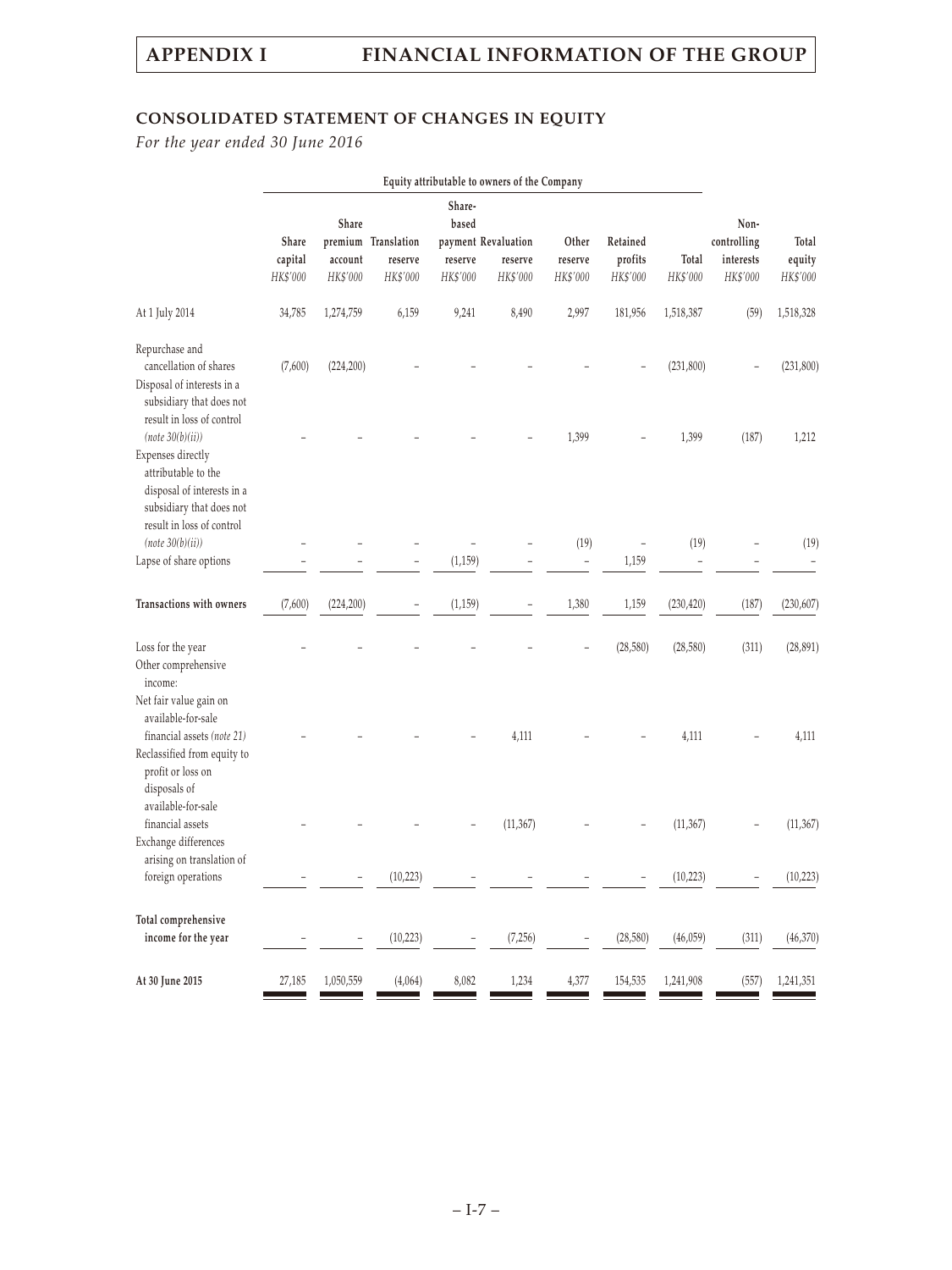| Equity attributable to owners of the Company |                                        |                     |                                                               |                     |                              |                                 |                                   |                                              |                             |
|----------------------------------------------|----------------------------------------|---------------------|---------------------------------------------------------------|---------------------|------------------------------|---------------------------------|-----------------------------------|----------------------------------------------|-----------------------------|
| Share<br>capital<br>HK\$'000                 | Share<br>account<br>HK\$'000           | reserve<br>HK\$'000 | Share-<br>based<br>reserve<br>HK\$'000                        | reserve<br>HK\$'000 | Other<br>reserve<br>HK\$'000 | Retained<br>profits<br>HK\$'000 | Total<br>HK\$'000                 | Non-<br>controlling<br>interests<br>HK\$'000 | Total<br>equity<br>HK\$'000 |
| 27,185                                       | 1,050,559                              | (4,064)             | 8,082                                                         | 1,234               | 4,377                        | 154,535                         | 1,241,908                         | (557)                                        | 1,241,351                   |
|                                              |                                        |                     |                                                               |                     |                              |                                 |                                   |                                              |                             |
|                                              |                                        |                     |                                                               |                     |                              |                                 |                                   |                                              | 63,000                      |
|                                              |                                        |                     |                                                               |                     |                              |                                 |                                   |                                              | (715)                       |
|                                              |                                        |                     |                                                               |                     |                              |                                 |                                   |                                              |                             |
|                                              |                                        |                     |                                                               |                     |                              |                                 |                                   |                                              | 5,790                       |
|                                              |                                        |                     |                                                               |                     |                              |                                 |                                   |                                              |                             |
| 4,200                                        | 58,085                                 |                     | 2,992                                                         |                     |                              | 2,798                           | 68,075                            |                                              | 68,075                      |
|                                              |                                        |                     |                                                               |                     |                              | (41,259)                        | (41, 259)                         | (589)                                        | (41, 848)                   |
|                                              |                                        |                     |                                                               | (6,200)             |                              |                                 | (6,200)                           |                                              | (6,200)                     |
|                                              |                                        |                     |                                                               | 1,055               |                              |                                 | 1,055                             |                                              | 1,055                       |
|                                              |                                        |                     |                                                               | 1,610               |                              |                                 | 1,610                             |                                              | 1,610                       |
|                                              |                                        | (6, 569)            |                                                               |                     |                              |                                 | (6, 569)                          |                                              | (6, 569)                    |
|                                              |                                        | 10,409              |                                                               |                     |                              |                                 | 10,409                            |                                              | 10,409                      |
|                                              |                                        | 3,840               |                                                               | (3, 535)            |                              | (41,259)                        | (40, 954)                         | (589)                                        | (41, 543)                   |
| 31,385                                       | 1,108,644                              | (224)               | 11,074                                                        | (2,301)             | 4,377                        | 116,074                         | 1,269,029                         | (1, 146)                                     | 1,267,883                   |
|                                              | 4,200<br>$\overline{\phantom{a}}$<br>٠ | 58,800              | premium Translation<br>(715)<br>$\overline{\phantom{a}}$<br>- | 5,790<br>(2,798)    | payment Revaluation          |                                 | $\overline{\phantom{0}}$<br>2,798 | 63,000<br>(715)<br>5,790                     |                             |

#### *Note:*

Other reserve represents the difference between the proportionate share of the carrying amount of its subsidiaries' net liabilities, assignment of debt amount and the consideration received for the disposal of a certain interests in subsidiaries that does not result in loss of control.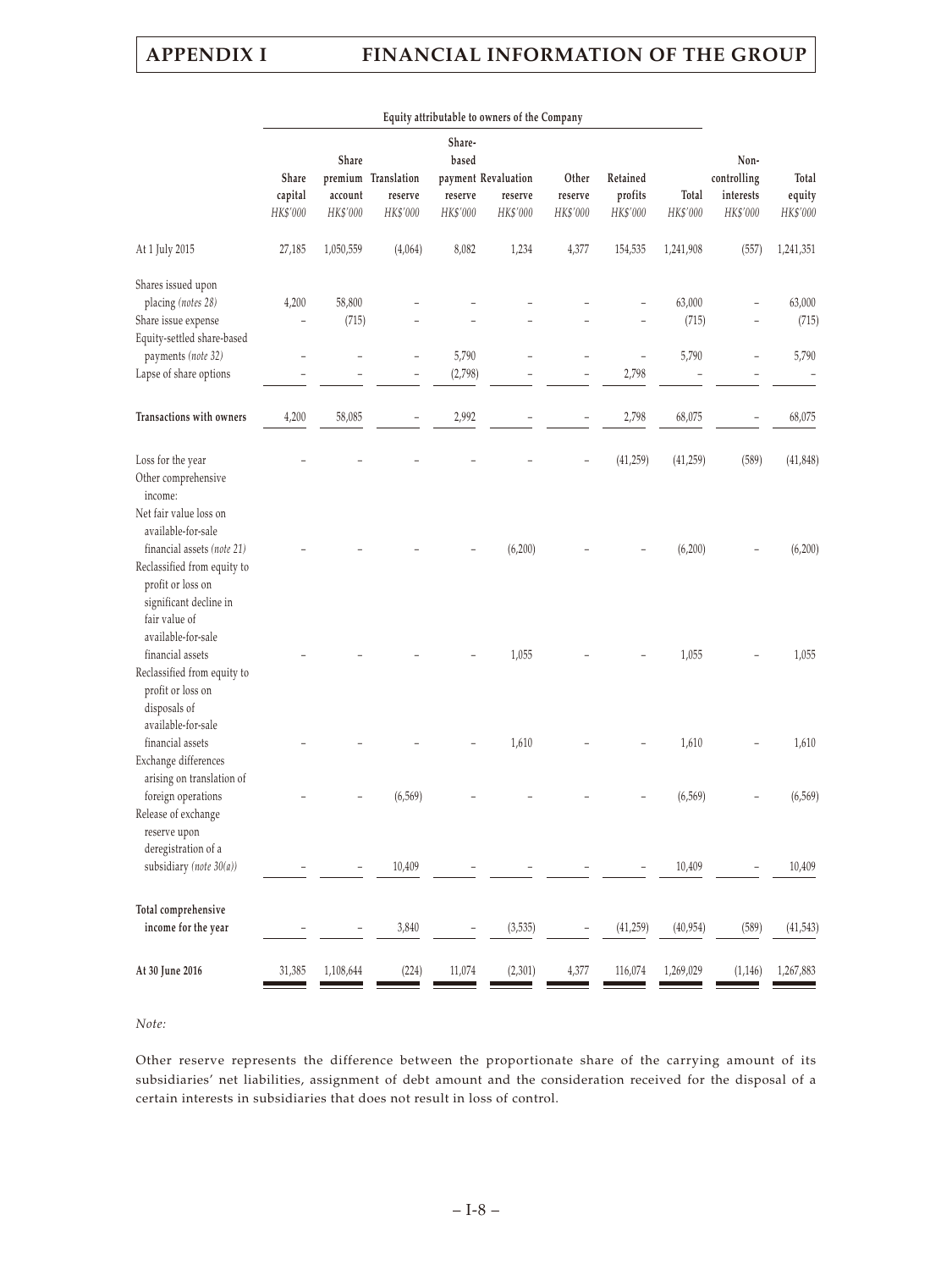### **NOTES TO THE FINANCIAL STATEMENTS**

*For the year ended 30 June 2016*

#### **1. GENERAL INFORMATION**

Winfull Group Holdings Limited (the "Company") is an exempted company with limited liability under the Companies Law (2001 Second Revision) of the Cayman Islands. The address of its registered office is Cricket Square, Hutchins Drive, P.O. Box 2681, Grand Cayman KY1-1111, Cayman Islands and its principal place of business is Unit A, 6/F, 9 Queen's Road Central, Hong Kong. The Company's issued shares have been listed on the Main Board of The Stock Exchange of Hong Kong Limited (the "Stock Exchange") since 2 December 2010.

The principal activity of the Company is investment holding. Details of its subsidiaries (together with the Company referred to as the "Group") are set out in note 18. During the year, the Group was principally engaged in the property investment and trading, property development and provision of renovation services. There were no significant changes in the Group's operation during the year.

The consolidated financial statements on pages 31 to 105 have been prepared in accordance with Hong Kong Financial Reporting Standards ("HKFRSs") which collective term includes all applicable individual Hong Kong Financial Reporting Standards, Hong Kong Accounting Standards ("HKASs") and Interpretations issued by the Hong Kong Institute of Certified Public Accountants (the "HKICPA"). The consolidated financial statements also include the applicable disclosure requirements of the Hong Kong Companies Ordinance and the Rules Governing the Listing of Securities on the Stock Exchange (the "Listing Rules").

The consolidated financial statements are presented in Hong Kong Dollars ("HK\$"), which is also the functional currency of the Company and all values are rounded to the nearest thousand ("HK\$'000") unless otherwise stated.

The comparative figures of fair value change on investment properties and other income have been reclassified to conform with the current year's presentation.

#### **2. ADOPTION OF NEW AND AMENDED HKFRSS**

#### **2.1 Adoption of new and amended HKFRSs**

In the current year, the Group has applied for the first time the following new standards, amendments and interpretations issued by the HKICPA, which are relevant to and effective for the Group's financial statements for the annual period beginning on 1 July 2015:

| HKFRSs (Amendments) | Annual Improvements 2010-2012 Cycle |
|---------------------|-------------------------------------|
| HKFRSs (Amendments) | Annual Improvements 2011-2013 Cycle |

Except as explained below, the adoption of these amendments has no material impact on the Group's financial statements.

#### *Annual Improvements 2010-2012 Cycle and 2011-2013 Cycle*

The amendments issued under the annual improvements process make small, non-urgent changes to a number of standards where they are currently unclear. They include amendments to HKAS 24 Related Party Disclosures. HKAS 24 Related Party Disclosures has been amended to expand the definition of a "related party" to include a management entity that provides key management personnel services to the reporting entity, and to require the disclosure of the amounts incurred for obtaining the key management personnel services provided by the management entity. These amendments do not have an impact on the Group's related party disclosures as the Group does not obtain key management personnel services from management entities.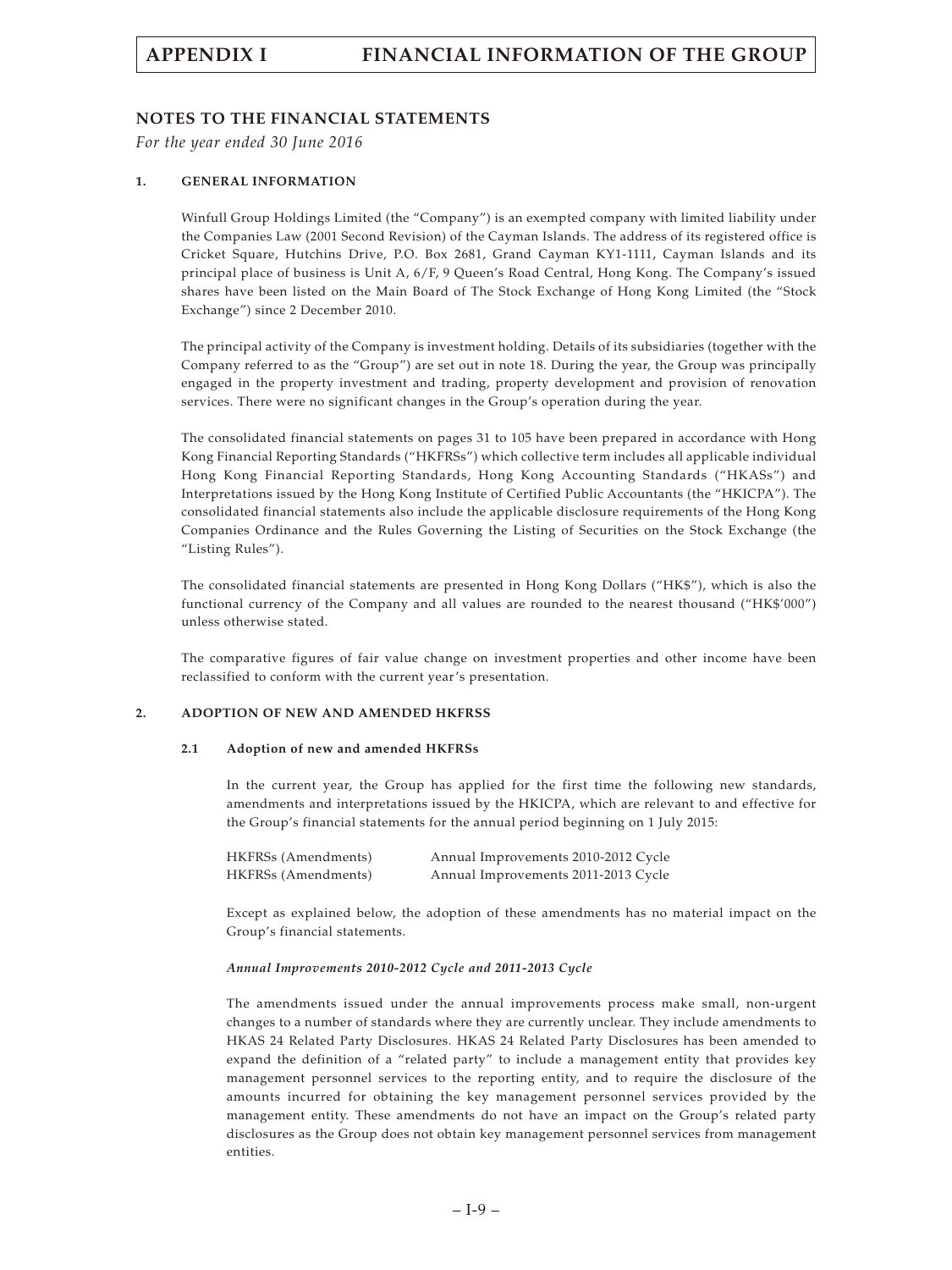#### **2.2 New and amended HKFRSs that have been issued but are not yet effective**

At the date of authorisation of these financial statements, certain new and amended HKFRSs have been published but are not yet effective, and have not been adopted early by the Group. The directors of the Company anticipate that all of the pronouncements will be adopted in the Group's accounting policy for the first period beginning after the effective date of the pronouncement. Information on new and amended HKFRSs that are expected to have impact on the Group's accounting policies is provided below. Certain new and amended HKFRSs have been issued but are not expected to have a material impact of the Group's financial statements.

| HKFRSs (Amendments)                             | Annual Improvements 2012-2014 Cycle <sup>1</sup>                                                      |
|-------------------------------------------------|-------------------------------------------------------------------------------------------------------|
| Amendments to HKAS 1                            | Disclosure Initiative <sup>1</sup>                                                                    |
| Amendments to HKAS 16<br>and HKAS 38            | Clarification of Acceptable Methods of Depreciation and<br>$A$ mortisation <sup>1</sup>               |
| Amendments to HKAS 27                           | Equity Method in Separate Financial Statements <sup>1</sup>                                           |
| Amendments to HKFRS 10<br>and HKAS 28           | Sale or Contribution of Assets between an Investor and its<br>Associate or Joint Venture <sup>4</sup> |
| Amendments to HKFRS 10,<br>HKFRS 12 and HKAS 28 | Investment Entities: Applying the Consolidation Exception <sup>1</sup>                                |
| Amendments to HKFRS 11                          | Accounting for Acquisitions of Interests in Joint Operations <sup>1</sup>                             |
| <b>HKFRS 9 (2014)</b>                           | Financial Instruments <sup>2</sup>                                                                    |
| HKFRS 14                                        | Regulatory Deferral Accounts <sup>1</sup>                                                             |
| HKFRS 15                                        | Revenue from Contracts with Customers <sup>2</sup>                                                    |
| HKFRS 16                                        | Leases $3$                                                                                            |

- <sup>1</sup> Effective for annual periods beginning on or after 1 January 2016
- <sup>2</sup> Effective for annual periods beginning on or after 1 January 2018
- <sup>3</sup> Effective for annual periods beginning on or after 1 January 2019
- <sup>4</sup> No mandatory effective date yet determined but is available for early adoption

#### *HKFRSs (Amendments) – Annual Improvements 2012-2014 Cycle*

The amendments issued under the annual improvements process make small, non-urgent changes to a number of standards where they are currently unclear.

#### *Amendments to HKAS 1 – Disclosure Initiative*

The amendments are designed to encourage entities to use judgement in the application of HKAS 1 when considering the layout and content of their financial statements.

An entity's share of other comprehensive income from equity accounted interests in associates and joint ventures will be split between those items that will and will not be reclassified to profit or loss, and presented in aggregate as a single line item within those two groups.

#### *Amendments to HKAS 16 and HKAS 38 – Clarification of Acceptable Methods of Depreciation and Amortisation*

The amendments to HKAS 16 prohibit the use of a revenue-based depreciation method for items of property, plant and equipment. The amendments to HKAS 38 introduce a rebuttable presumption that amortisation based on revenue is not appropriate for intangible assets. This presumption can be rebutted if either the intangible asset is expressed as a measure of revenue or revenue and the consumption of the economic benefits of the intangible asset are highly correlated.

#### *Amendments to HKAS 27 – Equity Method in Separate Financial Statements*

The amendments allow an entity to apply the equity method in accounting for its investments in subsidiaries, joint ventures and associates in its separate financial statements.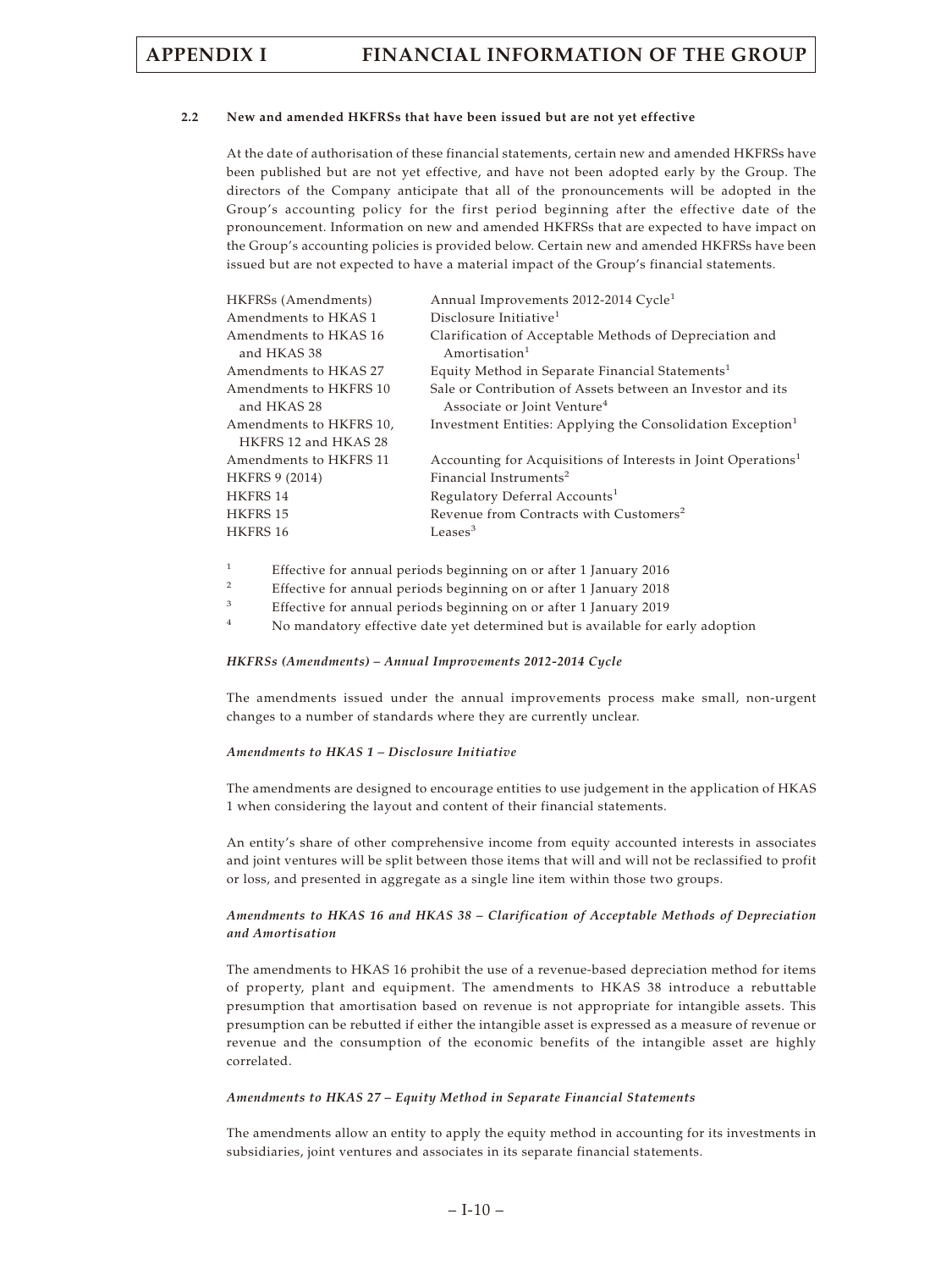#### *Amendments to HKFRS 10 and HKAS 28 – Sale or Contribution of Assets between an Investor and its Associate or Joint Venture*

The amendments clarify the extent of gains or losses to be recognised when an entity sells or contributes assets to its associate or joint venture. When the transaction involves a business the gain or loss is recognised in full, conversely when the transaction involves assets that do not constitute a business the gain or loss is recognised only to the extent of the unrelated investors' interests in the joint venture or associate.

#### *Amendments to HKFRS 10, HKFRS 12 and HKAS 28 – Investment Entities: Applying the Consolidation Exception*

The amendments clarify that the exemption from preparing consolidated financial statements for an intermediate parent entity is available to a subsidiary of an investment entity (including investment entities that account for their subsidiaries at fair value rather than consolidating them). An investment entity parent will consolidate a subsidiary only when the subsidiary is not itself an investment entity and the subsidiary's main purpose is to provide services that relate to the investment entity's investment activities. A non-investment entity applying the equity method to an associate or joint venture that is an investment entity may retain the fair value measurements that associate or joint venture used for its subsidiaries. An investment entity that prepares financial statements in which all its subsidiaries are measured at fair value through profit or loss ("FVTPL") should provide the disclosures related to investment entities as required by HKFRS 12.

#### *Amendments to HKFRS 11 – Accounting for Acquisitions of Interests in Joint Operations*

The amendments require an entity to apply all of the principles of HKFRS 3 Business Combinations when it acquires an interest in a joint operation that constitutes a business as defined in that standard. The principles of HKFRS 3 are also applied upon the formation of a joint operation if an existing business as defined in that standard is contributed by at least one of the parties.

#### *HKFRS 9 (2014) – Financial Instruments*

HKFRS 9 (2014) introduces new requirements for the classification and measurement of financial assets. Debt instruments that are held within a business model whose objective is to hold assets in order to collect contractual cash flows (the business model test) and that have contractual terms that give rise to cash flows that are solely payments of principal and interest on the principal amount outstanding (the contractual cash flow characteristics test) are generally measured at amortised cost. Debt instruments that meet the contractual cash flow characteristics test are measured at fair value through other comprehensive income ("FVTOCI") if the objective of the entity's business model is both to hold and collect the contractual cash flows and to sell the financial assets. Entities may make an irrevocable election at initial recognition to measure equity instruments that are not held for trading at FVTOCI. All other debt and equity instruments are measured at FVTPL.

HKFRS 9 (2014) includes a new expected loss impairment model for all financial assets not measured at FVTPL replacing the incurred loss model in HKAS 39 and new general hedge accounting requirements to allow entities to better reflect their risk management activities in the financial statements.

HKFRS 9 (2014) carries forward the recognition, classification and measurement requirements for financial liabilities from HKAS 39, except for financial liabilities designated at FVTPL, where the amount of change in fair value attributable to change in credit risk of the liability is recognised in other comprehensive income unless that would create or enlarge an accounting mismatch. In addition, HKFRS 9 (2014) retains the requirements in HKAS 39 for derecognition of financial assets and financial liabilities.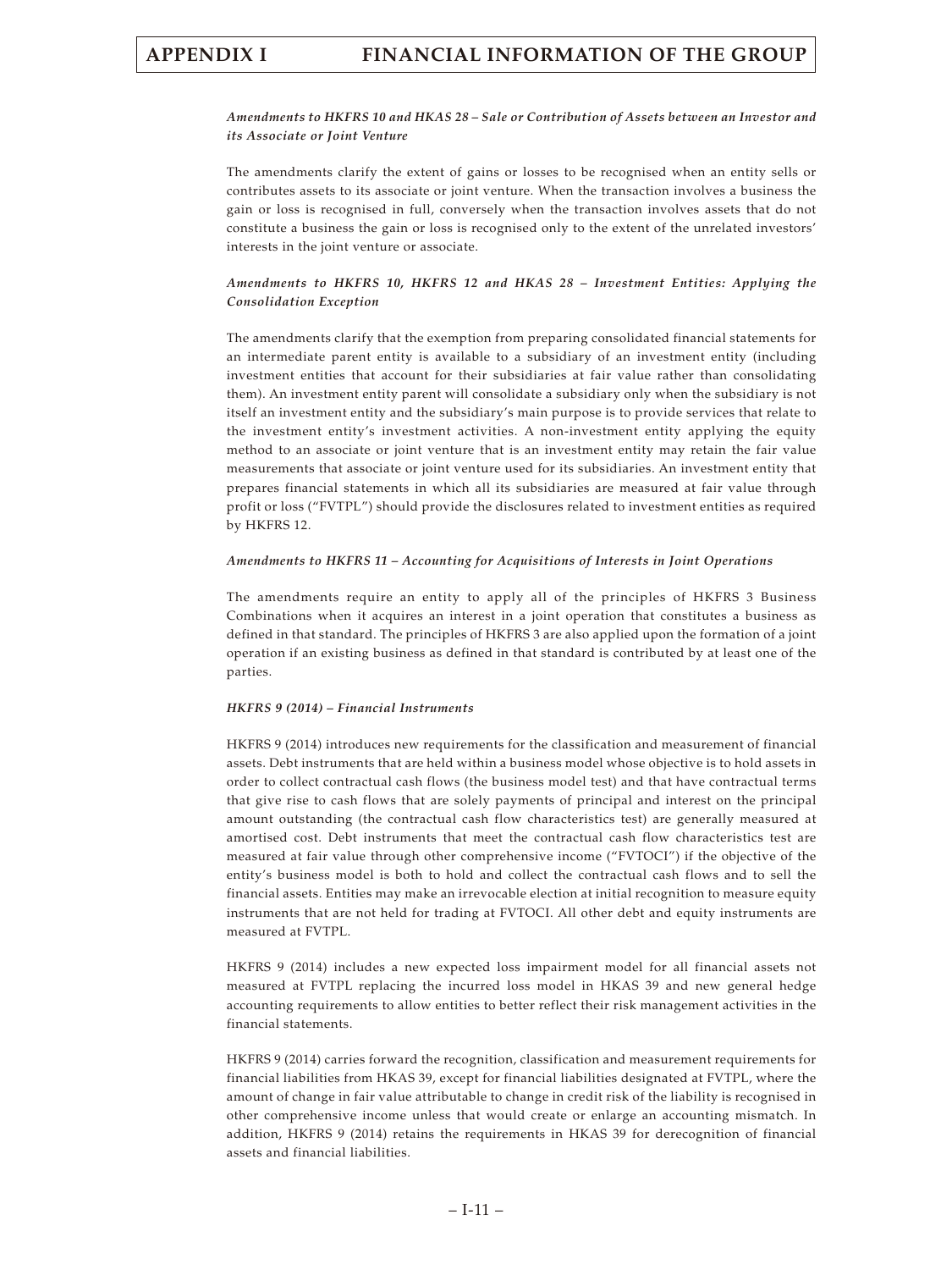#### *HKFRS 15 – Revenue from Contracts with Customers*

The new standard establishes a single revenue recognition framework. The core principle of the framework is that an entity should recognise revenue to depict the transfer of promised goods or services to customers in an amount that reflects the consideration to which the entity expects to be entitled in exchange for those goods and services. HKFRS 15 supersedes existing revenue recognition guidance including HKAS 18 Revenue, HKAS 11 Construction Contracts and related interpretations.

HKFRS 15 requires the application of a 5-step approach to revenue recognition:

Step 1: Identify the contract(s) with a customer

Step 2: Identify the performance obligations in the contract

Step 3: Determine the transaction price

Step 4: Allocate the transaction price to each performance obligation

Step 5: Recognise revenue when each performance obligation is satisfied

HKFRS 15 includes specific guidance on particular revenue related topics that may change the current approach taken under HKFRS. The standard also significantly enhances the qualitative and quantitative disclosures related to revenue.

#### *HKFRS 16 – Leases*

HKFRS 16, which upon the effective date will supersede HKAS 17 Leases, introduces a single lessee accounting model and requires a lessee to recognise assets and liabilities for all leases with a term of more than 12 months, unless the underlying asset is of low value. Specifically, under HKFRS 16, a lessee is required to recognise a right-of-use asset representing its right to use the underlying leased asset and a lease liability representing its obligation to make lease payments. Accordingly, a lessee should recognise depreciation of the right-of-use asset and interest on the lease liability, and also classifies cash repayments of the lease liability into a principal portion and an interest portion and presents them in the consolidated statement of cash flows. Also, the right-of-use asset and the lease liability are initially measured on a present value basis. The measurement includes non-cancellable lease payments and also includes payments to be made in optional periods if the lessee is reasonably certain to exercise an option to extend the lease, or not to exercise an option to terminate the lease. This accounting treatment is significantly different from the lessee accounting for leases that are classified as operating leases under the predecessor standard, HKAS 17. In respect of the lessor accounting, HKFRS 16 substantially carries forward the lessor accounting requirements in HKAS 17. Accordingly, a lessor continues to classify its leases as operating leases or finance leases, and to account for those two types of leases differently

Save as the main changes described above, the Group is in the process of making an assessment of the potential impact of these new/revised HKFRSs and the directors are not yet in a position to quantify the effects on the Group's financial statements.

#### **2.3 Amendments to the Listing Rules**

The Company has adopted the amendments to the Listing Rules relating to the disclosures of financial information with refer to the Hong Kong Companies Ordinance, Cap. 622, in this financial year.

The directors of the Company consider that there is no impact on the Group's financial position or performance, however the amendments impact on the presentation and disclosures in the consolidated financial statements. For example, the statement of financial position of the Company is now presented in the notes to the financial statements rather than as a primary statement and related notes to the statement of financial position of the Company are generally no longer presented.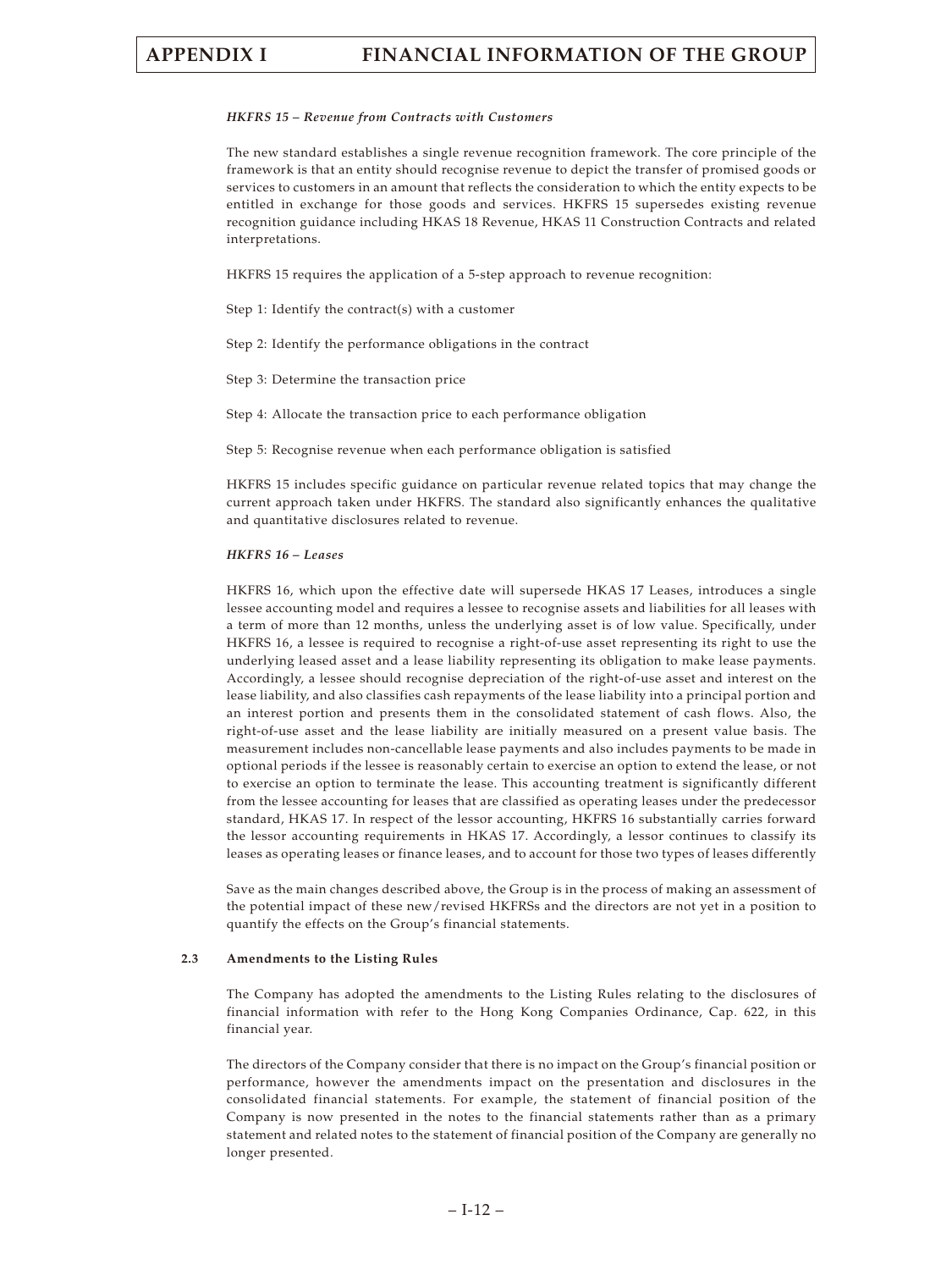#### **3. SUMMARY OF SIGNIFICANT ACCOUNTING POLICIES**

#### **3.1 Basis of preparation**

The significant accounting policies that have been used in the preparation of these financial statements are summarised below. These policies have been consistently applied to all the years presented, unless otherwise stated.

The consolidated financial statements have been prepared under historical cost convention, except for financial assets at fair value through profit or loss, available-for-sale financial assets and investment properties, which are measured at fair value. The measurement bases are fully described in the accounting policies below.

It should be noted that accounting estimates and assumptions are used in preparation of the financial statements. Although these estimates are based on management's best knowledge and judgement of current events and actions, actual results may ultimately differ from those estimates. The areas involving a higher degree of judgement or complexity, or areas where assumptions and estimates are significant to the financial statements, are disclosed in note 4.

#### **3.2 Basis of consolidation**

The consolidated financial statements include the financial statements of the Company and its subsidiaries made up to 30 June each year.

Subsidiaries are consolidated from the date on which control is transferred to the Group. They are de-consolidated from the date that control ceases.

Intra-group transactions, balances and unrealised gains and losses on transactions between group companies are eliminated in preparing the consolidated financial statements. Where unrealised losses on intra-group asset sales are reversed on consolidation, the underlying asset is also tested for impairment from the Group's perspective. Amounts reported in the financial statements of subsidiaries have been adjusted where necessary to ensure consistency with the accounting policies adopted by the Group.

Changes in the Group's interests in subsidiaries that do not result in a loss of control are accounted for as equity transactions. The carrying amounts of the Group's interest and non-controlling interest are adjusted to reflect the changes in their relative interests in the subsidiaries. Any difference between the amount by which non-controlling interest is adjusted and the fair value of the consideration paid or received is recognised directly in equity and attributed to owners of the Company.

When the Group loses control of a subsidiary, the profit or loss on disposal is calculated as the difference between (i) the aggregate of the fair value of the consideration received and the fair value of any retained interest and (ii) the previous carrying amount of the assets (including goodwill), and liabilities of the subsidiary and any non-controlling interest. Amounts previously recognised in other comprehensive income in relation to the subsidiary are accounted for in the same manner as would be required if the relevant assets or liabilities were disposed of.

Subsequent to acquisition, the carrying amount of non-controlling interests that represent present ownership interests in the subsidiary is the amount of those interests at initial recognition plus such non-controlling interest's share of subsequent changes in equity. Total comprehensive income is attributed to non-controlling interests even if this results in those non-controlling interests having a deficit balance.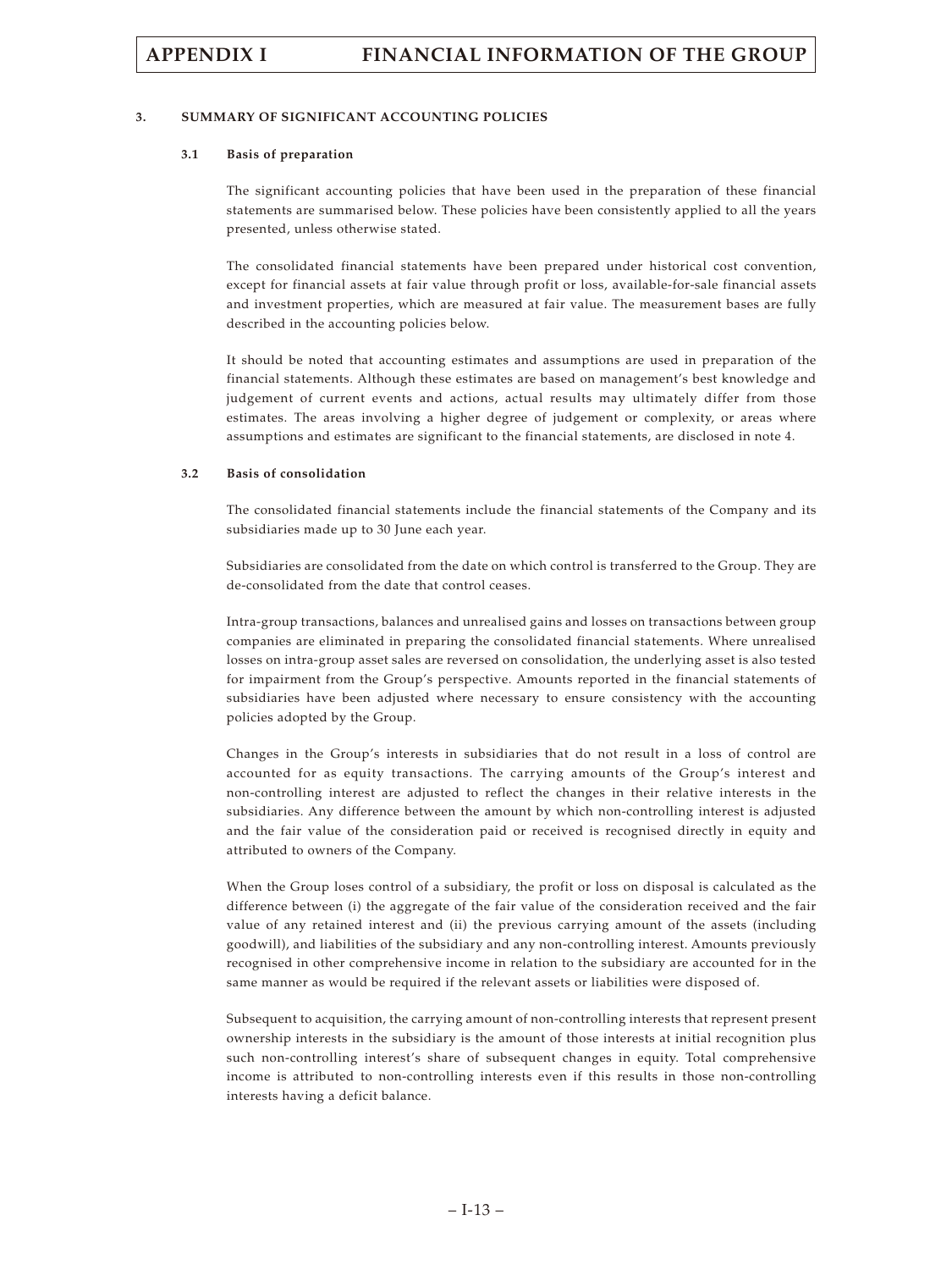#### **3.3 Subsidiaries**

A subsidiary is an investee over which the Company is able to exercise control directly or indirectly. The Company controls an investee if all three of the following elements are present: power over the investee, exposure, or rights, to variable returns from the investee, and the ability to use its power to affect those variable returns. Control is reassessed whenever facts and circumstances indicate that there may be a change in any of these elements of control.

In the Company's statement of financial position, investments in subsidiaries are stated at cost less impairment loss, if any. The results of subsidiaries are accounted for by the Company on the basis of dividend received and receivable.

#### **3.4 Associates**

An associate is an entity over which the Group has significant influence and that is neither a subsidiary nor a joint arrangement. Significant influence is the power to participate in the financial and operating policy decisions of the investee but not control or joint control over those policies.

Associates are accounted for using the equity method whereby they are initially recognised at cost and thereafter, their carrying amounts are adjusted for the Group's share of the post-acquisition change in the associates' net assets except that losses in excess of the Group's interest in the associate are not recognised unless there is an obligation to make good those losses.

Profits and losses arising on transactions between the Group and its associates are recognised only to the extent of unrelated investors' interests in the associate. The investor's share in the associate's profits and losses resulting from these transactions is eliminated against the carrying value of the associate. Where unrealised losses provide evidence of impairment of the asset transferred they are recognised immediately in profit or loss.

Any premium paid for an associate above the fair value of the Group's share of the identifiable assets, liabilities and contingent liabilities acquired is capitalised and included in the carrying amount of the associate. Where there is objective evidence that the investment in an associate has been impaired, the carrying amount of the investment is tested for impairment in the same way as other non-financial assets.

#### **3.5 Joint arrangements**

The Group is a party to a joint arrangement where there is a contractual arrangement that confers joint control over the relevant activities of the arrangement to the Group and at least one other party. Joint control is assessed under the same principles as control over subsidiaries.

The Group classifies its interests in joint arrangements as either:

- (i) Joint ventures: where the Group has rights to only the net assets of the joint arrangement; or
- (ii) Joint operations: where the Group has both the rights to assets and obligations for the liabilities of the joint arrangement.

In assessing the classification of interests in joint arrangements, the Group considers:

- (i) the structure of the joint arrangement;
- (ii) the legal form of joint arrangements structured through a separate vehicle;
- (iii) the contractual terms of the joint arrangement agreement; and
- (iv) any other facts and circumstances (including any other contractual arrangements).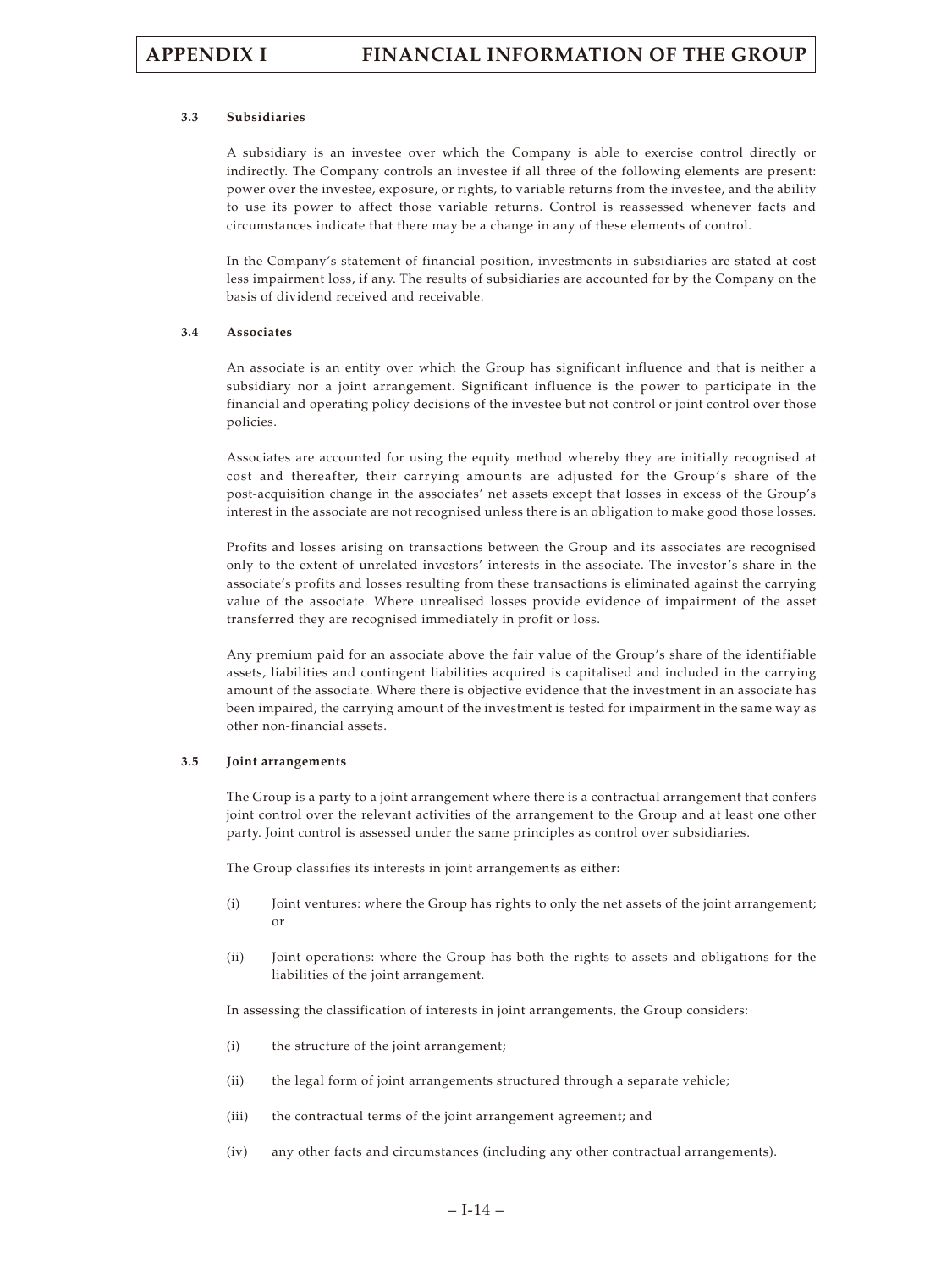The Group accounts for its interests in joint ventures in the same manner as investments in associates (i.e. using the equity method – see note 3.4).

Any premium paid for an investment in a joint venture above the fair value of the Group's share of the identifiable assets, liabilities and contingent liabilities acquired is capitalised and included in the carrying amount of the investment in joint venture. Where there is objective evidence that the investment in a joint venture has been impaired the carrying amount of the investment is tested for impairment in the same way as other non-financial assets.

#### **3.6 Foreign currency translation**

In the individual financial statements of the consolidated entities, foreign currency transactions are translated into the functional currency of the individual entity using the exchange rates prevailing at the dates of the transactions. At the reporting date, monetary assets and liabilities denominated in foreign currencies are translated at the foreign exchange rates ruling at that date. Foreign exchange gains and losses resulting from the settlement of such transactions and from the reporting date retranslation of monetary assets and liabilities denominated in foreign currencies at the exchange rates prevailing at the reporting date are recognised in profit or loss.

Non-monetary items carried at fair value that are denominated in foreign currencies are retranslated at the rates prevailing on the date when the fair value was determined and are reported as part of the fair value gain or loss. Non-monetary items that are measured at historical cost in a foreign currency are not retranslated.

In the consolidated financial statements, all individual financial statements of foreign operations, originally presented in a currency different from the Group's presentation currency, have been converted into HK\$. Assets and liabilities have been translated into HK\$ at the closing rates at the reporting date. Income and expenses have been converted into HK\$ at the exchange rates ruling at the transaction dates or at the average rates over the reporting period provided that the exchange rates do not fluctuate significantly. Any differences arising from this procedure have been recognised in other comprehensive income and accumulated separately in the translation reserve in equity.

When a foreign operation is disposed of, such exchange differences are reclassified from equity to profit or loss as part of the gain or loss on sale.

#### **3.7 Property, plant and equipment**

All property, plant and equipment are stated at cost less accumulated depreciation and impairment losses, if any.

Depreciation is provided to write off the cost less their estimated residual values over their estimated useful lives, using straight-line method at the following rates per annum:

| Over the lease terms                              |
|---------------------------------------------------|
| $20\%$ to $30\%$                                  |
| 20%                                               |
| 20% or over the lease terms, whichever is shorter |
|                                                   |

The assets' estimated residual values, if any, depreciation methods and estimated useful lives are reviewed, and adjusted if appropriate, at each reporting date.

The gain or loss arising on retirement or disposal is determined as the difference between the sales proceeds and the carrying amount of the asset and is recognised in profit or loss.

Subsequent costs are included in the asset's carrying amount or recognised as a separate asset, as appropriate, only when it is probable that future economic benefits associated with the item will flow to the Group and the cost of the item can be measured reliably. All other costs, such as repairs and maintenance are charged to profit or loss during the financial period in which they are incurred.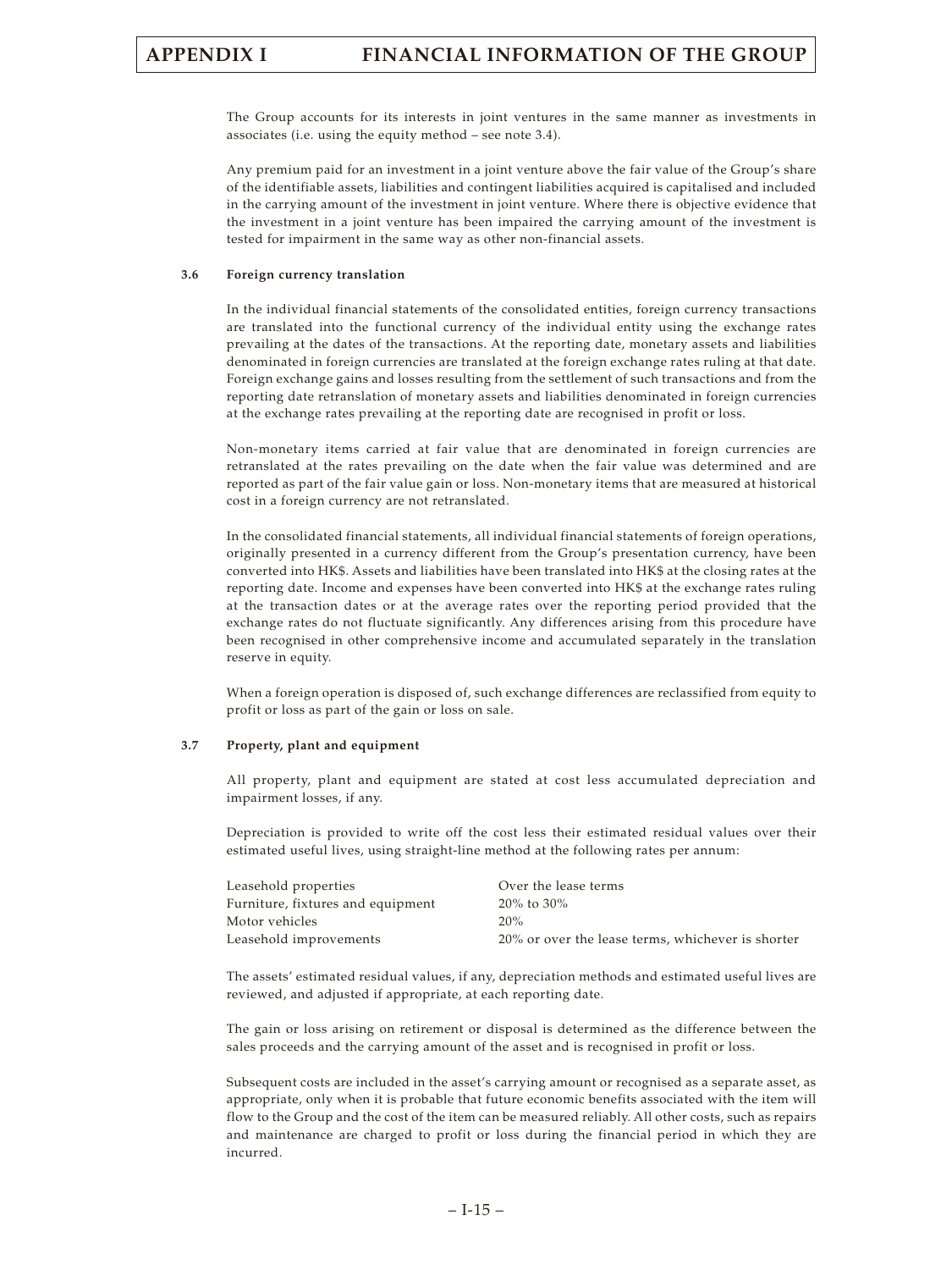#### **3.8 Impairment of assets (other than financial assets)**

At the end of each reporting period, the Group reviews the carrying amounts of the following assets to determine whether there is any indication that those assets have suffered an impairment loss or an impairment loss previously recognised no longer exists or may have decreased:

- property, plant and equipment; and
- investments in subsidiaries, associates and joint ventures

If the recoverable amount (i.e. the greater of the fair value less costs of disposal and value-in-use) of an asset is estimated to be less than its carrying amount, the carrying amount of the asset is reduced to its recoverable amount. An impairment loss is recognised as an expense immediately, unless the relevant asset is carried at a revalued amount under another HKFRS, in which case the impairment loss is treated as a revaluation decrease under that HKFRS.

Where an impairment loss subsequently reverses, the carrying amount of the asset is increased to the revised estimate of its recoverable amount, to the extent that the increased carrying amount does not exceed the carrying amount that would have been determined had no impairment loss been recognised for the asset in prior years. A reversal of an impairment loss is recognised as income immediately, unless the relevant asset is carried at a revalued amount under another HKFRS, in which case the reversal of the impairment loss is treated as a revaluation increase under that HKFRS.

Value-in-use is based on the estimated future cash flows expected to be derived from the asset or cash generating unit, discounted to their present value using a pre-tax discount rate that reflects current market assessments of the time value of money and the risks specific to the asset or cash generating unit.

#### **3.9 Investment property**

Investment property is property held either to earn rentals or for capital appreciation or for both, but not held for sale in the ordinary course of business, use in the production or supply of goods or services or for administrative purposes. Investment property is measured at cost on initial recognition and subsequently at fair value with any change therein recognised in profit or loss.

#### **3.10 Leasing**

Leases are classified as finance leases whenever the terms of the lease transfer substantially all the risks and rewards of ownership to lessee. All other leases are classified as operating leases.

#### *The Group as lessor*

Rental income from operating leases is recognised in profit or loss on a straight-line basis over the term of the relevant lease. Initial direct costs incurred in negotiating and arranging an operating lease are added to the carrying amount of the leased asset and recognised as an expense on the straight-line basis over the lease term.

#### *The Group as lessee*

The total rentals payable under the operating leases are recognised in profit or loss on a straight-line basis over the lease term. Lease incentives received are recognised as an integrated part of the total rental expense, over the term of the lease.

#### **3.11 Properties held for trading**

Properties held for trading are carried at the lower of cost and net realisable value. Cost comprises all costs of purchase. Net realisable value represents the estimated selling price less costs to be incurred in selling the property.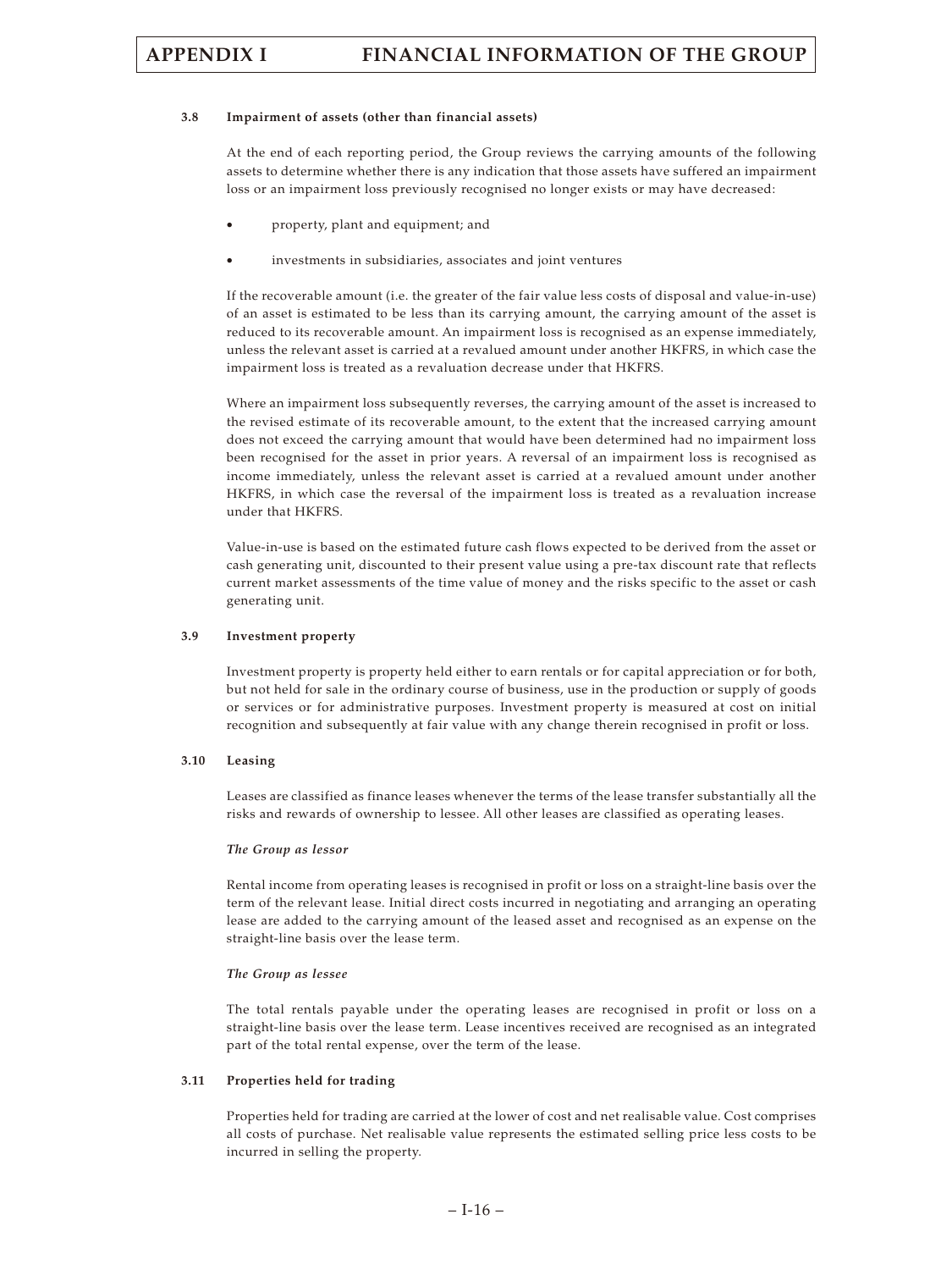#### **3.12 Properties under development**

Properties under development for future sale in the ordinary course of business are carried at the lower of cost and net realisable value. Cost comprises the acquisition cost of land and/or properties, development expenditure, other direct expenses and capitalised borrowing costs. Net realisable value represents the estimated selling price less estimated cost of completion and applicable selling expenses.

#### **3.13 Financial assets**

The Group's financial assets are classified into loans and receivables, financial assets at fair value through profit or loss and available-for-sale financial assets.

Management determines the classification of its financial assets at initial recognition depending on the purpose for which the financial assets were acquired and where allowed and appropriate, re-evaluates this designation at every reporting date.

All financial assets are recognised when, and only when, the Group becomes a party to the contractual provisions of the instrument. Regular way purchases of financial assets are recognised on trade date, that is, the date that the Group commits to purchase or sell the asset. When financial assets are recognised initially, they are measured at fair value, plus, in the case of investments not at fair value through profit or loss, directly attributable transaction costs.

Derecognition of financial assets occurs when the rights to receive cash flows from the investments expire or are transferred and substantially all of the risks and rewards of ownership have been transferred.

At each reporting date, financial assets are reviewed to assess whether there is objective evidence of impairment. If any such evidence exists, impairment loss is determined and recognised based on the classification of the financial asset.

#### *(i) Loans and receivables*

Loans and receivables are non-derivative financial assets with fixed or determinable payments that are not quoted in an active market. These are subsequently measured at amortised cost using effective interest method, less any impairment losses. Amortised cost is calculated taking into account any discount or premium on acquisition and includes fees that are an integral part of the effective interest rate and transaction cost.

#### *(ii) Financial assets at fair value through profit or loss*

Financial assets at fair value through profit or loss are mainly financial assets held for trading and they are acquired for the purpose of selling in the near term, or it is part of a portfolio of identified financial instruments that are managed together and for which there is evidence of a recent pattern of short-term profit-taking.

Financial assets may be designated at initial recognition as at fair value through profit or loss if the following criteria are met:

- the designation eliminates or significantly reduces the inconsistent treatment that would otherwise arise from measuring the assets or recognising gains or losses on them on a different basis; or
- the assets are part of a group of financial assets which are managed and their performance is evaluated on a fair value basis, in accordance with a documented risk management strategy and information about the group of financial assets is provided internally on that basis to the key management personnel; or
- the financial asset contains an embedded derivative that would need to be separately recorded.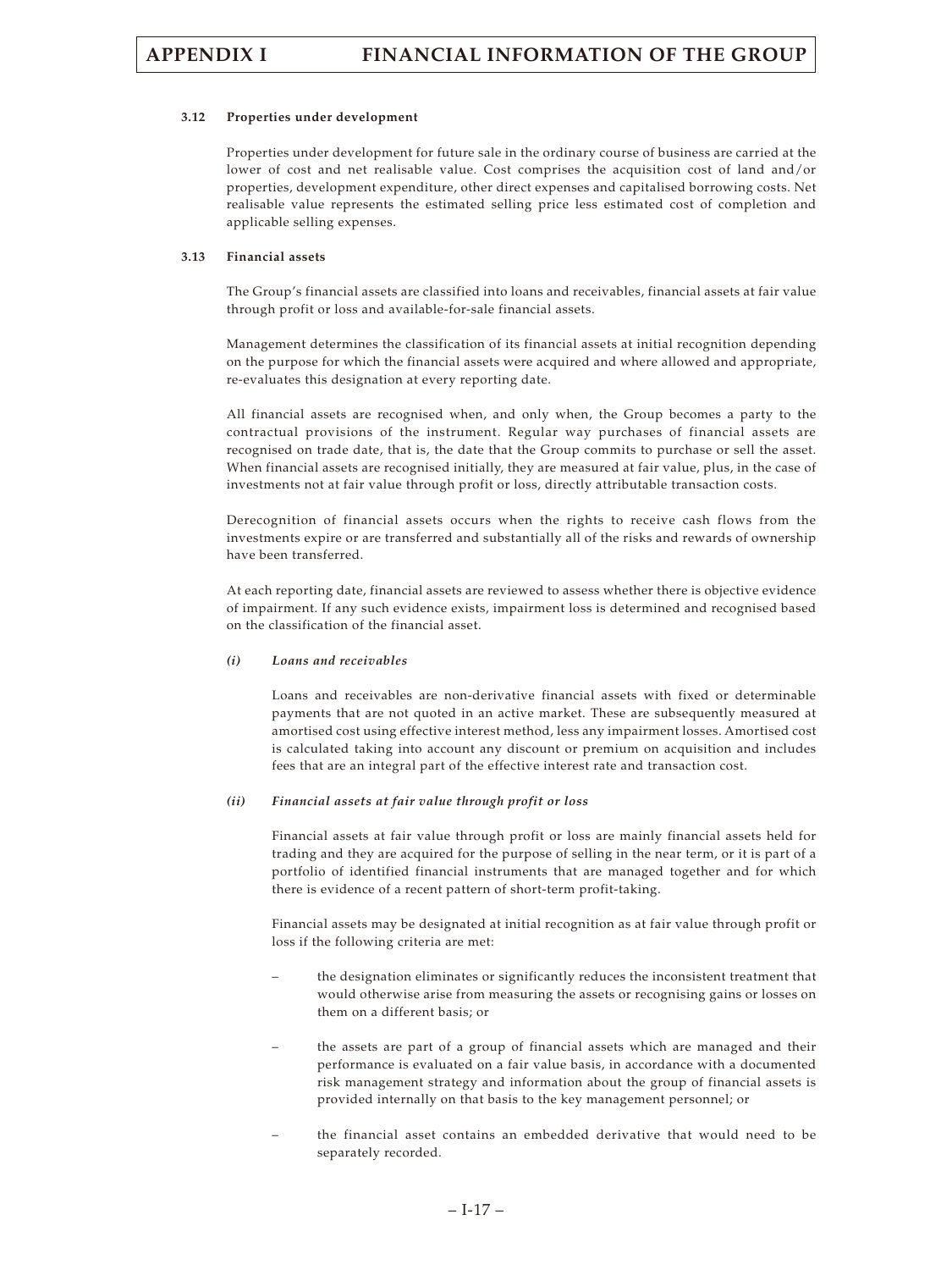Subsequent to initial recognition, financial assets included in this category are measured at fair value with changes in fair value recognised in profit or loss. Fair value is determined by reference to active market transactions or using a valuation technique where no active market exists. Fair value gain or loss does not include any dividend or interest earned on these financial assets. Dividend and interest income is recognised in accordance with the Group's policies in note 3.19.

#### *(iii) Available-for-sale financial assets*

Available-for-sale financial assets are subsequently measured at fair value. Gain or loss arising from a change in the fair value excluding any dividend and interest income is recognised in other comprehensive income and accumulated separately in the revaluation reserve in equity, except for impairment losses and foreign exchange gains and losses on monetary assets, until the financial asset is derecognised, at which time the cumulative gain or loss is reclassified from equity to profit or loss. Interest calculated using effective interest method is recognised in profit or loss.

The fair value of available-for-sale monetary assets denominated in a foreign currency is determined in that foreign currency and translated at the spot rate at the reporting date. The change in fair value attributable to translation differences that result from a change in amortised cost of the asset is recognised in profit or loss, and other changes are recognised in other comprehensive income.

For available-for-sale investments in equity securities that do not have a quoted market price in an active market and whose fair value cannot be reliably measured and derivatives that are linked to and must be settled by delivery of such unquoted equity instruments, they are measured at cost less any identified impairment losses at each reporting date subsequent to initial recognition.

#### *Impairment of financial assets*

At each reporting date, financial assets other than at fair value through profit or loss are reviewed to determine whether there is any objective evidence of impairment.

Objective evidence of impairment of individual financial assets includes observable data that comes to the attention of the Group about one or more of the following loss events:

- significant financial difficulty of the debtor;
- a breach of contract, such as a default or delinquency in interest or principal payments;
- it becoming probable that the debtor will enter bankruptcy or other financial reorganisation;
- significant changes in the technological, market, economic or legal environment that have an adverse effect on the debtor; and
- a significant or prolonged decline in the fair value of an investment in an equity instrument below its cost.

Loss events in respect of a group of financial assets include observable data indicating that there is a measurable decrease in the estimated future cash flows from the group of financial assets. Such observable data includes but not limited to adverse changes in the payment status of debtors in the group and, national or local economic conditions that correlate with defaults on the assets in the group.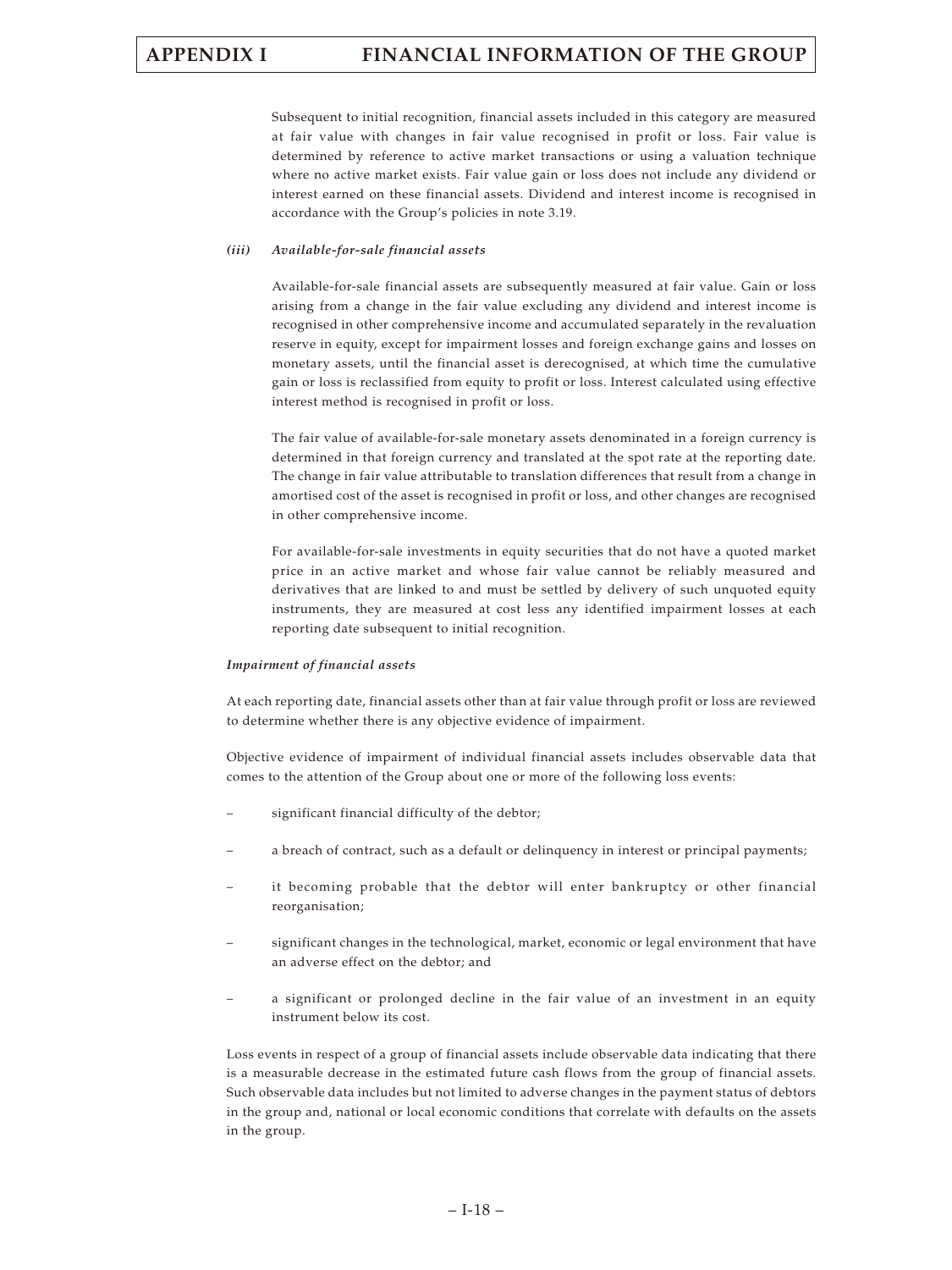If any such evidence exists, the impairment loss is measured and recognised as follows:

*(i) Financial assets carried at amortised cost*

If there is objective evidence that an impairment loss on loans and receivables carried at amortised cost has been incurred, the amount of the loss is measured as the difference between the asset's carrying amount and the present value of estimated future cash flows (excluding future credit losses that have not been incurred) discounted at the financial asset's original effective interest rate (i.e. the effective interest rate computed at initial recognition). The amount of the loss is recognised in profit or loss of the period in which the impairment occurs.

If, in subsequent period, the amount of the impairment loss decreases and the decrease can be related objectively to an event occurring after the impairment was recognised, the previously recognised impairment loss is reversed to the extent that it does not result in a carrying amount of the financial asset exceeding what the amortised cost would have been had the impairment not been recognised at the date the impairment is reversed. The amount of the reversal is recognised in profit or loss of the period in which the reversal occurs.

#### *(ii) Available-for-sale financial assets*

When a decline in the fair value of an available-for-sale financial asset has been recognised in other comprehensive income and accumulated in equity and there is objective evidence that the asset is impaired, an amount is removed from equity and recognised in profit or loss as an impairment loss. That amount is measured as the difference between the asset's acquisition cost (net of any principal repayment and amortisation) and current fair value, less any impairment loss on that asset previously recognised in profit or loss.

Reversals in respect of investment in equity instruments classified as available-for-sale and stated at fair value are not recognised in profit or loss. The subsequent increase in fair value is recognised directly in other comprehensive income. Impairment losses in respect of debt securities are reversed if the subsequent increase in fair value can be objectively related to an event occurring after the impairment loss was recognised. Reversal of impairment losses in such circumstances are recognised in profit or loss.

#### *(iii) Financial assets carried at cost*

The amount of impairment loss is measured as the difference between the carrying amount of the financial asset and the present value of estimated future cash flows discounted at the current market rate of return for a similar financial asset. Such impairment losses are not reversed in subsequent periods.

Financial assets other than financial assets at fair value through profit or loss and trade receivables that are stated at amortised cost, impairment losses are written off against the corresponding assets directly. Where the recovery of trade receivables is considered doubtful but not remote, the impairment losses for doubtful receivables are recorded using an allowance account. When the Group is satisfied that recovery of trade receivables is remote, the amount considered irrecoverable is written off against trade receivables directly and any amounts held in the allowance account in respect of that receivable are reversed. Subsequent recoveries of amounts previously charged to the allowance account are reversed against the allowance account. Other changes in the allowance account and subsequent recoveries of amounts previously written off directly are recognised in profit or loss.

Impairment losses recognised in an interim period in respect of available-for-sale equity securities and unquoted equity securities carried at cost are not reversed in a subsequent period. Consequently, if the fair value of an available-for-sale equity security increases in the remainder of an annual period, or in a subsequent period, the increase is recognised in other comprehensive income.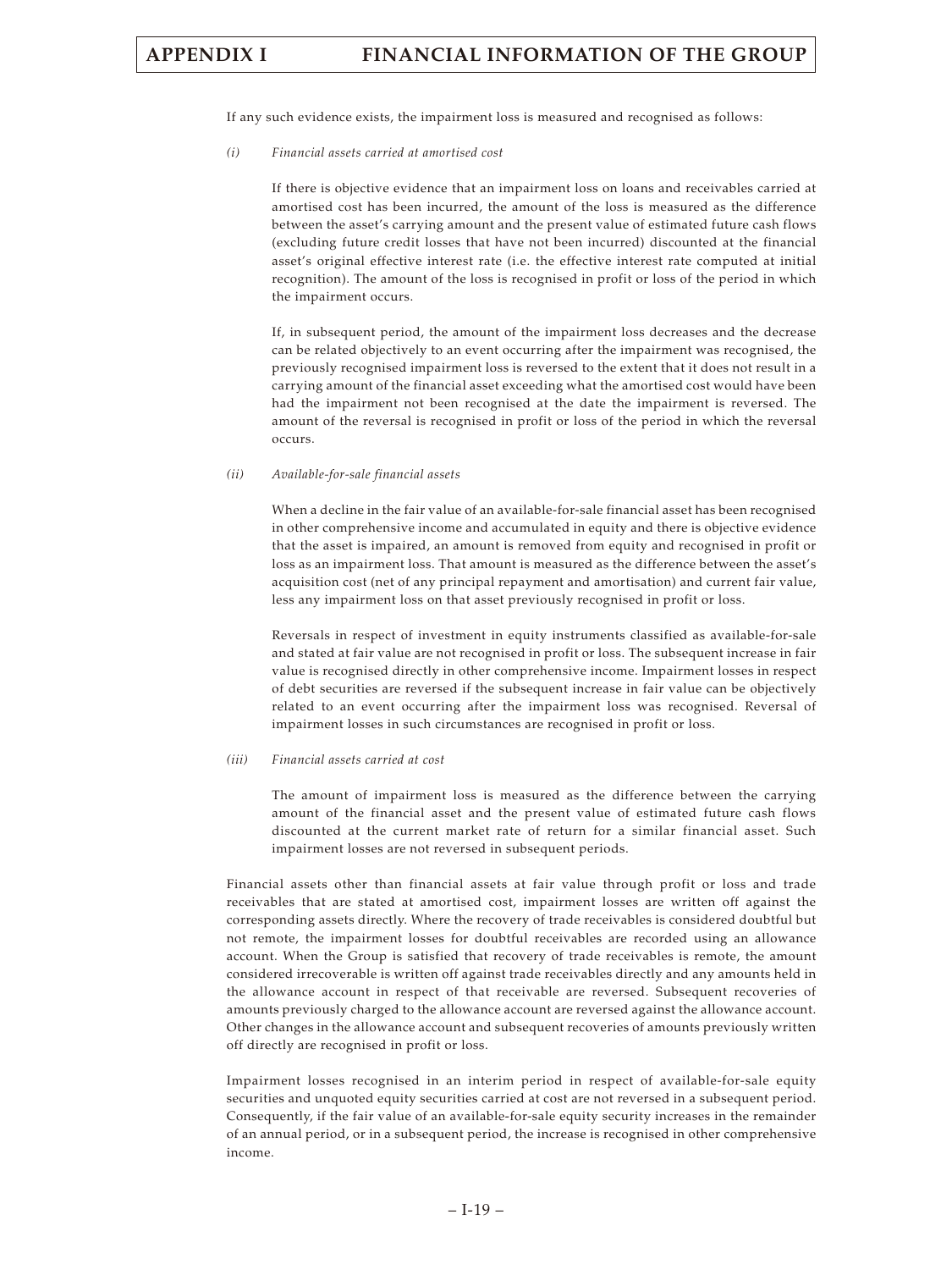#### **3.14 Cash and cash equivalents**

For the purpose of statement of cash flows presentation, cash and cash equivalents include demand deposits with banks and short-term highly liquid investments with original maturities of three months or less that are readily convertible into known amounts of cash and which are subject to an insignificant risk of changes in value and form an integral part of the Group's cash management.

#### **3.15 Financial liabilities**

The Group's financial liabilities include trade and other payables, borrowings and amount due to non-controlling shareholders.

Financial liabilities are recognised when the Group becomes a party to the contractual provisions of the instrument and are derecognised when the obligations under the liability are discharged, cancelled or expires. All interest related charges are recognised in accordance with the Group's accounting policy for borrowing costs.

Where an existing financial liability is replaced by another from the same lender on substantially different terms, or the terms of an existing liability are substantially modified, such an exchange or modification is treated as a derecognition of the original liability and the recognition of a new liability, and the difference in the respective carrying amount is recognised in profit or loss.

These are recognised initially at fair value and subsequently measured at amortised cost, using effective interest method.

#### **3.16 Provisions and contingent liabilities**

Provisions are recognised when the Group has a present obligation (legal or constructive) as a result of a past event, and it is probable that an outflow of economic benefits will be required to settle the obligation and a reliable estimate of the amount of the obligation can be made. Where the time value of money is material, provisions are stated at the present value of the expenditures expected to settle the obligation.

All provisions are reviewed at each reporting date and adjusted to reflect the current best estimate.

Where it is not probable that an outflow of economic benefits will be required, or the amount cannot be estimated reliably, the obligation is disclosed as a contingent liability, unless the probability of outflow of economic benefits is remote. Possible obligations, whose existence will only be confirmed by the occurrence or non-occurrence of one or more future events not wholly within the control of the Group, are also disclosed as contingent liabilities unless the probability of outflow of economic benefits is remote.

#### **3.17 Share capital**

Ordinary shares are classified as equity. Share capital is determined using the nominal value of shares that have been issued.

Any transaction costs associated with the issuing of shares are deducted from share premium to the extent they are incremental costs directly attributable to the equity transaction.

#### **3.18 Borrowing costs**

Borrowing costs incurred for the acquisition, construction or production of any qualifying assets are capitalised during the period of time that is required to complete and prepare the asset for its intended use. A qualifying asset is an asset which necessarily takes a substantial period of time to get ready for its intended use or sale. Other borrowing costs are expensed when incurred.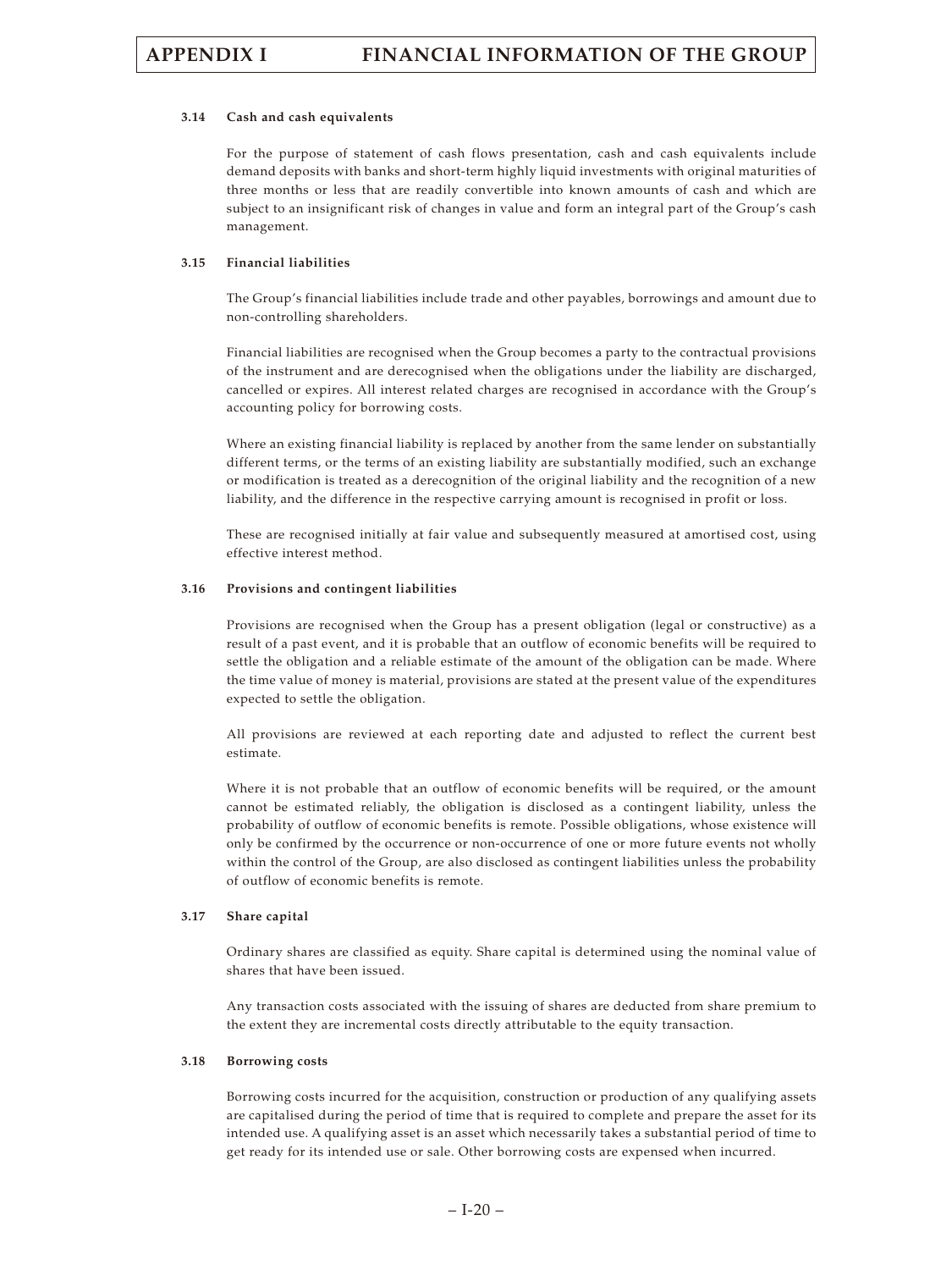Borrowing costs are capitalised as part of the cost of a qualifying asset when expenditure for the asset is being incurred, borrowing costs are being incurred and activities that are necessary to prepare the asset for its intended use or sale are being undertaken. Capitalisation of borrowing costs ceases when substantially all the activities necessary to prepare the qualifying asset for its intended use or sale are completed. Capitalisation of borrowing costs suspends when the Group suspends active development of a qualifying asset.

#### **3.19 Revenue recognition**

Revenue comprises the fair value of the consideration received or receivable for the sale of goods, rendering of services and the use by others of the Group's assets yielding interest, net of rebates and discounts. Provided it is probable that the economic benefits will flow to the Group and the revenue and costs, if applicable, can be measured reliably, revenue is recognised as follows:

Commission income is recognised in the accounting period in which the services are rendered and the Group's entitlement to commission income becomes unconditional or irrevocable;

Trading of property and sale of properties under development are recognised when the significant risks and rewards of ownership of the properties are transferred to the buyers;

Interest income is recognised on time-proportion basis using effective interest method;

Rental income receivable under operating leases is recognised in profit or loss in equal instalments over the accounting periods covered by the lease terms. Lease incentives granted are recognised in profit or loss as an integral part of the aggregate net lease payments receivables;

Renovation service income and lease management services income are recognised when the services are rendered; and

Dividend income is recognised when the right to receive payment is established.

#### **3.20 Income tax**

Income taxes for the year comprise current tax and deferred tax.

Current income tax assets and/or liabilities comprise those obligations to, or claims from, fiscal authorities relating to the current or prior reporting period, that are unpaid at the reporting date. They are calculated according to the tax rates and tax laws applicable to the fiscal periods to which they relate, based on the taxable profit for the year.

Deferred tax is calculated using the liability method on temporary differences at the reporting date between the carrying amounts of assets and liabilities in the financial statements and their respective tax bases. Deferred tax liabilities are generally recognised for all taxable temporary differences. Deferred tax assets are recognised for all deductible temporary differences, tax losses available to be carried forward as well as other unused tax credits to the extent that it is probable that taxable profit, including existing taxable temporary differences, will be available against which the deductible temporary differences, unused tax losses and unused tax credits can be utilised.

Deferred tax assets and liabilities are not recognised if the temporary difference arises from goodwill or from initial recognition (other than in a business combination) of assets and liabilities in a transaction that affects neither taxable nor accounting profit or loss.

Deferred tax liabilities are recognised for taxable temporary differences arising on investments in subsidiaries, associates and joint ventures, except where the Group is able to control the reversal of the temporary difference and it is probable that the temporary difference will not reverse in the foreseeable future.

Deferred tax is calculated, without discounting, at tax rates that are expected to apply in the period the liability is settled or the asset realised, provided they are enacted or substantively enacted at the reporting date.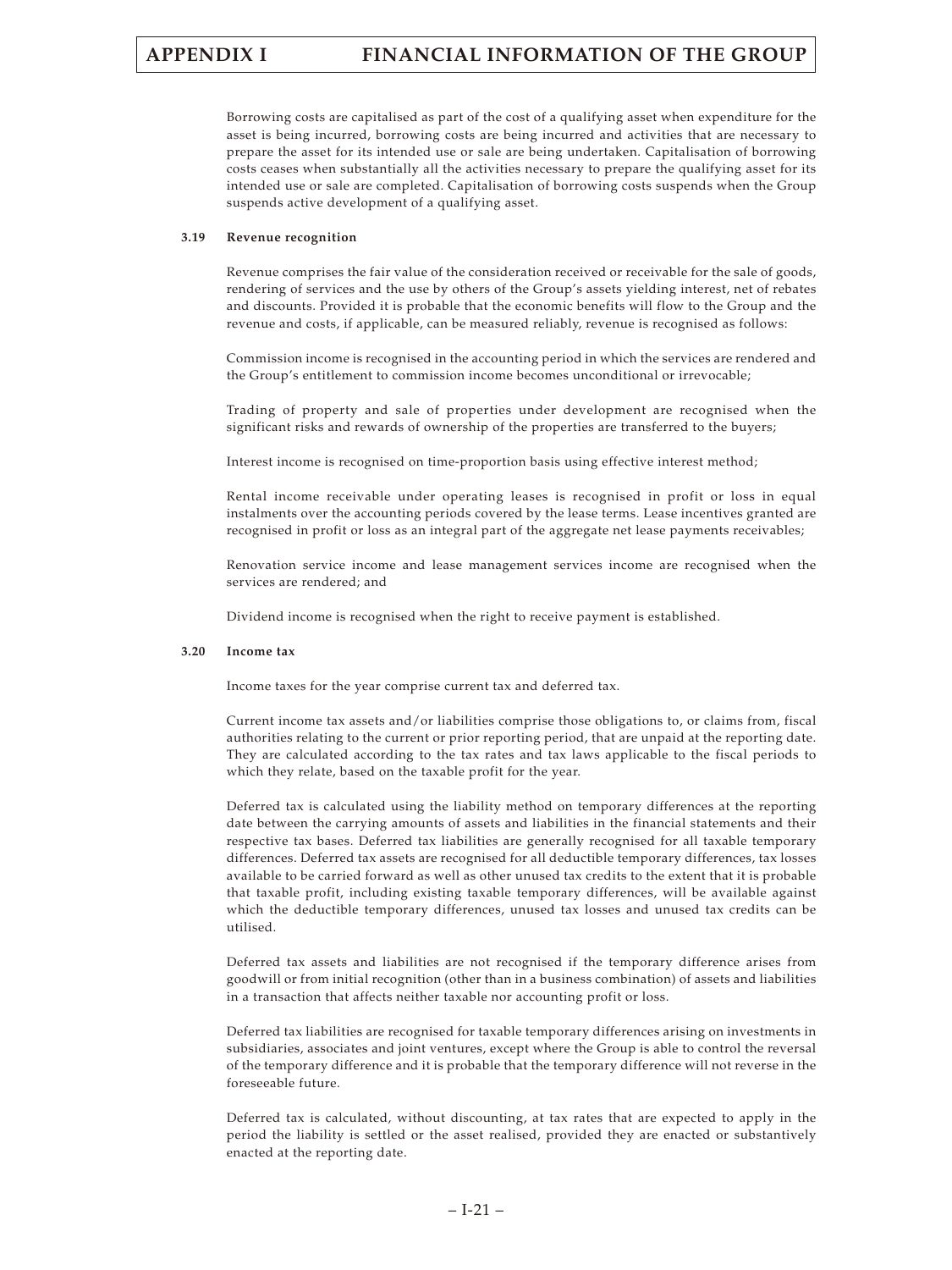Income taxes are recognised in profit or loss, except when they relate to items recognised in other comprehensive income in which case the taxes are also recognised in other comprehensive income or when they relate to items recognised directly in equity income in which case the taxes are also recognised directly in equity.

Current tax assets and current tax liabilities are presented in net if, and only if,

- (a) the Group has the legally enforceable right to set off the recognised amounts; and
- (b) the Group intends either to settle on a net basis, or to realise the asset and settle the liability simultaneously.

The Group presents deferred tax assets and deferred tax liabilities in net if, and only if,

- (a) the entity has a legally enforceable right to set off current tax assets against current tax liabilities; and
- (b) the deferred tax assets and the deferred tax liabilities relate to income taxes levied by the same taxation authority on either:
	- (i) the same taxable entities; or
	- (ii) different taxable entities which intend either to settle current tax liabilities and assets on a net basis, or to realise the assets and settle the liabilities simultaneously, in each future period in which significant amounts of deferred tax liabilities or assets are expected to be settled or recovered.

### **3.21 Retirement benefit costs and short term employee benefits**

### *(i) Defined contribution retirement plan*

The Group operates a defined contribution Mandatory Provident Fund retirement benefits scheme (the "MPF Scheme") under the Mandatory Provident Fund Schemes Ordinance, for all of its employees in Hong Kong.

Contributions are made based on a percentage of the employees' basic salaries and recognised in profit or loss as employees render services during the year. Assets of the MPF Scheme are held separately from those of the Group in an independently administered fund. The Group's employer contributions vest fully with the employees when contributed into the MPF Scheme, except for the Group's employer voluntary contributions, which are refunded to the Group when the employee leaves employment prior to the contributions vesting fully, in accordance with the rules of the MPF Scheme.

### *(ii) Short-term employee benefits*

Employee entitlements to annual leave are recognised when they accrue to employees. A provision is made for the estimated liability for annual leave as a result of services rendered by employee up to the reporting date.

Non-accumulating compensated absences such as sick leave and maternity leave are not recognised until the time of leave.

### **3.22 Share-based employee compensation**

The Group operates equity-settled share-based compensation plans for remuneration of its employees, directors, consultants, advisors, suppliers or customers of the Company and its subsidiaries.

All employee services received in exchange for the grant of any share-based compensation are measured at their fair values. These are indirectly determined by reference to the equity instruments awarded. Their values are appraised at the grant date and exclude the impact of any non-market vesting conditions.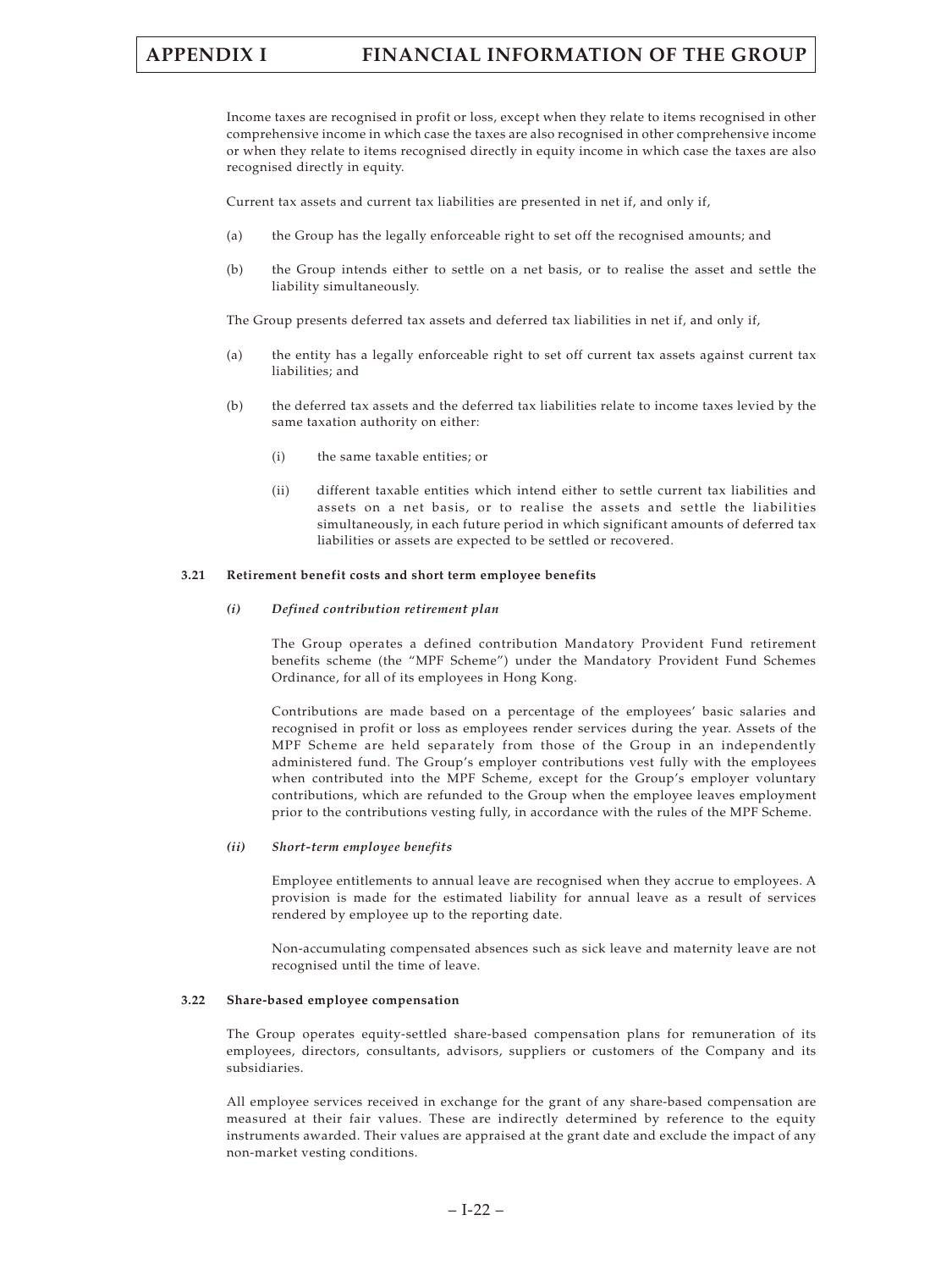All share-based compensation is recognised as an expense in profit or loss over the vesting period if vesting conditions apply, or recognised as an expense in full at the grant date when the equity instruments granted vest immediately unless the compensation qualifies for recognition as asset, with a corresponding increase in share-based payment reserve in equity. If vesting conditions apply, the expense is recognised over the vesting period, based on the best available estimate of the number of equity instruments expected to vest. Non-market vesting conditions are included in assumptions about the number of equity instruments that are expected to vest. Estimates are subsequently revised, if there is any indication that the number of equity instruments expected to vest differs from previous estimates.

At the time when the share options are exercised, the amount previously recognised in share-based payment reserve will be transferred to share premium. After vesting date, when the vested share options are later forfeited or are still not exercised at the expiry date, the amount previously recognised in share-based payment reserve will be transferred to retained profits.

### **3.23 Segment reporting**

The Group identifies operating segments and prepares segment information based on the regular internal financial information reported to the executive directors for their decisions about resources allocation to the Group's business components and for their review of the performance of those components. The business components in the internal financial information reported to the executive directors are determined following the Group's major product and service lines.

The Group has identified the following reportable segments:

| Property Assembly and<br>Brokerage Business: | Provision of property brokerage services; provision of schemes<br>for property consolidation, assembly and redevelopment; and<br>property trading for assembly project purpose (This has been<br>discontinued in 2015) |  |  |
|----------------------------------------------|------------------------------------------------------------------------------------------------------------------------------------------------------------------------------------------------------------------------|--|--|
| Property Development<br>Business:            | Property development                                                                                                                                                                                                   |  |  |
| Property Investment and<br>Trading Business: | Investment in properties and property trading for<br>profit-making purpose                                                                                                                                             |  |  |
| Renovation Business:                         | Provision of renovation services                                                                                                                                                                                       |  |  |

Each of these operating segments is managed separately as each of the product and service line requires different resources as well as marketing approaches. All inter-segment transfers are priced with reference to prices charged to external parties for similar orders.

The measurement policies the Group used for reporting segment results under HKFRS 8 are the same as those used in its financial statements prepared under HKFRSs, except that reclassified from equity to profit or loss on significant decline in fair value of available-for-sale financial assets and disposals of available-for-sale financial assets, certain interest income, dividend income, share of results of a joint venture, net exchange loss/gain, equity-settled share-based payments, income tax expense and corporate income and expenses which are not directly attributable to the business activities of any operating segment are not included in arriving at the operating results of the operating segment.

Segment assets include all assets but investments in financial assets. In addition, corporate assets which are not directly attributable to the business activities of any operating segment are not allocated to a segment, which primarily applies to the Group's headquarter.

Segment liabilities exclude corporate liabilities which are not directly attributable to the business activities of any operating segment and are not allocated to a segment.

No asymmetrical allocations have been applied to reportable segments.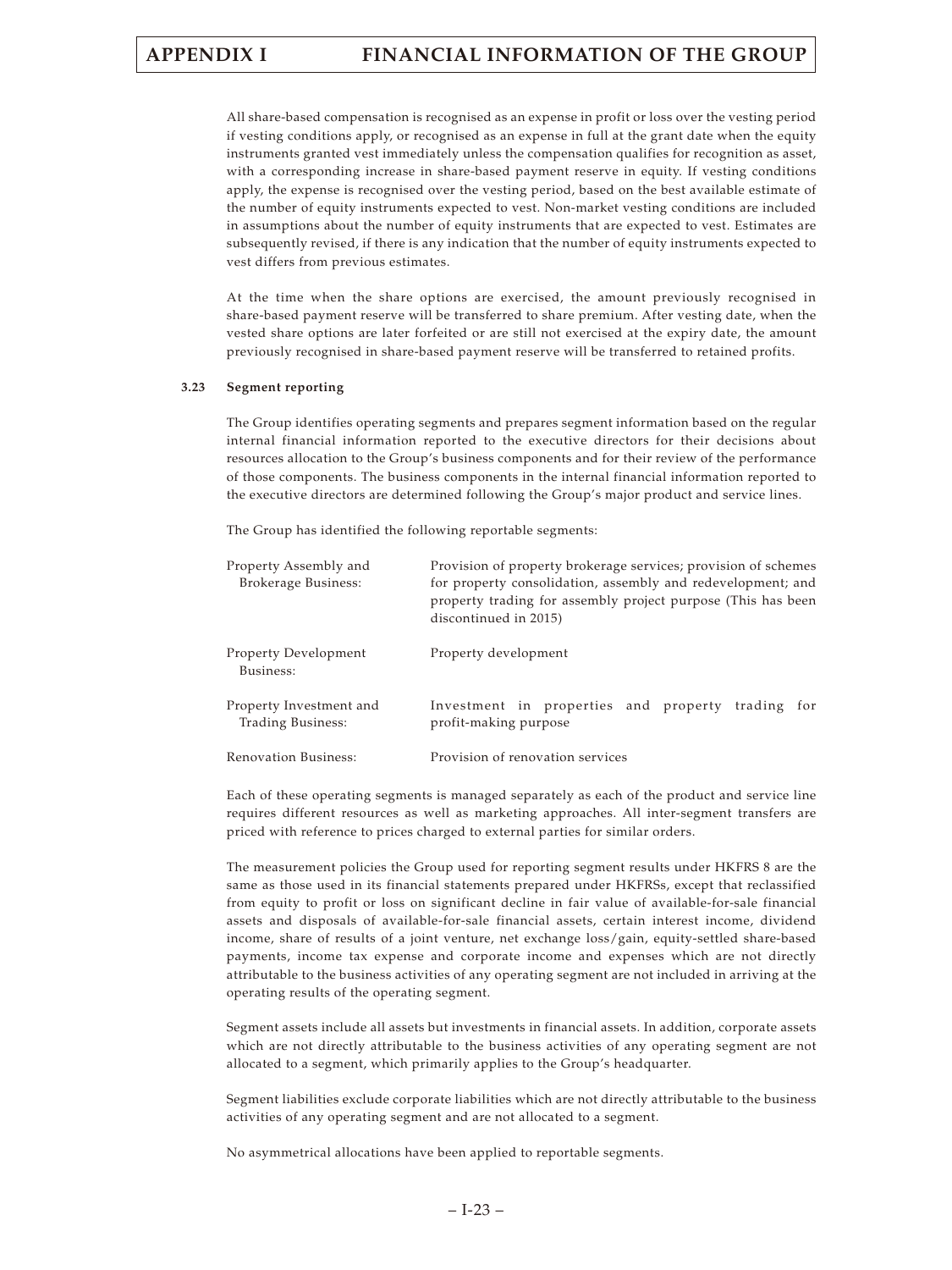### **3.24 Related parties**

- (a) A person or a close member of that person's family is related to the Group if that person:
	- (i) has control or joint control over the Group;
	- (ii) has significant influence over the Group; or
	- (iii) is a member of key management personnel of the Group or the Company's parent.
- (b) An entity is related to the Group if any of the following conditions apply:
	- (i) The entity and the Group are members of the same group (which means that each parent, subsidiary and fellow subsidiary is related to the others).
	- (ii) One entity is an associate or joint venture of the other entity (or an associate or joint venture of a member of a group of which the other entity is a member).
	- (iii) Both entities are joint ventures of the same third party.
	- (iv) One entity is a joint venture of a third entity and the other entity is an associate of the third entity.
	- (v) The entity is a post-employment benefit plan for the benefit of the employees of the Group or an entity related to the Group.
	- (vi) The entity is controlled or jointly controlled by a person identified in (a).
	- (vii) A person identified in (a)(i) has significant influence over the entity or is a member of key management personnel of the entity (or of a parent of the entity).
	- (viii) The entity, or any member of a group of which it is a part, provides key management personnel services to the Company or to the parent of the Company.

Close members of the family of a person are those family members who may be expected to influence, or be influenced by, that person in their dealings with the entity and include:

- (i) that person's children and spouse or domestic partner;
- (ii) children of that person's spouse or domestic partner; and
- (iii) dependents of that person or that person's spouse or domestic partner.

### **3.25 Financial guarantee contract**

A financial guarantee contract is a contract that requires the issuer (or guarantor) to make specified payments to reimburse the holder for a loss it incurs because a specified debtor fails to make payment when due in accordance with the terms of a debt instrument.

Where the Group issues a financial guarantee, the fair value of the guarantee is initially recognised as deferred income within trade and other payables. Where consideration is received or receivable for the issuance of a guarantee, the consideration is recognised in accordance with the Group's policies applicable to that category of asset. Where no such consideration is received or receivable, an immediate expense is recognised as investment in subsidiaries on initial recognition of any deferred income.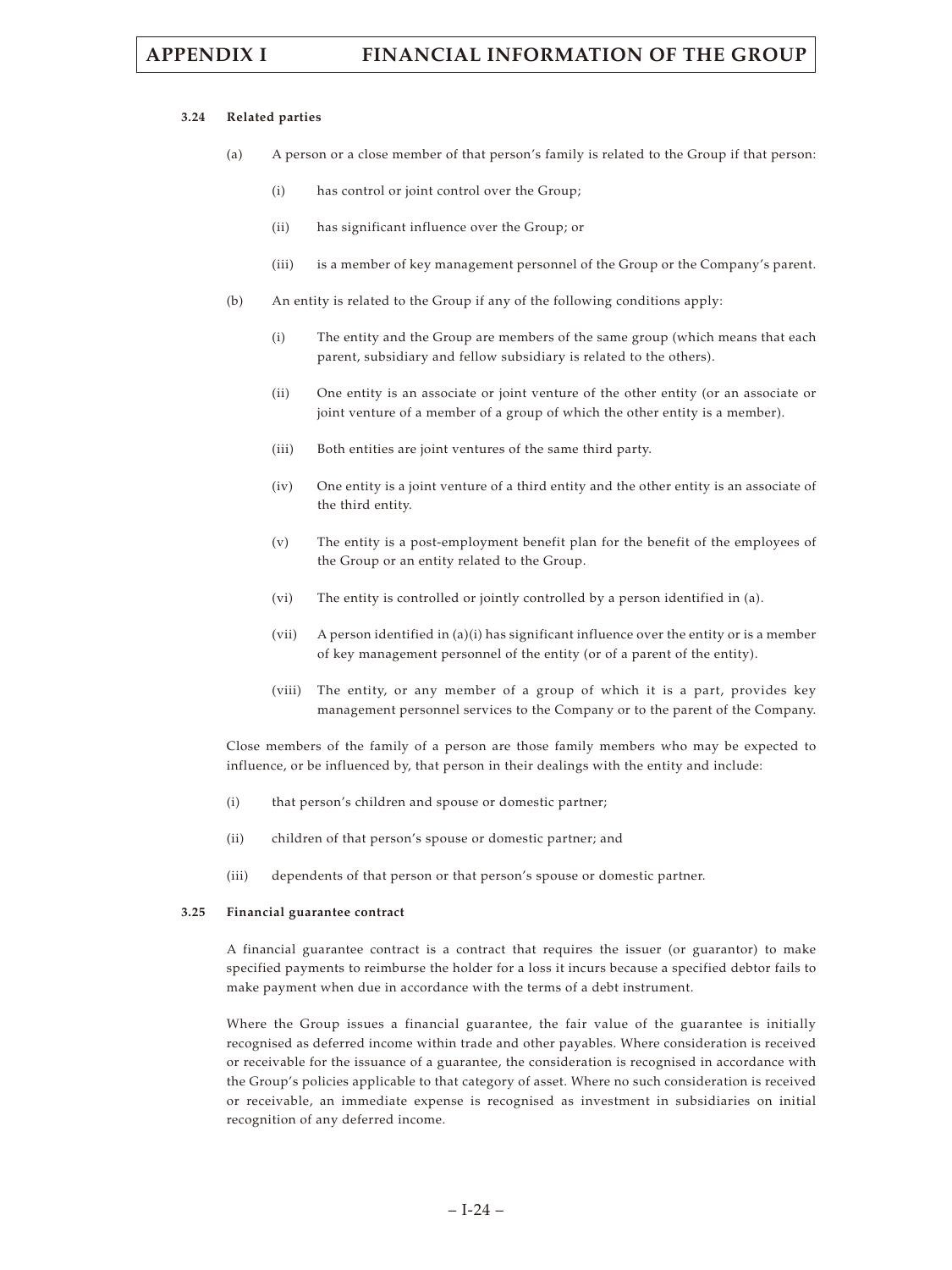The amount of the guarantee initially recognised as deferred income is amortised in profit or loss over the term of the guarantee as income from financial guarantee issued. In addition, provisions are recognised if and when it becomes probable that the holder of the guarantee will call upon the Group under the guarantee and the amount of that claim on the Group is expected to exceed the current carrying amount, where appropriate.

## **3.26 Discontinued operations**

A discontinued operation is a component of the Group's business, the operations and cash flows of which can be clearly distinguished from the rest of the Group and which represents a separate major line of business or geographical area of operations, or is part of a single coordinated plan to dispose of a separate major line of business or geographical area of operations, or is a subsidiary acquired exclusively with a view to resale. Classification as a discontinued operation occurs upon disposal or when the operation meets the criteria to be classified as held for sale, if earlier.

When an operation is classified as discontinued, a single amount is presented on the face of the consolidated income statement, which comprises:

- post-tax profit or loss of the discontinued operation; and
- post-tax gain or loss recognised on the measurement to fair value less costs of disposal, or on the disposal, of the assets or disposal groups constituting the discontinued operation.

# **4. CRITICAL ACCOUNTING ESTIMATES AND JUDGEMENTS**

Estimates and judgements are continually evaluated and are based on historical experience and other factors, including expectations of future events that are believed to be reasonable under the circumstances.

The Group makes estimates and assumptions concerning the future. The resulting accounting estimates will, by definition, seldom equal the related actual results. The estimates and assumptions that have a significant risk of causing a material adjustment to the carrying amounts of assets and liabilities within the next financial year are discussed below:

# **4.1 Net realisable value of properties under development and properties held for trading**

Net realisable value of properties under development and properties held for trading is the estimated selling price in the ordinary course of business, less selling expenses and estimated cost of completion. These estimates are based on the current market conditions. Provision is made when events or changes in circumstances indicate that the carrying amounts may not be realised. Management reassesses these estimations at the reporting date to ensure properties under development and properties held for trading are accounted for at the lower of cost and net realisable value.

# **4.2 Impairment of receivables**

The impairment loss on receivables of the Group is established when there is objective evidence that the Group will not be able to collect all amounts due according to the original terms of receivables. Significant financial difficulties of the debtor, probability that the debtor will enter bankruptcy or financial reorganisation, and default or delinquency in payments are considered indicators that the receivable is impaired.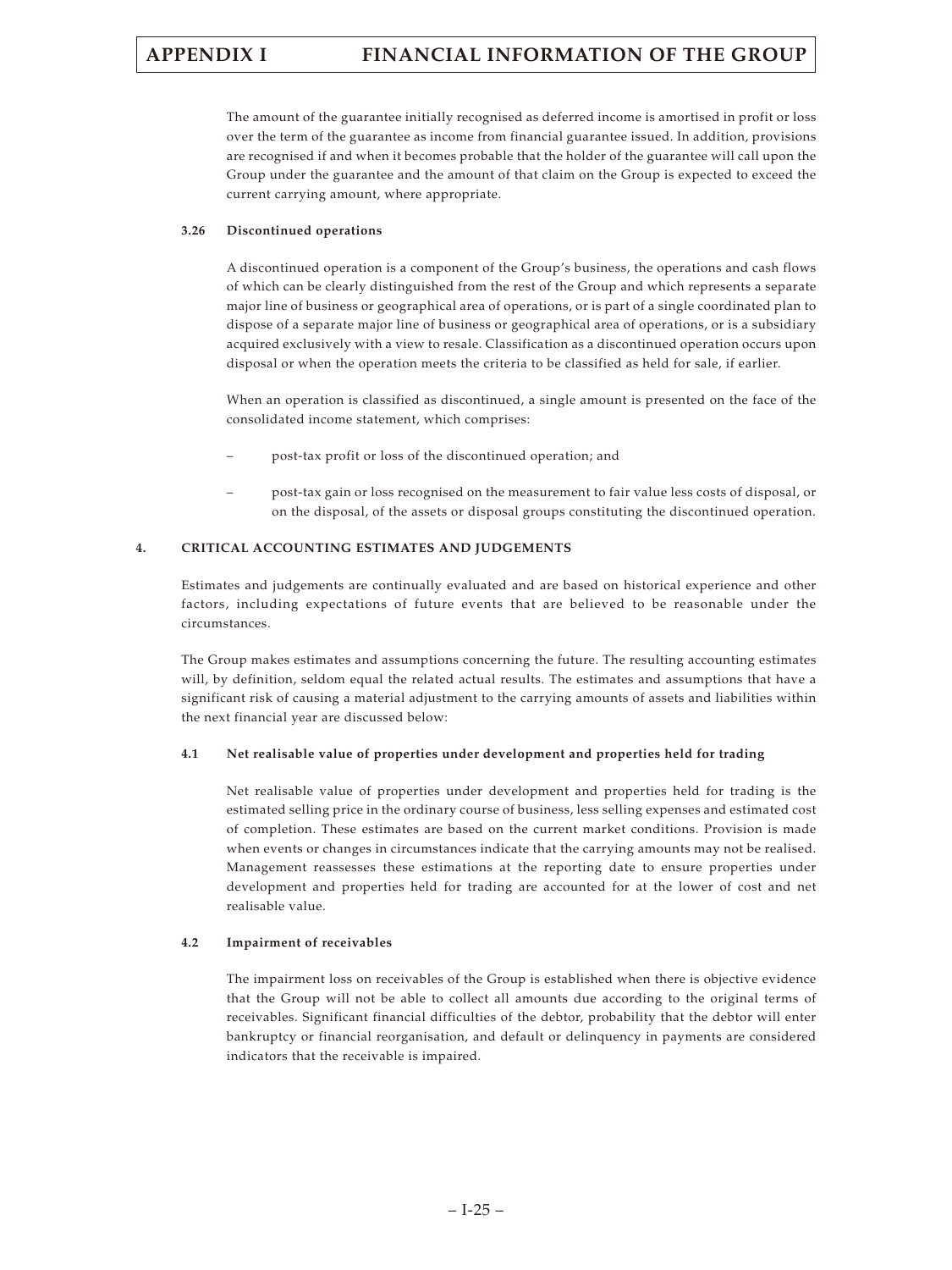## **4.3 Impairment of available-for-sale financial assets**

The impairment loss on available-for-sale financial assets is established when there is objective evidence. The directors of the Company review available-for-sale financial assets at the end of each reporting period to assess whether they are impaired. The Group records impairment charges on available-for-sale equity investments when there has been a significant or prolonged decline in the fair value of an investment in an equity instrument below their cost. The determination of what is significant or prolonged requires judgement. In making this judgement, the directors evaluate, among other factors, historical share price movements and the duration and extent to which the fair value of an investment is less than its cost.

## **4.4 Taxation**

The Group is subject to various taxes in Hong Kong and United Kingdom. There are certain transactions and calculations for which the ultimate tax determination is uncertain during the ordinary course of business. The Group recognises liabilities for anticipated tax based on estimates of whether additional taxes will be due. Where the final tax outcome of these matters is different from the amounts that were initially recorded, such differences will impact the income tax provisions in the period in which such final tax liabilities determination is made.

## **4.5 Fair value of investment properties**

Investment properties are carried at their fair value. The fair value of the investment properties was determined by reference to valuations conducted on these properties by the independent professional valuers using property valuation techniques which involve certain assumptions. Favourable or unfavourable changes to these assumptions may result in changes in the fair value of the Group's investment properties and corresponding adjustments to the changes in fair value reported in profit or loss and the carrying amount of these properties included in the consolidated statement of financial position.

# **4.6 Valuation of share options**

For the share options granted to the directors of the Company, the fair value of the options granted was determined by applying an option pricing model. The directors exercise their judgment in selecting an appropriate valuation technique for the share options granted by the Group.

Valuation technique, namely Black-Scholes valuation model, which is commonly used by market practitioners, has been applied for estimating the fair values of share options granted to the directors of the Company. The estimation of fair values of the share options are derived after taking into account the input parameters. Significant estimates and assumptions made by management included the estimated life of share options granted based on exercise restrictions and behavioural considerations; the volatility of share price which was determined by reference to historical data and weighted average share prices and exercise prices of the share options granted. Details of the inputs and parameters are set out in note 32.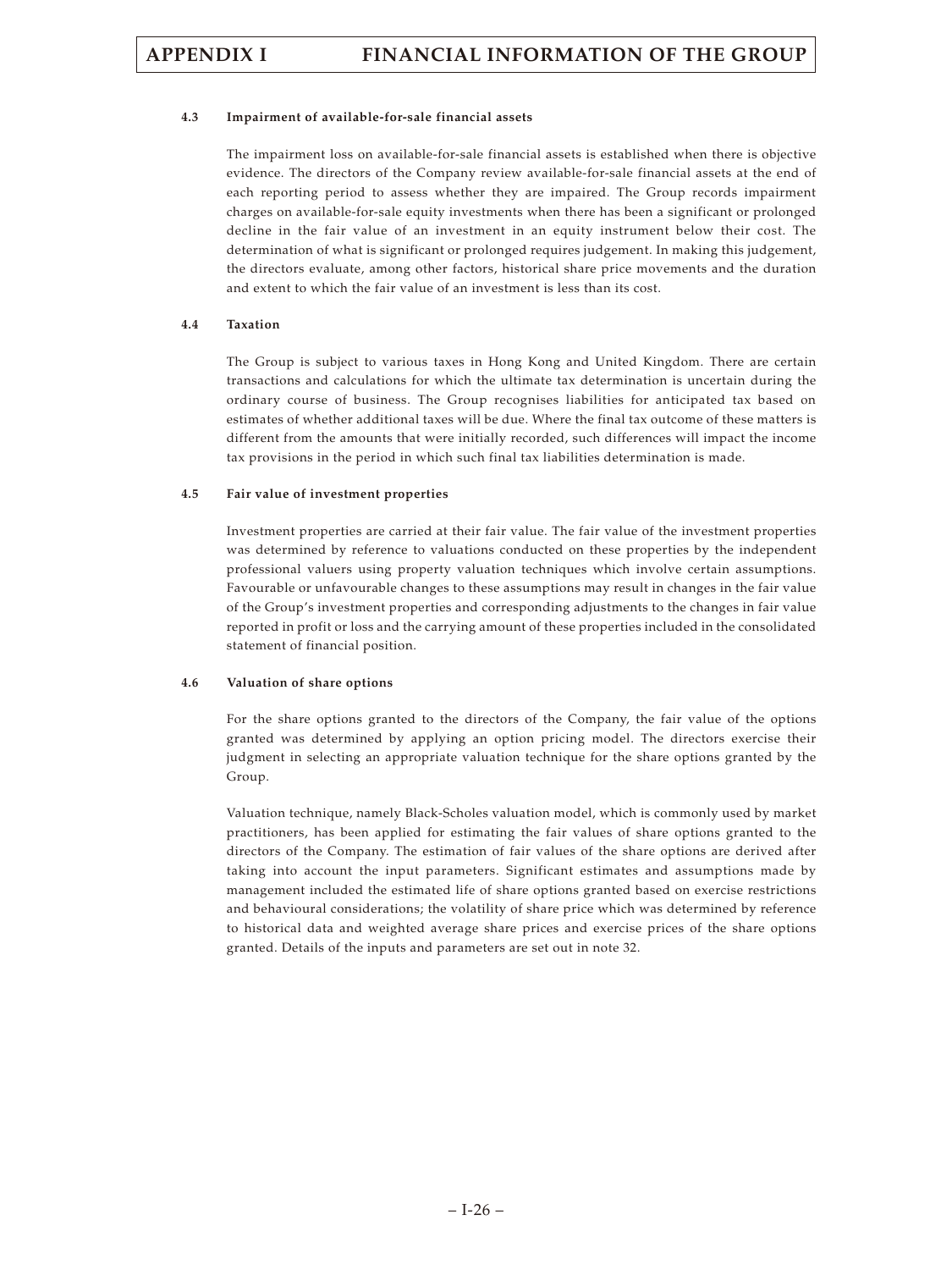# **5. SEGMENT INFORMATION**

The executive directors have identified the Group's three (2015: four) product and service lines as operating segments as further described in note 3.23. These operating segments are monitored and strategic decisions are made on the basis of adjusted segment operating results.

There was no inter-segment sale and transfer during the year (2015: Nil).

|                                           | 2016                                                   |                                               |                                           |                   |  |
|-------------------------------------------|--------------------------------------------------------|-----------------------------------------------|-------------------------------------------|-------------------|--|
|                                           |                                                        | Property<br>Investment                        |                                           |                   |  |
|                                           | Property<br>Development<br><b>Business</b><br>HK\$'000 | and<br>Trading<br><b>Business</b><br>HK\$'000 | Renovation<br><b>Business</b><br>HK\$'000 | Total<br>HK\$'000 |  |
| Reportable segment revenue:               |                                                        |                                               |                                           |                   |  |
| From external customers                   |                                                        | 8,950                                         | 2,657                                     | 11,607            |  |
| Reportable segment profit/(loss)          | (11, 115)                                              | (10,604)                                      | 198                                       | (21, 521)         |  |
| Bank interest income                      |                                                        | 1                                             |                                           | 1                 |  |
| Depreciation                              |                                                        | 392                                           | 3                                         | 395               |  |
| Fair value loss on investment properties  |                                                        | 16,858                                        |                                           | 16,858            |  |
| Write-down of properties held for trading |                                                        |                                               |                                           |                   |  |
| to its net realisable value               |                                                        | 4,575                                         |                                           | 4,575             |  |
| Loss on deregistration of a subsidiary    | 10,409                                                 |                                               |                                           | 10,409            |  |
| Reportable segment assets                 | 531,807                                                | 529,016                                       | 1,159                                     | 1,061,982         |  |
| Additions to investment properties        |                                                        | 196,910                                       |                                           | 196,910           |  |
| Reportable segment liabilities            | 218,960                                                | 52,439                                        | 322                                       | 271,721           |  |

|                                  | 2015            |                 |                                                             |          |                  |                         |
|----------------------------------|-----------------|-----------------|-------------------------------------------------------------|----------|------------------|-------------------------|
|                                  |                 |                 | <b>Continuing Operations</b>                                |          |                  | Discontinued operations |
|                                  |                 |                 |                                                             |          | Property         |                         |
|                                  |                 | Property        |                                                             |          | Assembly         |                         |
|                                  | Property        | Investment      |                                                             |          | and              |                         |
|                                  | Development     | and Trading     | Renovation                                                  |          | <b>Brokerage</b> |                         |
|                                  | <b>Business</b> | <b>Business</b> | <b>Business</b>                                             | Total    | <b>Business</b>  | Total                   |
|                                  | HK\$'000        | HK\$'000        | HK\$'000                                                    | HK\$'000 | HK\$'000         | HK\$'000                |
|                                  | (Re-presented)  |                 | (Re-presented) (Re-presented) (Re-presented) (Re-presented) |          |                  | (Re-presented)          |
| Reportable segment revenue:      |                 |                 |                                                             |          |                  |                         |
| From external customers          |                 | 5,862           | 1,374                                                       | 7,236    | 58,285           | 65,521                  |
|                                  |                 |                 |                                                             |          |                  |                         |
| Reportable segment profit/(loss) | (941)           | 8,209           | 107                                                         | 7,375    | (38, 114)        | (30, 739)               |
|                                  |                 |                 |                                                             |          |                  |                         |
| Bank interest income             |                 | 1               |                                                             | 1        | 231              | 232                     |
| Depreciation                     |                 | 392             | 19                                                          | 411      | 4,155            | 4,566                   |
| Fair value gain on investment    |                 |                 |                                                             |          |                  |                         |
| properties                       |                 | 3,800           |                                                             | 3,800    |                  | 3,800                   |
| Reportable segment assets        | 578,535         | 266,969         | 1,503                                                       | 847,007  |                  | 847,007                 |
| Additions to non-current assets  |                 |                 |                                                             |          |                  |                         |
| during the year                  |                 | 3,800           |                                                             | 3,800    | 26               | 3,826                   |
| Reportable segment liabilities   | 226,503         | 2,922           | 883                                                         | 230,308  |                  | 230,308                 |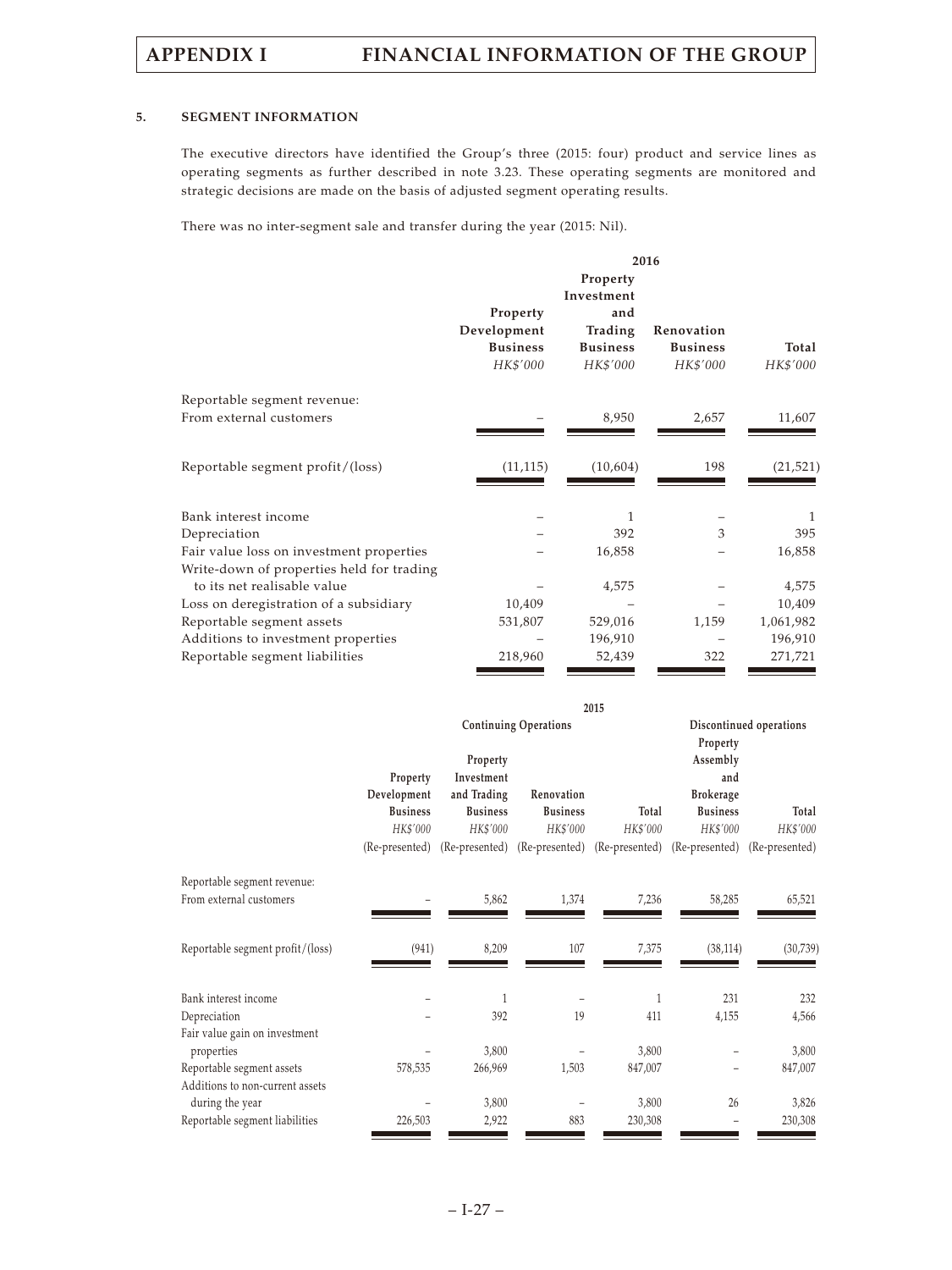Certain comparative figures in segment information for the year ended 30 June 2015 have been re-presented. Previously, the segments of "Property Development Business – Hong Kong" and "Property Development Business – United Kingdom" were reported as the two separate segments. For the year ended 30 June 2016, they were reported under the single segment of "Property Development Business" as a result of the change in information reported internally for the purposes of resources allocation and assessment of business performance. Comparative figures have been re-presented accordingly.

The totals presented for the Group's operating segments reconcile to the Group's key financial figures as presented in the financial statements as follows:

|                                                                                         | 2016<br>HK\$'000 | 2015<br>HK\$'000<br>(Re-presented) |
|-----------------------------------------------------------------------------------------|------------------|------------------------------------|
| Revenue                                                                                 |                  |                                    |
| Reportable segment revenue                                                              | 11,607           | 65,521                             |
| Consolidated revenue                                                                    | 11,607           | 65,521                             |
| Profit before income tax and discontinued operations                                    |                  |                                    |
| Reportable segment loss                                                                 | (21, 521)        | (30, 739)                          |
| Reportable segment loss - discontinued operations                                       |                  | 38,114                             |
| Reclassified from equity to profit or loss on disposals of                              |                  |                                    |
| available-for-sale financial assets                                                     | (1,610)          | 11,367                             |
| Reclassified from equity to profit or loss on significant decline in                    |                  |                                    |
| fair value of available-for-sale financial assets                                       | (1,055)          |                                    |
| Interest income                                                                         | 6,023            | 13,422                             |
| Dividend income                                                                         | 571              | 613                                |
| Exchange loss, net                                                                      | (7, 720)         | (6,826)                            |
| Equity-settled share-based payments                                                     | (5,790)          |                                    |
| Corporate salaries and allowances                                                       | (4, 554)         | (4,025)                            |
| Depreciation on corporate property, plant and equipment                                 | (420)            | (706)                              |
| Corporate rent and rates                                                                | (2,965)          | (5,503)                            |
| Unallocated corporate income                                                            | 650              |                                    |
| Unallocated corporate expenses                                                          | (2,481)          | (3,204)                            |
| Consolidated (loss)/profit before income tax from continuing                            |                  |                                    |
| operations                                                                              | (40, 872)        | 12,513                             |
| Assets                                                                                  |                  |                                    |
| Reportable segment assets - continuing operations                                       | 1,061,982        | 847,007                            |
| Reportable segment assets – discontinued operations                                     |                  |                                    |
| Available-for-sale financial assets                                                     | 50,964           | 57,188                             |
| Financial assets at fair value through profit or loss                                   | 26,824           | 1,626                              |
| Corporate cash and bank balances                                                        | 399,907          | 577,271                            |
| Amounts due from a joint venture                                                        | 20               | 20                                 |
| Other corporate assets                                                                  | 1,044            | 4,778                              |
| Consolidated total assets                                                               | 1,540,741        | 1,487,890                          |
| Liabilities                                                                             |                  |                                    |
| Reportable segment liabilities – continuing operations                                  | 271,721          | 230,308                            |
| Reportable segment liabilities - discontinued operations<br>Other corporate liabilities | 1,137            | 16,231                             |
|                                                                                         |                  |                                    |
| Consolidated total liabilities                                                          | 272,858          | 246,539                            |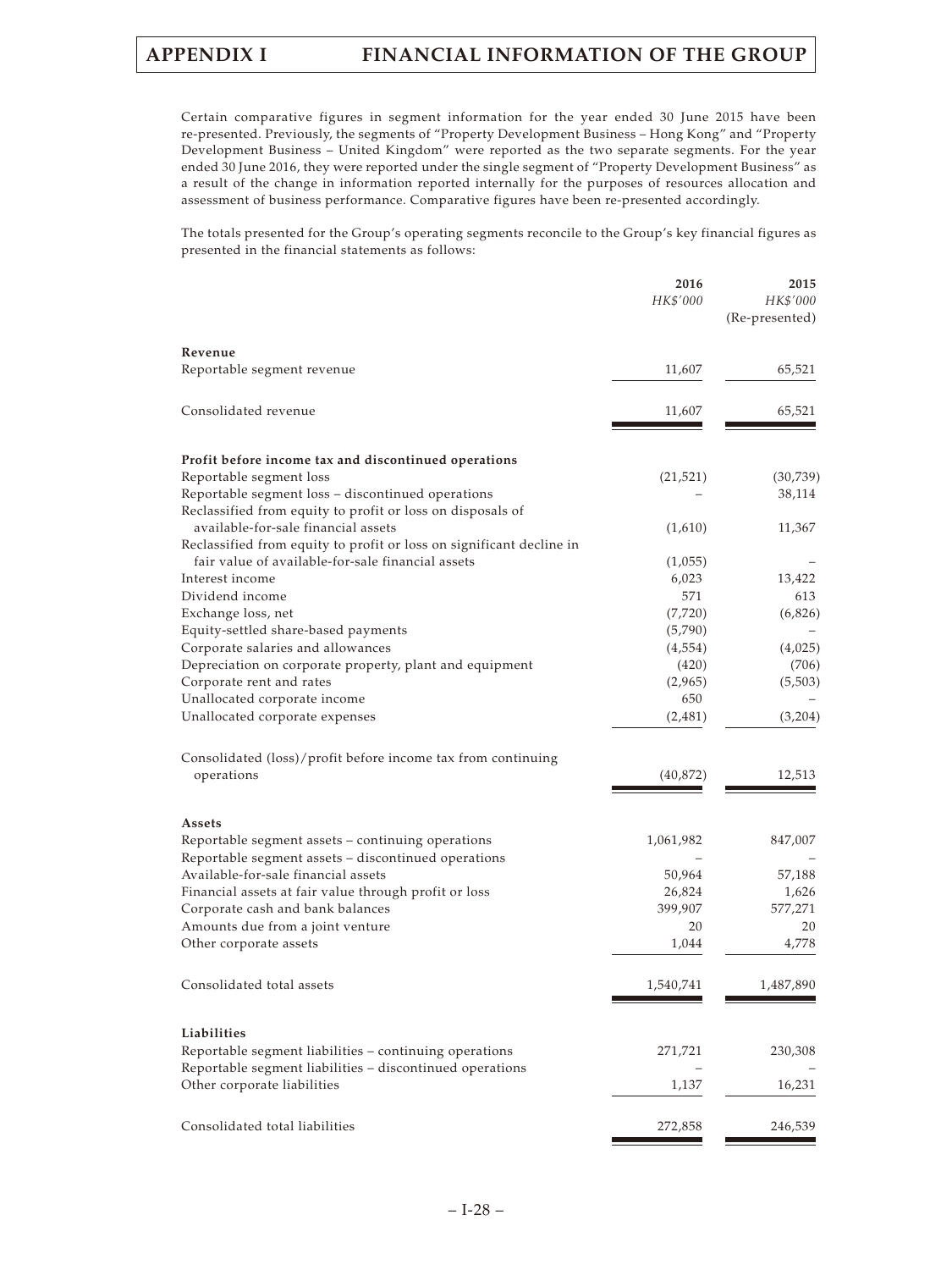The Group's revenue from external customers are all derived from Hong Kong. Non-current assets are located in Hong Kong. The geographical location of customers is based on the location at which the services were provided and the goods were delivered. The geographical location of non-current assets is based on the physical location of the assets.

During the year, there was neither revenue from external customers attributable to the Cayman Islands (domicile) (2015: Nil) nor non-current assets were located in the Cayman Islands (2015: Nil). The country of domicile is the country where the Company was incorporated.

Revenue from the major customers is as follows:

| 2016     | 2015     |
|----------|----------|
| HK\$'000 | HK\$'000 |
| 5,807    |          |
| 2,416    |          |
| 2,260    |          |
|          | 53,790   |
| 10,483   | 53,790   |
|          |          |

### *Notes:*

- (i) derived from the Property Investment and Trading Business.
- (ii) derived from the Renovation Business.
- (iii) derived from the Property Assembly and Brokerage Business.

### **6. REVENUE**

The Group's principal activities are disclosed in note 1 to the financial statements. Revenue from the Group's principal activities recognised during the year is as follows:

| 2016     | 2015     |
|----------|----------|
| HK\$'000 | HK\$'000 |
|          |          |
| 8,950    | 5,862    |
| 2,657    | 1,374    |
| 11,607   | 7,236    |
|          |          |
|          | 56,656   |
|          | 1,629    |
|          | 58,285   |
| 11,607   | 65,521   |
|          |          |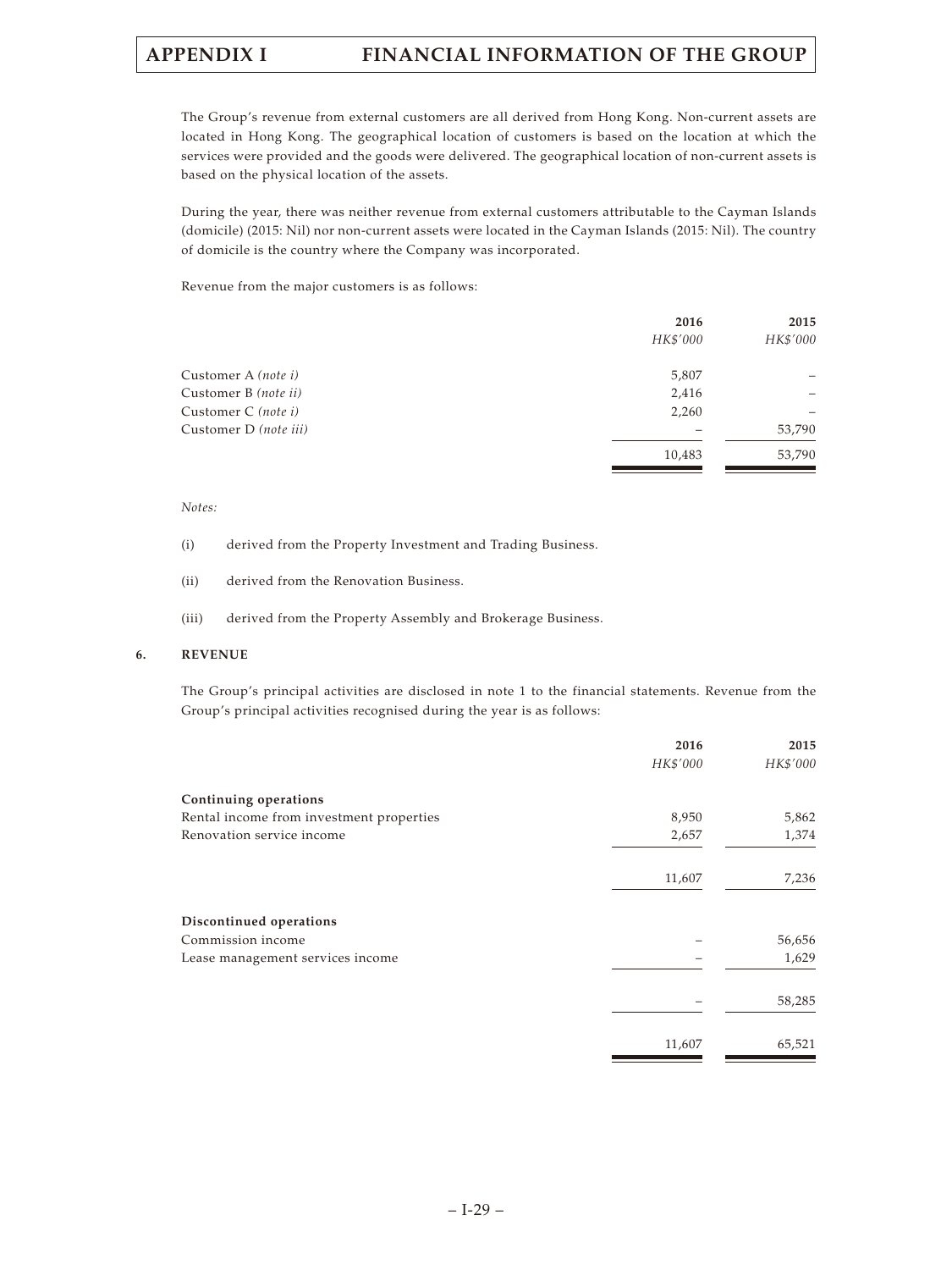# **7. OTHER INCOME**

|    |                                                                                                               | 2016<br>HK\$'000 | 2015<br>HK\$'000<br>(Re-presented) |
|----|---------------------------------------------------------------------------------------------------------------|------------------|------------------------------------|
|    | Continuing operations                                                                                         |                  |                                    |
|    | Interest income                                                                                               | 6,024            | 13,423                             |
|    | Dividend income                                                                                               | 571              | 613                                |
|    | Rental income from properties held for trading and properties                                                 |                  |                                    |
|    | under development                                                                                             | 3,481            | 287                                |
|    | Reclassified from equity to profit or loss on disposals of<br>available-for-sale financial assets             |                  | 11,367                             |
|    | Sundry income                                                                                                 | 658              | 42                                 |
|    |                                                                                                               |                  |                                    |
|    |                                                                                                               | 10,734           | 25,732                             |
| 8. | (LOSS)/PROFIT BEFORE INCOME TAX                                                                               |                  |                                    |
|    |                                                                                                               | 2016             | 2015                               |
|    |                                                                                                               | HK\$'000         | HK\$'000                           |
|    | Continuing operations                                                                                         |                  |                                    |
|    | (Loss)/Profit before income tax is arrived at after<br>charging/(crediting) the following:                    |                  |                                    |
|    | Auditor's remuneration                                                                                        |                  |                                    |
|    | - current year provision                                                                                      | 367              | 516                                |
|    | Cost of inventories recognised as expense, including:<br>Write-down of properties held for trading to its net |                  |                                    |
|    | realisable value                                                                                              | 4,575            |                                    |
|    | Depreciation                                                                                                  | 815              | 1,117                              |
|    | Employee costs (note 14)                                                                                      | 10,344           | 4,324                              |
|    | Exchange losses, net                                                                                          | 7,720            | 6,826                              |
|    | Fair value loss/(gain) on investment properties (note 17)                                                     | 16,858           | (3,800)                            |
|    | Loss on deregistration of a subsidiary (note $30(a)$ )                                                        | 10,409           |                                    |
|    | Minimum lease payments under operating lease rentals for                                                      |                  |                                    |
|    | land and buildings                                                                                            | 3,448            | 5,856                              |
|    | Reclassified from equity to profit or loss on disposals of                                                    |                  |                                    |
|    | available-for-sale financial assets (note 7)                                                                  | 1,610            | (11, 367)                          |
|    | Reclassified from equity to profit or loss on significant decline in                                          |                  |                                    |
|    | fair value of available-for-sale financial assets                                                             | 1,055            |                                    |
| 9. | <b>FINANCE COSTS</b>                                                                                          |                  |                                    |
|    |                                                                                                               | 2016             | 2015                               |
|    |                                                                                                               | HK\$'000         | HK\$'000                           |
|    | Continuing operations                                                                                         |                  |                                    |
|    | Interests on bank loans which include those with a repayment on                                               |                  |                                    |
|    | demand clause, in accordance with the agreed scheduled<br>repayments dates set out in the loan agreements     | 351              | 588                                |
|    |                                                                                                               |                  |                                    |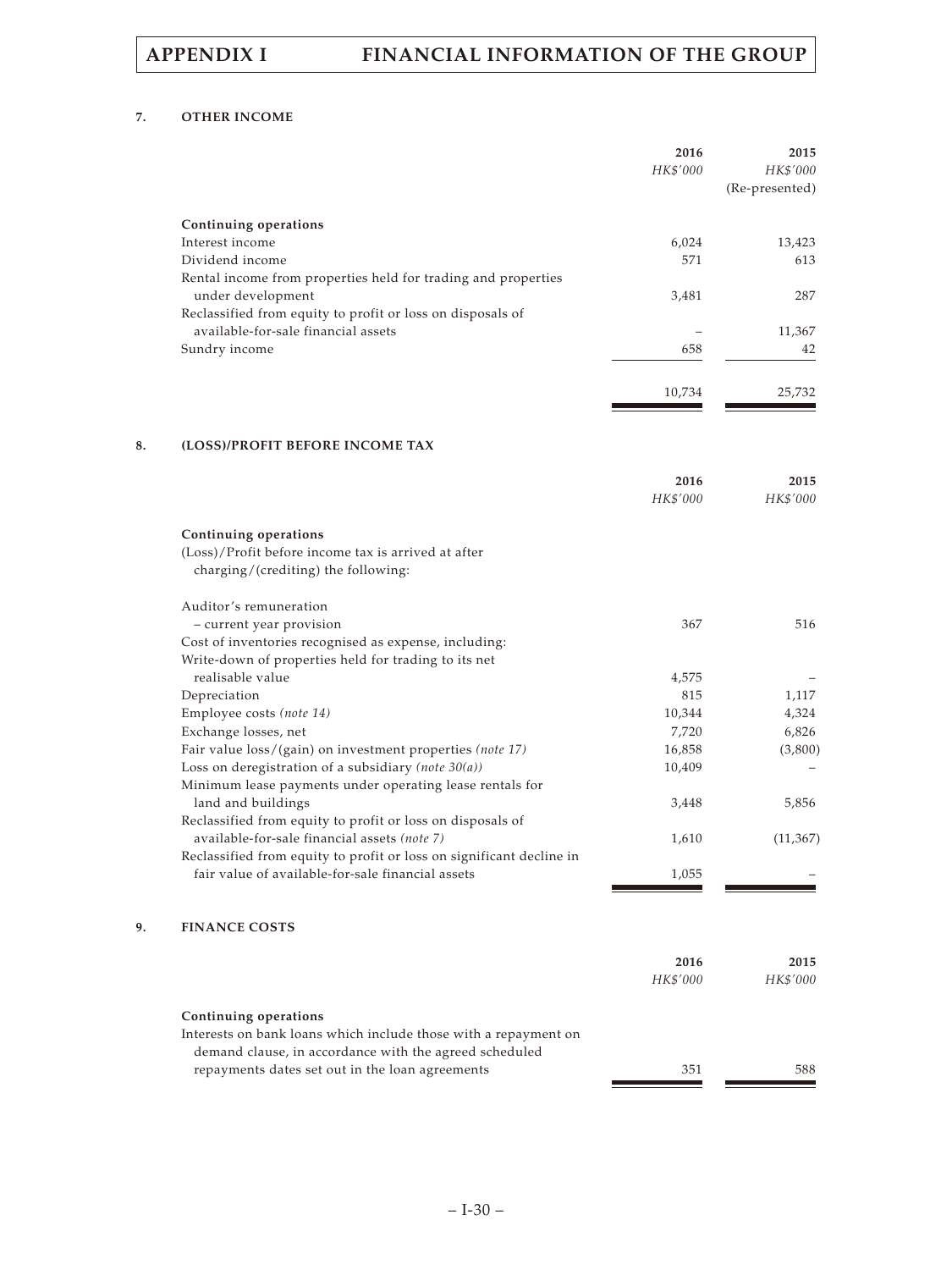### **10. INCOME TAX EXPENSE/(CREDIT)**

No Hong Kong profits tax has been provided as the Group had no estimated assessable profits arising in or derived from Hong Kong for the years ended 30 June 2016 and 2015. Taxation for overseas subsidiaries is charged at the appropriate current rates of taxation ruling in the relevant countries.

Income tax in the consolidated income statement is as follows:

|                                          | 2016<br>HK\$'000 | 2015<br>HK\$'000 |
|------------------------------------------|------------------|------------------|
| Continuing operations                    |                  |                  |
| Current tax - Overseas                   |                  |                  |
| Provision for the year                   | 562              |                  |
| Over-provision in respect of prior years |                  | (81)             |
|                                          | 562              | (81)             |
| Deferred tax (note 29)                   | 414              | (40)             |
| Total income tax expense/(credit)        | 976              | (121)            |

Reconciliation between tax expense and accounting (loss)/profit at applicable tax rates:

|                                                                     | 2016      | 2015     |
|---------------------------------------------------------------------|-----------|----------|
|                                                                     | HK\$'000  | HK\$'000 |
| Continuing operations                                               |           |          |
| (Loss)/Profit before income tax                                     | (40, 872) | 12,513   |
|                                                                     |           |          |
| Notional tax on profit or loss before income tax, calculated at the |           |          |
| rates applicable to profits/loss in the countries concerned         | (6,758)   | 2,055    |
| Tax effect of non-deductible expenses                               | 6,774     | 1,251    |
| Tax effect of non-taxable revenue                                   | (835)     | (4,208)  |
| Tax effect of temporary difference not recognised                   | 145       | 87       |
| Tax effect of unused tax losses not recognised                      | 1,650     | 775      |
| Over provision in prior years                                       |           | (81)     |
|                                                                     |           |          |
| Income tax expense/(credit)                                         | 976       | (121)    |
|                                                                     |           |          |

### **11. DISCONTINUED OPERATIONS**

### **2015**

On 11 December 2014, the Company entered into the conditional sale and purchase agreement with Richfield (Holdings) Limited ("RHL") (which was incorporated in the Republic of Marshall Islands with limited liability and a substantial shareholder of the Company, Mr. Au Wing Wah, is the sole beneficial shareholder of RHL), pursuant to which (i) the Company conditionally agreed to sell and RHL conditionally agreed to purchase the entire share issued share capital of Vastwood Limited (together with its subsidiaries collectively referred to as the "Vastwood Group") and all obligations, liabilities and debts owing or incurred by the Vastwood Group to the Group on or at any time prior to the completion of the disposal (the "Sale Loan"); and (ii) the Company conditionally agreed to repurchase and RHL conditionally agreed to sell 760,000,000 shares of the Company. As a result, the disposal was completed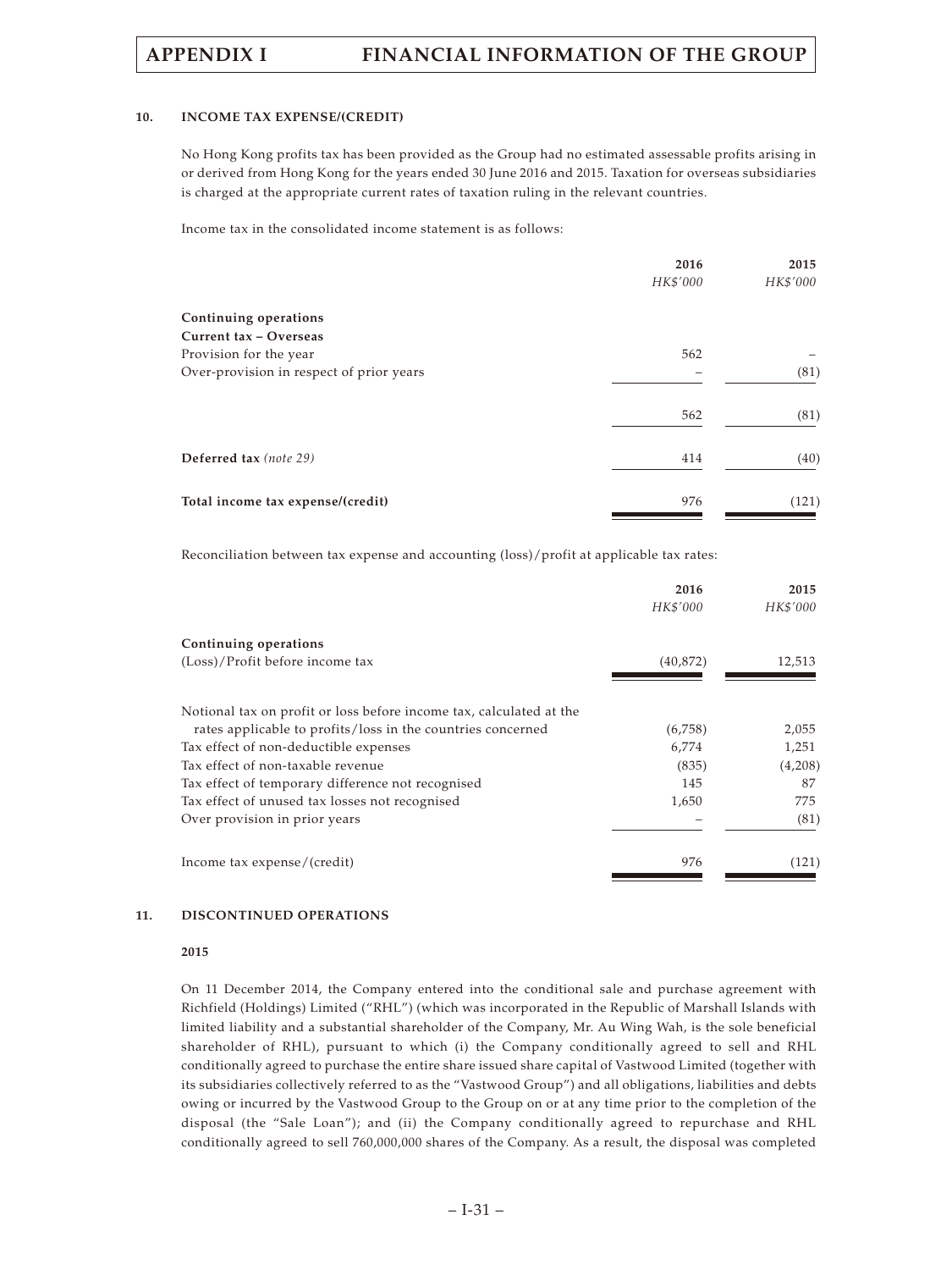on 27 February 2015, the date on which the control of the Vastwood Group passed to the acquirer. The consideration for the disposal was settled by RHL by 760,000,000 shares of the Company at completion date.

As a result of the disposal, the Company effectively disposed of (i) 100% interest in the Vastwood Group, (ii) 49% interest in Brilliant Icon Limited ("Brilliant Icon"), (iii) an associate (i.e. 20% interest in Corporate Icon Limited ("Corporate Icon"); and (iv) a joint venture (i.e. 10% interest in Cosmo Reach Limited ("Cosmo Reach")).

The Vastwood Group was principally engaged in provision of property brokerage services, provision of schemes for property consolidation, assembly and redevelopment business. As the Vastwood Group represented separate component of the Group's businesses, the operations and cash flows of which could be clearly distinguished from the rest of the Group and which represented separate major line of businesses, the Group presented, in its financial statements, the operations of the disposal group as discontinued operations in accordance with HKFRS 5.

The results and cash flows from provision of property brokerage services, provision of schemes for property consolidation, assembly and redevelopment businesses included in the consolidated financial statements are as follows:

|                                                                                            | HK\$'000  |
|--------------------------------------------------------------------------------------------|-----------|
| Revenue                                                                                    | 58,285    |
| Cost of sales                                                                              | (16,999)  |
| Other income                                                                               | 903       |
| Selling and distribution expenses                                                          | (2,990)   |
| Administrative expenses and other operating expenses                                       | (22, 121) |
| Finance costs                                                                              | (801)     |
| Profit before income tax                                                                   | 16,277    |
| Loss on disposal of subsidiaries, an associate and a joint venture ( <i>note</i> $30(b)$ ) | (54, 391) |
| Income tax expense                                                                         | (3, 411)  |
| Loss for the year from discontinued operations                                             | (41, 525) |
| Net cash used in operating activities                                                      | (776)     |
| Net cash used in investing activities                                                      | (5,677)   |
| Net cash used in financing activities                                                      | (1,588)   |
| Net cash outflows                                                                          | (8,041)   |

The carrying amounts of the assets and liabilities of the Vastwood Group at the date of disposal are disclosed in note 30(b) to the financial statements.

A loss of HK\$54,391,000 arose on the disposal of the Vastwood Group, its associate and its joint venture and a gain on HK\$1,380,000 arose on the disposal of 49% interest in Brilliant Icon, being the proceeds of disposal less the carrying amount of the Vastwood Group's, its associate's, its joint venture's and 49% interest in Brilliant Icon's net assets and attributable goodwill, which was recognised in profit or loss and in other reserve respectively, details of which are set out in note 30(b). No tax charge or credit arose from the disposal.

### **2016**

No discontinued operations were recognised during the year.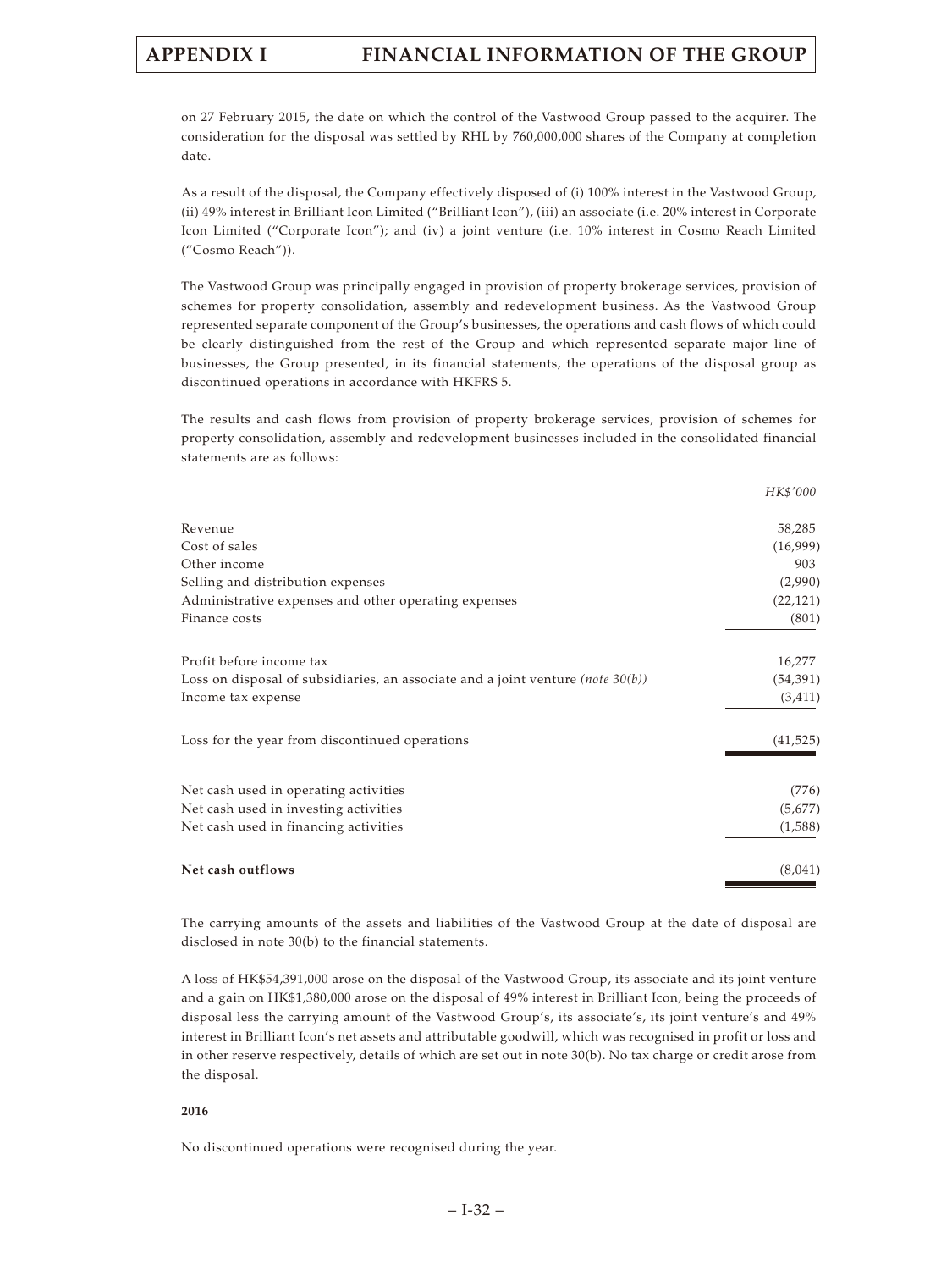## **12. DIVIDENDS**

The directors do not recommend the payment of final dividend for the year ended 30 June 2016 (2015: Nil).

## **13. (LOSSES)/EARNINGS PER SHARE**

# **(a) From continuing and discontinued operations**

The calculations of basic and diluted (losses)/earnings per share from continuing and discontinued operations are based on the following data:

|                                                                | 2016             | 2015           |
|----------------------------------------------------------------|------------------|----------------|
|                                                                | HK\$'000         | HK\$'000       |
| Loss for the year, attributable to owners of the Company       | (41,259)         | (28, 580)      |
|                                                                | Number of shares |                |
|                                                                | '000             | '000'          |
|                                                                |                  | (Re-presented) |
| Weighted average number of ordinary shares for the             |                  |                |
| purpose of basic (losses)/earnings per share                   | 2,882,281        | 3,386,745      |
| Effect of dilutive potential ordinary shares in respect of the |                  |                |
| Company's share option scheme                                  | 7,755            | 7,540          |
| Weighted average number of shares for the purpose of           |                  |                |
| diluted (losses)/earnings per share                            | 2,890,036        | 3,394,285      |
|                                                                |                  |                |

For the year ended 30 June 2015, the weighted average number of ordinary shares in issue was re-presented, after adjusting for the bonus elements in the shares issued under the placing (note 28).

### **(b) From continuing operations**

The calculations of basic and diluted (losses)/earnings per share from continuing operations attributable to the owners of the Company are based on the following data:

|                                                       | 2016<br>HK\$'000 | 2015<br>HK\$'000 |
|-------------------------------------------------------|------------------|------------------|
| (Loss)/Profit for the year from continuing operations | (41,259)         | 12.945           |

The denominators used are the same as those detailed above for both basic and diluted (losses)/earnings per share from continuing and discontinued operations.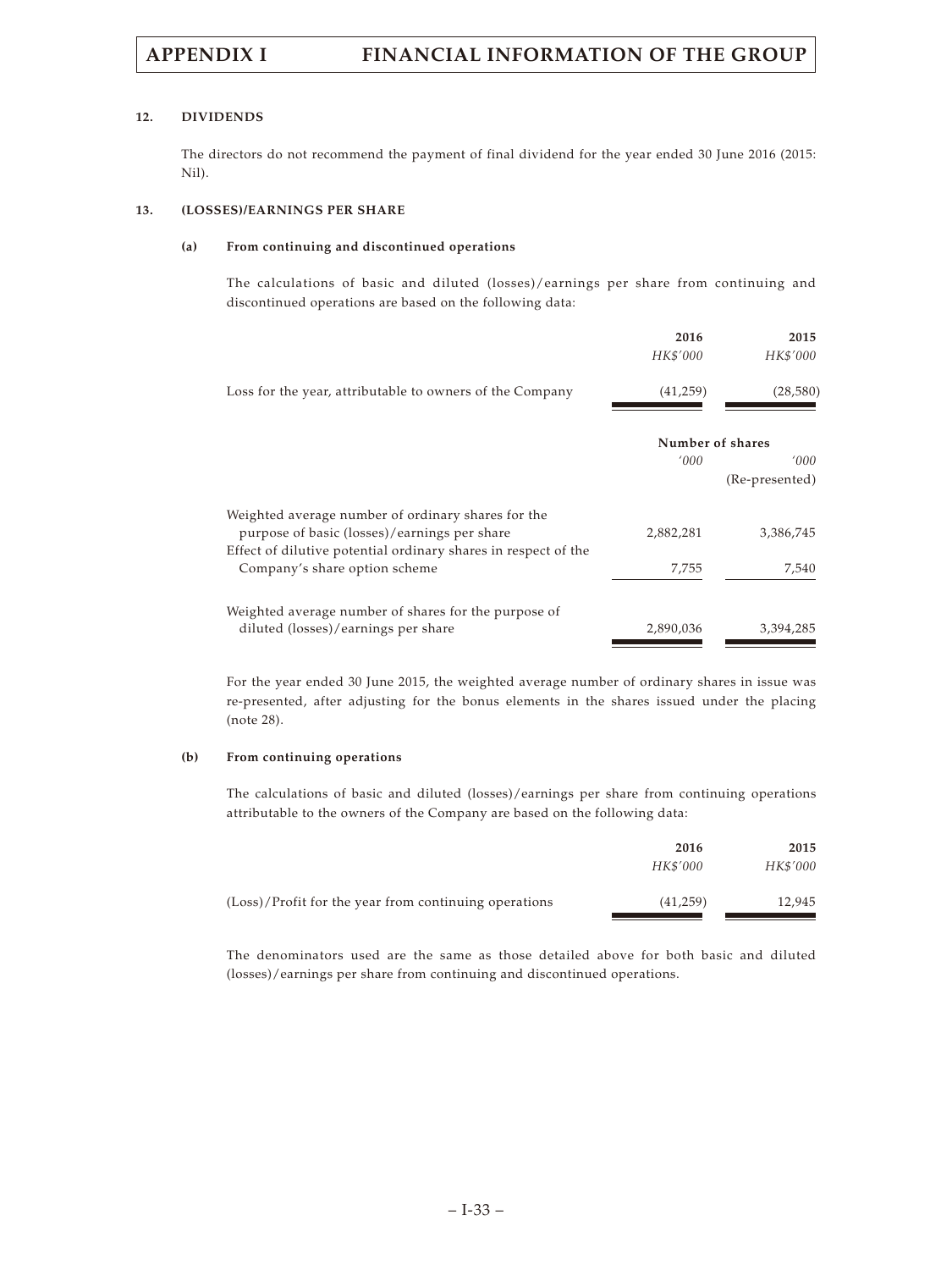## **(c) From discontinued operations**

The calculation of basic and diluted losses per share from discontinued operations attributable to the owners of the Company is based on the following data:

|                                                | 2016     | 2015      |
|------------------------------------------------|----------|-----------|
|                                                | HK\$'000 | HK\$'000  |
| Loss for the year from discontinued operations | N/A      | (41, 525) |

The denominators used are the same as those detailed above for both basic and diluted (losses)/earnings per share from continuing and discontinued operations.

### **14. EMPLOYEE COSTS (INCLUDING DIRECTORS' EMOLUMENTS)**

|                                               | 2016<br>HK\$'000 | 2015<br>HK\$'000 |
|-----------------------------------------------|------------------|------------------|
| Continuing operations                         |                  |                  |
| Salaries, allowances and benefits in kind     | 4,456            | 4,202            |
| Equity-settled share-based payments (note 32) | 5,790            |                  |
| Pension costs - defined contribution plans    | 98               | 122              |
|                                               | 10,344           | 4.324            |

# **15. DIRECTORS' REMUNERATION AND FIVE HIGHEST PAID INDIVIDUALS' EMOLUMENTS**

### **(a) Directors' emoluments**

The emoluments paid/payable to the directors were as follows:

|                                        |          | Salaries,<br>allowances<br>and<br>benefits | Equity-<br>settled<br>share- | Pension<br>$cost -$<br>defined<br>based contribution |          |
|----------------------------------------|----------|--------------------------------------------|------------------------------|------------------------------------------------------|----------|
|                                        | Fees     | in kind                                    | payments                     | plans                                                | Total    |
|                                        | HK\$'000 | HK\$'000                                   | HK\$'000                     | HK\$'000                                             | HK\$'000 |
| Year ended 30 June 2016                |          |                                            |                              |                                                      |          |
| <b>Executive directors</b>             |          |                                            |                              |                                                      |          |
| Mr. Pong Wilson Wai San                |          |                                            |                              |                                                      |          |
| (Appointed on 17 May 2016)             | 717      |                                            | 2,693                        |                                                      | 3,410    |
| Mr. Lee Wing Yin                       | 936      |                                            | 2,773                        | 18                                                   | 3,727    |
| Mr. Ngan Man Ho                        | 854      |                                            | 324                          | 18                                                   | 1,196    |
| Non-executive director                 |          |                                            |                              |                                                      |          |
| Mr. Lai Hin Wing Henry                 | 121      |                                            |                              |                                                      | 121      |
| Independent non-executive<br>directors |          |                                            |                              |                                                      |          |
| Mr. Koo Fook Sun Louis                 | 121      |                                            |                              |                                                      | 121      |
| Mr. Lung Hung Cheuk                    | 121      |                                            |                              |                                                      | 121      |
| Ms. Yeung Wing Yan Wendy               | 121      |                                            |                              |                                                      | 121      |
|                                        | 2,991    |                                            | 5,790                        | 36                                                   | 8,817    |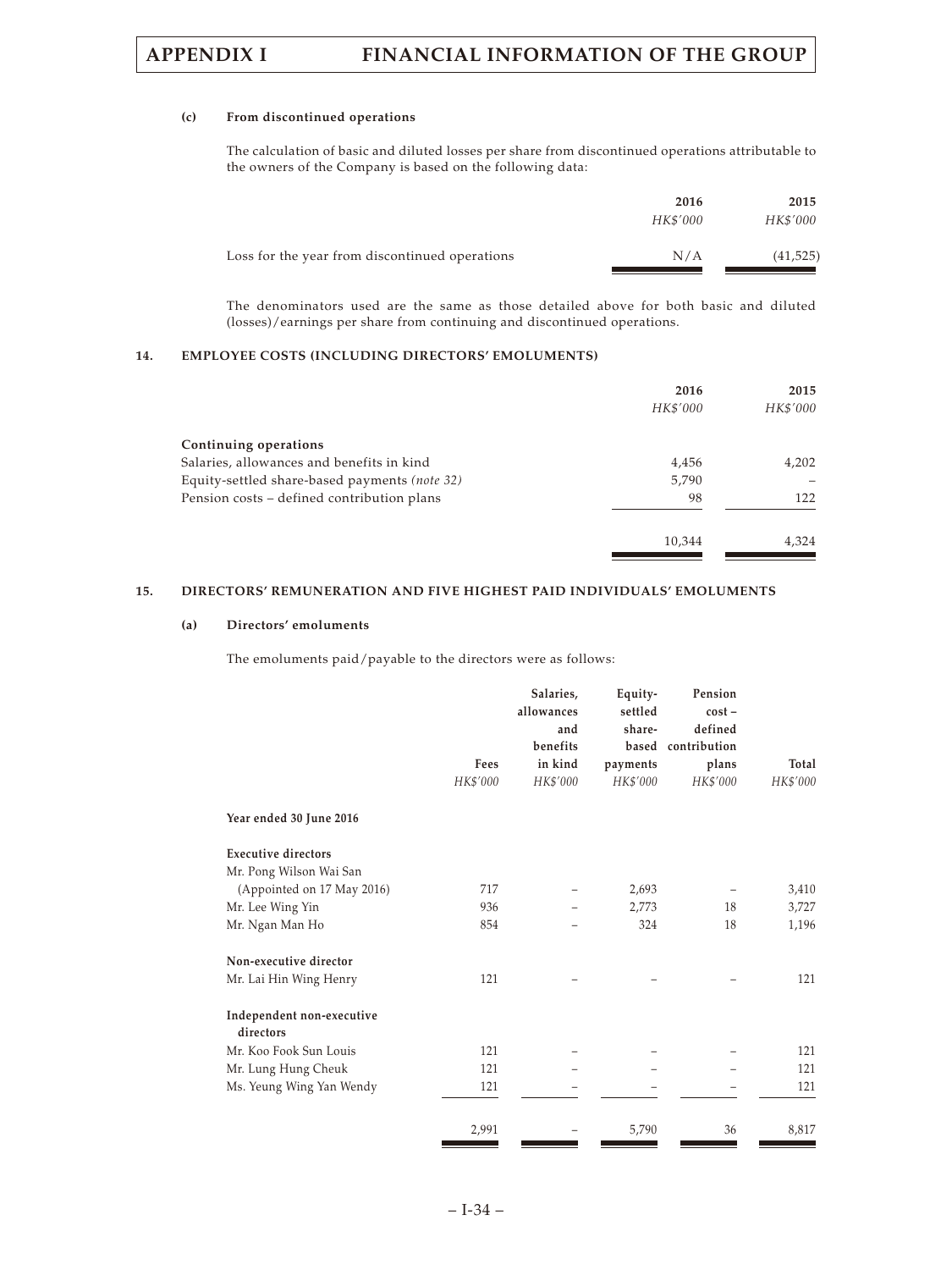|                                        | Fees<br>HK\$'000 | Salaries,<br>allowances<br>and<br>benefits<br>in kind<br>HK\$'000 | Equity-<br>settled<br>payments<br>HK\$'000 | Pension<br>$cost -$<br>defined<br>share-based contribution<br>plans<br>HK\$'000 | Total<br>HK\$'000 |
|----------------------------------------|------------------|-------------------------------------------------------------------|--------------------------------------------|---------------------------------------------------------------------------------|-------------------|
| Year ended 30 June 2015                |                  |                                                                   |                                            |                                                                                 |                   |
| <b>Executive directors</b>             |                  |                                                                   |                                            |                                                                                 |                   |
| Mr. Lee Wing Yin                       | 902              |                                                                   |                                            | 18                                                                              | 920               |
| Mr. Ngan Man Ho                        | 821              |                                                                   |                                            | 18                                                                              | 839               |
| Non-executive director                 |                  |                                                                   |                                            |                                                                                 |                   |
| Mr. Lai Hin Wing Henry                 | 110              |                                                                   |                                            |                                                                                 | 110               |
| Independent non-executive<br>directors |                  |                                                                   |                                            |                                                                                 |                   |
| Mr. Koo Fook Sun Louis                 | 110              |                                                                   |                                            |                                                                                 | 110               |
| Mr. Lung Hung Cheuk                    | 110              |                                                                   |                                            |                                                                                 | 110               |
| Ms. Yeung Wing Yan Wendy               | 110              |                                                                   |                                            |                                                                                 | 110               |
|                                        | 2,163            |                                                                   |                                            | 36                                                                              | 2,199             |

There was no arrangement under which a director waived or agreed to waive any remuneration during the year (2015: Nil).

### **(b) Five highest paid individuals**

Of the five individuals whose emoluments were the highest in the Group for the year ended 30 June 2016, three (2015: two) are directors whose emoluments are reflected in the analysis presented above. The emoluments paid/payable to the two (2015: three) individuals for the years ended 30 June 2016 and 2015 are as follows:

| 2016     | 2015     |
|----------|----------|
| HK\$'000 | HK\$'000 |
| 720      | 7,488    |
| 34       | 36       |
| 754      | 7,524    |
|          |          |

Their emoluments fell within the following bands:

|                                | Number of individuals |      |  |
|--------------------------------|-----------------------|------|--|
|                                | 2016                  | 2015 |  |
| Emolument bands                |                       |      |  |
| Nil to HK\$1,000,000           | 2                     |      |  |
| HK\$2,000,001 to HK\$2,500,000 |                       |      |  |
| HK\$4,000,001 to HK\$4,000,000 |                       |      |  |
|                                |                       |      |  |

During the years ended 30 June 2016 and 2015, no emoluments were paid by the Group to any of the directors of the Company or the five highest paid employees as an inducement to join or upon joining the Group, or as compensation for loss of office.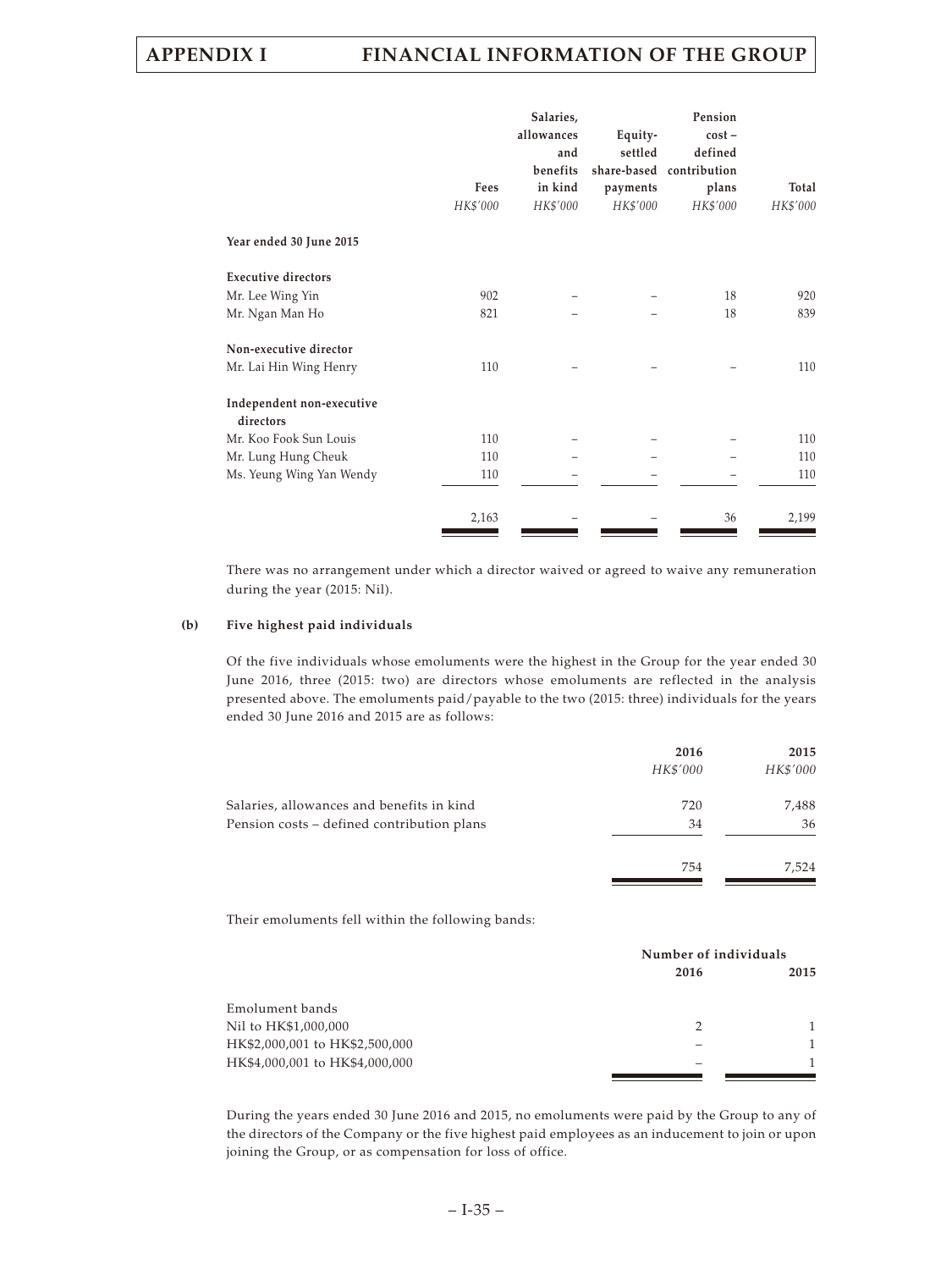There was no arrangement under which any of the five highest paid employees waived or agreed to waive any remuneration during the year (2015: Nil).

The emoluments paid or payable to member of senior management were within the following bands:

|                                | Number of individuals |      |  |
|--------------------------------|-----------------------|------|--|
|                                | 2016                  | 2015 |  |
| Emolument bands                |                       |      |  |
| HK\$4,000,001 to HK\$4,500,000 |                       |      |  |
|                                |                       |      |  |

# **16. PROPERTY, PLANT AND EQUIPMENT**

|                                 |            | Furniture,   |          |              |            |
|---------------------------------|------------|--------------|----------|--------------|------------|
|                                 | Leasehold  | fixtures and | Motor    | Leasehold    |            |
|                                 | properties | equipment    | vehicles | improvements | Total      |
|                                 | HK\$'000   | HK\$'000     | HK\$'000 | HK\$'000     | HK\$'000   |
| At 1 July 2014                  |            |              |          |              |            |
| Cost                            | 129,816    | 10,380       | 5,679    | 11,148       | 157,023    |
| Accumulated depreciation        | (10, 169)  | (7, 583)     | (1,875)  | (8,907)      | (28, 534)  |
| Net carrying amount             | 119,647    | 2,797        | 3,804    | 2,241        | 128,489    |
| Year ended 30 June 2015         |            |              |          |              |            |
| Opening net book amount         | 119,647    | 2,797        | 3,804    | 2,241        | 128,489    |
| Additions                       |            | 16           |          | 10           | 26         |
| Disposal of subsidiaries        |            |              |          |              |            |
| (note 30(b)(i))                 | (117, 612) | (1, 861)     | (1, 414) | (441)        | (121, 328) |
| Depreciation                    | (2,035)    | (926)        | (887)    | (1, 424)     | (5,272)    |
| Closing net book amount         |            | 26           | 1,503    | 386          | 1,915      |
| At 30 June 2015 and 1 July 2015 |            |              |          |              |            |
| Cost                            |            | 391          | 1,961    | 2,668        | 5,020      |
| Accumulated depreciation        |            | (365)        | (458)    | (2, 282)     | (3, 105)   |
|                                 |            |              |          |              |            |
| Net carrying amount             |            | 26           | 1,503    | 386          | 1,915      |
| Year ended 30 June 2016         |            |              |          |              |            |
| Opening net book amount         |            | 26           | 1,503    | 386          | 1,915      |
| Additions                       |            | 57           |          | -            | 57         |
| Depreciation                    |            | (38)         | (391)    | (386)        | (815)      |
| Closing net book amount         |            | 45           | 1,112    |              | 1,157      |
| At 30 June 2016                 |            |              |          |              |            |
| Cost                            |            | 448          | 1,961    | 2,668        | 5,077      |
| Accumulated depreciation        |            | (403)        | (849)    | (2,668)      | (3,920)    |
|                                 |            |              |          |              |            |
| Net carrying amount             |            | 45           | 1,112    |              | 1,157      |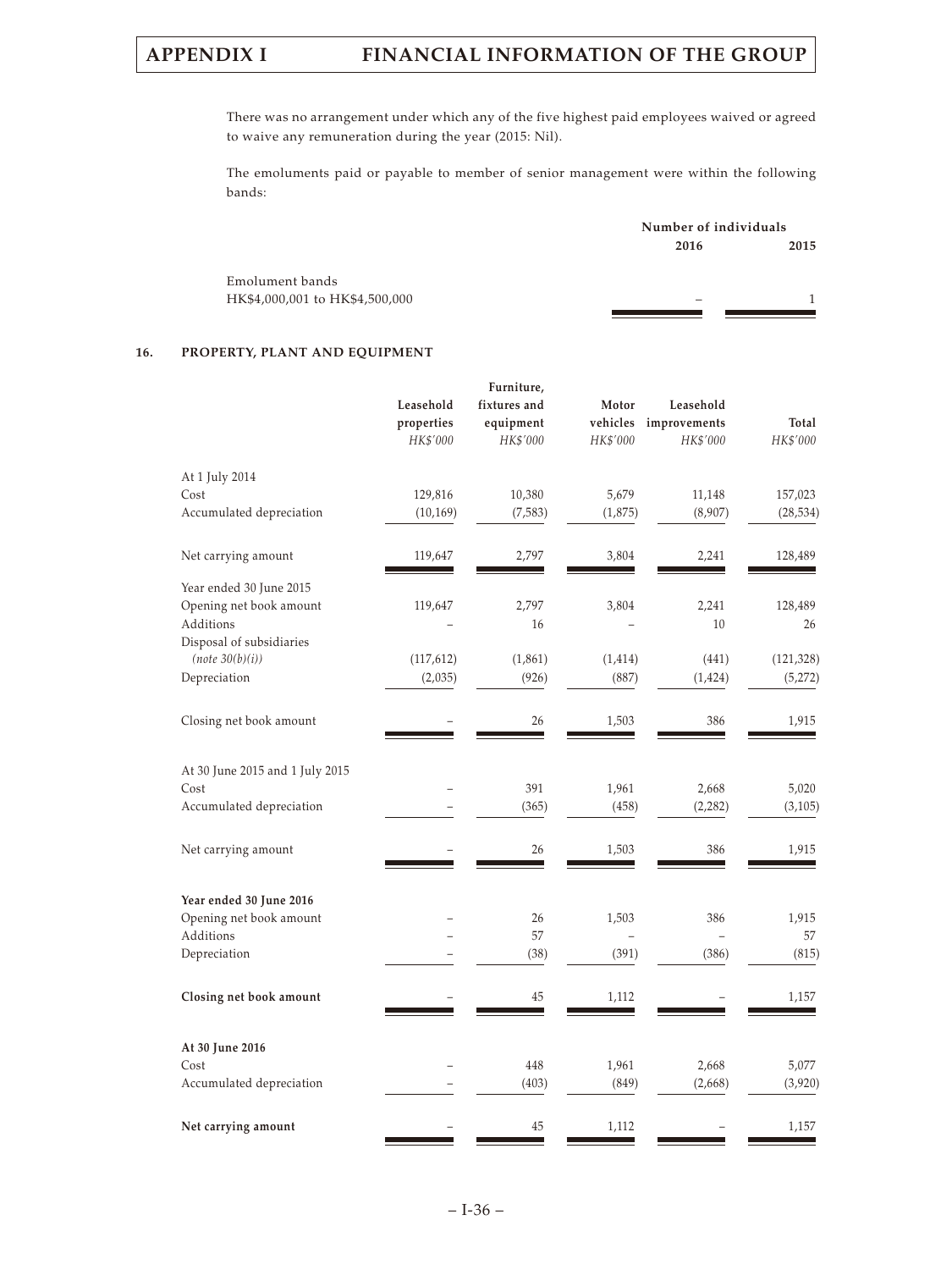## **17. INVESTMENT PROPERTIES**

|                              | 2016      | 2015     |
|------------------------------|-----------|----------|
|                              | HK\$'000  | HK\$'000 |
| Fair value:                  |           |          |
| At the beginning of the year | 228,800   | 249,000  |
| Additions                    | 196,910   |          |
| Fair value (loss)/gain       | (16, 858) | 3,800    |
| Transfer                     |           | (24,000) |
| At the end of the year       | 408,852   | 228,800  |

Analysis of carrying amount of investment properties is as follows:

|                                  | 2016     | 2015     |
|----------------------------------|----------|----------|
|                                  | HK\$'000 | HK\$'000 |
| In Hong Kong                     |          |          |
| - 10 to 50 years (medium leases) | 301,059  | 228,800  |
| - Over 50 years (long leases)    | 107,793  |          |
|                                  | 408,852  | 228,800  |

The fair value of the Group's investment properties at 30 June 2016 has been arrived at on market value basis carried out by the independent professional valuer who holds a recognised and relevant professional qualification and has recent experience in the location and category of the investment property being valued. Fair values as at 30 June 2016 are determined using direct comparison approach. The comparison based on prices realised on actual sales of comparable properties is made. Comparable properties with similar size, character and location are analysed and carefully weighed against all the respective advantages and disadvantages of each property in order to arrive at a fair comparison of market value.

| Significant unobservable inputs | Range                            |
|---------------------------------|----------------------------------|
| Quality of properties           | $-25\%$ to $15\%$                |
|                                 | $(2015: -15\% \text{ to } 15\%)$ |

The higher the differences in the quality of the Group's properties and the comparable properties would result in corresponding higher or lower fair value.

The fair value of all the investment properties is a level 3 recurring fair value measurement. During the year, there were no transfers between Level 1 and Level 2, and no transfers into or out of Level 3.

There were no changes to the valuation techniques during the year.

The fair value measurement is based on the above properties' highest and best use, which does not differ from their actual use.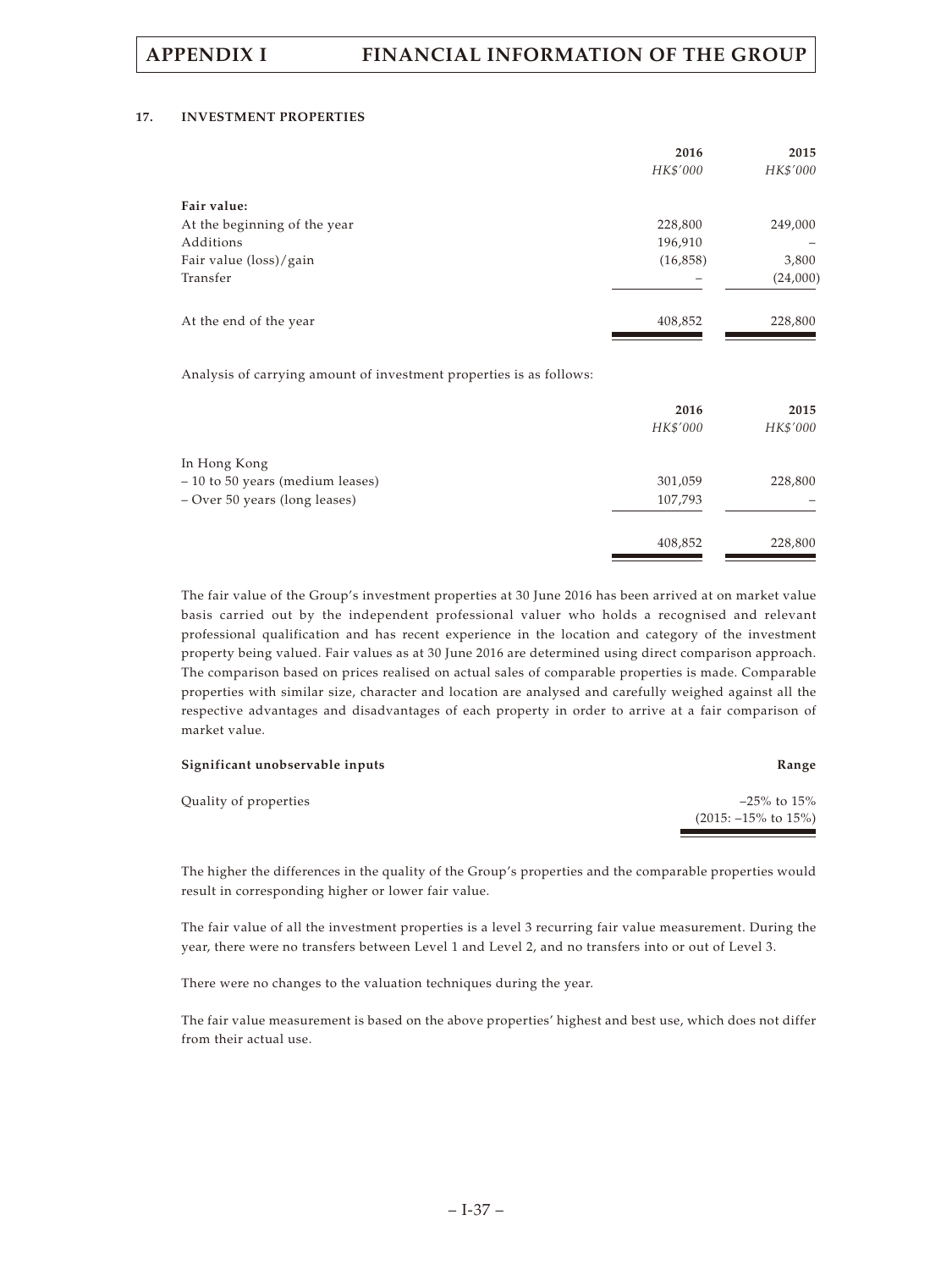### **18. SUBSIDIARIES**

The directors of the Company are of the opinion that a complete list of the particulars of all the subsidiaries is of excessive length and therefore the following list contains only the particulars of the subsidiaries which materially affect the results or assets of the Group. Details of principal subsidiaries as at 30 June 2016 are as follows:

|                                       | Place of<br>incorporation/<br>registration<br>and operations | Nominal value<br>of issued<br>ordinary share<br>capital   | Percentage of<br>ownership interests/<br>voting rights/<br>profit share |                   |                   |                          | Principal activities                |
|---------------------------------------|--------------------------------------------------------------|-----------------------------------------------------------|-------------------------------------------------------------------------|-------------------|-------------------|--------------------------|-------------------------------------|
|                                       |                                                              |                                                           | Directly                                                                |                   | Indirectly        |                          |                                     |
|                                       |                                                              |                                                           | 2016                                                                    | 2015              | 2016              | 2015                     |                                     |
| World Fair Global Limited             | British Virgin<br>Islands<br>("BVI")                         | Ordinary,<br><b>United States</b><br>dollars<br>("US\$")1 | 100                                                                     | 100               |                   | ÷,                       | Investment holding                  |
| Alpha Easy Limited                    | BVI                                                          | Ordinary, US\$1                                           | 100                                                                     | 100               | $\qquad \qquad -$ | $\overline{\phantom{0}}$ | Investment holding                  |
| Achiever Connect Limited <sup>#</sup> | <b>BVI</b>                                                   | Ordinary, US\$1                                           |                                                                         | $\qquad \qquad -$ | 100               | $\overline{\phantom{a}}$ | Property investment                 |
| Formal Focus Limited <sup>#</sup>     | BVI                                                          | Ordinary, US\$1                                           |                                                                         | $\qquad \qquad -$ | 100               | $\overline{\phantom{0}}$ | Property investment                 |
| Central Fly Limited                   | <b>BVI</b>                                                   | Ordinary, US\$1                                           |                                                                         | $\qquad \qquad -$ | 100               | 100                      | Property investment                 |
| Brilliant Icon Limited                | <b>BVI</b>                                                   | Ordinary, US\$100                                         |                                                                         |                   | 51                | 51                       | Property trading                    |
| Next Excel Limited <sup>#</sup>       | <b>BVI</b>                                                   | Ordinary, US\$1                                           |                                                                         | $\qquad \qquad -$ | 100               | ÷,                       | Property trading                    |
| High Bond Limited                     | BVI                                                          | Ordinary, US\$1                                           |                                                                         |                   | 51                | 51                       | Property<br>development             |
| Virtus Architects Limited             | HK                                                           | Ordinary, HK\$1                                           |                                                                         |                   | 100               | 100                      | Provision of<br>renovation services |
| August Ally Limited                   | BVI                                                          | Ordinary, US\$1                                           |                                                                         |                   | 100               | 100                      | Investment holding                  |

# newly incorporated during the year

# **19. INTERESTS IN ASSOCIATES AND AMOUNTS DUE FROM ASSOCIATES**

|                     | 2016     | 2015     |
|---------------------|----------|----------|
|                     | HK\$'000 | HK\$'000 |
| Non-current         |          |          |
| Share of net assets |          |          |
| Current             |          |          |
| Due from associates | 86,914   | 125,613  |

As at 30 June 2016 and 2015, amounts due from associates are unsecured, interest-free and repayable on demand.

During the year ended 30 June 2015, the Group disposed of its interest in one of its associates (i.e. Corporate Icon), details of which are set out in note 30(b).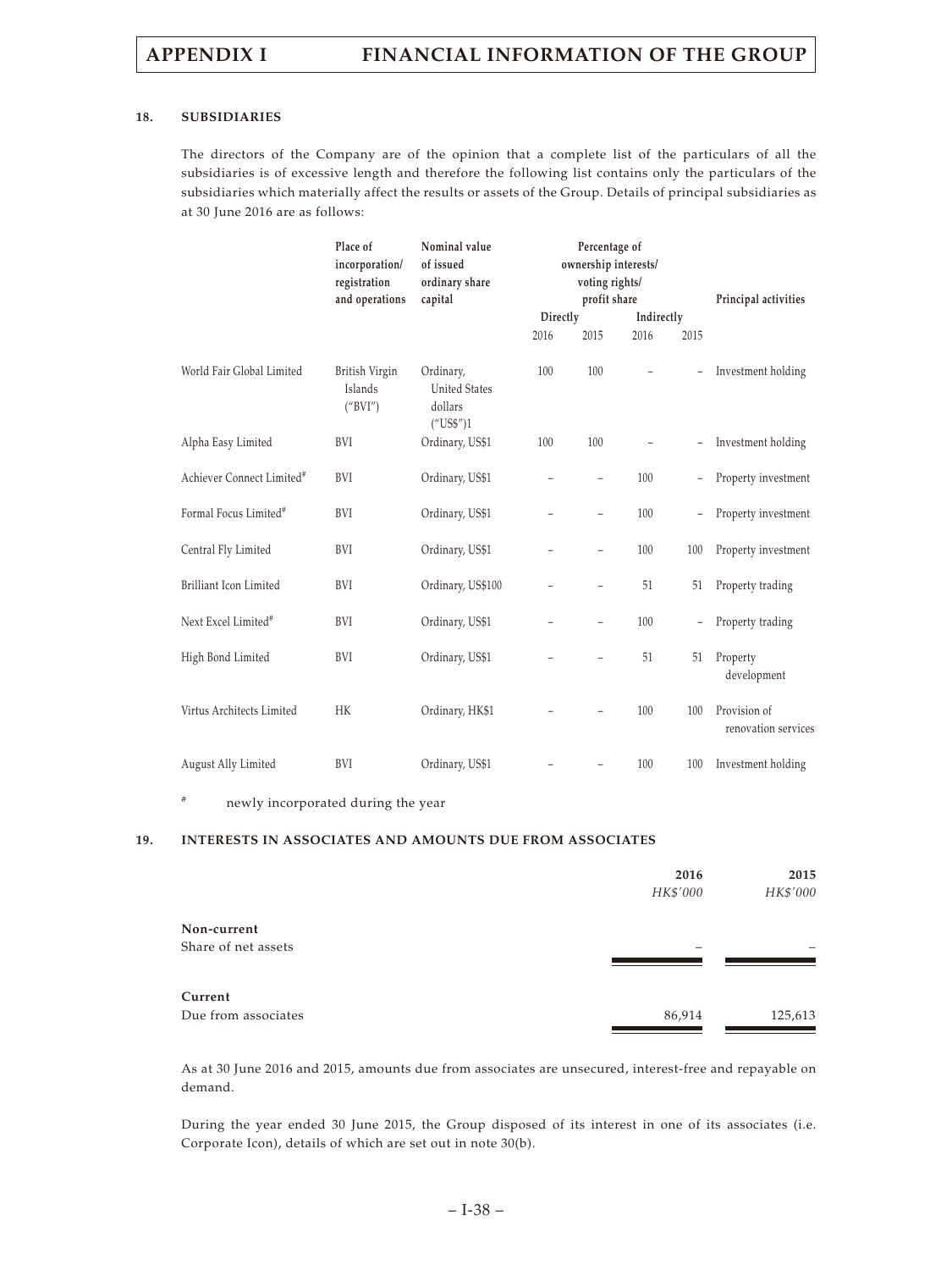Particulars of associates as at 30 June 2016 are as follows:

| Name of associates      | Particular of<br>issued and paid<br>up share capital | Place of<br>incorporation<br>and<br>operations | Form of<br>business<br>structure | Percentage<br>of ownership<br>interests/<br>voting<br>rights/<br>profit share | Principal activities |
|-------------------------|------------------------------------------------------|------------------------------------------------|----------------------------------|-------------------------------------------------------------------------------|----------------------|
| Apex Plan Limited       | 10 ordinary<br>shares of<br>US\$1 each               | BVI                                            | Incorporated                     | 30%                                                                           | Investment holding   |
| <b>Everhost Limited</b> | Ordinary share of<br>HK\$1                           | HK                                             | Incorporated                     | 30%                                                                           | Property development |
| Gora Holdings Limited   | 1 ordinary share<br>of US\$1                         | BVI                                            | Incorporated                     | 30%                                                                           | Investment holding   |
| Joint Channel Limited   | Ordinary share of<br><b>HK\$1</b>                    | HК                                             | Incorporated                     | 30%                                                                           | Property development |

All associates adopt their financial year end dates on 31 December.

The aggregated amounts of financial information as extracted from the financial statements of associates for the year ended 30 June 2016 are as follows:

|                     | 2016     | 2015     |
|---------------------|----------|----------|
|                     | HK\$'000 | HK\$'000 |
| Current assets      | 919,694  | 795,626  |
| Non-current assets  | 2,332    | 1,063    |
| Current liabilities | 945,228  | 813,417  |
| Revenue             |          |          |
| Loss for the year   | (6, 474) | (5, 146) |

The Group has discontinued the recognition of its share of losses of certain associates because the share of losses of these associates had exceeded the Group's interests in them. The amounts of unrecognised share of those associates, extracted from the financial statements of associates, both for the year and cumulatively, are as follows:

|                                                        | 2016<br>HK\$'000 | 2015<br>HK\$'000 |
|--------------------------------------------------------|------------------|------------------|
| Unrecognised share of loss of associates for the year  | 1.942            | 1.544            |
| Accumulated unrecognised share of losses of associates | 6,961            | 5,019            |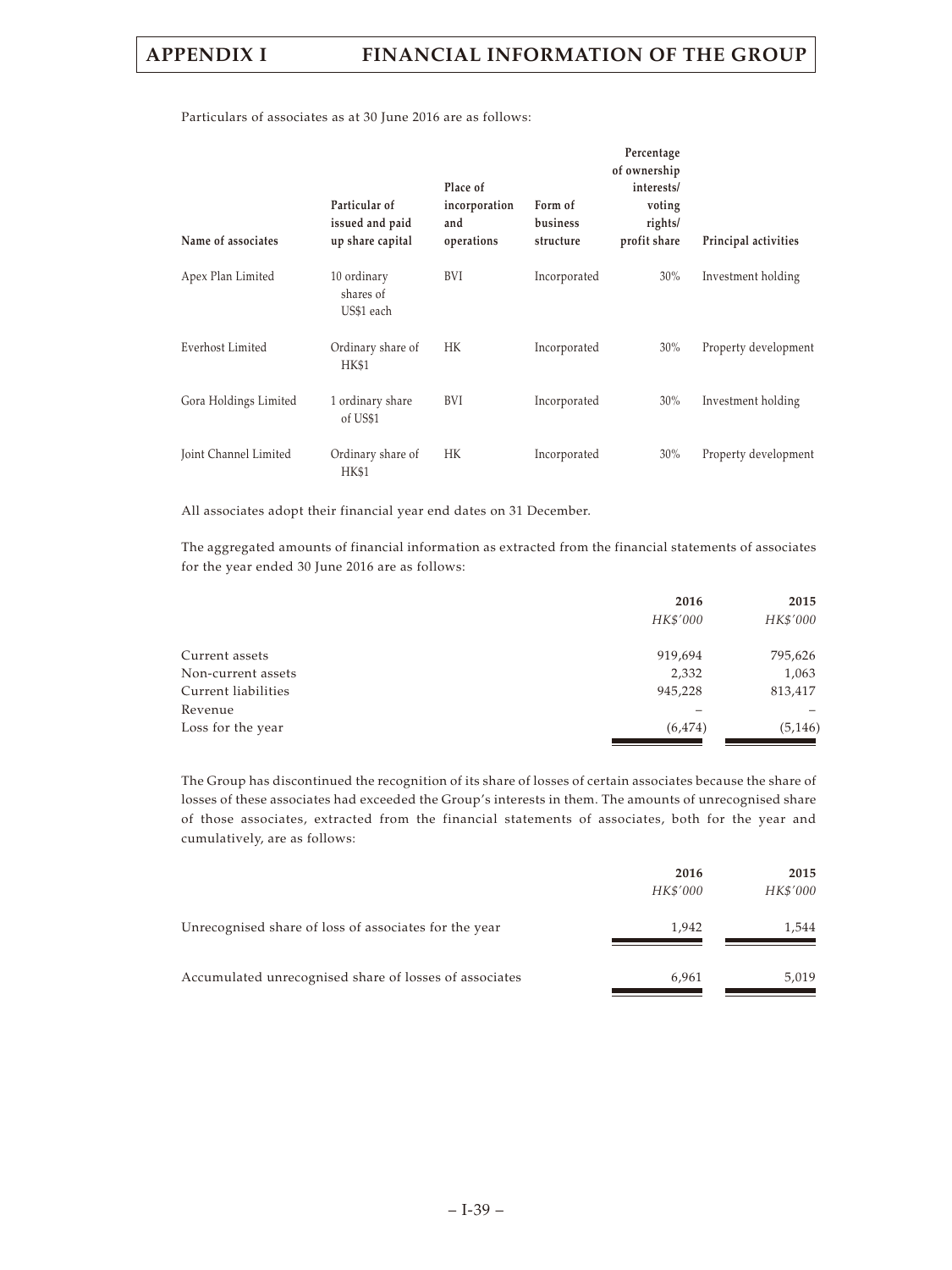# **20. INTERESTS IN JOINT VENTURES AND AMOUNT DUE FROM A JOINT VENTURE**

|                                     | 2016<br>HK\$'000 | 2015<br>HK\$'000 |
|-------------------------------------|------------------|------------------|
| Non-current<br>Share of net assets  |                  |                  |
| Current<br>Due from a joint venture | 20               | 20               |
|                                     |                  |                  |

Amounts due from a joint venture are unsecured, interest-free and repayable on demand.

Particulars of the joint ventures as at 30 June 2016 are as follows:

| Name of joint ventures | Particular of<br>issued and paid<br>up shares | Place of<br>incorporation<br>and<br>operations | Form of<br>business<br>structure | Percentage<br>of ownership<br>interests/<br>voting<br>rights/<br>profit share | Principal activities |
|------------------------|-----------------------------------------------|------------------------------------------------|----------------------------------|-------------------------------------------------------------------------------|----------------------|
| Clear Partner Limited  | 100 ordinary<br>shares of<br>US\$1 each       | BVI                                            | Incorporated                     | 50%                                                                           | Property development |
| WG Venture Limited*    | 1 ordinary share<br>of HK\$1                  | HК                                             | Incorporated                     | 50%                                                                           | Property development |

\* This company is wholly owned by Clear Partner Limited.

Summarised financial information in relation to the joint ventures is presented below:

|                                                                    | 2016     | 2015     |
|--------------------------------------------------------------------|----------|----------|
|                                                                    | HK\$'000 | HK\$'000 |
| Non-current assets                                                 |          |          |
| Current assets                                                     | 17       | 25       |
| Current liabilities                                                | 39       | 39       |
| Included in the above amounts are:                                 |          |          |
| Current financial liabilities (excluding trade and other payables) | 39       | 39       |
|                                                                    |          |          |
| Revenue                                                            |          |          |
| Loss for the year                                                  | (8)      | (15)     |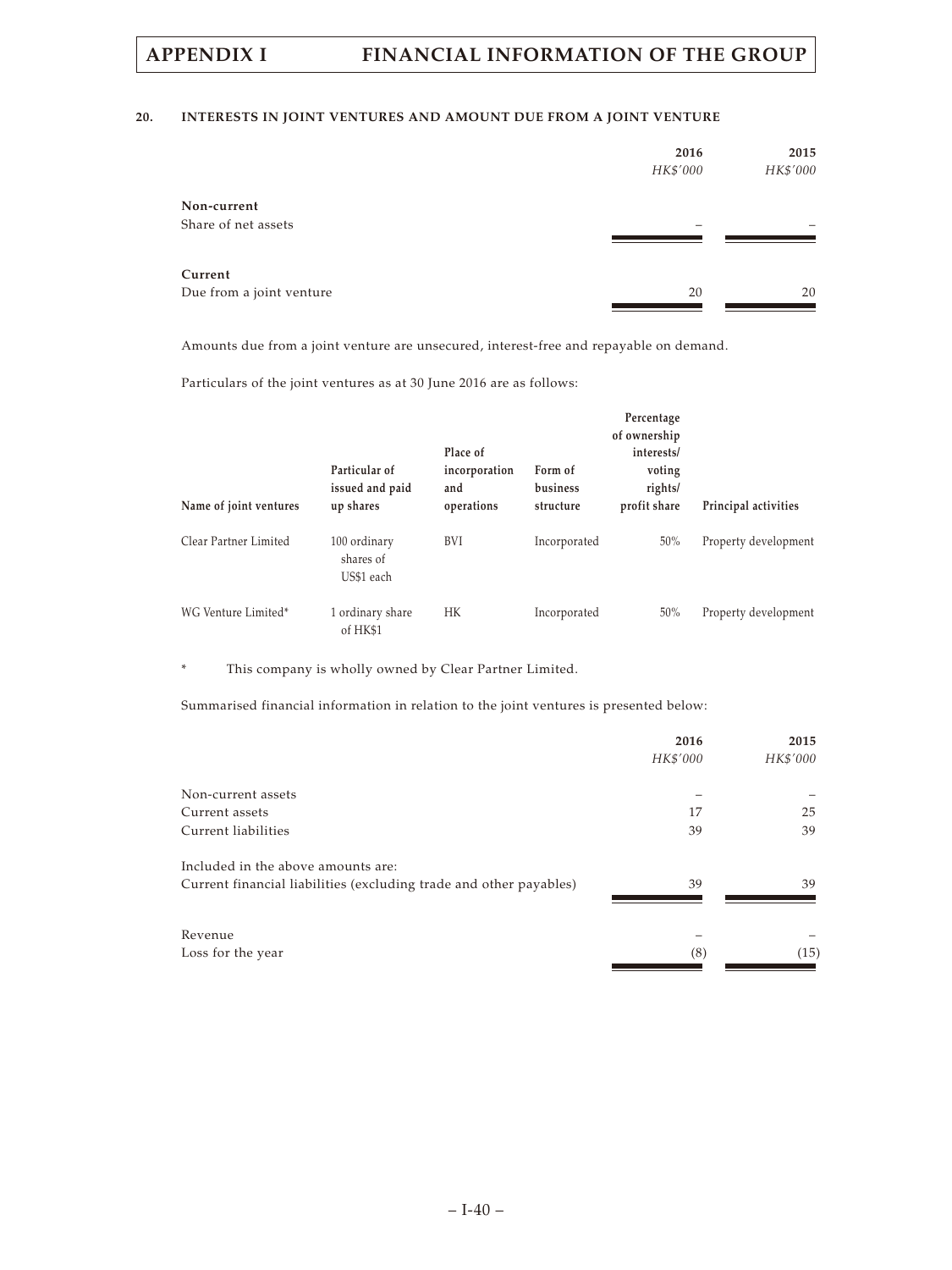The Group has discontinued the recognition of its share of losses of certain joint ventures because the share of losses of these joint ventures had exceeded the Group's interests in them. The amounts of unrecognised share of those joint ventures, extracted from the financial statements of joint ventures, both for the year and cumulatively, are as follows:

|                                                            | 2016<br><b>HK\$'000</b> | 2015<br><b>HK\$'000</b> |
|------------------------------------------------------------|-------------------------|-------------------------|
| Unrecognised share of loss of joint ventures for the year  | 4                       | 8                       |
| Accumulated unrecognised share of losses of joint ventures | 12                      | 8                       |

During the year ended 30 June 2015, the Group disposed of its interest in one of its joint ventures (i.e. Cosmo Reach), details of which are set out in note 30(b).

# **21. AVAILABLE-FOR-SALE FINANCIAL ASSETS**

| 2016      | 2015                    |
|-----------|-------------------------|
| HK\$'000  | HK\$'000                |
|           |                         |
| 11,789    | 15,635                  |
|           | 25,346                  |
|           | 5,053                   |
| 33,193    | 11,154                  |
|           | 57,188                  |
|           |                         |
|           |                         |
|           |                         |
|           |                         |
| 50,964    | 57,188                  |
|           | 2015                    |
| HK\$'000  | HK\$'000                |
| 57,188    | 100,753                 |
| 28,689    | 1,466                   |
| (28, 713) | (49, 142)               |
|           |                         |
| (6,200)   | 4,111                   |
| 50,964    | 57,188                  |
|           | 44,982<br>5,982<br>2016 |

Listed equity securities, listed debts investments and unlisted investment funds with carrying amounts of HK\$11,789,000 (2015: HK\$15,635,000), nil (2015: HK\$30,399,000) and HK\$19,909,000 (2015: nil) respectively are stated at fair value. The fair values have been determined directly by reference to published price and quotations in active markets.

Unlisted investment funds with a carrying amount of HK\$19,266,000 (2015: HK\$11,154,000) are measured at cost less impairment losses as the variability in the range of reasonable fair value estimates is significant and the probabilities of the various estimates within the range cannot be reasonably assessed and used in estimating fair value. The directors of the Company are of the opinion that the fair value cannot be measured reliably.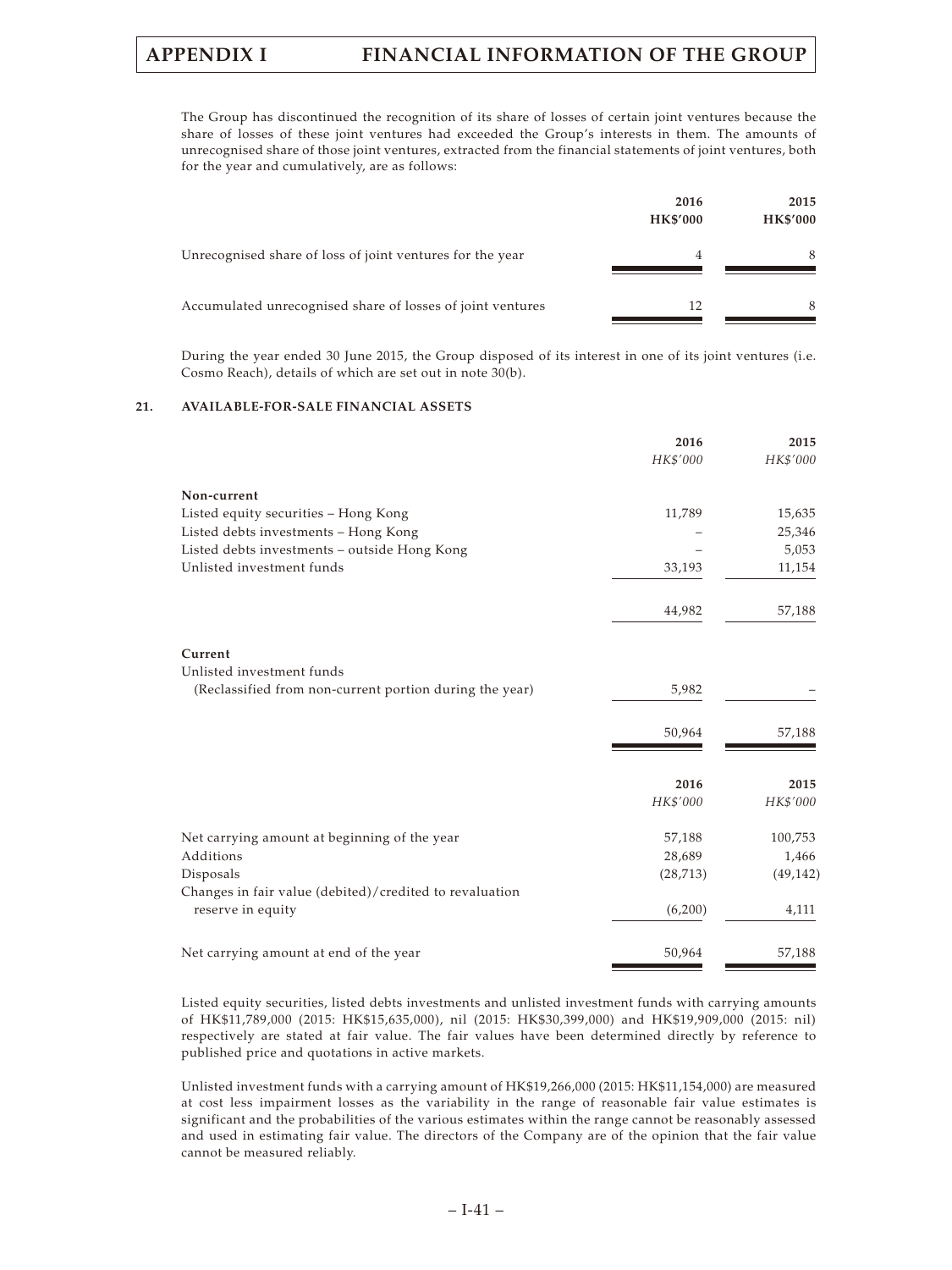As at 30 June 2016, available-for-sale financial assets were individually determined to be impaired on the basis of a material decline in their fair value below cost which indicated that the investment costs may not be recovered. For the year ended 30 June 2016, an impairment of HK\$1,055,000 (2015: Nil) on these investments was recognised in profit or loss in accordance with the policy set out in note 3.13. As at 30 June 2016, the fair value of individual impaired available-for-sale equity securities was HK\$2,145,000 (2015: Nil).

# **22. PROPERTIES HELD FOR TRADING**

Analysis of carrying amount of properties held for trading is as follows:

|                                   | 2016<br>HK\$'000 | 2015<br>HK\$'000 |
|-----------------------------------|------------------|------------------|
| In Hong Kong                      |                  |                  |
| $-10$ to 50 years (medium leases) | 31,402           | 32,450           |
| In United Kingdom                 |                  |                  |
| - Freehold                        | 73,755           |                  |
|                                   | 105,157          | 32,450           |

On 6 June 2014, the board of directors of one of its subsidiaries resolved that there was a change of intention on one of the properties held for trading from "properties held for trading" to "investment properties" for the long term investment and this property is held for capital appreciation, rather than held for trading in its ordinary course of business. This property shall be transferred to investment properties when there is a change in use, evidenced by commencement of an operating lease to another party in accordance with HKAS 40.

As at 30 June 2016, the Group's properties held for trading with net carrying amount of HK\$73,755,000 (2015: Nil) were pledged to secure bank loans of HK\$29,148,000 (2015: Nil) (Note 27).

## **23. PROPERTIES UNDER DEVELOPMENT**

Properties under development are all held under medium leases and located in Hong Kong.

|                              | 2016<br>HK\$'000 | 2015<br>HK\$'000 |
|------------------------------|------------------|------------------|
| At cost:                     |                  |                  |
| At the beginning of the year | 444,705          | 444,444          |
| Additions                    | 70               | 261              |
| At the end of the year       | 444,775          | 444,705          |

All properties under development are expected to be recovered after more than one year.

### **24. TRADE RECEIVABLES**

The Group generally allowed a credit period of 1 month to its trade customers.

Based on the invoice dates, all trade receivables as at 30 June 2016 and 30 June 2015 were aged within 90 days.

All trade receivables are subject to credit risk exposure. Impairment on trade receivables is recognised when the debts are identified to be irrecoverable.

Based on the due dates, no trade receivables as at 30 June 2016 and 30 June 2015 was past due nor impaired.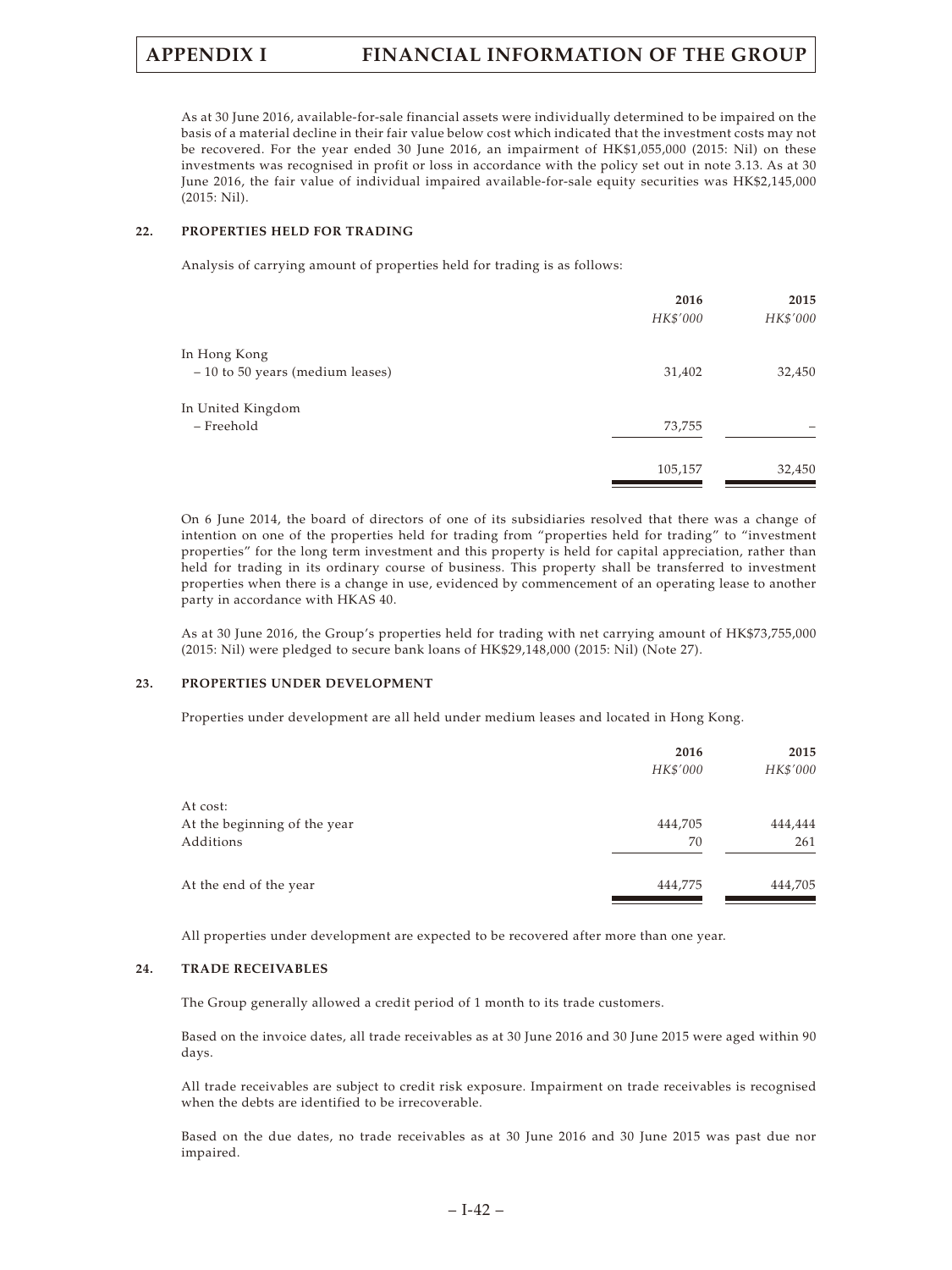As at 30 June 2016, there was no amount denominated in a currency other than the functional currency of the entity to which they relate (2015: Nil).

Receivables that were neither past due nor impaired were due from the customers for whom there was no recent history of default.

The directors of the Company consider that the fair values of trade receivables are not materially different from their carrying amounts because these amounts have short maturity periods on their inception.

## **25. FINANCIAL ASSETS AT FAIR VALUE THROUGH PROFIT OR LOSS**

These represented the unlisted investment funds and are held for trading purposes. The balances at the reporting dates are stated at fair values which have been determined by reference to the quoted bid prices at the reporting dates.

### **26. CASH AND BANK BALANCES**

|                                                                    | 2016       | 2015      |
|--------------------------------------------------------------------|------------|-----------|
|                                                                    | HK\$'000   | HK\$'000  |
| Cash and bank balances                                             | 18,597     | 145,210   |
| Short-term deposits                                                | 392,339    | 444,073   |
| Total cash and bank balances as stated in the consolidated         |            |           |
| statement of financial position                                    | 410,936    | 589,283   |
| Short-term deposits with an original maturity of more than three   |            |           |
| months                                                             | (193, 405) | (122,063) |
| Cash and cash equivalents for the presentation of the consolidated |            |           |
| statement of cash flows                                            | 217.531    | 467,220   |

Cash at banks earn interest at rates up to 0.4% (2014: 0.4%) per annum based on the daily bank deposits rates. Short-term deposits earn interest at rates of 0.60% to 1.26% (2015: 0.01% to 4.30%) per annum and are eligible for immediate cancellation without receiving any interest for the last deposit period.

Included in cash and bank balances of the Group is an aggregate amount of HK\$2,000 (2015: HK\$126,201,000) of bank balances denominated in Renminbi ("RMB") placed with the banks in Hong Kong. RMB is not a freely convertible currency.

The directors of the Company consider that the fair values of short-term deposits are not materially different from their carrying amounts because of the short maturity period on their inception.

### **27. BORROWINGS**

|                                    | 2016<br>HK\$'000 | 2015<br>HK\$'000 |
|------------------------------------|------------------|------------------|
| Current<br>Bank loans, secured     | 2,915            |                  |
| Non-current<br>Bank loans, secured | 26,233           |                  |
|                                    | 29,148           |                  |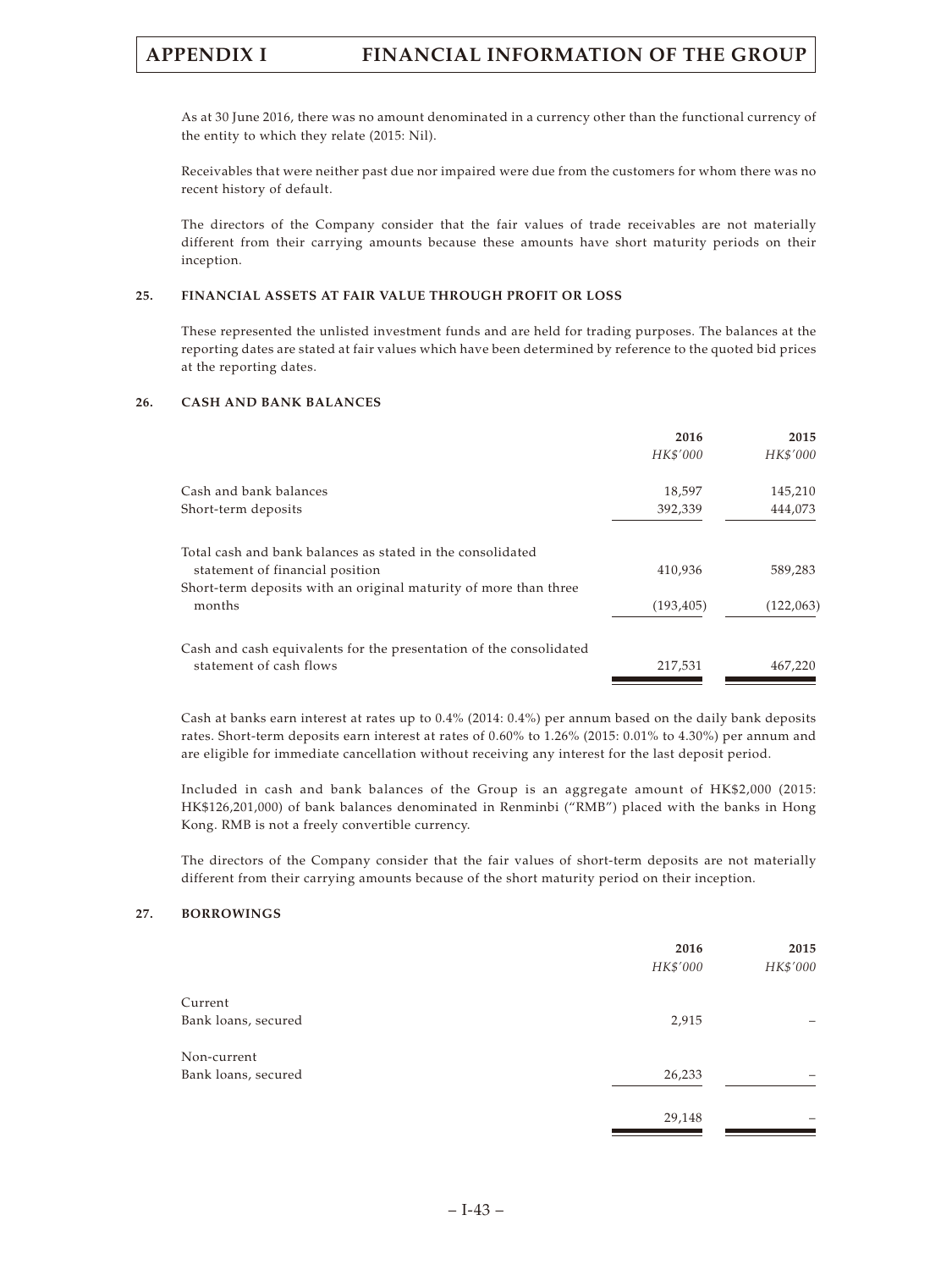As at the reporting dates, the Group's bank loans, based on the schedule repayment dates set out in the bank loan agreements and ignored the effect of any repayment on demand clause, are as follows:

|                                        | 2016     | 2015     |
|----------------------------------------|----------|----------|
|                                        | HK\$'000 | HK\$'000 |
| Within one year or on demand           | 2,915    |          |
| In the second year                     | 2,915    |          |
| In the third to fifth years, inclusive | 8,744    |          |
| Beyond five years                      | 14,574   |          |
|                                        | 29,148   |          |
|                                        |          |          |

All bank loans as at 30 June 2016 were secured by guarantees by the Company and the pledge of certain properties held for trading (note 22) with net carrying amounts of HK\$73,755,000.

During the year, the effective interest rates of the Group's borrowings were ranged 3.02% to 3.09% per annum (2015: Nil).

# **28. SHARE CAPITAL**

|                                           | 2016                |          | 2015                |          |  |
|-------------------------------------------|---------------------|----------|---------------------|----------|--|
|                                           | Number<br>of shares |          | Number<br>of shares |          |  |
|                                           | '000                | HK\$'000 | '000                | HK\$'000 |  |
| Authorised:                               |                     |          |                     |          |  |
| Ordinary shares of HK\$0.01 each          | 10,000,000          | 100,000  | 10,000,000          | 100,000  |  |
| Issued and fully paid:                    |                     |          |                     |          |  |
| Ordinary shares of HK\$0.01 each          |                     |          |                     |          |  |
| At the beginning of the year              | 2,718,500           | 27,185   | 3,478,500           | 34,785   |  |
| Placing of new shares                     | 420,000             | 4,200    |                     |          |  |
| Cancellation of the repurchased shares on |                     |          |                     |          |  |
| 2 March 2015                              |                     |          | (760,000)           | (7,600)  |  |
| At the end of the year                    | 3,138,500           | 31,385   | 2,718,500           | 27,185   |  |
|                                           |                     |          |                     |          |  |

On 25 May 2016, pursuant to a placing agreement between the Company and a placing agent dated 13 May 2016, the Company issued an aggregate of 420,000,000 new ordinary shares of HK\$0.01 each at a price of HK\$0.15 per share to the independent parties. Details of the share placing were set out in the Company's announcement dated 13 May 2016.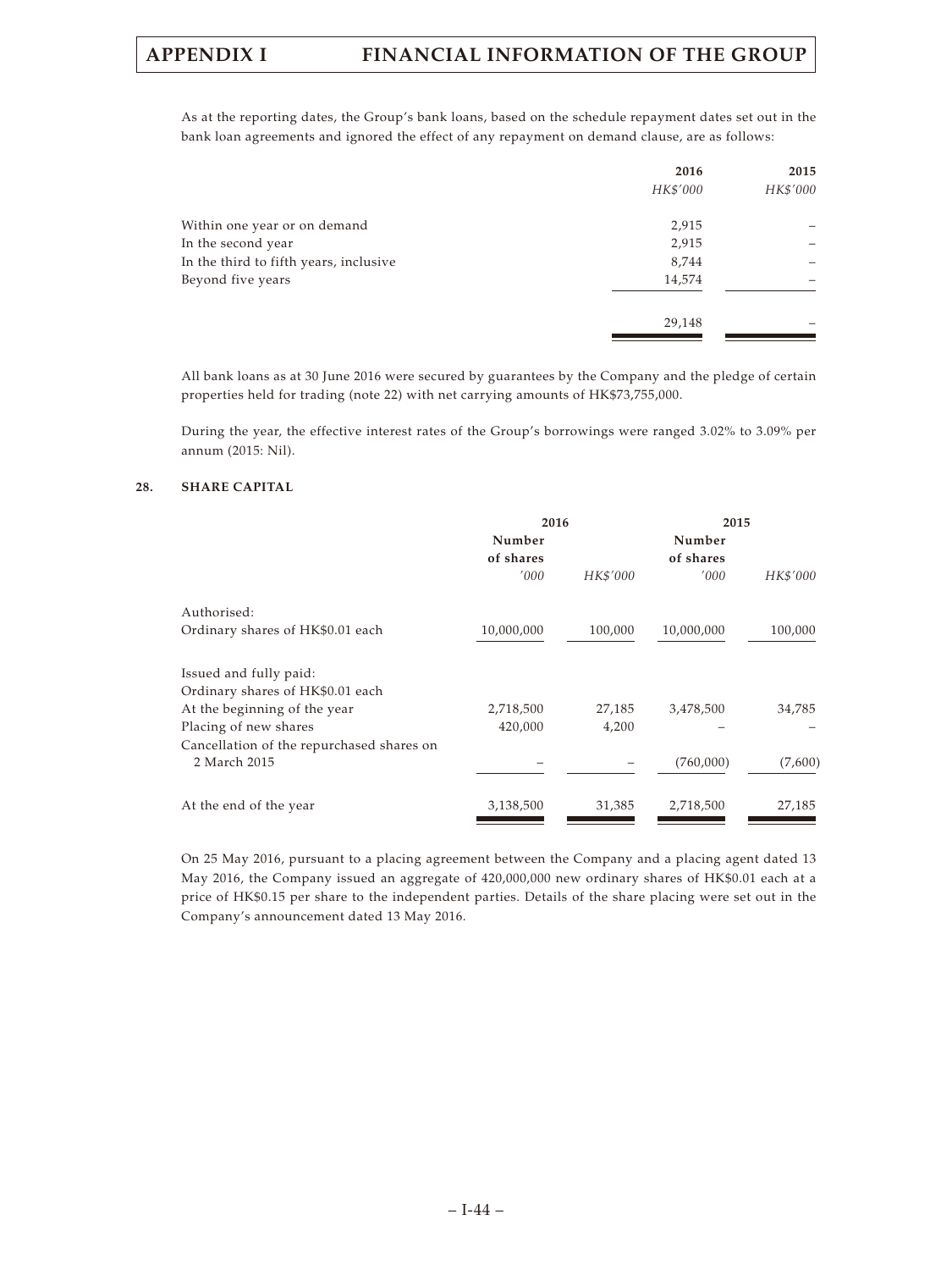# **29. DEFERRED TAX**

Details of the deferred tax liabilities and assets recognised are as follows:

|                                                | Accelerated<br>tax |                   |          |
|------------------------------------------------|--------------------|-------------------|----------|
|                                                | allowances         | <b>Tax losses</b> | Total    |
|                                                | HK\$'000           | HK\$'000          | HK\$'000 |
| At 1 July 2014                                 | 1,241              | (876)             | 365      |
| Charged/(Credited) to profit or loss (note 10) | 414                | (454)             | (40)     |
| At 30 June 2015 and 1 July 2015                | 1,655              | (1,330)           | 325      |
| Charged to profit or loss (note 10)            | 414                |                   | 414      |
| At 30 June 2016                                | 2,069              | (1,330)           | 739      |

For the purpose of presentation in consolidated statement of financial position, certain deferred tax assets and liabilities have been offset. The following is the analysis of the deferred tax balances for financial reporting purposes:

|                          | 2016     | 2015     |
|--------------------------|----------|----------|
|                          | HK\$'000 | HK\$'000 |
| Deferred tax assets      |          |          |
| Deferred tax liabilities | 739      | 325      |
|                          | 739      | 325      |
|                          |          |          |

At the reporting date, the Group had unrecognised deferred tax assets as follows:

|                                                                                                                                      | 2016<br>HK\$'000 | 2015<br>HK\$'000 |
|--------------------------------------------------------------------------------------------------------------------------------------|------------------|------------------|
| Tax effect of temporary differences arising as a result of:                                                                          |                  |                  |
| Deferred tax assets:                                                                                                                 |                  |                  |
| Tax losses available to set off against future assessable profits<br>Excess of depreciation charged in the financial statements over | 3,596            | 2.961            |
| depreciation allowance claimed for tax purpose                                                                                       | 78               | 19               |
|                                                                                                                                      | 3.674            | 2,980            |

No provision for deferred taxation has been recognised in respect of the tax losses of HK\$29,184,000 (2015: HK\$17,948,000) as this has not yet been all agreed with the Inland Revenue Department and there is the unpredictability of future profit streams. The tax losses do not expire under current tax legislation.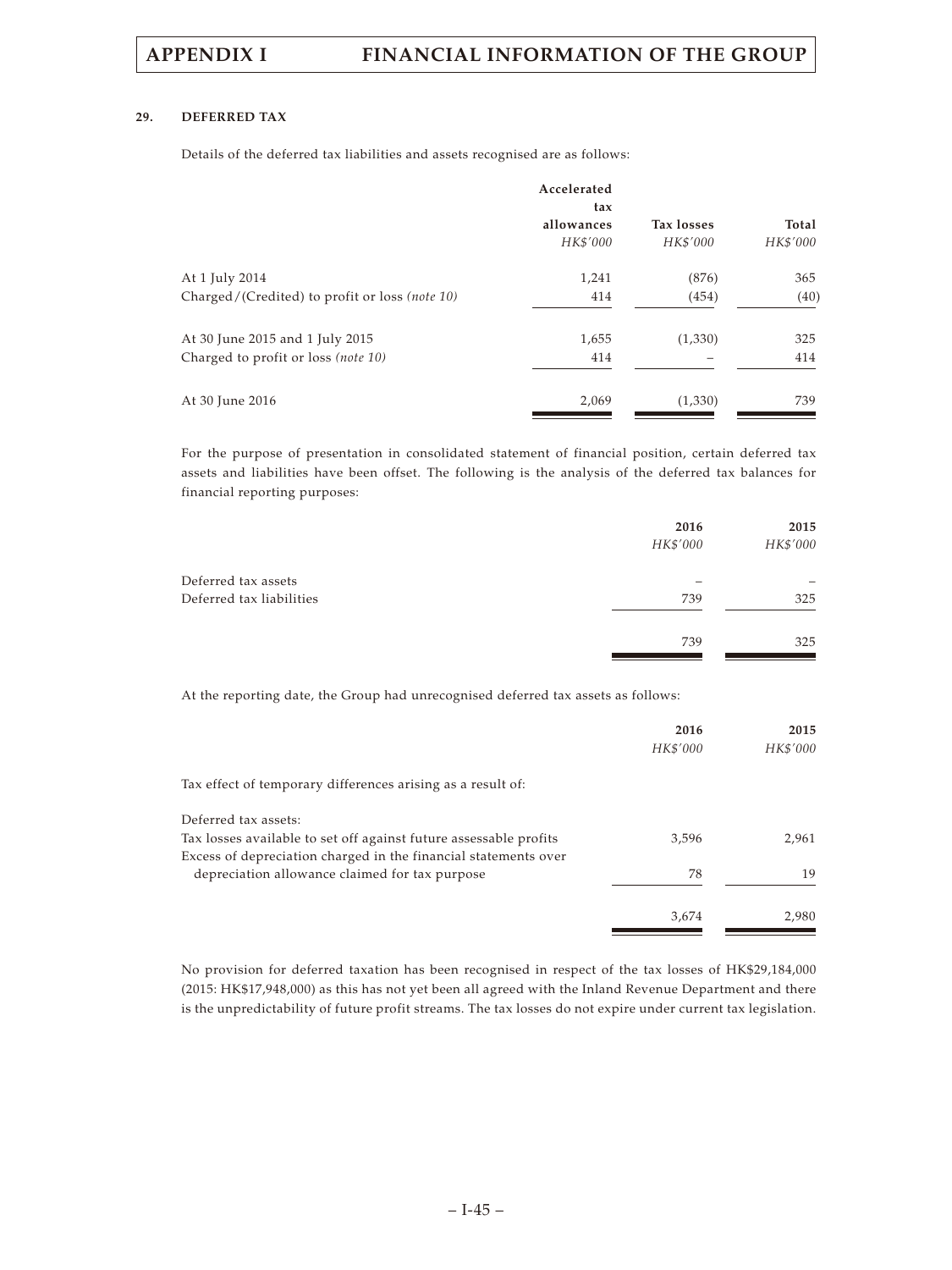# **30. DEREGISTRATION OF A SUBSIDIARY/DISPOSAL OF INTERESTS IN SUBSIDIARIES, AN ASSOCIATE AND A JOINT VENTURE**

### **(a) 2016**

On 17 May 2016, the Group deregistered Ace Decade Development Limited, a wholly-owned subsidiary in United Kingdom, which was inactive.

|                                                                    | 2016<br>HK\$'000 |
|--------------------------------------------------------------------|------------------|
| Release of translation reserve upon deregistration of a subsidiary | 10,409           |
| Loss on deregistration                                             | 10,409           |

Upon deregistration of this subsidiary, the cumulative amount of the exchange differences relating to this foreign operation, recognised in other comprehensive income and accumulated in the translation reserve, has been reclassified from equity to profit or loss in accordance with the policy set out in note 3.6 and HKAS 21.

### **(b) 2015**

As referred to in note 11, on 27 February 2015, the Company completed the disposal of the Vastwood Group which was engaged in the Property, Assembly and Brokerage Business.

As a result of the disposal, the Company effectively disposed of (i) 100% interest in the Vastwood Group, (ii) 49% interest in Brilliant Icon, (iii) an associate (i.e. 20% interest in Corporate Icon) and (iv) a joint venture (i.e. 10% interest in Cosmo Reach).

The consideration was settled by 760,000,000 shares of the Company and the fair value of sale proceed was HK\$231,800,000, being the market price of 760,000,000 shares of the Company at the disposal date. The total consideration of HK\$231.8 million and the total transaction costs of HK\$3.7 million were allocated between the disposals of (i) 100% interest in the Vastwood Group, (ii) 49% interest in Brilliant Icon, (iii) 20% interest in Corporate Icon and (iv) 10% interest in Cosmo Reach, based on the respective net asset/liability values of the Vastwood Group, Brilliant Icon, Corporate Icon and Cosmo Reach disposed of as at 27 February 2015, after taking into consideration the amount of the sale loan as at 27 February 2015 and the fair values of the properties held by the respective companies as at 27 February 2015, as follows:

|                                               | 2015          |             |
|-----------------------------------------------|---------------|-------------|
|                                               |               | Transaction |
|                                               | Consideration | costs       |
|                                               | HK\$'000      | HK\$'000    |
| The Vastwood Group (excluding Brilliant Icon, |               |             |
| Corporate Icon and Cosmo Reach)               | 228,809       | 3,676       |
| Brilliant Icon                                | 1,212         | 19          |
| Corporate Icon                                | 827           | 13          |
| Cosmo Reach                                   | 952           | 15          |
|                                               | 231,800       | 3,723       |
|                                               |               |             |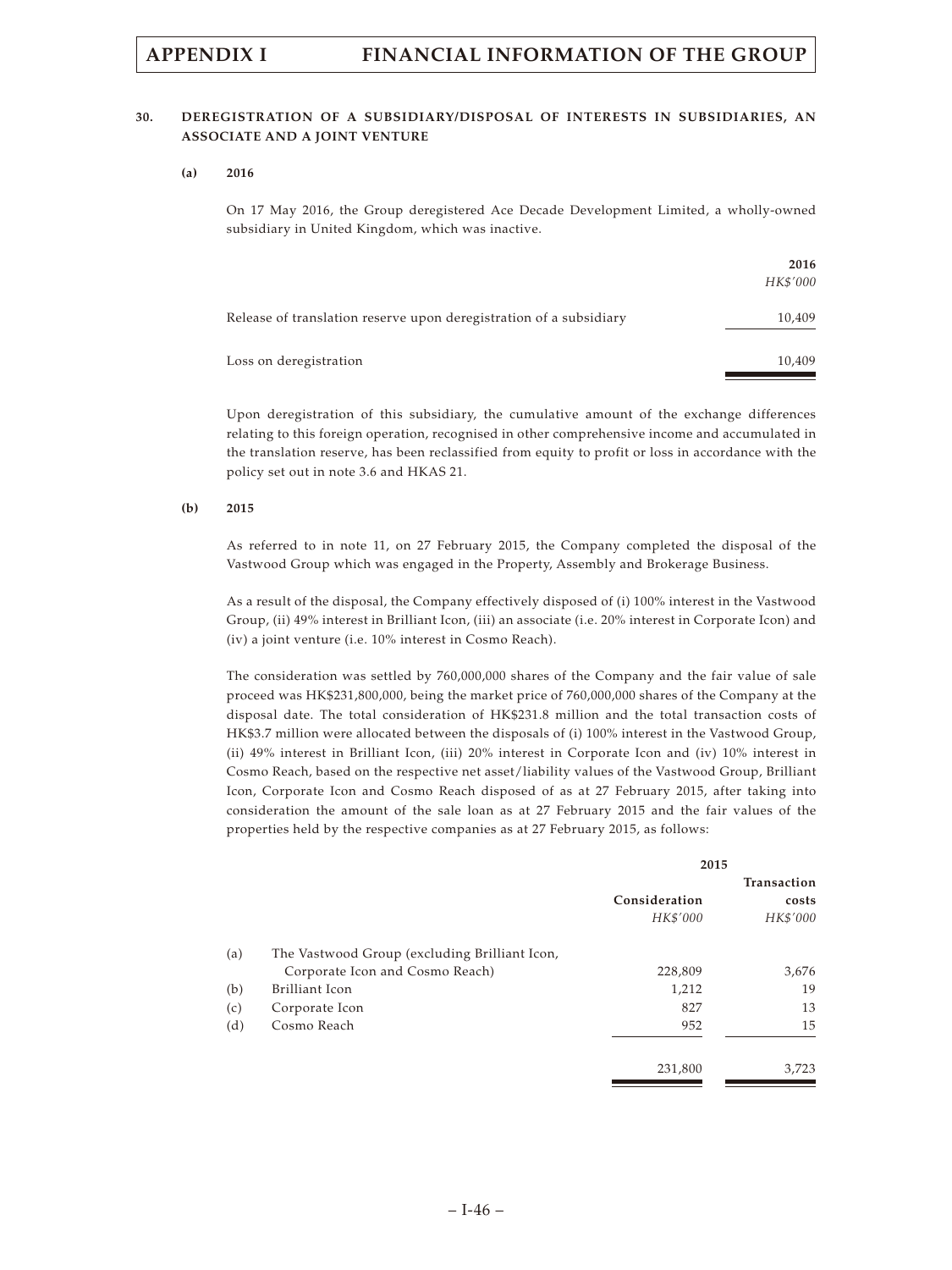# *(i) Disposal of 100% interest in the Vastwood Group (excluding Brilliant Icon, Corporate Icon and Cosmo Reach)*

The net assets of the Vastwood Group (excluding Brilliant Icon, Corporate Icon and Cosmo Reach) at the date of disposal were as follows:

|                                                                                                                                     | 2015       |
|-------------------------------------------------------------------------------------------------------------------------------------|------------|
|                                                                                                                                     | HK\$'000   |
| Net assets disposed of:                                                                                                             |            |
| Property, plant and equipment (note 16)                                                                                             | 121,328    |
| Properties held for trading                                                                                                         | 50,122     |
| Goodwill                                                                                                                            | 73,000     |
| Trade receivables                                                                                                                   | 46,546     |
| Prepayments, deposits and other receivables                                                                                         | 4,390      |
| Cash and bank balances                                                                                                              | 23,115     |
| Restricted bank deposits                                                                                                            | 116,883    |
| Amount due from a fellow subsidiary                                                                                                 | 15,520     |
| Amount due from associates                                                                                                          | 4,378      |
| Amount due from a joint venture                                                                                                     | 4,266      |
| Accrued expenses and other payables                                                                                                 | (131, 647) |
| Borrowings                                                                                                                          | (43,020)   |
| Finance lease liabilities                                                                                                           | (1,548)    |
| Provision for income tax                                                                                                            | (3,215)    |
|                                                                                                                                     | 280,118    |
| Transaction costs                                                                                                                   | 3,676      |
| Loss on disposal of subsidiaries included in loss for the year from<br>discontinued operations in the consolidated income statement | (54, 985)  |
| Fair value of the consideration, as above                                                                                           | 228,809    |
|                                                                                                                                     |            |

The analysis of the net outflow of cash and cash equivalents in respect of the disposal of subsidiaries is as follows:

|                                    | 2015<br>HK\$'000 |
|------------------------------------|------------------|
| Cash and bank balances disposed of | 23,115           |
| Net cash outflow on disposal       | 23,115           |

## *(ii) Disposal of 49% interest in Brilliant Icon*

Upon completion, the Group holds 51% interest in Brilliant Icon and is able to exercise control on Brilliant Icon. The difference of HK\$1,380,000 between the proportionate share of the carrying amount of its net liabilities and the consideration received for the disposal had been credited to the Group's other reserve during the year ended 30 June 2015.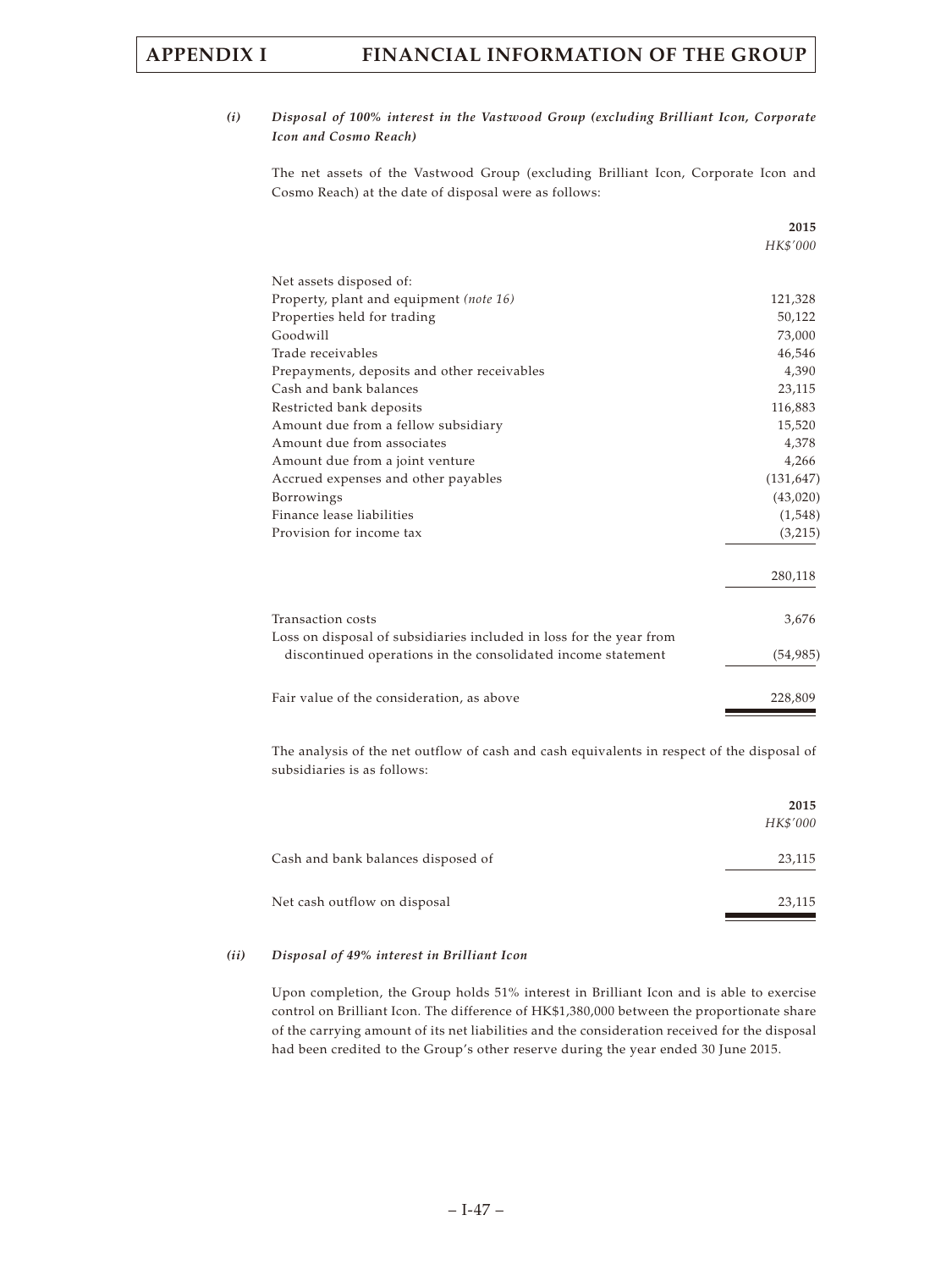|       |                                                                                                                                        | 2015<br>HK\$'000     |
|-------|----------------------------------------------------------------------------------------------------------------------------------------|----------------------|
|       | Consideration received for 49% ownership interest, as above<br>Net liabilities attributable to 49% ownership interest                  | 1,212<br>187         |
|       | Transaction costs                                                                                                                      | 1,399<br>(19)        |
|       | Increase in equity attributable to owners of the Company<br>(included in other reserve)                                                | 1,380                |
| (iii) | Disposal of 20% interest in Corporate Icon                                                                                             |                      |
|       | The transaction had been accounted for as disposal of an associate were:                                                               |                      |
|       |                                                                                                                                        | 2015<br>HK\$'000     |
|       | Consideration received for 20% ownership interest<br>Net assets attributable to 20% ownership interest<br>Transaction costs            | 827<br>(517)<br>(13) |
|       | Gain on disposal of an associate included in loss for the year from<br>discontinued operations in the consolidated income statement    | 297                  |
| (iv)  | Disposal of 10% interest in Cosmo Reach                                                                                                |                      |
|       | The transaction had been accounted for as disposal of a joint venture were:                                                            |                      |
|       |                                                                                                                                        | 2015<br>HK\$'000     |
|       | Consideration received for 10% ownership interest<br>Net assets attributable to 10% ownership interest<br>Transaction costs            | 952<br>(640)<br>(15) |
|       | Gain on disposal of a joint venture included in loss for the year from<br>discontinued operations in the consolidated income statement | 297                  |

The transaction had been accounted for as equity transaction as follows:

In total, loss on disposal of subsidiaries, an associate and a joint venture of HK\$54,391,000 was recognised in loss for the year from discontinued operations in the consolidated income statement for the year ended 30 June 2015.

# **31. AMOUNTS DUE TO NON-CONTROLLING SHAREHOLDERS**

Amounts due to non-controlling shareholders are unsecured, interest-free and repayable on demand.

# **32. SHARE-BASED PAYMENTS**

The Company adopted a share option scheme (the "2011 Share Option Scheme") at the annual general meeting held on 1 November 2011 (the "2011 AGM").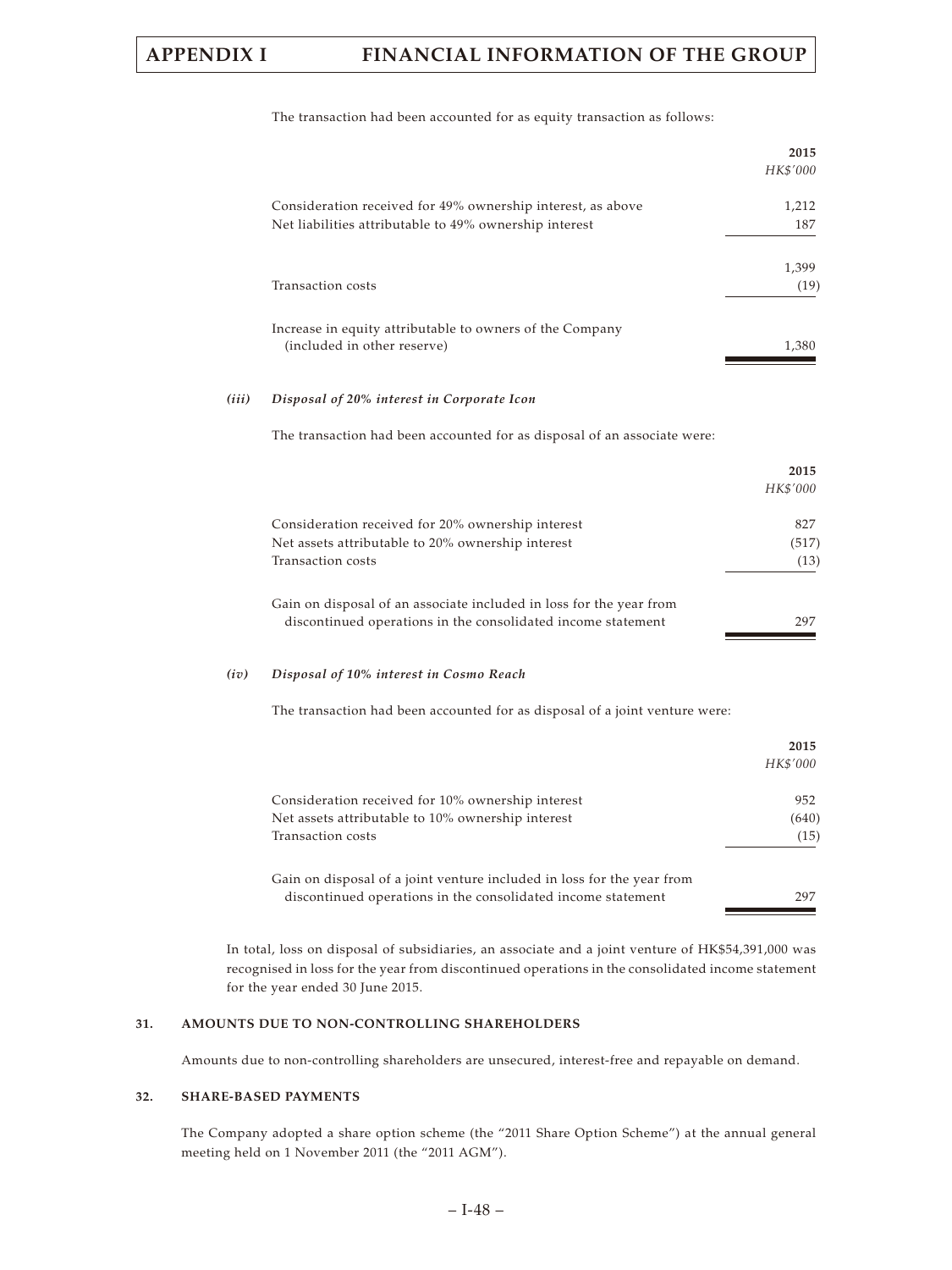The share option scheme adopted on 21 May 2002 by the Company (the "2002 Share Option Scheme") was terminated immediately after the conclusion of the 2011 AGM. However, the outstanding share options granted under the 2002 Share Option Scheme shall continue to be exercisable under the terms of issue.

The principal terms of the share option scheme are set out as follows:

## **2011 Share option scheme**

The 2011 Share Option Scheme shall be valid and effective for a period of ten years commencing on 1 November 2011. The purpose of the 2011 Share Option Scheme is to enable the Company to grant options to the selected persons as incentives or rewards for their contribution to the Company and its subsidiaries.

Eligible participants of the 2011 Share Option Scheme include any employees, non-executive directors (including any independent non-executive directors) of the Company and any of its subsidiaries, advisers, consultants, suppliers or customers of the Company or any of its subsidiaries.

Total number of shares in respect of which options may be granted under the 2011 Share Option Scheme and any other share option schemes of the Company, is not exceeding 10% of the total number of shares in issue of the Company from 1 November 2011 onwards or at the renewal of such limit. Under the 2011 Share Option Scheme, the Company may obtain an approval from its shareholders to refresh the above mentioned 10% limit.

Notwithstanding anything hereinbefore contained and subject to the maximum entitlement of each participant hereinafter mentioned, the maximum number of shares which may be issued upon exercise of all outstanding options granted and yet to be exercised under the 2011 Share Option Scheme and any other share option schemes of the Company shall not exceed 30% of the issued share capital of the Company from time to time. The maximum number of shares which may be issued upon exercise of all outstanding options granted and to be granted to each eligible participant in the 2011 Share Option Scheme and any other share option schemes of the Company within any 12-month period up to the date of grant, is limited to 1% of the shares of the Company in issue at the date of grant. Any further grant of share options in excess of this limit is subject to shareholders' approval in a general meeting.

An offer for the granting of share options shall be accepted in written within 21 days from the offer date and by way of payment of consideration of HK\$1. The exercise period of the share options granted shall be determined by the board of directors and notified to the relevant grantee, but must not be more than ten years from the date of grant of the share options. The exercise price of the share options shall be a price determined by the board of directors at its absolute discretion and notified to a participant and shall be no less than the highest of (i) the closing price of the shares of the Company as stated in the daily quotation sheets issued by the Stock Exchange on the offer date; (ii) the average closing price of the shares of the Company as stated in the daily quotation sheets issued by the Stock Exchange for the five business days immediately preceding the offer date; and (iii) the nominal value of the shares of the Company on the offer date.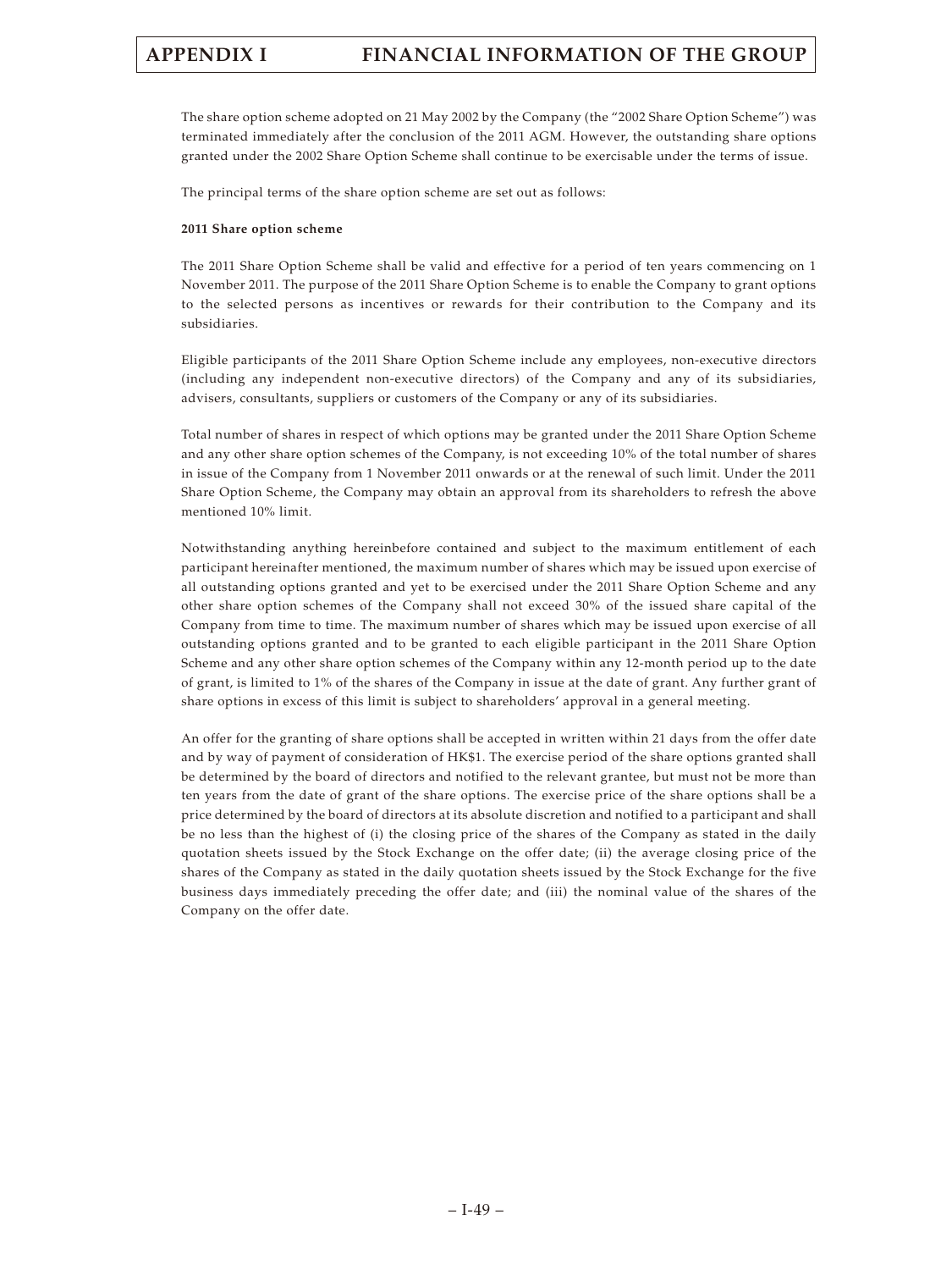The following shows the outstanding position of the share options granted under the share option schemes as at 30 June 2016:

|                              | Number of share options               |                                                                                  |                                                      |                                                      |                                               |                                  |                                         |
|------------------------------|---------------------------------------|----------------------------------------------------------------------------------|------------------------------------------------------|------------------------------------------------------|-----------------------------------------------|----------------------------------|-----------------------------------------|
| Name or category of grantees | At<br>1 July<br>2015                  | Lapsed<br>during the<br>year                                                     | Granted<br>during the<br>year                        | At<br>30 June<br>2016                                | Date of grant of<br>share options             | Exercise<br>Period<br>(note a)   | Exercise<br>price<br>(HK\$)<br>(note b) |
| <b>Directors</b>             |                                       |                                                                                  |                                                      |                                                      |                                               |                                  |                                         |
| Pong Wilson Wai San (note c) | 8,400,000<br>11,000,000<br>22,600,000 | (8,400,000)<br>$\qquad \qquad -$                                                 | $\qquad \qquad -$<br>$\qquad \qquad -$               | $\overline{\phantom{a}}$<br>11,000,000<br>22,600,000 | 9 July 2010<br>26 October 2012<br>3 June 2014 | Period 1<br>Period 2<br>Period 3 | 0.59<br>0.395<br>0.221                  |
|                              |                                       | $\qquad \qquad -$                                                                | 26,400,000                                           | 26,400,000                                           | 17 May 2016                                   | Period 4                         | 0.189                                   |
| Lee Wing Yin                 | 1,000,000<br>1,000,000                | -<br>-<br>$\qquad \qquad -$                                                      | $\qquad \qquad -$<br>$\qquad \qquad -$<br>27,180,000 | 1,000,000<br>1,000,000<br>27,180,000                 | 26 October 2012<br>3 June 2014<br>17 May 2016 | Period 2<br>Period 3<br>Period 4 | 0.395<br>0.221<br>0.189                 |
| Ngan Man Ho                  | 1,000,000<br>1,000,000                | $\overline{\phantom{0}}$<br>$\overline{\phantom{0}}$<br>$\overline{\phantom{0}}$ | $\overline{a}$<br>$\overline{a}$<br>3,180,000        | 1,000,000<br>1,000,000<br>3,180,000                  | 26 October 2012<br>3 June 2014<br>17 May 2016 | Period 2<br>Period 3<br>Period 4 | 0.395<br>0.221<br>0.189                 |
| Koo Fook Sun Louis           | 1,000,000                             |                                                                                  | $\qquad \qquad -$                                    | 1,000,000                                            | 26 October 2012                               | Period 2                         | 0.395                                   |
| Lung Hung Cheuk              | 1,000,000                             |                                                                                  | $\qquad \qquad -$                                    | 1,000,000                                            | 26 October 2012                               | Period 2                         | 0.395                                   |
| Yeung Wing Yan Wendy         | 1,000,000                             |                                                                                  | $\qquad \qquad -$                                    | 1,000,000                                            | 26 October 2012                               | Period 2                         | 0.395                                   |
| Lai Hin Wing, Henry          | 1,000,000                             |                                                                                  | $\qquad \qquad -$                                    | 1,000,000                                            | 26 October 2012                               | Period 2                         | 0.395                                   |
|                              | 50,000,000                            | (8,400,000)                                                                      | 56,760,000                                           | 98,360,000                                           |                                               |                                  |                                         |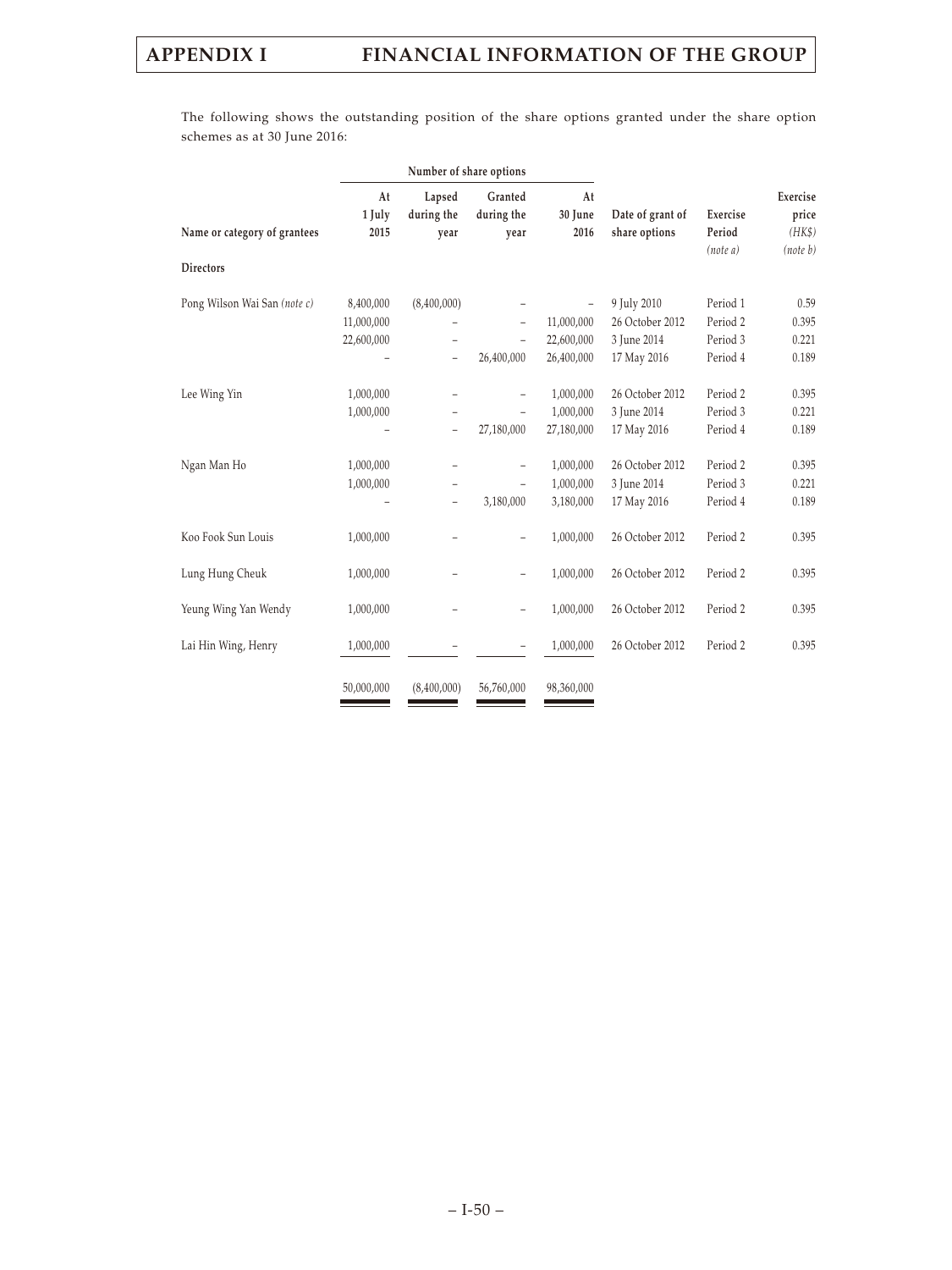The following shows the outstanding position of share options granted under the share option schemes as at 30 June 2015:

|                                                           |                                                     | Number of share options         |                                                            |                                                     |                                               |                                  |                                         |  |
|-----------------------------------------------------------|-----------------------------------------------------|---------------------------------|------------------------------------------------------------|-----------------------------------------------------|-----------------------------------------------|----------------------------------|-----------------------------------------|--|
| Name or category of grantees                              | At<br>1 July<br>2014                                | Forfeited<br>during the<br>year | Granted<br>during the<br>year                              | At<br>30 June<br>2015                               | Date of grant of<br>share options             | Exercise<br>Period<br>(note a)   | Exercise<br>price<br>(HK\$)<br>(note b) |  |
| <b>Directors</b>                                          |                                                     |                                 |                                                            |                                                     |                                               |                                  |                                         |  |
| Lee Wing Yin                                              | 1,000,000<br>1,000,000                              |                                 | $\overline{\phantom{0}}$<br>$\overline{\phantom{0}}$       | 1,000,000<br>1,000,000                              | 26 October 2012<br>3 June 2014                | Period 2<br>Period 3             | 0.395<br>0.221                          |  |
| Ngan Man Ho                                               | 1,000,000<br>1,000,000                              |                                 | $\overline{\phantom{0}}$                                   | 1,000,000<br>1,000,000                              | 26 October 2012<br>3 June 2014                | Period 2<br>Period 3             | 0.395<br>0.221                          |  |
| Koo Fook Sun Louis                                        | 1,000,000                                           |                                 | $\overline{\phantom{0}}$                                   | 1,000,000                                           | 26 October 2012                               | Period 2                         | 0.395                                   |  |
| Lung Hung Cheuk                                           | 1,000,000                                           |                                 | $\overline{\phantom{0}}$                                   | 1,000,000                                           | 26 October 2012                               | Period 2                         | 0.395                                   |  |
| Yeung Wing Yan Wendy                                      | 1,000,000                                           |                                 | $\overline{\phantom{0}}$                                   | 1,000,000                                           | 26 October 2012                               | Period 2                         | 0.395                                   |  |
| Lai Hin Wing, Henry                                       | 1,000,000                                           |                                 | $\overline{a}$                                             | 1,000,000                                           | 26 October 2012                               | Period 2                         | 0.395                                   |  |
|                                                           | 8,000,000                                           |                                 |                                                            | 8,000,000                                           |                                               |                                  |                                         |  |
| Director of subsidiaries and the substantial shareholder  |                                                     |                                 |                                                            |                                                     |                                               |                                  |                                         |  |
| Au Wing Wah                                               | 8,400,000                                           | (8,400,000)                     |                                                            |                                                     | 26 October 2012                               | Period 2                         | 0.395                                   |  |
| Consultant of the Company and the substantial shareholder |                                                     |                                 |                                                            |                                                     |                                               |                                  |                                         |  |
| Pong Wilson Wai San (note c)                              | 8,400,000<br>11,000,000<br>22,600,000<br>42,000,000 |                                 | ÷,<br>$\overline{\phantom{0}}$<br>$\overline{\phantom{0}}$ | 8,400,000<br>11,000,000<br>22,600,000<br>42,000,000 | 9 July 2010<br>26 October 2012<br>3 June 2014 | Period 1<br>Period 2<br>Period 3 | 0.59<br>0.395<br>0.221                  |  |
|                                                           | 58,400,000                                          | (8,400,000)                     |                                                            | 50,000,000                                          |                                               |                                  |                                         |  |

*Notes:*

(a) The vesting date of the share options for Periods 1, 2, 3 and 4 is the date of grant.

Period 1: 9 July 2010 to 8 July 2015

Period 2: 26 October 2012 to 25 October 2017

Period 3: 3 June 2014 to 2 June 2024

Period 4: 17 May 2016 to 16 May 2026

- (b) The exercise price of the share options is subject to adjustment in the case of rights or bonus issues, or other similar changes in the Company's share capital.
- (c) Mr. Pong Wilson Wai San was appointed as executive director on 17 May 2016.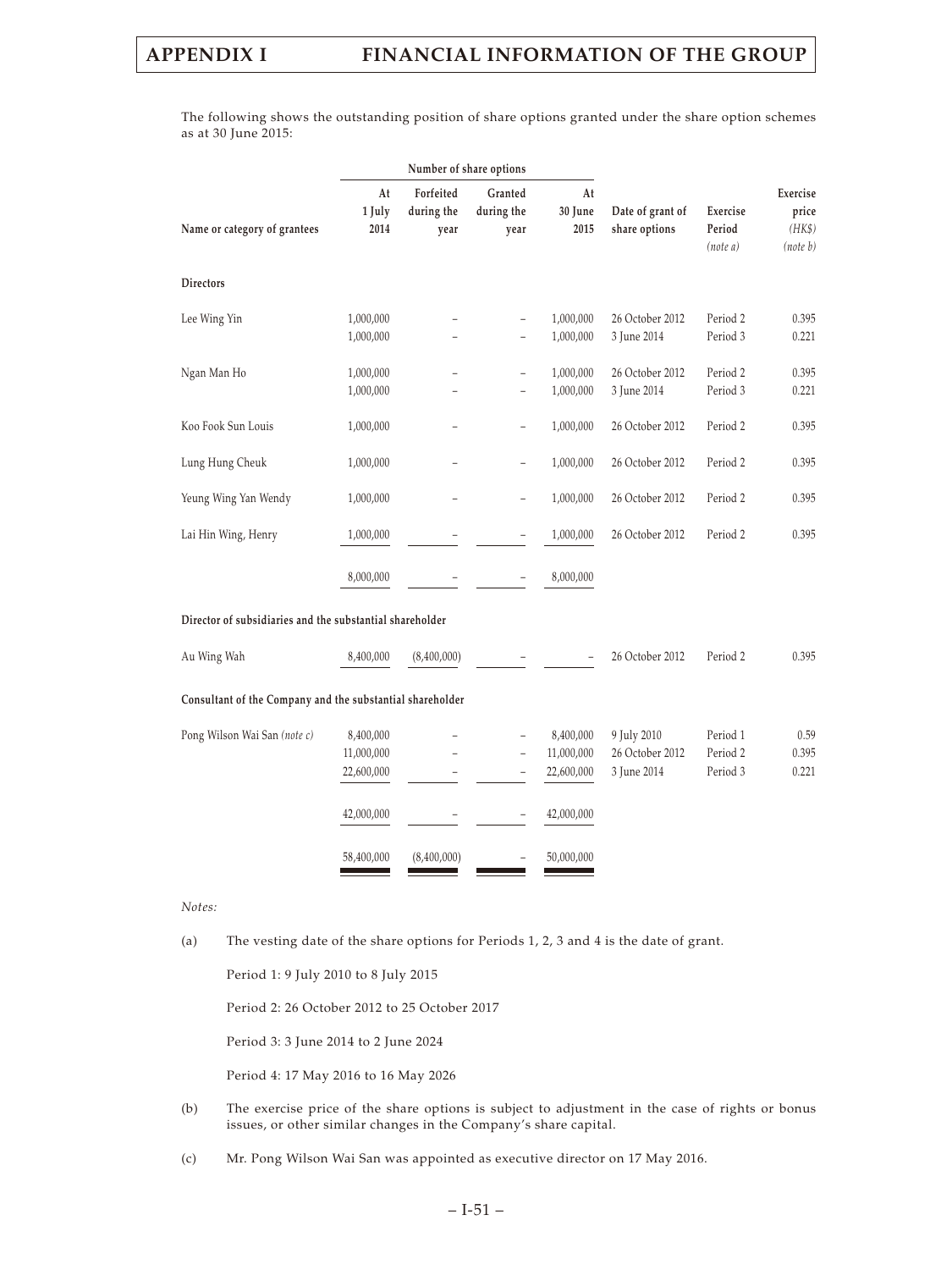(d) The weighted average exercise prices of share options are set out below:

|                                  | 2016<br>HK\$ | 2015<br>HK\$ |
|----------------------------------|--------------|--------------|
| At beginning of the year         | 0.342        | 0.350        |
| Lapsed/Forfeited during the year | 0.590        | 0.395        |
| Granted during the year          | 0.189        |              |
| At end of the year               | 0.233        | 0.342        |

(e) The weighted average remaining contractual life of the share options outstanding at 30 June 2016 was approximately 7.91 years (2015: 5.19 years).

The fair values of share options granted were determined using Black-Scholes Pricing Model that takes into account factors specific to the share incentive plans. The following principal assumptions were used in the valuation:

|                              | Share options<br>granted on 17 |
|------------------------------|--------------------------------|
|                              | <b>May 2016</b>                |
| Share price at date of grant | HK\$0.189                      |
| Expected volatility*         | 64.145%                        |
| Risk-free interest rate      | 0.990%                         |
| Dividend yield               | $0\%$                          |
| Expected life of option      | 5 years                        |
| Fair value at date of grant  | HK\$0.102                      |
| Exercise price               | HK\$0.189                      |

The underlying expected volatility reflects the assumption that the historical volatility is indicative of future treads, which may also not necessarily be the actual outcome. No special features pertinent to the options granted were incorporated into measurement of fair value.

For the year ended 30 June 2016, the fair value of the options granted was HK\$5,790,000 in aggregate, which was recognised as equity-settled share-based payments in the consolidated income statement. The corresponding amount has been credited to the share-based payment reserve.

For the year ended 30 June 2015, no share options were granted.

At 30 June 2016, the Company had 98,360,000 (2015: 50,000,000) share options outstanding under the share option schemes, which represented approximately 3.13% (2015: 1.84%) of the Company's shares in issue at that date. All these options were exercisable at 30 June 2016 and 2015.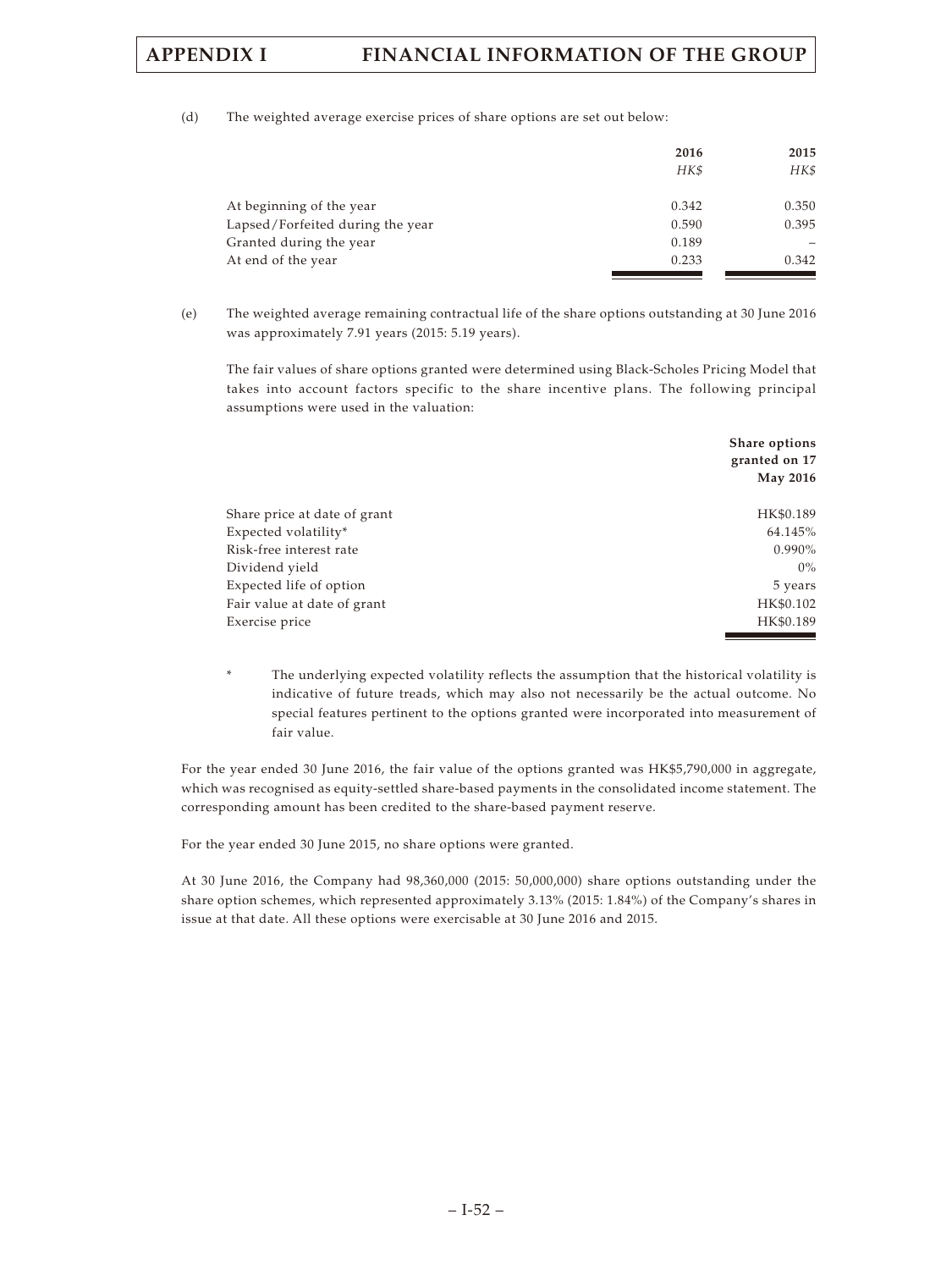### **33. OPERATING LEASE COMMITMENTS**

# **As lessee**

At 30 June 2016, the total future minimum lease payments under non-cancellable operating leases payable by the Group and the Company are as follows:

|                              | 2016     | 2015     |
|------------------------------|----------|----------|
|                              | HK\$'000 | HK\$'000 |
| Within one year              | 560      | 2,515    |
| In the second to fifth years |          | 483      |
|                              | 560      | 2,998    |
|                              |          |          |

The Group leases a number of properties under operating leases. The leases run for an initial period ranging from one to two years, with an option to renew the lease and renegotiated the terms at the expiry date or at dates as mutually agreed between the Group and respective landlords/lessors. As at 30 June 2016 and 2015, none of the leases include contingent rentals.

### **As lessor**

At 30 June 2016, the Group had future aggregate minimum lease receipts under non-cancellable operating leases as follows:

|                              | 2016<br>HK\$'000 | 2015<br>HK\$'000 |
|------------------------------|------------------|------------------|
| Within one year              | 15,600           | 5,576            |
| In the second to fifth years | 25,570           | 7,202            |
| Later than five years        | 14,604           |                  |
|                              | 55,774           | 12,778           |
|                              |                  |                  |

The Group leases its properties under operating lease arrangements which run for an initial period of two to fifteen years (2015: two years), with an option to renew the lease terms at the expiry date or at dates as mutually agreed between the Group and the respective tenants. None of the leases include contingent rentals.

# **34. COMMITMENTS ON INVESTMENTS IN AVAILABLE-FOR-SALE FINANCIAL ASSETS**

|                                                       | 2016     | 2015     |
|-------------------------------------------------------|----------|----------|
|                                                       | HK\$'000 | HK\$'000 |
| Commitments for the acquisition of available-for-sale |          |          |
| financial assets                                      | 2.517    | 3.626    |
|                                                       |          |          |

This is the amount based on the contract in 2011 entered into by the Group in the previous years. The balance shall be made before 2017.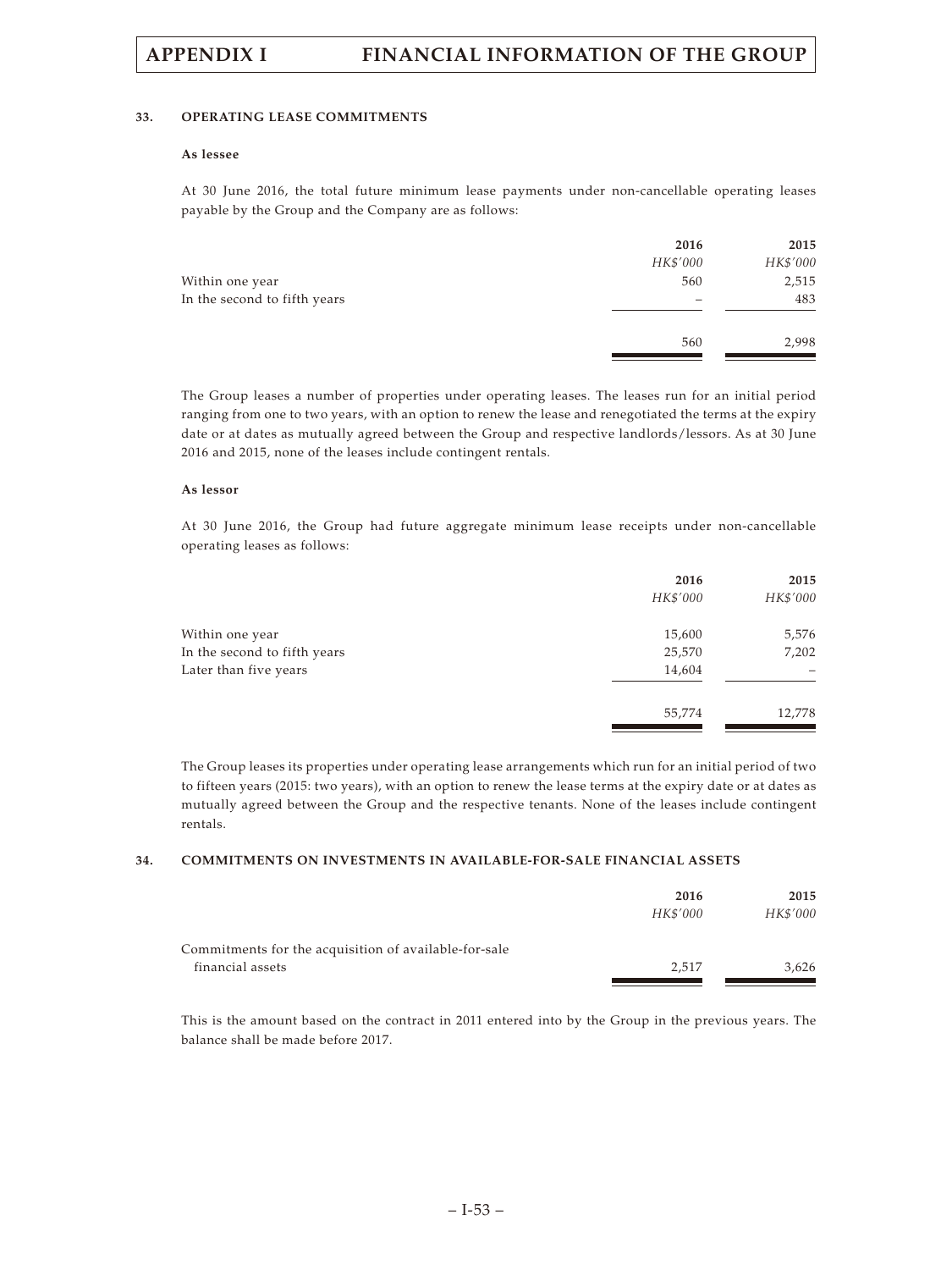### **35. FINANCIAL GUARANTEE CONTRACTS**

The Company has executed guarantee amounting to HK\$210,000,000 (2015: HK\$144,000,000) with respect to bank loans to its associates and the guarantee is secured against properties under development held by those associates. Under the guarantees, the Company would be liable to pay the bank if the bank is unable to recover the loans. At the reporting date, no provision for the Company's obligation under the guarantee contract has been made as the directors consider that it is not probable that the repayment of the loan will be in default.

## **36. MATERIAL RELATED PARTY TRANSACTIONS**

### **36.1 The following transactions were carried out with the related parties:**

|                                                          | 2016     | 2015     |
|----------------------------------------------------------|----------|----------|
|                                                          | HK\$'000 | HK\$'000 |
| Equipment acquired from a related company controlled by  |          |          |
| one of the substantial shareholders of the Company       |          | 81       |
| Renovation service income received from a related        |          |          |
| company controlled by one of the substantial             |          |          |
| shareholders of the Company                              | 2,417    | 338      |
| Renovation service income received from a closely family |          |          |
| member of one of the substantial shareholders of the     |          |          |
| Company                                                  |          | 999      |
| Rental expenses paid to a related company owned by a     |          |          |
| director of a subsidiary of the Company                  |          | 521      |
| Rental expenses paid to a related company owned by one   |          |          |
| of the substantial shareholders of the Company           | 1,680    | 3,660    |
|                                                          | 4,097    | 5,599    |

These transactions were conducted at pre-determined prices in accordance with terms mutually agreed between the Group and these related parties. These transactions are conducted in the normal course of business.

### **36.2 Key management personnel compensation**

| 2016     | 2015     |
|----------|----------|
| HK\$'000 | HK\$'000 |
| 8,817    | 6,592    |
|          |          |

# **37. FINANCIAL RISK MANAGEMENT OBJECTIVES AND POLICIES**

The Group is exposed to a variety of financial risks which result from both its operating, investing and financing activities. The Group has various financial assets and liabilities such as amount due from associates and a joint venture, trade receivables, cash and bank balances, other receivables, trade payables, other payables, borrowings and amount due to non-controlling shareholders, which arise directly from its daily operations.

The main risks arising from the Group's financial instruments are market risk (including interest rate risk, foreign currency risk and price risk), credit risk and liquidity risk. The Group's overall risk management programme focuses on the unpredictability of financial markets and seeks to minimise potential adverse effects on the Group's financial performance. As the Group's exposure to market risk is kept at a minimum level, the Group has not used any derivatives or other instruments for hedging purposes. The Group does not hold or issue derivative financial instruments for trading purposes.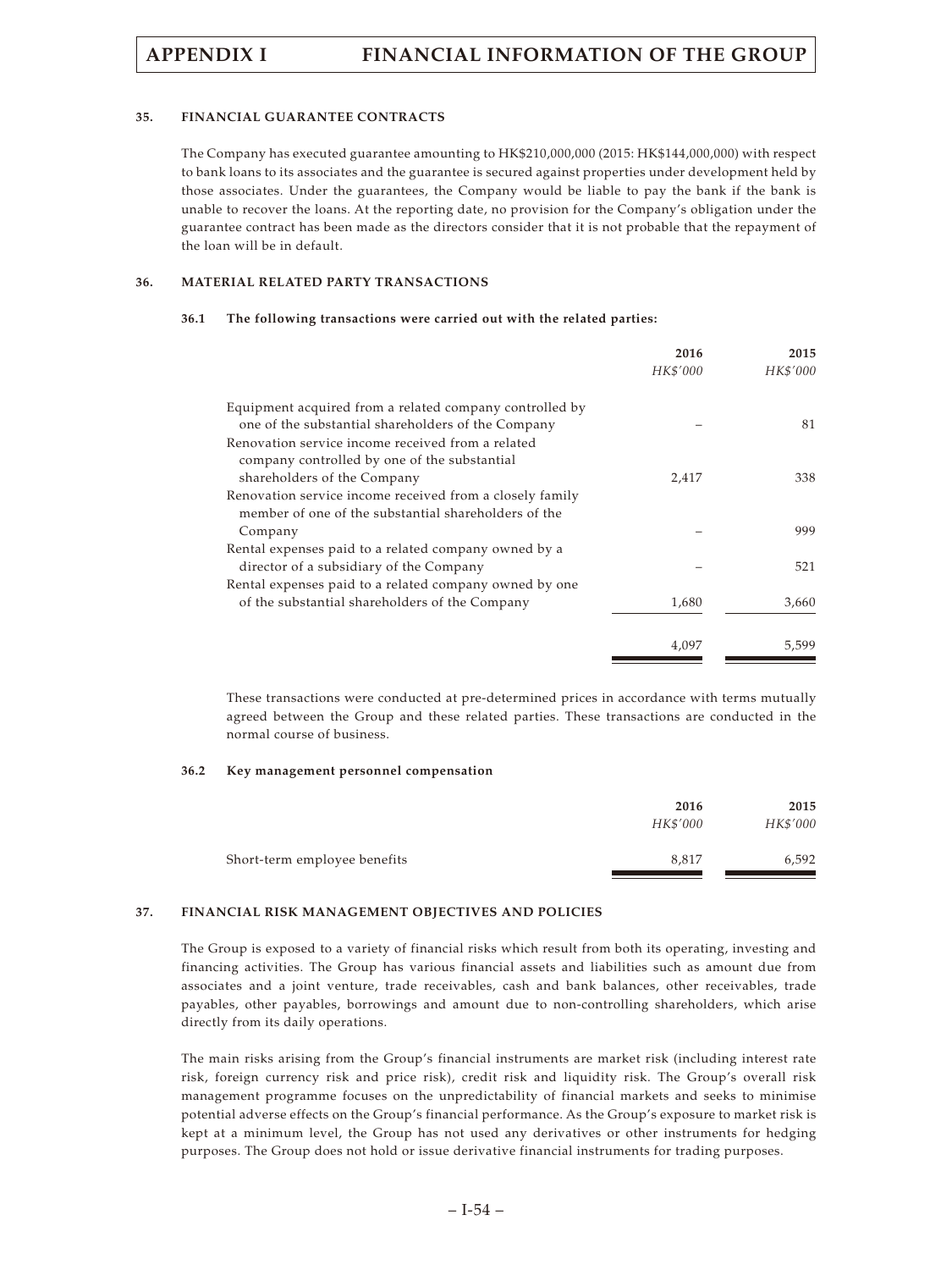## **37.1 Interest rate risk**

Interest rate risk relates to the risk that the fair value or cash flows of a financial instrument will fluctuate because of changes in market interest rates. Besides short-term deposits which earn interest at fixed rates, cash at banks earn interest at floating rates up to 0.4% (2015: 0.4%) per annum, based on the daily bank deposits rates for the year. Other than deposits held in banks, the Group does not have significant interest-bearing financial assets. Any change in the interest rate promulgated by banks from time to time is not considered to have significant impact to the Group.

As at 30 June 2016, the Group's exposure to interest rate risk on floating interest-bearing financial liabilities mainly came from secured bank loans. The interest rates and repayment terms of the Group's borrowings are disclosed in note 27. The Group currently does not have an interest rate hedging policy. However, the directors monitor interest rate change exposure and will consider hedging significant interest rate exchange exposure should the need arise.

If an increase or decrease of 5% in interest rate was estimated, with all other variables held constant, there would have no impact on loss for the year and retained profits (2015: Nil).

The policies to manage interest rate risk have been followed by the Group since prior year and are considered to be effective.

## **37.2 Foreign currency risk**

Currency risk refers to the risk that the fair value or future cash flows of a financial instrument will fluctuate because of changes in foreign exchange rates. During the year, exposures to currency exchange rates arose from the Group's bank deposits and available-for-sale financial assets (equivalent to HK\$3,404,000 (2015: HK\$134,210,000) and nil (2015: HK\$30,399,000) respectively), which were primarily denominated in RMB and GBP. Other than this, almost all of the Group's transactions were carried out in HK\$ and GBP which are the functional currencies of the Group's entities to which the transaction related.

To mitigate the impact of exchange rate fluctuations, the Group's continually assesses and monitors the exposure to foreign currency risk. During the year, management did not consider it necessary to use foreign currency forward contracts to hedge the exposure to foreign currency risk as most of the financial assets and financial liabilities denominated in currencies other than the functional currencies of the entities to which they related are short term foreign currency cash flows (due within 6 months).

For the US\$ foreign exchange exposure, the directors believe the exposure is small as the exchange rate of US\$ to HK\$ is comparatively stable.

As at 30 June 2016, if a depreciation of 5% in HK\$ against RMB and GBP was estimated, with all other variables held constant, profit for the year and retained profits would have increased by HK\$170,000 (2015: HK\$8,230,000) for the year ended 30 June 2016. An appreciation of the same percentage in HK\$ against RMB and GBP would have had the equal but opposite effect on the profit for the year and retained profits to the amount shown above, on the basis that all other variables remain constant.

The appreciation and depreciation of 5% in HK\$ exchange rate against RMB and GBP represented management's assessment of a reasonably possible change in currency exchange rate over the period until the next annual reporting date.

The policies to manage foreign currency risk have been followed by the Group since prior year and are considered to be effective.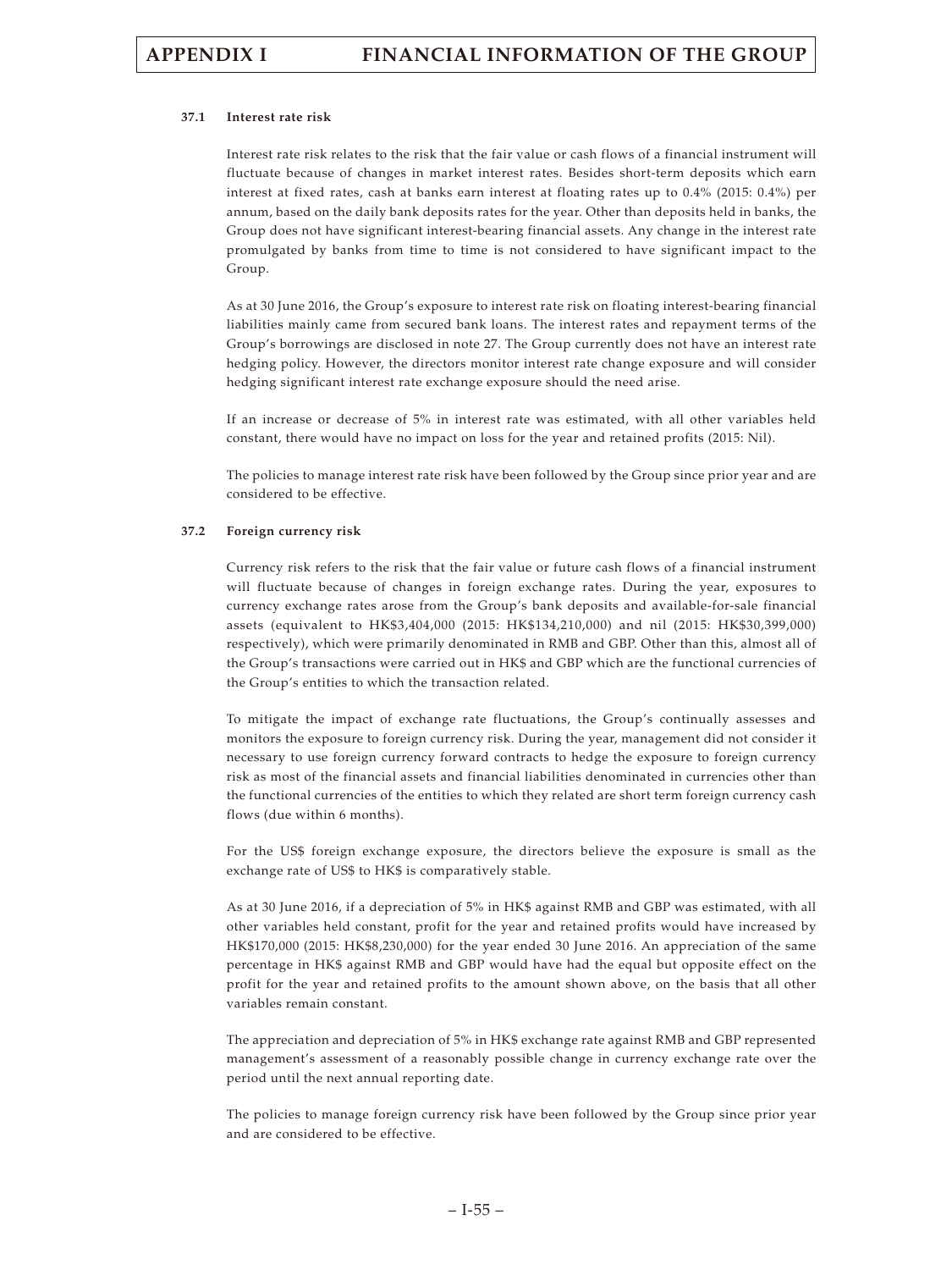## **37.3 Price risk**

Price risk relates to the risk that the fair values or future cash flows of a financial instrument will fluctuate because of changes in market prices. The Group is exposed to change in market prices of listed equity securities, listed debts investments and unlisted investment funds in respect of its investments classified as available-for-sale financial assets and financial assets at fair value through profit or loss.

To manage its market price risk arising from these investments, the Group diversifies its portfolio. Diversification of the portfolio is done in accordance with the limits set by the board of directors. The policies to manage the price risk have been followed by the Group since prior years and are considered to be effective.

For listed equity securities, listed debts investments and unlisted investment funds in the available-for-sale financial assets category, if the quoted price for these securities increased or decreased by 5%, there would have no impact on profit for the year and retained profits (2015: no impact) and other components of equity would have increased or decreased by HK\$1,585,000 (2015: HK\$2,302,000).

For unlisted investment funds classified as financial assets at fair value through profit or loss category, if the market price had increased or decreased by 5%, profit for the year and retained profits would have increased or decreased by HK\$1,120,000 (2015: HK\$69,000).

The increase and decrease of 5% in market price of investment represents management's assessment of a reasonably possible change in market price of investments over the period until the next annual reporting date.

## **37.4 Credit risk**

Credit risk refers to the risk that the counterparty to a financial instrument would fail to discharge its obligation under the terms of the financial instrument and cause a financial loss to the Group. The objective of the Group's measures to manage credit risk is to control potential exposure to recoverability problem. Most of the Group's bank balances are held in major financial institutions in Hong Kong and United Kingdom, which management believes are of high credit quality.

The Group's trade and other receivables and amounts due from associates and a joint venture are actively monitored to avoid significant concentration of credit risk. Normally, the Group does not obtain collateral from customers. The Group has adopted a no-business policy with customers lacking an appropriate credit history where credit records are not available.

Available-for-sale financial assets and financial assets at fair value through profit or loss represented the listed equity securities, listed debts investments and unlisted investment funds held by the well-established banks or financial institutes and are not used for hedging purpose. These are mainly entered with banks or financial institutes with sound credit rating and management does not expect any investment counterparty to fail to meet its obligations. In this regard, the Group does not expect to incur material credit losses on managing these financial assets.

The Group is also exposed to the credit risk of the contingent liabilities in relation to the financial guarantee contracts granted to its associates as detailed in note 35 to the financial statements.

The credit and investment policies have been followed by the Group since prior year and are considered to have been effective in limiting the Group's exposure to credit risk to a desirable level.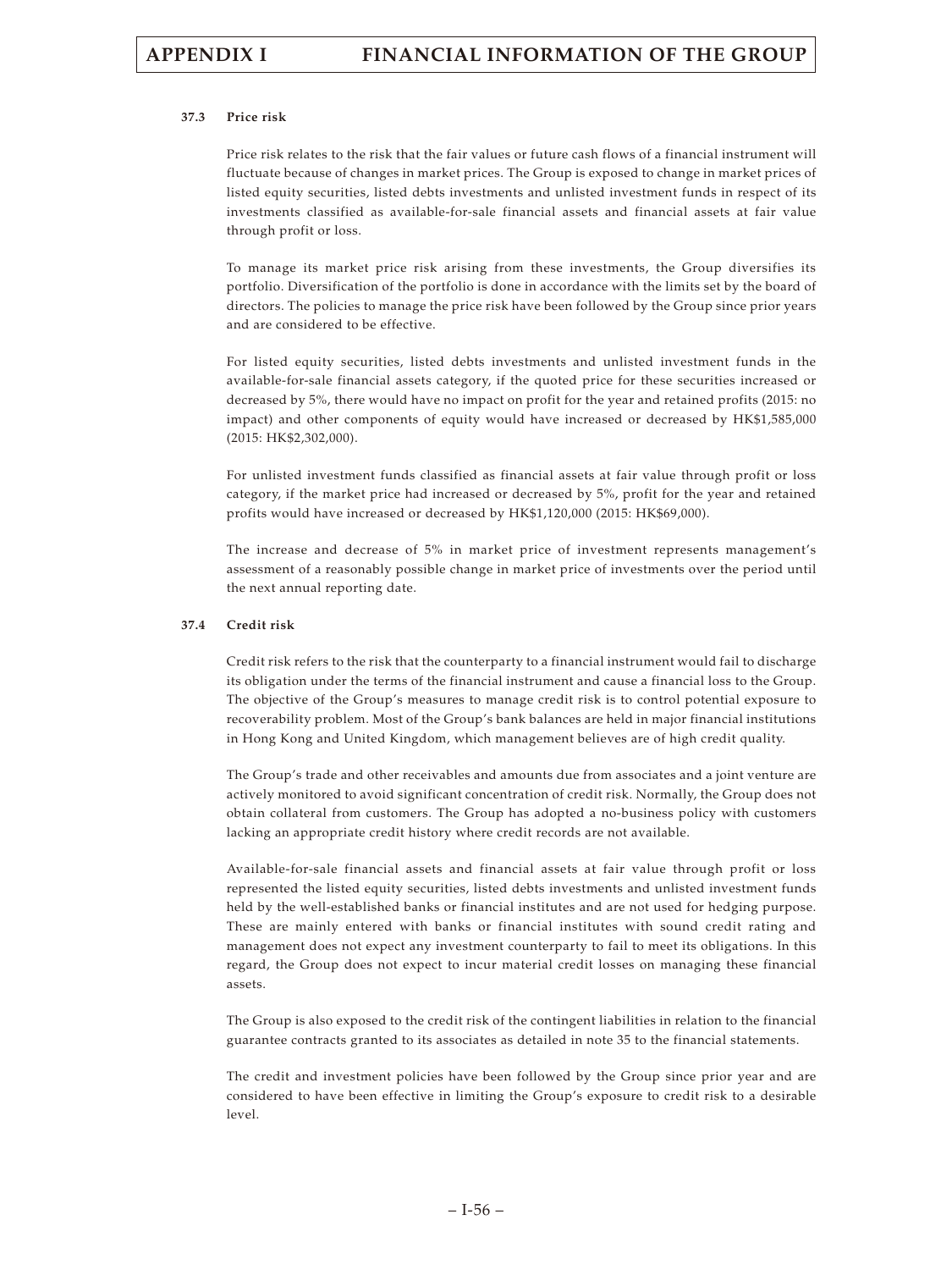## **37.5 Liquidity risk**

Liquidity risk relates to the risk that the Group will not be able to meet its obligation associated with its financial liabilities that are settled by delivering cash or another financial asset. Individual operating entities within the Group are responsible for their own cash management, including short-term investment of cash surpluses and the raising of loans to cover the expected cash demands. The Group's policy is to regularly monitor its liquidity requirements and its compliance with lending covenants, to ensure that it maintains sufficient reserves of cash to meet its liquidity requirements in both short and long terms.

The following tables detail the remaining contractual maturities at each of the reporting dates of the financial liabilities, which are based on the earliest date the Group and the Company may be required to pay. Specifically, for bank borrowings which contain a repayment on demand clause which can be exercised at the bank's sole discretion, the analysis shows the cash outflow based on the earliest period in which the entity can be required to pay, that is if the lender were to invoke their unconditional rights to call the loans with immediate effect. The maturity analysis for other bank borrowings is prepared based on the scheduled repayment dates.

At the reporting date, the Group's undiscounted cash flows under financial liabilities that have contractual maturities are summarised below:

|                                               | Contractual undiscounted cash flow |          |                  |          |          |
|-----------------------------------------------|------------------------------------|----------|------------------|----------|----------|
|                                               |                                    |          | Within<br>1 year |          |          |
|                                               | Carrying                           |          | or on            | In 2 to  | Over     |
|                                               | amounts                            | Total    | demand           | 5 years  | 5 years  |
|                                               | HK\$'000                           | HK\$'000 | HK\$'000         | HK\$'000 | HK\$'000 |
| 30 June 2016                                  |                                    |          |                  |          |          |
| Other payables                                | 7,328                              | 7,328    | 7,328            |          |          |
| Borrowings                                    | 29,148                             | 33,672   | 3,768            | 14,173   | 15,731   |
| Amounts due to                                |                                    |          |                  |          |          |
| non-controlling shareholders                  | 234,813                            | 234,813  | 234,813          |          |          |
|                                               | 271,289                            | 275,813  | 245,909          | 14,173   | 15,731   |
|                                               |                                    |          |                  |          |          |
| Financial guarantee issued:<br>Maximum amount |                                    |          |                  |          |          |
| guaranteed                                    |                                    | 210,000  | 210,000          |          |          |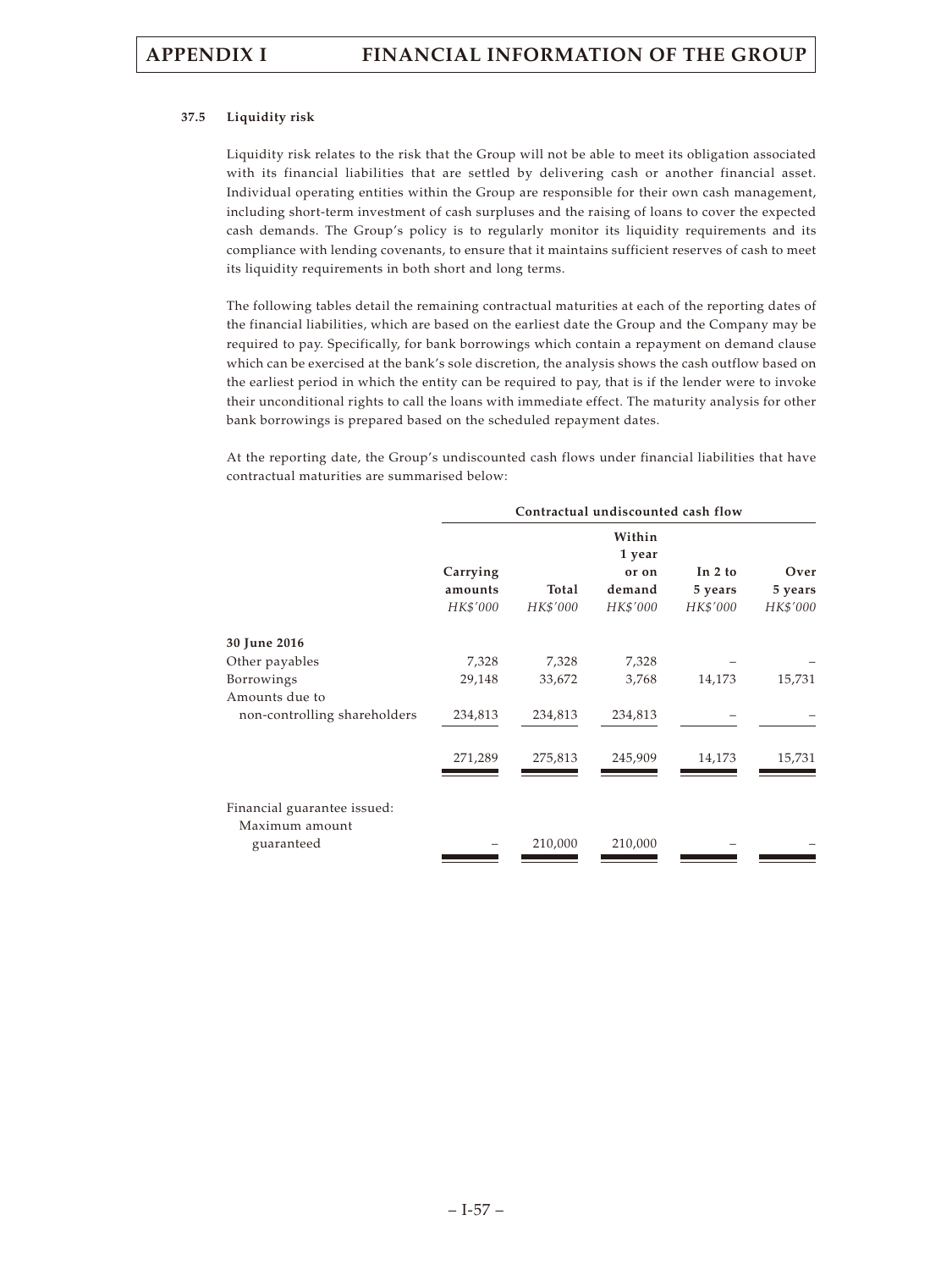|                                                | Contractual undiscounted cash flow |          |                 |                      |                 |  |  |  |
|------------------------------------------------|------------------------------------|----------|-----------------|----------------------|-----------------|--|--|--|
|                                                |                                    |          |                 |                      |                 |  |  |  |
|                                                | Carrying<br>amounts                | Total    | or on<br>demand | In $2$ to<br>5 years | Over<br>5 years |  |  |  |
|                                                | HK\$'000                           | HK\$'000 | HK\$'000        | HK\$'000             | HK\$'000        |  |  |  |
| 30 June 2015                                   |                                    |          |                 |                      |                 |  |  |  |
| Other payables                                 | 3,410                              | 3,410    | 3,410           |                      |                 |  |  |  |
| Amounts due to<br>non-controlling shareholders | 234,122                            | 234,122  | 234,122         |                      |                 |  |  |  |
|                                                | 237,532                            | 237,532  | 237,532         |                      |                 |  |  |  |
| Financial guarantee issued:<br>Maximum amount  |                                    |          |                 |                      |                 |  |  |  |
| guaranteed                                     |                                    | 144,000  | 144,000         |                      |                 |  |  |  |

## **37.6 Categories of financial assets and financial liabilities**

|                                                        | 2016     | 2015     |
|--------------------------------------------------------|----------|----------|
|                                                        | HK\$'000 | HK\$'000 |
| Loans and receivables:                                 |          |          |
| Trade receivables                                      | 3,384    | 1,011    |
| Other receivables                                      | 1,392    | 5,175    |
| Amounts due from associates                            | 86,914   | 125,613  |
| Amounts due from a joint venture                       | 20       | 20       |
| Cash and bank balances                                 | 410,936  | 589,283  |
| Available-for-sale financial assets:                   | 50,964   | 57,188   |
| Financial assets at fair value through profit or loss: | 26,824   | 1,626    |
|                                                        |          |          |
|                                                        | 580,434  | 779,916  |
|                                                        |          |          |
|                                                        | 2016     | 2015     |
|                                                        | HK\$'000 | HK\$'000 |
| Financial liabilities measured at amortised cost:      |          |          |
| Other payables                                         | 7,328    | 3,410    |
| Borrowings                                             | 29,148   |          |
| Amounts due to non-controlling shareholders            | 234,813  | 234,122  |
|                                                        |          |          |
|                                                        | 271,289  | 237,532  |

# **37.7 Fair value**

The fair values of the Group's current financial assets and liabilities are not materially different from their carrying amounts because of the immediate or short term maturity of these financial instruments.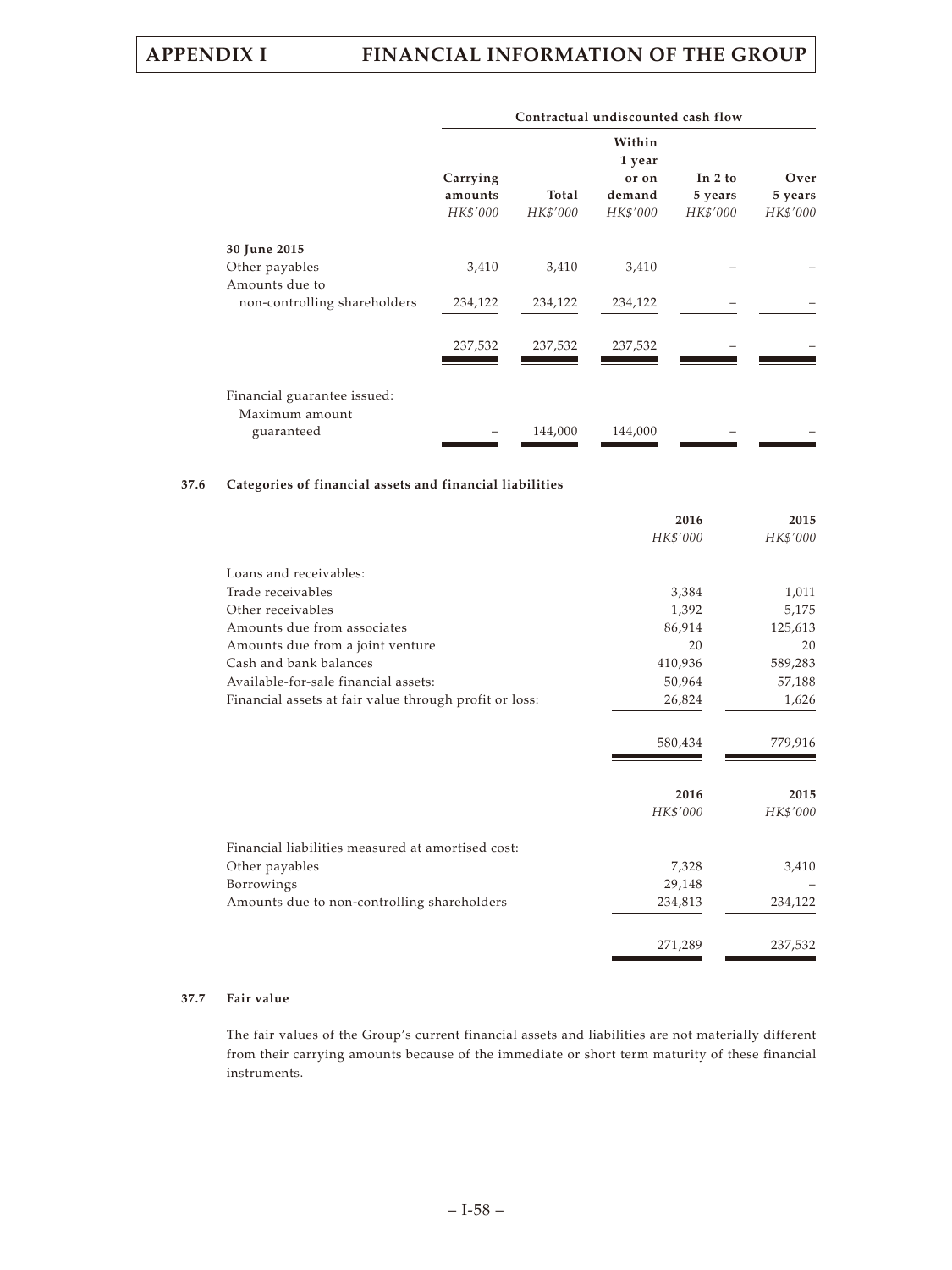## **37.8 Fair value measurements recognised in the statement of financial position**

The following table presents financial assets measured at fair value in the statement of financial position in accordance with the fair value hierarchy. The hierarchy groups financial assets and liabilities into three levels based on the relative reliability of significant inputs used in measuring the fair value of these financial assets and liabilities. The fair value hierarchy has the following levels:

- Level 1: quoted prices (unadjusted) in active markets for identical assets and liabilities;
- Level 2: inputs other than quoted prices included within Level 1 that are observable for the asset or liability, either directly (i.e. as prices) or indirectly (i.e. derived from prices); and
- Level 3: inputs for the asset or liability that are not based on observable market data (unobservable inputs).

The level in the fair value hierarchy within which the financial asset is categorised in its entirety is based on the lowest level of input that is significant to the fair value measurement.

The financial assets measured at fair value in the statement of financial position are grouped into the fair value hierarchy as follows:

|                                                                                   |              | Level 1  | Level 2  | Level 3  | Total    |
|-----------------------------------------------------------------------------------|--------------|----------|----------|----------|----------|
|                                                                                   | <b>Notes</b> | HK\$'000 | HK\$'000 | HK\$'000 | HK\$'000 |
| 30 June 2016                                                                      |              |          |          |          |          |
| Assets:                                                                           |              |          |          |          |          |
| Available-for-sale financial<br>assets                                            |              |          |          |          |          |
| - Listed equity securities<br>- Unlisted investment                               | (a)          | 11,789   |          |          | 11,789   |
| funds                                                                             | (c)          |          | 19,909   |          | 19,909   |
| Financial assets at fair value<br>through profit or loss<br>- Unlisted investment |              |          |          |          |          |
| funds                                                                             | (c)          |          | 26,824   |          | 26,824   |
| Total and net fair values                                                         |              | 11,789   | 46,733   |          | 58,522   |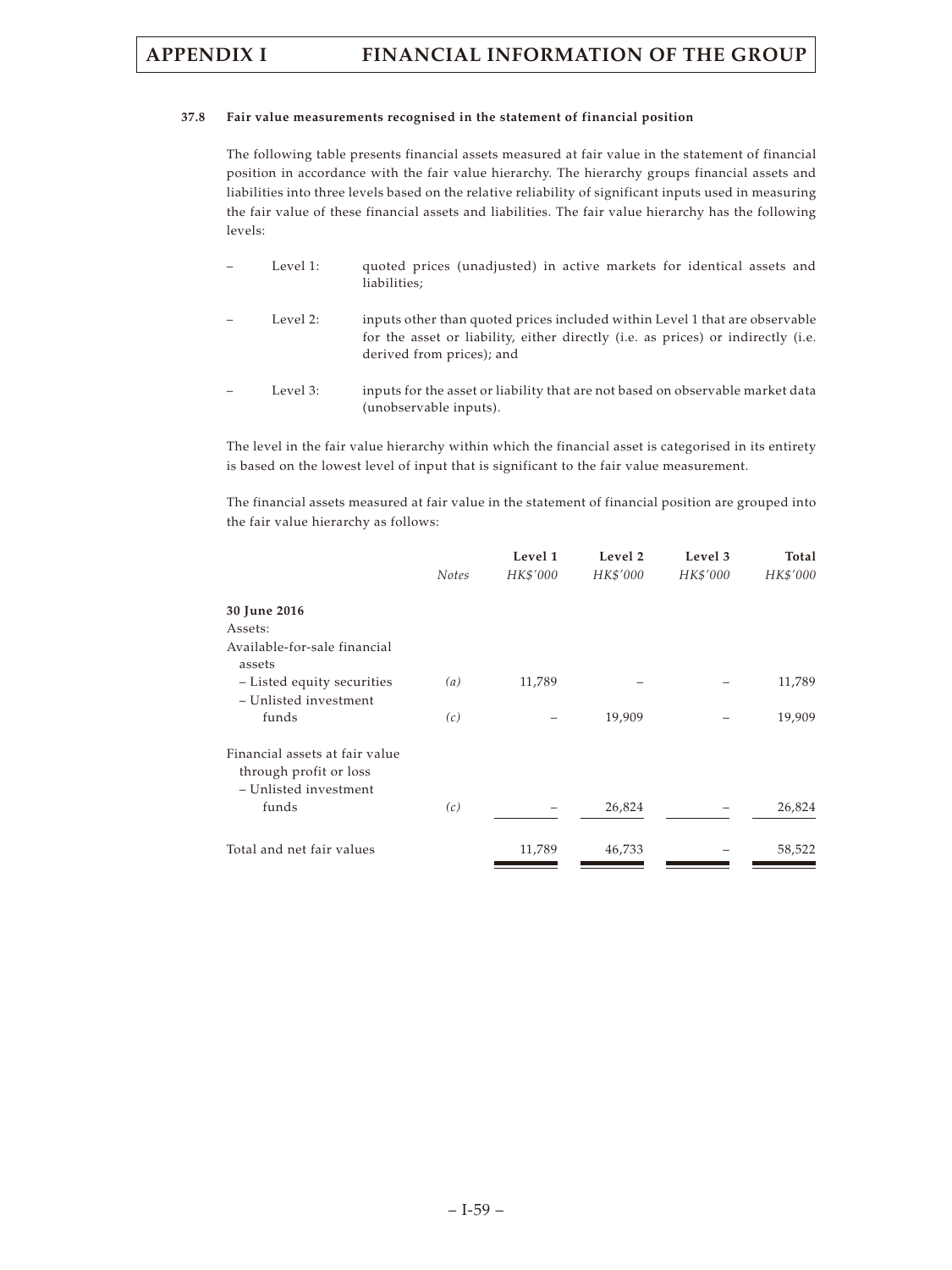|                                                                                   | <b>Notes</b> | Level 1<br>HK\$'000 | Level 2<br>HK\$'000 | Level 3<br>HK\$'000 | Total<br>HK\$'000 |
|-----------------------------------------------------------------------------------|--------------|---------------------|---------------------|---------------------|-------------------|
| 30 June 2015                                                                      |              |                     |                     |                     |                   |
| Assets:                                                                           |              |                     |                     |                     |                   |
| Available-for-sale financial<br>assets                                            |              |                     |                     |                     |                   |
| - Listed equity securities                                                        | (a)          | 15,635              |                     |                     | 15,635            |
| - Listed debts investments                                                        | (b)          | 30,399              |                     |                     | 30,399            |
| Financial assets at fair value<br>through profit or loss<br>- Unlisted investment |              |                     |                     |                     |                   |
| funds                                                                             | (c)          | 1,626               |                     |                     | 1,626             |
| Total and net fair values                                                         |              | 47,660              |                     |                     | 47,660            |

There have been no significant transfers between Levels 1 and 2 in the reporting period.

The methods and valuation techniques used for the purpose of measuring fair value are unchanged compared to the previous reporting periods.

## *(a) Listed equity securities*

The listed equity securities are denominated in HK\$. Fair values have been determined by reference to their quoted bid prices at the reporting date.

## *(b) Listed debts investments*

The listed debts investments are denominated in RMB. Fair values have been determined by reference to their quoted bid prices at the reporting date.

### *(c) Unlisted investments funds*

The unlisted investment funds are denominated in US\$. Fair values of unlisted investment funds included in Level 1 have been determined by reference to their quotations in active markets at the reporting date and have been translated using the spot foreign currency rate at the end of the reporting period where appropriate. Fair values of unlisted investment funds included in Level 2 have been determined based on observable market prices which are sourced from broker quotes as provided by financial institutions. Most significant inputs are observable market data including quoted market prices.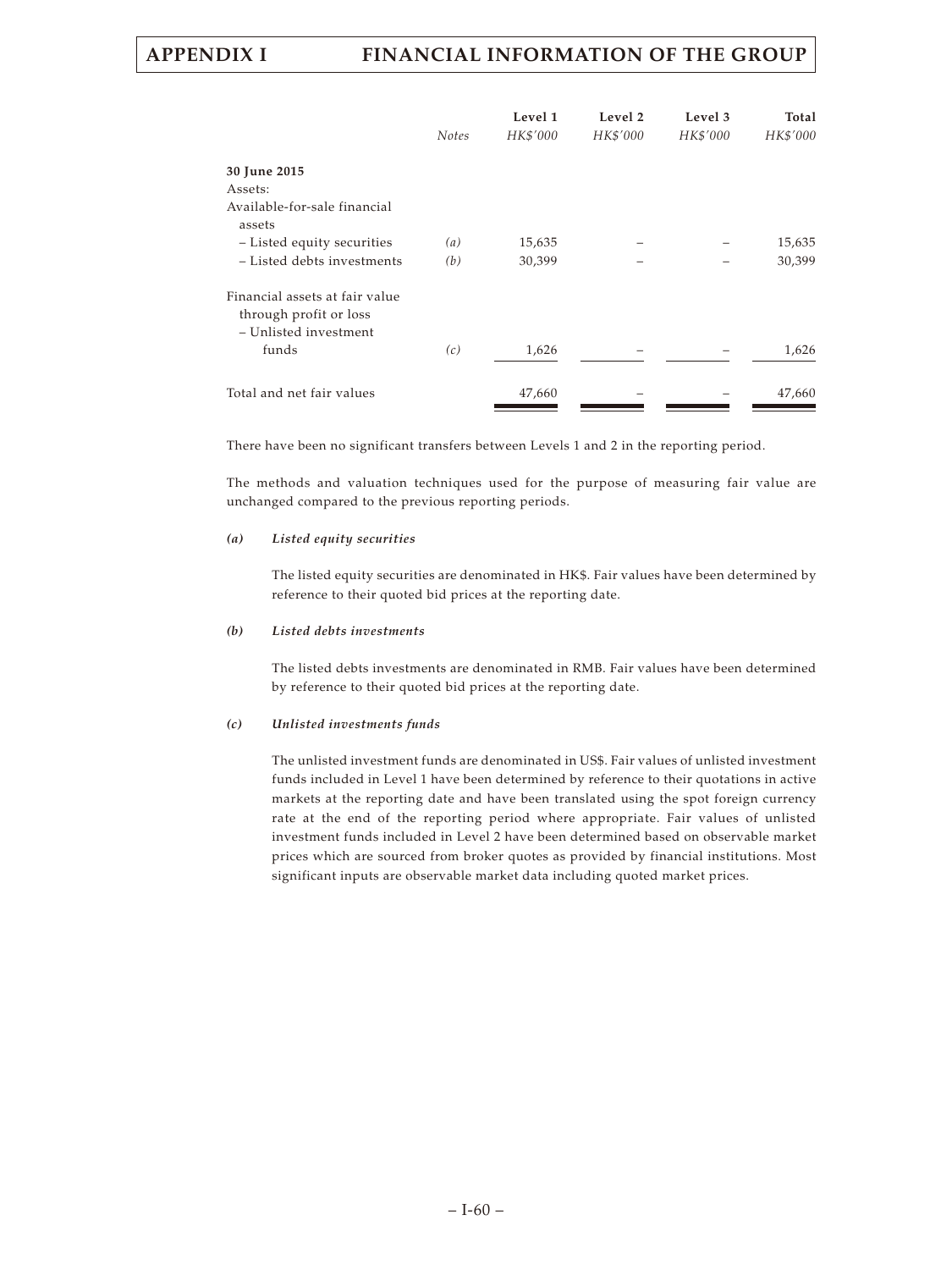### **38. CAPITAL RISK MANAGEMENT**

The Group's capital management objectives are:

- (a) to ensure the Group's ability to continue as a going concern;
- (b) to provide an adequate return to shareholders;
- (c) to support the Group's sustainable growth; and
- (d) to provide capital for the purpose of potential mergers and acquisitions.

The Group monitors capital on the basis of gearing ratio. This ratio is calculated as net debt divided by total capital. Net debt is calculated as total borrowings (represented by total liabilities less current and deferred tax liabilities as shown in the statement of financial position) less cash and bank balances. Total capital is calculated as equity, as shown in the statement of financial position, plus net debts. The Group manages the capital structure and makes adjustments to it in the light of changes in economic conditions and the risk characteristics of the underlying assets. In order to maintain or adjust the capital structure, the Group may adjust the amount of dividends paid to shareholders, return capital to shareholders, issue new shares, or sell assets to reduce debt.

| 2016       | 2015       |
|------------|------------|
| HK\$'000   | HK\$'000   |
| 271,603    | 238,566    |
| (410,936)  | (589, 283) |
| (139, 333) | (350, 717) |
| 1,267,883  | 1,241,351  |
| N/A        | N/A        |
|            |            |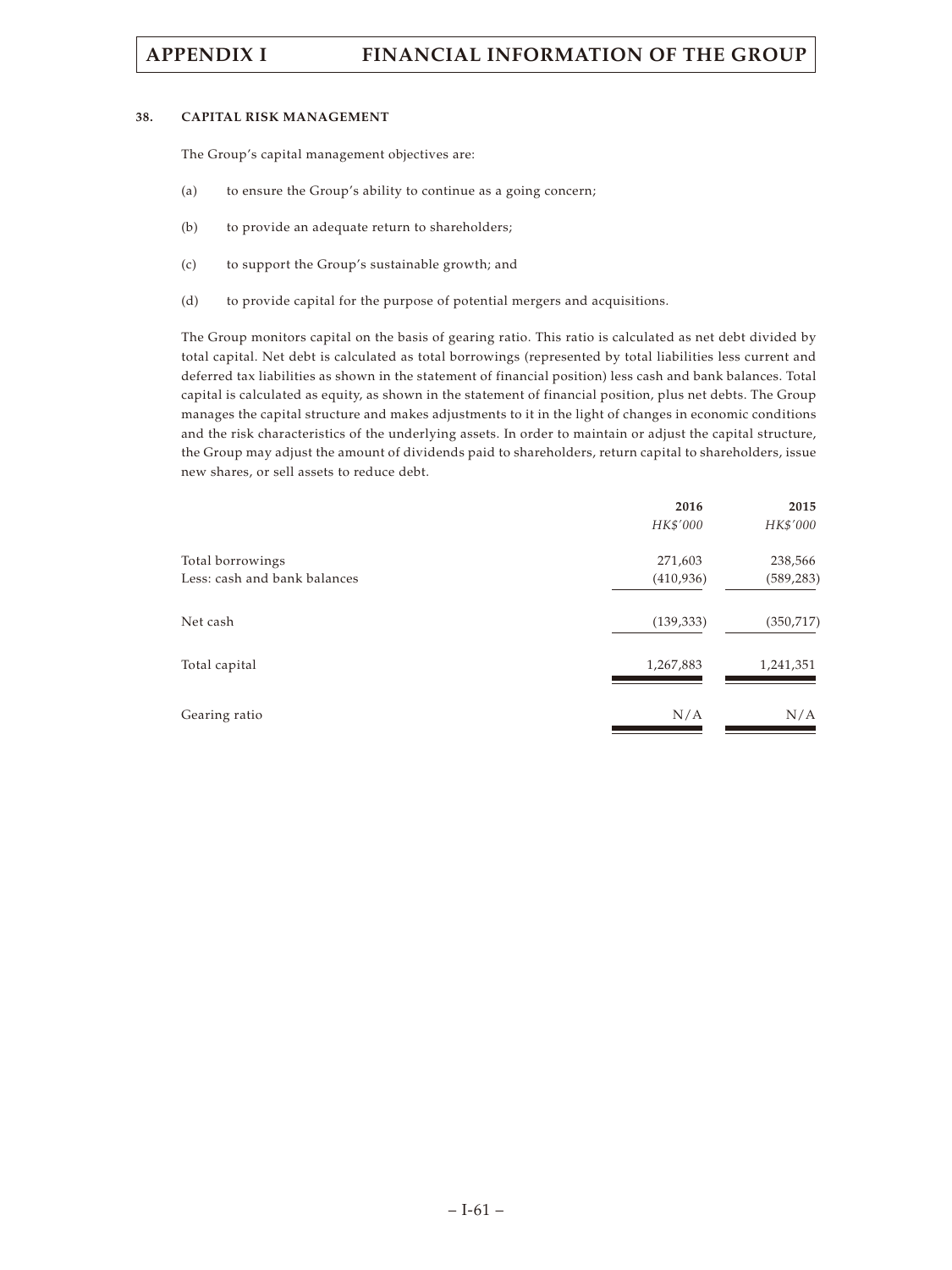# **39. HOLDING COMPANY STATEMENT OF FINANCIAL POSITION AS AT 30 JUNE 2016**

|                                                       | 2016<br>HK\$'000 | 2015<br>HK\$'000 |
|-------------------------------------------------------|------------------|------------------|
| <b>ASSETS AND LIABILITIES</b>                         |                  |                  |
| Non-current assets                                    |                  |                  |
| Interests in subsidiaries                             |                  |                  |
| Property, plant and equipment                         | 25               | 411              |
| Available-for-sale financial assets                   | 17,603           | 57,188           |
|                                                       | 17,628           | 57,599           |
| <b>Current</b> assets                                 |                  |                  |
| Prepayments, deposits and other receivables           | 804              | 4,332            |
| Amounts due from subsidiaries                         | 956,054          | 551,561          |
| Financial assets at fair value through profit or loss | 26,824           | 1,626            |
| Cash and bank balances                                | 246,616          | 464,583          |
|                                                       | 1,230,298        | 1,022,102        |
| <b>Current liabilities</b>                            |                  |                  |
| Accrued expenses and other payables                   | 1,120            | 372              |
|                                                       | 1,120            | 372              |
| Net current assets                                    | 1,229,178        | 1,021,730        |
| Total assets less current liabilities                 | 1,246,806        | 1,079,329        |
| Net assets                                            | 1,246,806        | 1,079,329        |
| <b>EQUITY</b>                                         |                  |                  |
| Share capital                                         | 31,385           | 27,185           |
| Reserves                                              | 1,215,421        | 1,052,144        |
| Total equity                                          | 1,246,806        | 1,079,329        |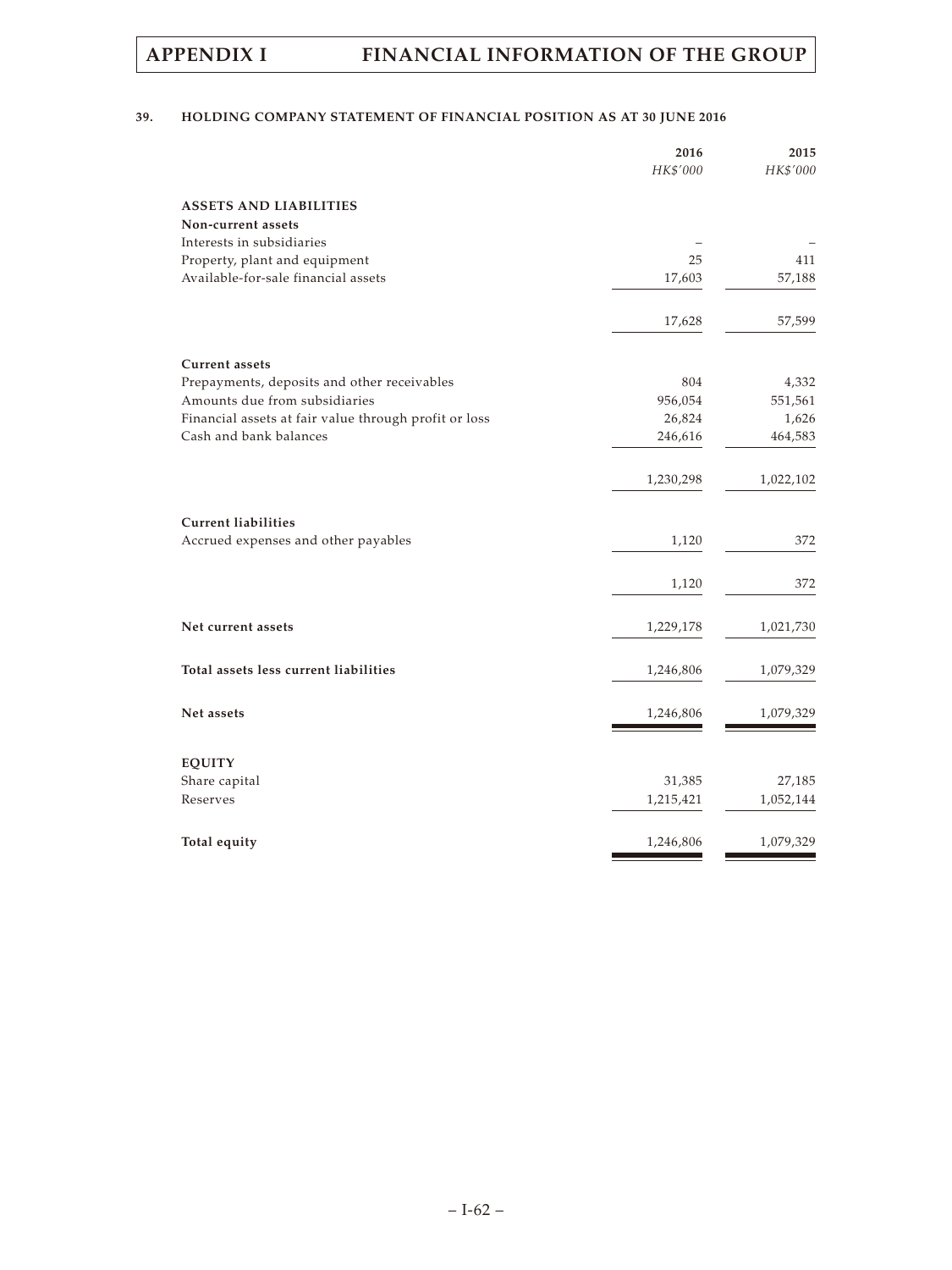Movements of the reserves of the Company are as follows:

|                                                                                                                          | Share<br>premium<br>account<br>HK\$'000 | Share-based<br>payment<br>reserve<br>HK\$'000 | Revaluation<br>reserve<br>HK\$'000 | Retained<br>profits/<br>(Accumulated<br>losses)<br>HK\$'000 | Total<br>HK\$'000 |
|--------------------------------------------------------------------------------------------------------------------------|-----------------------------------------|-----------------------------------------------|------------------------------------|-------------------------------------------------------------|-------------------|
| At 1 July 2014                                                                                                           | 1,274,759                               | 9,241                                         | 8,490                              | 31,481                                                      | 1,323,971         |
| Repurchase and cancellation of<br>shares<br>Lapse of share options                                                       | (224, 200)                              |                                               |                                    | 1,159                                                       | (224, 200)        |
|                                                                                                                          |                                         | (1, 159)                                      |                                    |                                                             |                   |
| Transactions with owners                                                                                                 | (224, 200)                              | (1, 159)                                      |                                    | 1,159                                                       | (224, 200)        |
| Loss for the year<br>Other comprehensive income:<br>Net fair value gain on                                               |                                         |                                               |                                    | (40,371)                                                    | (40, 371)         |
| available-for-sale financial<br>assets<br>Reclassified from equity to profit<br>or loss on disposals of                  |                                         |                                               | 4,111                              |                                                             | 4,111             |
| available-for-sale financial<br>assets                                                                                   |                                         |                                               | (11, 367)                          |                                                             | (11, 367)         |
| Total comprehensive income<br>for the year                                                                               |                                         |                                               | (7,256)                            | (40,371)                                                    | (47, 627)         |
| At 30 June 2015 and 1 July 2015                                                                                          | 1,050,559                               | 8,082                                         | 1,234                              | (7, 731)                                                    | 1,052,144         |
| Shares issued upon placing<br>(note 28)<br>Share issue expense                                                           | 58,800<br>(715)                         |                                               |                                    |                                                             | 58,800<br>(715)   |
| Equity-settled share-based<br>payments (note 32)                                                                         |                                         | 5,790                                         |                                    |                                                             | 5,790             |
| Lapse of share options                                                                                                   |                                         | (2,798)                                       |                                    | 2,798                                                       |                   |
| Transactions with owners                                                                                                 | 58,085                                  | 2,992                                         |                                    | 2,798                                                       | 63,875            |
| Profit for the year<br>Other comprehensive income:<br>Net fair value loss on                                             |                                         |                                               |                                    | 101,133                                                     | 101,133           |
| available-for-sale financial<br>assets<br>Reclassified from equity to profit                                             |                                         |                                               | (5,869)                            |                                                             | (5,869)           |
| or loss on significant decline in<br>fair value of available-for-sale<br>financial assets<br>Reclassified from equity to |                                         |                                               | 1,055                              |                                                             | 1,055             |
| profit or loss on disposals of<br>available-for-sale financial<br>assets                                                 |                                         |                                               | 3,083                              |                                                             | 3,083             |
| Total comprehensive income<br>for the year                                                                               |                                         |                                               | (1,731)                            | 101,133                                                     | 99,402            |
| At 30 June 2016                                                                                                          | 1,108,644                               | 11,074                                        | (497)                              | 96,200                                                      | 1,215,421         |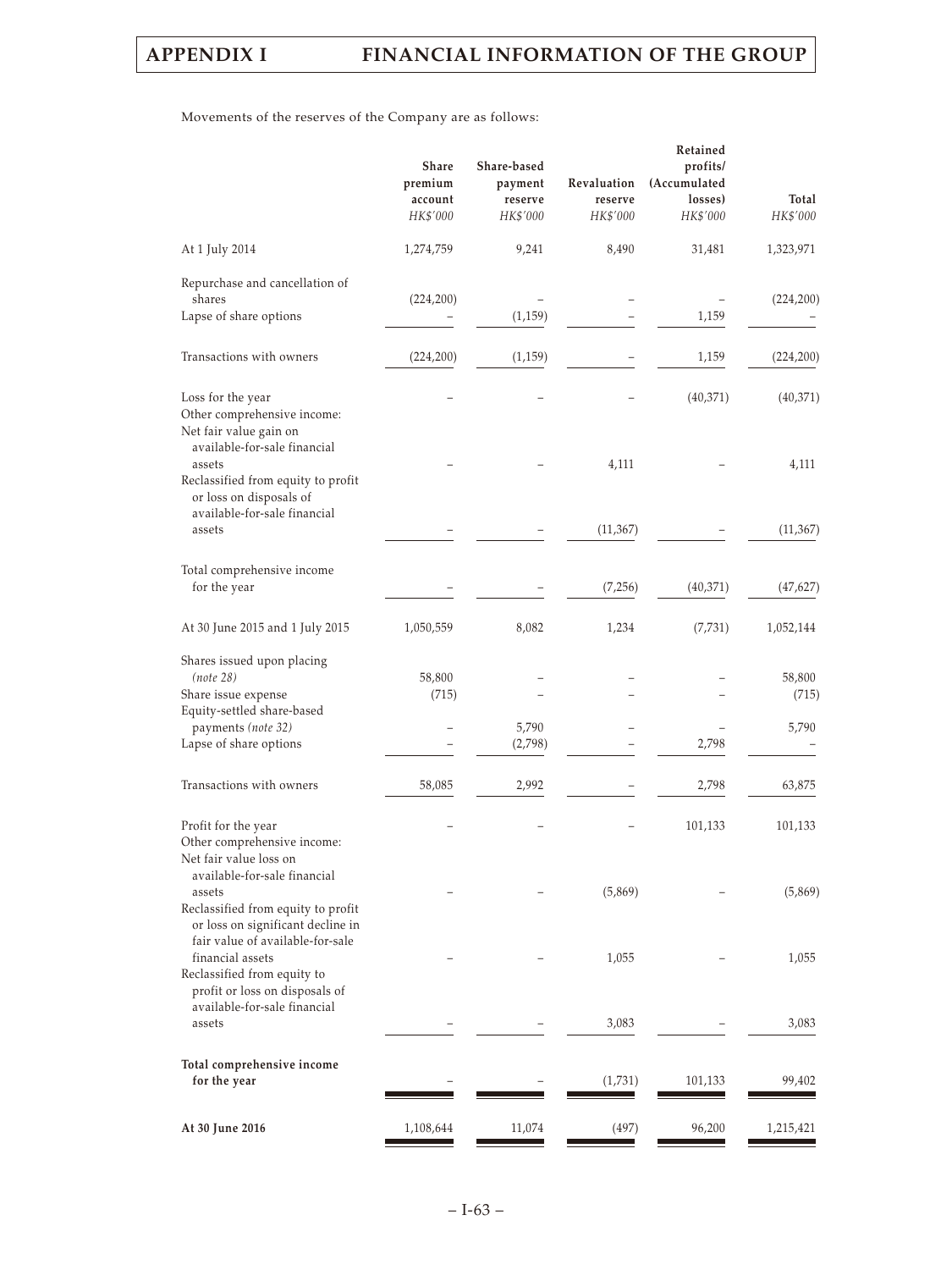Share premium account arises from the shares issued at a premium. Under the Companies Law of the Cayman Islands, share premium is available for distributions or paying dividends to shareholders subject to the provisions of its Memorandum or Articles of Association and provided that immediately following the dividend distribution, the Company is able to pay its debts as they fall due in the ordinary course of business. In accordance with the Articles of Association of the Company, with the sanction of an ordinary resolution, dividends can be declared and paid out of share premium.

# **40. APPROVAL OF FINANCIAL STATEMENTS**

The consolidated financial statements for the year ended 30 June 2016 were approved and authorised for issue by the board of directors on 30 September 2016.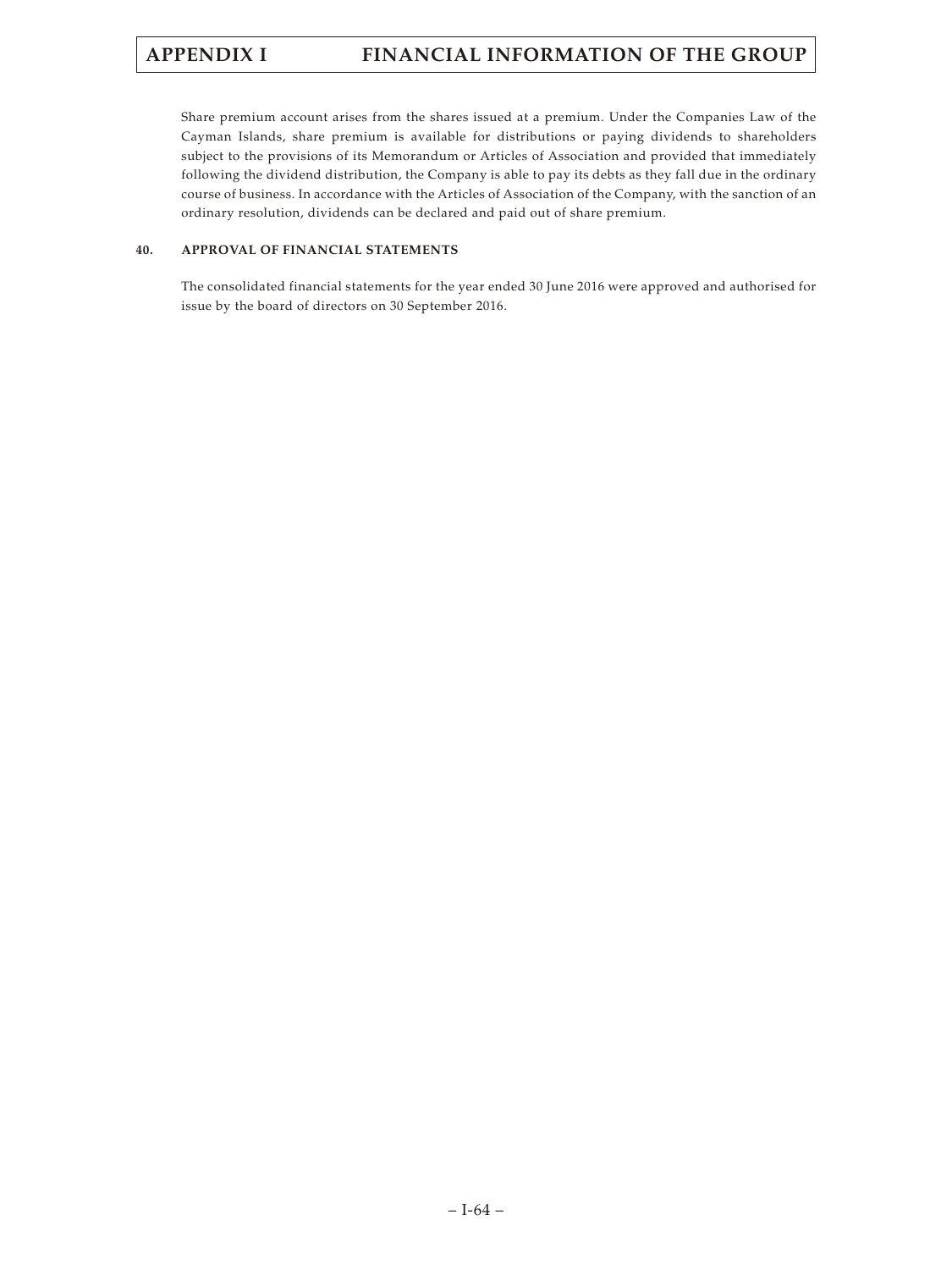# **3. UNAUDITED FINANCIAL INFORMATION**

The following is the unaudited financial statements of the Group extracted from the interim report of the Company for the six months ended 31 December 2016:

# **UNAUDITED CONDENSED CONSOLIDATED STATEMENT OF FINANCIAL POSITION** *As at 31 December 2016*

|                                                   | <b>Notes</b>                                              | At<br>31 December<br>2016<br>HK\$'000<br>(Unaudited) | At<br>30 June<br>2016<br>HK\$'000<br>(Audited) |
|---------------------------------------------------|-----------------------------------------------------------|------------------------------------------------------|------------------------------------------------|
| <b>ASSETS AND LIABILITIES</b>                     |                                                           |                                                      |                                                |
| Non-current assets                                |                                                           |                                                      |                                                |
| Property, plant and equipment                     |                                                           | 951                                                  | 1,157                                          |
| Investment properties<br>Interests in associates  |                                                           | 413,200                                              | 408,852                                        |
| Interests in joint ventures                       |                                                           |                                                      |                                                |
| Available-for-sale financial assets               | $\mathcal{G}% _{M_{1},M_{2}}^{\alpha,\beta}(\mathcal{G})$ | 45,502                                               | 44,982                                         |
| Deposits for investment properties                |                                                           | 3,023                                                |                                                |
|                                                   |                                                           | 462,676                                              | 454,991                                        |
| <b>Current assets</b>                             |                                                           |                                                      |                                                |
| Amounts due from associates                       |                                                           | 82,414                                               | 86,914                                         |
| Amounts due from a joint venture                  |                                                           | 11                                                   | 20                                             |
| Available-for-sale financial assets               | 9                                                         |                                                      | 5,982                                          |
| Properties held for trading                       |                                                           | 99,199                                               | 105,157                                        |
| Properties under development<br>Trade receivables | 10                                                        | 444,884<br>3,530                                     | 444,775<br>3,384                               |
| Prepayments, deposits and other receivables       |                                                           | 5,316                                                | 1,758                                          |
| Financial assets at fair value through            |                                                           |                                                      |                                                |
| profit or loss                                    |                                                           | 26,824                                               | 26,824                                         |
| Cash and bank balances                            |                                                           | 418,881                                              | 410,936                                        |
|                                                   |                                                           | 1,081,059                                            | 1,085,750                                      |
| <b>Current liabilities</b>                        |                                                           |                                                      |                                                |
| Accrued expenses and other payables               |                                                           | 6,629                                                | 7,642                                          |
| <b>Borrowings</b>                                 |                                                           | 2,679                                                | 2,915                                          |
| Amounts due to non-controlling shareholders       |                                                           | 235,053                                              | 234,813                                        |
| Provision for income tax                          |                                                           | 1,761                                                | 516                                            |
|                                                   |                                                           | 246,122                                              | 245,886                                        |
| Net current assets                                |                                                           | 834,937                                              | 839,864                                        |
| Total assets less current liabilities             |                                                           | 1,297,613                                            | 1,294,855                                      |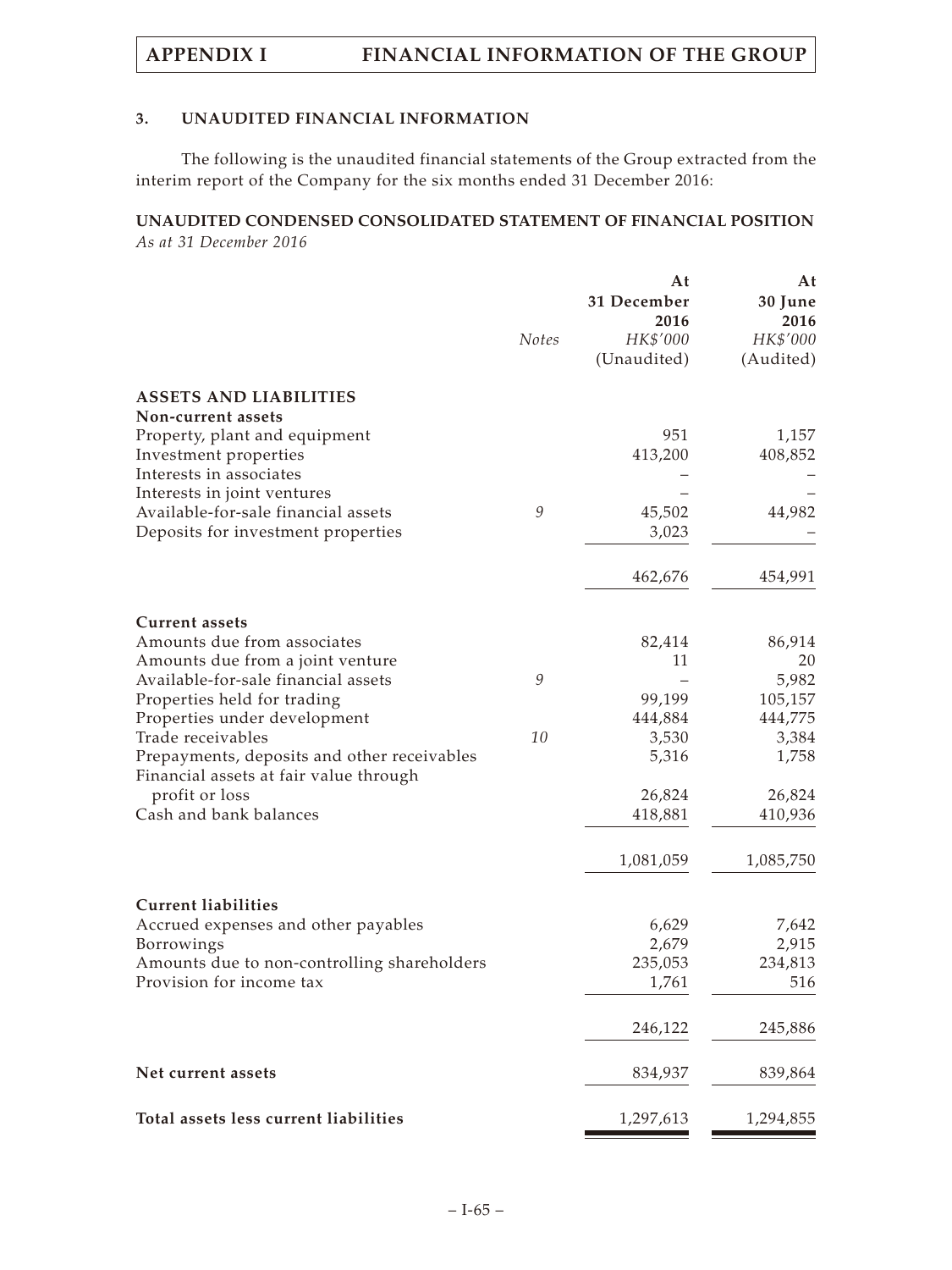|                                      |              | At          | At        |
|--------------------------------------|--------------|-------------|-----------|
|                                      |              | 31 December | 30 June   |
|                                      |              | 2016        | 2016      |
|                                      | <b>Notes</b> | HK\$'000    | HK\$'000  |
|                                      |              | (Unaudited) | (Audited) |
| Non-current liabilities              |              |             |           |
| Borrowings                           |              | 22,774      | 26,233    |
| Deferred tax liabilities             |              | 739         | 739       |
|                                      |              | 23,513      | 26,972    |
| Net assets                           |              | 1,274,100   | 1,267,883 |
| <b>EQUITY</b>                        |              |             |           |
| Share capital                        | 11           | 31,385      | 31,385    |
| Reserves                             |              | 1,243,962   | 1,237,644 |
| Equity attributable to owners of the |              |             |           |
| Company                              |              | 1,275,347   | 1,269,029 |
| Non-controlling interests            |              | (1,247)     | (1, 146)  |
| Total equity                         |              | 1,274,100   | 1,267,883 |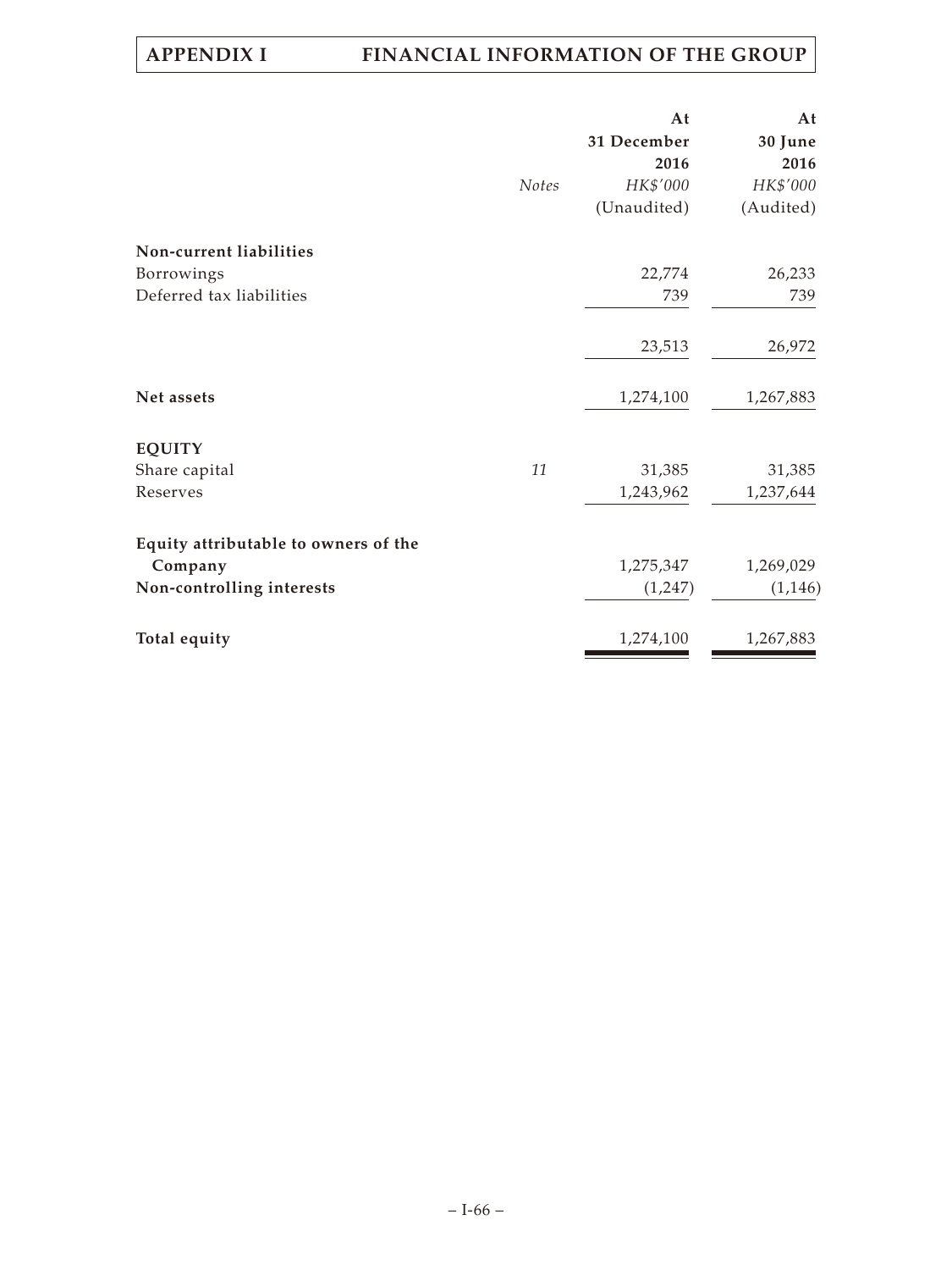# **UNAUDITED CONDENSED CONSOLIDATED STATEMENT OF CASH FLOWS**

*For the six months ended 31 December 2016*

|                                                             | Six months ended |             |  |  |
|-------------------------------------------------------------|------------------|-------------|--|--|
|                                                             | 31 December      |             |  |  |
|                                                             | 2016             | 2015        |  |  |
|                                                             | HK\$'000         | HK\$'000    |  |  |
|                                                             | (Unaudited)      | (Unaudited) |  |  |
| Net cash generated from/(used in) operating activities      | 960              | (78, 704)   |  |  |
| Net cash generated from/(used in) investing activities      | 10,410           | (61, 449)   |  |  |
| Net cash used in financing activities                       | (3, 453)         |             |  |  |
| Net increase/(decrease) in cash and cash equivalents        | 7,917            | (140, 153)  |  |  |
| Cash and cash equivalents at beginning of period            | 410,936          | 467,220     |  |  |
| Effect of foreign exchange rate change                      | 28               | (7,262)     |  |  |
| CASH AND CASH EQUIVALENTS AT END OF                         |                  |             |  |  |
| PERIOD                                                      | 418,881          | 319,805     |  |  |
| ANALYSIS OF BALANCES OF CASH AND CASH<br><b>EQUIVALENTS</b> |                  |             |  |  |
| Cash and bank balances                                      | 32,992           | 19,810      |  |  |
| Short-term deposits                                         | 385,889          | 299,995     |  |  |
|                                                             | 418,881          | 319,805     |  |  |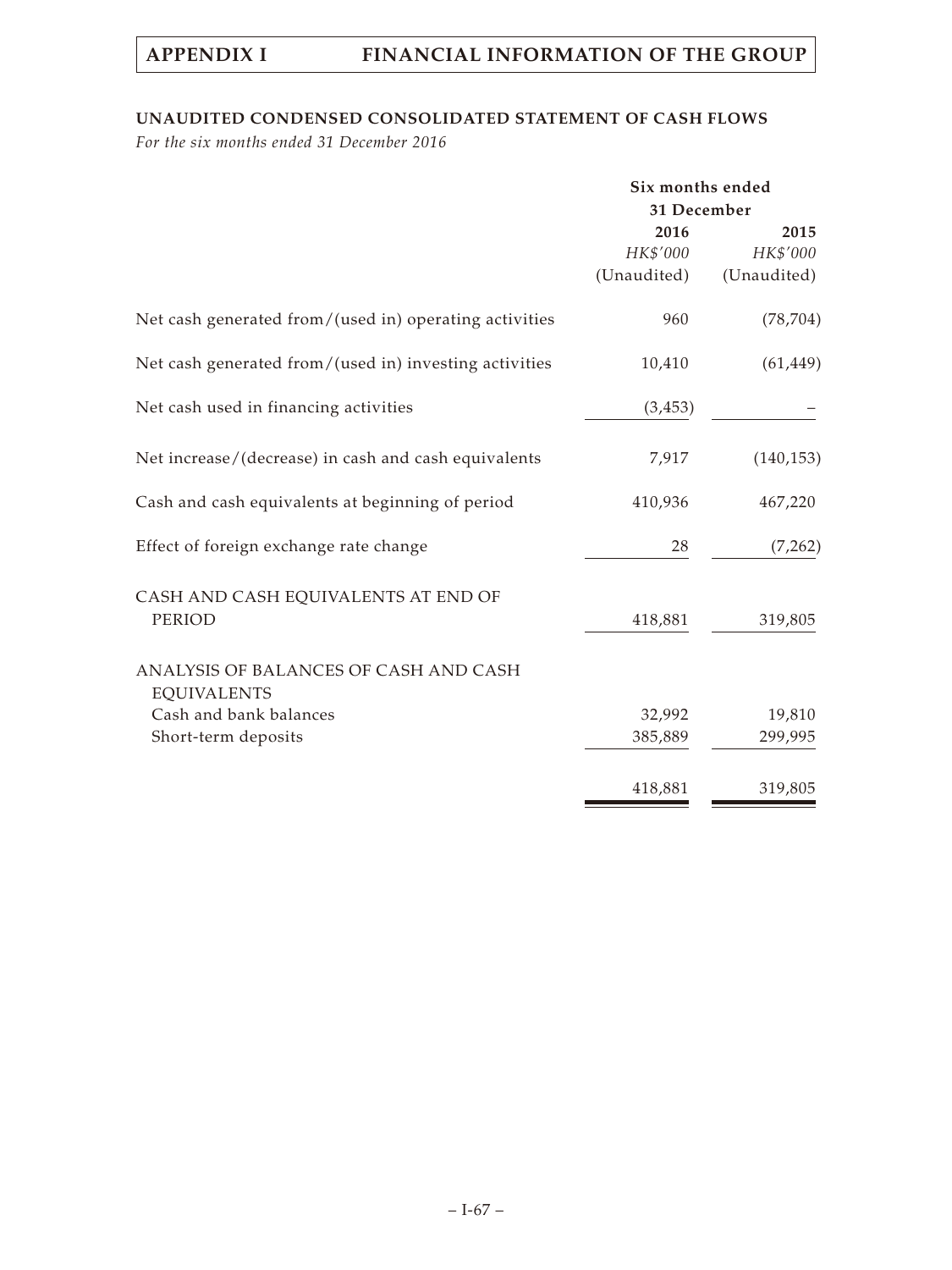# **UNAUDITED CONDENSED CONSOLIDATED STATEMENT OF CHANGES IN EQUITY**

*For the six months ended 31 December 2016*

|                                                                                                                | Equity attributable to owners of the Company |                                                        |                                                   |                                                              |                                                   |                                             |                                                |                                  |                                                             |                                            |
|----------------------------------------------------------------------------------------------------------------|----------------------------------------------|--------------------------------------------------------|---------------------------------------------------|--------------------------------------------------------------|---------------------------------------------------|---------------------------------------------|------------------------------------------------|----------------------------------|-------------------------------------------------------------|--------------------------------------------|
|                                                                                                                | Share<br>capital<br>HK\$'000<br>(Unaudited)  | Share<br>premium<br>account<br>HK\$'000<br>(Unaudited) | Translation<br>reserve<br>HK\$'000<br>(Unaudited) | Share-based<br>payment<br>reserve<br>HK\$'000<br>(Unaudited) | Revaluation<br>reserve<br>HK\$'000<br>(Unaudited) | Other<br>reserve<br>HK\$'000<br>(Unaudited) | Retained<br>profits<br>HK\$'000<br>(Unaudited) | Total<br>HK\$'000<br>(Unaudited) | Non-<br>controlling<br>interests<br>HK\$'000<br>(Unaudited) | Total<br>equity<br>HK\$'000<br>(Unaudited) |
| At 1 July 2015                                                                                                 | 27,185                                       | 1,050,559                                              | (4,064)                                           | 8,082                                                        | 1,234                                             | 4,377                                       | 154,535                                        | 1,241,908                        | (557)                                                       | 1,241,351                                  |
| Profit/(loss) for the period<br>Other comprehensive<br>income:<br>Net fair value loss on<br>available-for-sale |                                              |                                                        |                                                   |                                                              |                                                   |                                             | (882)                                          | (882)                            | 151                                                         | (731)                                      |
| financial assets<br>Reclassified from equity to<br>profit or loss on<br>disposals of<br>available-for-sale     |                                              |                                                        |                                                   |                                                              | (5, 125)                                          |                                             |                                                | (5, 125)                         |                                                             | (5, 125)                                   |
| financial assets<br>Exchange differences<br>arising on translation of                                          |                                              |                                                        |                                                   |                                                              | 303                                               |                                             |                                                | 303                              |                                                             | 303                                        |
| foreign operations                                                                                             |                                              |                                                        | (7, 262)                                          |                                                              |                                                   |                                             |                                                | (7, 262)                         |                                                             | (7,262)                                    |
| Total comprehensive income<br>for the period                                                                   |                                              |                                                        | (7, 262)                                          |                                                              | (4,822)                                           |                                             | (882)                                          | (12,966)                         | 151                                                         | (12, 815)                                  |
| At 31 December 2015                                                                                            | 27,185                                       | 1,050,559                                              | (11, 326)                                         | 8,082                                                        | (3,588)                                           | 4,377                                       | 153,653                                        | 1,228,942                        | (406)                                                       | 1,228,536                                  |

## **Equity attributable to owners of the Company**

|                                                                                                                                                                                        | Share<br>capital<br>HK\$'000<br>(Unaudited) | Share<br>premium<br>account<br>HK\$'000<br>(Unaudited) | Translation<br>reserve<br>HK\$'000<br>(Unaudited) | Share-based<br>reserve<br>HK\$'000<br>(Unaudited) | payment Revaluation<br>reserve<br>HK\$'000<br>(Unaudited) | Other<br>reserve<br>HK\$'000<br>(Unaudited) | Retained<br>profits<br>HK\$'000<br>(Unaudited) | Total<br>HK\$'000<br>(Unaudited) | Non-<br>controlling<br>interests<br>HK\$'000<br>(Unaudited) | Total<br>equity<br>HK\$'000<br>(Unaudited) |
|----------------------------------------------------------------------------------------------------------------------------------------------------------------------------------------|---------------------------------------------|--------------------------------------------------------|---------------------------------------------------|---------------------------------------------------|-----------------------------------------------------------|---------------------------------------------|------------------------------------------------|----------------------------------|-------------------------------------------------------------|--------------------------------------------|
| At 1 July 2016                                                                                                                                                                         | 31,385                                      | 1,108,644                                              | (224)                                             | 11,074                                            | (2,301)                                                   | 4,377                                       | 116,074                                        | 1,269,029                        | (1,146)                                                     | 1,267,883                                  |
| Profit/(loss) for the period<br>Other comprehensive<br>income:<br>Net fair value gain on<br>available-for-sale<br>financial assets<br>Reclassified from equity to<br>profit or loss on |                                             |                                                        |                                                   |                                                   | 5,991                                                     |                                             | 1,164                                          | 1,164<br>5,991                   | (101)                                                       | 1,063<br>5,991                             |
| disposals of<br>available-for-sale<br>financial assets<br>Exchange differences<br>arising on translation of<br>foreign operations                                                      |                                             |                                                        | 28                                                |                                                   | (865)                                                     |                                             |                                                | (865)<br>28                      |                                                             | (865)<br>28                                |
| Total comprehensive income<br>for the period                                                                                                                                           |                                             |                                                        | 28                                                |                                                   | 5,126                                                     |                                             | 1,164                                          | 6,318                            | (101)                                                       | 6,217                                      |
| At 31 December 2016                                                                                                                                                                    | 31,385                                      | 1,108,644                                              | (196)                                             | 11,074                                            | 2,825                                                     | 4,377                                       | 117,238                                        | 1,275,347                        | (1,247)                                                     | 1,274,100                                  |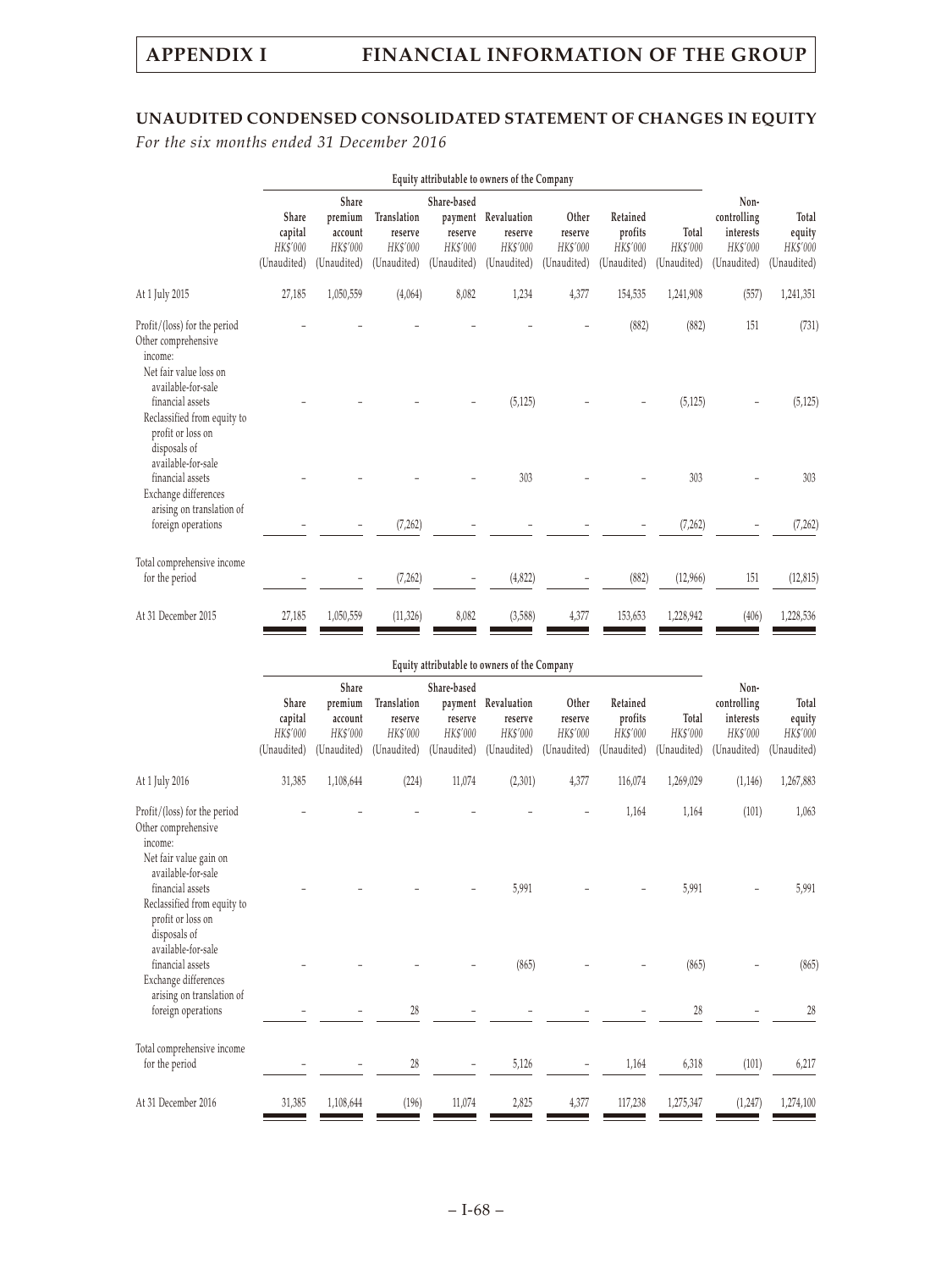# **NOTES TO UNAUDITED CONDENSED CONSOLIDATED FINANCIAL STATEMENTS**

### **1. GENERAL INFORMATION**

Winfull Group Holdings Limited (the "Company") is an exempted company with limited liability under the Companies Law (2001 Second Revision) of the Cayman Islands. The address of its registered office is Cricket Square, Hutchins Drive, P.O. Box 2681, Grand Cayman KY1-1111, Cayman Islands and its principal place of business is Unit A, 6th Floor, 9 Queen's Road Central, Hong Kong.

The Company's shares are listed on the Main Board of The Stock Exchange of Hong Kong Limited (the "Stock Exchange").

The principal activity of the Company is investment holding. The Group is principally engaged in the property investment and trading, property development and provision of renovation services. There were no significant changes in the Group's operations during the period.

These condensed consolidated interim financial statements are unaudited, but have been reviewed by the audit committee of the Company and approved for issue by the board of directors (the "Board") of the Company on 24 February 2017.

## **2. BASIS OF PREPARATION AND PRINCIPAL ACCOUNTING POLICIES BASIS OF PREPARATION**

The unaudited condensed consolidated interim financial statements of the Group for the six months ended 31 December 2016 (the "Condensed Financial Report") have been prepared in accordance with Hong Kong Accounting Standard ("HKAS") 34 "Interim Financial Reporting" issued by the Hong Kong Institute of Certified Public Accountants (the "HKICPA") and the applicable disclosure requirements of the Rules Governing the Listing of Securities on the Stock Exchange (the "Listing Rules").

These Condensed Financial Report do not include all the information and disclosures required in the annual financial statements, and should be read in conjunction with the annual financial statements of the Group for the year ended 30 June 2016 (the "2016 Annual Financial Statements"), which have been prepared in accordance with Hong Kong Financial Reporting Standards.

The preparation of the Condensed Financial Report in conformity with HKAS 34 requires management to make judgements, estimates and assumptions that affect the application of policies and reported amounts of assets and liabilities, income and expenses on a year to date basis. Actual results may differ from these estimates.

In preparing the Condensed Financial Report, significant judgements made by management in applying the Group's accounting policies and the key sources of estimation uncertainty were the same as those applied to the 2016 Annual Financial Statements.

The Condensed Financial Report have been prepared under the historical cost convention, except for financial assets at fair value through profit or loss, available-for-sale financial assets and investment properties which are stated at fair value.

The Condensed Financial Report are presented in Hong Kong Dollars ("HK\$") which is also the functional currency of the Company and all values are rounded to the nearest thousands ("HK\$'000") unless otherwise stated.

# **Principal accounting policies**

The accounting policies used in the preparation of these Condensed Financial Report are consistent with those set out in the 2016 Annual Financial Statements.

The Group has not applied any new or revised standards, amendments and interpretations (new and amended HKFRSs) issued by the HKICPA that are not yet effective for the current accounting period.

The directors of the Company are in the process of making an assessment of the potential impact of new and amended HKFRSs but are not yet in a position to state whether they could have material financial impact on the Group's results and financial position.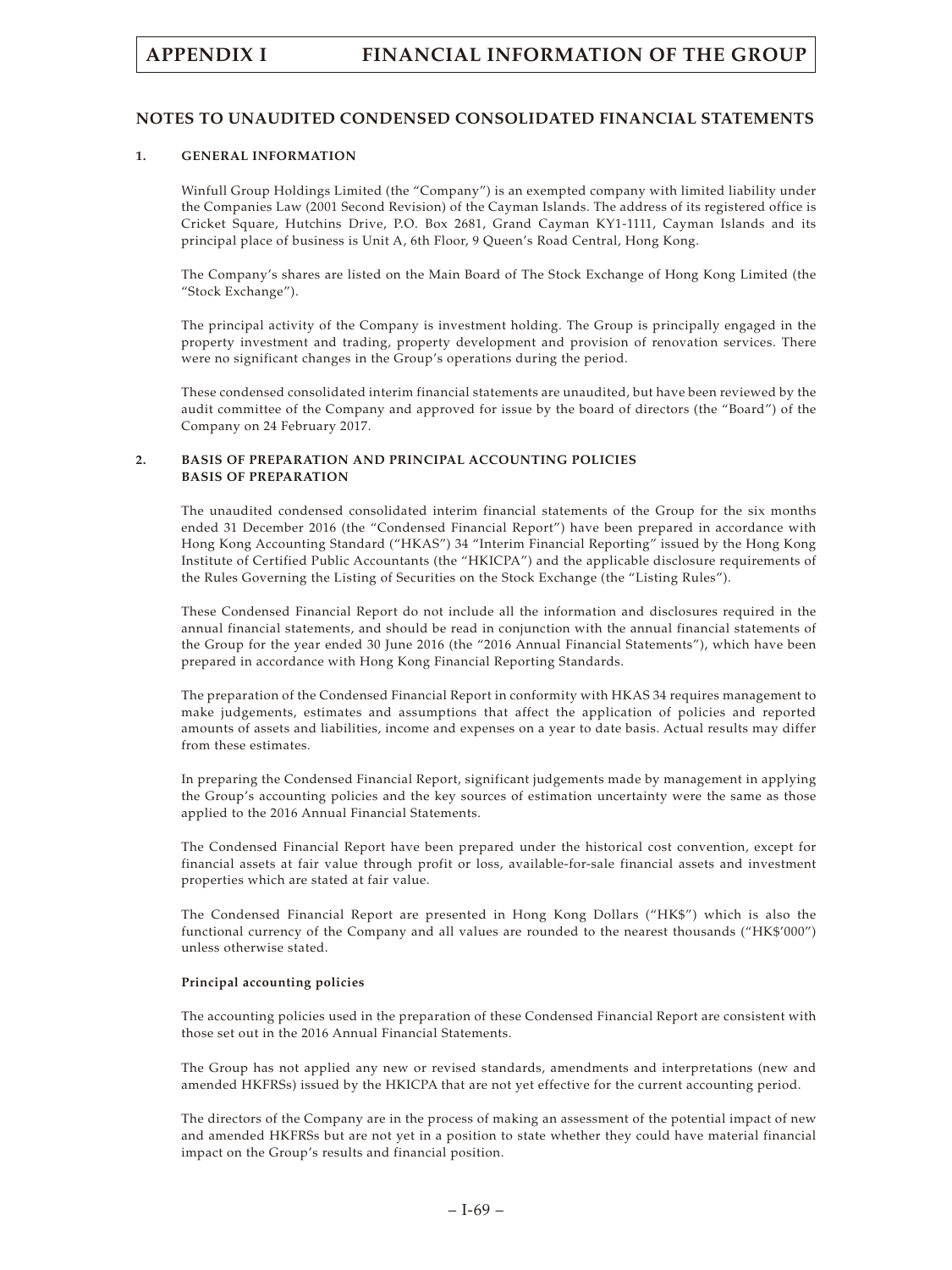### **3. SEGMENT INFORMATION**

The Group identifies operating segments and prepares segment information based on the regular internal financial information reported to the executive directors for their decisions about resources allocation to the Group's business components and for their review of the performance of those components. The business components in the internal financial information reported to the executive directors are determined following the Group's major product and service lines.

The Group has identified the following reportable segments:

| Property Development<br>Business:            | Property development                                                       |
|----------------------------------------------|----------------------------------------------------------------------------|
| Property Investment and<br>Trading Business: | Investment in properties and property trading for profit-making<br>purpose |
| Renovation Business:                         | Provision of renovation services                                           |

Each of these operating segments is managed separately as each of the product and service line requires different resources as well as marketing approaches. All inter-segment transfers are priced with reference to prices charged to external parties for similar orders.

The measurement policies the Group used for reporting segment results under HKFRS 8 are the same as those used in its financial statements prepared under HKFRSs, except that reclassified from equity to profit or loss on significant decline in fair value of available-for-sale financial assets and disposals of available-for-sale financial assets, certain interest income, dividend income, share of results of associates and a joint venture, net exchange loss/gain, equity-settled share-based payments, income tax expense and corporate income and expenses which are not directly attributable to the business activities of any operating segment are not included in arriving at the operating results of the operating segment.

Segment assets include all assets but investments in financial assets. In addition, corporate assets which are not directly attributable to the business activities of any operating segment are not allocated to a segment, which primarily applies to the Group's headquarter.

There was no inter-segment sale and transfer during the period (six months ended 31 December 2015: Nil).

| Six months ended 31 December 2016 |                 |                 |          |
|-----------------------------------|-----------------|-----------------|----------|
| (Unaudited)                       |                 |                 |          |
|                                   | Property        |                 |          |
|                                   | Investment      |                 |          |
| Property                          | and             |                 |          |
| Development                       | Trading         | Renovation      |          |
| <b>Business</b>                   | <b>Business</b> | <b>Business</b> | Total    |
| HK\$'000                          | HK\$'000        | HK\$'000        | HK\$'000 |
|                                   |                 |                 |          |
|                                   | 5,516           | 976             | 6,492    |
|                                   |                 |                 |          |
|                                   |                 |                 | 11,039   |
| 308,497                           | 519,649         | 930             | 829,076  |
|                                   | (161)           | 11,115          | 85       |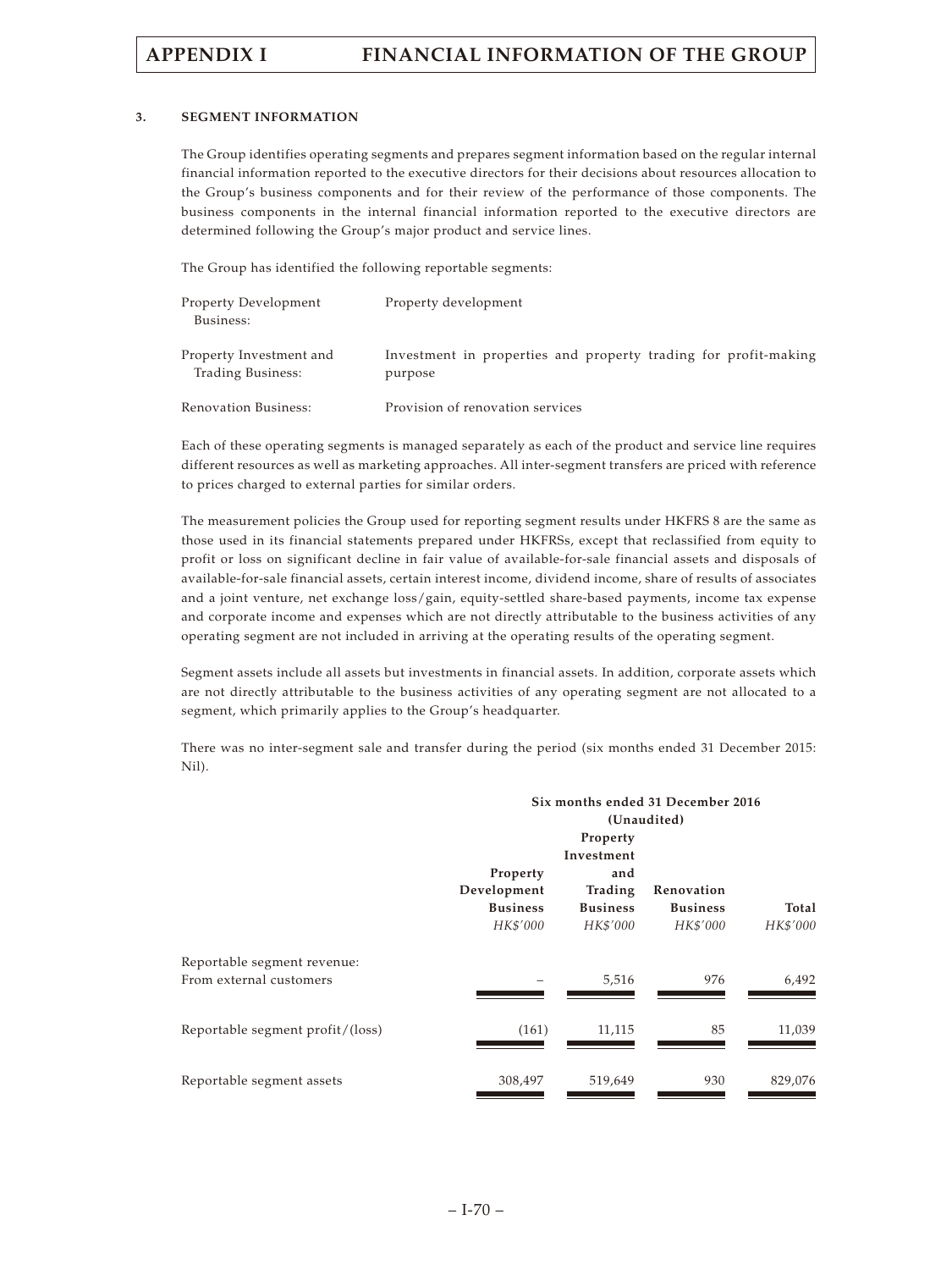|                                                        | Six months ended 31 December 2015<br>(Unaudited)       |                                                                         |                                           |                   |
|--------------------------------------------------------|--------------------------------------------------------|-------------------------------------------------------------------------|-------------------------------------------|-------------------|
|                                                        | Property<br>Development<br><b>Business</b><br>HK\$'000 | Property<br>Investment<br>and<br>Trading<br><b>Business</b><br>HK\$'000 | Renovation<br><b>Business</b><br>HK\$'000 | Total<br>HK\$'000 |
| Reportable segment revenue:<br>From external customers |                                                        | 3,971                                                                   | 2,422                                     | 6,393             |
| Reportable segment profit/(loss)                       | (288)                                                  | 3,523                                                                   | 277                                       | 3,512             |
| Reportable segment assets                              | 226,445                                                | 557,451                                                                 | 1,205                                     | 785,101           |

The totals presented for the Group's operating segments reconcile to the Group's key financial figures as presented in the financial statements as follows:

|                                                            | Six months ended 31 December |             |
|------------------------------------------------------------|------------------------------|-------------|
|                                                            | 2016                         | 2015        |
|                                                            | HK\$'000                     | HK\$'000    |
|                                                            | (Unaudited)                  | (Unaudited) |
| Revenue                                                    |                              |             |
| Reportable segment revenue                                 | 6,492                        | 6,393       |
| Consolidated revenue                                       | 6,492                        | 6,393       |
| Profit before income tax                                   |                              |             |
| Reportable segment profit                                  | 11,039                       | 3,512       |
| Reclassified from equity to profit or loss on disposals of |                              |             |
| available-for-sale financial assets                        | 865                          | (303)       |
| Interest income                                            | 1,831                        | 1,926       |
| Dividend income                                            | 453                          | 1,415       |
| Exchange losses, net                                       | (4,335)                      | (2,569)     |
| Corporate salaries and allowances                          | (4,636)                      | (1,629)     |
| Depreciation on corporate property, plant and equipment    | (6)                          | (356)       |
| Corporate rent and rates                                   | (945)                        | (2,018)     |
| Unallocated corporate expenses                             | (1,902)                      | (658)       |
| Consolidated profit/(loss) before income tax               | 2,364                        | (680)       |

The Group's revenue from external customers are all derived from Hong Kong.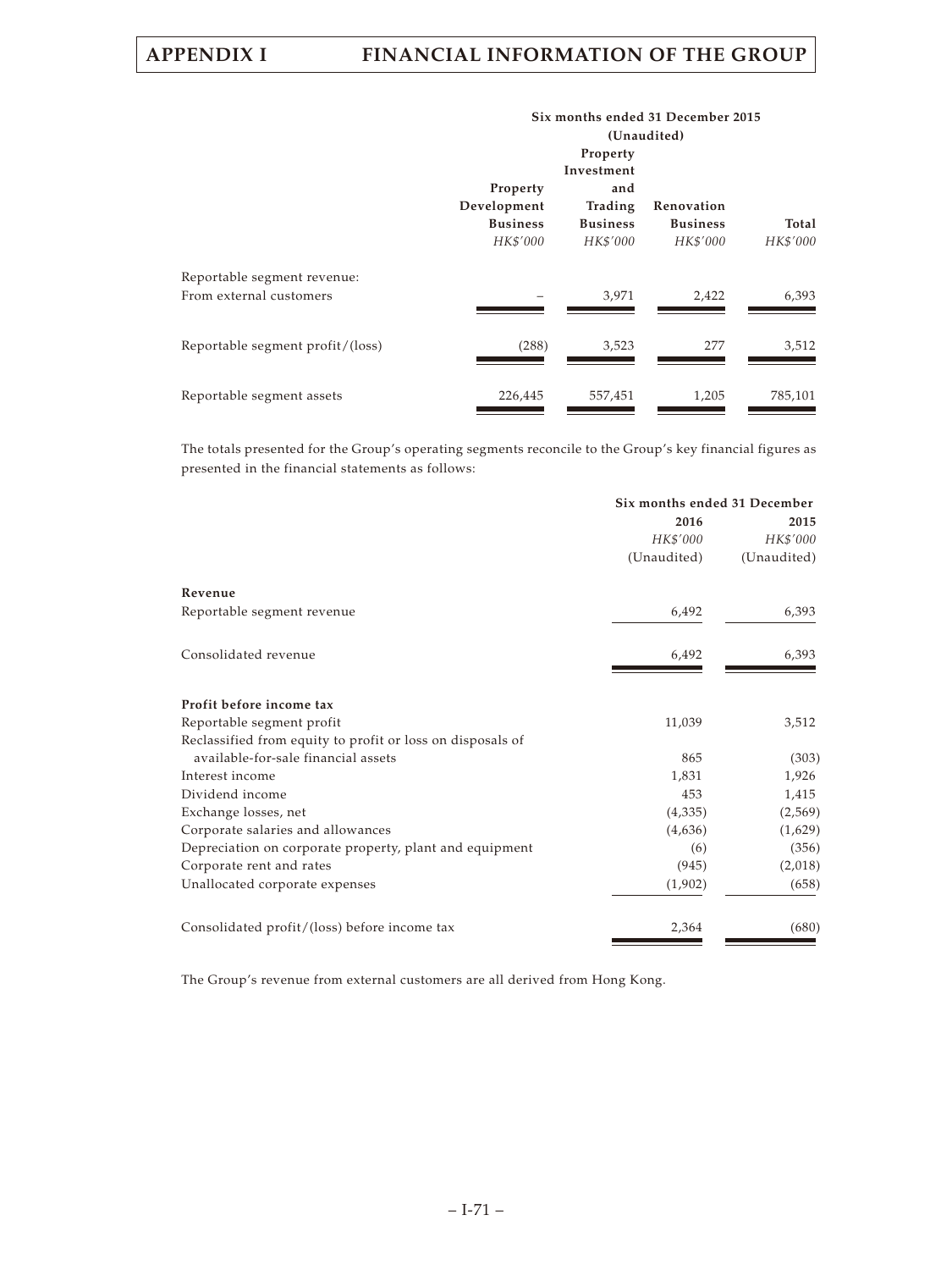The following table provides an analysis of the Group's non-current assets other than financial instruments and deferred tax assets ("Specified non-current assets").

|           |             | Specified non-current assets |  |
|-----------|-------------|------------------------------|--|
|           | 31 December | 30 June                      |  |
|           | 2016        | 2016                         |  |
|           | HK\$'000    | HK\$'000                     |  |
| Hong Kong | 414,151     | 410,009                      |  |
| Japan     | 3,023       |                              |  |
|           | 417,174     | 410,009                      |  |
|           |             |                              |  |

## **4. REVENUE AND OTHER INCOME**

The Group's principal activities are disclosed in note 1 to this report. Revenue from the Group's principal activities and other income recognised during the period are as follows:

|                                                            | Six months ended 31 December |             |
|------------------------------------------------------------|------------------------------|-------------|
|                                                            | 2016                         | 2015        |
|                                                            | HK\$'000                     | HK\$'000    |
|                                                            | (Unaudited)                  | (Unaudited) |
| Revenue                                                    |                              |             |
| Rental income from investment properties                   | 5,516                        | 3,971       |
| Renovation service income                                  | 976                          | 2,422       |
|                                                            | 6,492                        | 6,393       |
| Other income                                               |                              |             |
| Interest income                                            | 1,835                        | 1,926       |
| Dividend income                                            | 453                          | 1,415       |
| Rental income from properties held for trading and         |                              |             |
| properties under development                               | 2,895                        |             |
| Reclassified from equity to profit or loss on disposals of |                              |             |
| available-for-sale financial assets                        | 865                          |             |
| Sundry income                                              |                              | 650         |
|                                                            | 6,048                        | 3,991       |

#### **5. LOSS BEFORE INCOME TAX**

The Group's loss before income tax is arrived at after charging the following:

| Six months ended 31 December |             |
|------------------------------|-------------|
| 2016                         | 2015        |
| HK\$'000                     | HK\$'000    |
| (Unaudited)                  | (Unaudited) |
| 206                          | 552         |
| 4,034                        | 1,055       |
| 4,335                        | 2,569       |
|                              |             |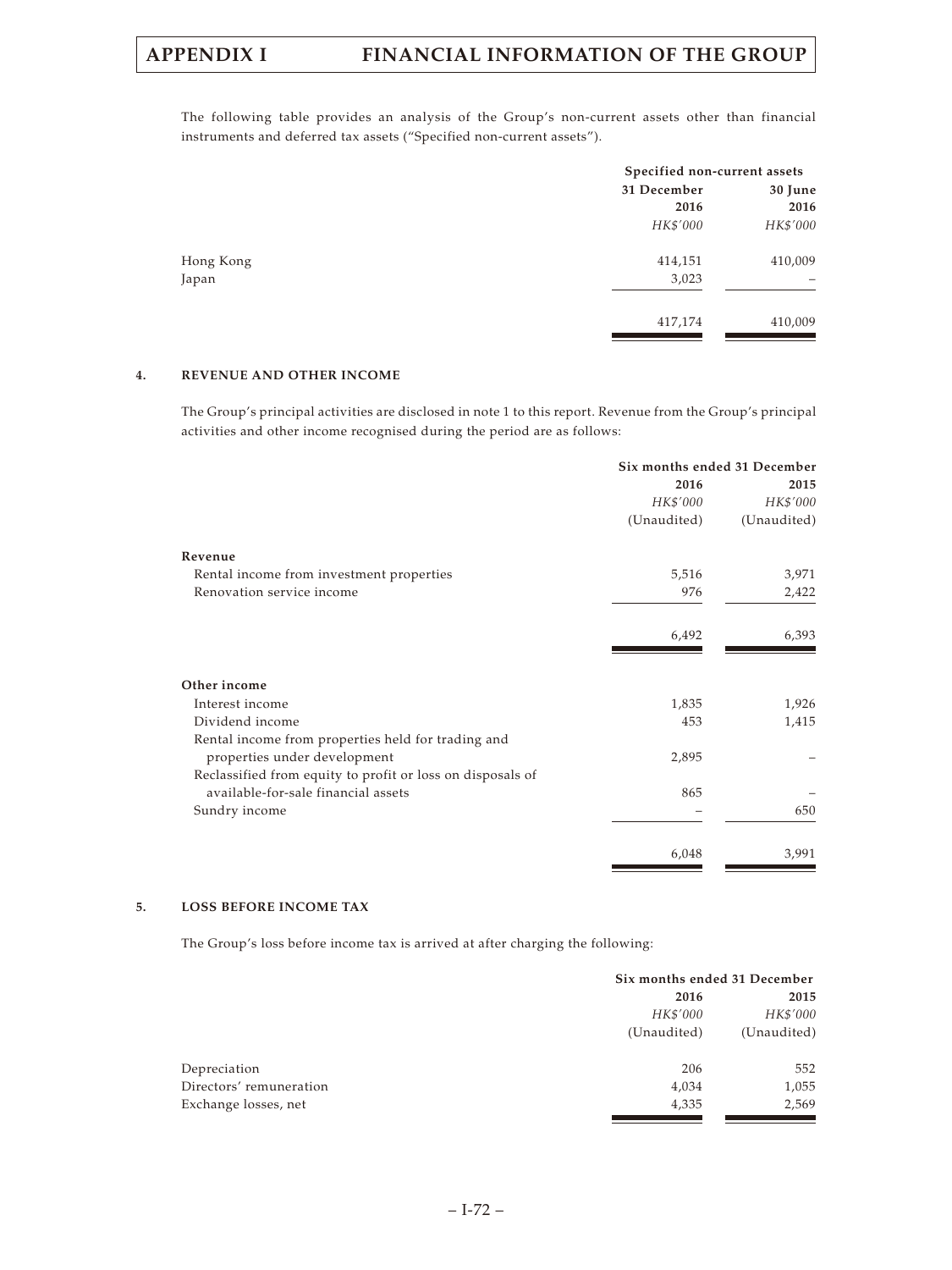### **6. INCOME TAX EXPENSE**

Hong Kong profits tax has been provided at the rate of 16.5% (six months ended 31 December 2015: 16.5%) on the estimated assessable profit arising in Hong Kong for the current period.

Taxation for overseas subsidiaries is charged at the appropriate current rates of taxation ruling in the relevant countries.

## **7. DIVIDENDS**

The Board does not recommend the payment of an interim dividend for the six months ended 31 December 2016 (six months ended 31 December 2015: Nil).

## **8. PROFIT/(LOSS) PER SHARE**

The calculation of basic and diluted profit/(loss) per share are based on the following data:

| Six months ended 31 December |             |
|------------------------------|-------------|
| 2016                         | 2015        |
| (Unaudited)                  | (Unaudited) |
|                              |             |
| 1.164                        | (882)       |
|                              |             |
|                              |             |
| 3,138,500                    | 2,718,500   |
|                              |             |

There were no diluted potential ordinary shares for the six months ended 31 December 2016 and 2015 as the outstanding share options were out of the money for the purpose of the diluted earnings per share calculation.

### **9. AVAILABLE-FOR-SALE FINANCIAL ASSETS**

|                                      | 31 December | 30 June   |
|--------------------------------------|-------------|-----------|
|                                      | 2016        | 2016      |
|                                      | HK\$'000    | HK\$'000  |
|                                      | (Unaudited) | (Audited) |
| Non-current                          |             |           |
| Listed equity securities - Hong Kong | 11,940      | 11,789    |
| Unlisted investment funds            | 33,562      | 33,193    |
|                                      | 45,502      | 44,982    |
| Current                              |             |           |
| Unlisted investment funds            |             | 5,982     |
|                                      | 45,502      | 50,964    |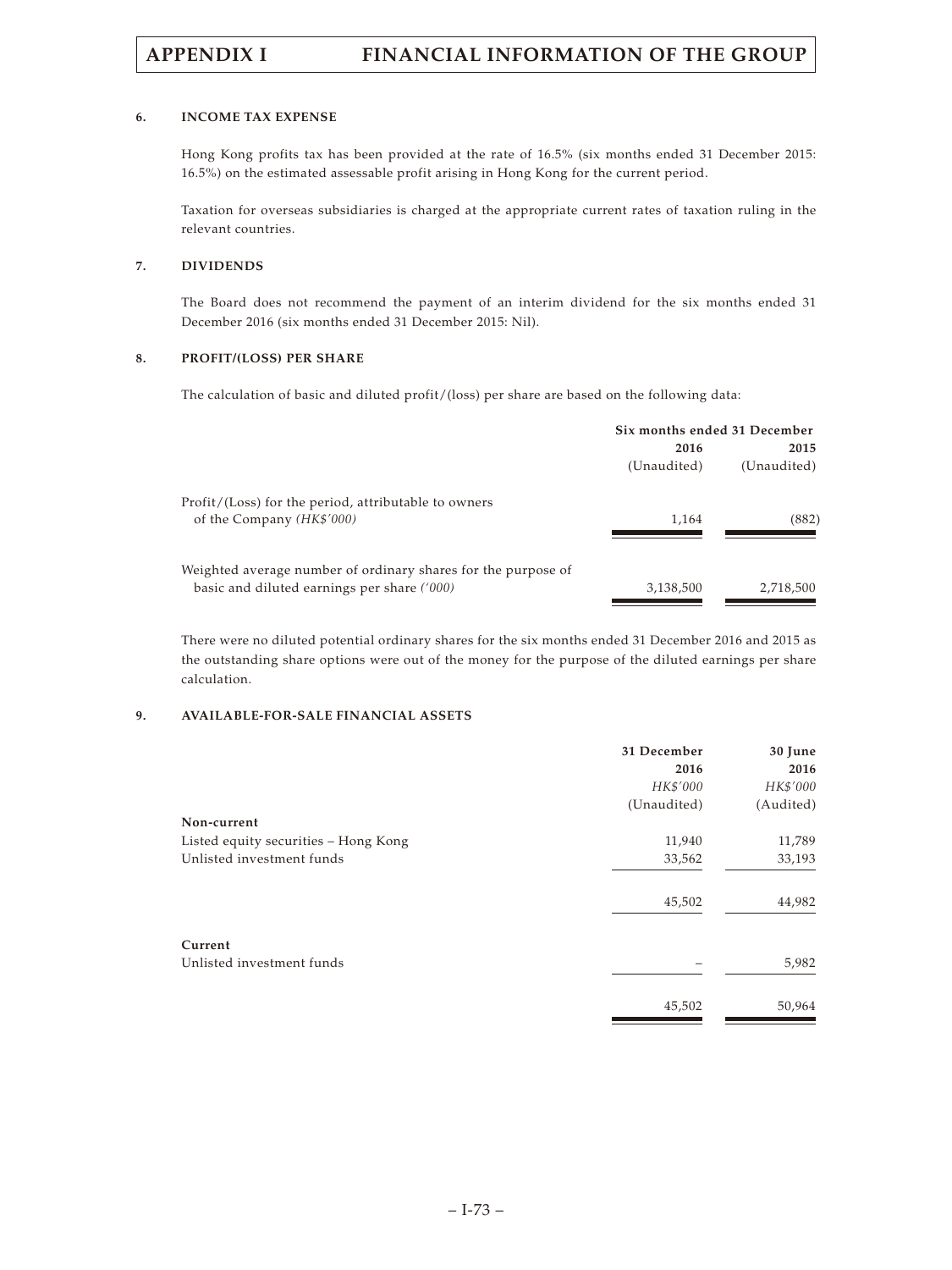| 31 December | 30 June   |
|-------------|-----------|
| 2016        | 2016      |
| HK\$'000    | HK\$'000  |
| (Unaudited) | (Audited) |
| 50,964      | 57,188    |
| 319         | 28,689    |
| (11, 772)   | (28, 713) |
|             |           |
| 5,991       | (6,200)   |
| 45,502      | 50,964    |
|             |           |

Listed equity securities and unlisted investment funds with carrying amounts of HK\$11,940,000 (30 June 2016: HK\$11,789,000) and HK\$21,367,000 (30 June 2016: HK\$19,909,000) respectively are stated at fair value. The fair values have been determined directly by reference to published price and quotations in active markets.

Unlisted investment funds with a carrying amount of HK\$12,195,000 (30 June 2016: HK\$19,266,000) are measured at cost less impairment losses as the variability in the range of reasonable fair value estimates is significant and the probabilities of the various estimates within the range cannot be reasonably assessed and used in estimating fair value. The directors of the Company are of the opinion that the fair value cannot be measured reliably.

As at 30 June 2016, available-for-sale financial assets were individually determined to be impaired on the basis of a material decline in their fair value below cost which indicated that the investment costs may not be recovered. For the six months ended 31 December 2016, no impairment on these investments was recognised in profit or loss (2015: Nil).

### **10. TRADE RECEIVABLES**

The Group generally allows a credit period of 1 month to its trade customers.

Based on the invoice dates, all trade receivable as at 31 December 2016 and 30 June 2016 were aged within 90 days.

### **11. SHARE CAPITAL**

|                                                                                                  | Number of<br>shares | HK\$'000<br>(Unaudited) |
|--------------------------------------------------------------------------------------------------|---------------------|-------------------------|
| Authorised<br>Ordinary shares of HK\$0.01 each                                                   | 10,000,000,000      | 100,000                 |
| Issued and fully paid<br>Ordinary shares of HK\$0.01 each<br>At 1 July 2016 and 31 December 2016 | 3,138,500,000       | 31,385                  |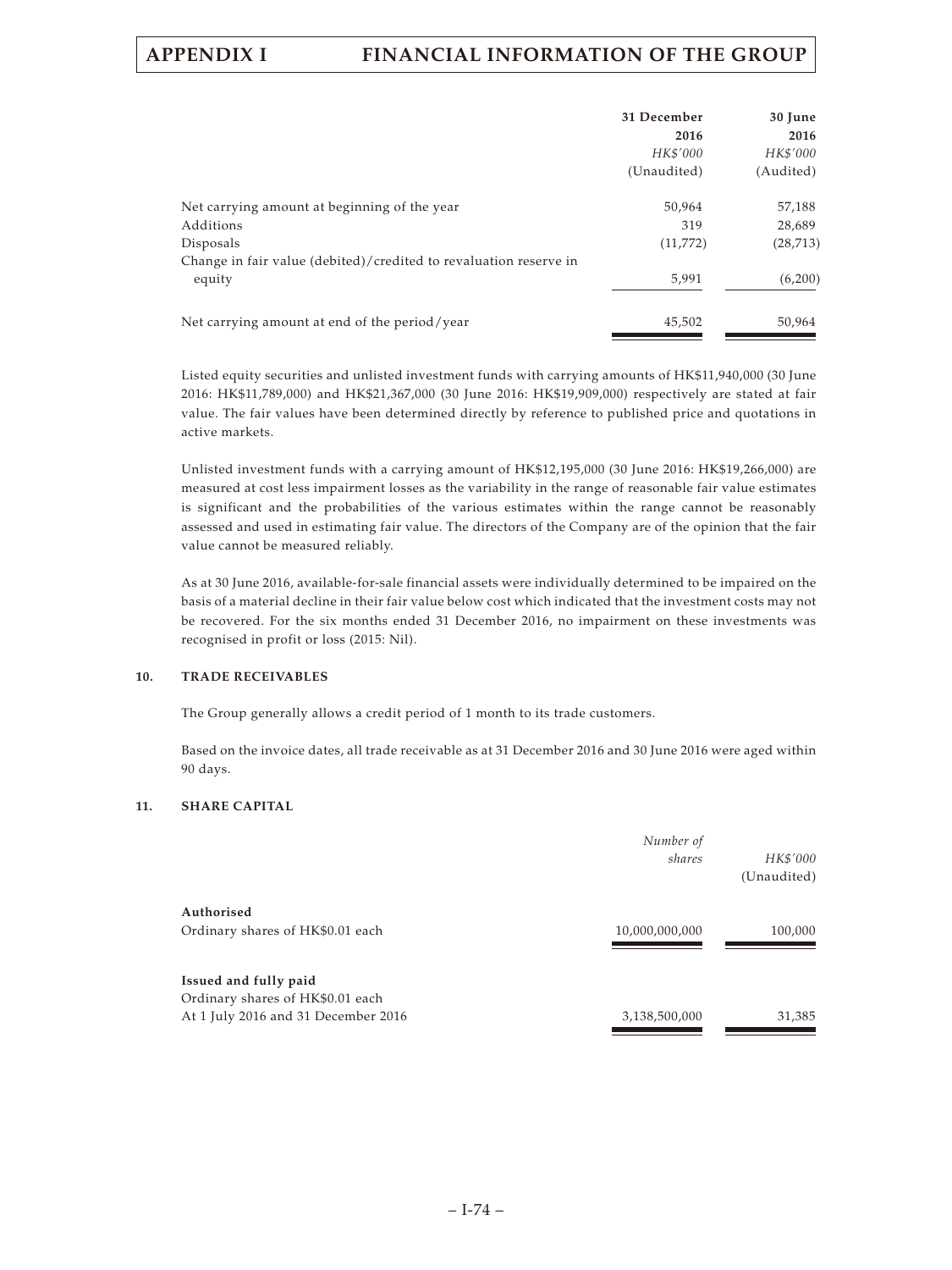# **12. MATERIAL RELATED PARTY TRANSACTIONS**

The Group had the following material transactions with its related parties during the period:

|                                                                   | Six months ended 31 December |                  |
|-------------------------------------------------------------------|------------------------------|------------------|
|                                                                   | 2016                         | 2015<br>HK\$'000 |
|                                                                   | HK\$'000                     |                  |
|                                                                   | (Unaudited)                  | (Unaudited)      |
| Renovation service income received from a related company         |                              |                  |
| controlled by one of the substantial shareholders of the          |                              |                  |
| Company                                                           |                              | 2,406            |
| Rental expenses paid to a related company owned by a substantial  |                              |                  |
| shareholder and director of the Company                           | 840                          | 840              |
| Professional fees paid to a related company in which one director |                              |                  |
| of the Company is a partner                                       |                              | 150              |
|                                                                   |                              |                  |
|                                                                   | 840                          | 3.396            |

These transactions were conducted at pre-determined prices in accordance with terms mutually agreed between the Group and these related parties. These transactions are conducted in the normal course of business.

#### **Key management personnel compensation**

|                              | Six months ended 31 December |             |  |
|------------------------------|------------------------------|-------------|--|
|                              | 2016                         | 2015        |  |
|                              | HK\$'000                     | HK\$'000    |  |
|                              | (Unaudited)                  | (Unaudited) |  |
| Short-term employee benefits | 4,034                        | 1,055       |  |
|                              |                              |             |  |

# **13. FAIR VALUE MEASUREMENT OF FINANCIAL INSTRUMENTS**

The following table presents financial assets measured at fair value in the statement of financial position in accordance with the fair value hierarchy. The hierarchy groups financial assets and liabilities into three levels based on the relative reliability of significant inputs used in measuring the fair value of these financial assets and liabilities. The fair value hierarchy has the following levels:

| Level 1: | quoted prices (unadjusted) in active markets for identical assets and liabilities;                                                                                                           |
|----------|----------------------------------------------------------------------------------------------------------------------------------------------------------------------------------------------|
| Level 2: | inputs other than quoted prices included within Level 1 that are observable for<br>the asset or liability, either directly (i.e. as prices) or indirectly (i.e. derived from<br>prices); and |
| Level 3: | inputs for the asset or liability that are not based on observable market data<br>(unobservable inputs).                                                                                     |

The level in the fair value hierarchy within which the financial asset is categorised in its entirety is based on the lowest level of input that is significant to the fair value measurement.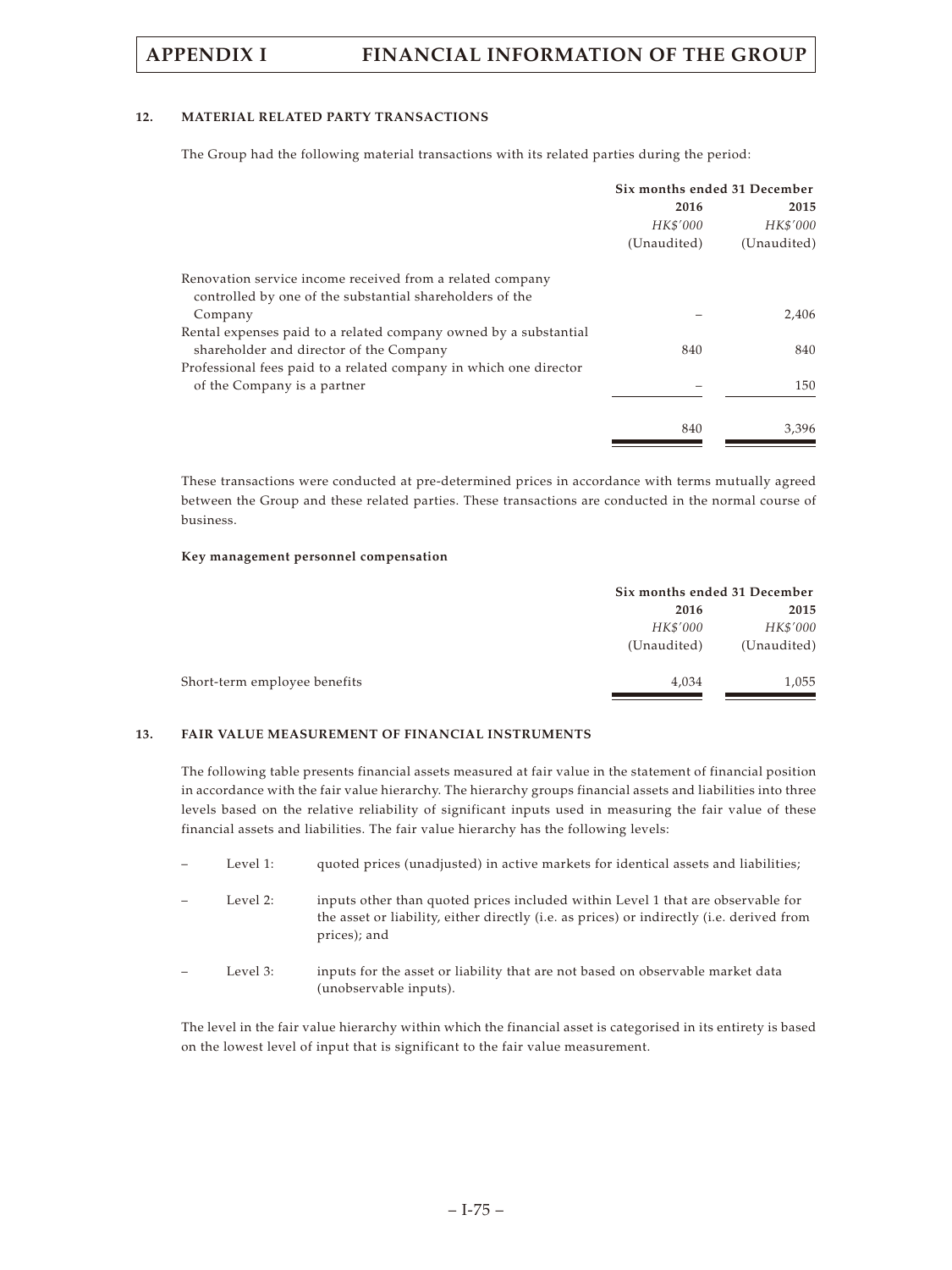The financial assets measured at fair value in the statement of financial position are grouped into the fair value hierarchy as follows:

|                                                          | <b>Notes</b> | Level 1<br>HK\$'000<br>(Unaudited) | Level 2<br>HK\$'000<br>(Unaudited) | Level 3<br>HK\$'000<br>(Unaudited) | Total<br>HK\$'000<br>(Unaudited) |
|----------------------------------------------------------|--------------|------------------------------------|------------------------------------|------------------------------------|----------------------------------|
| 31 December 2016<br>Assets:                              |              |                                    |                                    |                                    |                                  |
| Available-for-sale financial assets                      |              |                                    |                                    |                                    |                                  |
| - Listed equity securities                               | (a)          | 11,940                             |                                    |                                    | 11,940                           |
| - Unlisted investment funds                              | (b)          |                                    | 21,367                             |                                    | 21,367                           |
| Financial assets at fair value<br>through profit or loss |              |                                    |                                    |                                    |                                  |
| - Unlisted investment funds                              | (b)          |                                    | 26,824                             |                                    | 26,824                           |
| Total and net fair values                                |              | 11,940                             | 48,191                             |                                    | 60,131                           |
|                                                          |              | Level 1                            | Level 2                            | Level 3                            | Total                            |
|                                                          | <b>Notes</b> | HK\$'000                           | HK\$'000                           | HK\$'000                           | HK\$'000                         |
|                                                          |              | (Audited)                          | (Audited)                          | (Audited)                          | (Audited)                        |
| 30 June 2016<br>Assets:                                  |              |                                    |                                    |                                    |                                  |
| Available-for-sale financial assets                      |              |                                    |                                    |                                    |                                  |
| - Listed equity securities                               | (a)          | 11,789                             |                                    |                                    | 11,789                           |
| - Unlisted investments funds                             | (b)          |                                    | 19,909                             |                                    | 19,909                           |
| Financial assets at fair value<br>through profit or loss |              |                                    |                                    |                                    |                                  |
| - Unlisted investment funds                              | (b)          |                                    | 26,824                             |                                    | 26,824                           |
| Total and net fair values                                |              | 11,789                             | 46,733                             |                                    | 58,522                           |

There have been no significant transfers between levels 1 and 2 in the reporting period.

The methods and valuation techniques used for the purpose of measuring fair value are unchanged compared to the previous reporting periods.

### **(a) Listed Equity Securities**

The listed equity securities are denominated in HK\$. Fair values have been determined by reference to their quoted bid prices at the reporting date.

#### **(b) Unlisted Investments Funds**

The unlisted investment funds are denominated in US\$. Fair values of unlisted investment funds included in Level 2 have been determined based on observable market prices which are sourced from broker quotes as provided by financial institutions. Most significant inputs are observable market data including quoted market prices.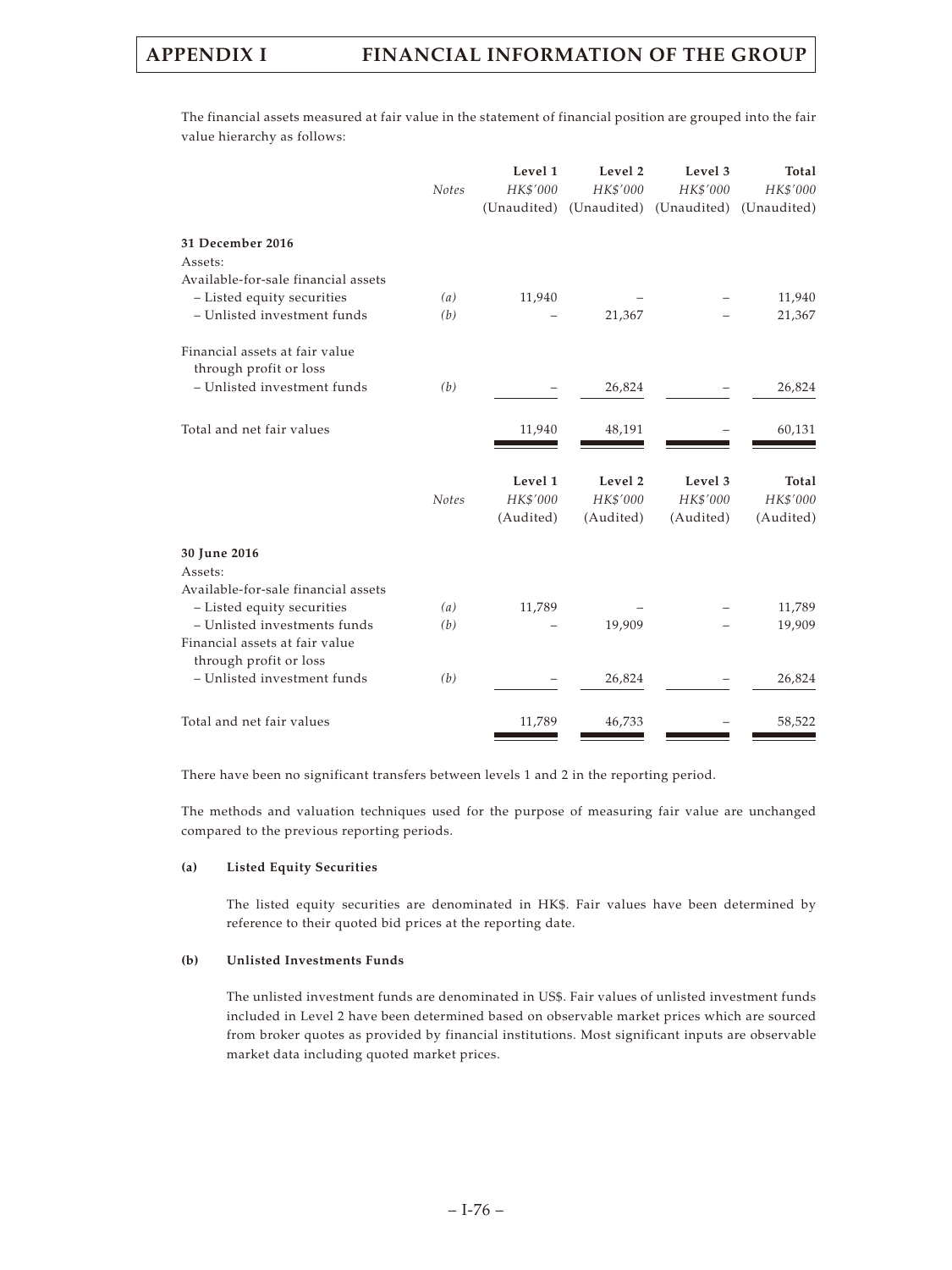# **4. WORKING CAPITAL**

The Directors are of the opinion that, after taking into account the expected completion of the Acquisition and the financial resources available to the Enlarged Group (including but not limited to internally generated funds, cash and cash equivalents), the Enlarged Group has sufficient working capital for its present requirement, that is for at least the next 12 months from the date of this circular.

# **5. INDEBTEDNESS**

# **Indebtedness**

As at 28 February 2017, being the latest practicable date for the purpose of this statement of indebtedness prior to the printing of this circular, the Enlarged Group has outstanding indebtedness as summarised below:

# **Borrowings**

The Enlarged Group had total outstanding borrowings of approximately HK\$316 million, further details of which are set out below:

- (a) The Group had outstanding interest-bearing bank borrowings of HK\$25 million repayable by instalments up to April 2026. The aforesaid bank borrowings are secured by guarantees by the Company and the pledge of certain Company's properties held for trading;
- (b) The Group had amount due to non-controlling shareholders of HK\$235 million which are unsecured, interest-free and repayable on demand; and
- (c) The Target Company had outstanding interest-bearing bank borrowings of HK\$56 million repayable by instalments up to November 2029. The aforesaid bank borrowings are secured by guarantee from one of the directors of the Target Company and the pledge of the Target Company's investment properties.

# **Contingent liabilities**

As at 28 February 2017, the Company has executed guarantees amounting to HK\$210 million in respect of bank loans to its associates, which are also secured against properties under development held by those associates. Under the guarantees, the Company would be liable to pay the bank if the bank is unable to recover the loans.

Save as aforesaid and apart from intra-group liabilities, the Enlarged Group did not have any outstanding mortgages, charges, debentures, loan capital, debt securities, loans, bank overdraft or other similar indebtedness, financial leases or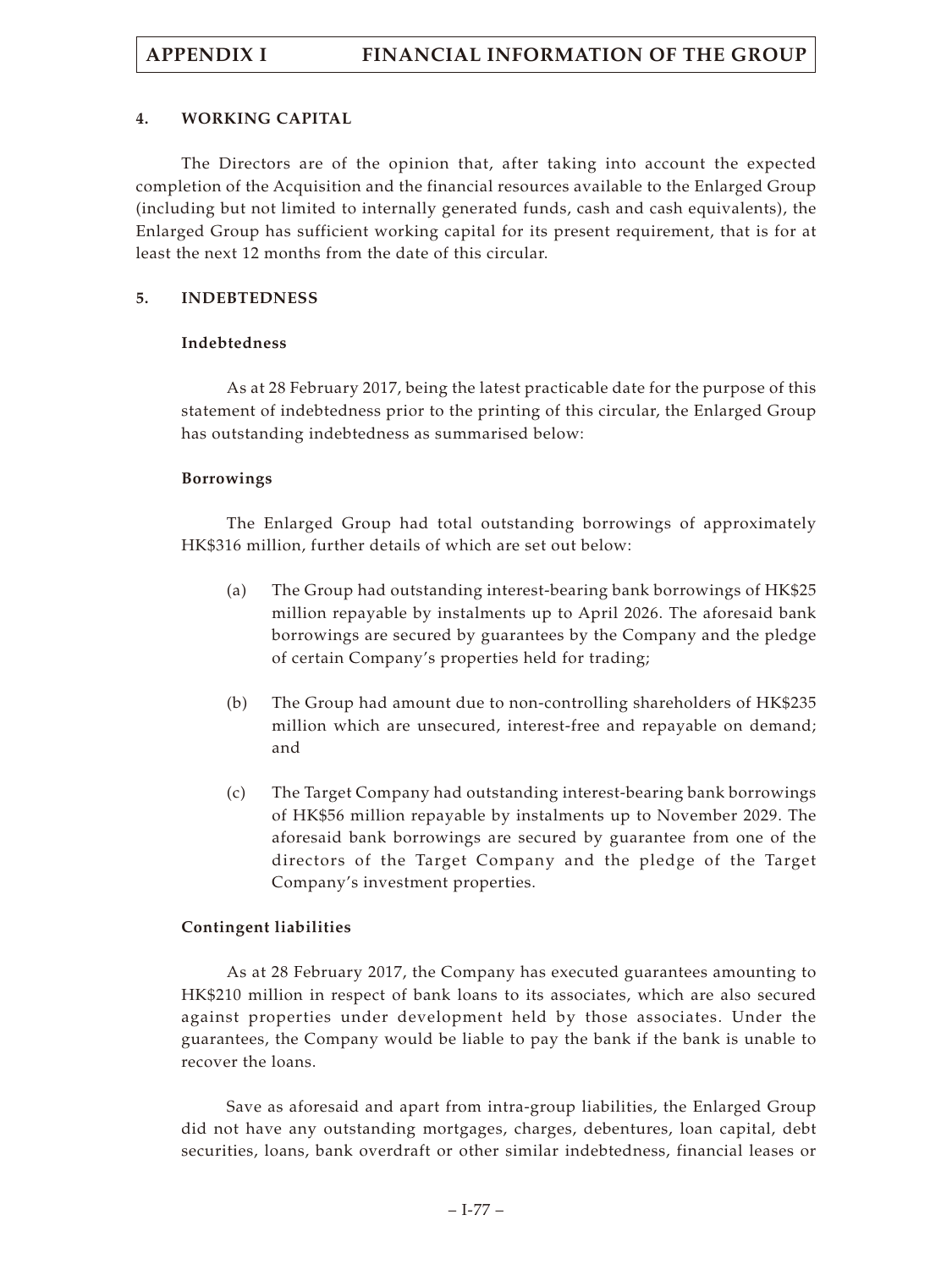hire purchase commitments, liabilities under acceptances or acceptance credits or guarantees or other material contingent liabilities as at 28 February 2017.

# **Disclaimers**

Saved as aforesaid, and apart from intra-group liabilities, and normal accounts payable, the Enlarged Group did not have any loan capital issued or agreed to be issued, bank overdrafts, loans, debt securities issued and outstanding, any authorized or otherwise created but unissued term loans or other borrowings, indebtedness in nature of borrowings, liabilities under acceptances (other than trade bills) or acceptance credits, debentures, mortgages, charges, finance leases or hire purchase commitments, which are either guaranteed, unguaranteed, secured, or unsecured, guarantees or other material contingent liabilities outstanding at the close of business on 28 February 2017.

The Directors confirm that there is no material change in the indebtedness and contingent liability of the Enlarged Group from the close of business on 28 February 2017 to the Latest Practicable Date.

# **6. MATERIAL CHANGE**

The Directors confirm that save as and except for the below, there was no material change in the financial or trading position or outlook of the Group since 30 June 2016, being the date to which the latest published audited consolidated financial statements of the Group were made up, and up to the Latest Practicable Date:

- (i) On 18 April 2017, Monilea Limited (a wholly-owned subsidiary of the Company) (being the purchaser) and Winkit Development Limited (an independent third party to the Company) (being the vendor) entered into a provisional sale and purchase agreement for the sale and purchase of 15/F, Far East Consortium Building, No. 121 Des Voeux Road Central, Hong Kong at a cash consideration of HK\$108,000,000. Details of which are set out in the announcement of the Company dated 18 April 2017;
- (ii) On 1 April 2017, Joy Shing Development Limited (a wholly-owned subsidiary of the Company) and Apex Step Holdings Limited (an independent third party to the Company) (collectively being the vendors), Multi Fun Limited (being the purchaser) and the sole shareholder and the directors of the Purchaser (being Multi Fun Limited's guarantors) entered into a provisional sale and purchase agreement, pursuant to which each of Joy Shing Development Limited and Apex Step Holdings Limited has agreed to sell 30% and 70% of the issued share capital of Apex Plan Limited to Multi Fun Limited at an aggregate cash consideration of HK\$1,300,000,000. The parties have agreed to enter into a formal sale and purchase agreement on or before 26 May 2017, details of which are set out in the announcement of the Company dated 3 April 2017;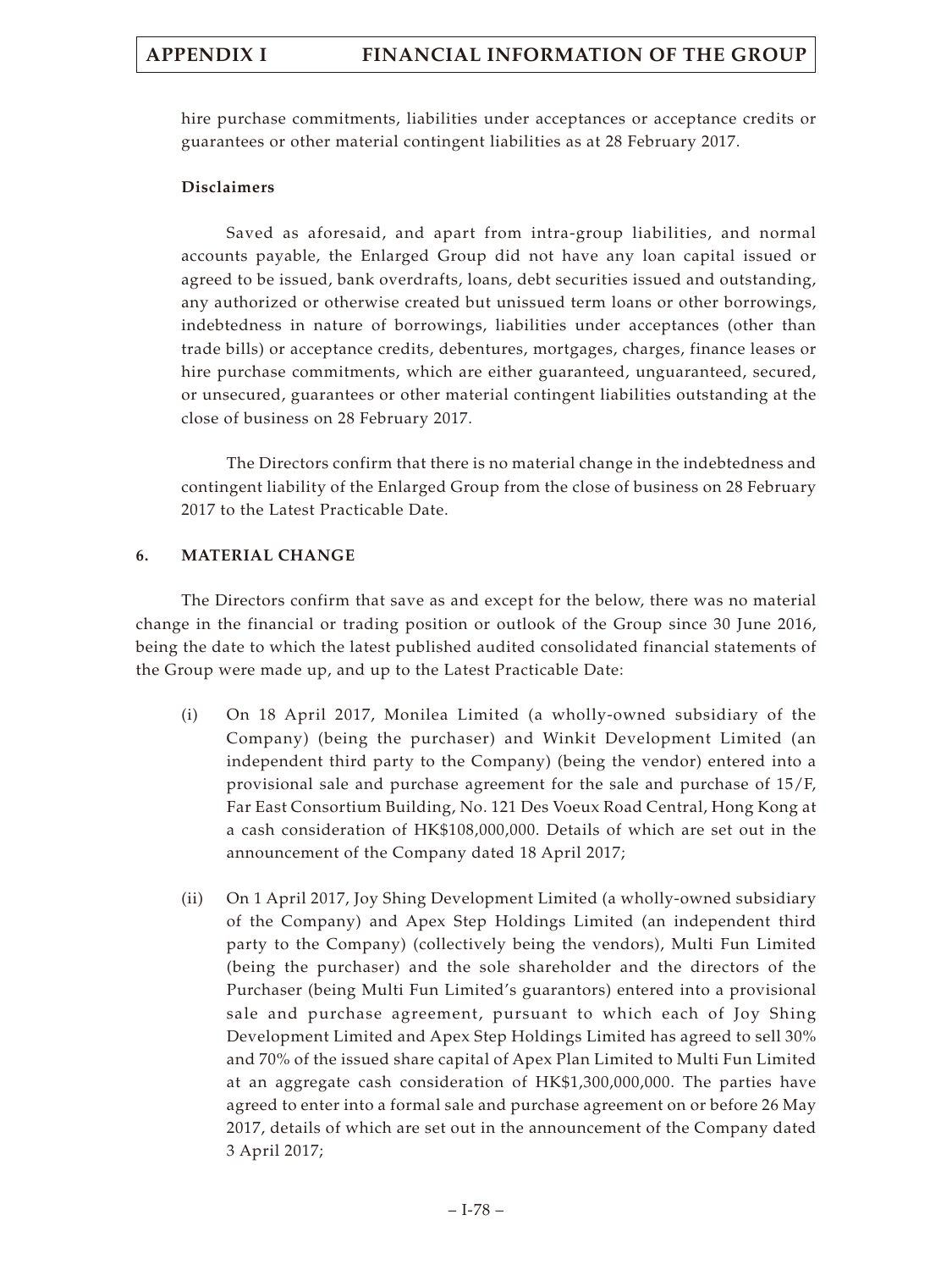- (iii) On 23 March 2017, Sonic Returns Limited (a wholly-owned subsidiary of the Company) (being the purchaser) and Mr. Cheung Siu Wing (an independent third party to the Company) (being the vendor) has entered into a provisional sale and purchase agreement in relation to the sale and purchase of Office 1 on 29th Floor, Universal Trade Centre, No. 3 Arbuthnot Road, Hong Kong at the cash consideration of HK\$23,176,800. Details of which are set out in the announcement of the Company dated 23 March 2017. Sonic Returns Limited and Mr. Cheung Siu Wing have entered into a formal sale and purchase agreement on 6 April 2017;
- (iv) On 23 March 2017, Enviro Global Limited (a wholly-owned subsidiary of the Company) (being the purchaser) and Best Tact Development Limited (an independent third party to the Company) (being the vendor) has entered into a provisional sale and purchase agreement in relation to the sale and purchase of Office 2 on 29th Floor, Universal Trade Centre, No. 3 Arbuthnot Road, Hong Kong at the cash consideration of HK\$13,127,600. Details of which are set out in the announcement of the Company dated 23 March 2017. Enviro Global Limited and Best Tact Development Limited have entered into a formal sale and purchase agreement on 6 April 2017;
- (v) On 23 March 2017, Double Achiever Limited (a wholly-owned subsidiary of the Company) (being the purchaser) and Mr. Cheung Siu Wing (an independent third party to the Company) (being the vendor) has entered into a provisional sale and purchase agreement in relation to the sale and purchase of Carpark 6 on 2nd Floor, Universal Trade Centre, No. 3 Arbuthnot Road, Hong Kong at the cash consideration of HK\$3,800,000. Details of which are set out in the announcement of the Company dated 23 March 2017. Double Achiever Limited and Mr. Cheung Siu Wing have entered into a formal sale and purchase agreement on 6 April 2017;
- (vi) On 15 March 2017, Celestial Tower Limited (a wholly-owned subsidiary of the Company) (being the purchaser) and Lerado H.K. Limited (an independent third party to the Company) (being the vendor) has entered into a provisional sale and purchase agreement in relation to the sale and purchase of Office 1 on 30th Floor, Universal Trade Centre, No. 3 Arbuthnot Road, Hong Kong at the cash consideration of HK\$23,176,800, details of which are set out in the announcement of the Company dated 15 March 2017. Celestial Tower Limited and Lerado H.K. Limited have entered into a formal sale and purchase agreement on 30 March 2017;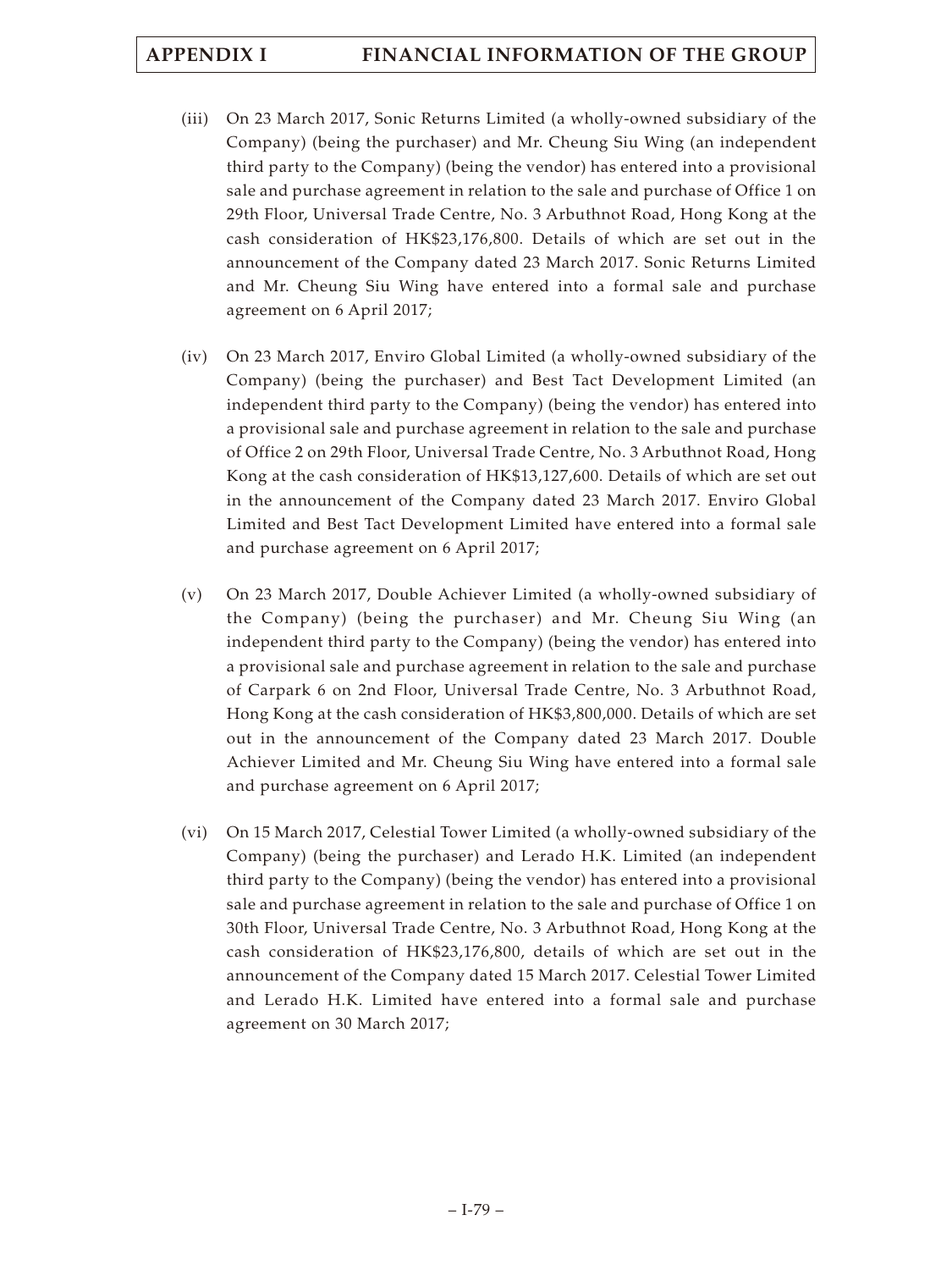- (vii) On 15 March 2017, Just Central Limited (a wholly-owned subsidiary of the Company) (being the purchaser) and Lerado H.K. Limited (an independent third party to the Company) (being the vendor) has entered into a provisional sale and purchase agreement in relation to the sale and purchase of Office 2 on 30th Floor, Universal Trade Centre, No. 3 Arbuthnot Road, Hong Kong at the cash consideration of HK\$13,127,600, details of which are set out in the announcement of the Company dated 15 March 2017. Just Central Limited and Lerado H.K. Limited have entered into a formal sale and purchase agreement on 30 March 2017;
- (viii) On 15 March 2017, Coastal Talent Limited (a wholly-owned subsidiary of the Company) (being the purchaser) and Lerado H.K. Limited (an independent third party to the Company) (being the vendor) has entered into a provisional sale and purchase agreement in relation to the sale and purchase of Office 3 on 30th Floor, Universal Trade Centre, No. 3 Arbuthnot Road, Hong Kong at the cash consideration of HK\$24,716,000, details of which are set out in the announcement of the Company dated 15 March 2017. Coastal Talent Limited and Lerado H.K. Limited have entered into a formal sale and purchase agreement on 30 March 2017;
- (ix) the Acquisition; and
- (x) On 24 February 2017, the Company announced the interim results for the six months ended 31 December 2016 which has reported a profit before income tax of approximately HK\$2,364,000 mainly attributable to fair value gain on investment properties for the period under view.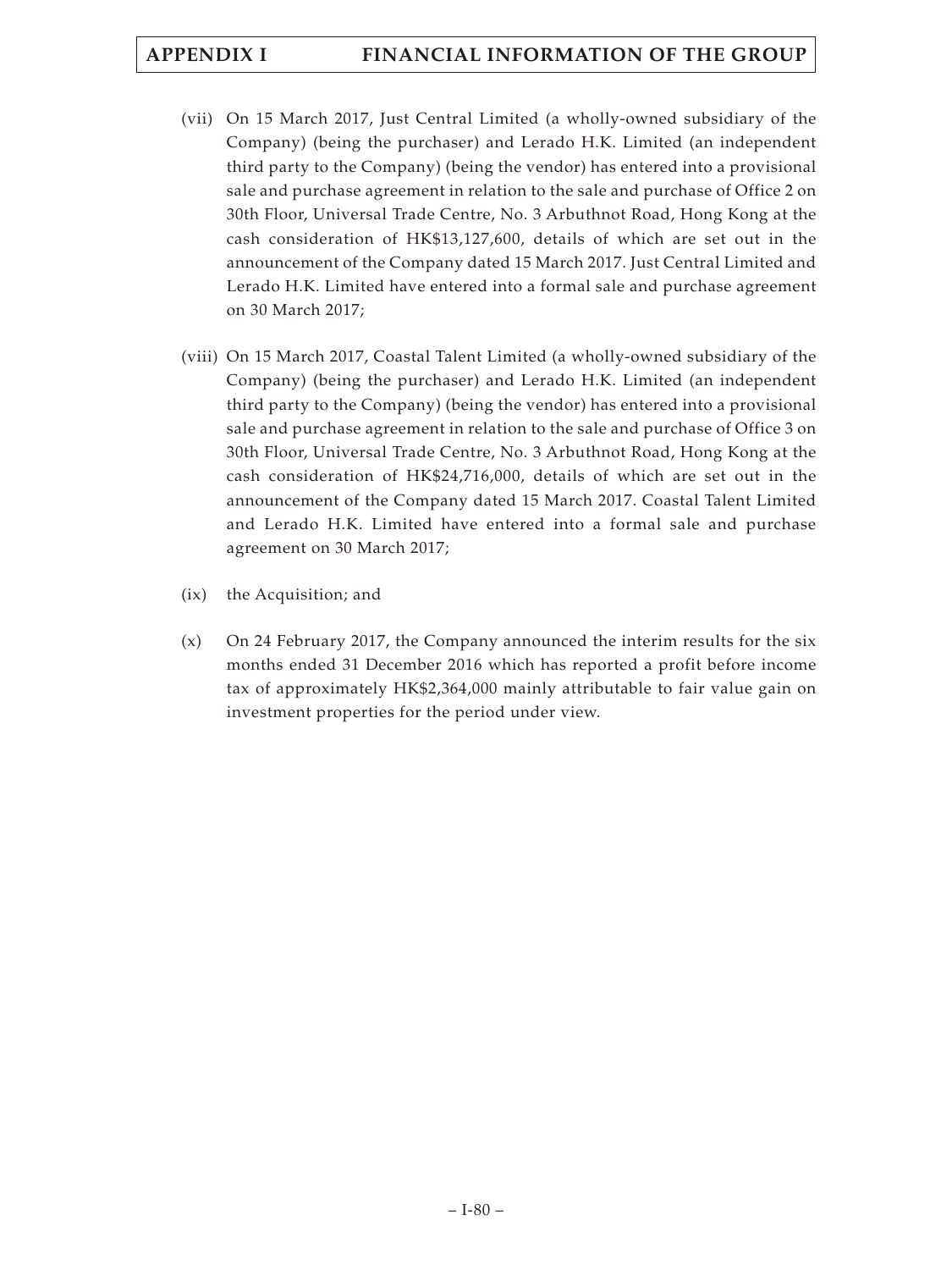*The following is the text of a report prepared for the sole purpose of inclusion in this circular, received from the independent reporting accountants, BDO Limited, Certified Public Accountants, Hong Kong. Terms defined herein apply to this report only.*



28 April 2017

The Directors Winfull Group Holdings Limited Unit A, 6/F 9 Queen's Road Central Hong Kong

Dear Sirs

We set out below our report on the financial information of Flexwood Limited (the "Target Company") which comprises the statements of financial position as at 31 March 2014, 2015 and 2016 and 31 December 2016, the statements of comprehensive income, the statements of changes in equity and the statements of cash flows for each of the years ended 31 March 2014, 2015 and 2016 and the nine months ended 31 December 2016 (the "Relevant Periods"), together with a summary of significant accounting policies and other explanatory notes (the "Financial Information") for inclusion in the circular (the "Circular") dated 28 April 2017 issued by Winfull Group Holdings Limited (the "Company") in connection with the proposed acquisition of entire equity interest of the Target Company.

The Target Company was incorporated in the British Virgin Islands (the "BVI") on 30 January 2009 as a limited liability company. The principal activity of the Target Company is the provision of property investment in Hong Kong.

The Target Company has adopted 31 March as its financial year end date. The statutory financial statements of the Target Company for the years ended 31 March 2014, 2015 and 2016 have been prepared in accordance with the Small and Medium-sized Entity Financial Reporting Standard issued by the Hong Kong Institute of Certified Public Accountants (the "HKICPA") and were audited by Lee Wing Yin Certified Public Accountant for the years ended 31 March 2014 and 2015 and 2016.

For the purpose of this report, the directors of the Target Company have prepared the financial statements of the Target Company for the Relevant Periods (the "Underlying Financial Statements") in accordance with the basis of preparation set out in note 2 of section II and the accounting policies set out in note 4 of section II which conform with Hong Kong Financial Reporting Standards ("HKFRSs") issued by the HKICPA. The Financial Information has been prepared by the directors of the Company based on the Underlying Financial Statements, no adjustment made thereon.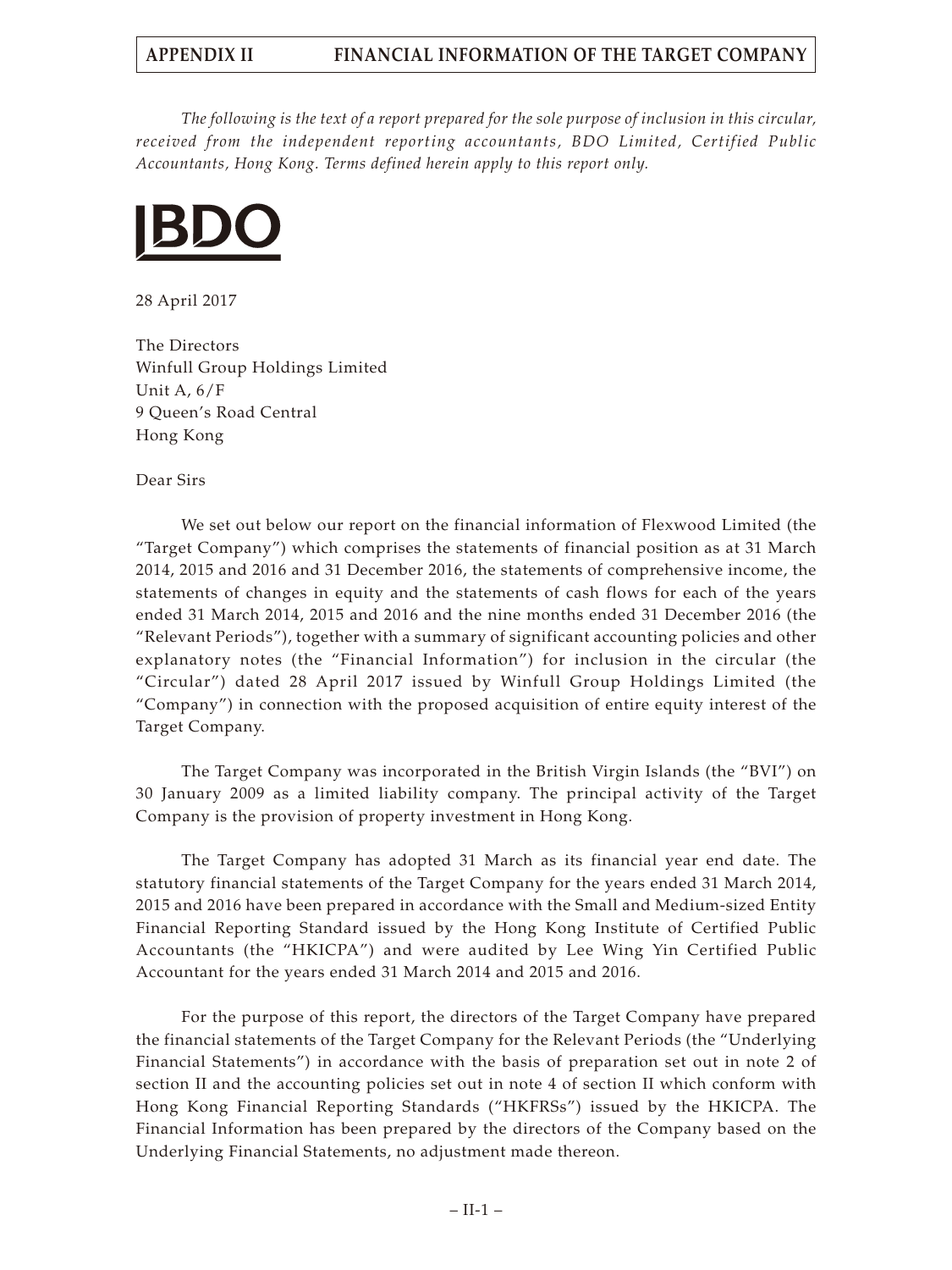# **DIRECTORS RESPONSIBILITY**

The directors of the Company are responsible for the preparation of the Financial Information in accordance with the basis of preparation set out in note 2 of section II and the accounting policies set out in note 4 of section II, the disclosure requirements of the Hong Kong Companies Ordinance and the applicable disclosure provisions of the Rules Governing the Listing of Securities on The Stock Exchange of Hong Kong Limited (the "Listing Rules"), and for such internal control as the directors of the Company determine is necessary to enable the preparation of the Financial Information that is free from material misstatement, whether due to fraud or error.

The directors of the Company are responsible for the contents of the Circular in which this report is included.

# **REPORTING ACCOUNTANTS' RESPONSIBILITY**

Our responsibility is to express an independent opinion on the Financial Information based on our procedures and to report our opinion to you.

For the purpose of this report, we have carried out audit procedures in respect of the Underlying Financial Information in accordance with Hong Kong Standards on Auditing issued by the HKICPA and have examined the Financial Information and carried out appropriate procedures as we considered necessary in accordance with the Auditing Guideline 3.340 "Prospectuses and the Reporting Accountant" issued by the HKICPA.

# **OPINION IN RESPECT OF THE FINANCIAL INFORMATION**

In our opinion, the Financial Information, for the purpose of this report, prepared on the basis set out in note 2 of section II below, gives a true and fair view of the financial position of the Target Company as at 31 March 2014, 2015 and 2016 and 31 December 2016 and of the financial performance and cash flows of the Target Company for the Relevant Periods.

# **UNAUDITED COMPARATIVE FINANCIAL INFORMATION**

The comparative statement of comprehensive income, comparative statement of change in equity and comparative statement of cash flows of the Target Company for the nine months ended 31 December 2015 together with the notes thereon (the "Comparative Financial Information") have been extracted from the Target Company's unaudited financial information for the same period, which was prepared by the directors of the Target Company and solely for the purpose of this report. The directors of the Company are responsible for the preparation of the Comparative Financial Information in accordance with the same basis adopted in respect of the Financial Information. We have reviewed the Comparative Financial Information in accordance with Hong Kong Standard on Review Engagements 2410 "Review of Interim Financial Information Performed by the Independent Auditor of the Entity" issued by the HKICPA. Our responsibility is to express a conclusion on the Comparative Financial Information based on our review. A review consists of making enquiries, primarily of persons responsible for financial and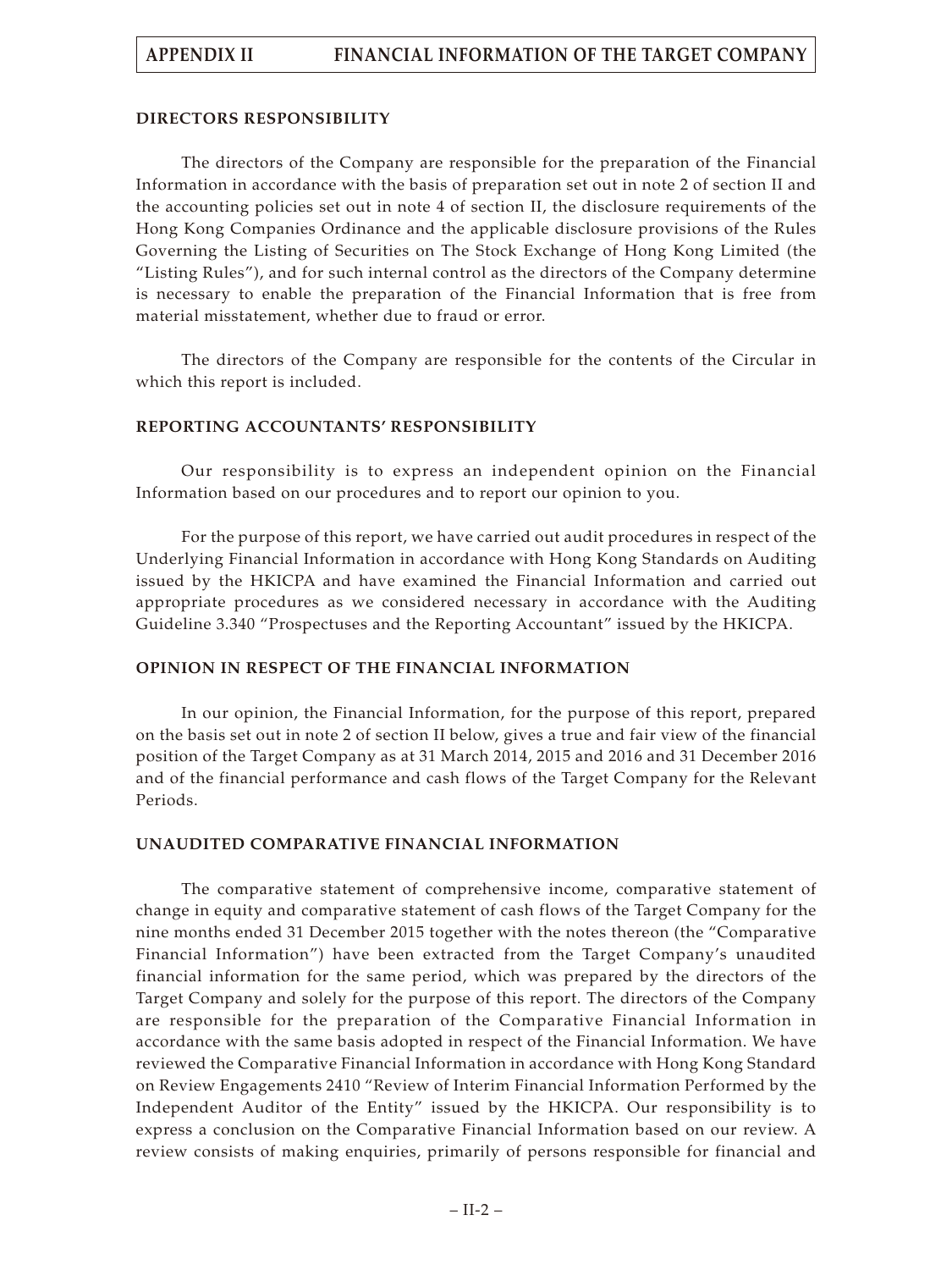accounting matters, and applying analytical and other review procedures to the Comparative Financial Information. A review is substantially less in scope than an audit conducted in accordance with Hong Kong Standards on Auditing and consequently does not enable us to obtain assurance that we would become aware of all significant matters that might be identified in an audit. Accordingly, we do not express an audit opinion on the Comparative Financial Information.

Based on our review which does not constitute an audit, for the purpose of this report, nothing has come to our attention that causes us to believe that the Comparative Financial Information is not prepared, in all material respects, in accordance with the same basis adopted in respect of the Financial Information.

# **I. FINANCIAL INFORMATION**

# **Statements of Comprehensive Income**

|                                                                 |              |          |                     |          | Nine months ended       |          |
|-----------------------------------------------------------------|--------------|----------|---------------------|----------|-------------------------|----------|
|                                                                 |              |          | Year ended 31 March |          | 31 December             |          |
|                                                                 | <b>Notes</b> | 2014     | 2015                | 2016     | 2015                    | 2016     |
|                                                                 |              | HK\$'000 | HK\$'000            | HK\$'000 | HK\$'000<br>(Unaudited) | HK\$'000 |
| Revenue                                                         | 7            | 10,657   | 10,679              | 10,847   | 7,953                   | 8,276    |
| Other income<br>Administrative and other                        | 8            | 32       | 130                 | 85       | 49                      |          |
| expenses                                                        |              | (2, 432) | (2,258)             | (3,616)  | (2,823)                 | (1,281)  |
| Finance costs<br>Fair value gains on                            | 9            | (781)    | (745)               | (716)    | (538)                   | (512)    |
| investment properties                                           | 14           | 3,000    | 16,000              | 17,000   | 2,000                   | 46,000   |
| Profit before income tax                                        | 10           | 10,476   | 23,806              | 23,600   | 6,641                   | 52,483   |
| Income tax expense                                              | 11           | (1,228)  | (1,238)             | (1,066)  | (766)                   | (1,070)  |
| Profit and total<br>comprehensive income<br>for the year/period |              | 9,248    | 22,568              | 22,534   | 5,875                   | 51,413   |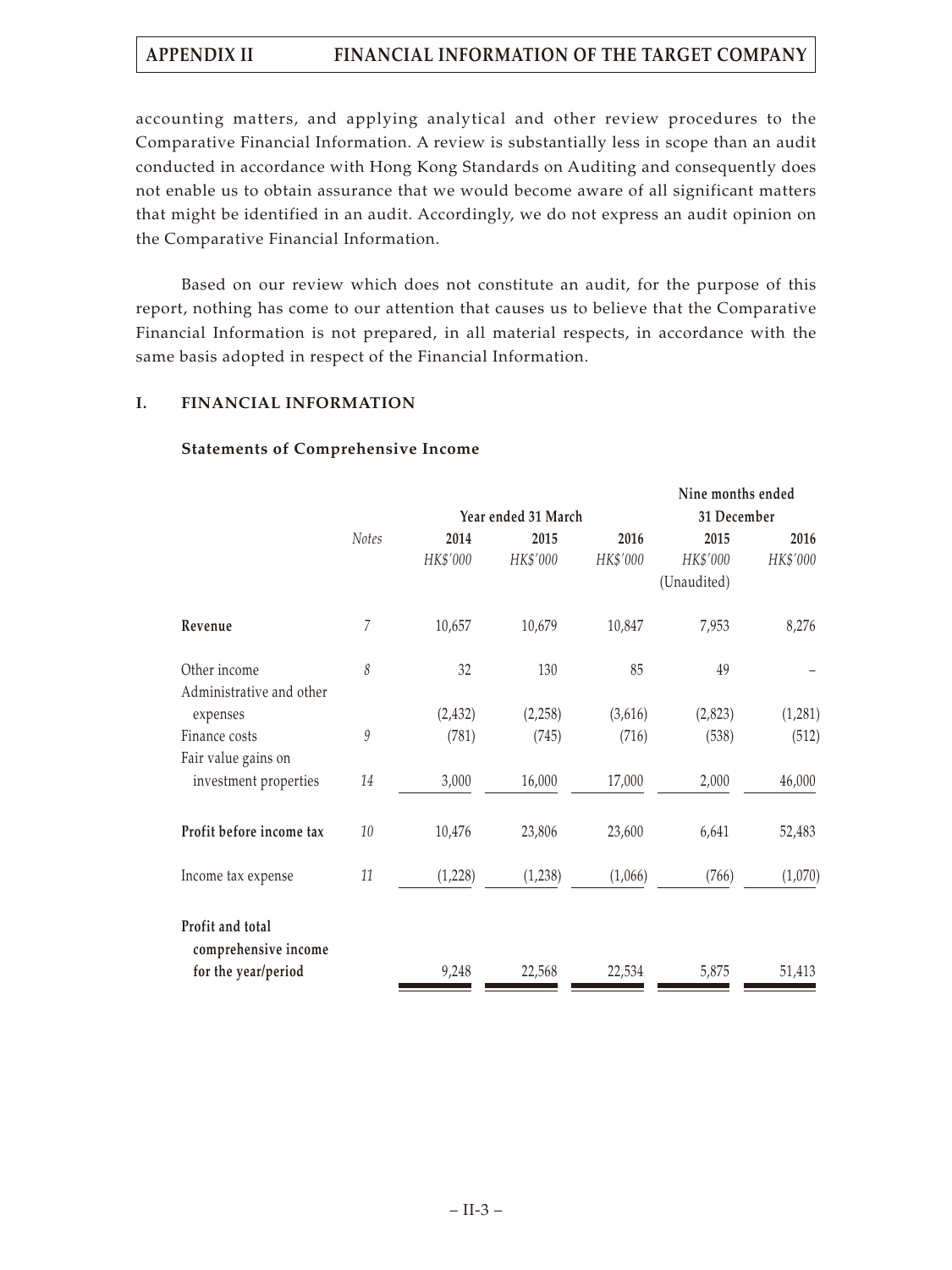# **Statements of Financial Position**

| 31 December |
|-------------|
| 2016        |
| HK\$'000    |
|             |
|             |
| 487,000     |
|             |
|             |
| 179         |
| 10,508      |
|             |
| 10,687      |
|             |
| 3,970       |
| 29,796      |
| 57,066      |
| 542         |
| 91,374      |
| (80, 687)   |
| 406,313     |
| 2,899       |
| 403,414     |
|             |
|             |
| 403,414     |
| 403,414     |
|             |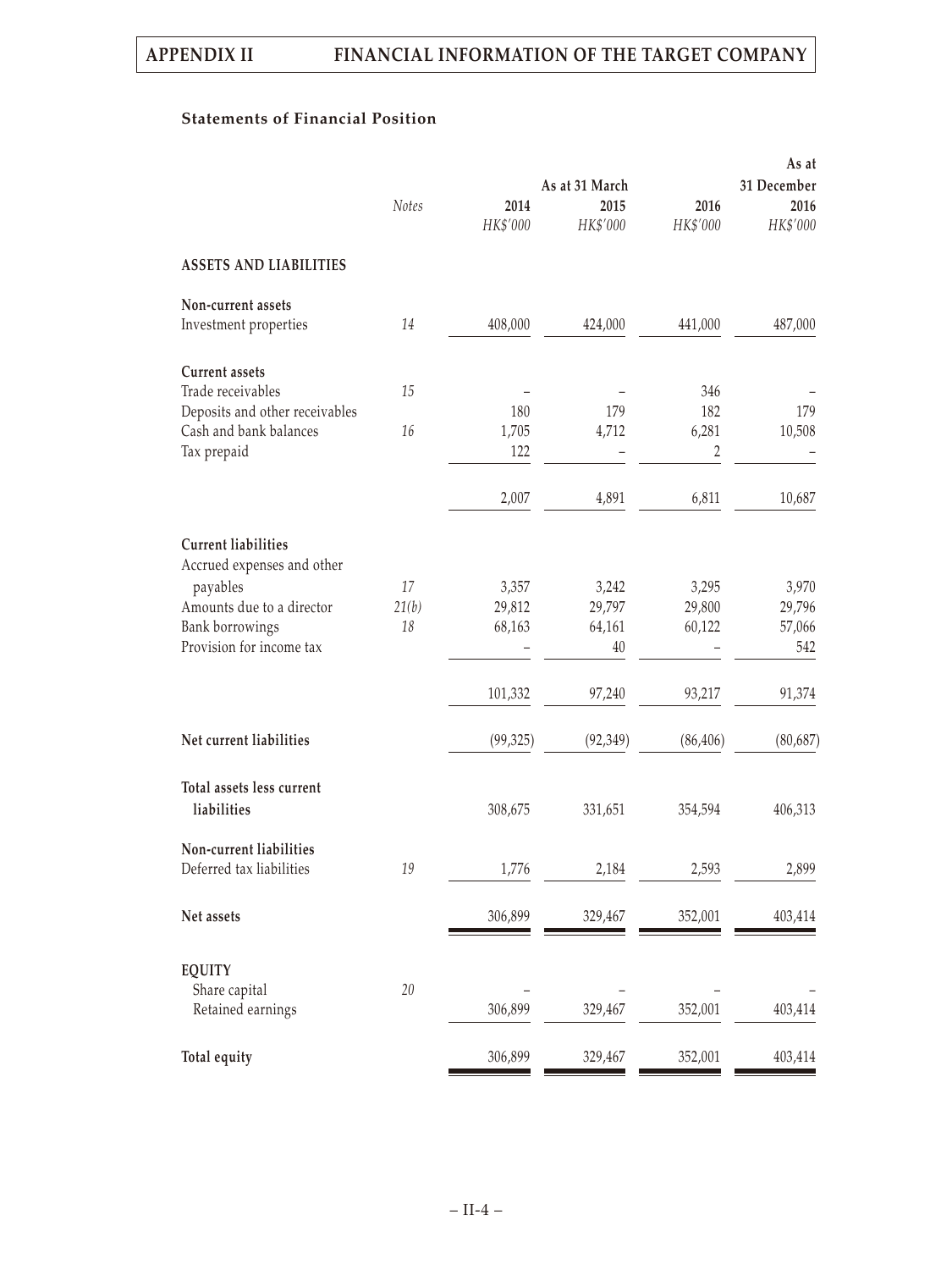# **Statements of Changes in Equity**

| <b>Share</b> | Retained            |                                                             |
|--------------|---------------------|-------------------------------------------------------------|
|              |                     | Total                                                       |
|              |                     | HK\$'000                                                    |
|              | 297,651             | 297,651                                                     |
|              |                     |                                                             |
|              | 9,248               | 9,248                                                       |
|              | 306,899             | 306,899                                                     |
|              |                     |                                                             |
|              |                     | 22,568                                                      |
|              | 329,467             | 329,467                                                     |
|              |                     |                                                             |
|              |                     | 22,534                                                      |
|              | 352,001             | 352,001                                                     |
|              |                     |                                                             |
|              |                     | 51,413                                                      |
|              | 403,414             | 403,414                                                     |
|              |                     |                                                             |
|              | 329,467             | 329,467                                                     |
|              |                     |                                                             |
|              |                     | 5,875                                                       |
|              | 335,342             | 335,342                                                     |
|              | capital<br>HK\$'000 | earnings<br>HK\$'000<br>22,568<br>22,534<br>51,413<br>5,875 |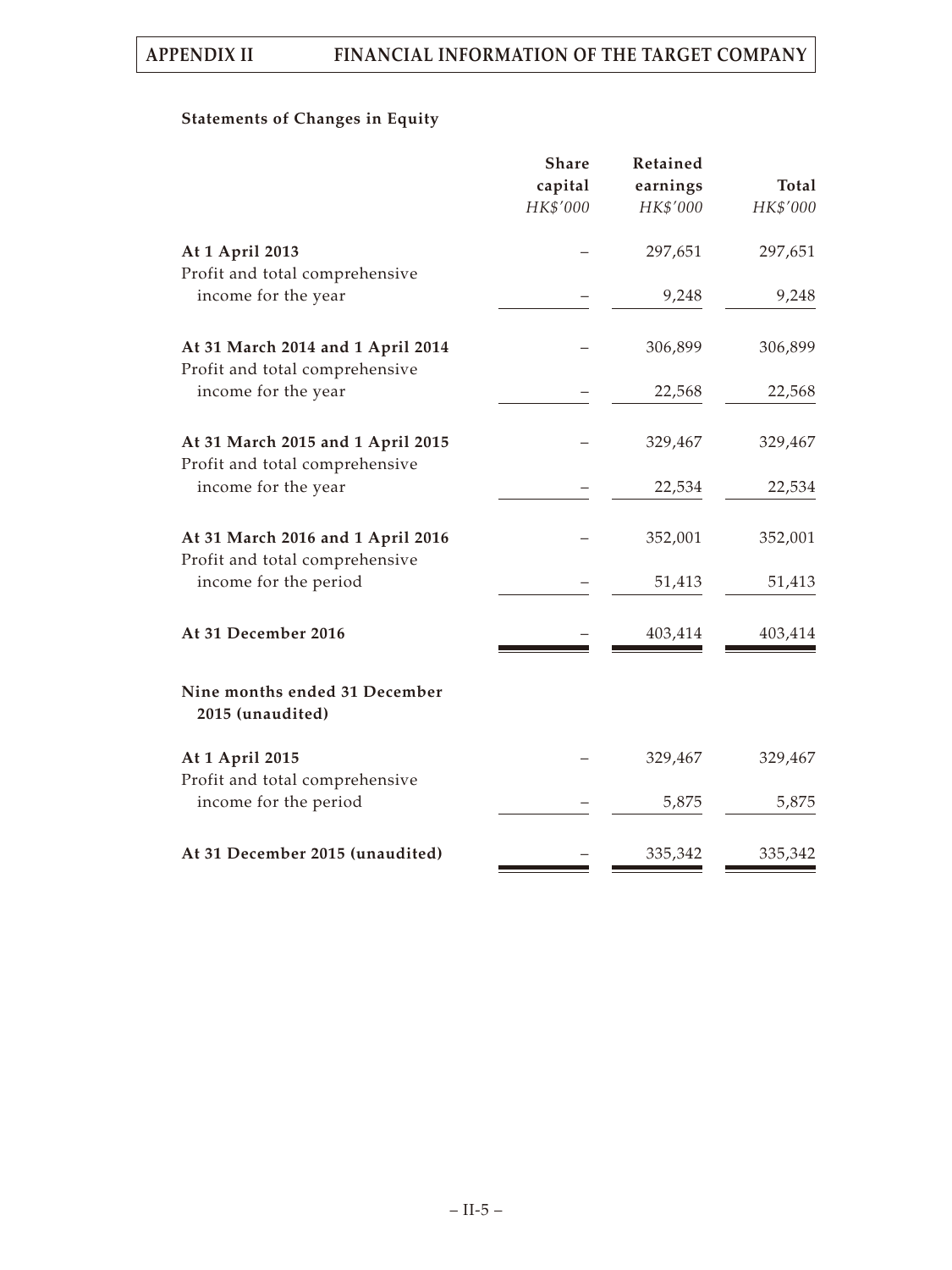# **Statements of Cash Flows**

|                                              |              |          |                     |          | Nine months ended |            |
|----------------------------------------------|--------------|----------|---------------------|----------|-------------------|------------|
|                                              |              |          | Year ended 31 March |          | 31 December       |            |
|                                              | <b>Notes</b> | 2014     | 2015                | 2016     | 2015              | 2016       |
|                                              |              | HK\$'000 | HK\$'000            | HK\$'000 | HK\$'000          | HK\$'000   |
|                                              |              |          |                     |          | (Unaudited)       |            |
| Cash flows from operating<br>activities      |              |          |                     |          |                   |            |
| Profit before income tax<br>Adjustments for: |              | 10,476   | 23,806              | 23,600   | 6,641             | 52,483     |
| Interest income<br>Fair value gains on       | 8            | (32)     |                     | (18)     |                   |            |
| investment properties                        | 14           | (3,000)  | (16,000)            | (17,000) | (2,000)           | (46,000)   |
| Interest expense                             | 9            | 781      | 745                 | 716      | 538               | 512        |
| Operating profit before                      |              |          |                     |          |                   |            |
| working capital changes                      |              | 8,225    | 8,551               | 7,298    | 5,179             | 6,995      |
| Decrease/(Increase) in trade<br>receivables  |              | 361      |                     | (346)    |                   | 346        |
| (Increase)/Decrease in                       |              |          |                     |          |                   |            |
| deposits and other                           |              |          |                     |          |                   |            |
| receivables                                  |              | (2)      | $\,1$               | (3)      | $\,1\,$           | $\sqrt{3}$ |
| Increase/(Decrease) in                       |              |          |                     |          |                   |            |
| accrued expenses and other                   |              |          |                     |          |                   |            |
| payables                                     |              | 141      | (115)               | 53       | 1,966             | 675        |
| Cash generated from                          |              |          |                     |          |                   |            |
| operations                                   |              | 8,725    | 8,437               | 7,002    | 7,146             | 8,019      |
| Tax paid                                     |              | (1,282)  | (668)               | (699)    |                   | (220)      |
| Net cash generating from                     |              |          |                     |          |                   |            |
| operating activities                         |              | 7,443    | 7,769               | 6,303    | 7,146             | 7,799      |
| Cash flows from investing                    |              |          |                     |          |                   |            |
| activities                                   |              |          |                     |          |                   |            |
| Interest received                            |              | 32       |                     | 18       |                   |            |
| Net cash generated from                      |              |          |                     |          |                   |            |
| investing activities                         |              | 32       |                     | 18       |                   |            |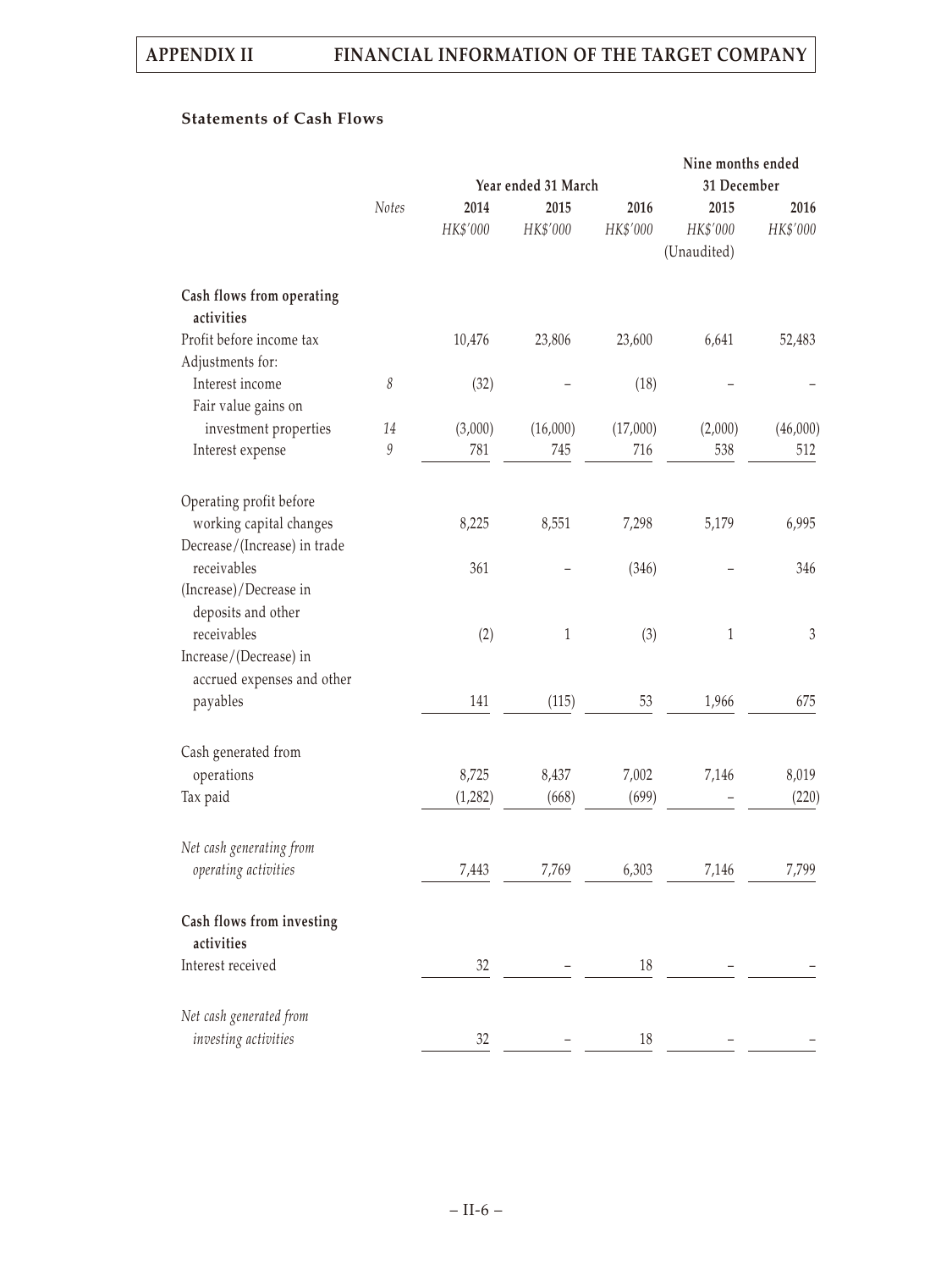|                                         |       |                     |          |          | Nine months ended |          |
|-----------------------------------------|-------|---------------------|----------|----------|-------------------|----------|
|                                         |       | Year ended 31 March |          |          | 31 December       |          |
|                                         | Notes | 2014                | 2015     | 2016     | 2015              | 2016     |
|                                         |       | HK\$'000            | HK\$'000 | HK\$'000 | HK\$'000          | HK\$'000 |
|                                         |       |                     |          |          | (Unaudited)       |          |
| Cash flows from financing<br>activities |       |                     |          |          |                   |          |
| Repayments to bank                      |       |                     |          |          |                   |          |
| borrowings                              |       | (3,962)             | (4,002)  | (4,039)  | (3,026)           | (3,056)  |
| (Repayments to)/Advances                |       |                     |          |          |                   |          |
| from a director                         |       | (10, 997)           | (15)     | 3        |                   | (4)      |
| Interest paid                           |       | (781)               | (745)    | (716)    | (538)             | (512)    |
|                                         |       |                     |          |          |                   |          |
| Net cash used in financing              |       |                     |          |          |                   |          |
| activities                              |       | (15,740)            | (4,762)  | (4, 752) | (3, 564)          | (3, 572) |
|                                         |       |                     |          |          |                   |          |
| Net (decrease)/increase in              |       |                     |          |          |                   |          |
| cash and cash equivalents               |       | (8, 265)            | 3,007    | 1,569    | 3,582             | 4,227    |
| Cash and cash equivalents at            |       |                     |          |          |                   |          |
| beginning of year/period                |       | 9,970               | 1,705    | 4,712    | 4,712             | 6,281    |
|                                         |       |                     |          |          |                   |          |
| Cash and cash equivalents at            |       |                     |          |          |                   |          |
| end of year/period                      |       | 1,705               | 4,712    | 6,281    | 8,294             | 10,508   |
|                                         |       |                     |          |          |                   |          |
| Analysis of balances of cash            |       |                     |          |          |                   |          |
| and cash equivalents                    |       |                     |          |          |                   |          |
| Cash and bank balances                  |       | 1,705               | 4,712    | 6,281    | 3,294             | 2,008    |
| Short term bank deposits                |       |                     |          |          | 5,000             | 8,500    |
|                                         |       |                     |          |          |                   |          |
| Cash and cash equivalents at            |       |                     |          |          |                   |          |
| end of year/period                      | 16    | 1,705               | 4,712    | 6,281    | 8,294             | 10,508   |
|                                         |       |                     |          |          |                   |          |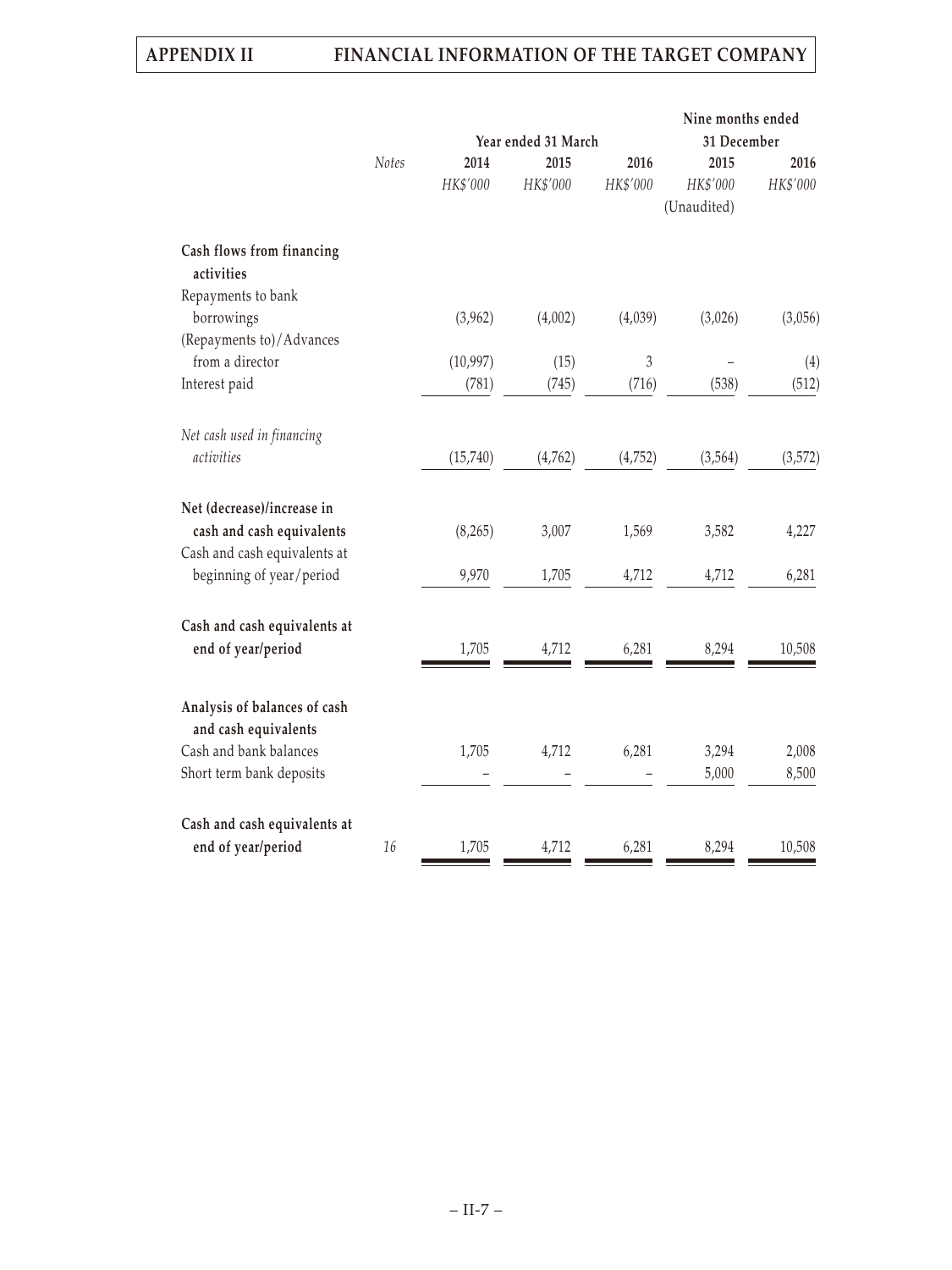# **II. NOTES TO THE FINANCIAL INFORMATION**

# **1. GENERAL**

The Target Company was incorporated in the BVI on 30 January 2009 with limited liability. Its registered office is located at Unit A, 6/F., 9 Queen's Road Central, Hong Kong. The principal activity of the Target Company is the provision of property investment in Hong Kong.

### **2. BASIS OF PREPARATION**

### **(a) Statement of compliance**

The Financial Information and the Comparative Financial Information on page II-3 to II-27 has been prepared in accordance with all applicable HKFRSs, Hong Kong Accounting Standards ("HKASs") and Interpretations. In addition, the Financial Information includes the disclosure requirements of the Hong Kong Companies Ordinance and applicable disclosures required by the Listing Rules.

The HKICPA has issued a number of new and revised HKFRS. For the purpose of preparing this Financial Information, the Target Company has consistently adopted all applicable new and revised HKFRS which are effective for the accounting period beginning on 1 April 2016 throughout the Relevant Periods, except for any new standards or interpretations that are issued but not yet effective as mentioned in note 3.

## **(b) Basis of measurement and going concern assumption**

The Financial Information and the Comparative Financial Information have been prepared under historical cost convention, except for investment properties, which are measured at fair value.

The Financial Information and the Comparative Financial Information have been prepared on a going concern basis which assumes the realisation of assets and satisfaction of liabilities in the ordinary course of business notwithstanding that the Target Company had net current liabilities of HK\$99,325,000, HK\$92,349,000, HK\$86,406,000 and HK\$80,687,000 as at 31 March 2014, 2015 and 2016 and 31 December 2016 respectively. The going concern basis has been adopted on the basis that:

- (i) the directors of the Target Company expect certain bank borrowings of HK\$64,161,000, HK\$60,122,000, HK\$56,051,000 and HK\$52,966,000 as at 31 March 2014, 2015 and 2016 and 31 December 2016 respectively granted by the banks shall not be repaid within one year after the reporting dates, based on the agreed scheduled repayment set out in the loan agreement. Such bank borrowings are classified as current as these bank borrowings contain a repayment on demand clause. The directors of the Target Company do not consider that it is probable that the bank will exercise its discretion to demand immediate repayment and believe that such loans will be repaid in accordance with the scheduled repayment dates set out in the loan agreement, details of the scheduled repayment dates are set out in note 18, after taking into consideration that (i) there is no covenant stipulated in the loan agreement; and (ii) the fair values of investment properties of HK\$408,000,000, HK\$424,000,000, HK\$441,000,000 and HK\$487,000,000 as at 31 March 2014, 2015 and 2016 and 31 December 2016 respectively were much higher than the corresponding bank borrowings at each of the relevant periods. In addition, based on the past experience during the Relevant Periods, the directors of the Target Company expect that the rental income generated from these investment properties can cover the instalment payment of bank borrowings.
- (ii) the undertaking from the director of the Target Company to provide continual financial support to the Target Company to meet its financial obligations as they fall due for the foreseeable future and the undertaking of the director of the Target Company not to demand repayment of debts due from the Target Company until such time when repayment will not affect the Target Company's ability to repay other creditors in the normal course of business.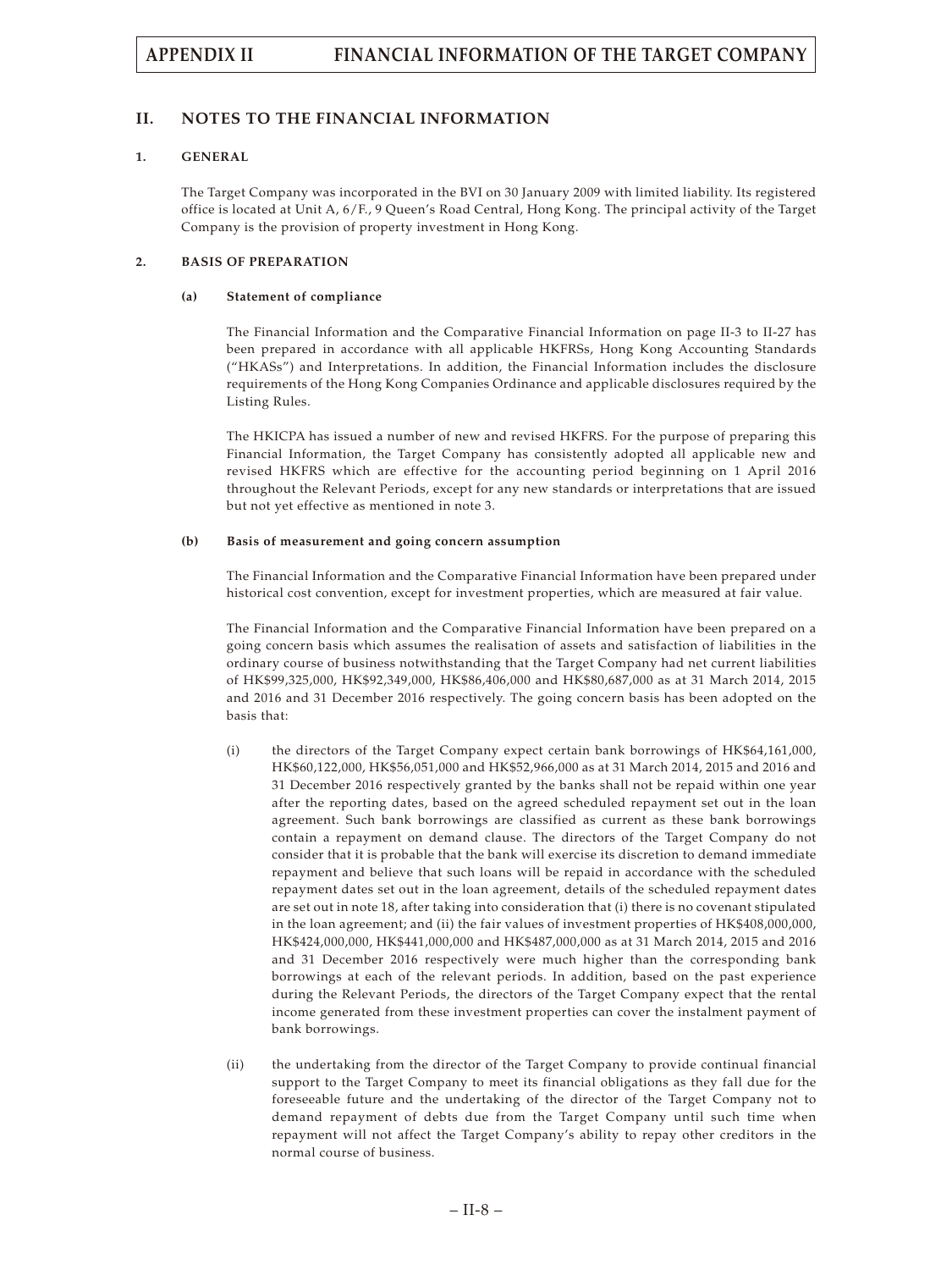Therefore, the directors of the Target Company consider that the Target Company can meet its financial obligations as they fall due for the foreseeable future and believe that the Target Company will continue as a going concern and consequently has prepared the Financial Information and the Comparative Financial Information on a going concern basis.

Should the Target Company be unable to continue in business as a going concern, adjustments would have to be made to restate the value of assets to their recoverable amounts, to reclassify non-current assets and liabilities as current assets and liabilities and to provide for any further liabilities which may arise. The effects of these potential adjustments have not been reflected in the Financial Information and the Comparative Financial Information.

#### **(c) Functional and presentation currency**

The Financial Information and the Comparative Financial Information are presented in Hong Kong dollars ("HK\$"), which is the same as the functional currency of the Target Company.

## **3. IMPACT OF ISSUED BUT NOT YET EFFECTIVE HKFRSs**

The following new and revised HKFRSs, potentially relevant to the Financial Information, have been issued, but are not yet effective and have not been early adopted by the Target Company.

| Amendments to HKAS 7   | Statement of Cash Flows <sup>1</sup>               |
|------------------------|----------------------------------------------------|
| Amendments to HKAS 12  | Income Taxes <sup>1</sup>                          |
| <b>HKFRS 9 (2014)</b>  | Financial Instruments <sup>2</sup>                 |
| <b>HKFRS 15</b>        | Revenue from Contracts with Customers <sup>2</sup> |
| Amendments to HKFRS 15 | Revenue from Contracts with Customers <sup>2</sup> |
| HKFRS 16               | Lease <sup>3</sup>                                 |

<sup>1</sup> Effective for annual periods beginning on or after 1 January 2017

<sup>2</sup> Effective for annual periods beginning on or after 1 January 2018

<sup>3</sup> Effective for annual periods beginning on or after 1 January 2019

### **Amendments to HKAS 7 – Statement of Cash Flows**

The amendments introduce an additional disclosure that will enable users of financial statements to evaluate changes in liabilities arising from financing activities.

#### **Amendments to HKAS 12 – Income Taxes**

The amendments relate to the recognition of deferred tax assets and clarify some of the necessary considerations, including how to account for deferred tax assets related to debt instruments measured of fair value.

### **HKFRS 9 - Financial Instruments**

HKFRS 9 introduces new requirements for the classification and measurement of financial assets. Debt instruments that are held within a business model whose objective is to hold assets in order to collect contractual cash flows (the business model test) and that have contractual terms that give rise to cash flows that are solely payments of principal and interest on the principal amount outstanding (the contractual cash flow characteristics test) are generally measured at amortised cost. Debt instruments that meet the contractual cash flow characteristics test are measured at fair value through other comprehensive income ("FVTOCI") if the objective of the entity's business model is both to hold and collect the contractual cash flows and to sell the financial assets. Entities may make an irrevocable election at initial recognition to measure equity instruments that are not held for trading at FVTOCI. All other debt and equity instruments are measured at fair value through profit or loss ("FVTPL").

HKFRS 9 includes a new expected loss impairment model for all financial assets not measured at FVTPL replacing the incurred loss model in HKAS 39 and new general hedge accounting requirements to allow entities to better reflect their risk management activities in financial information.

HKFRS 9 carries forward the recognition, classification and measurement requirements for financial liabilities from HKAS 39, except for financial liabilities designated at FVTPL, where the amount of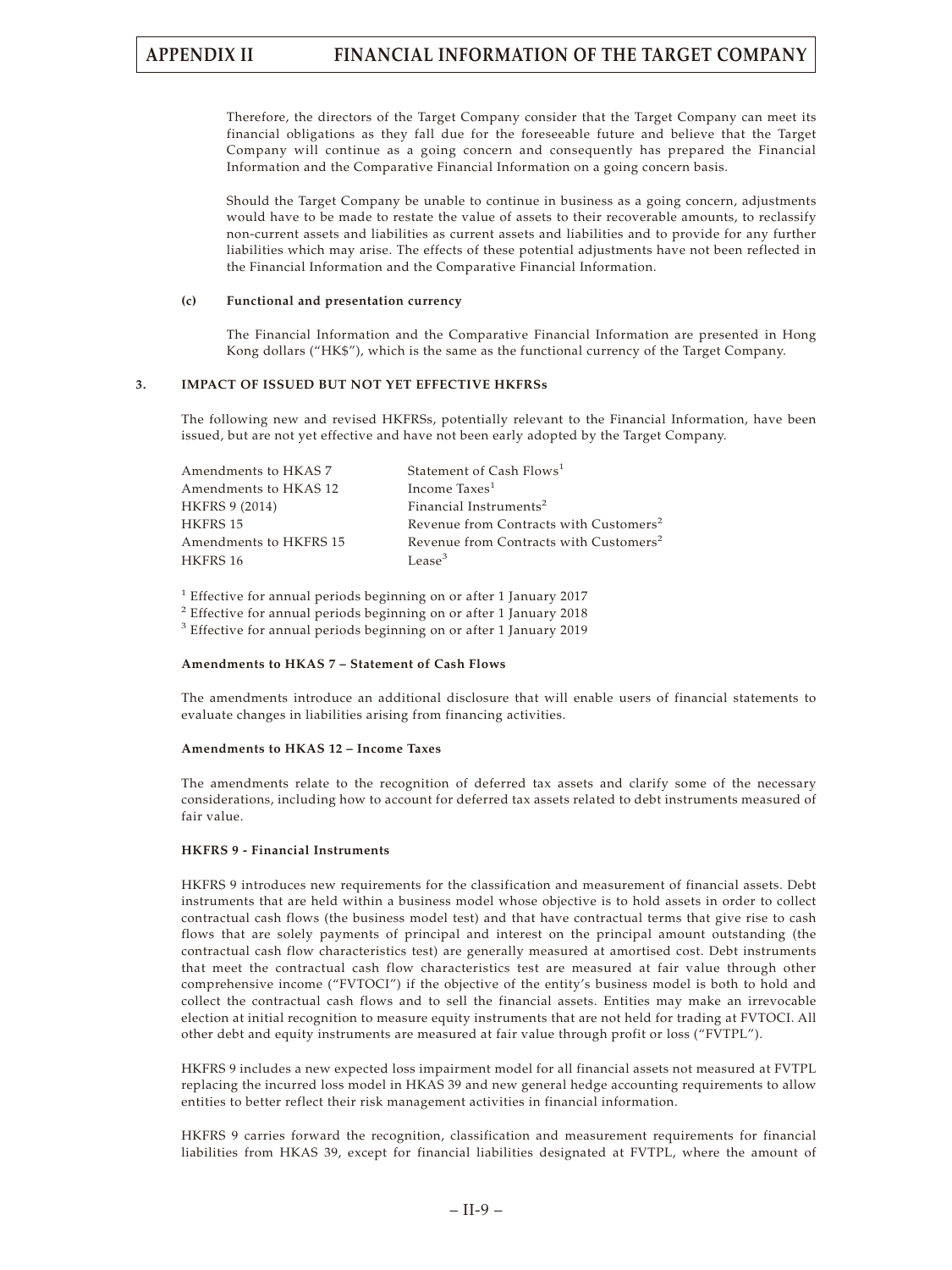change in fair value attributable to change in credit risk of the liability is recognised in other comprehensive income unless that would create or enlarge an accounting mismatch. In addition, HKFRS 9 retains the requirements in HKAS 39 for derecognition of financial assets and financial liabilities.

#### **HKFRS 15 - Revenue from Contracts with Customers**

The new standard establishes a single revenue recognition framework. The core principle of the framework is that an entity should recognise revenue to depict the transfer of promised goods or services to customers in an amount that reflects the consideration to which the entity expects to be entitled in exchange for those goods and services. HKFRS 15 supersedes existing revenue recognition guidance including HKAS 18 Revenue, HKAS 11 Construction Contracts and related interpretations.

HKFRS 15 requires the application of a 5-step approach to revenue recognition:

| Step 1: | Identify the contract(s) with a customer                        |
|---------|-----------------------------------------------------------------|
| Step 2: | Identify the performance obligations in the contract            |
| Step 3: | Determine the transaction price                                 |
| Step 4: | Allocate the transaction price to each performance obligation   |
| Step 5: | Recognise revenue when each performance obligation is satisfied |
|         |                                                                 |

HKFRS 15 includes specific guidance on particular revenue related topics that may change the current approach taken under HKFRS. The standard also significantly enhances the qualitative and quantitative disclosures related to revenue.

#### **Amendments HKFRS 15 – Revenue from Contracts with customers**

The amendments to HKFRS 15 included clarifications on identification of performance obligations; application of principal versus agent; licenses of intellectual property; and transition requirements.

#### **HKFRS 16 – Leases**

HKFRS 16, which upon the effective date will supersede HKAS 17 Leases, introduces a single lessee accounting model and requires a lessee to recognise assets and liabilities for all leases with a term of more than 12 months, unless the underlying asset is of low value. Specifically, under HKFRS 16, a lessee is required to recognise a right-of-use asset representing its right to use the underlying leased asset and a lease liability representing its obligation to make lease payments. Accordingly, a lessee should recognise depreciation of the right-of-use asset and interest on the lease liability, and also classify cash repayments of the lease liability into a principal portion and an interest portion and present them in the statement of cash flows. Also, the right-of-use asset and the lease liability are initially measured on a present value basis. The measurement includes non-cancellable lease payments and also includes payments to be made in optional periods if the lessee is reasonably certain to exercise an option to extend the lease, or not to exercise an option to terminate the lease. This accounting treatment is significantly different from the lessee accounting for leases that are classified as operating leases under the predecessor standard, HKAS 17.

In respect of the lessor accounting, HKFRS 16 substantially carries forward the lessor accounting requirements in HKAS 17. Accordingly, a lessor continues to classify its leases as operating leases or finance leases, and to account for those two types of leases differently.

The directors of the Target Company have already commenced an assessment of the impact of adopting the above standards and amendments to existing standards to the Target Company. The Target Company is not yet in a position to state whether these new pronouncements will result in substantial changes to the Target Company's accounting policies and Financial Information.

## **4 SIGNIFICANT ACCOUNTING POLICIES**

### **(a) Investment property**

Investment property is property held either to earn rentals or for capital appreciation or for both, but not held for sale in the ordinary course of business, use in the production or supply of goods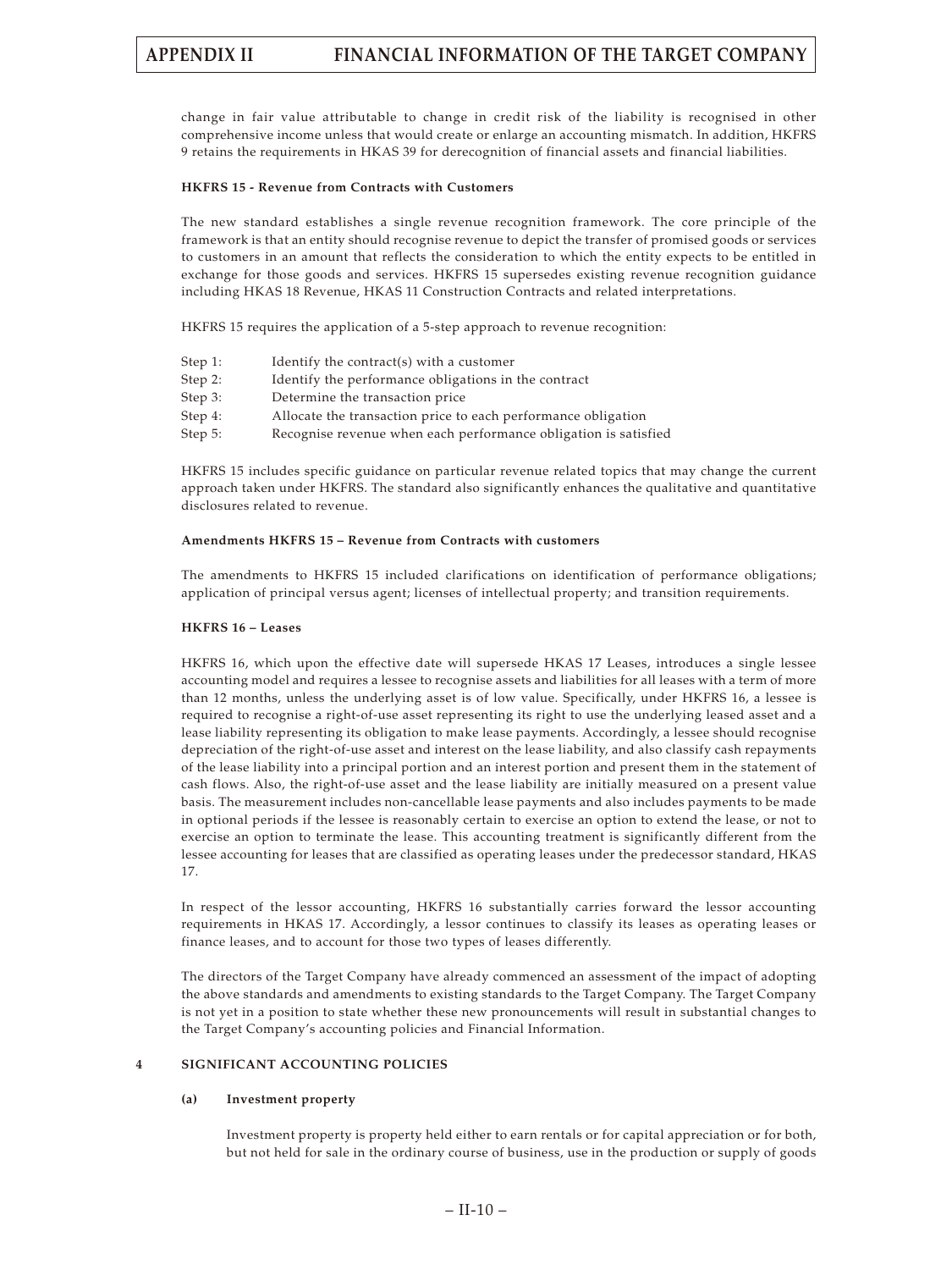or services or for administrative purposes. Investment property is measured at cost on initial recognition and subsequently at fair value with any change therein recognised in profit or loss.

#### **(b) Leasing**

Leases are classified as finance leases whenever the terms of the lease transfer substantially all the risks and rewards of ownership to lessee. All other leases are classified as operating leases.

#### **(c) Financial instruments**

#### *(i) Financial assets*

The Target Company classifies its financial assets at initial recognition, depending on the purpose for which the assets were acquired. Financial assets are initially measured at fair value plus transaction costs that are directly attributable to the acquisition of the financial assets. Regular way purchases or sales of financial assets are recognised and derecognised on a trade date basis. A regular way purchase or sale is a purchase or sale of a financial asset under a contract whose terms require delivery of the asset within the time frame established generally by regulation or convention in the marketplace concerned.

Loans and receivables are non-derivative financial assets with fixed or determinable payments that are not quoted in an active market. They arise principally through the provision of goods and services to customers (trade debtors), and also incorporate other types of contractual monetary asset. Subsequent to initial recognition, they are carried at amortised cost using the effective interest method, less any identified impairment losses. Amortised cost is calculated taking into account any discount or premium on acquisition and includes fees that are an integral part of the effective interest rate and transaction cost.

#### *(ii) Impairment loss on financial assets*

The Target Company assesses, at the end of each reporting period, whether there is any objective evidence that financial asset is impaired. Financial asset is impaired if there is objective evidence of impairment as a result of one or more events that has occurred after the initial recognition of the asset and that event has an impact on the estimated future cash flows of the financial asset that can be reliably estimated. Evidence of impairment may include:

- significant financial difficulty of the debtor;
- a breach of contract, such as a default or delinquency in interest or principal payments;
- granting concession to a debtor because of debtor's financial difficulty; and
- it becoming probable that the debtor will enter bankruptcy or other financial reorganisation.

If there is objective evidence that an impairment loss on loans and receivables carried at amortised cost has been incurred, the amount of impairment loss is measured as the difference between the asset's carrying amount and present value of estimated future cash flows discounted at the original effective interest rate (i.e. the effective interest rate computed at initial recognition). The carrying amount of loans and receivables is reduced through the use of an allowance account. The amount of impairment loss is recognised in profit or loss of the period in which the impairment occurs. Loans and receivables together with any associated allowance are written off when there is no realistic prospect of future recovery and all collateral, if any, has been realised or has been transferred to the Target Company.

Impairment losses are reversed in subsequent periods when an increase in the asset's recoverable amount can be related objectively to an event occurring after the impairment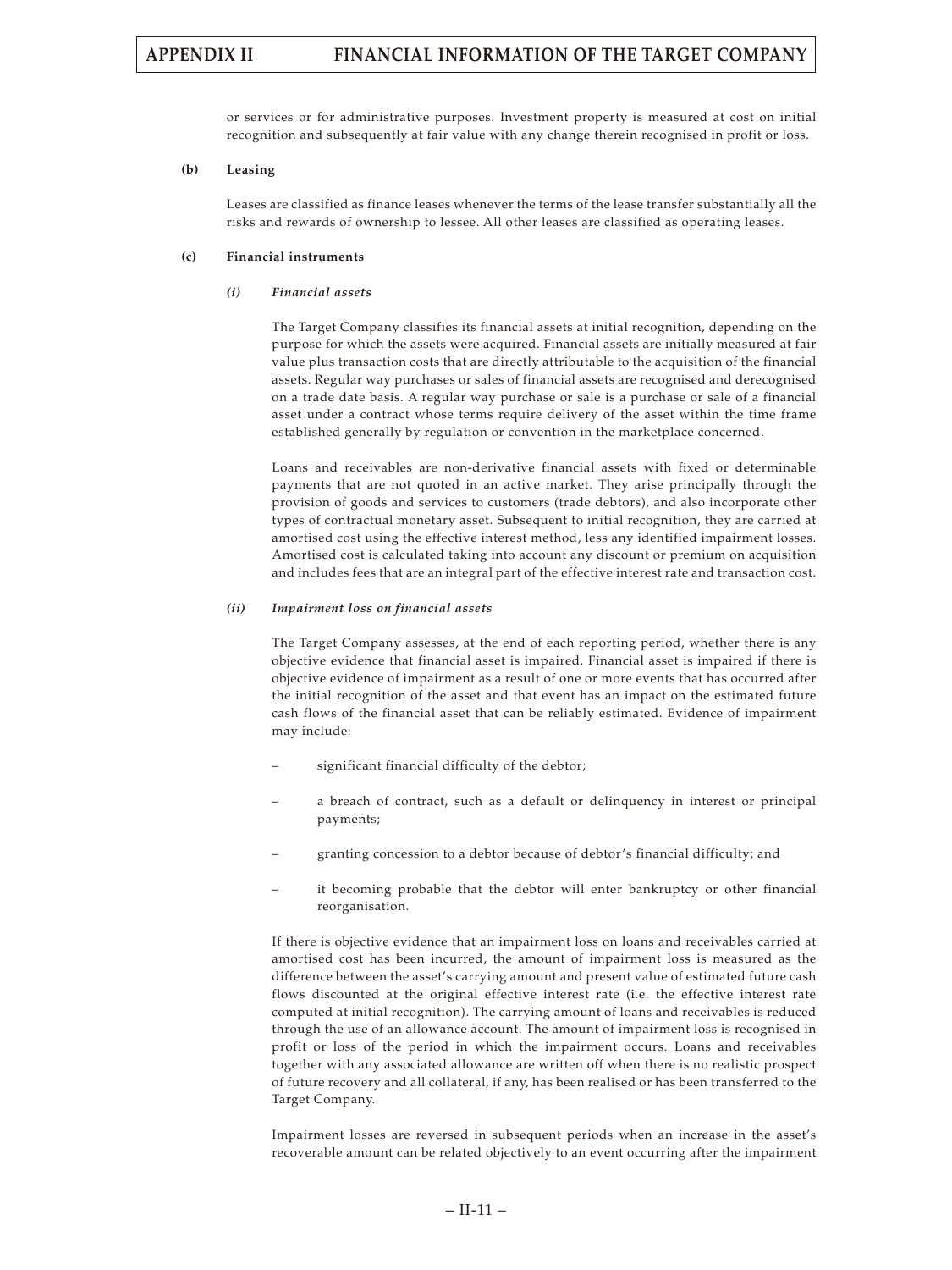was recognised, subject to a restriction that the carrying amount of the asset at the date the impairment is reversed does not exceed what the amortised cost would have been had the impairment not been recognised.

### *(iii) Financial liabilities*

The Target Company classifies its financial liabilities, depending on the purpose for which the liabilities were incurred. Financial liabilities at amortised costs are initially measured at fair value, net of directly attributable costs incurred.

### *Financial liabilities at amortised cost*

Financial liabilities at amortised cost are subsequently measured at amortised cost, using the effective interest method. The related interest expense is recognised in profit or loss.

Gains or losses are recognised in profit or loss when the liabilities are derecognised as well as through the amortisation process.

## *(iv) Effective interest method*

The effective interest method is a method of calculating the amortised cost of financial asset or financial liability and of allocating interest income or interest expense over the relevant period. The effective interest rate is the rate that exactly discounts estimated future cash receipts or payments through the expected life of the financial asset or liability, or where appropriate, a shorter period.

## *(v) Equity instruments*

Equity instruments issued by the Target Company are recorded at the proceeds received, net of direct issue costs.

### *(vi) Derecognition*

The Target Company derecognises a financial asset when the contractual right to the future cash flows in relation to the financial asset expires or when the financial asset has been transferred and the transfer meets the criteria for derecognition in accordance with HKAS 39.

Financial liabilities are derecognised when the obligation specified in the relevant contract is discharged, cancelled or expired.

Where the Target Company issues its own equity instruments to a creditor to settle a financial liability in whole or in part as a result of renegotiating the terms of that liability, the equity instruments issued are the consideration paid and are recognised initially and measured at their fair value on the date the financial liability or part thereof is extinguished. If the fair value of the equity instruments issued cannot be reliably measured, the equity instruments are measured to reflect the fair value of the financial liability extinguished. The difference between the carrying amount of the financial liability or part thereof extinguished and the consideration paid is recognised in profit or loss for the year.

# **(d) Cash and cash equivalents**

Cash and cash equivalents include cash at bank and on hand, demand deposits with banks and short term highly liquid investments that are readily convertible into known amounts of cash and which are subject to an insignificant risk of changes in value.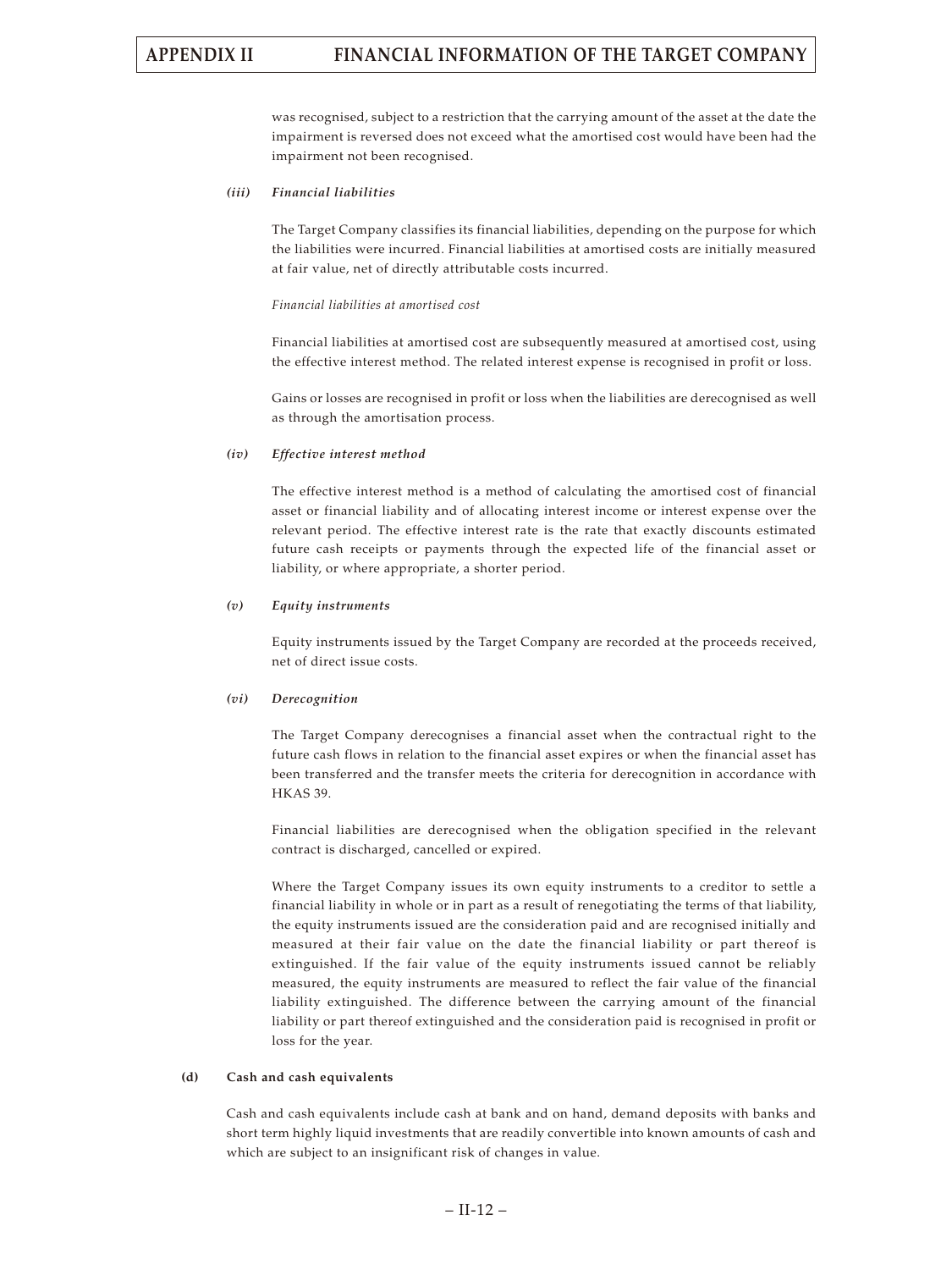### **(e) Revenue recognition**

Revenue comprises the fair value of the consideration received or receivable for the sale of goods, rendering of services and the use by others of the Target Company's assets yielding interest, net of rebates and discounts. Provided it is probable that the economic benefits will flow to the Target Company and the revenue and costs, if applicable, can be measured reliably, revenue is recognised as follows:

Rental income receivable under operating leases is recognised in profit or loss in equal instalments over the accounting periods covered by the lease terms. Lease incentives granted are recognised in profit or loss as an integral part of the aggregate net lease payments receivables;

Interest income from a financial asset is recognised when it is probable that the economic benefits will flow to the Target Company and the amount of income can be measured reliably. Interest income is accrued on a time basis, by reference to the principal outstanding and at the effective interest rate applicable, which is the rate that exactly discounts the estimated future cash receipts through the expected life of the financial asset to that asset's net carrying amount on initial recognition.

#### **(f) Income taxes**

Income taxes for the year comprise current tax and deferred tax.

Current income tax assets and/or liabilities comprise those obligations to, or claims from, fiscal authorities relating to the current or prior reporting period, that are unpaid at the reporting date. They are calculated according to the tax rates and tax laws applicable to the fiscal periods to which they relate, based on the taxable profit for the year.

Deferred tax is calculated using the balance sheet liability method on temporary differences at the reporting date between the carrying amounts of assets and liabilities in the financial statements and their respective tax bases. Deferred tax liabilities are generally recognised for all taxable temporary differences. Deferred tax assets are recognised for all deductible temporary differences, tax losses available to be carried forward as well as other unused tax credits to the extent that it is probable that taxable profit, including existing taxable temporary differences, will be available against which the deductible temporary differences, unused tax losses and unused tax credits can be utilised.

Deferred tax is calculated, without discounting, at tax rates that are expected to apply in the period the liability is settled or the asset realised, provided they are enacted or substantively enacted at the reporting date.

Income taxes are recognised in profit or loss, except when they relate to items recognised in other comprehensive income in which case the taxes are also recognised in other comprehensive income or when they relate to items recognised directly in equity income in which case the taxes are also recognised directly in equity.

### **(g) Employee benefits**

#### *Retirement benefits*

Retirement benefits to employees are provided through defined contribution plans.

The employees are required to participate in central pension scheme operated by the local municipal governments. The Target Company is required to contribute certain percentage of its payroll costs to the central pension schemes in Hong Kong.

Contributions are recognised as an expense in profit or loss as employees render services during the year/period.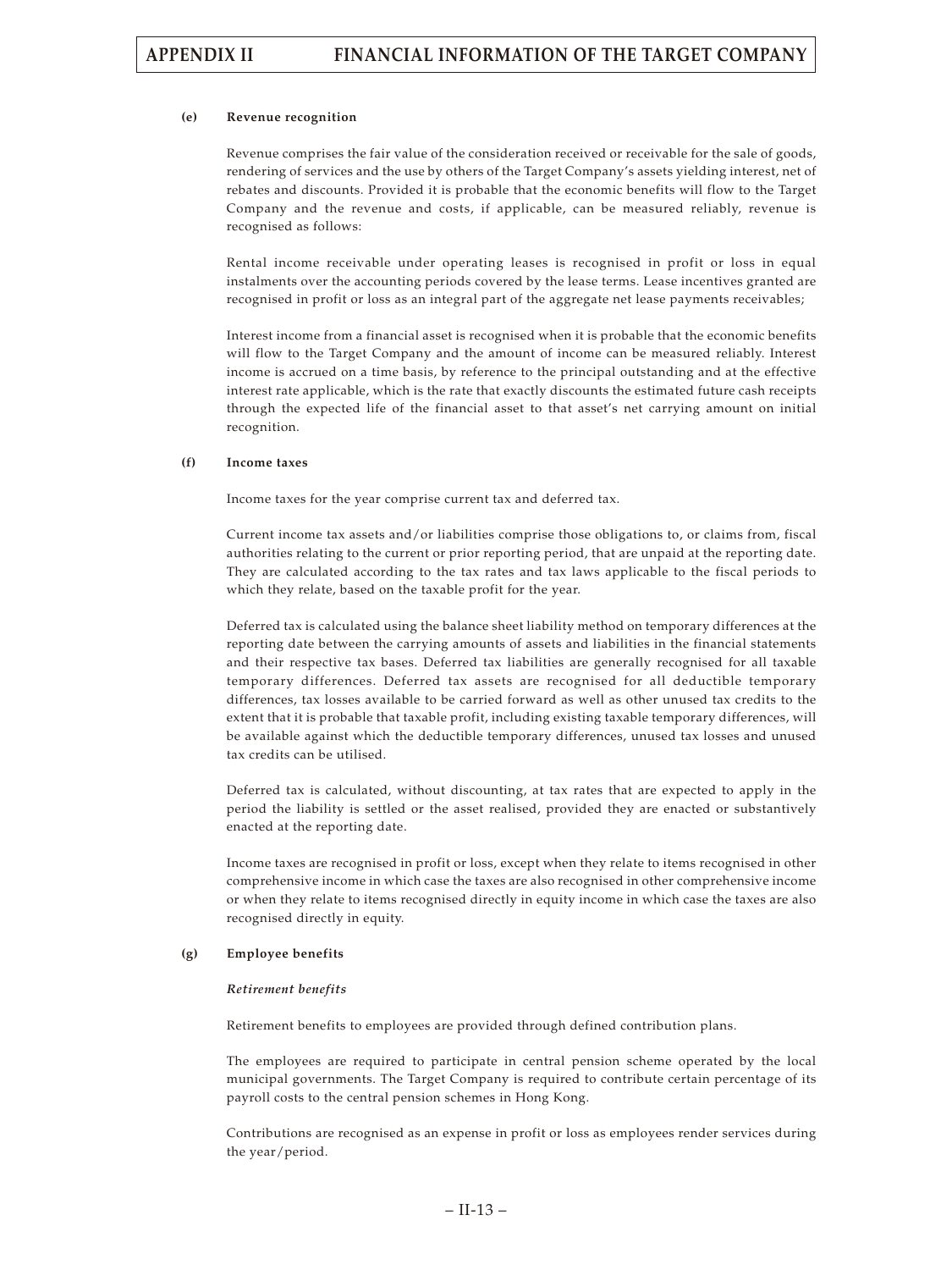#### *Short-term employee benefits*

Short term employee benefits are employee benefits (other than termination benefits) that are expected to be settled wholly before twelve months after the end of the annual reporting period in which the employees render the related service. Short term employee benefits are recognised in the year/period when the employees render the related service.

#### **(h) Borrowing costs**

Borrowing costs directly attributable to the acquisition, construction or production of qualifying assets, which are assets that necessarily take a substantial period of time to get ready for their intended use or sale, are added to the cost of those assets until such time as the assets are substantially ready for their intended use or sale.

All other borrowing costs are recognised in profit or loss in the period in which they are incurred.

#### **(i) Segment reporting**

Operating segments, and the amounts of each segment item reported in the Financial Information, are identified from the Financial Information provided regularly to the Target Company most senior executive management for the purposes of allocating resources to, and assessing the performance of, the Target Company's business and geographical locations.

Individually material operating segments are not aggregated for financial reporting purposes unless the segments have similar economic characteristics and are similar in respect of the nature of products and services, the type or class of customers, the methods used to sell the products or provide the services, and the nature of the regulatory environment. Operating segments which are not individually material may be aggregated if they share a majority of these criteria.

#### **(j) Related parties**

- (a) A person or a close member of that person's family is related to the Target Company if that person:
	- (i) has control or joint control over the Target Company;
	- (ii) has significant influence over the Target Company; or
	- (iii) is a member of key management personnel of the Target Company or the Target Company's parent.
- (b) An entity is related to the Target Company if any of the following conditions apply:
	- (i) The entity and the Target Company are members of the same group (which means that each parent, subsidiary and fellow subsidiary is related to the others).
	- (ii) One entity is an associate or joint venture of the other entity (or an associate or joint venture of a member of a group of which the other entity is a member).
	- (iii) Both entities are joint ventures of the same third party.
	- (iv) One entity is a joint venture of a third entity and the other entity is an associate of the third entity.
	- (v) The entity is a post-employment benefit plan for the benefit of the employees of the Target Company or an entity related to the Target Company.
	- (vi) The entity is controlled or jointly controlled by a person identified in (a).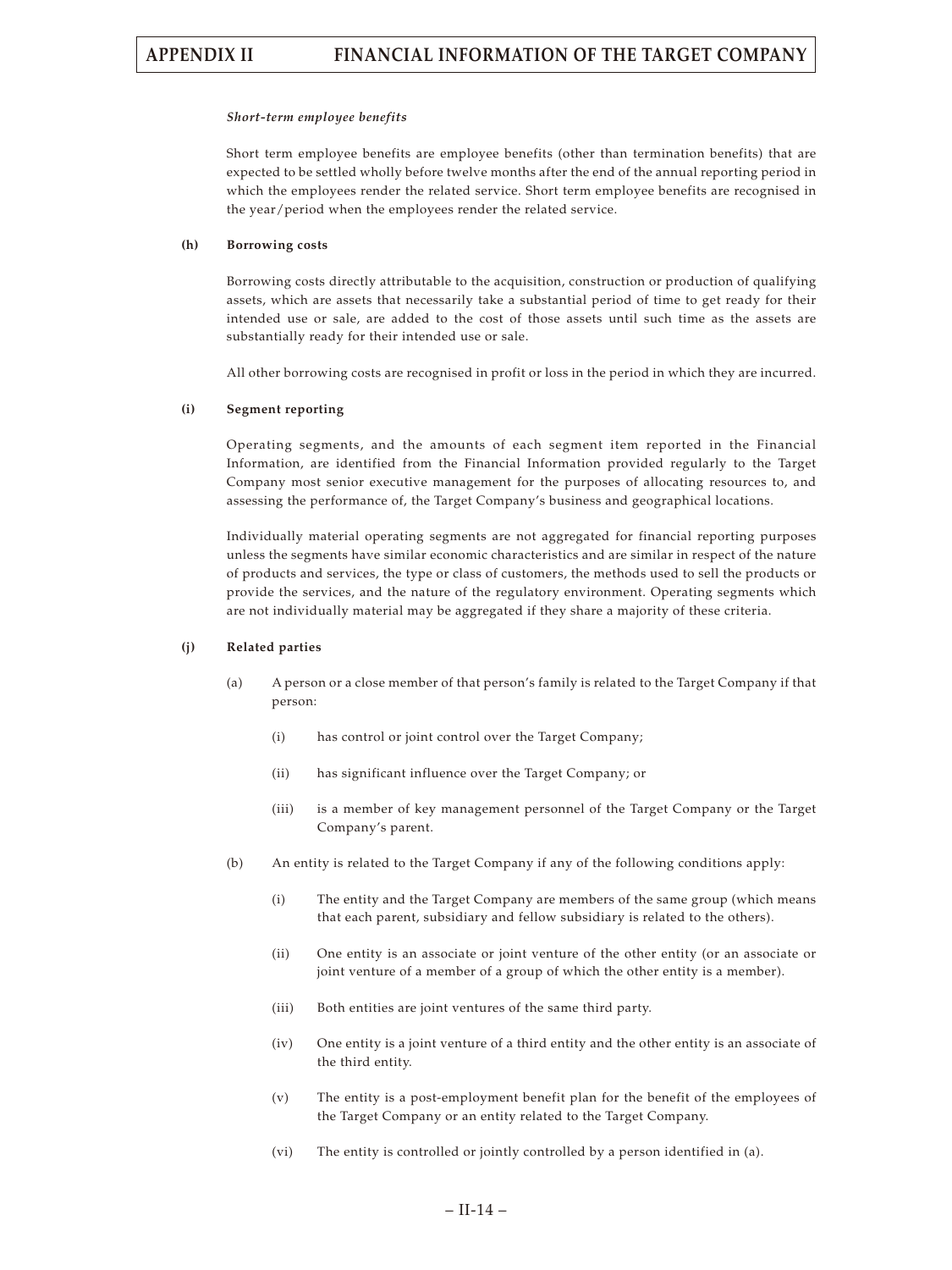- (vii) A person identified in (a)(i) has significant influence over the entity or is a member of key management personnel of the entity (or of a parent of the entity).
- (viii) The entity, or any member of the Target Company of which it is a part, provides key management personnel services to the Target Company or to the Target Company's parent.

Close members of the family of a person are those family members who may be expected to influence, or be influenced by, that person in their dealings with the entity and include:

- (i) that person's children and spouse or domestic partner;
- (ii) children of that person's spouse or domestic partner; and
- (iii) dependents of that person or that person's spouse or domestic partner.

#### **5. CRITICAL ACCOUNTING ESTIMATES AND JUDGEMENTS**

In the application of the Target Company's accounting policies, the directors of the Target Company are required to make judgements, estimates and assumptions about the carrying amounts of assets and liabilities that are not readily apparent from other sources. The estimates and associated assumptions are based on historical experience and other factors that are considered to be relevant. Actual results differ from these estimates.

The estimates and underlying assumptions are reviewed on an ongoing basis. Revisions to accounting estimates are recognised in the period in which the estimate is revised if the revision affects only that period, or in the period of the revision and future periods if the revision affects both current and future periods.

#### **(a) Fair value of investment properties**

Investment properties are carried at their fair value. The fair value of investment properties was determined by reference to valuations conducted on these properties by the independent professional valuers using property valuation techniques which involve certain assumptions. Favourable or unfavourable changes to these assumptions may result in changes in the fair value of the Target Company's investment properties and corresponding adjustments to the changes in fair value reported in profit or loss and the carrying amount of these properties included in the statements of financial position.

#### **(b) Taxation**

The Target Company is subject to profits tax in Hong Kong. There are certain transactions and calculations for which the ultimate tax determination is uncertain during the ordinary course of business. The Target Company recognises liabilities for anticipated tax based on estimates of whether additional taxes will be due. Where the final tax outcome of these matters is different from the amounts that were initially recorded, such differences will impact the income tax provisions in the period in which such final tax liabilities determination is made.

## **6. SEGMENT INFORMATION**

The Target Company determines its operating segments based on the reports reviewed by the directors of the Target Company that are used to make strategic decisions. During the Relevant Periods, the Target Company manages its business mainly in a single segment, namely provision of property investment in Hong Kong. Accordingly, no operating segment information is presented.

The Target Company operates its business and maintains its assets in Hong Kong, therefore all of the Target Company's revenue are from Hong Kong and all of the Target Company's non-current assets are located in Hong Kong. Accordingly, no geographic segment information is presented.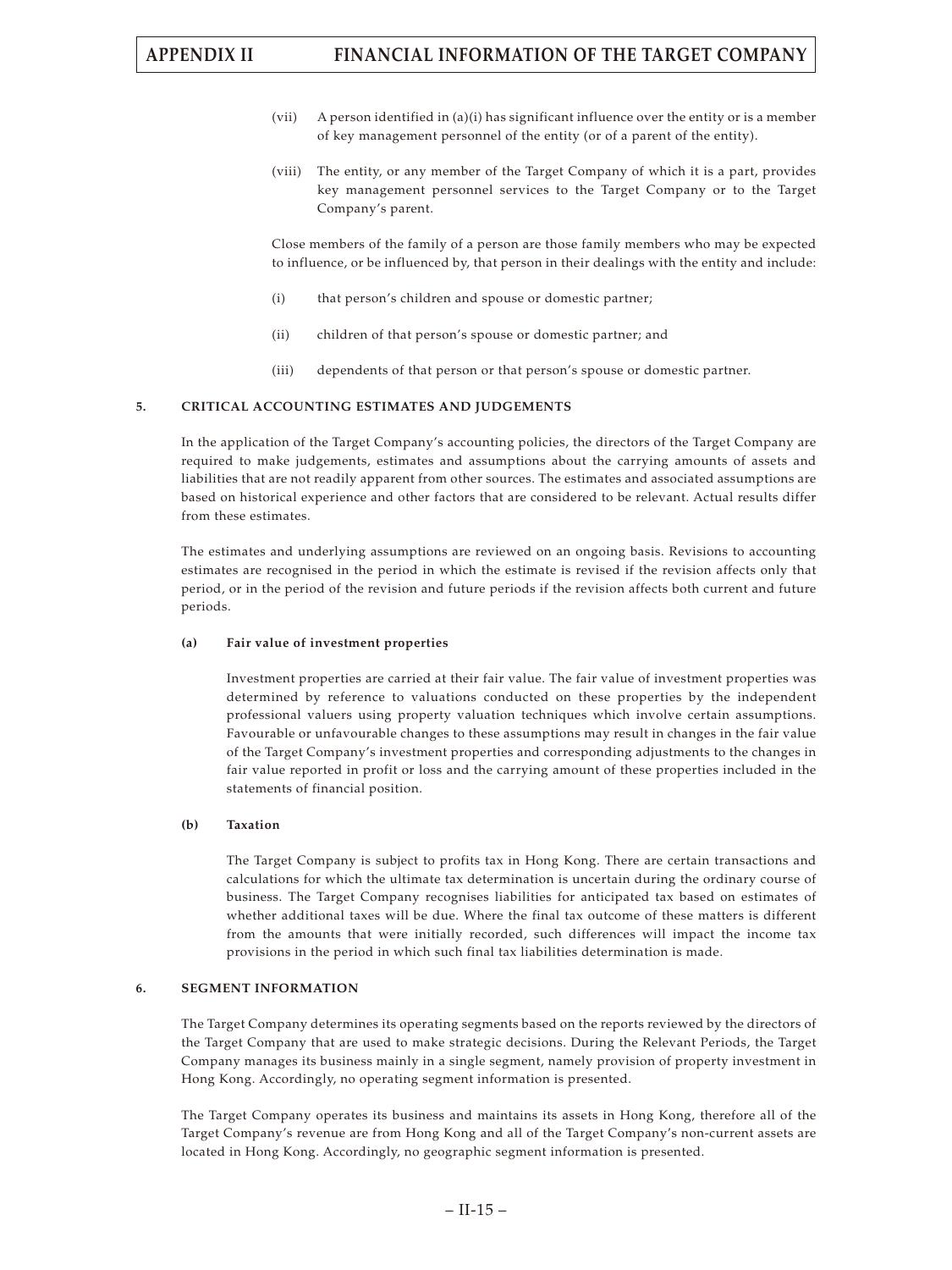Revenue from the major customers with whom transactions have exceeded 10% of the Target Company's revenue is as follows:

|            |          |                     |          | Nine months ended |          |
|------------|----------|---------------------|----------|-------------------|----------|
|            |          | Year ended 31 March |          | 31 December       |          |
|            | 2014     | 2015                | 2016     | 2015              | 2016     |
|            | HK\$'000 | HK\$'000            | HK\$'000 | HK\$'000          | HK\$'000 |
|            |          |                     |          | (Unaudited)       |          |
| Customer A | 1.680    | 1,680               | 1,680    | 1,120             | 1,260    |
| Customer B | 1,311    | 1,260               | 1,341    | 1,000             | 1,040    |
| Customer C |          |                     | 1,820    | 1,274             | 1,638    |
| Customer D | 1,339    | 1,459               | 1,459    | 1,094             | 1,131    |
| Customer E | 1,262    | 1,283               | 1,387    | 947               | 1,007    |
| Customer F | 2,160    | 2,160               |          |                   |          |

#### **7. REVENUE**

Revenue from the Target Company's principal activities during the Relevant Periods was derived from rental income from investment properties.

## **8. OTHER INCOME**

|                      |          | Year ended 31 March |          | Nine months ended | 31 December |
|----------------------|----------|---------------------|----------|-------------------|-------------|
|                      |          |                     |          |                   |             |
|                      | 2014     | 2015                | 2016     | 2015              | 2016        |
|                      | HK\$'000 | HK\$'000            | HK\$'000 | HK\$'000          | HK\$'000    |
|                      |          |                     |          | (Unaudited)       |             |
| Bank interest income | 32       |                     | 18       |                   |             |
| Sundry income        |          | 130                 | 67       | 49                |             |
|                      |          |                     |          |                   |             |
|                      | 32       | 130                 | 85       | 49                |             |
|                      |          |                     |          |                   |             |

## **9. FINANCE COSTS**

All finance costs were interests on bank loans which include those with a repayment on demand clause, in accordance with the agreed scheduled repayments dates set out in the loan agreement.

#### **10. PROFIT BEFORE INCOME TAX**

Profit before income tax is arrived at after charging:

|                                                                                                                   |          |                     |          | Nine months ended |          |
|-------------------------------------------------------------------------------------------------------------------|----------|---------------------|----------|-------------------|----------|
|                                                                                                                   |          | Year ended 31 March |          | 31 December       |          |
|                                                                                                                   | 2014     | 2015                | 2016     | 2015              | 2016     |
|                                                                                                                   | HK\$'000 | HK\$'000            | HK\$'000 | HK\$'000          | HK\$'000 |
|                                                                                                                   |          |                     |          | (Unaudited)       |          |
| Auditors' remuneration                                                                                            | 3        | 3                   | 3        |                   |          |
| Direct operating expenses arising from<br>investment properties that<br>generated rental income during the        |          |                     |          |                   |          |
| year/period                                                                                                       | 125      | 128                 | 23       | 16                | 35       |
| Direct operating expenses arising from<br>investment properties that did not<br>generate rental income during the |          |                     |          |                   |          |
| year/period                                                                                                       | 53       | 16                  | 4        | 6                 |          |
| Employee costs (including directors'                                                                              |          |                     |          |                   |          |
| remunerations)                                                                                                    | 974      | 974                 | 2,720    | 2,040             | 769.     |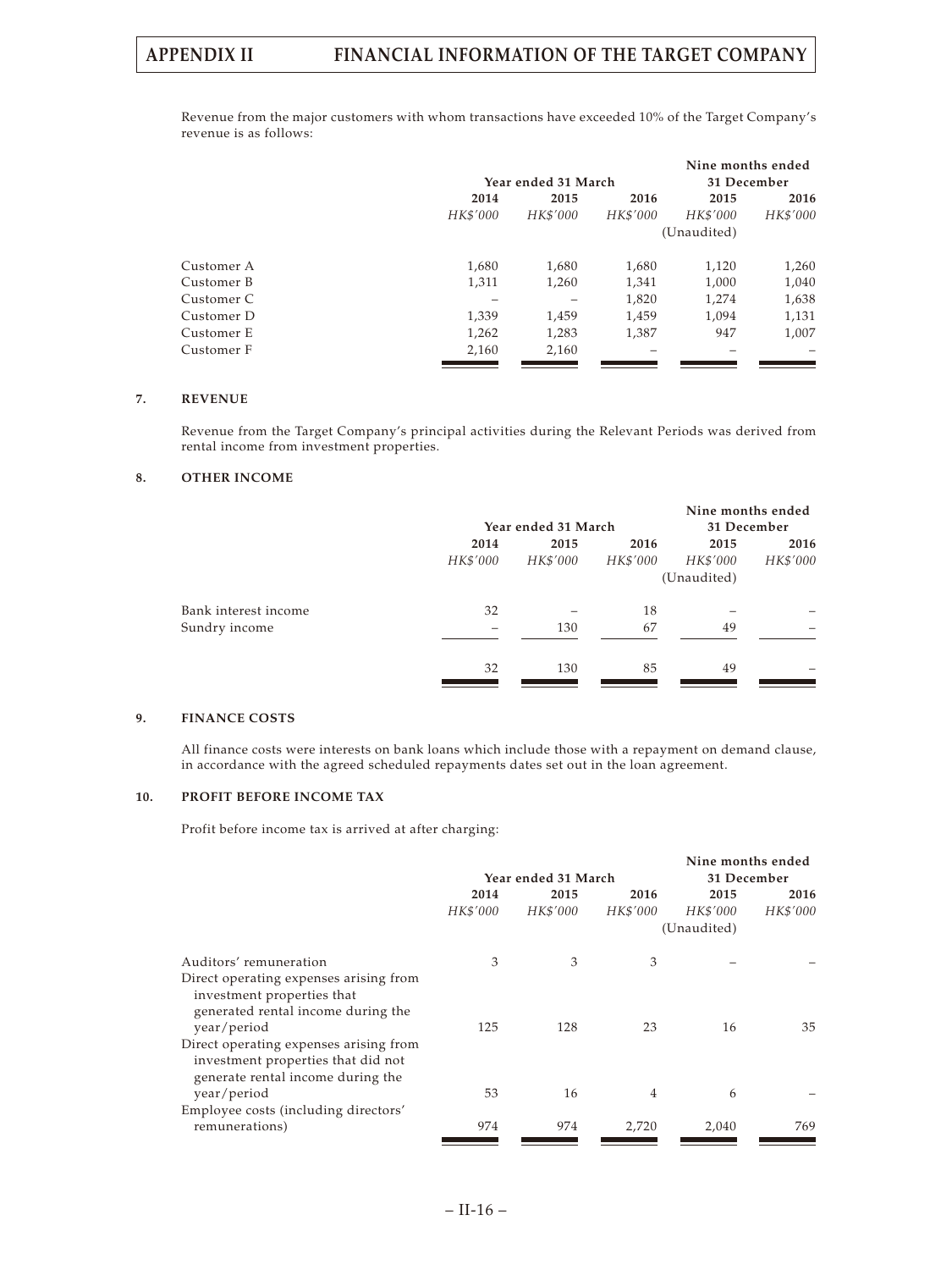## **11. INCOME TAX EXPENSE**

|                             |          |                     |          | Nine months ended |          |
|-----------------------------|----------|---------------------|----------|-------------------|----------|
|                             |          | Year ended 31 March |          | 31 December       |          |
|                             | 2014     | 2015                | 2016     | 2015              | 2016     |
|                             | HK\$'000 | HK\$'000            | HK\$'000 | HK\$'000          | HK\$'000 |
|                             |          |                     |          | (Unaudited)       |          |
| Current tax                 |          |                     |          |                   |          |
| $-$ Tax for the year/period | 820      | 880                 | 677      | 460               | 764      |
| - Over-provision in respect |          |                     |          |                   |          |
| of prior years              |          | (50)                | (20)     |                   |          |
|                             |          |                     |          |                   |          |
|                             | 820      | 830                 | 657      | 460               | 764      |
|                             |          |                     |          |                   |          |
| Deferred tax (note 19)      |          |                     |          |                   |          |
| – Current year              | 408      | 408                 | 409      | 306               | 306      |
|                             |          |                     |          |                   |          |
| Income tax expense          | 1,228    | 1,238               | 1,066    | 766               | 1,070    |
|                             |          |                     |          |                   |          |

(a) The amount of taxation in the consolidated statement of comprehensive income represents:

(b) Income tax expense for the Relevant Periods can be reconciled to the profit before income tax per the statements of comprehensive income as follows:

|                                                     |          | Year ended 31 March |          | Nine months ended<br>31 December |          |
|-----------------------------------------------------|----------|---------------------|----------|----------------------------------|----------|
|                                                     | 2014     | 2015                | 2016     | 2015                             | 2016     |
|                                                     | HK\$'000 | HK\$'000            | HK\$'000 | HK\$'000                         | HK\$'000 |
|                                                     |          |                     |          | (Unaudited)                      |          |
| Profit before income tax                            | 10,476   | 23,806              | 23,600   | 6,641                            | 52,483   |
| Tax calculated at the domestic                      |          |                     |          |                                  |          |
| tax rate of $16.5\%$                                | 1,729    | 3,928               | 3,894    | 1,096                            | 8,660    |
| Tax effect of non-deductible                        |          |                     |          |                                  |          |
| items for tax purposes                              | 176      | 180                 | 140      | 124                              | 79       |
| Tax effect of non-taxable items<br>for tax purposes | (677)    | (2,820)             | (2,948)  | (454)                            | (7,669)  |
|                                                     |          |                     |          |                                  |          |
| Over-provision in prior years                       |          | (50)                | (20)     |                                  |          |
| Income tax expense                                  | 1,228    | 1,238               | 1,066    | 766                              | 1,070    |

## **12. DIVIDENDS**

No dividend has been paid or declared by the Target Company during the Relevant Periods.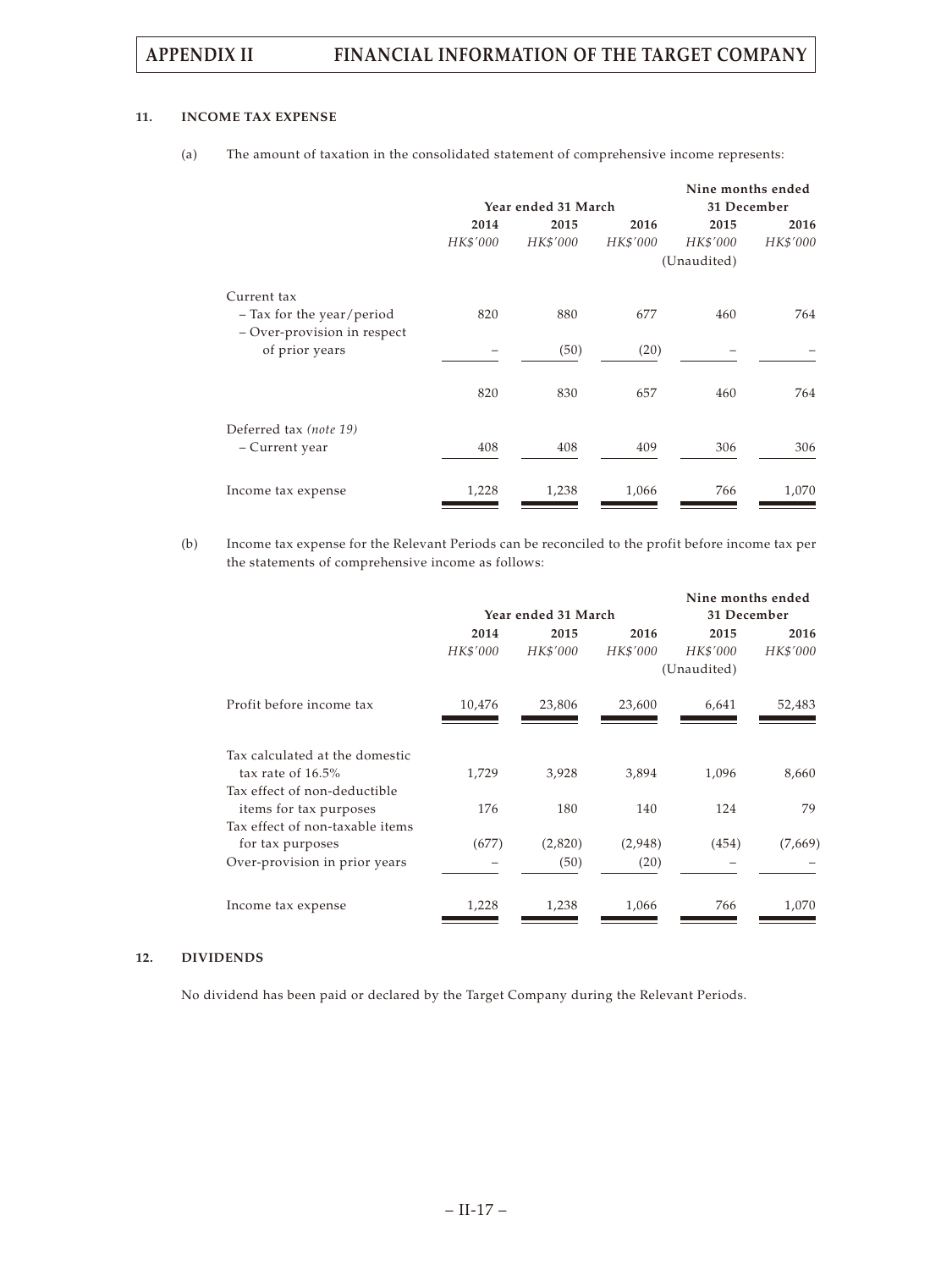#### **13. DIRECTORS' REMUNERATION AND FIVE HIGHEST PAID INDIVIDUALS' EMOLUMENTS**

### **Directors' remunerations**

The aggregate amounts of the emoluments paid or payable to the directors of the Target Company during the Relevant Periods are as follows:

|                                  |          |                     |          | Nine months ended |          |
|----------------------------------|----------|---------------------|----------|-------------------|----------|
|                                  |          | Year ended 31 March |          | 31 December       |          |
|                                  | 2014     | 2015                | 2016     | 2015              | 2016     |
|                                  | HK\$'000 | HK\$'000            | HK\$'000 | HK\$'000          | HK\$'000 |
|                                  |          |                     |          | (Unaudited)       |          |
| Director fees paid or payable to |          |                     |          |                   |          |
| Mr. Pong Wai San Wilson          |          |                     |          |                   |          |
| Mr. Pong Kwok Boon Boondy        | 240      | 240                 | 240      | 180               | 189      |
| Mrs. Pong Lo Shuk Yin Dorothy    | 240      | 240                 | 2,000    | 1,500             | 189      |
| Mrs. Pong Tung Ching Yee Helena  | 494      | 494                 | 480      | 360               | 391      |
|                                  | 974      | 974                 | 2,720    | 2,040             | 769      |

There was no arrangement under which a director of the Target Company waived or agreed to waive any remuneration during the Relevant Periods.

During the Relevant Periods, no remunerations were paid by the Target Company to any of the directors of the Target Company as an inducement to join or upon joining the Target Company, or as compensation for loss of office.

No five highest paid individuals' emoluments is disclosed as other than directors of the Target Company, there was no other staff in the Target Company.

#### **14. INVESTMENT PROPERTIES**

The fair value of all investment properties is a Level 3 recurring fair value measurement. A reconciliation of the opening and closing fair value balance is provided below:

|                                     |          |                |          | As at 31 |
|-------------------------------------|----------|----------------|----------|----------|
|                                     |          | As at 31 March |          | December |
|                                     | 2014     | 2015           | 2016     | 2016     |
|                                     | HK\$'000 | HK\$'000       | HK\$'000 | HK\$'000 |
| Fair value:                         |          |                |          |          |
| At the beginning of the year/period | 405,000  | 408,000        | 424,000  | 441,000  |
| Change in fair value                | 3,000    | 16,000         | 17,000   | 46,000   |
| At the end of the year/period       | 408,000  | 424,000        | 441,000  | 487,000  |

All investment properties are held on long leases (over 50 years) and located in Hong Kong. As at 31 March 2014, 2015 and 2016 and 31 December 2016, all investment properties were pledged as securities for bank borrowings granted to the Target Company (note 18).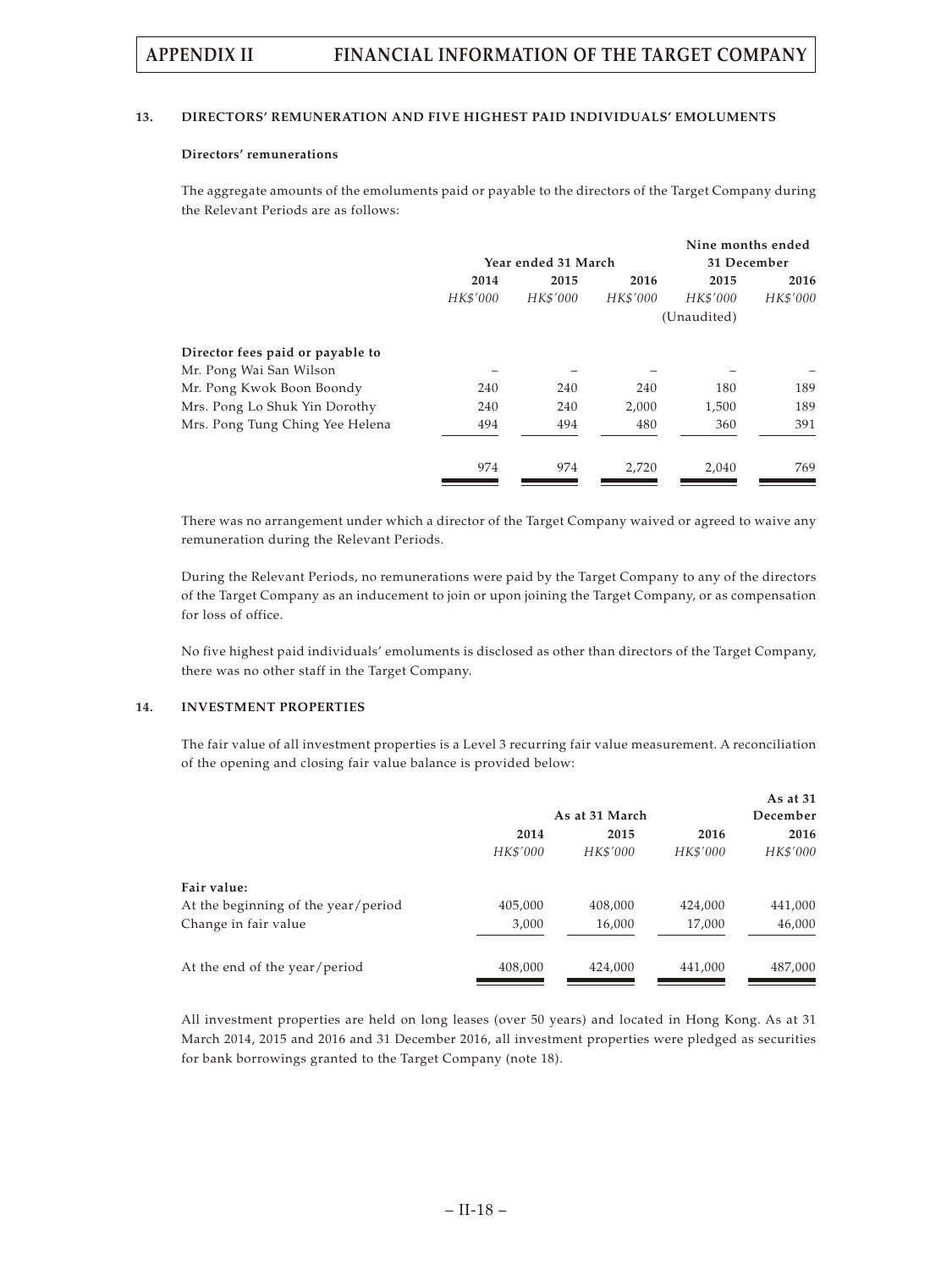The fair values of investment properties as at 31 March 2014, 2015 and 2016 and 31 December 2016 have been arrived at on market value basis carried out by an independent valuation firm who holds a recognised and relevant professional qualification and has recent experience in the location and category of the investment property being valued. Fair values as at 31 March 2014, 2015 and 2016 and 31 December 2016 are determined using direct comparison approach. The comparison based on prices realised on actual sales of comparable properties is made. Comparable properties with similar size, character and location are analysed and carefully weighed against all the respective advantages and disadvantages of each property in order to arrive at a fair comparison of market value.

|                                 |               |                |            | As at         |  |  |
|---------------------------------|---------------|----------------|------------|---------------|--|--|
|                                 |               | As at 31 March |            | 31 December   |  |  |
|                                 | 2014          | 2015           | 2016       | 2016          |  |  |
| Significant unobservable inputs |               |                |            |               |  |  |
| Quality of properties           | $-7\%$ to 23% | –7% to 24%     | -7% to 25% | $-8\%$ to 28% |  |  |

The higher the differences in the quality of the properties and the comparable properties would result in corresponding higher or lower fair value.

During the Relevant Periods, there were no transfers between Level 1 and Level 2, and no transfers into or out of Level 3.

There were no changes to the valuation techniques during the Relevant Periods.

The fair value measurement is based on the above properties' highest and best use, which does not differ from their actual use.

## **15. TRADE RECEIVABLES**

Pursuant to the tenancy agreements entered with the tenants, tenants are normally required to pay one month's rent in advance.

Based on the invoice dates, all trade receivables as at 31 March 2014, 2015 and 2016 and 31 December 2016 were aged within 90 days.

All trade receivables are subject to credit risk exposure. Impairment on trade receivables is recognised when the debts are identified to be irrecoverable.

Based on the due dates, ageing analysis of trade receivables is as follows:

|                            |          |                |          | As at       |
|----------------------------|----------|----------------|----------|-------------|
|                            |          | As at 31 March |          | 31 December |
|                            | 2014     | 2015           | 2016     | 2016        |
|                            | HK\$'000 | HK\$'000       | HK\$'000 | HK\$'000    |
| Less than 90 days past due |          |                | 346      |             |
|                            |          |                |          |             |

Trade receivables that were less than 90 days past due were settled subsequently.

As at 31 March 2014, 2015 and 2016 and 31 December 2016, there was no amount denominated in a currency other than the functional currency of the Target Company.

The directors of the Target Company consider that the fair values of trade receivables are not materially different from their carrying amounts because these amounts have short maturity periods on their inception.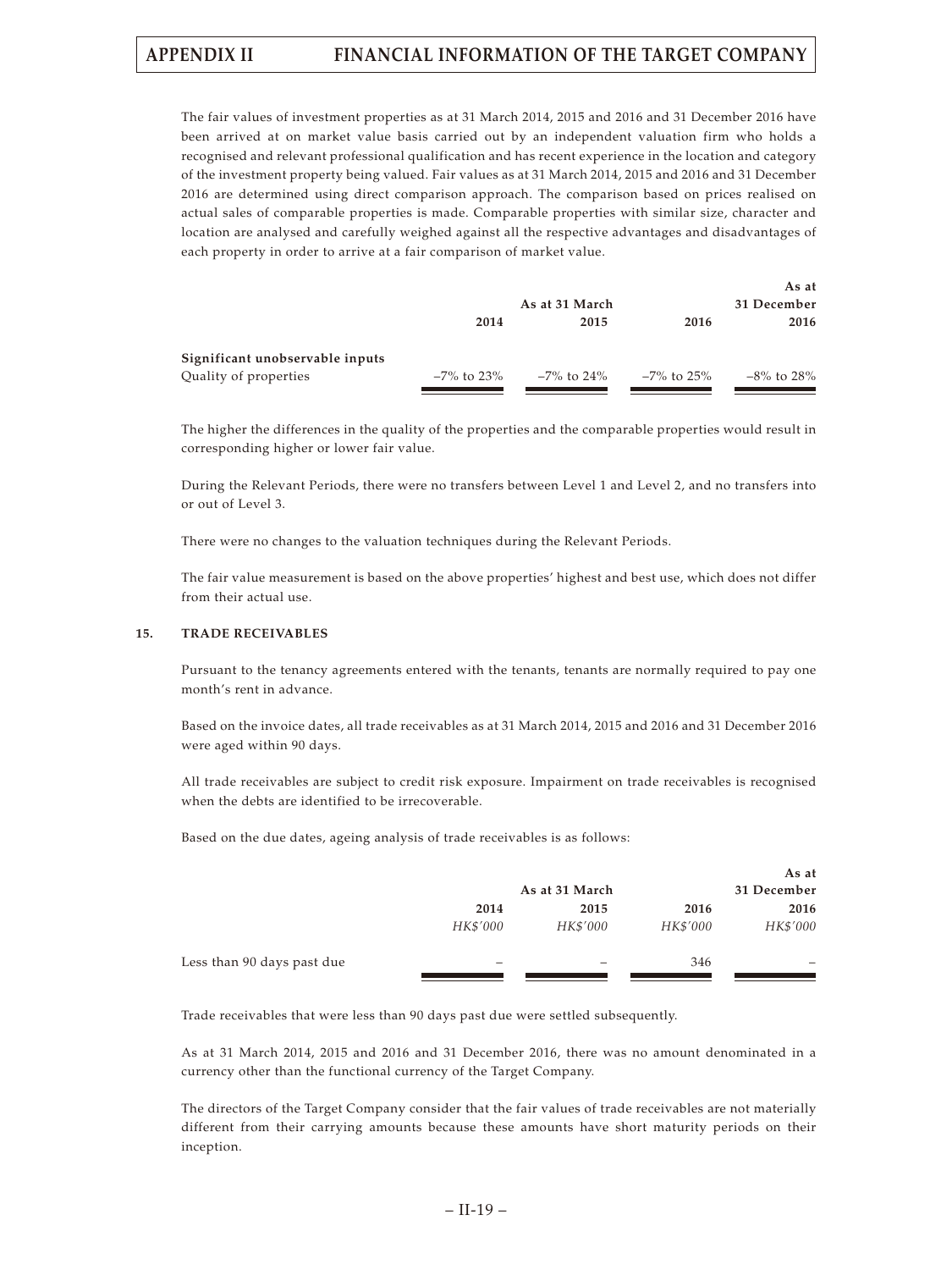### **16. CASH AND BANK BALANCES**

|          |          |                | As at       |  |
|----------|----------|----------------|-------------|--|
|          |          |                | 31 December |  |
| 2014     | 2015     | 2016           | 2016        |  |
| HK\$'000 | HK\$'000 | HK\$'000       | HK\$'000    |  |
| 1,705    | 4,712    | 6,281          | 2,008       |  |
|          |          |                |             |  |
|          |          |                | 8,500       |  |
| 1,705    | 4,712    | 6,281          | 10,508      |  |
|          |          | As at 31 March |             |  |

Cash at banks earned interest at floating rates based on daily bank deposit rates. As at 31 December 2016, bank deposits of HK\$8,500,000 carried interest at 0.7% per annum and matured on 25 January 2017.

### **17. ACCRUED EXPENSES AND OTHER PAYABLES**

|                |          |                |          | As at       |
|----------------|----------|----------------|----------|-------------|
|                |          | As at 31 March |          | 31 December |
|                | 2014     | 2015           | 2016     | 2016        |
|                | HK\$'000 | HK\$'000       | HK\$'000 | HK\$'000    |
| Accruals       | 375      | 249            | 252      | 893         |
| Other payables | 2,982    | 2,993          | 3,043    | 3,077       |
|                | 3,357    | 3,242          | 3,295    | 3,970       |

#### **18. BANK BORROWINGS**

|                                          |                |                |                | As at            |  |
|------------------------------------------|----------------|----------------|----------------|------------------|--|
|                                          |                | As at 31 March |                |                  |  |
|                                          | 2014           | 2015           | 2016           | 2016             |  |
|                                          | HK\$'000       | HK\$'000       | HK\$'000       | HK\$'000         |  |
| Current portion                          |                |                |                |                  |  |
| - Bank borrowings due for repayment      |                |                |                |                  |  |
| within one year                          | 4,002          | 4,039          | 4,071          | 4,100            |  |
| - Bank borrowings due for repayment      |                |                |                |                  |  |
| after one year which contain a           |                |                |                |                  |  |
| repayment on demand clause               | 64,161         | 60,122         | 56,051         | 52,966           |  |
|                                          | 68,163         | 64,161         | 60,122         | 57,066           |  |
|                                          |                |                |                |                  |  |
| Effective interest rate ranged from (per |                |                |                |                  |  |
| annum)                                   | 1.03% to 1.15% | 1.05% to 1.17% | 1.10% to 1.17% | 1.06% to $1.19%$ |  |

The current portion included bank borrowings of HK\$64,161,000, HK\$60,122,000, HK\$56,051,000 and HK\$52,966,000 as at 31 March 2014, 2015 and 2016 and 31 December 2016 respectively that were classified as current liabilities as the related loan agreement contains a clause that provides the lender with an unconditional right to demand repayment at any time at its own discretion. None of the portion of these bank loans due from repayment after one year which contain a repayment on demand clause and that is classified as a current liability is expected to be settled within one year.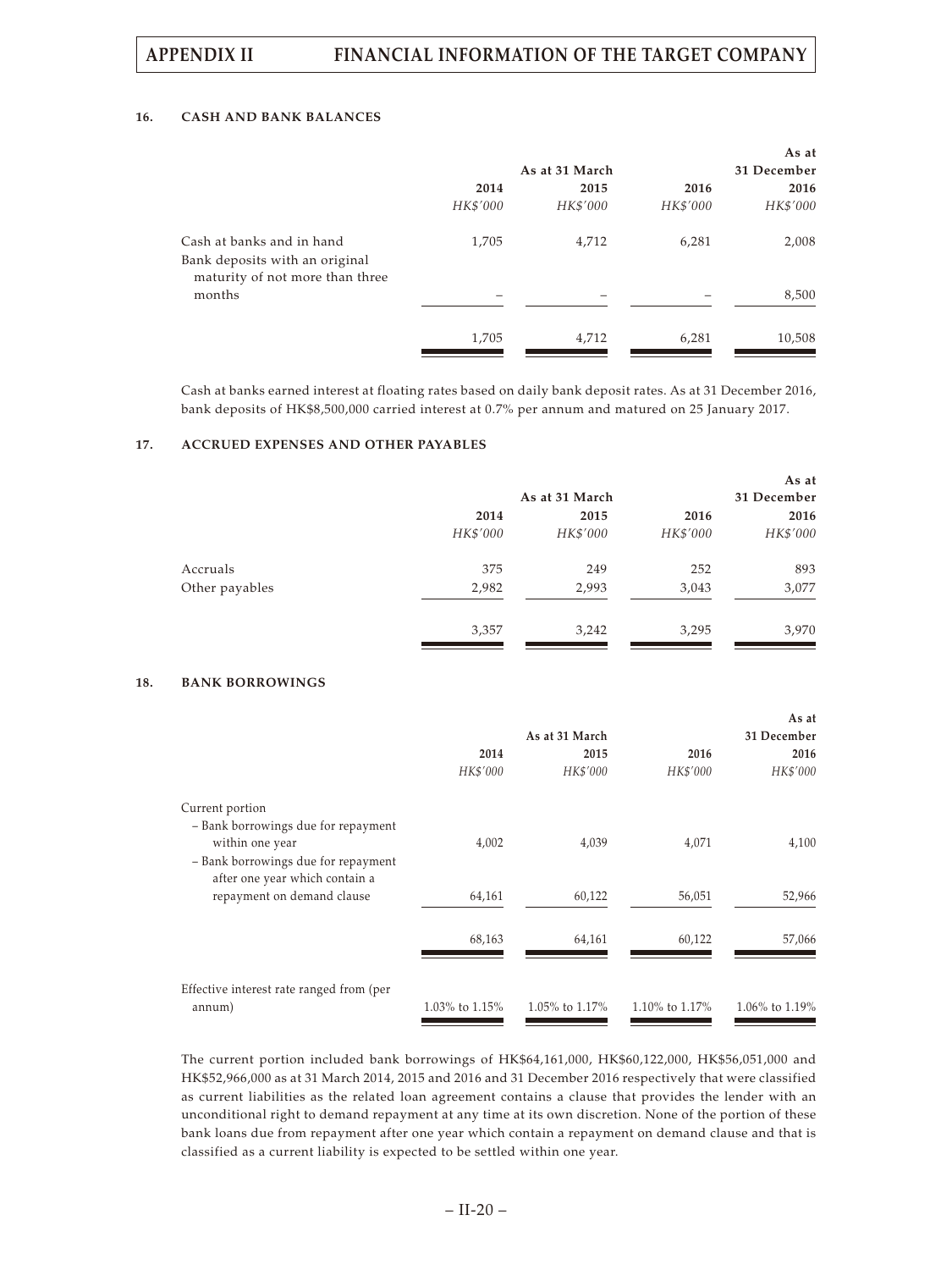Assuming that the bank does not request the clause for repayment on demand and based on the repayment dates as scheduled in the loan agreement, bank borrowings are due for repayments, as at each of the reporting dates, as follows:

|                            |          |                |          | As at       |
|----------------------------|----------|----------------|----------|-------------|
|                            |          | As at 31 March |          | 31 December |
|                            | 2014     | 2015           | 2016     | 2016        |
|                            | HK\$'000 | HK\$'000       | HK\$'000 | HK\$'000    |
| Within one year            | 4,002    | 4,039          | 4,071    | 4,100       |
| In the second year         | 4,038    | 4,071          | 4,119    | 4,156       |
| In the third to fifth year | 12,359   | 12,504         | 12,651   | 12,762      |
| After five years           | 47,764   | 43,547         | 39,281   | 36,048      |
|                            | 68,163   | 64,161         | 60,122   | 57,066      |
|                            |          |                |          |             |

All bank borrowings as at 31 March 2014, 2015 and 2016 and 31 December 2016 were secured by the guarantee from one of the directors of the Target Company and the pledge of the Target Company's investment properties (note 14), and interest were charged at 0.9% per annum over 1, 2 or 3-month HIBOR with capped rate of 2.75% per annum below the prime rate.

## **19. DEFERRED TAX LIABILITIES**

Deferred taxation is calculated on temporary differences under balance sheet liability method using the rate of taxation prevailing in Hong Kong.

|                                   |          |                |          | As at       |
|-----------------------------------|----------|----------------|----------|-------------|
|                                   |          | As at 31 March |          | 31 December |
|                                   | 2014     | 2015           | 2016     | 2016        |
|                                   | HK\$'000 | HK\$'000       | HK\$'000 | HK\$'000    |
| Accelerated tax depreciation:     |          |                |          |             |
| At the beginning of the           |          |                |          |             |
| year/period                       | 1,368    | 1,776          | 2,184    | 2,593       |
| Debited to profit or loss for the |          |                |          |             |
| year/period (note $11(a)$ )       | 408      | 408            | 409      | 306         |
| At the end of the year/period     | 1,776    | 2,184          | 2,593    | 2,899       |
|                                   |          |                |          |             |
| CITAPE CAPITAT                    |          |                |          |             |

## **20. SHARE CAPITAL**

| Number of |         |
|-----------|---------|
| shares    | HK\$    |
|           |         |
|           |         |
|           |         |
| 50,000    | 400,000 |
|           |         |
|           |         |
|           | 8       |
|           |         |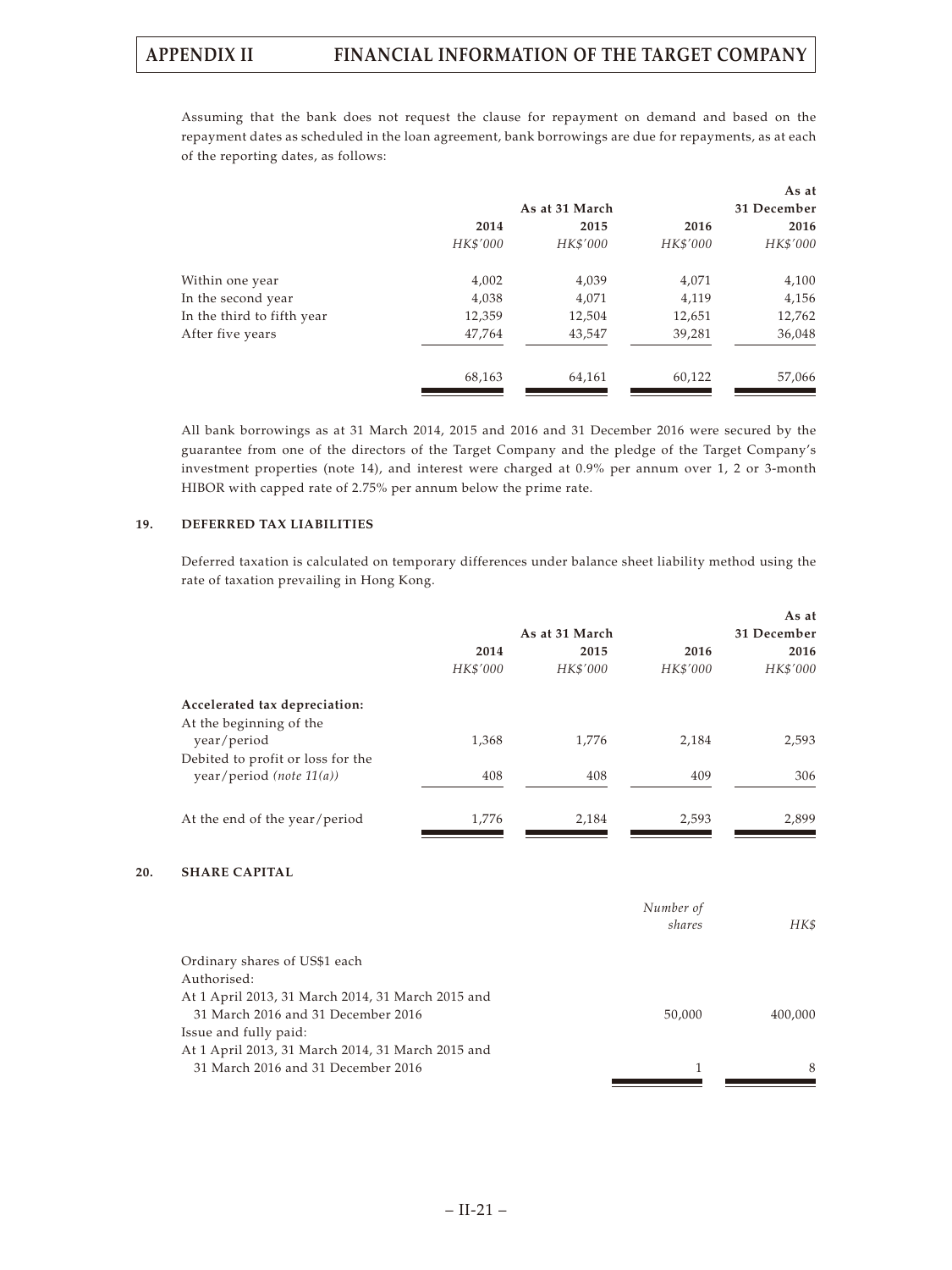#### **21. RELATED PARTY TRANSACTIONS**

**(a)** The following transactions were carried out with related parties during the Relevant Periods:

|                                                                                                             |                     |          |          | Nine months ended |             |
|-------------------------------------------------------------------------------------------------------------|---------------------|----------|----------|-------------------|-------------|
| Type of transaction                                                                                         | Year ended 31 March |          |          |                   | 31 December |
|                                                                                                             | 2014                | 2015     | 2016     | 2015              | 2016        |
|                                                                                                             | HK\$'000            | HK\$'000 | HK\$'000 | HK\$'000          | HK\$'000    |
| Rental income received from the<br>related companies in which the sole<br>shareholder of the Target Company |                     |          |          |                   |             |
| has significant influence                                                                                   | 3,840               | 3.840    | 2.040    | 1.480             | 1,260       |

#### **(b) Year-end balances with related parties**

Amounts due to a director were interest-free, unsecured and repayable on demand. The carrying values of these balances approximate their fair values.

#### **(c) Key management personnel**

The key management personnel of the Target Company are the directors of the Target Company. Details of the remuneration paid to them are set out in note 13 to the Financial Information.

Save as elsewhere in the Financial Information and above, there were no other related party transactions during the Relevant Periods.

## **22. OPERATING LEASE ARRANGEMENTS**

|                 |          | As at 31 March |          | As at<br>31 December |
|-----------------|----------|----------------|----------|----------------------|
|                 | 2014     | 2015           | 2016     | 2016                 |
|                 | HK\$'000 | HK\$'000       | HK\$'000 | HK\$'000             |
| Within one year | 2,684    | 2,689          | 2,702    | 2,713                |

The Target Company leases its properties under operating lease arrangements which run for an initial period of two to four years, with an option to renew the lease terms at the expiry date or at dates as mutually agreed between the Target Company and the respective tenants. None of the leases include contingent rentals.

#### **23. FINANCIAL RISK MANAGEMENT OBJECTIVES AND FAIR VALUE MEASUREMENTS**

The Target Company is exposed to a variety of financial risks in its ordinary course of operations. The financial risks include credit risk, interest risk and liquidity risk. Details are disclosed in the notes below. The Target Company's overall risk management focuses on the unpredictability of financial markets and seeks to minimise potential adverse effects on financial performance of the Target Company. Risk management is carried out by key management under the policies approved by the directors of the Target Company. The Target Company does not have written risk management policies. However, the directors of the Target Company meet regularly to identify and evaluate risks and to formulate strategies to manage financial risks on timely and effective manner. The risks associated with these financial instruments and the policies applied by the Target Company to mitigate these risks are set out below.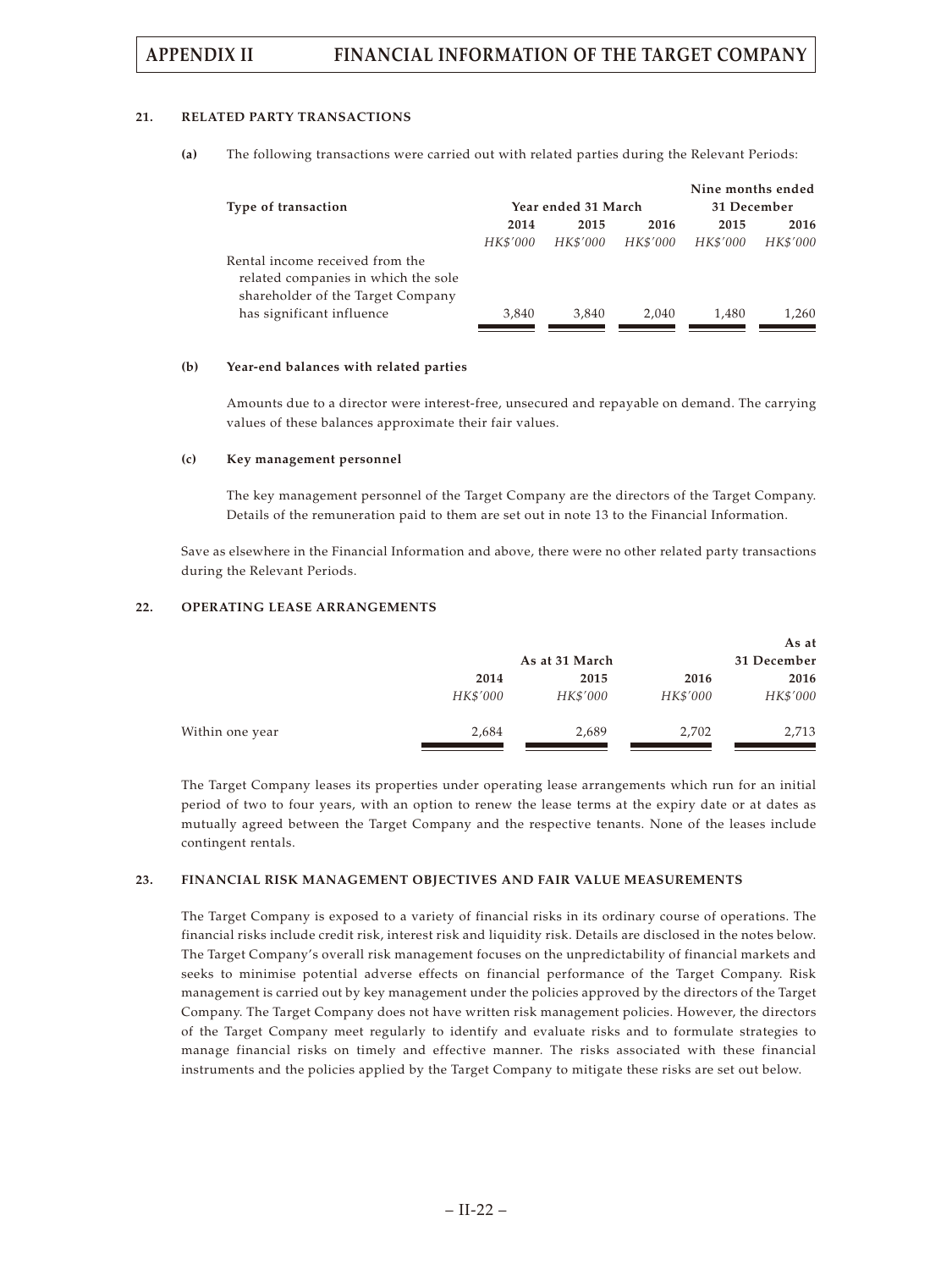#### **(a) Summary of financial assets and liabilities by category**

The carrying amounts of the Target Company's financial assets and liabilities recognised in the statements of financial position at the end of each reporting period may also be categorised as follows:

|                              |          |                |          | As at    |
|------------------------------|----------|----------------|----------|----------|
|                              |          |                |          | 31       |
|                              |          | As at 31 March |          | December |
|                              | 2014     | 2015           | 2016     | 2016     |
|                              | HK\$'000 | HK\$'000       | HK\$'000 | HK\$'000 |
| <b>Financial assets</b>      |          |                |          |          |
| Loans and receivables:       |          |                |          |          |
| Trade receivables            |          |                | 346      |          |
| Other receivables            | 4        | 3              | 6        | 3        |
| Cash and bank balances       | 1,705    | 4,712          | 6,281    | 10,508   |
|                              | 1,709    | 4,715          | 6,633    | 10,511   |
| <b>Financial liabilities</b> |          |                |          |          |
| At amortised costs:          |          |                |          |          |
| Accrued expenses and other   |          |                |          |          |
| payables                     | 3,357    | 3,242          | 3,295    | 3,970    |
| Amounts due to director      | 29,812   | 29,797         | 29,800   | 29,796   |
| Borrowings                   | 68,163   | 64,161         | 60,122   | 57,066   |
|                              | 101,332  | 97,200         | 93,217   | 90,832   |

The fair values of the Target Company's current financial assets and liabilities are not materially different from their carrying amounts because of the immediate or short term maturity of these financial instruments.

#### **(b) Credit risk**

Credit risk refers to the risk that the counterparty to a financial instrument would fail to discharge its obligation under the terms of the financial instrument and cause a financial loss to the Target Company. The Target Company's exposure to credit risk mainly arises from credit to tenants in the ordinary course of its business. The Target Company continuously monitors defaults of tenants and other counterparties, identified either individually or by group, and incorporate this information into its credits risk controls. The Target Company's policy is to deal only with creditworthy counterparties and tenants.

The Target Company's management considers that all the above financial assets that are not impaired under review are of good credit quantity, including those that are past due.

None of the Target Company's financial assets are secured by collateral or other credit enhancement.

The credit risk for bank deposits and balances is considered negligible, since the counterparties are reputable banks with high quality external credit ratings.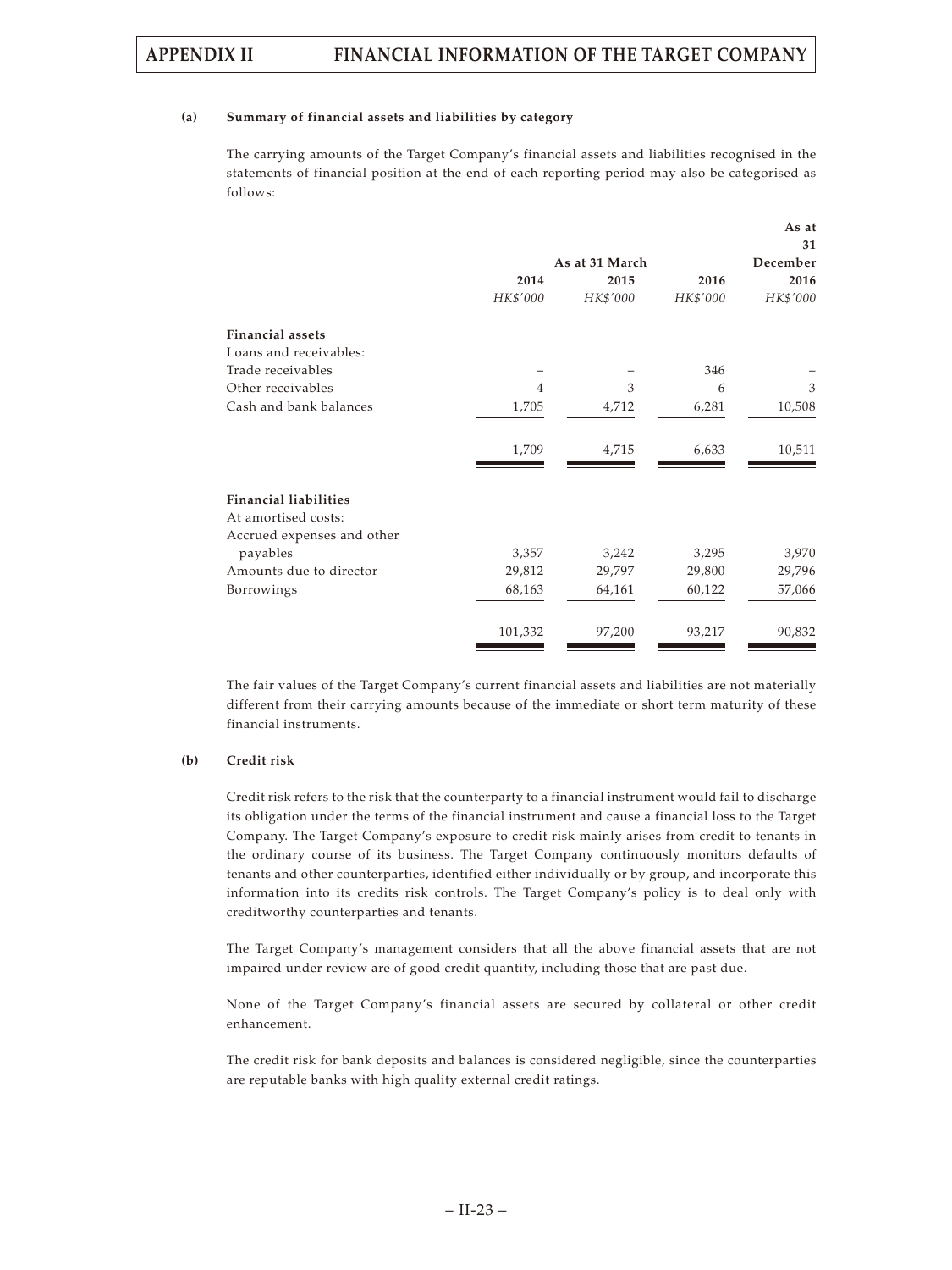## **(c) Interest risk**

The Target Company's exposure to interest rate risk on floating interest-bearing financial liabilities mainly came from secured bank borrowings. The interest rates and repayment terms of the Target Company's borrowings are disclosed in note 18. The Target Company currently does not have an interest rate hedging policy. However, the directors monitor interest rate change exposure and will consider hedging significant interest rate exchange exposure should the need arise.

At the end of the Relevant Periods, it is estimated that a general increase/decrease of 50 basis points in interest rates, with all other variables held constant, would decrease/increase the Target Company's profit for the year/period and retained earnings by approximately of HK\$341,000, HK\$321,000, HK\$301,000 and HK\$285,000 for the years ended 31 March 2014, 2015 and 2016 and for the nine months ended 31 December 2016 respectively. The sensitivity analysis is prepared assuming the amount of borrowings outstanding at the reporting date was outstanding for the whole year/period.

The sensitivity analysis above has been determined assuming that the change in interest rates had occurred at the end of reporting period and had been applied to the exposure to interest rate risk for the borrowings in existence at that date. The 50 basis points increase or decrease represents management's assessment of a reasonably possible change in interest rates over the period until the next annual reporting date.

The policies to manage interest rate risk have been followed by the Target Company since prior year and are considered to be effective.

## **(d) Liquidity risk**

The Target Company is exposed to liquidity risk in respect of settlement of accounts and other payables and its financing obligations, and also in respect of its cash flows management. The Target Company's policy is to regularly monitor current and expected liquidity requirements to ensure that it maintains sufficient reserves of cash to meet its liquidity requirements in the short and longer term. As detailed in note 2(b) to the Financial Information, the Target Company maintains its liquidity requirements by (i) the bank will not exercise its discretion to demand immediate repayment and such loans will be repaid in accordance with the scheduled repayment dates set out in the loan agreement; and (ii) the undertaking from the director of the Target Company to provide continual financial support to the Target Company to meet its financial obligations as they fall due for the foreseeable future and the undertakings of the director of the Target Company not to demand repayment of debts due from the Target Company until such time when repayment will not affect the Target Company's ability to repay other creditors in the normal course of business.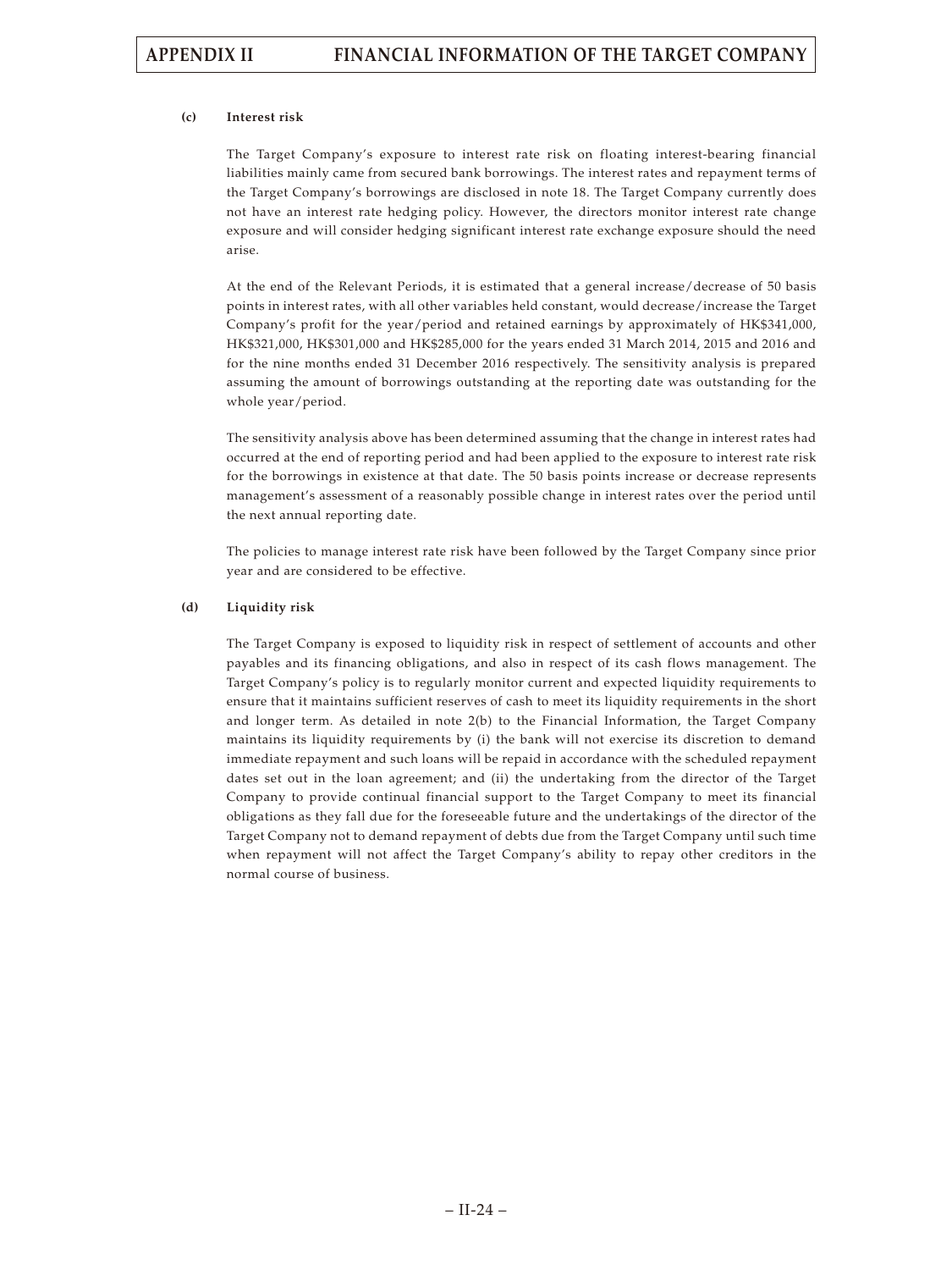The following tables detail the Target Company's remaining contractual maturities of the Target Company's financial liabilities which are based on undiscounted cash flows and the earliest date the Target Company can be required to pay are summarised below.

|                                     |          | <b>Total</b> |           |
|-------------------------------------|----------|--------------|-----------|
|                                     |          | contractual  |           |
|                                     | Carrying | undiscounted |           |
|                                     | amount   | cash flow    | On demand |
|                                     | HK\$'000 | HK\$'000     | HK\$'000  |
|                                     |          |              |           |
| At 31 March 2014                    |          |              |           |
| Accrued expenses and other payables | 3,357    | 3,357        | 3,357     |
| Amounts due to a director           | 29,812   | 29,812       | 29,812    |
| Bank borrowings                     | 68,163   | 68,163       | 68,163    |
|                                     | 101,332  | 101,332      | 101,332   |
|                                     |          |              |           |
| At 31 March 2015                    |          |              |           |
| Accrued expenses and other payables | 3,242    | 3,242        | 3,242     |
| Amounts due to a director           | 29,797   | 29,797       | 29,797    |
| Bank borrowings                     | 64,161   | 64,161       | 64,161    |
|                                     |          |              |           |
|                                     | 97,200   | 97,200       | 97,200    |
|                                     |          |              |           |
| At 31 March 2016                    |          |              |           |
| Accrued expenses and other payables | 3,295    | 3,295        | 3,295     |
| Amounts due to a director           | 29,800   | 29,800       | 29,800    |
| Bank borrowings                     | 60,122   | 60,122       | 60,122    |
|                                     | 93,217   | 93,217       | 93,217    |
|                                     |          |              |           |
| At 31 December 2016                 |          |              |           |
| Accrued expenses and other payables | 3,970    | 3,970        | 3,970     |
| Amounts due to a director           | 29,796   | 29,796       | 29,796    |
| Bank borrowings                     | 57,066   | 57,066       | 57,066    |
|                                     |          |              |           |
|                                     | 90,832   | 90,832       | 90,832    |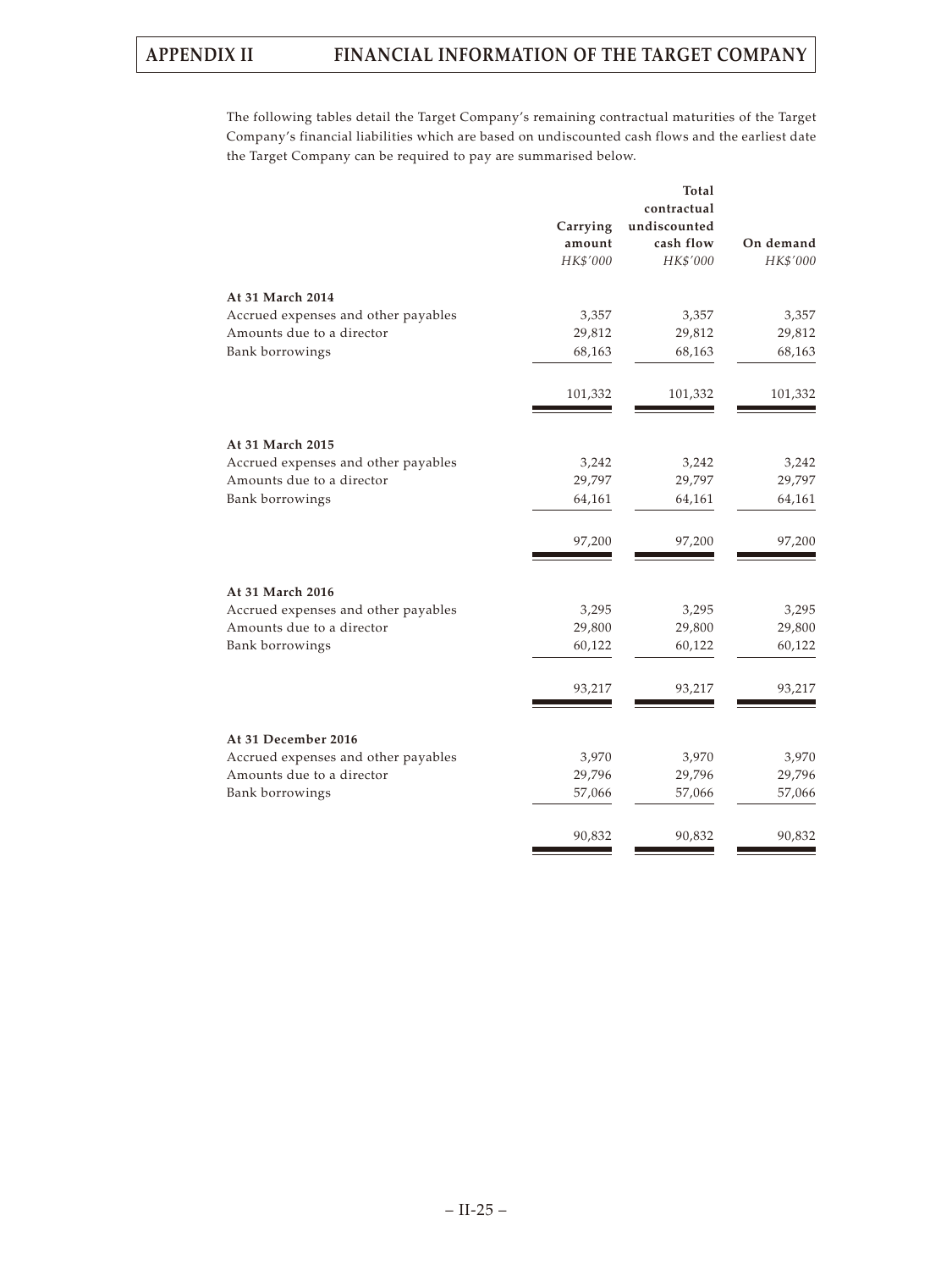The table that follows summarises the maturity analysis of those term loans with repayment on demand clause based on the agreed scheduled repayments set out in the loan agreement. The amounts included interest payments computed using contractual rates. As a result, these amounts are greater than the amounts disclosed in the "on demand" time band in the above maturity analysis. Taking into account the Target Company's financial position, the directors of the Target Company do not consider that it is probable that the banks will exercise their discretion to demand immediate repayment, the directors of the Target Company believe that such term loans will be repaid in accordance with the scheduled repayment dates as set out in the loan agreement.

| After five |
|------------|
| years      |
| HK\$'000   |
|            |
|            |
| 50,838     |
| 46,085     |
| 41,332     |
| 37,767     |
|            |

## **24. CAPITAL MANAGEMENT**

The Target Company's objectives when managing capital are:

- to safeguard the Target Company's ability to continue as a going concern, so that it continues to provide returns for shareholders and benefits for other stakeholders;
- to support the Target Company's stability and growth; and
- to provide capital for the purpose of strengthening the Target Company's risk management capability.

The Target Company actively and regularly reviews and manages its capital structure to ensure optimal capital structure and shareholder returns, taking into consideration the future capital requirements of the Target Company and capital efficiency, prevailing and projected profitability, projected operating cash flows, projected capital expenditures and projected strategic investment opportunities. The Target Company has not adopted any formal dividend policy.

Management regards total equity as capital, for capital management purpose. The amount of capital as at 31 March 2014, 2015 and 2016 and 31 December 2016 amounted to approximately HK\$306,899,000, HK\$329,467,000, HK\$352,001,000 and HK\$403,414,000 respectively, which management considers as satisfactory having considered the projected capital expenditures and the projected strategic investment opportunities.

The Target Company's overall strategy in capital management remains unchanged during the Relevant Periods.

## **25. SUBSEQUENT EVENTS**

There are no significant events occurred subsequent to 31 December 2016.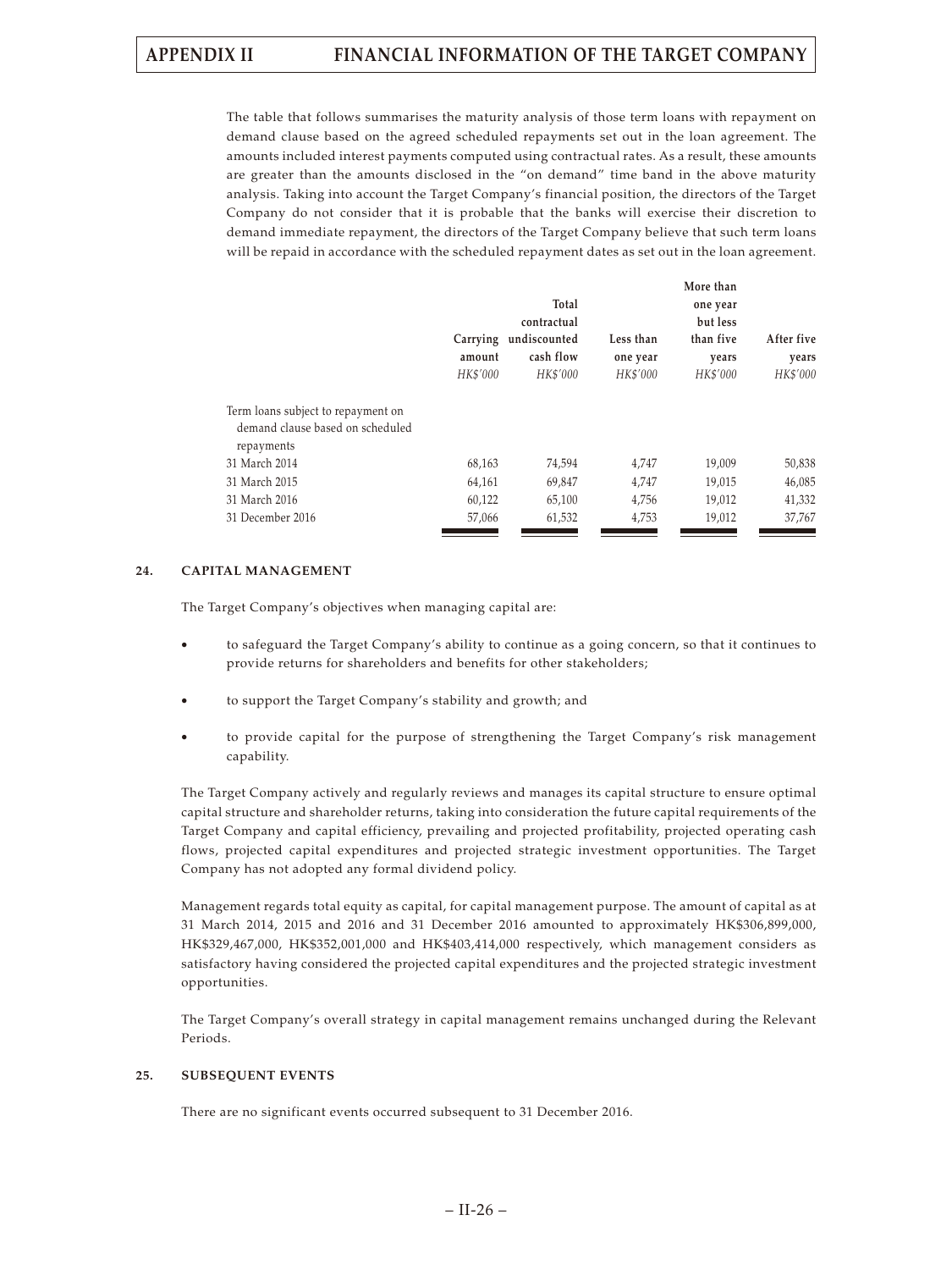## **III. SUBSEQUENT FINANCIAL INFORMATION**

No audited Financial Information has been prepared by the Target Company in respect of any period subsequent to 31 December 2016.

Yours faithfully,

**BDO Limited** *Certified Public Accountants*

**Au Yiu Kwan** Practising Certificate number P05018

Hong Kong, 28 April 2017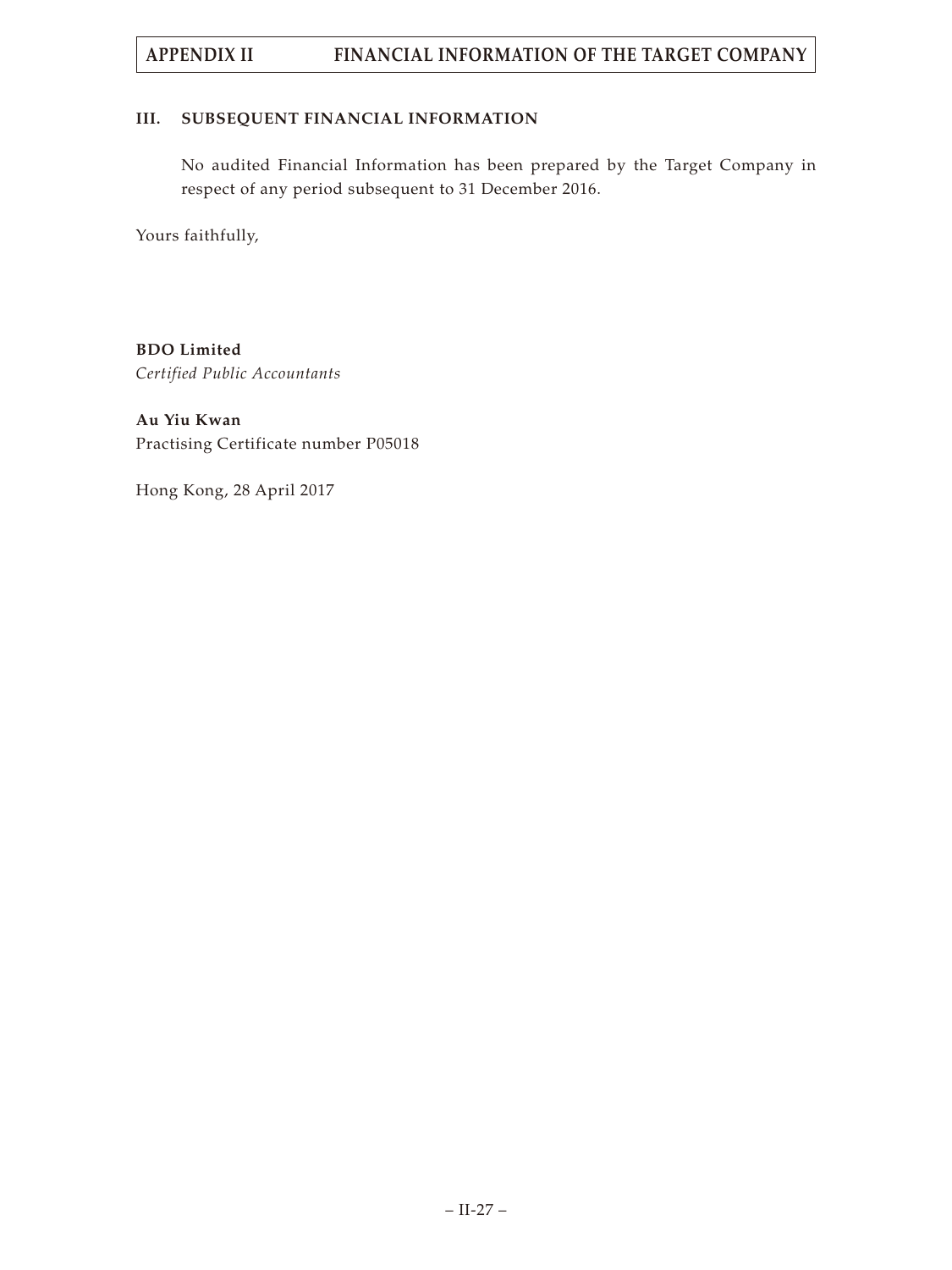## **A. UNAUDITED PRO FORMA FINANCIAL INFORMATION ON THE ENLARGED GROUP**

## **Introduction**

The following is the unaudited pro forma consolidated statement of assets and liabilities of the Enlarged Group (the "Unaudited Pro Forma Financial Information) (being the Company and its subsidiaries (collectively, the "Group") together with Flexwood Limited (the "Target Company")) which has been prepared based on the unaudited consolidated statement of financial position of the Group as at 31 December 2016 as set out in the Company's published interim report for the six months ended 31 December 2016, after making pro forma adjustments as set out in the notes below.

The Unaudited Pro Forma Financial Information has been prepared in accordance with Rule 4.29 of the Listing Rules for the purpose of illustrating the effect of the acquisition as if it had taken place on 31 December 2016. It has been prepared on the basis of the notes set out below and is consistent with the accounting policies adopted by the Group.

The Unaudited Pro Forma Financial Information has been prepared for illustrative purpose only, and because of its hypothetical nature, it may not give a true picture of the financial position of the Enlarged Group had the acquisition been completed as at 31 December 2016 or at any future date.

The Unaudited Pro Forma Financial Information should be read in conjunction with the historical information of the Group as set out in the published interim report of the Company for the six months ended 31 December 2016 and other financial information included elsewhere in this circular.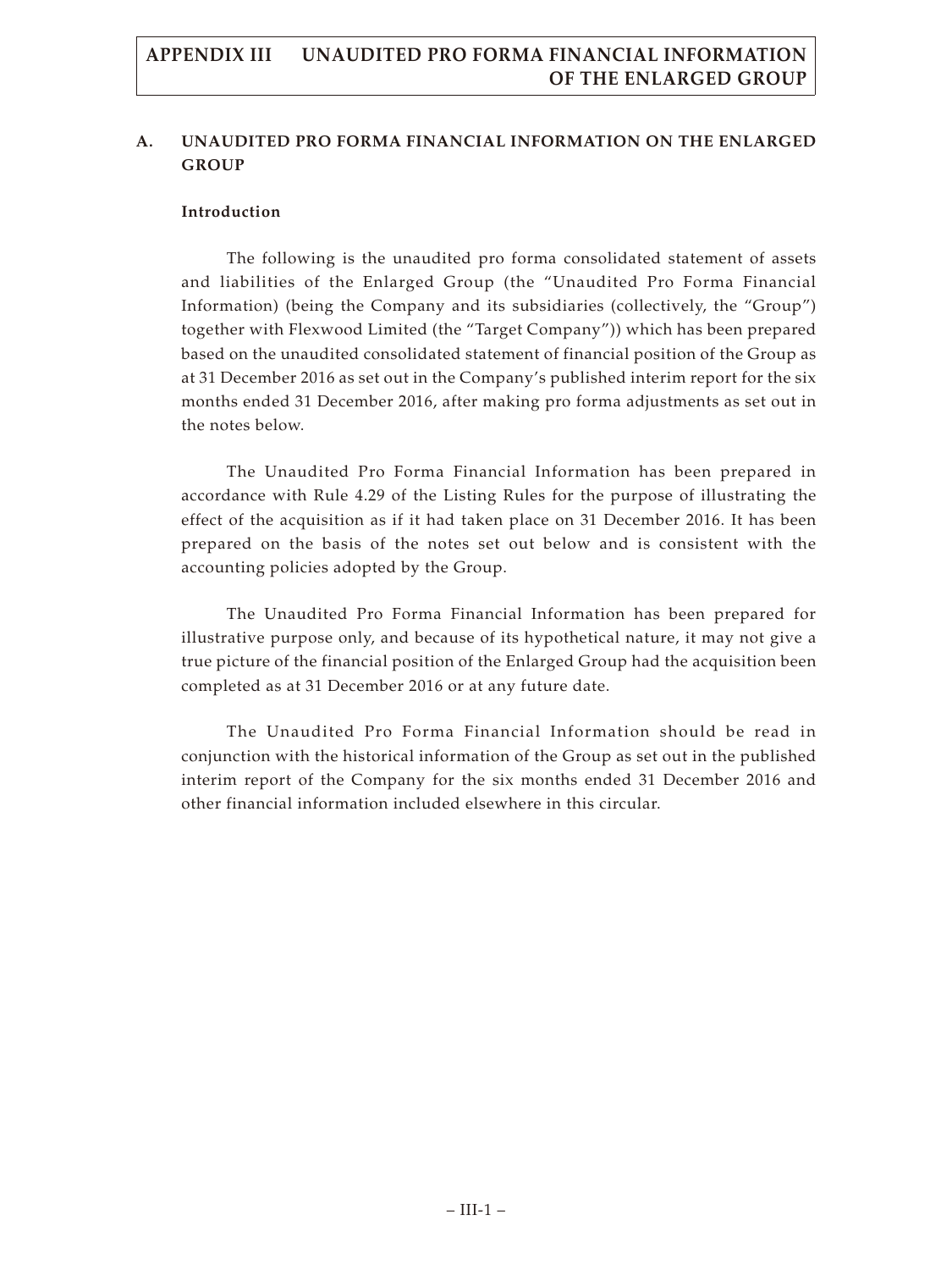|                                        | Consolidated           | Statement of assets |                |                       |                | Unaudited pro          |
|----------------------------------------|------------------------|---------------------|----------------|-----------------------|----------------|------------------------|
|                                        | statement of assets    | and liabilities of  |                |                       |                | forma consolidated     |
|                                        | and liabilities of the | the Target          |                |                       |                | statement of assets    |
|                                        | Group as at            | Company as at       |                |                       |                | and liabilities of the |
|                                        | 31 December 2016       | 31 December 2016    |                | Pro forma adjustments |                | <b>Enlarged Group</b>  |
|                                        | HK\$'000               | HK\$'000            | HK\$'000       | HK\$'000              | HK\$'000       | HK\$'000               |
|                                        | (Note 1)               | (Note 2)            | (Note3)        | (Note 4)              | (Note 5)       |                        |
| <b>ASSETS AND LIABILITIES</b>          |                        |                     |                |                       |                |                        |
| Non-current assets                     |                        |                     |                |                       |                |                        |
| Investment properties                  | 413,200                | 487,000             | $\overline{a}$ | 3,000                 | (76, 494)      | 826,706                |
| Property, plant and equipment          | 951                    |                     | $\overline{a}$ | $\bar{ }$             | 76,494         | 77,445                 |
| Available-for-sale financial assets    | 45,502                 |                     |                | $\overline{a}$        | $\overline{a}$ | 45,502                 |
| Deposits for investment properties     | 3,023                  |                     |                | $\overline{a}$        |                | 3,023                  |
|                                        | 462,676                | 487,000             |                | 3,000                 |                | 952,676                |
| <b>Current assets</b>                  |                        |                     |                |                       |                |                        |
| Amounts due from associates            | 82,414                 |                     |                |                       |                | 82,414                 |
| Amounts due from a joint venture       | 11                     |                     |                |                       |                | 11                     |
| Properties held for trading            | 99,199                 |                     |                |                       |                | 99,199                 |
| Properties under development           | 444,884                |                     |                |                       |                | 444,884                |
| Trade receivables                      | 3,530                  |                     |                |                       |                | 3,530                  |
| Prepayments, deposits and other        |                        |                     |                |                       |                |                        |
| receivables                            | 5,316                  | 179                 |                |                       |                | 5,495                  |
| Financial assets at fair value through |                        |                     |                |                       |                |                        |
| profit or loss                         | 26,824                 |                     |                |                       |                | 26,824                 |
| Cash and bank balances                 | 418,881                | 10,508              |                |                       |                | 429,389                |
|                                        | 1,081,059              | 10,687              |                |                       |                | 1,091,746              |
| <b>Current liabilities</b>             |                        |                     |                |                       |                |                        |
| Accrued expenses and other payables    | 6,629                  | 3,970               | $\overline{a}$ | 3,000                 |                | 13,599                 |
| Borrowings                             | 2,679                  | 57,066              |                |                       |                | 59,745                 |
| Amounts due to a director              |                        | 29,796              | (29,796)       |                       |                |                        |
| Amounts due to non-controlling         |                        |                     |                |                       |                |                        |
| shareholders                           | 235,053                |                     |                |                       |                | 235,053                |
| Provision for income tax               | 1,761                  | 542                 |                |                       |                | 2,303                  |
|                                        | 246,122                | 91,374              | (29, 796)      | 3,000                 |                | 310,700                |

# **Unaudited Pro Forma Financial Information of the Enlarged Group as at 31 December 2016**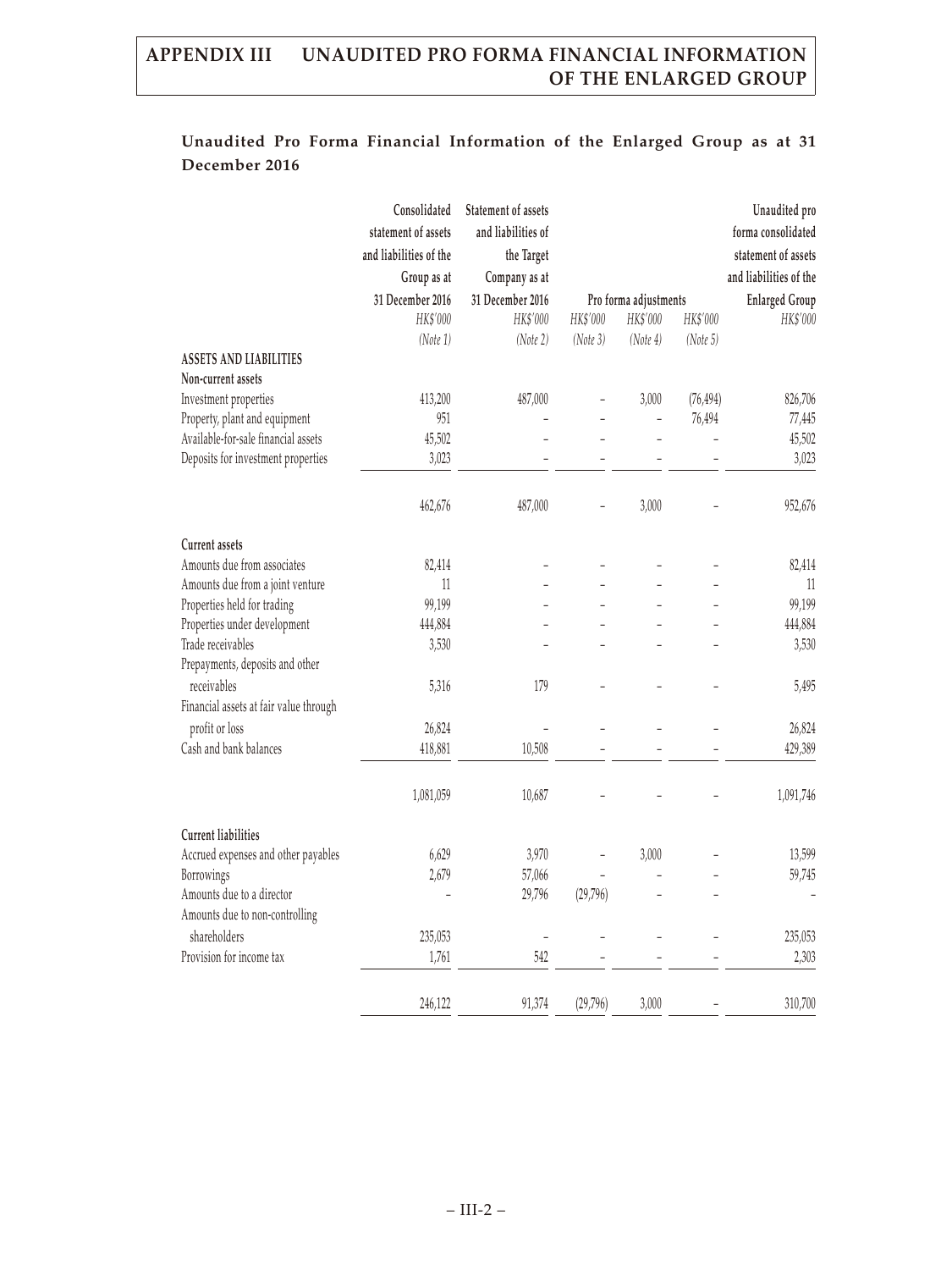|                                       | Consolidated<br>statement of assets<br>and liabilities of the | <b>Statement of assets</b><br>and liabilities of<br>the Target |          |                       |          | Unaudited pro<br>forma consolidated<br>statement of assets |
|---------------------------------------|---------------------------------------------------------------|----------------------------------------------------------------|----------|-----------------------|----------|------------------------------------------------------------|
|                                       | Group as at                                                   | Company as at                                                  |          |                       |          | and liabilities of the                                     |
|                                       | 31 December 2016                                              | 31 December 2016                                               |          | Pro forma adjustments |          | <b>Enlarged Group</b>                                      |
|                                       | HK\$'000                                                      | HK\$'000                                                       | HK\$'000 | HK\$'000              | HK\$'000 | HK\$'000                                                   |
|                                       | (Note 1)                                                      | (Note 2)                                                       | (Note 3) | (Note 4)              | (Note 5) |                                                            |
| Net current assets/(liabilities)      | 834,937                                                       | (80, 687)                                                      | 29,796   | (3,000)               |          | 781,046                                                    |
| Total assets less current liabilities | 1,297,613                                                     | 406,313                                                        | 29,796   |                       |          | 1,733,722                                                  |
| Non-current liabilities               |                                                               |                                                                |          |                       |          |                                                            |
| Borrowings                            | 22,774                                                        |                                                                |          |                       |          | 22,774                                                     |
| Deferred tax liabilities              | 739                                                           | 2,899                                                          |          |                       |          | 3,638                                                      |
|                                       | 23,513                                                        | 2,899                                                          |          |                       |          | 26,412                                                     |
| Net assets                            | 1,274,100                                                     | 403,414                                                        | 29,796   |                       |          | 1,707,310                                                  |

*Notes:*

- 1. The balances are extracted from the unaudited consolidated statement of financial position of the Group as at 31 December 2016 as set out in the published interim report of the Company for the nine months ended 31 December 2016 in Appendix I to this circular.
- 2. The balances are extracted from the audited statement of financial position of the Target Company as at 31 December 2016 as set out in Appendix II to this circular.
- 3. The acquisition of the Target Company is considered to be an asset acquisition because this transaction does not meet the definition of a business combination under HKFRS 3 (Revised) Business Combination. For the purpose of the Unaudited Pro Forma Financial Information of the Enlarged Group and solely for illustrative purpose only, the directors of the Company have assessed the fair values of the identifiable assets and liabilities of the Target Company.

Pursuant to the Acquisition Agreement entered on 14 March 2017, the aggregate consideration for the acquisition of entire equity interest of the Target Company and the amount of the loan owed by the Target Company to the vendor (the "Sale Loan") shall be satisfied by the allotment and issue of 2,409,625,668 shares of the Company.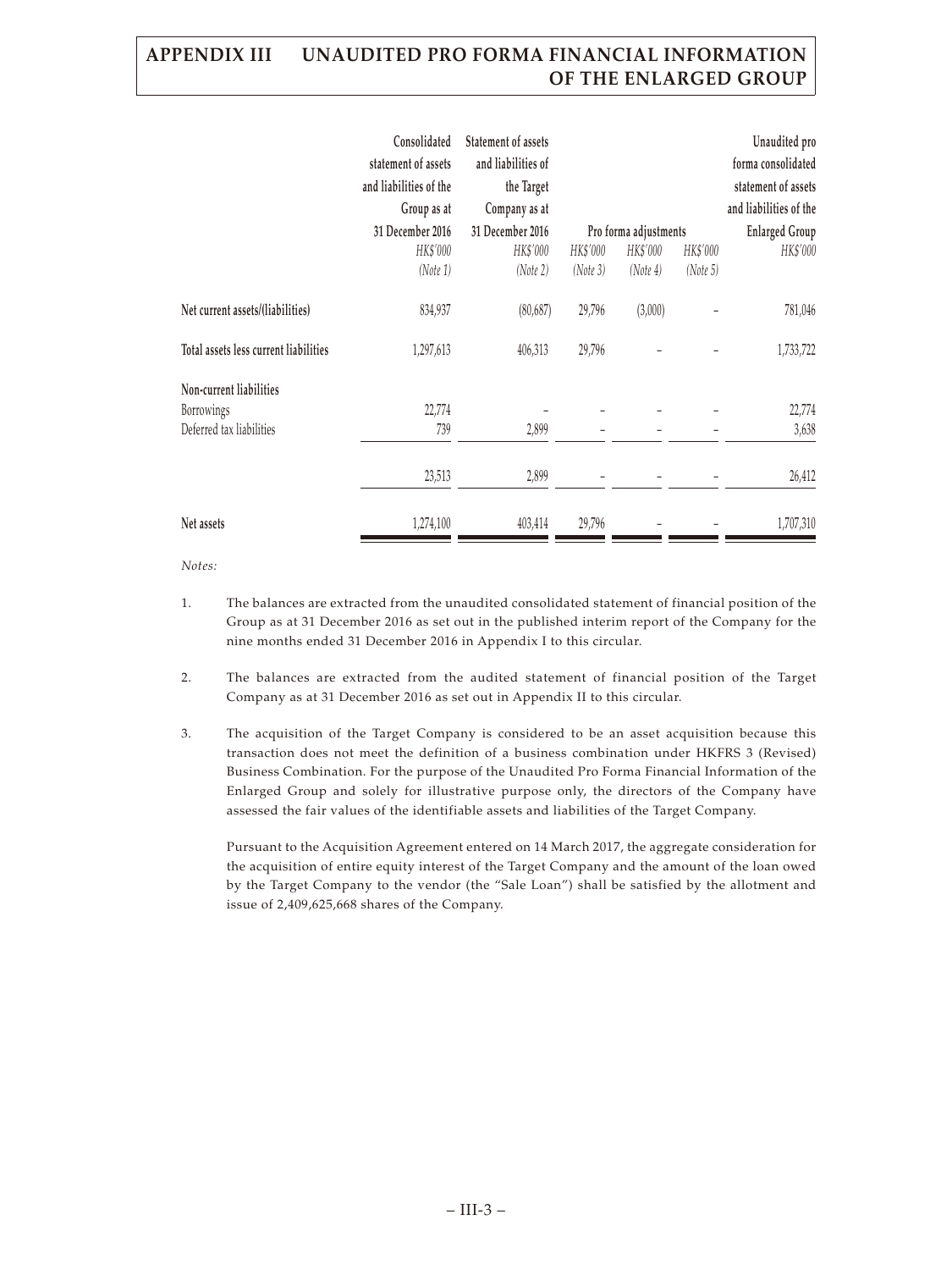The consideration and fair values of assets and liabilities acquired are as follows:

|                                                 | HK\$'000 |
|-------------------------------------------------|----------|
| Consideration (note a)                          | 433,210  |
| Fair values of assets and liabilities acquired: |          |
| Investment properties                           | 487,000  |
| Prepayments, deposits and other receivables     | 179      |
| Cash and bank balances                          | 10,508   |
| Accrued expenses and other payables             | (3,970)  |
| Bank borrowings                                 | (57,066) |
| Provision for income tax                        | (542)    |
| Deferred tax liabilities                        | (2,899)  |
|                                                 | 433,210  |

#### *Notes:*

- (a) As the acquisition of the Target Company is considered to be an asset acquisition and the consideration is settled by way of 2,409,625,668 shares of the Company, the fair value of 2,409,625,668 consideration shares is based on the fair value of the assets and liabilities of the Target Company acquired upon completion. In accordance with HKFRS 2 Share-based Payment, for equity-settled share-based payment transactions, the entity shall measure the goods or services received, and the corresponding increase in equity, directly, at the fair value of the goods or services received.
- (b) Amount due to a director (i.e. the Sale Loan) will be transferred to the Group upon the completion of the Acquisition. The balance has been eliminated in the Unaudited Pro Forma Financial Information of the Enlarged Group.

Upon completion of the Acquisition, the fair values of the assets and liabilities of the Target Company may be different from those for the preparation of the Unaudited Pro Forma Financial Information of the Enlarged Group. As a result, the final amounts of the identifiable net assets and the consideration to be recognised in connection with the Acquisition may be different from the amounts presented here and the differences may be significant.

- 4. It represents the estimated amount of HK\$3,000,000 for legal and professional fees and other expenses payable by the Group which is directly attributable to the Acquisition and treated as part of the cost of assets acquisition.
- 5. It represents the reclassification from investment properties to property, plant and equipment in the Unaudited Pro Forma Financial Information of the Enlarged Group, as the directors of the Company have determined that this portion of property continue to be occupied for own use upon completion of the Acquisition.
- 6. No other adjustments have been made to reflect any trading results or other transactions of the Group and the Target Company entered into subsequent to 31 December 2016. Unless otherwise stated, the adjustments above do not have a recurring effect.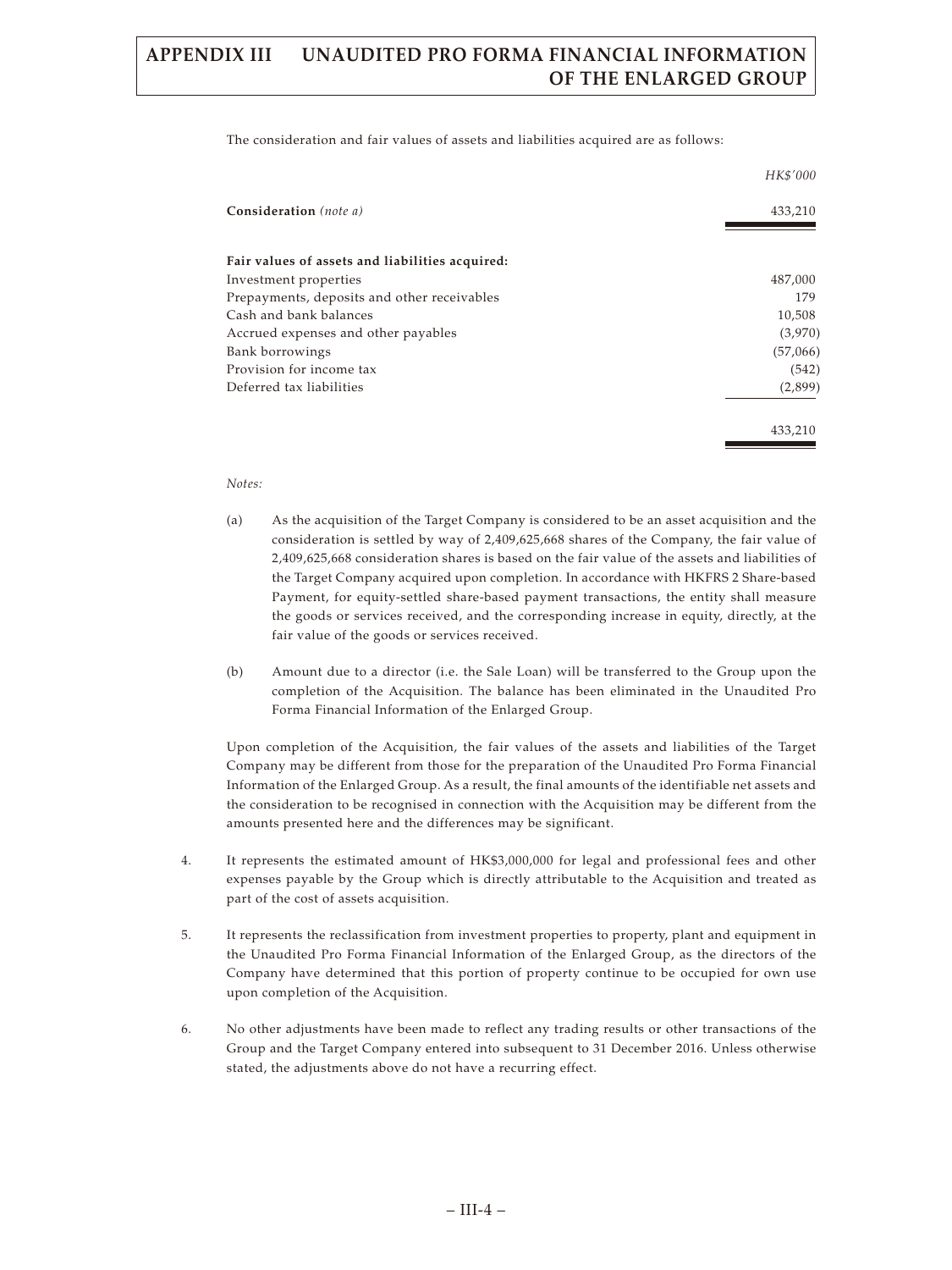*The following is the text of a report, prepared for the sole purpose of inclusion in this circular, received from the independent reporting accountants, BDO Limited, Certified Public Accountants, Hong Kong.*



Tel: +852 2218 8288 Fax: +852 2815 2239 www.bdo.com.hk

25<sup>th</sup> Floor Wing On Centre 111 Connaught Road Central Hong Kong

## **INDEPENDENT REPORTING ACCOUNTANT'S ASSURANCE REPORT ON THE COMPILATION OF UNAUDITED PRO FORMA FINANCIAL INFORMATION**

## **To the directors of Winfull Group Holdings Limited**

We have completed our assurance engagement to report on the compilation of unaudited pro forma financial information of Winfull Group Holdings Limited (the "Company") and its subsidiaries (hereinafter collectively referred to as the "Group") by the directors of the Company for illustrative purposes only. The unaudited pro forma financial information consists of the unaudited pro forma consolidated statement of assets and liabilities of the Company as at 31 December 2016 and related notes as set out on pages III-2 to III-4 of the circular issued by the Company dated 28 April 2017 (the "Circular") in connection with the proposed acquisition of 100% equity interest of Flexwood Limited (the "Proposed Acquisition"). The applicable criteria on the basis of which the directors of the Company have compiled the unaudited pro forma financial information are described on page III-1 of the Circular.

The unaudited pro forma financial information has been compiled by the directors of the Company to illustrate the impact of the Proposed Acquisition on the Group's consolidated financial position as at 31 December 2016 as if the Proposed Acquisition had taken place at 31 December 2016. As part of this process, information about the Group's consolidated financial position has been extracted by the directors of the Company from the Group's interim report for the six months ended 31 December 2016, on which no audit or review has been published.

## **Directors' Responsibility for the Unaudited Pro Forma Financial Information**

The directors of the Company are responsible for compiling the unaudited pro forma financial information in accordance with paragraph 4.29 of the Rules Governing the Listing of Securities on The Stock Exchange of Hong Kong Limited (the "Listing Rules") and with reference to Accounting Guideline 7 "Preparation of Pro Forma Financial Information for Inclusion in Investment Circulars" ("AG 7") issued by the Hong Kong Institute of Certified Public Accountants ("HKICPA").

## **Our Independence and Quality Control**

We have complied with the independence and other ethical requirements of the "Code of Ethics for Professional Accountants" issued by the HKICPA, which is founded on fundamental principles of integrity, objectivity, professional competence and due care, confidentiality and professional behavior.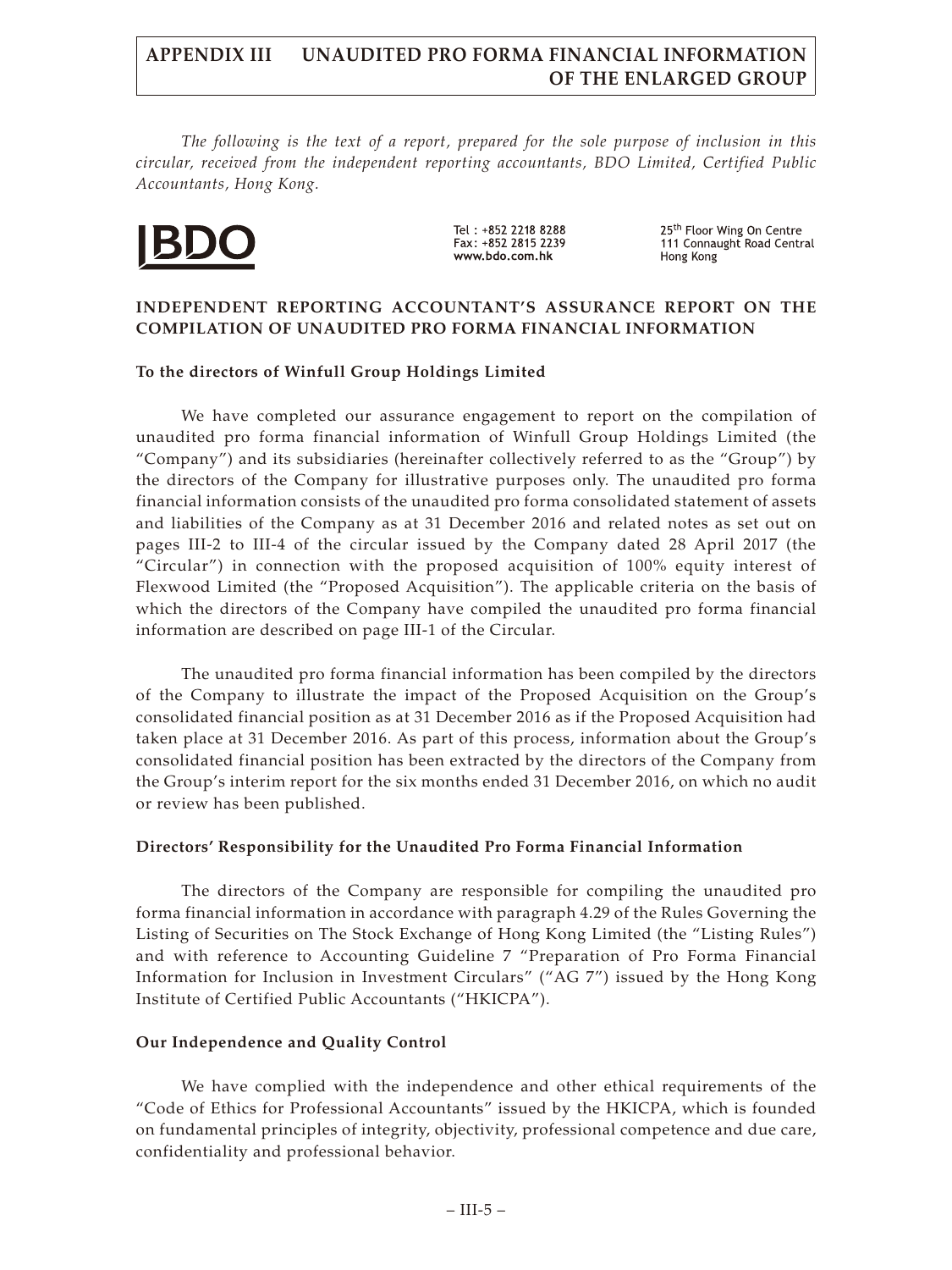Our firm applies Hong Kong Standard on Quality Control 1 "Quality Control for Firms that Perform Audits and Reviews of Financial Statements, and Other Assurance and Related Services Engagements" issued by the HKICPA and accordingly maintains a comprehensive system of quality control including documented policies and procedures regarding compliance with ethical requirements, professional standards and applicable legal and regulatory requirements.

## **Reporting Accountant's Responsibilities**

Our responsibility is to express an opinion, as required by paragraph 4.29(7) of the Listing Rules, on the unaudited pro forma financial information and to report our opinion to you. We do not accept any responsibility for any reports previously given by us on any financial information used in the compilation of the unaudited pro forma financial information beyond that owed to those to whom those reports were addressed by us at the dates of their issue.

We conducted our engagement in accordance with Hong Kong Standard on Assurance Engagements 3420 "Assurance Engagements to Report on the Compilation of Pro Forma Financial Information Included in a Prospectus" issued by the HKICPA. This standard requires that the reporting accountant plans and performs procedures to obtain reasonable assurance about whether the directors of the Company have compiled the unaudited pro forma financial information in accordance with paragraph 4.29 of the Listing Rules and with reference to AG 7 issued by the HKICPA.

For purposes of this engagement, we are not responsible for updating or reissuing any reports or opinions on any historical financial information used in compiling the unaudited pro forma financial information, nor have we, in the course of this engagement, performed an audit or review of the financial information used in compiling the unaudited pro forma financial information.

The purpose of unaudited pro forma financial information included in an investment circular is solely to illustrate the impact of a significant event or transaction on unadjusted financial information of the entity as if the event had occurred or the transaction had been undertaken at an earlier date selected for purposes of the illustration. Accordingly, we do not provide any assurance that the actual outcome of the Proposed Acquisition at 31 December 2016 would have been as presented.

A reasonable assurance engagement to report on whether the unaudited pro forma financial information has been properly compiled on the basis of the applicable criteria involves performing procedures to assess whether the applicable criteria used by the directors in the compilation of the unaudited pro forma financial information provide a reasonable basis for presenting the significant effects directly attributable to the event or transaction, and to obtain sufficient appropriate evidence about whether:

- the related unaudited pro forma adjustments give appropriate effect to those criteria; and
- the unaudited pro forma financial information reflects the proper application of those adjustments to the unadjusted financial information.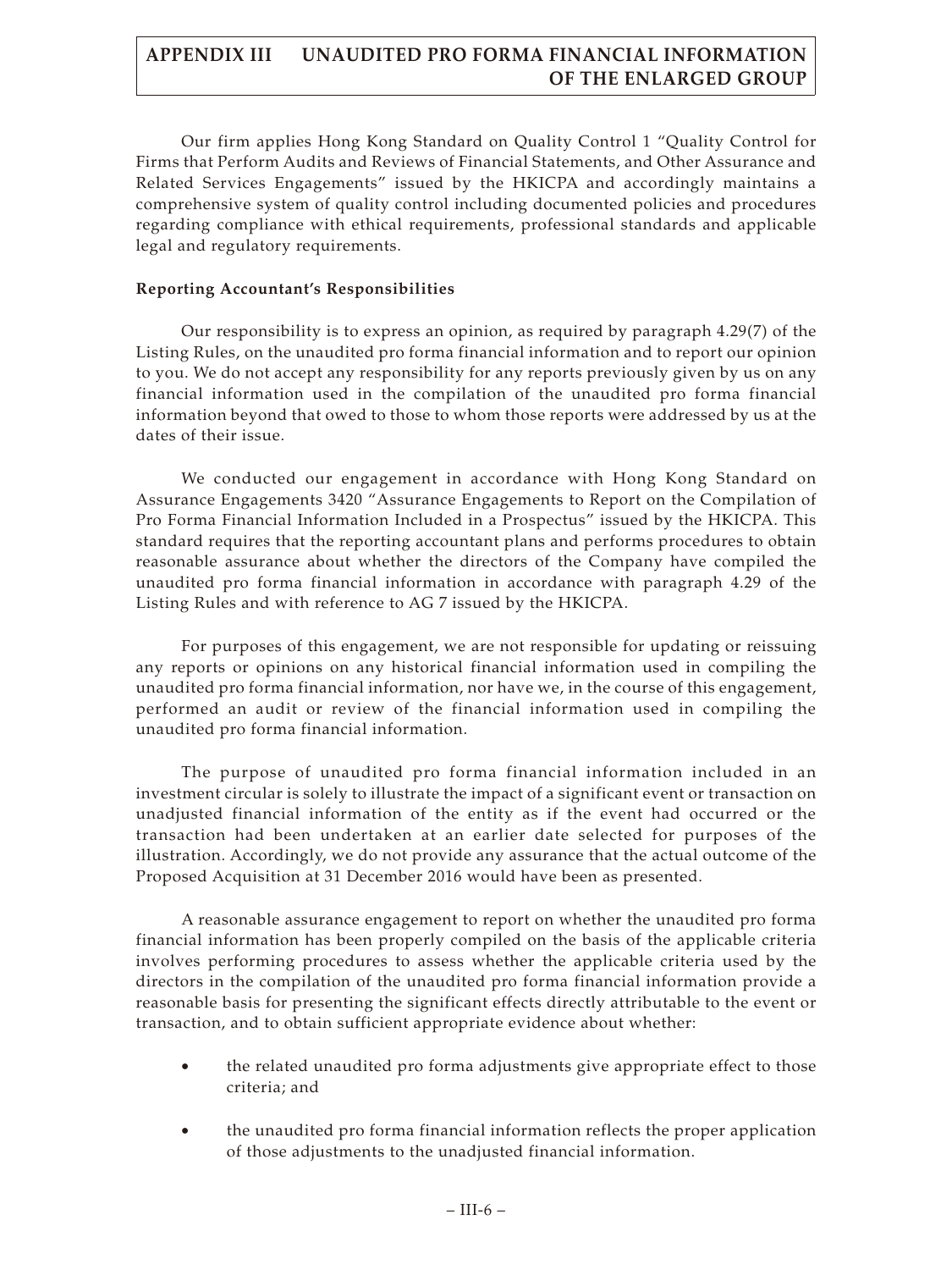The procedures selected depend on the reporting accountant's judgement, having regard to the reporting accountant's understanding of the nature of the entity, the event or transaction in respect of which the unaudited pro forma financial information has been compiled, and other relevant engagement circumstances.

The engagement also involves evaluating the overall presentation of the unaudited pro forma financial information.

We believe that the evidence we have obtained is sufficient and appropriate to provide a basis for our opinion.

## **Opinion**

In our opinion:

- (a) the unaudited pro forma financial information has been properly compiled by the directors of the Company on the basis stated;
- (b) such basis is consistent with the accounting policies of the Group; and
- (c) the adjustments are appropriate for the purposes of the unaudited pro forma financial information as disclosed pursuant to paragraph 4.29(1) of the Listing Rules.

## **BDO Limited**

Certified Public Accountants Hong Kong

28 April 2017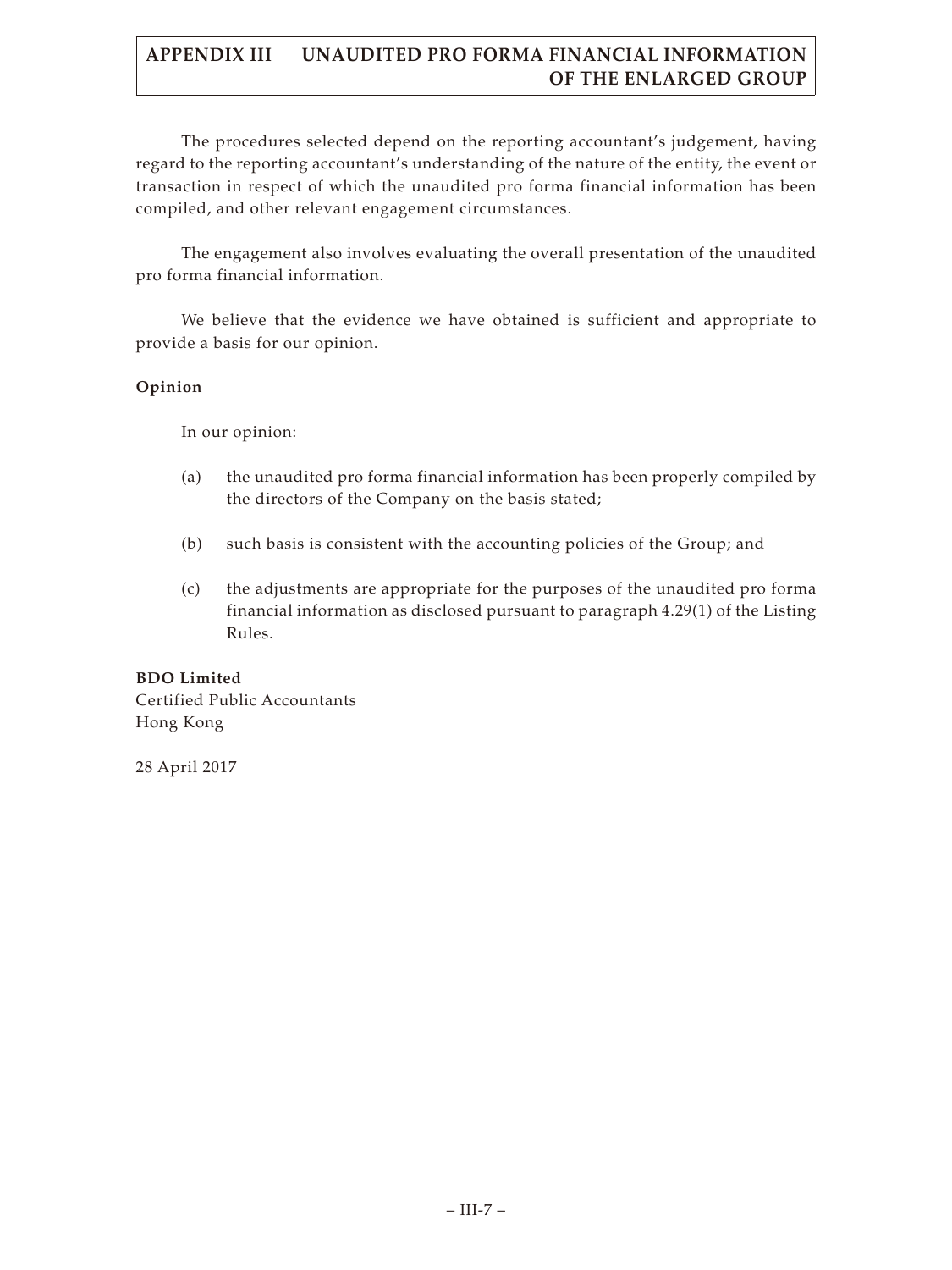*The following is the text of a letter and valuation certificates dated 28 April 2017 prepared for the purpose of incorporation in this circular received from Ascent Partners Valuation Service Limited, an independent valuer, in connection with its valuation as at 28 February 2017 of the property interests held by the Group.*



Suite 2102, Hong Kong Trade Centre 161-167 Des Voeux Road Central Hong Kong Tel: 3679-3890 Fax: 3579-0884

Date: 28 April 2017

The Board of Directors **Winfull Group Holdings Limited** Unit A, 6/F 9 Queen's Road Central Hong Kong

Dear Sirs,

## **INSTRUCTIONS**

In accordance with the instructions received from Winfull Group Holdings Limited (the "**Company**") and its subsidiaries (hereinafter together referred to as the "**Group**") for us to carry out a valuation of various properties located in Hong Kong and the United Kingdom, we confirm that we have carried out property inspections, made relevant enquiries and obtained such further information as we consider necessary for the purpose of providing you with our opinion of the market value of the property interests as at 28 February 2017 (referred to as the "**Valuation Date**") for the purpose of incorporation in the circular.

## **BASIS OF VALUATION**

Our valuation of the property interests represents the market value which is defined by The Hong Kong Institute of Surveyors ("**HKIS**") Valuation Standards to mean "the estimated amount for which an asset or liability should exchange on the valuation date between a willing buyer and a willing seller in an arm's – length transaction after proper marketing and where the parties had each acted knowledgeably, prudently and without compulsion".

Market value is understood as the value of an asset or liability estimated without regard to costs of sale or purchase (or transaction) and without offset for any associated taxes or potential taxes.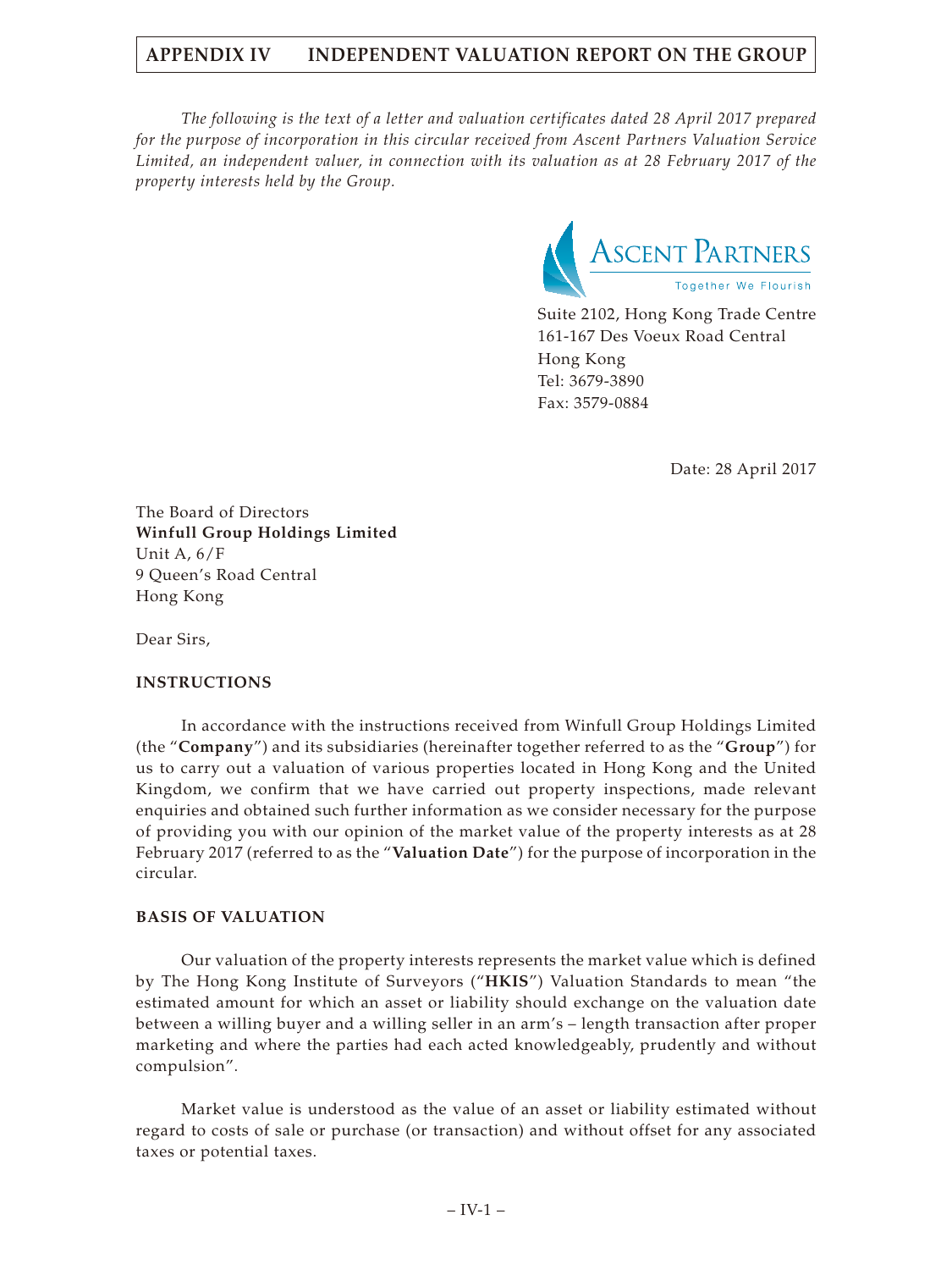In valuing the property interests, we have complied with all the requirements contained in the HKIS Valuation Standards (2012 Edition) published by The Hong Kong Institute of Surveyors, the RICS Valuation — Professional Standards published by the Royal Institution of Chartered Surveyors, the International Valuation Standards (2013) published by the International Valuation Standards Council effective from 1 January 2014 and the rules contained in Rule 11 of the Code on Takeovers and Mergers issued by the Securities and Futures.

## **VALUATION METHODOLOGY**

We have valued the property interests in Group I, Group II (except property no. 5) and Group III on market basis and the direct comparison method is adopted where comparison based on comparable sales evidence as available in the relevant market. Comparable properties of similar size, character, and location are analysed and carefully weighted against all the respective advantages and disadvantages of each property in order to arrive at a fair comparison of values.

We have valued the property interest of property no. 5 which is currently under development on the basis that it will be developed and completed in accordance with the latest development proposal provided to us. In arriving at our opinion of value, we have adopted the direct comparison method whereas applicable market comparable sales with adjustments are applied and have also taken into account the expended construction costs and the costs that will be spent to complete the development provided by the Group as at the Valuation Date in order to reflect the quality of the completed development.

## **VALUATION ASSUMPTIONS**

Our valuations have been made on the assumption that the seller sells the property interests on the open market in their existing states without the benefit of a deferred term contracts, leasebacks, joint ventures, management agreements or any similar arrangements, which could serve to affect the values of the property interests.

No allowance has been made in our valuation for any charges, mortgages or amount owing on any property interests nor for any expense or taxation which may be incurred in effecting a sale. Unless otherwise stated, we have assumed that the properties are free from encumbrances, restrictions and outgoings of an onerous nature which could affect their value.

Unless stated as otherwise, we have assumed that the Property has been constructed, occupied and used in full compliance with, and without contravention of all laws, except only where otherwise stated. We have further assumed that, for any use of the Property upon which this report is based, all required licenses, permit, certificate and authorizations have been obtained.

Other special assumptions of the property interests, if any, have been stated out in the footnotes of the valuation certificate attached herewith.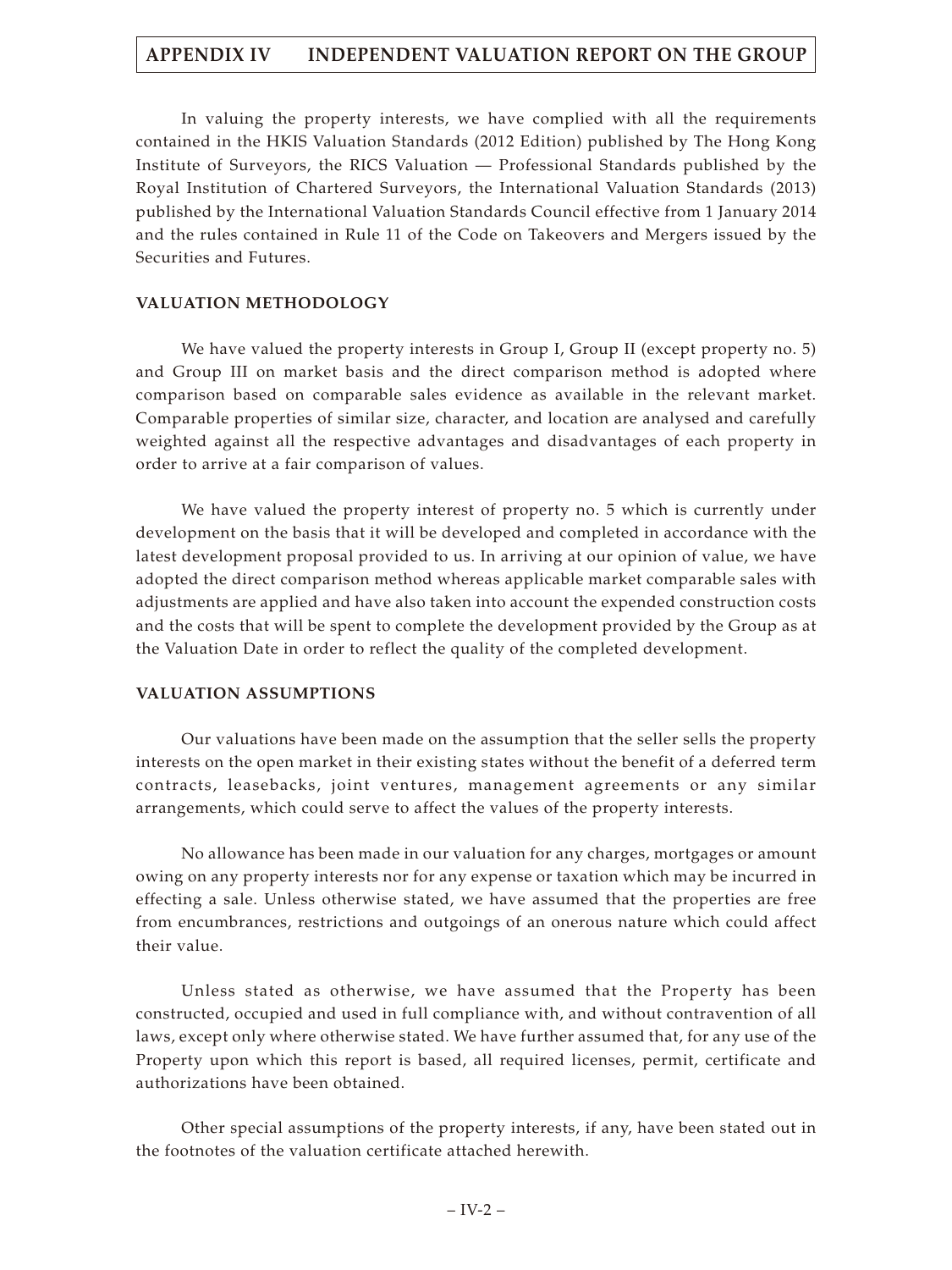## **TITLE INVESTIGATION**

We have carried out searches to be made at the Land Registry for the properties located in Hong Kong and the United Kingdom. We have been, in some instances, provided with the extracts of the documents relating to the properties. However, we have not verified ownership of the properties to verify the existence of any amendments which do not appear on the copies handed to us. All documents have been used for reference only.

## **VALUATION CONSIDERATIONS**

We have relied to a considerable extent on information provided by the Group and have accepted advice given to us on such matters, in particular, but not limited to, the sales records, tenure, planning approvals, statutory notices, easements, particulars of occupancy, site and floor areas and all other relevant matters in the identification of the property interests. We have had no reason to doubt the truth and accuracy of the information provided to us by the Group. We have also been advised by the Group that no material factors have been omitted from the information supplied. We consider that we have been provided with sufficient information to reach an informed view, and we have no reason to suspect that any material information has been withheld.

We have inspected the exterior and, wherever possible, the interior of the property but no structural survey had been made. In the course of our inspection, we did not note any serious defects. We are not, however, able to report that the property is free from rot, infestation or any other structural defects. Further, no test has been carried out on any of the building services. All dimensions, measurements and areas are only approximates. We have not been able to carry out detailed on-site measurements to verify the site and floor areas of the property and we have assumed that the areas shown on the copies of documents handed to us are correct.

## **POTENTIAL TAX LIABILITIES**

According to the information provided by the Group, the potential tax liabilities which would arise upon disposal of the properties in Hong Kong include stamp duty at a maximum levy rate of 8.5% of the value of the consideration and profit tax at the rate of 16.5% on assessable profit from the sale of the properties. As advised by the Group, property interests held for investment and under development in Hong Kong are not intended for sale so it is unlikely that such tax liabilities will be crystalized in the near future.

The potential tax liabilities which would arise upon disposal of the property in the United Kingdom include income tax at a rate of 20% on profit from the sale of the property. However, please note that if the property is acquired as a genuine investment to generate rental income by non-resident investors with a view to have long-term capital growth, the capital gains derived from the disposal of the property is exempt from UK capital gain tax and the UK income tax will not be applied. If the property is acquired with the sole or main object of realizing a profit on disposal, any gain on disposal will normally be treated as income rather than capital gains and therefore subject to the income tax at 20% as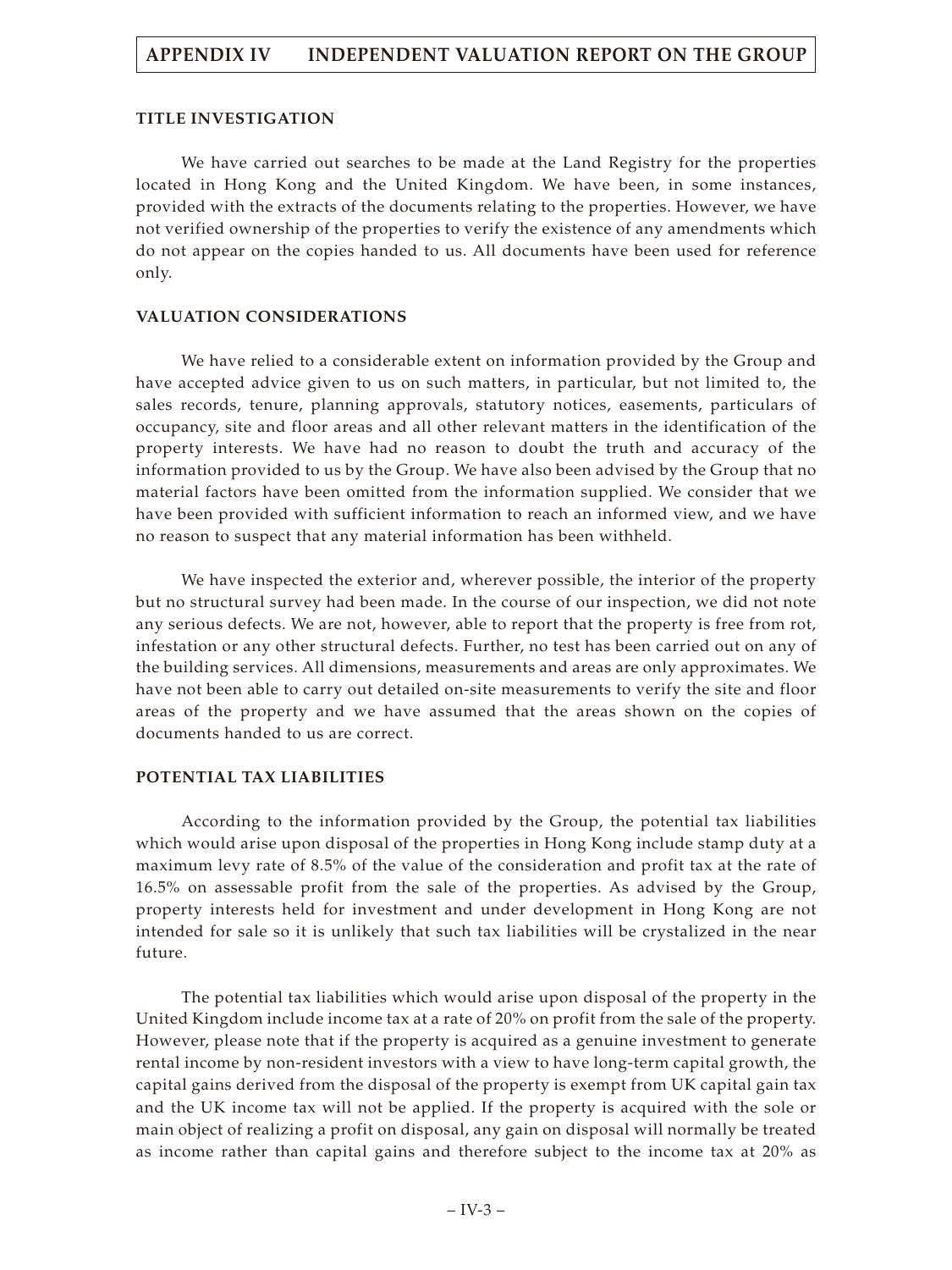mentioned above. It is likely that the relevant tax liability will be crystalized upon sale. The precise tax implication for the sales of the property will be subject to the prevailing rules and regulations at the time of disposal.

## **REMARKS**

Unless otherwise stated, all monetary amounts stated in this report are in Hong Kong Dollars (HKD). The exchange rate adopted in our valuations is GBP1 = HKD9.645 which was the approximate exchange rate prevailing as at the Valuation Date.

For property nos. 1 to 6, the inspections were conducted by Ms. Isabella Qiu (MSc in Construction and Real Estate). For property no. 7, the inspection was conducted by Mr. Stephen Yeung.

We enclose herewith the summary of valuations together with the valuation certificates.

> Yours faithfully, For and on behalf of **Ascent Partners Valuation Service Limited Stephen Y. W. Yeung**

*MFin BSc (Hons) Land Adm. MHKIS MRICS MCIREA RPS(GP) Principal*

*Mr. Stephen Y. W. Yeung is a Registered Professional Surveyor (General Practice Division) and a Professional Member of The Hong Kong Institute of Surveyors and The Royal Institution of Chartered Surveyors with over 10 years' experience in valuation of properties in HKSAR, mainland China and United Kingdom. Mr. Yeung is also a valuer on the List of Property Valuers for Undertaking Valuations for Incorporation or Reference in Listing Particulars and Circulars and Valuations in Connection with Takeovers and Mergers published by HKIS.*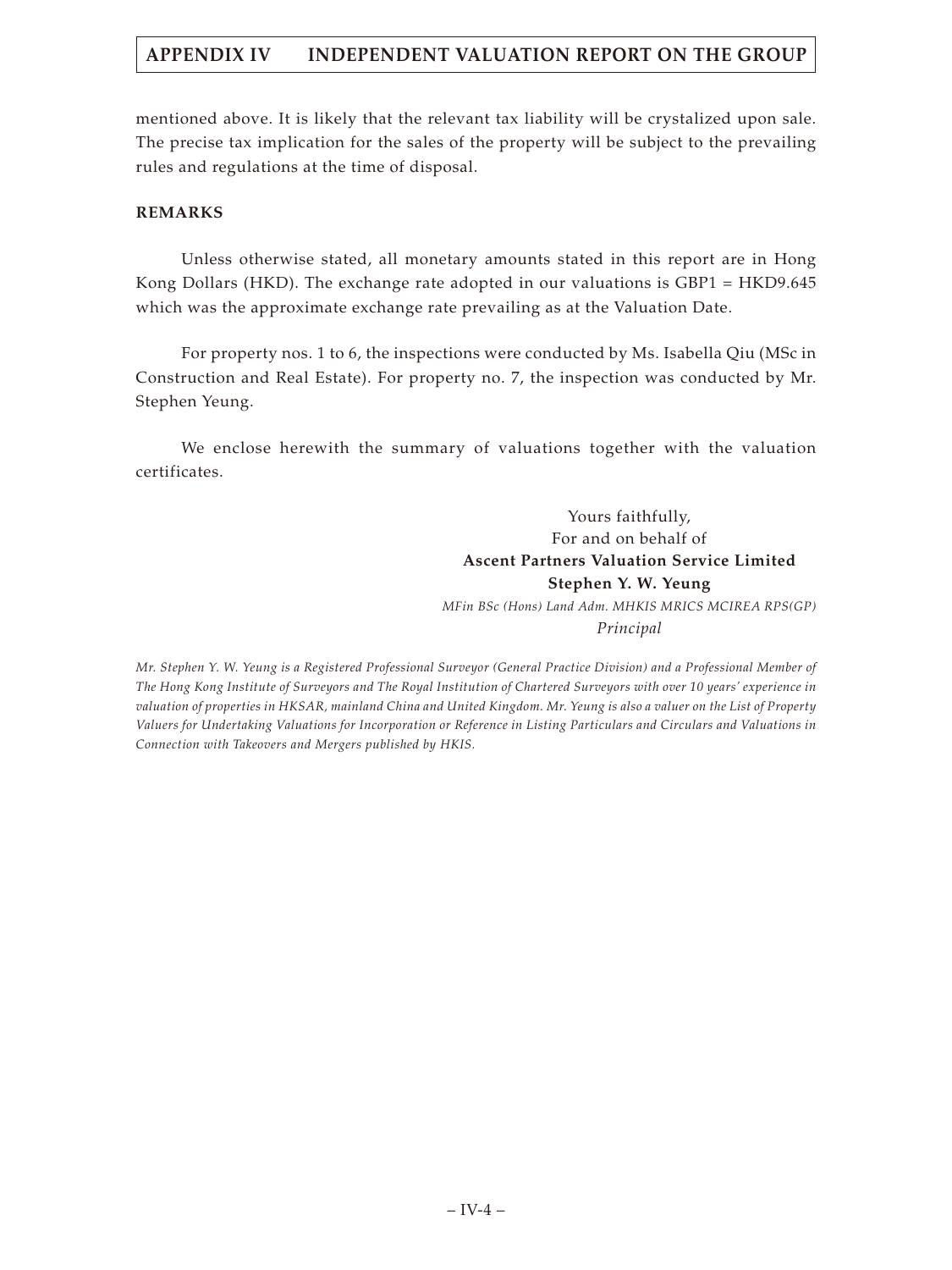## **SUMMARY OF VALUATIONS**

|                           |              |              | Market value    |
|---------------------------|--------------|--------------|-----------------|
|                           | Market value |              | attributable to |
|                           | in existing  | Interests    | the Group       |
|                           | state as at  | attributable | as at           |
|                           | 28 February  | to the       | 28 February     |
| <b>Property Interests</b> | 2017         | Group        | 2017            |
|                           | <b>HKD</b>   |              | <b>HKD</b>      |

# **Group I – Property interests held by the Group for investment in Hong Kong**

| $\mathbf{1}$ | Portion No. 4, Flat No. 23,<br>Shop Nos. 23A & 23B on<br>Ground Floor and No. 23 on<br>Mezzanine Floor,<br>Wing Lee Building,<br>Nos. 27 29 31 31A 31B & 31C<br>Kimberley Road, Kowloon   | 206,700,000 | $100\%$ | 206,700,000 |
|--------------|-------------------------------------------------------------------------------------------------------------------------------------------------------------------------------------------|-------------|---------|-------------|
| 2            | Shop 2 on Ground Floor,<br>Shop 3 on Lower Ground<br>1 Floor, Open Side Yard,<br>Signage Areas II and<br>Signage Areas III,<br>Grand Scholar,<br>No. 419K Queen's Road West,<br>Hong Kong | 110,700,000 | 100%    | 110,700,000 |
| 3            | Workshops 1-9 on 4th Floor,<br>Kenning Industrial Building,<br>No. 19 Wang Hoi Road,<br>Kowloon, Hong Kong                                                                                | 84,900,000  | 100%    | 84,900,000  |
| 4            | Roof of Block C, Sea View<br>Estate, No. 8 Watson Road,<br>Hong Kong                                                                                                                      | 34,800,000  | 51%     | 17,748,000  |
|              | Group I Sub-total:                                                                                                                                                                        | 437,100,000 |         | 420,048,000 |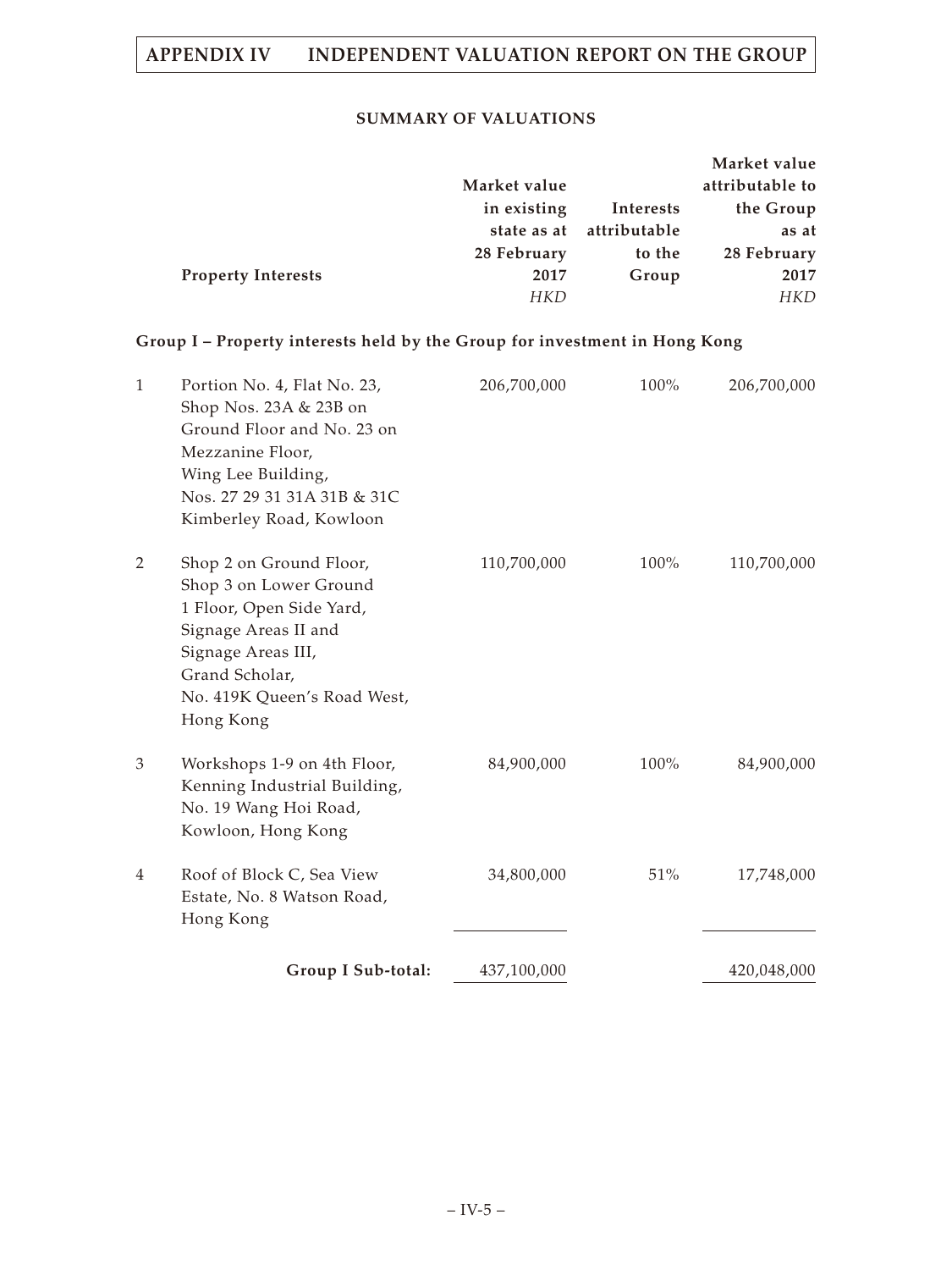|   | <b>Property Interests</b>                                                             | Market value<br>in existing<br>state as at<br>28 February<br>2017<br><b>HKD</b> | Interests<br>attributable<br>to the<br>Group | Market value<br>attributable to<br>the Group<br>as at<br>28 February<br>2017<br><b>HKD</b> |
|---|---------------------------------------------------------------------------------------|---------------------------------------------------------------------------------|----------------------------------------------|--------------------------------------------------------------------------------------------|
|   | Group II – Property interests held by the Group under development in Hong Kong        |                                                                                 |                                              |                                                                                            |
| 5 | Patina, No. 18 Junction Road,<br>Kowloon, Hong Kong                                   | 1,351,000,000                                                                   | $30\%$                                       | 405,300,000                                                                                |
| 6 | Nos. 142, 144, 146, 148, 150,<br>152 and 154 Carpenter Road,<br>Kowloon City, Kowloon | 527,000,000                                                                     | 51%                                          | 268,770,000                                                                                |
|   | Group II Sub-total:                                                                   | 1,878,000,000                                                                   |                                              | 674,070,000                                                                                |

# **Group III – Property interests held by the Group for trading in the United Kingdom**

| <b>Grand Total:</b>                                                                     | 2,390,300,000 |         | 1,169,318,000 |
|-----------------------------------------------------------------------------------------|---------------|---------|---------------|
| Group III Sub-total:                                                                    | 75,200,000    |         | 75,200,000    |
| Atlantic House, Tyndall Street,<br>Cardiff, the United Kingdom,<br>CF <sub>10</sub> 4PP | 75,200,000    | $100\%$ | 75,200,000    |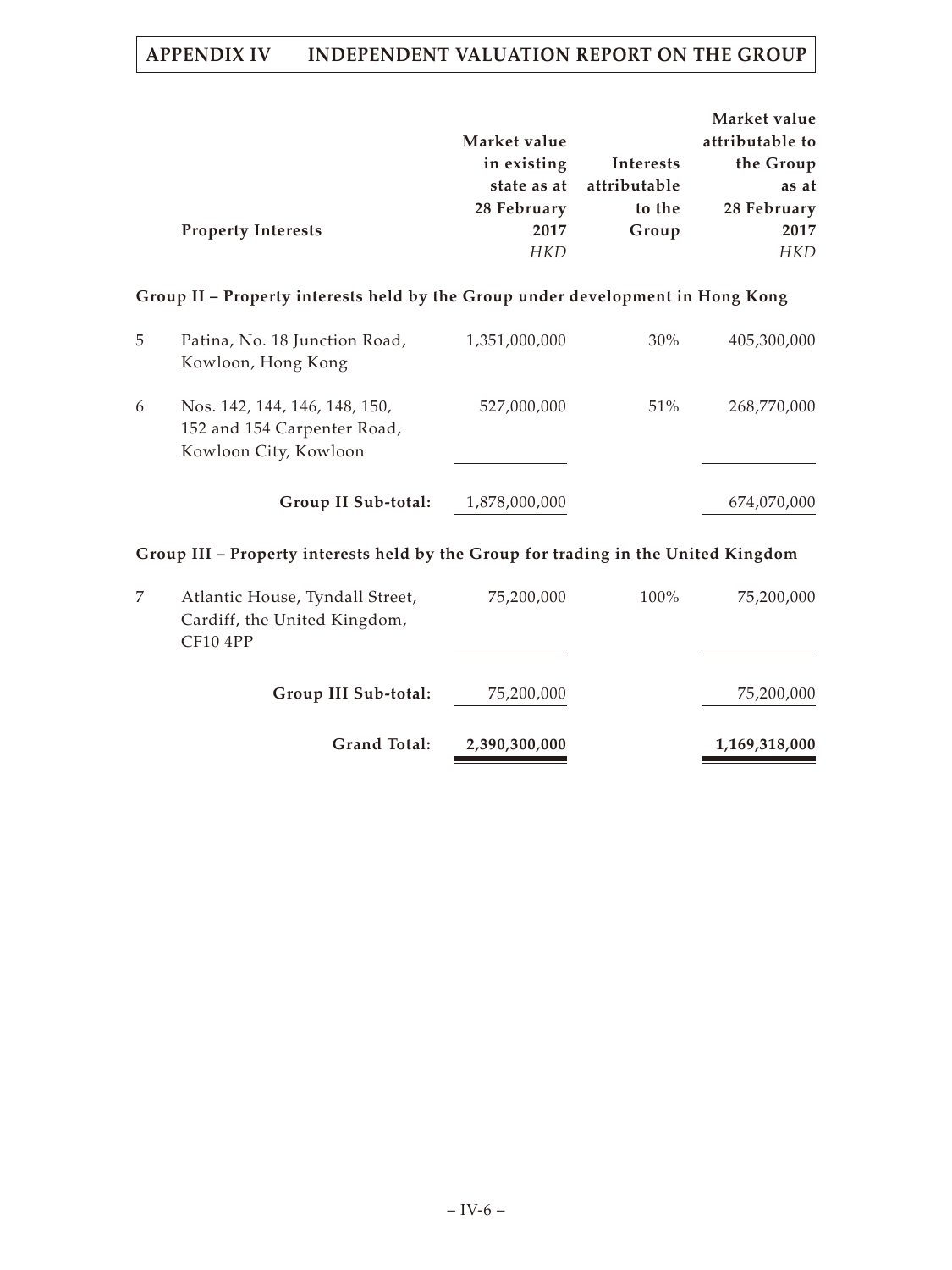## **VALUATION CERTIFICATE**

**Market value**

# **Group I – Property interests held by the Group for investment in Hong Kong**

|   |                                                     |                                                           |                                                  | in existing<br>state as at            |
|---|-----------------------------------------------------|-----------------------------------------------------------|--------------------------------------------------|---------------------------------------|
|   | Property                                            | Description and tenure                                    | Particular of occupancy                          | 28 February 2017                      |
| 1 | Portion No. 4,<br>Flat No. 23, Shop                 | The property comprises four<br>shop units on ground floor | Pursuant to the tenancy<br>agreement provided by | HKD206,700,000                        |
|   | Nos. 23A & 23B on<br>Ground Floor and               | and a shop unit on<br>mezzanine floor of a                | the Group, the property<br>was leased for shop   | (100% attributable<br>interest to the |
|   | No. 23 on<br>Mezzanine Floor,<br>Wing Lee Building, | 21-storey composite building<br>completed in about 1983.  | purpose as stated in Note<br>3 and 4.            | Group:<br>HKD206,700,000)             |
|   | Nos. 27 29, 31, 31A,                                | As scaled off from the                                    |                                                  |                                       |
|   | 31B and 31C<br>Kimberley Road,                      | building plans obtained from<br>the Buildings Department, |                                                  |                                       |
|   | Kowloon                                             | the total saleable area of the                            |                                                  |                                       |
|   |                                                     | property is approximately                                 |                                                  |                                       |
|   | 21/180th shares of<br>and in Kowloon                | 3,394 square feet.                                        |                                                  |                                       |
|   | Inland Lot Nos. 7404,                               | Kowloon Inland Lot No. 7404                               |                                                  |                                       |
|   | 7416, 7431 and 7465                                 | is held under Conditions of                               |                                                  |                                       |
|   |                                                     | Regrant 6061 for a term of<br>150 years commencing on 25  |                                                  |                                       |
|   |                                                     | December 1888.                                            |                                                  |                                       |
|   |                                                     | Kowloon Inland Lot No. 7416                               |                                                  |                                       |
|   |                                                     | is held under Conditions of                               |                                                  |                                       |
|   |                                                     | Regrant 6197 for a term of<br>150 years commencing on 25  |                                                  |                                       |
|   |                                                     | December 1888.                                            |                                                  |                                       |
|   |                                                     | Kowloon Inland Lot No. 7431                               |                                                  |                                       |
|   |                                                     | is held under Conditions of<br>Renewal 6022 for a term of |                                                  |                                       |
|   |                                                     | 150 years commencing on 25                                |                                                  |                                       |
|   |                                                     | December 1888.                                            |                                                  |                                       |
|   |                                                     | Kowloon Inland Lot No. 7465                               |                                                  |                                       |
|   |                                                     | is held under Conditions of                               |                                                  |                                       |
|   |                                                     | Re-grant No. UB6172 for a<br>term of 150 years            |                                                  |                                       |
|   |                                                     | commencing on 25 December                                 |                                                  |                                       |
|   |                                                     | 1888.                                                     |                                                  |                                       |
|   |                                                     | The total Government rent                                 |                                                  |                                       |
|   |                                                     | payable for the lots is<br>HKD1,217 per annum.            |                                                  |                                       |
|   |                                                     |                                                           |                                                  |                                       |
|   |                                                     |                                                           |                                                  |                                       |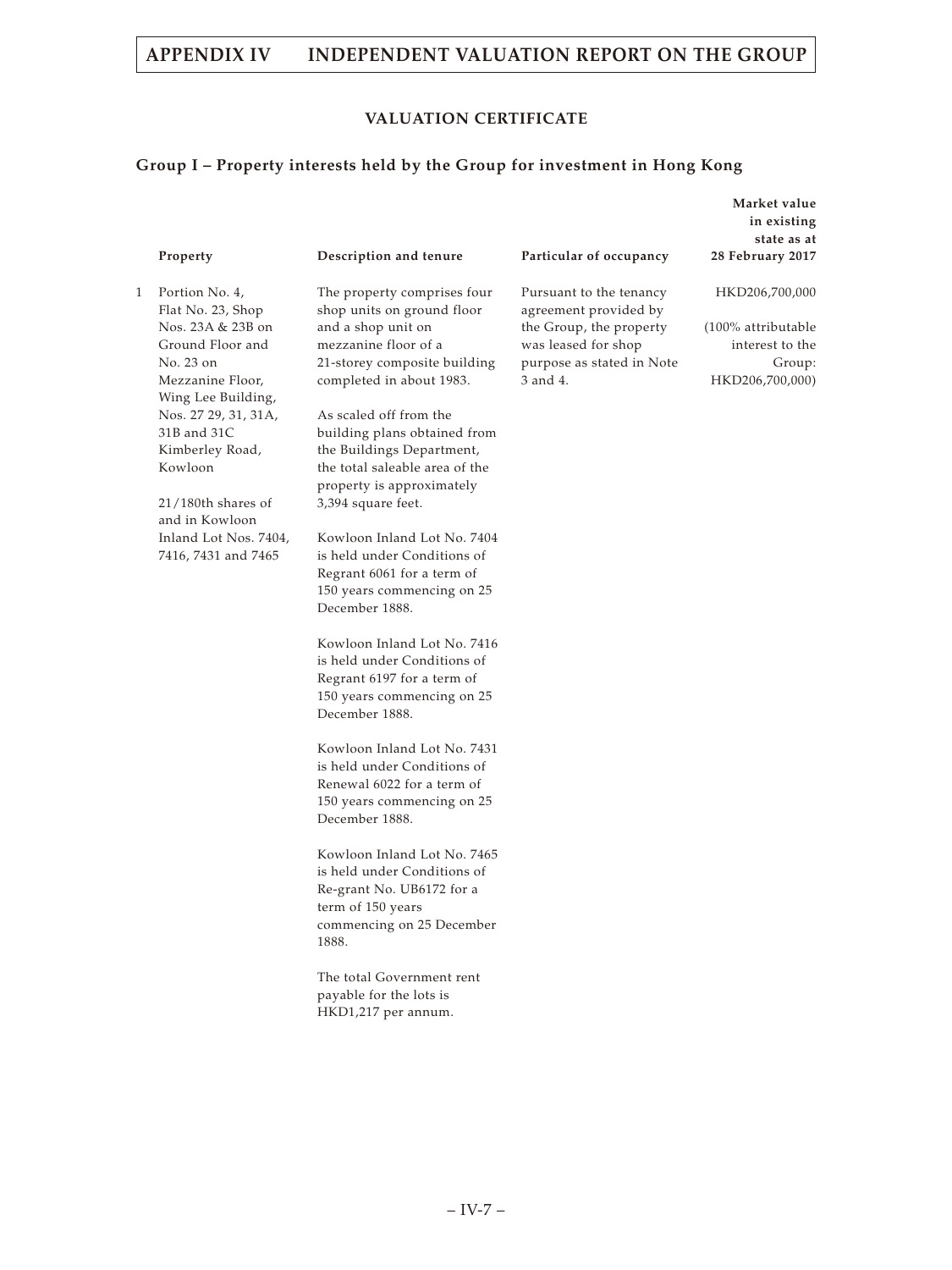#### *Notes:*

- 1. The registered owner of the property is Central Fly Limited vide Memorial No. 12061402450031 dated 16 May 2012.
- 2. The following major encumbrances were registered against the property upon our recent search of the Land Register at the Land Registry:
	- (i) A Deed of Mutual Covenant vide Memorial No. UB436884 dated 9 March 1964; and
	- (ii) A Sub-Deed of Mutual Covenant vide Memorial No. UB8565889 dated 3 December 2001. (Re: For Flat No. 23 on Ground Floor and No. 23 on Mezzanine Floor only).
- 3. Pursuant to a tenancy agreement dated 13 November 2013 entered into between Central Fly Limited (the "**Lessor**") and Kai Kee (Food & Beverage Limited (the "**Lessee**"), the property was leased for a term of four years commencing on 15 October 2013 and expiring on 14 October 2017 at a monthly rental of HKD544,000 for the first 3 years of tenancy, HKD648,000 for the fourth year of the tenancy exclusive of rates, Government rent, management fee and utility charge with an option to renew for another 3 years from 15 October 2017 to 14 October 2020 for shop purpose. The details of rent free period are as follows:

| From              | Тο               |
|-------------------|------------------|
| 15 October 2013   | 14 December 2013 |
| 15 April 2014     | 14 May 2014      |
| 15 January 2015   | 14 February 2015 |
| 15 September 2015 | 14 October 2015  |
| 15 May 2016       | 14 June 2016     |
| 15 April 2017     | 14 May 2017      |
|                   |                  |

4. Pursuant to a tenancy agreement dated 20 March 2017 entered into between Central Fly Limited (the "**Lessor**") and Kai Kee (Food & Beverage Limited (the "**Lessee**"), the property was further leased for a term of three years commencing on 15 October 2017 and expiring on 14 October 2020 at a monthly rental of HKD648,000 exclusive of rates, Government rent, management fee and utility charge. The details of rent free period are as follows:

| 15 September 2017 | 14 October 2017   |
|-------------------|-------------------|
| 15 February 2018  | 14 March 2018     |
| 15 November 2018  | 14 December 2018  |
| 15 August 2019    | 14 September 2019 |
| 15 May 2020       | 14 June 2020      |
| 15 September 2020 | 14 October 2020   |

**From To**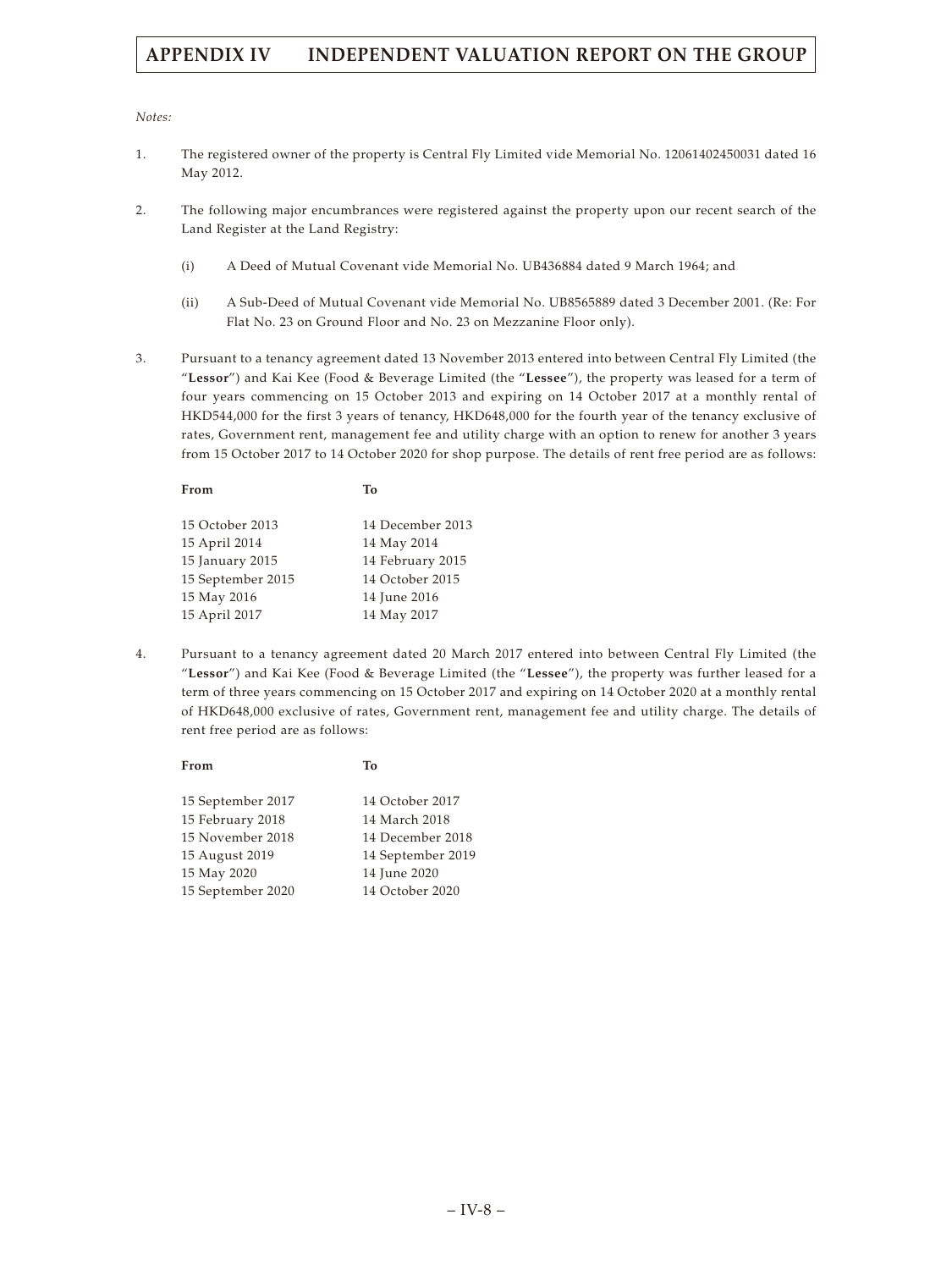## **VALUATION CERTIFICATE**

|   | Property                   | Description and tenure                                 | Particular of occupancy                          | Market value<br>in existing<br>state as at<br>28 February 2017 |
|---|----------------------------|--------------------------------------------------------|--------------------------------------------------|----------------------------------------------------------------|
| 2 | Shop 2 on<br>Ground Floor, | The property comprises one<br>shop unit and a yard on  | Pursuant to the tenancy<br>agreement provided by | HKD110,700,000                                                 |
|   |                            |                                                        |                                                  | (100% attributable                                             |
|   | Shop 3 on<br>Lower Ground  | ground floor, one shop unit<br>on Lower Ground 1 Floor | the Group, the property<br>was leased for        | interest to the                                                |
|   | 1 Floor,                   | and two signage areas in a                             | congregation use as                              | Group:                                                         |
|   | Open Side Yard,            | 26-storey residential building                         | stated in Note 3.                                | HKD110,700,000)                                                |
|   | Signage Areas II and       | plus two floors                                        |                                                  |                                                                |
|   | Signage Areas III,         | below-ground completed in                              |                                                  |                                                                |
|   | Grand Scholar,             | about 2006.                                            |                                                  |                                                                |
|   | No. 419K                   |                                                        |                                                  |                                                                |
|   | Queen's Road West,         | As scaled off from the                                 |                                                  |                                                                |
|   | Hong Kong                  | building plans obtained from                           |                                                  |                                                                |
|   |                            | the Buildings Department,                              |                                                  |                                                                |
|   | 1456/10100th               | the total saleable area of the                         |                                                  |                                                                |
|   | shares of and in the       | property is approximately                              |                                                  |                                                                |
|   | Remaining                  | 7,606 sq.ft. plus a yard of                            |                                                  |                                                                |
|   | Portion of                 | approximately 103 sq.ft.                               |                                                  |                                                                |
|   | Section A of               |                                                        |                                                  |                                                                |
|   | Marine Lot No. 205         | The Remaining Portion of                               |                                                  |                                                                |
|   |                            | Section A of Marine Lot No.                            |                                                  |                                                                |
|   |                            | 205 is held under a                                    |                                                  |                                                                |
|   |                            | Government Lease for a term                            |                                                  |                                                                |
|   |                            | of 999 years commencing on                             |                                                  |                                                                |
|   |                            | 16 November 1864.                                      |                                                  |                                                                |
|   |                            | The Government rent                                    |                                                  |                                                                |
|   |                            | payable for the lots is                                |                                                  |                                                                |
|   |                            | HKD118 per annum.                                      |                                                  |                                                                |

#### *Notes:*

- 1. The registered owner of the property is Achiever Connect Limited vide Memorial No. 15102801780077 dated 30 September 2015.
- 2. The following major encumbrances were registered against the property upon our recent search of the Land Register at the Land Registry:
	- (i) An Occupation Permit No. HK 20/2006(OP) vide Memorial No. 06041301670282 dated 7 April 2006; and
	- (ii) A Deed of Mutual Covenant and Management Agreement vide Memorial No. 06052402090445 dated 26 April 2006.
- 3. Pursuant to a tenancy agreement dated 19 July 2016 entered into between Achiever Connect Limited (the "**Lessor**") and Hong Kong Mandarin Bible Church Limited (the "**Lessee**"), the property was leased for a term of three years commencing on 1 November 2016 and expiring on 31 October 2019 at a monthly rental of HKD330,000 exclusive of rates, Government rent, management fee and utility charge for congregation use. The Lessee was entitled to a rent free period from 1 November 2016 to 31 December 2016 and an option to renew for another 3 years at a monthly rental of HKD396,000.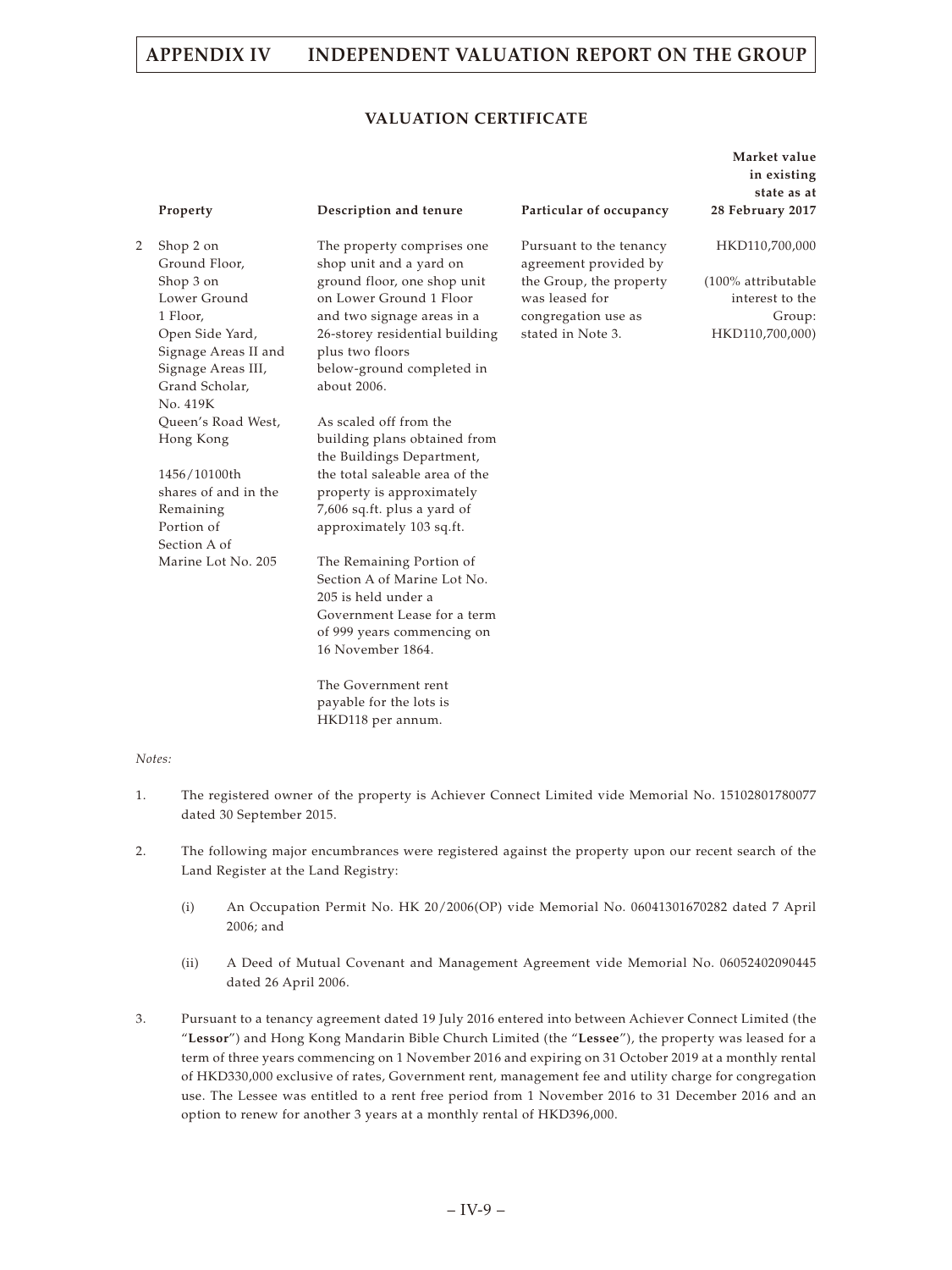## **VALUATION CERTIFICATE**

|   | Property                                                                                                                                                                                       | Description and tenure                                                                                                                                                                                                                                                                                                                                                                                                                                                                                                               | Particular of occupancy                                                                                                                                                                              | Market value<br>in existing<br>state as at<br>28 February 2017                     |
|---|------------------------------------------------------------------------------------------------------------------------------------------------------------------------------------------------|--------------------------------------------------------------------------------------------------------------------------------------------------------------------------------------------------------------------------------------------------------------------------------------------------------------------------------------------------------------------------------------------------------------------------------------------------------------------------------------------------------------------------------------|------------------------------------------------------------------------------------------------------------------------------------------------------------------------------------------------------|------------------------------------------------------------------------------------|
| 3 | Workshops 1-9 on<br>4th Floor,<br>Kenning Industrial<br>Building,<br>No. 19<br>Wang Hoi Road,<br>Kowloon,<br>Hong Kong<br>164/1730th<br>shares of and in<br>New Kowloon Inland<br>Lot No. 5831 | The property comprises nine<br>workshop units and<br>currently converted into<br>three workshop units on 4th<br>Floor of a 14-storey<br>industrial building plus one<br>basement floor completed in<br>about 1986.<br>As scaled off from the<br>building plans obtained from<br>the Buildings Department,<br>the total saleable area of the<br>property is approximately<br>13,910 sq.ft.<br>New Kowloon Inland lot No.<br>5831 is held under<br>Conditions of Sale No. 11469<br>for a term of 99 years<br>commencing on 1 July 1898 | Pursuant to the tenancy<br>agreements provided by<br>the Group, Units A and B<br>of the property were<br>leased as stated in Notes<br>3 and 4.<br>Unit C of the property is<br>vacant in possession. | HKD84,900,000<br>(100% attributable<br>interest to the<br>Group:<br>HKD84,900,000) |
|   |                                                                                                                                                                                                | and statutorily extended to<br>30 June 2047.<br>The Government rent<br>payable for the lot is at three<br>percent of the rateable value                                                                                                                                                                                                                                                                                                                                                                                              |                                                                                                                                                                                                      |                                                                                    |

#### *Notes:*

1. The registered owner of the property is Formal Focus Limited vide Memorial No. 15120702000021 dated 16 November 2015.

per annum.

- 2. The following major encumbrances were registered against the property upon our recent search of the Land Register at the Land Registry:
	- (i) An Occupation Permit No. NK32/86 vide Memorial No. UB3078274 dated 2 June 1986; and
	- (ii) A Deed of Mutual Covenant and Management Agreement vide Memorial No. UB3088145 dated 17 June 1986.
- 3. Pursuant to a tenancy agreement dated 15 February 2016 entered into between Formal Focus Limited (the "**Lessor**") and Burnon International Limited (the "**Lessee**"), Unit A on 4th Floor was leased for a term of two years commencing on 15 February 2016 and expiring on 14 February 2018 at a monthly rental of HKD128,000 inclusive of Government rent, rates, management fee and other outgoings with a rent free period form 15 February 2016 to 31 March 2016.
- 4. Pursuant to a tenancy agreement dated 20 August 2014 entered into between Waylon Limited (the former registered owner) (the "**Lessor**") and Tigers (HK) Company Limited (the "**Lessee**"), Unit B on 4th Floor was leased for a term of three years commencing on 23 December 2014 and expiring on 22 December 2017 at a monthly rental of HKD66,500 exclusive of Government rent, rates but inclusive of management fee.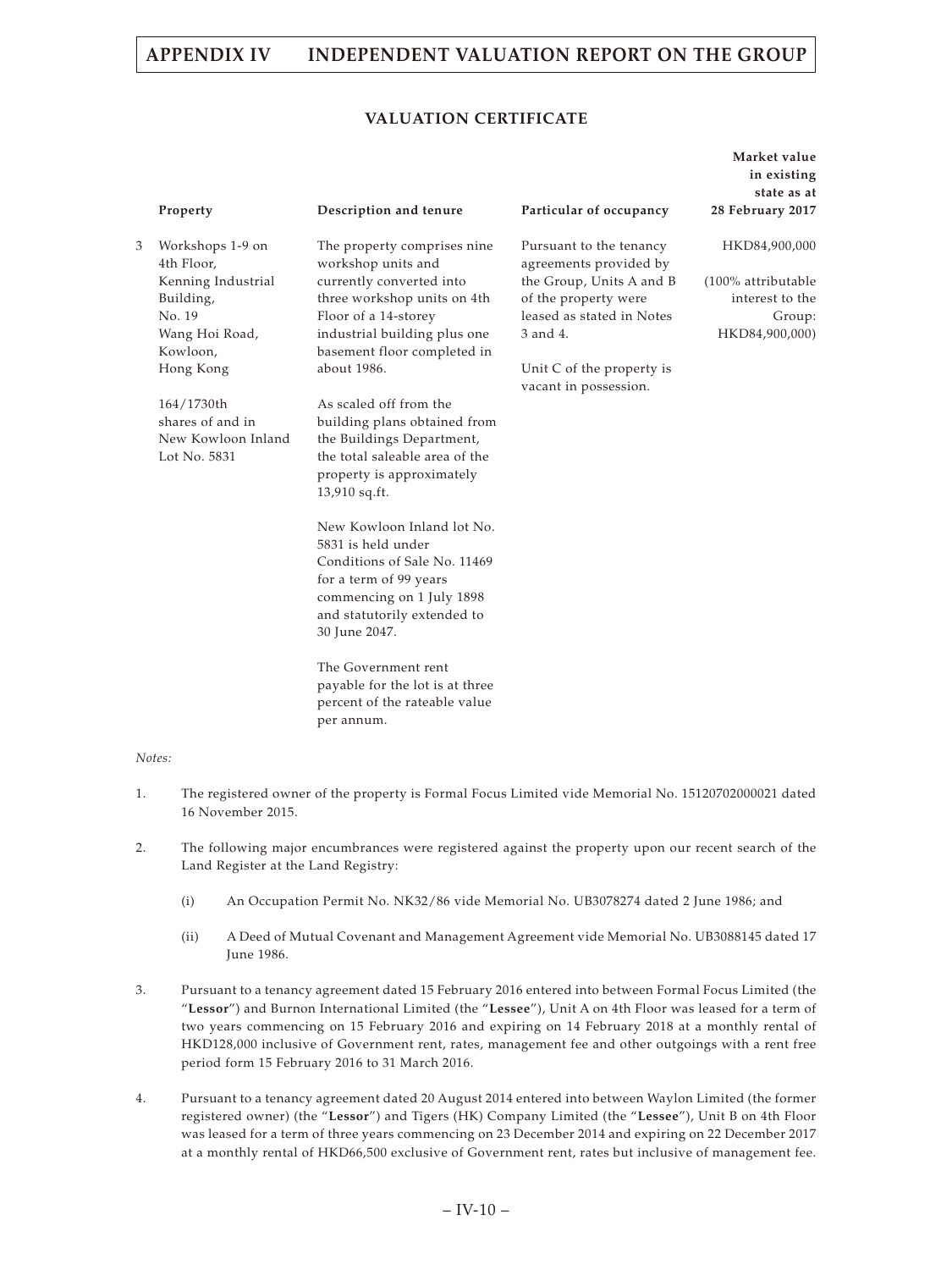## **VALUATION CERTIFICATE**

| Property                                | Description and tenure                                                     | Particular of occupancy                                | Market value<br>in existing<br>state as at<br>28 February 2017 |
|-----------------------------------------|----------------------------------------------------------------------------|--------------------------------------------------------|----------------------------------------------------------------|
| 4. Roof of Block C,<br>Sea View Estate, | The property comprises a<br>roof and a signboard space                     | As at the Valuation Date,<br>the property is vacant in | HKD34,800,000                                                  |
| No. 8 Watson Road,<br>Hong Kong         | erected upon of a 15-storey<br>non-domestic building<br>completed in 1966. | possession.                                            | (51% attributable<br>interest to the<br>Group:                 |
| 1/3 of 1/95000th                        |                                                                            |                                                        | HKD17,748,000)                                                 |
| shares of and in                        | The roof area of the property                                              |                                                        |                                                                |
| Section A of Marine<br>Lot No. 293 and  | is approximately 8,970 sq.ft.                                              |                                                        |                                                                |
| Inland Lot No. 1780                     | Section A of Marine Lot No.                                                |                                                        |                                                                |
|                                         | 293 is held under a<br>Government Lease for a term                         |                                                        |                                                                |
|                                         | of 75 years renewable for 75                                               |                                                        |                                                                |
|                                         | years commencing on 5                                                      |                                                        |                                                                |
|                                         | November 1906.                                                             |                                                        |                                                                |
|                                         | Inland Lot No. 1780 is held<br>under a Government Lease                    |                                                        |                                                                |
|                                         | for a term of 75 years                                                     |                                                        |                                                                |
|                                         | renewable for 75 years                                                     |                                                        |                                                                |
|                                         | commencing on 23 December<br>1907.                                         |                                                        |                                                                |
|                                         | The total Government rent                                                  |                                                        |                                                                |
|                                         | payable for the lots is                                                    |                                                        |                                                                |

#### *Notes:*

1. The registered owner of the property is Brilliant Icon Limited vide Memorial No. 12012601330026 dated 3 January 2012.

HKD157,368 per annum.

- 2. The property is subject to a Deed of Mutual Covenant vide Memorial No. UB2226951 dated 23 January 1982.
- 3. Pursuant to the latest approval letter dated 19 September 2014 issued by the Buildings Department in respect of Building and Structure (Alterations & Additions – Signboard) Amendment, the Group was approved to commence the demolition and re-construction work of steel structure frame of the signboard.

As advised by the Group, the re-construction work of steel structure frame of the signboard has been completed.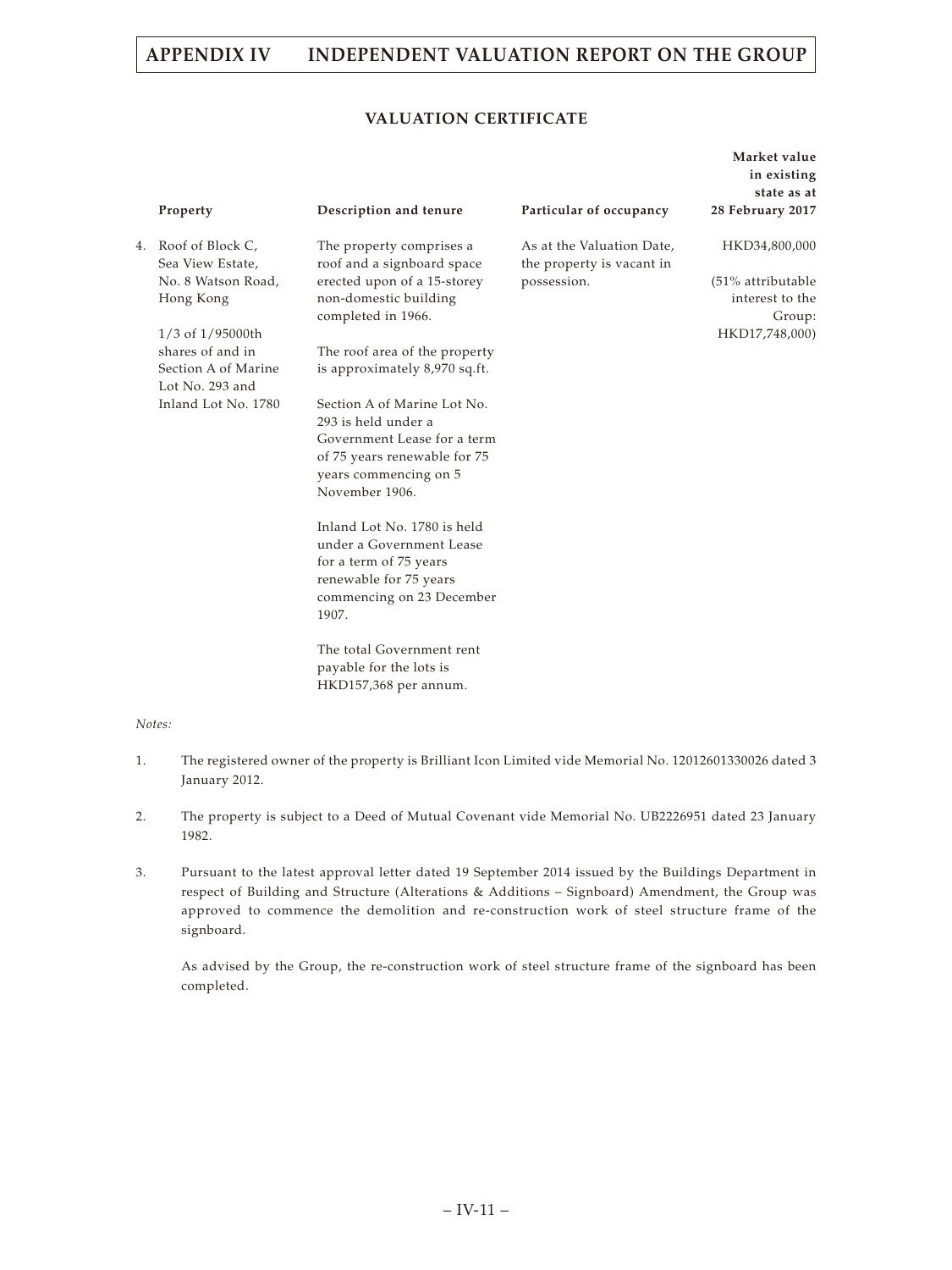## **VALUATION CERTIFICATE**

**Market value**

## **Group II – Property interests held by the Group under development in Hong Kong**

|   |                                           |                                                            |                           | in existing<br>state as at |
|---|-------------------------------------------|------------------------------------------------------------|---------------------------|----------------------------|
|   | Property                                  | Description and tenure                                     | Particular of occupancy   | 28 February 2017           |
| 5 | Patina,                                   | Patina (the "Development")                                 | As at the Valuation Date, | HKD1,351,000,000           |
|   | No. 18 Junction Road,                     | is a composite development                                 | the property is vacant in |                            |
|   | Kowloon,                                  | with a 24-storey residential                               | possession.               | (30% attributable          |
|   | Hong Kong                                 | building (with 4th, 13th, 14th<br>and 24th Floors omitted) |                           | interest to the<br>Group:  |
|   | New Kowloon Inland                        | erected upon a 3-storey                                    |                           | HKD405,300,000)            |
|   | Lot No. 2697;                             | commercial podium plus two<br>basement floors.             |                           |                            |
|   | Sub-Section 1, 2, 3                       |                                                            |                           |                            |
|   | and the Remaining                         | Pursuant to an Occupation                                  |                           |                            |
|   | Portion of Section A                      | Permit No. KN22/2016, the                                  |                           |                            |
|   | and the Remaining                         | Development was completed                                  |                           |                            |
|   | Portion of New                            | on 30 May 2016.                                            |                           |                            |
|   | Kowloon Inland Lot                        |                                                            |                           |                            |
|   | No. 2730;                                 | The total site area of the                                 |                           |                            |
|   |                                           | Development is                                             |                           |                            |
|   | Section A and the<br>Remaining Portion of | approximately 10,166 sq.ft.                                |                           |                            |
|   | New Kowloon Inland                        | Pursuant to the approved                                   |                           |                            |
|   | Lot No. 2731;                             | building plans provided by                                 |                           |                            |
|   |                                           | the Group, the total gross                                 |                           |                            |
|   | Section A and the                         | floor area is approximately                                |                           |                            |
|   | Remaining Portion of                      | 84,365 sq.ft.                                              |                           |                            |
|   | New Kowloon Inland                        |                                                            |                           |                            |
|   | Lot No. 2794;                             | The lots are held under                                    |                           |                            |
|   |                                           | various Government Leases                                  |                           |                            |
|   | New Kowloon Inland                        | and Conditions of Exchange                                 |                           |                            |
|   | Lot No. 2847; and                         | Nos. 3992, 3993 and 4086 for                               |                           |                            |
|   |                                           | a term of 75 years renewable                               |                           |                            |
|   | The Remaining                             | for 24 years commencing on                                 |                           |                            |
|   | Portion of New                            | 1 July 1898 and has been                                   |                           |                            |
|   | Kowloon Inland Lot                        | statutorily extended to 30                                 |                           |                            |
|   | No. 2867                                  | June 2047.                                                 |                           |                            |
|   | Notes:                                    |                                                            |                           |                            |

- 1. The registered owner of the property is Everhost Limited.
- 2. The property is subject to a Mortgage in favour of Hang Seng Bank Limited vide Memorial No. 16062701840150 dated 15 June 2016.
- 3. In the course of our valuation, we have taken into account the outstanding cost of about HKD40,870,000.
- 4. The market value of the property as if completed as at the Valuation Date in accordance to the approved building plans provided by the Group, would be HKD1,520,000,000.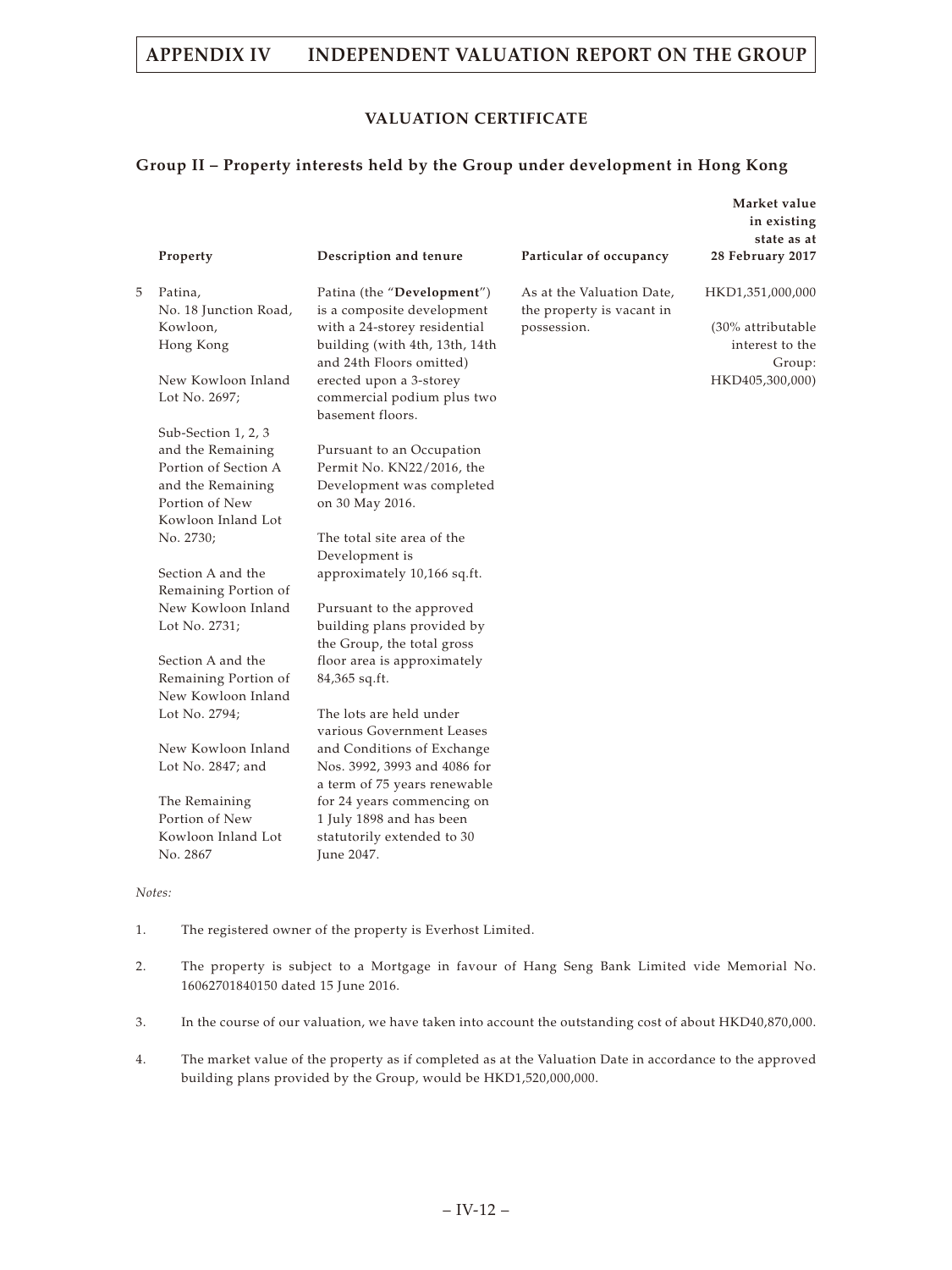## **VALUATION CERTIFICATE**

6 Nos. 142, 144, 146, 148, 150, 152 and 154 Carpenter Road, Kowloon City, Kowloon

> New Kowloon Inland Lot No. 3715;

Sections A, E and F of New Kowloon Inland Lot No. 3715;

New Kowloon Inland Lot No. 3956;

New Kowloon Inland Lot No. 3957; and

New Kowloon Inland Lot No. 3958

(New Lot to be known as New Kowloon Inland Lot No. 6561 after the land exchange)

The property is a corner site in rectangular shape lying along the northern side of Carpenter Road abutting to Junction Road in Kowloon City. It has a site area of about 847.51 sq.m. including seven 5-storey tenement buildings completed in about 1954.

As stated in Note 5, the total gross floor area of the redevelopment shall not less than 4,577 sq.m. and not exceeding 7,627 sq.m.

Pursuant to the approved building plans provided by the Group, the proposed redevelopment is a composite development with a 21-storey residential building erected upon a 3-storey commercial podium plus one basement floor.

New Kowloon Inland Lot Nos. 3715, 3956, 3957 and 3958 are held under various Government Leases all for term of 75 years, each renewable for 24 years commencing on 1 July 1898 and statutorily extended to 30 June 2047.

Sections A, E and F of New Kowloon Inland Lot No. 3715 are held under Conditions of Exchange No. UB4754 for a term of 75 years renewable for 24 years commencing on 1 July 1898 and statutorily extended to 30 June 2047.

The New Lot will be granted after the land exchange for a term of 50 years from the date of Conditions of Exchange. The Government Rent payable will be three percent of the rateable value per annum.

#### **Property Description and tenure Particular of occupancy**

As at the Valuation Date, the existing buildings are enclosed for future demolition works.

**Market value in existing state as at 28 February 2017**

HKD527,000,000

(51% attributable interest to the Group: HKD268,770,000)

(Please refer to Note 8)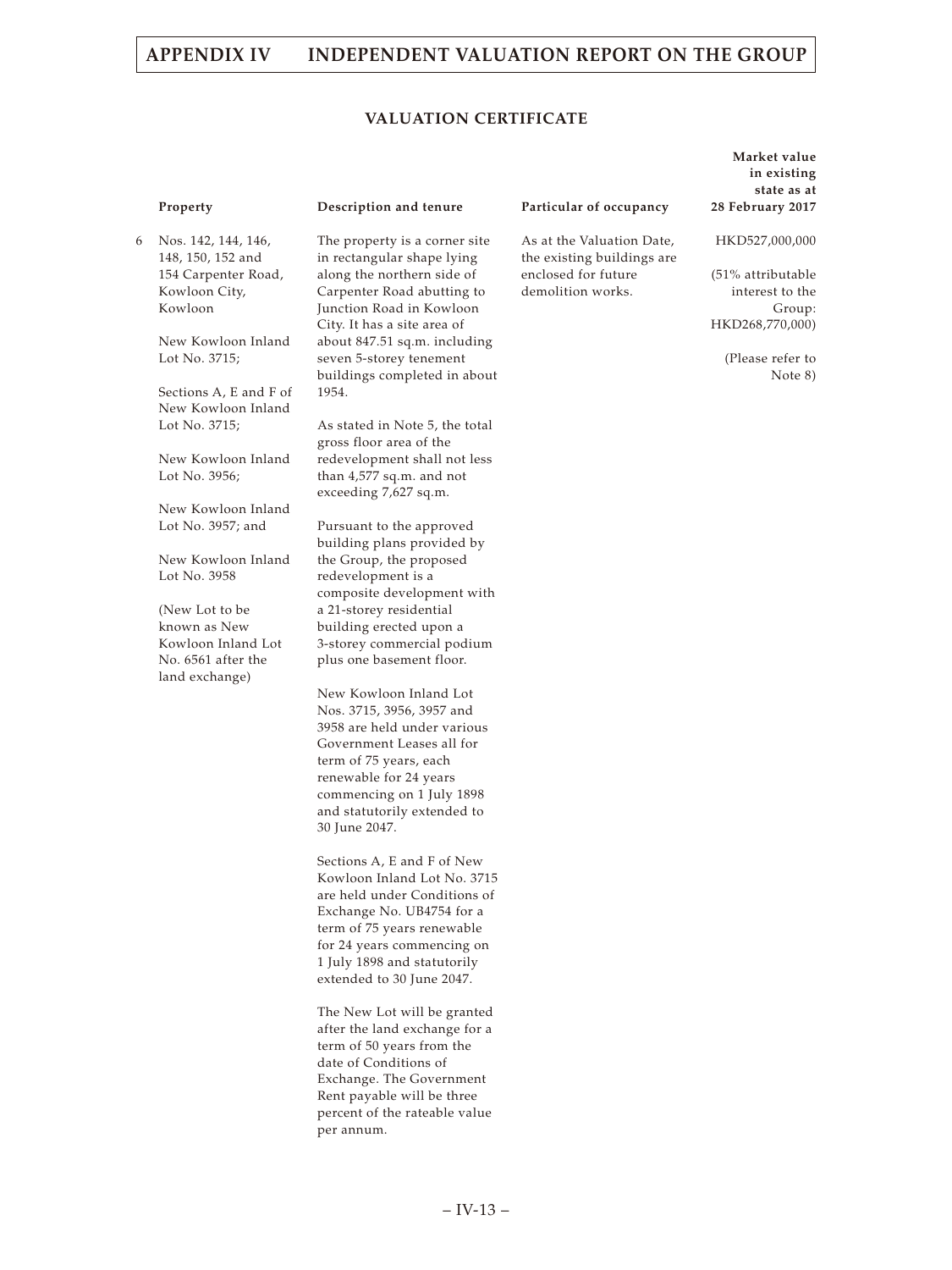*Notes:*

- 1. The registered owner of the property is High Bond Limited.
- 2. The property is subject to various building orders and notices issued by the Building Authority under the Buildings Ordinance concerning about unauthorized building works, dangerous building and defective or insanitary drainage condition. As confirmed by the Group, the demolition work for the existing buildings is in progress, therefore, we consider that there will be no material impact to our valuation.
- 3. Pursuant to the Special Conditions of Conditions of Exchange No. UB4754 in respect of the property, it contains, *inter alia*, the following development covenants:

"The lots shall not be used for industrial purposes and no factory building shall be erected thereon."

"Not more than seven houses shall be erected on N.K.I.L. 3715;"

4. Pursuant to New Kowloon Inland Lot Nos. 3715, 3956, 3957 and 3958 in respect of the property, the Government Lease contains, *inter alia*, the following development covenants:

"...the said Lessees will not use or allow to be used the said piece or parcel of ground or any part thereof or any building erected thereon or any part of such building for industrial purposes and will not erect or allow to be erected any factory building on the said piece or parcel of ground. AND will not erect or allow to be erected on the said piece or parcel of ground more than one house..."

5. Pursuant to a document dated 23 October 2015 from the Lands Department, the details of the proposed Land Exchange are as follow:

| Area to be surrendered                                          | $\ddot{\phantom{a}}$ | 847.51 square metres (about)                                                                                                                                                |
|-----------------------------------------------------------------|----------------------|-----------------------------------------------------------------------------------------------------------------------------------------------------------------------------|
| Area to be re-granted                                           | $\ddot{\cdot}$       | 847.51 square metres (about) (subject to survey)                                                                                                                            |
| Lease Term                                                      | $\ddot{\phantom{a}}$ | 50 years from the date of Conditions of Exchange                                                                                                                            |
| Premium                                                         | $\ddot{\phantom{a}}$ | To be determined                                                                                                                                                            |
| Total Administrative Fee                                        | $\ddot{\cdot}$       | To be determined                                                                                                                                                            |
| Total Legal Advisory and<br>Conveyancing Office<br>("LACO") Fee | $\ddot{\cdot}$       | To be determined                                                                                                                                                            |
| Government Rent                                                 | $\ddot{\cdot}$       | 3% of the rateable value from time to time of the new lot                                                                                                                   |
| User                                                            | $\ddot{\phantom{a}}$ | Non-industrial (excluding godown, hotel and petrol filling station)<br>purposes                                                                                             |
| <b>Building Covenant</b>                                        | $\ddot{\phantom{a}}$ | 54 months from the date of the Conditions of Exchange                                                                                                                       |
| Total GFA                                                       | $\ddot{\cdot}$       | Not less than 4,577 square metres and not exceeding 7,627 square<br>metres; of which the total GFA for private residential purposes shall<br>not exceed 6,356 square metres |
| Height                                                          | $\ddot{\phantom{a}}$ | No building or buildings erected or to be erected on the lot shall,<br>except with prior written consent of the Director of Lands, exceed<br>100 metres above HKPD          |

6. As confirmed by the Group, the proposed land exchange is yet to complete subject to the progress of the removal of the building orders and notices, the demolition work and the assessment of premium. Therefore, the estimated total development cost is unavailable as at the Valuation Date.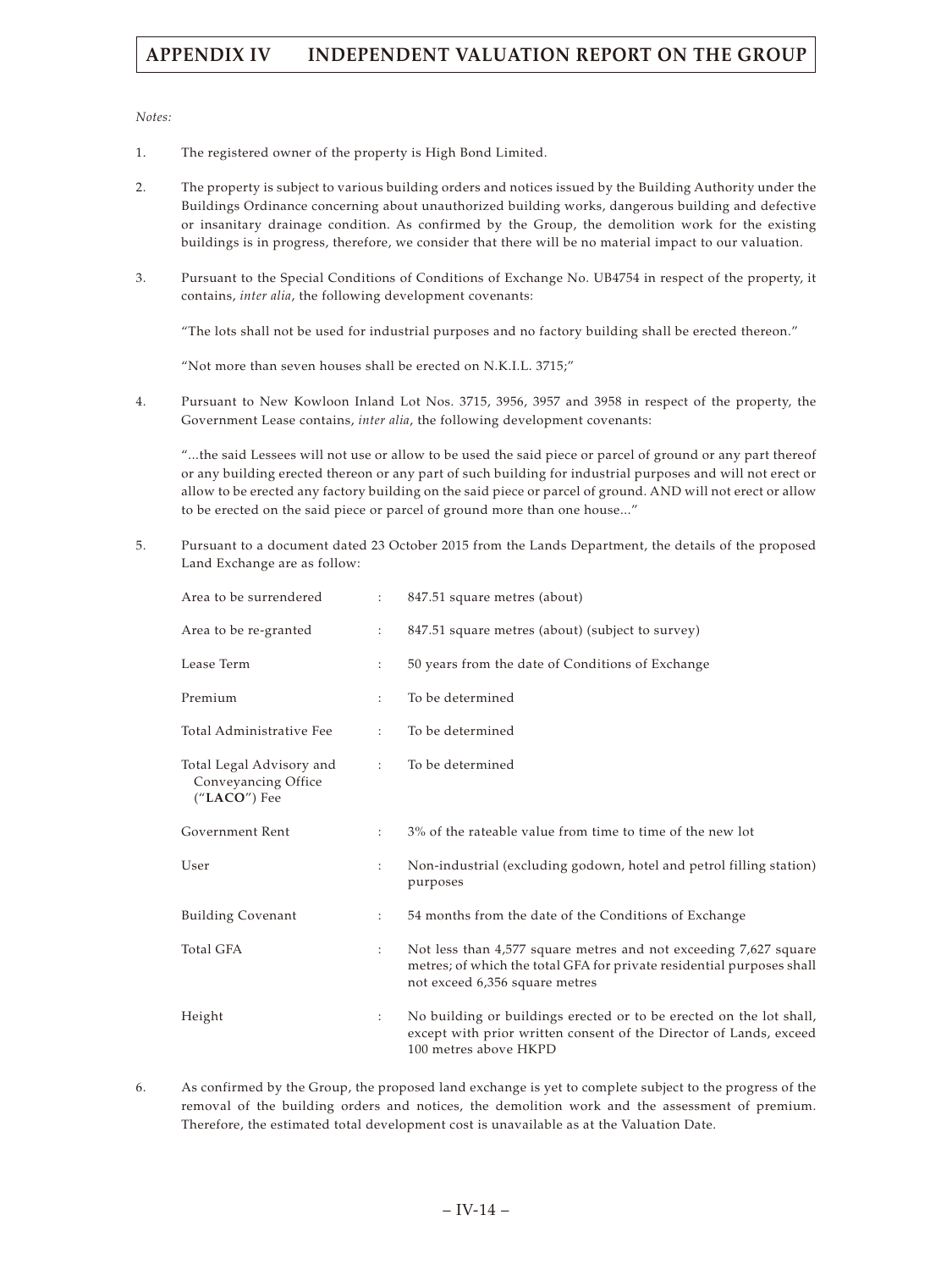- 7. The market value of the property as if completed as at the Valuation Date in accordance to the approved building plans provided by the Group, would be HKD1,354,000,000.
- 8. The market value of the property in existing state as at the Valuation Date at HKD527,000,000 was arrived by taking into consideration of the premium to be paid which was assessed by us at HKD132,000,000. The actual premium payable to the Government of Hong Kong SAR will be subject to the assessments to be calculated by the Lands Department.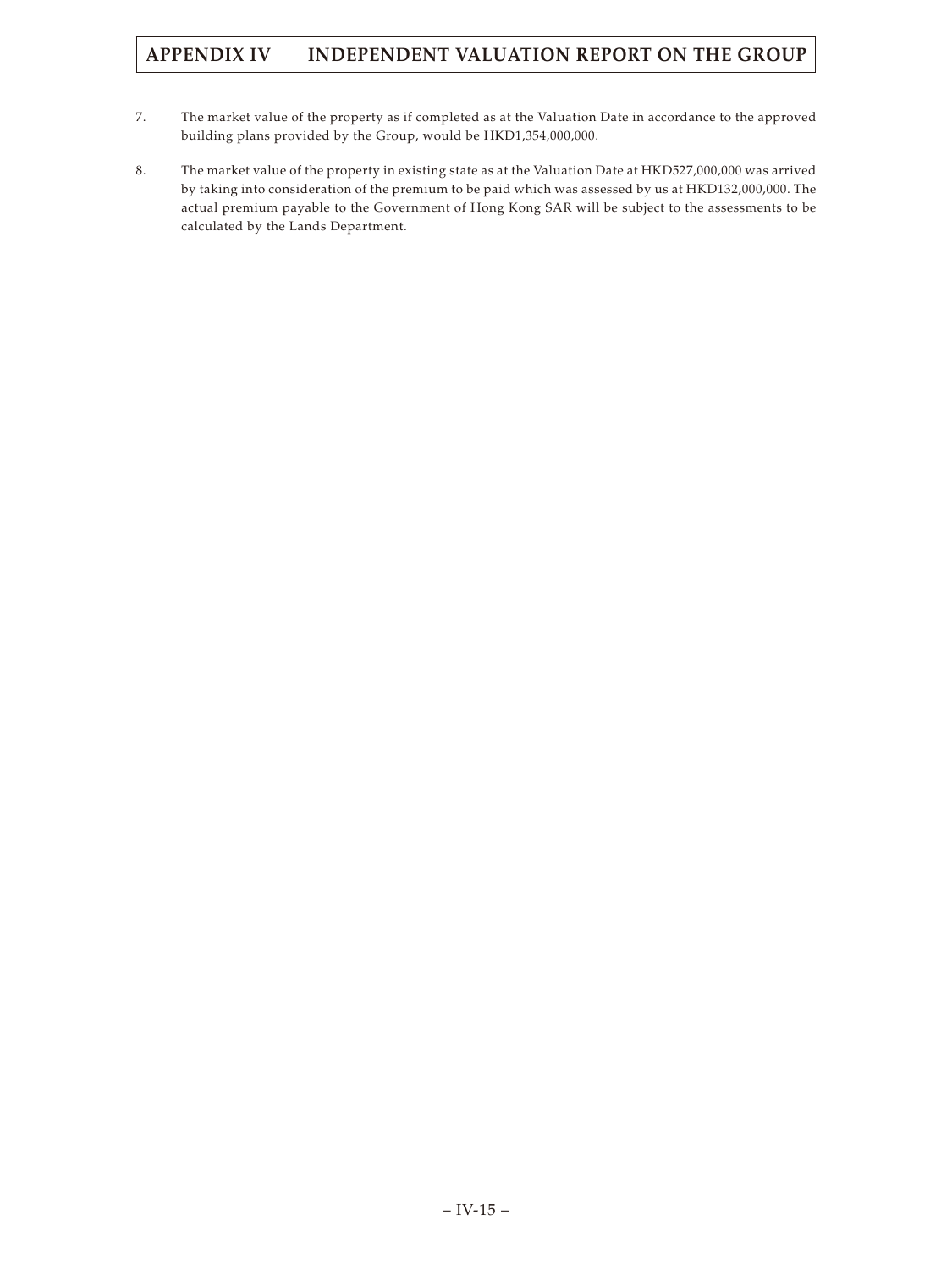# **APPENDIX IV INDEPENDENT VALUATION REPORT ON THE GROUP**

## **VALUATION CERTIFICATE**

## **Group III – Property interests held by the Group for trading in the United Kingdom**

**Market value**

|   |                                                |                                                                                                                                                                                                                                                                                                                                                                                                                                                         |                                                                             | in existing<br>state as at          |
|---|------------------------------------------------|---------------------------------------------------------------------------------------------------------------------------------------------------------------------------------------------------------------------------------------------------------------------------------------------------------------------------------------------------------------------------------------------------------------------------------------------------------|-----------------------------------------------------------------------------|-------------------------------------|
|   | Property                                       | Description and tenure                                                                                                                                                                                                                                                                                                                                                                                                                                  | Particular of occupancy                                                     | 28 February 2017                    |
| 7 | Atlantic House,<br>Tyndall Street,<br>Cardiff, | The property comprises a<br>5-stroey office building plus<br>a basement floor for car                                                                                                                                                                                                                                                                                                                                                                   | Pursuant to the tenancy<br>agreement provided by<br>the Group, the property | HKD75,200,000<br>(100% attributable |
|   | the United Kingdom,                            | parking erected upon a site                                                                                                                                                                                                                                                                                                                                                                                                                             | was leased for office                                                       | interest to the                     |
|   | CF10 4PP                                       | of approximately 0.28                                                                                                                                                                                                                                                                                                                                                                                                                                   | purpose as stated in                                                        | Group:                              |
|   |                                                | hectares completed in about<br>1990.                                                                                                                                                                                                                                                                                                                                                                                                                    | Notes 3 and 4.                                                              | HKD75,200,000)                      |
|   |                                                | The property is situated on<br>Tyndall Street in the heart of<br>Cardiff City Centre, adjacent<br>to Capital Quarter and<br>Callaghan Square, the prime<br>office locations. St David's<br>Shopping Centre and the<br>prime retail core are just a<br>few minutes' walk away.<br>Atlantic House also located<br>within the Cardiff Central<br>Enterprise Zone with nearby<br>occupiers including<br>Eversheds, British Gas,<br>HSBC, and Finance Wales. |                                                                             |                                     |
|   |                                                |                                                                                                                                                                                                                                                                                                                                                                                                                                                         |                                                                             |                                     |
|   |                                                | Atlantic House is divided                                                                                                                                                                                                                                                                                                                                                                                                                               |                                                                             |                                     |
|   |                                                | into two portions, namely                                                                                                                                                                                                                                                                                                                                                                                                                               |                                                                             |                                     |
|   |                                                | the Atlantic House East and<br>Atlantic House West,                                                                                                                                                                                                                                                                                                                                                                                                     |                                                                             |                                     |
|   |                                                | accommodating 70 car                                                                                                                                                                                                                                                                                                                                                                                                                                    |                                                                             |                                     |
|   |                                                | parking spaces. As advised                                                                                                                                                                                                                                                                                                                                                                                                                              |                                                                             |                                     |
|   |                                                | by the Group, the net                                                                                                                                                                                                                                                                                                                                                                                                                                   |                                                                             |                                     |
|   |                                                | internal floor area of the                                                                                                                                                                                                                                                                                                                                                                                                                              |                                                                             |                                     |
|   |                                                | property is approximately<br>3,846 sq.m. or 41,399 sq.ft.                                                                                                                                                                                                                                                                                                                                                                                               |                                                                             |                                     |
|   |                                                | The property is held under<br>freehold interests.                                                                                                                                                                                                                                                                                                                                                                                                       |                                                                             |                                     |

*Notes:*

- 1. The registered owner of the property is Next Excel Limited.
- 2. The property is subject to a charge in favour of The Bank of East Asia Limited.
- 3. Pursuant to two sets of tenancy agreement provided by the Group, dated 31 May 2011 and 5 October 2012 respectively, entered into between Bailey Hodge Investments Limited (the former registered owner) (the "**Lessor**") and Capital Law LLP (the "**Lessee**"), the Atlantic House East was leased for a term expiring on 30 May 2026.

Pursuant to two sets of rent review memorandum provided by the Group, both dated 13 September 2016, entered into between Next Excel Limited (the "**Lessor**") and Capital Law LLP (the "**Lessee**"), the total annual passing rent of Atlantic House East as at the Valuation Date was GBP273,674.

4. Pursuant to the tenancy agreement provided by the Group, dated 23 June 2015, entered into between Bailey Hodge Investments Limited (the former registered owner) (the "**Lessor**") and The University of South Wales (the "**Lessee**"), Atlantic House West was leased for a term of ten years commencing on 25 December 2016 at an annual passing rent of GBP155,456 for the first five years and GBP310,912 for the remaining five years.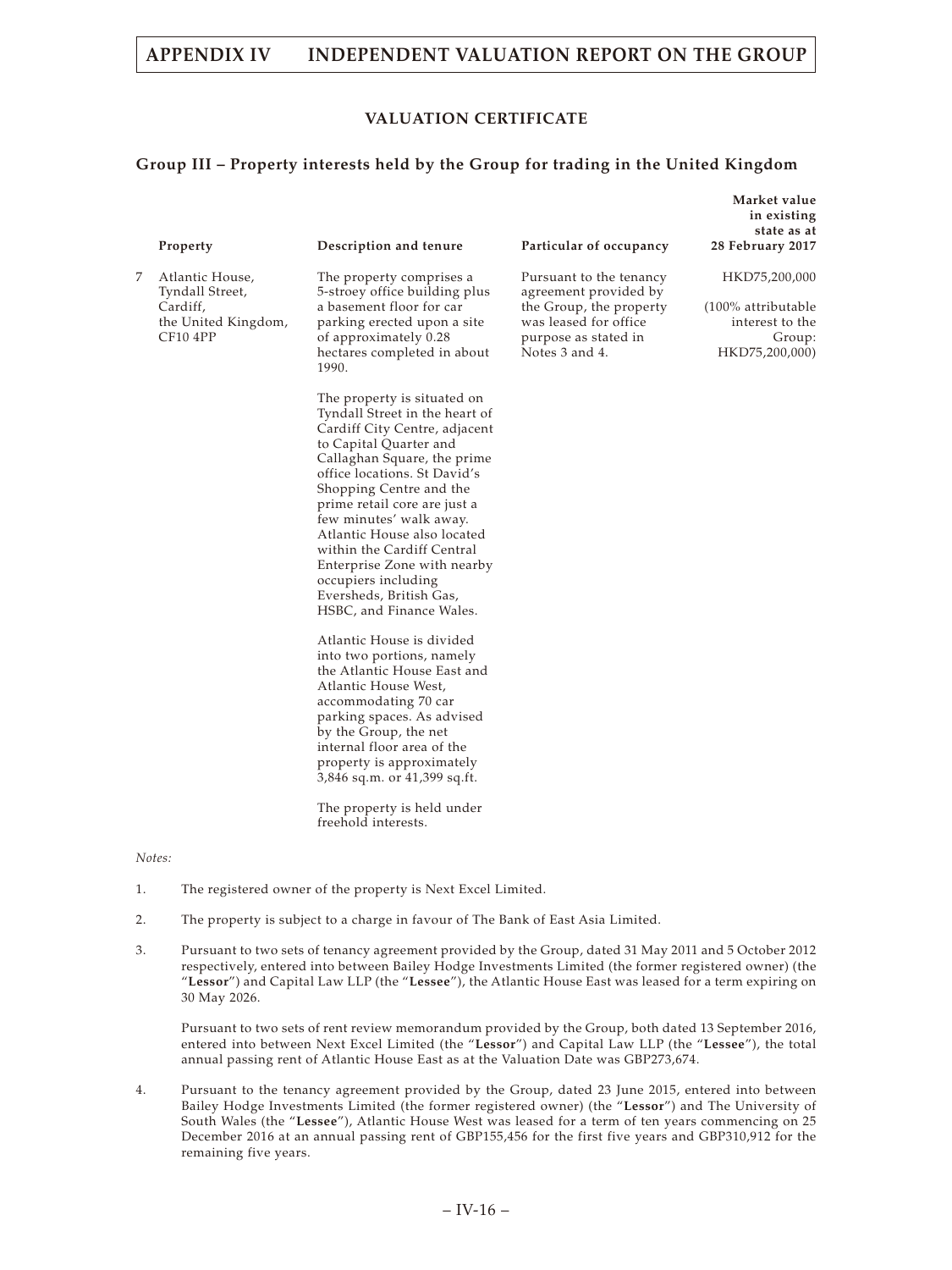# **APPENDIX V INDEPENDENT VALUATION REPORT ON THE PROPERTY**

*The following is the text of a letter and a valuation certificate prepared for the purpose of incorporation in this circular received from Colliers International (Hong Kong) Limited, an independent valuer, in connection with its valuation as at 28 February 2017 of the Property to be acquired by the Group. Terms defined in this appendix applies to this appendix only.*



Colliers International (Hong Kong) Ltd **Valuation & Advisory Services**  Company Licence No: C-00605

Suite 5701 Central Plaza 18 Harbour Road Wanchai Hong Kong



**The Board of Directors** Winfull Group Holdings Limited Cricket Square, Hutchins Drive P.O. Box 2681 Grand Cayman KY1-1111 Cayman Islands

28 April 2017

Dear Sirs,

# **INSTRUCTIONS, PURPOSE AND VALUATION DATE**

We refer to your instructions for us to assess the Market Value of the property (the "Property") in Hong Kong to be acquired by Winfull Group Holdings Limited (the "Company") and its subsidiaries (hereinafter together referred to as the "Group"). We confirm that we have carried out inspection, made relevant enquiries and searches and obtained such further information as we consider necessary for the purpose of providing you with our opinion of value of the Property as at 28 February 2017 (the "Valuation Date").

# **VALUATION STANDARDS**

In the valuation of the Property, we have complied with the requirements set out in the Rules Governing the Listing of Securities on the Main Board issued by The Stock Exchange of Hong Kong Limited including but not limited to all the requirements set out in the provision of Chapter 5; and The HKIS Valuation Standards (2012 Edition) published by The Hong Kong Institute of Surveyors effective from 1 January 2013.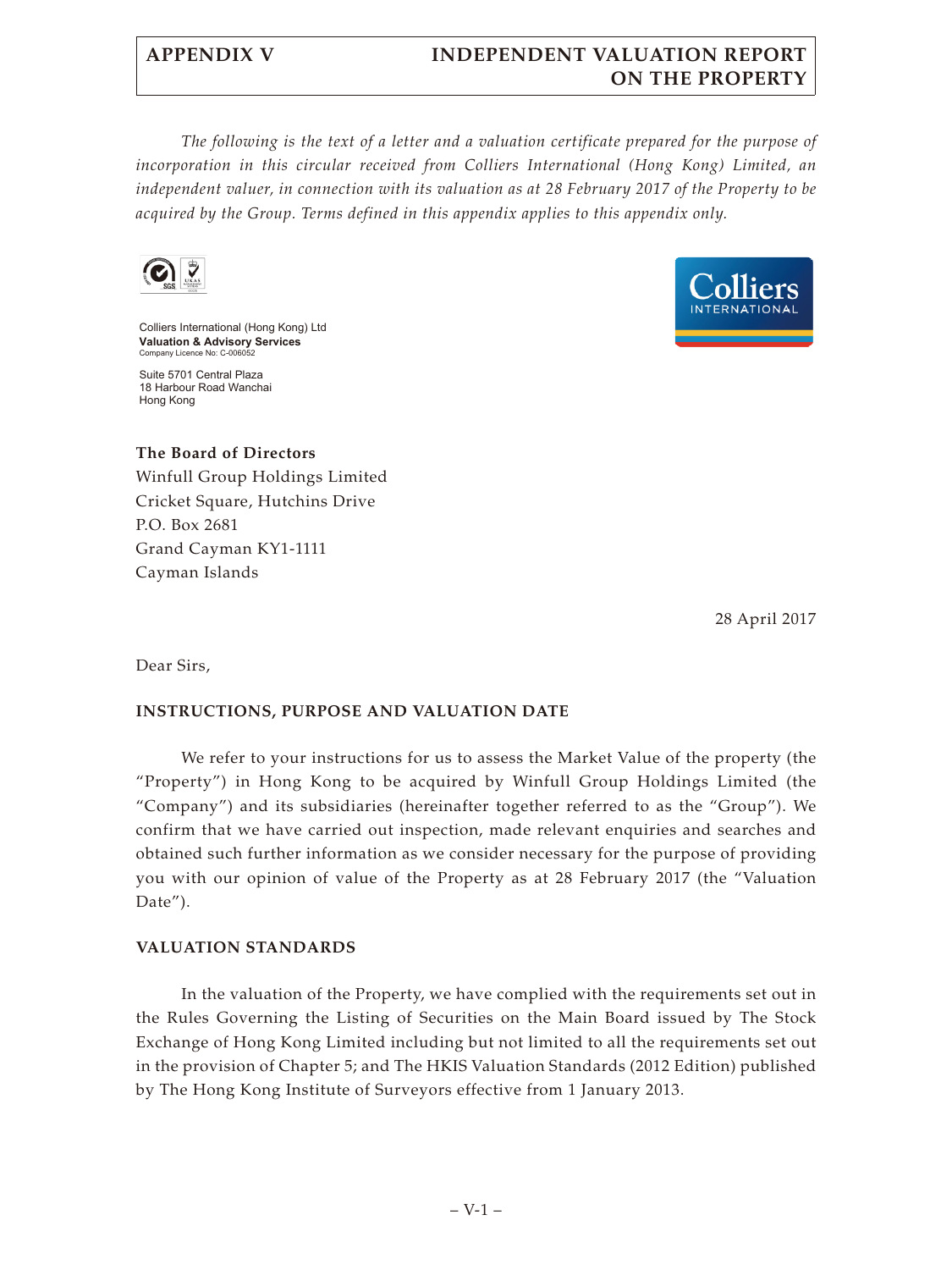## **VALUATION BASIS**

Our valuation is made on the basis of Market Value, which is defined as "the estimated amount for which an asset or liability should exchange on the valuation date between a willing buyer and a willing seller in an arm's-length transaction after proper marketing and where the parties had each acted knowledgeably, prudently and without compulsion".

## **VALUATION ASSUMPTIONS**

Our valuation has been made on the assumption that the owner sells the Property on the open market without the benefit of deferred terms contracts, leasebacks, joint ventures, or any similar arrangements which would affect its value.

No allowances have been made in our valuation for any charges, mortgages or amounts owing neither on the Property nor for any expenses or taxes which may be incurred in effecting a sale. Unless otherwise stated, it is assumed that the Property is free from encumbrances, restrictions and outgoings of an onerous nature which could affect their values.

As the Property is held under long term leasehold interest, we have assumed that the owner has free and uninterrupted rights to use the Property for the whole of the unexpired term of the land tenure.

We have assumed that the areas shown on the documents and/or official plans handed to us by the Group are correct. All documents and contracts have been used as reference only and all dimensions, measurements and areas are approximations. No on-site measurement has been taken.

# **VALUATION METHODOLOGY**

We have adopted the Market Approach by making reference to comparable sale transactions as available in the relevant markets. Each comparable is analyzed and compared with the subject on the basis of its unit price and where there is a difference, the unit price is adjusted in order to arrive at the appropriate unit price for the subject.

# **SITE INSPECTION**

We have inspected the exterior and, where possible, the interior of the Property. However, no structural survey has been made, but in the course of our inspection, we did not note any serious defects. We are not, however, able to report whether the Property are free of rot, infestation or any other structural defects. No tests were carried out on any of the services.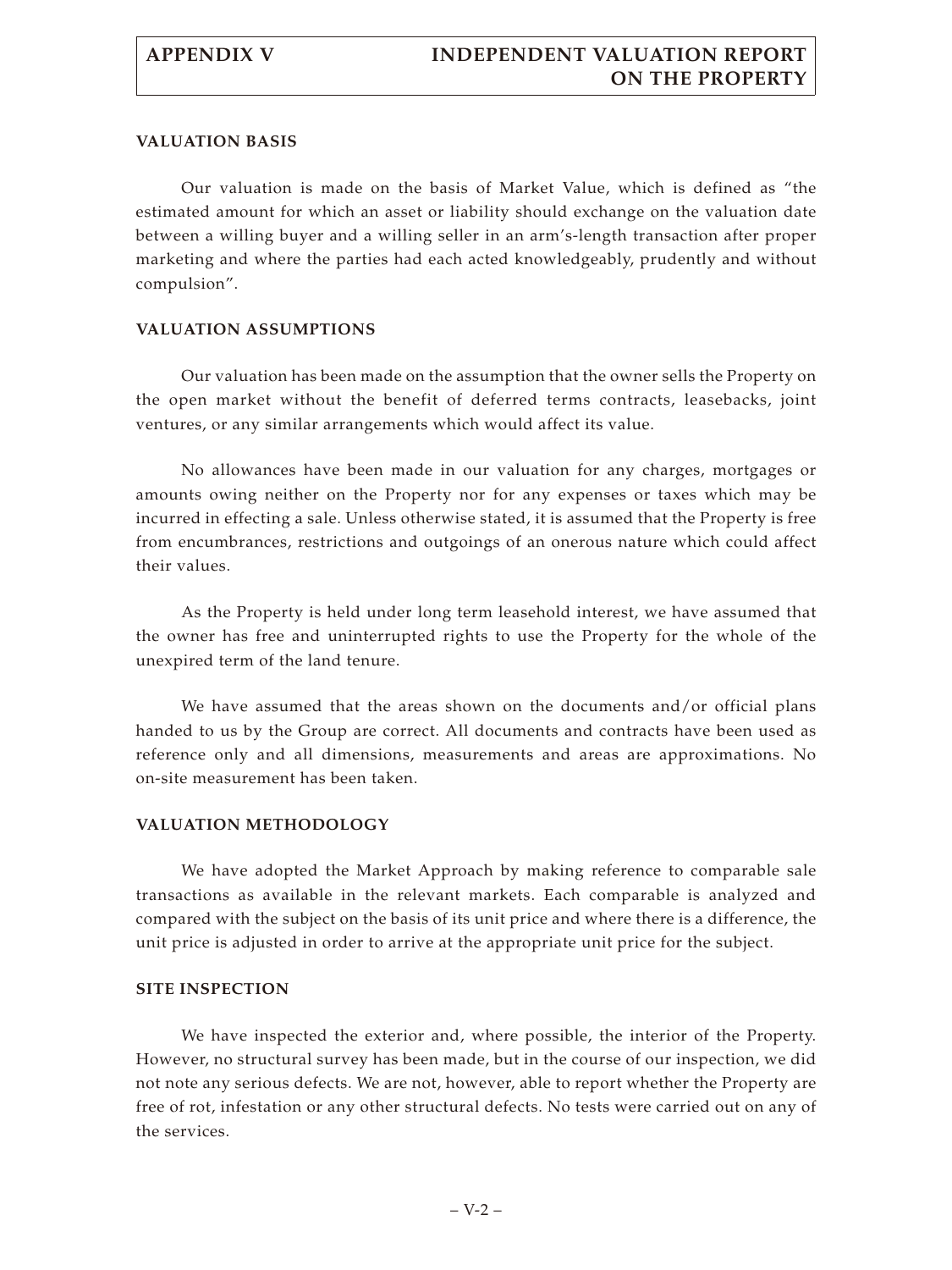# **INFORMATION SOURCES**

We have relied to a considerable extent on the information and documents provided by the Group, in particular but not limited to, the identification of the Property, the particulars of occupancy and all other relevant matters. We have no reason to doubt the truth and accuracy of the information provided by the Group. We have also sought confirmation from the Group that no material factors have been omitted from the information supplied. We consider that we have been provided with sufficient information to reach an informed view and we have no reason to suspect any material information has been withheld.

# **TITLE INVESTIGATION**

We have made enquires and relevant searches at the Hong Kong Land Registry. However, we have not searched the original documents nor verified the existence of any amendments, which do not appear in the documents available to us. All documents have been used for reference only.

# **CURRENCY**

Unless otherwise stated, all monetary figures stated in this report are in Hong Kong Dollar ("HKD").

The valuation certificate is attached hereto.

# Yours faithfully, For and on behalf of **Colliers International (Hong Kong) Ltd.**

| Kit Cheung                     | <b>Vincent Cheung</b>               |
|--------------------------------|-------------------------------------|
| BSc (Hons) MRICS MHKIS RPS(GP) | BSc (Hons) MBA FRICS MHKIS RPS(GP)  |
| Director                       | Deputy Managing Director            |
| Valuation & Advisory Services  | Valuation & Advisory Services, Asia |

*Note: Vincent Cheung holds a Master of Business Administration and he is a Registered Professional Surveyor with over 19 years' experiences in real estate industry and assets valuations sector. His experience on valuations covers Hong Kong, Macau, Taiwan, South Korea, Mainland China, Vietnam, Cambodia and other overseas countries. He is a fellow member of the Royal Institution of Chartered Surveyors and a member of The Hong Kong Institute of Surveyors. He is one of the valuers on the "list of property valuers for undertaking valuation for incorporation or reference in listing particulars and circulars and valuations in connection with takeovers and mergers" as well as a Registered Business Valuer of the Hong Kong Business Valuation Forum.*

*Kit Cheung holds a Bachelor of Science in Surveying and he is a Registered Professional Surveyor with over 7 years' experiences in real estate industry and assets valuations sector. His experience on valuations covers Hong Kong, Macau, South Korea, Mainland China, Cambodia and other overseas countries. He is a member of the Royal Institution of Chartered Surveyors and a member of The Hong Kong Institute of Surveyors.*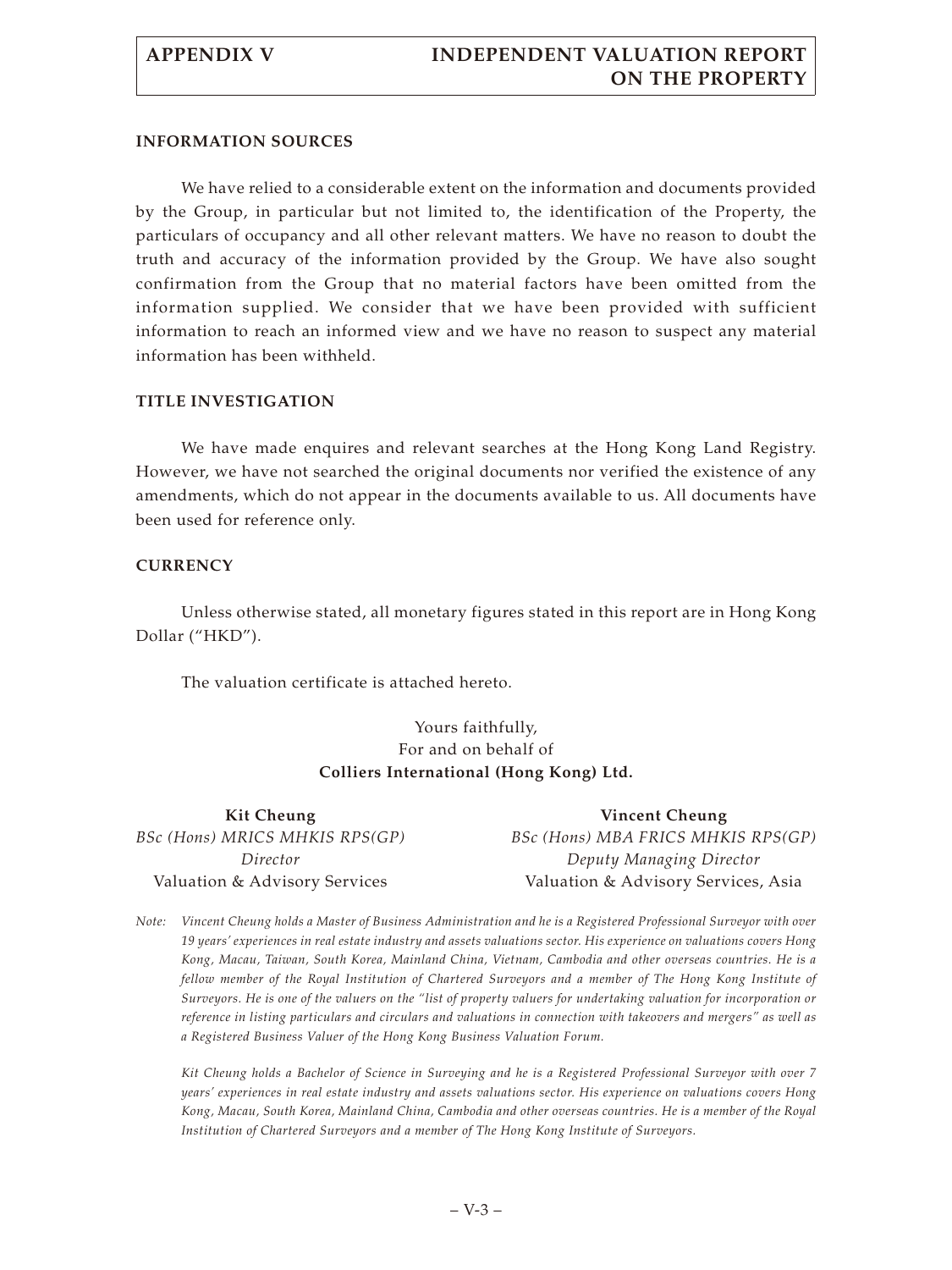# **APPENDIX V INDEPENDENT VALUATION REPORT ON THE PROPERTY**

# **VALUATION CERTIFICATE**

# **Property to be Acquired by the Group in Hong Kong**

| Property                                                            | Description and Tenure                                                                                                                               | Particulars of Occupancy                                                                          | Market Value as<br>at 28 February<br>2017<br><b>HKD</b> |
|---------------------------------------------------------------------|------------------------------------------------------------------------------------------------------------------------------------------------------|---------------------------------------------------------------------------------------------------|---------------------------------------------------------|
| 6th Floor, "Nine<br>Queen's Road<br>Central",<br>No. 9 Queen's Road | The Property comprises an office<br>floor on 6th Floor of a 36-storey<br>(plus a single-storey basement)<br>commercial building located in           | According to the<br>information provided by<br>the Group, the Property<br>is currently subject to | 500,000,000<br>(Five Hundred)<br>Million)               |
| Central, Hong Kong                                                  | Central. As per the Occupation<br>Permit No. H111/91, it was                                                                                         | various tenancies at a<br>total monthly rent of                                                   | 100% interest to<br>be attributable to                  |
| $(500/23,086$ shares of<br>and in the subject<br>lots)              | completed in about 1991. As at<br>the Valuation Date, the building<br>age of the Property is                                                         | HKD922,525, with the<br>latest expiry on 14<br>December 2019.                                     | the Group<br>post-transaction:                          |
|                                                                     | approximately 26 years old.                                                                                                                          |                                                                                                   | 500,000,000                                             |
|                                                                     | As per our scale-off<br>measurement of the approved<br>building plan, the saleable area<br>of the Property is approximately<br>$11,371$ square feet. |                                                                                                   | (Five Hundred)<br>Million)                              |
|                                                                     | The subject lots are held under<br>Government Leases for a term of<br>999 years commencing from 16                                                   |                                                                                                   |                                                         |

## *Notes:*

1. The Property was inspected by Mr. Vincent Cheung *MHKIS FRICS RPS(GP)* on 28 February 2017.

November 1855 or 21 January

1857.

- 2. The valuation of the Property was prepared by Mr. Kit Cheung *MHKIS MRICS RPS(GP)* and Mr. Vincent Cheung *MHKIS FRICS RPS(GP)*.
- 3. The details of the current land search records of the Property dated 28 February 2017 are summarized below:

| Item              | <b>Details</b>                                                                                        |
|-------------------|-------------------------------------------------------------------------------------------------------|
| Registered Owner: | Flexwood Limited by an assignment dated 16 April 2009, registered vide<br>Memorial No. 09050501270166 |
| Government Rent:  | HKD97.47 per annum                                                                                    |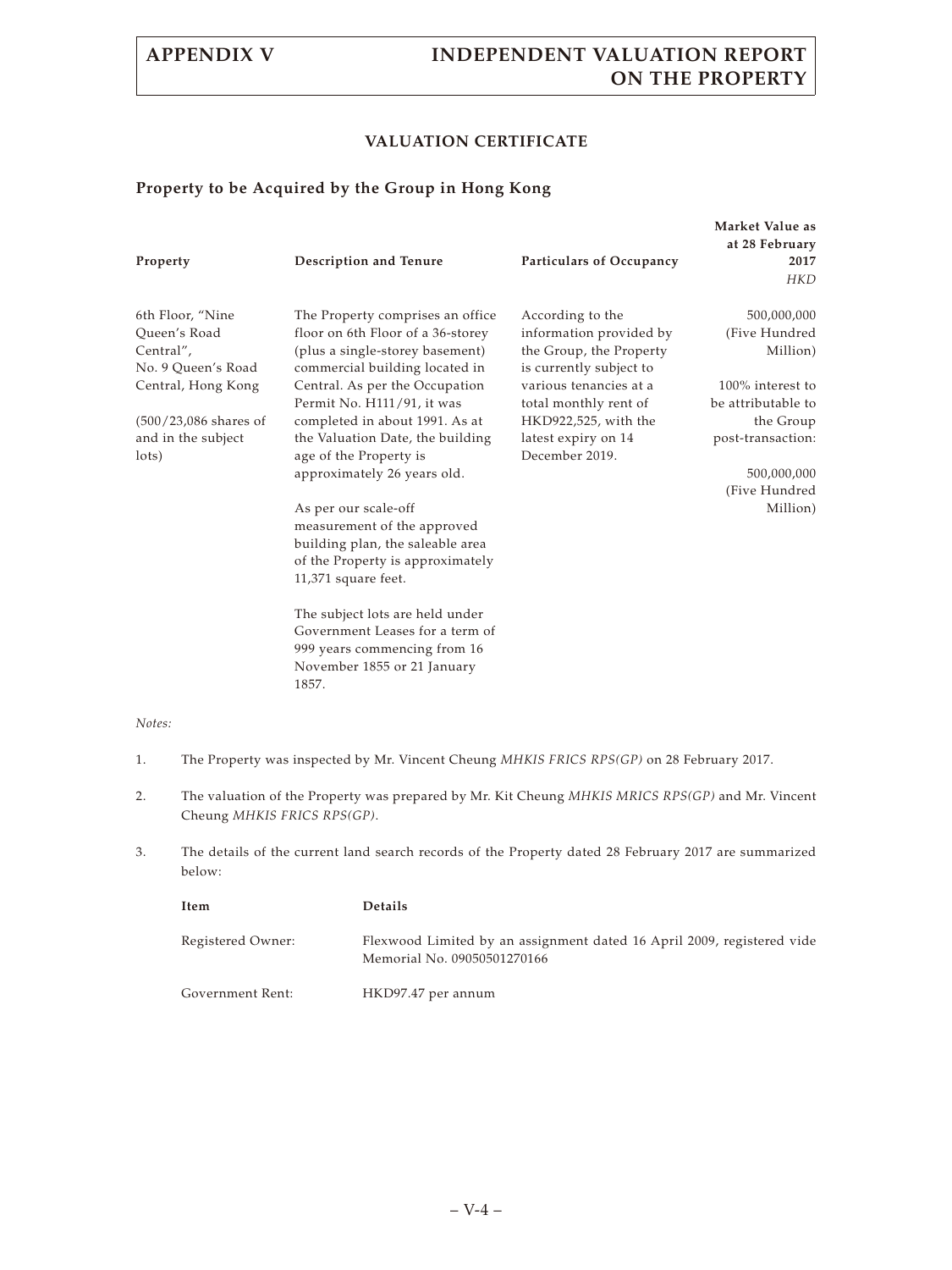# **APPENDIX V INDEPENDENT VALUATION REPORT ON THE PROPERTY**

Major Encumbrances: • Deed of Variation of Lease Re ML 101 S.A, S.B, S.C R.P. & R.P. dated 27 July 1988, registered vide Memorial No. UB3788996

- Modification Letter Re ML 101 S.A, S.B, S.C R.P. & R.P. dated 18 September 1991, registered vide Memorial No. UB4998197
- Modification Letter Re ML 102 S.A R.P. dated 18 September 1991, registered vide Memorial No. UB4998198
- Modification Letter Re IL 514 R.P. dated 18 September 1991, registered vide Memorial No. UB4998199
- Deed of Mutual Covenant and Management Agreement in favour of HKL (Nine Queen's Road Central) Management Limited (as the Manager) dated 30 June 1993, registered vide Memorial No. UB5711938
- Mortgage in favour of Shanghai Commercial Bank Limited dated 5 November 2009, registered vide Memorial No. 09111901800296
- 4. The Property is situated within the following lots with a total site area of approximately 27,502 square feet, which are held under various Government Leases:

| <b>Subject Lot</b>                                          | <b>Land Grant Document</b> | <b>Tenure</b>    |
|-------------------------------------------------------------|----------------------------|------------------|
| The Remaining Portion of Section A of<br>Marine Lot No. 102 | Government Lease           | 16 November 1855 |
| Section C of Marine Lot No. 103                             | Government Lease           | 16 November 1855 |
| The Remaining Portion of Marine Lot<br>No. 101              | Government Lease           | 16 November 1855 |
| The Remaining Portion of Inland Lot<br>No. 514              | Government Lease           | 21 January 1857  |
| Section A of Marine Lot No. 101                             | Government Lease           | 16 November 1855 |
| Section B of Marine Lot No. 101                             | Government Lease           | 16 November 1855 |
| The Remaining Portion of Section C of<br>Marine Lot No. 101 | Government Lease           | 16 November 1855 |

- 5. The Property falls within an area zoned as "Commercial" under Hong Kong Planning Area No. 4 – Approved Central District Outline Zoning Plan No. S/H4/16 approved on 1 November 2016.
- 6. According to our research, the average effective rent of Grade A office in Central by Q1 2017 was recorded at approximately HKD124 per square foot per month on net floor area basis, representing a year-on-year growth of 3.5%. The vacancy rate in the district was recorded at approximately 1.9% in the same period.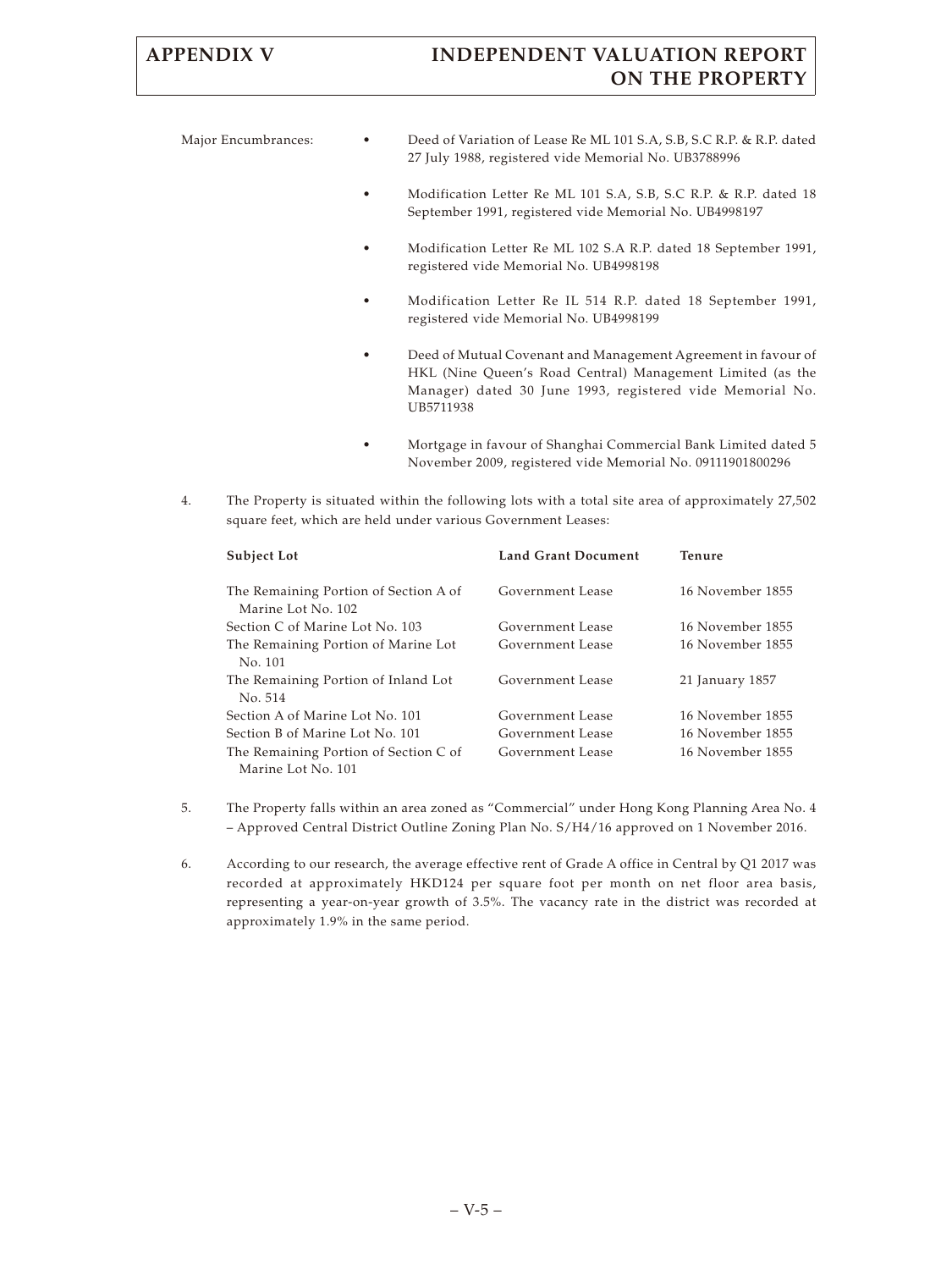## **RESPONSIBILITY STATEMENT**

This circular, for which the Directors collectively and individually accept full responsibility, includes particulars given in compliance with the Listing Rules and the Takeovers Code for the purpose of giving information with regard to the Group. The Directors, having made all reasonable enquiries, confirm that to the best of their knowledge and belief the information contained in this circular is accurate and complete in all material respects and not misleading or deceptive and there are no other matters the omission of which would make any statement herein misleading.

The Directors jointly and severally accept full responsibility for the accuracy of information contained in this circular (other than those relating to the Vendor and Virtue Partner) and confirm, having made all reasonable inquiries, that to the best of their knowledge, opinions expressed in this circular (other than those expressed by the Vendor and Virtue Partner) have been arrived at after due and careful consideration and there are no other facts not contained in this circular, the omission of which would make any statement in this circular misleading.

The Vendor (for himself and as the sole director of Virtue Partner) accepts full responsibility for the accuracy of the information in this circular (other than those relating to the Group) and confirm, having made all reasonable enquiries, that to the best of his knowledge, opinions expressed in this circular (other than those expressed by the Group) have been arrived at after due and careful consideration and there are no other facts not contained in this circular, the omission of which would make any statement contained in this circular misleading.

# **SHARE CAPITAL**

The authorized and issued share capital of the Company as at the Latest Practicable Date was, and as a result of the allotment and issue of the Consideration Shares will be, as follows:

| Authorized share capital: | HK\$                                                           |               |
|---------------------------|----------------------------------------------------------------|---------------|
| 10,000,000,000            | Shares as at the Latest Practicable Date                       | 100,000,000   |
|                           | Issued and fully paid share capital or credited as fully paid: |               |
| 3,138,500,000             | Shares as at the Latest Practicable Date                       | 31,385,000.00 |
| 2,409,625,668             | Consideration Shares to be issued upon<br>Completion           | 24,096,256.68 |
| 5,548,125,668             | Total                                                          | 55,481,256.68 |

The nominal value of the Shares and the Consideration Shares is HK\$0.01 each. All the existing issued Shares rank pari passu in all respects including all rights as to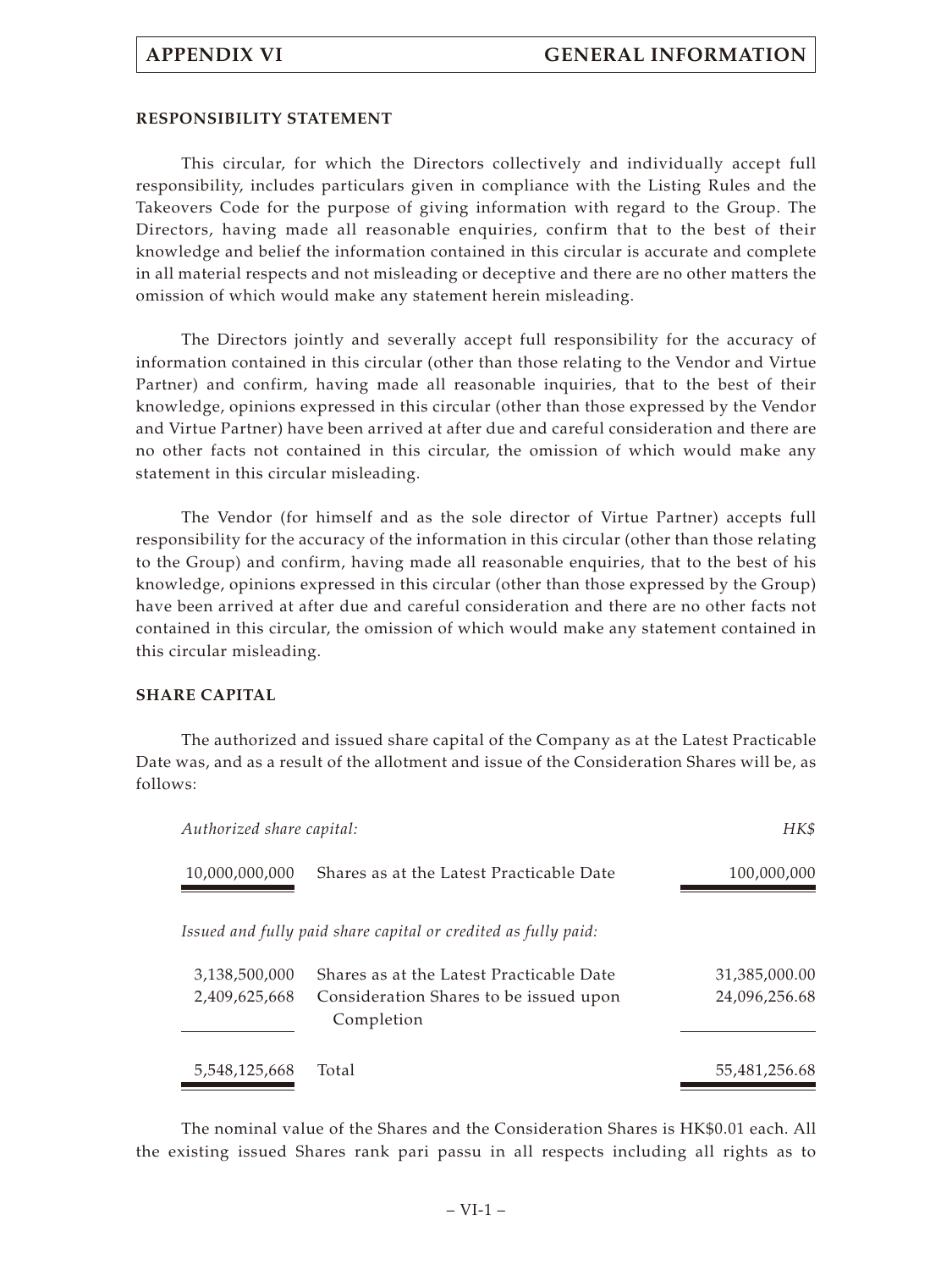dividends, voting and capital. The Consideration Shares to be issued upon Completion will rank pari passu in all respects with the existing Shares on the relevant date of allotment.

Since 30 June 2016, the date of which the latest audited financial statement of the Company was made up, and up to the Latest Practicable Date, the Company has not issued any Share.

As at the Latest Practicable Date, there are share options pursuant to which 98,360,000 Shares may be issued upon exercise of such share options. Save as disclosed above, the Company does not have any outstanding options, warrants or derivatives or other securities which are convertible into Shares as at the Latest Practicable Date.

## **MARKET PRICES**

The table below shows the closing price of the Shares on the Stock Exchange on (i) the last trading day of the Stock Exchange for each calendar month during the Relevant Period; (ii) the Last Trading Day; and (iii) the Latest Practicable Date:

| Date                    | Closing price<br>per Share |  |  |
|-------------------------|----------------------------|--|--|
|                         | HK\$                       |  |  |
| 30 September 2016       | 0.180                      |  |  |
| 31 October 2016         | 0.180                      |  |  |
| 30 November 2016        | 0.200                      |  |  |
| 30 December 2016        | 0.178                      |  |  |
| 27 January 2017         | 0.182                      |  |  |
| 28 February 2017        | 0.188                      |  |  |
| Last Trading Day        | 0.184                      |  |  |
| 31 March 2017           | 0.186                      |  |  |
| Latest Practicable Date | 0.191                      |  |  |

The highest and lowest closing prices of the Shares recorded on the Stock Exchange during the Relevant Period were HK\$0.217 on 1 November 2016 and HK\$0.174 on 26 October 2016 respectively.

# **DIRECTORS' AND CHIEF EXECUTIVES' INTERESTS IN SHARES AND UNDERLYING SHARES**

As at the Latest Practicable Date, the interests and short positions of the Directors and the chief executive of the Company in the shares, underlying shares or debentures of the Company and its associated corporations (within the meaning of the Part XV of the SFO) (i) which were required to be notified to the Company and the Stock Exchange pursuant to Divisions 7 and 8 of Part XV of the SFO (including interests or short positions which they were taken or deemed to have under such provisions of the SFO); or (ii) which were required, pursuant to section 352 of the SFO, to be entered in the register referred to therein; or (iii) which were required to be notified to the Company and the Stock Exchange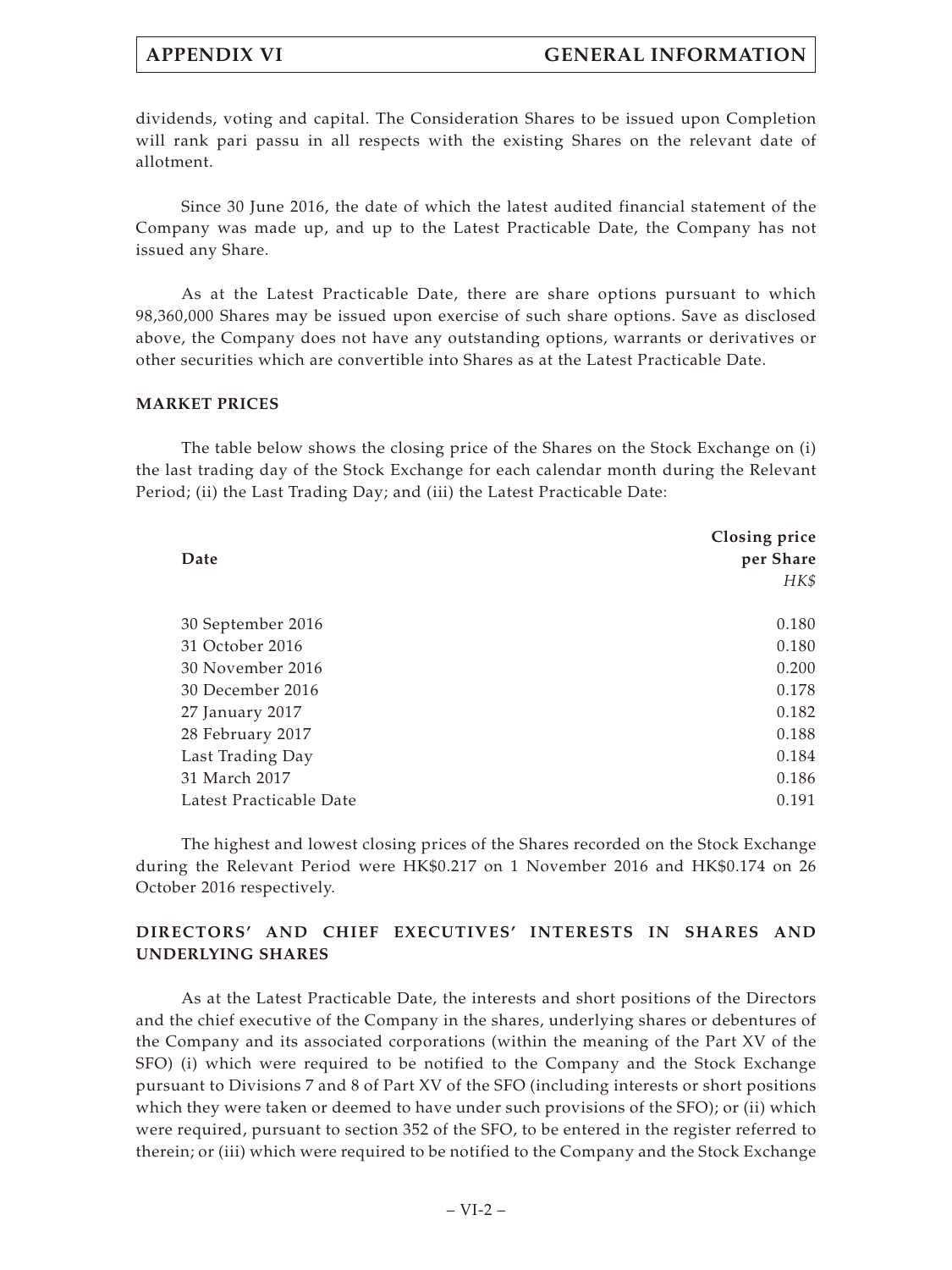pursuant to the Model Code for Securities Transactions by Directors of Listed Companies (the "**Model Code**"), were as follows:

# **Long positions in the Shares and underlying shares of the Company**

|                         | Number of issued<br>Shares and underlying |          | Percentage of<br>the issued<br>share capital<br>of the |
|-------------------------|-------------------------------------------|----------|--------------------------------------------------------|
| <b>Name of Director</b> | shares held                               | Position | Company                                                |
| Pong Wilson Wai San     | 60,000,000 (Note 1)                       | Long     | 1.91%                                                  |
|                         | 2,416,953,668 (Note 4)                    | Long     | 77.01%                                                 |
|                         | 936,794,000 (Note 3)                      | Long     | 29.85%                                                 |
| Lee Wing Yin            | 29,180,000 (Note 1)                       | Long     | $0.93\%$                                               |
| Ngan Man Ho             | 248,000                                   | Long     | 0.01%                                                  |
|                         | 5,180,000 (Note 1)                        | Long     | 0.17%                                                  |
| Koo Fook Sun Louis      | 1,000,000 (Note 2)                        | Long     | $0.03\%$                                               |
| Lai Hin Wing Henry      | 1,000,000 (Note 2)                        | Long     | $0.03\%$                                               |
| Lung Hung Cheuk         | 1,000,000 (Note 2)                        | Long     | $0.03\%$                                               |
| Yeung Wing Yan Wendy    | 1,000,000 (Note 2)                        | Long     | $0.03\%$                                               |

## *Notes:*

- 1. These Shares represent the share options granted by the Company on 26 October 2012, 3 June 2014 and 17 May 2016 under the new share option scheme of the Company adopted on 1 November 2011.
- 2. These Shares represent the share options granted by the Company on 26 October 2012 under the new share option scheme of the Company adopted on 1 November 2011.
- 3. These Shares are beneficially owned by Virtue Partner, a company wholly owned by the Vendor and therefore the Vendor is deemed to be interested in these Shares under the SFO.
- 4. These Shares represents 7,328,000 Shares held by the Vendor as at the Latest Practicable Date and the Consideration Shares which the Vendor is deemed to be interested in under the SFO.

# **Long positions in the shares and underlying shares of the associated corporation**

Save as disclosed herein, as at the Latest Practicable Date, none of the Directors nor the chief executive of the Company had or was deemed to have any interests or short positions in the shares, underlying shares or debentures of the Company and its associated corporations (within the meaning of Part XV of the SFO) (i) where were required to be notified to the Company and the Stock Exchange pursuant to Divisions 7 and 8 of Part XV of the SFO (including interests or short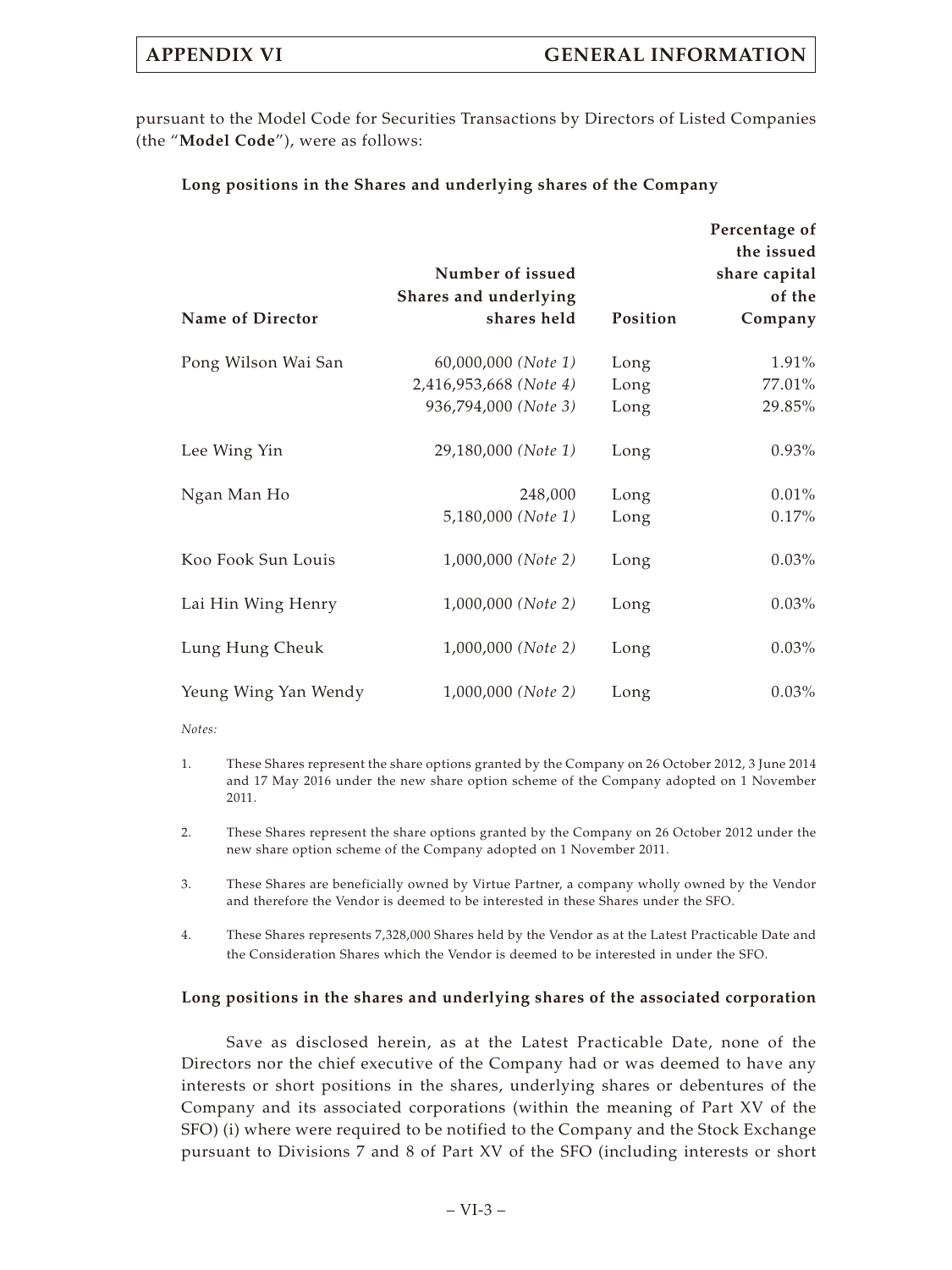positions which they were taken or deemed to have under such provisions of the SFO); or (ii) which were required, pursuant to section 352 of the SFO, to be entered in the register referred to therein; or (iii) which were required to be notified to the Company and the Stock Exchange pursuant to the Model Code.

# **SUBSTANTIAL SHAREHOLDERS' INTERESTS IN SHARES AND UNDERLYING SHARES**

So far as is known to the Directors and the chief executive of the Company, as at the Latest Practicable Date, the following person (not being Directors or chief executive of the Company) had, or was deemed to have, interests or short positions in the Shares or underlying Shares which would fall to be disclosed to the Company and the Stock Exchange under the provisions of Divisions 2 and 3 of Part XV of the SFO or who were directly or indirectly interested in 10% or more of the nominal value of any class of share capital carrying rights to vote in all circumstances at general meetings of any member of the Group:

| Name of Shareholder               | Capacity                                                     | Number of<br>issued<br><b>Shares held Position</b> |              | Percentage<br>of the issued<br>share capital<br>of the<br>Company |
|-----------------------------------|--------------------------------------------------------------|----------------------------------------------------|--------------|-------------------------------------------------------------------|
| Pong Wilson Wai San (Note 1)      | Beneficial Owner<br>Interest in<br>controlled<br>corporation | 2,476,953,668<br>936,794,000                       | Long<br>Long | 78.92%<br>29.85%                                                  |
| Tung Ching Yee Helena<br>(Note 2) | Family Interest                                              | 3,413,747,668 Long                                 |              | 108.77%                                                           |
| Virtue Partner (Note 1)           | <b>Beneficial Owner</b>                                      | 936,794,000                                        | Long         | 29.85%                                                            |

# **Long positions in the Shares and underlying shares of the Company**

## *Notes:*

- 1. 936,794,000 Shares are beneficially owned by Virtue Partner and therefore the Vendor is deemed to be interested in these Shares under the SFO. 2,476,953,668 Shares are personally owned by the Vendor of which 11,000,000, 22,600,000 and 26,400,000 Shares represents share options granted to him by the Company under the new share option scheme adopted by the Company on 1 November 2011 on 26 October 2012, 3 June 2014 and 17 May 2016 respectively and 2,416,953,668 Shares are the Consideration Shares which the Vendor is deemed to be interested in under the SFO.
- 2. Ms. Tung Ching Yee Helena is the wife of the Vendor and is accordingly deemed to be interested in the Shares beneficially owned by the Vendor in his own capacity and through his controlled corporation.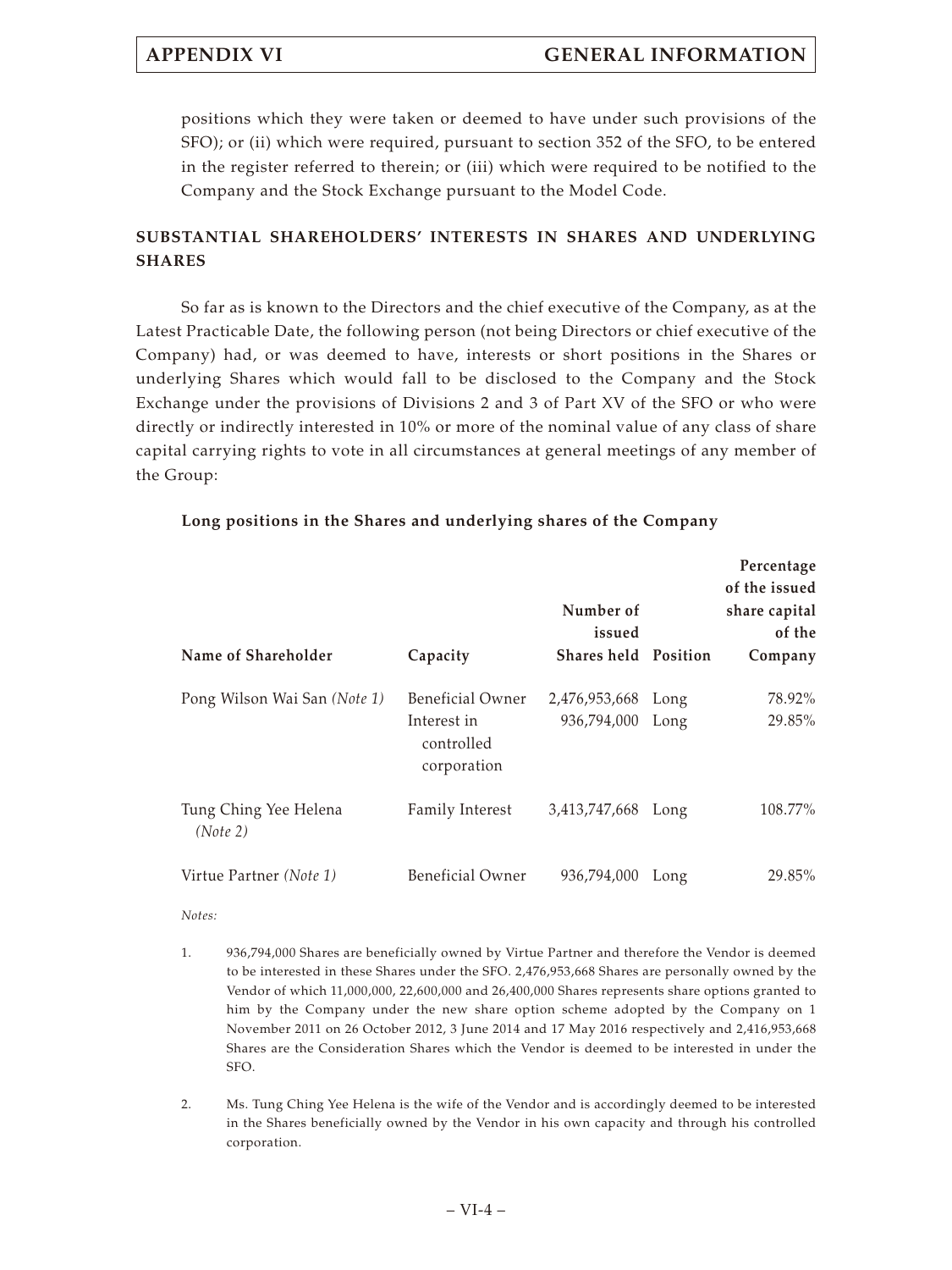Save as disclosed above, as at the Latest Practicable Date, the Directors and the chief executive of the Company were not aware of any other person (other than the Directors and the chief executive of the Company) who had, or was deemed to have, interests or short positions in the Shares or underlying Shares which would fall to be disclosed to the Company and the Stock Exchange under the provisions of Divisions 2 and 3 of Part XV of the SFO, or who was directly or indirectly interested in 10% or more of the nominal value of any class of share capital carrying rights to vote in all circumstances at general meetings of any member of the Group.

# **ADDITIONAL DISCLOSURE OF SHAREHOLDING AND DEALINGS PURSUANT TO THE TAKEOVERS CODE**

The shareholding of the Vendor, Virtue Partner and the parties acting in concert with them in the Company as at the Latest Practicable Date are set out in the letter from the Board and in the paragraph headed "Effect on Shareholding Structure of the Company" above.

None of the Vendor, Virtue Partner and any person acting in concert with him had dealt for value in any relevant securities (as defined under Note 4 to Rule 22 of the Takeovers Code) during the Relevant Period. As at the Latest Practicable Date, the Company had no shareholding interest or any relevant securities (as defined in note 4 to Rule 22 of the Takeovers Code) in Virtue Partner, nor had the Company dealt for value in any shares or other relevant securities (as defined in Note 4 to Rule 22 of the Takeovers Code) of Virtue Partner.

Save as set out in the paragraphs headed "Directors' and Chief Executives' Interests in Shares and Underlying Shares" and "Substantial Shareholders' Interests in Shares and Underlying Shares" above, as at the Latest Practicable Date, none of the directors of Virtue Partner was interested in any securities of the Company nor had the directors of Virtue Partner dealt for value in any Shares or other securities of the Company during the Relevant Period, save for the Consideration Shares.

Save as set out in the paragraphs headed "Directors' and Chief Executives' Interests in Shares and Underlying Shares" and "Substantial Shareholders' Interests in Shares and Underlying Shares" above, as at the Latest Practicable Date, none of the Vendor, Virtue Partner and any person acting in concert with them owned or controlled any Shares or other securities of the Company. Save for the entering into of the Acquisition Agreement, none of the Vendor, Virtue Partner and any person acting in concert with him had dealt for value in relevant securities (as defined under Note 4 to Rule 22 of the Takeovers Code) during the Relevant Period.

As at the Latest Practicable Date, none of the Vendor, Virtue Partner and any person acting in concert with him had any arrangement of the kind described in Note 8 to Rule 22 of the Takeovers Code with any person.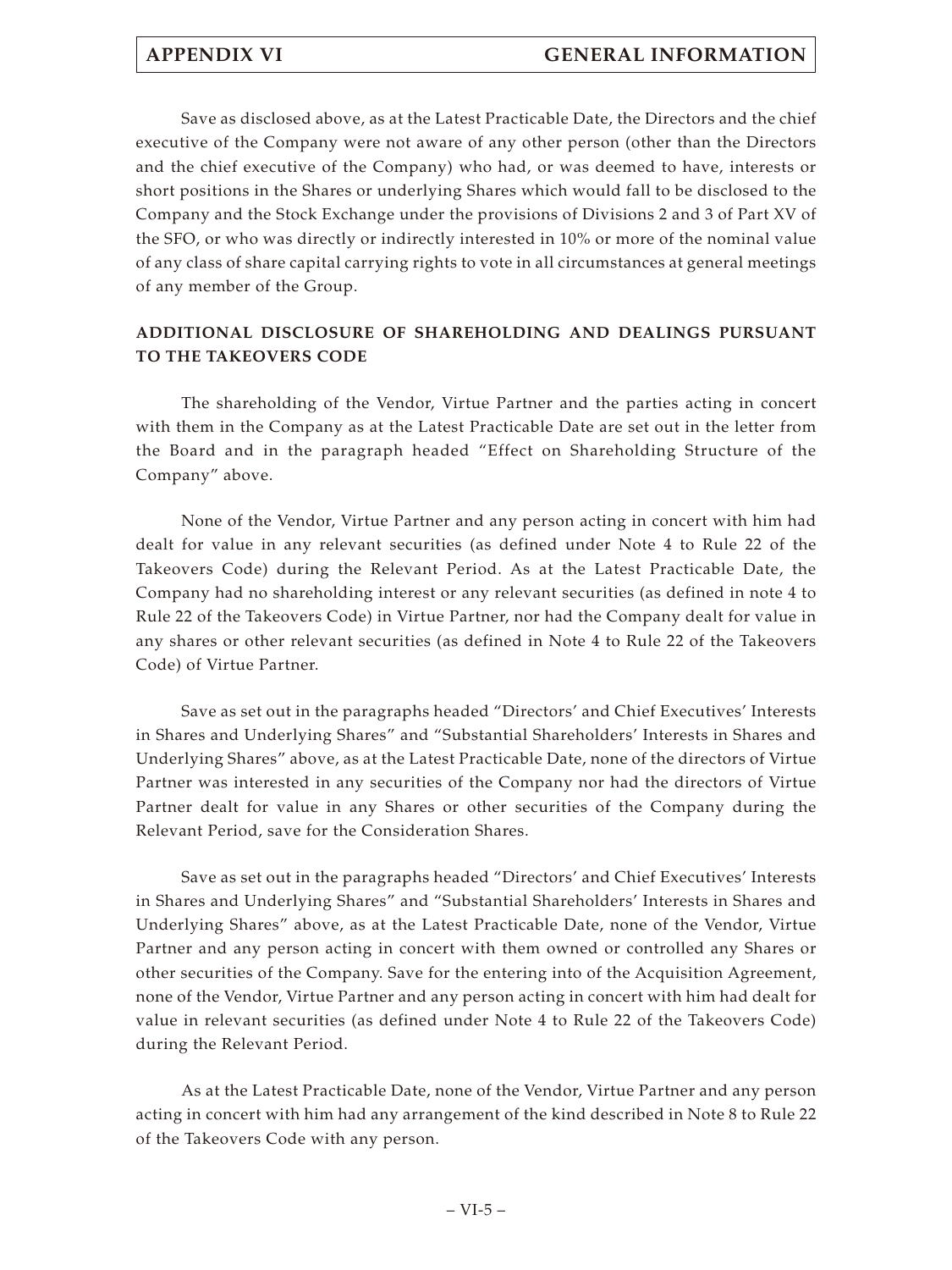As at the Latest Practicable Date, save for the Acquisition Agreement and the transactions contemplated thereunder, there was no agreement, arrangement or understanding (including any compensation arrangement) between the Vendor, Virtue Partner and any person acting in concert with them and any Director, recent Director, shareholder or recent shareholder of the Company which had any connection with or dependence upon the Acquisition or the Whitewash Wavier.

As at the Latest Practicable Date, save as disclosed in the paragraphs headed "Directors' and Chief Executives' Interests in Shares and Underlying Shares" and "Substantial Shareholders' Interests in Shares and Underlying Shares" above, none of the Directors was interested in any Shares or relevant securities (as defined under Note 4 to Rule 22 of the Takeovers Code) of the Company and in any shares or other securities of Virtue Partner. During the Relevant Period, save for the Consideration Shares, none of the Directors had dealt for value in any Shares or relevant securities (as defined under Note 4 to Rule 22 of the Takeovers Code) of the Company and in any shares or other securities of the Company.

As at the Latest Practicable Date, no shareholding in the Company was owned or controlled by a subsidiary of the Company or by a pension fund of any member of the Group or by Veda Capital and none of the advisers to the Company as specified in class (2) of the definition of associate in the Takeovers Code owned or had any interest in any Shares or other securities of the Company.

As at the Latest Practicable Date, no person had any arrangement of the kind as described to in Note 8 to Rule 22 of the Takeovers Code with the Company or with any person who is an associate of the Company by virtue of classes  $(1)$ ,  $(2)$ ,  $(3)$  and of the definition of associate under the Takeovers Code.

As at the Latest Practicable Date, no shareholding in the Company was managed on a discretionary basis by fund managers connected with the Company.

As at the Latest Practicable Date, no benefit would be given to any Director as compensation for loss of office or otherwise in connection with the Acquisition or the Whitewash Waiver.

As at the Latest Practicable Date, save for the Acquisition Agreement and the transactions contemplated thereunder, there was no agreement or arrangement between any Director and any other person which is conditional on or dependent upon the outcome of the Acquisition, the Whitewash Waiver or otherwise connected with any of them.

As at the Latest Practicable Date, save for the Acquisition Agreement, there was no material contracts which have been entered into by the Vendor or Virtue Partner and any person acting in concert with them in which any Director has any a material personal interest.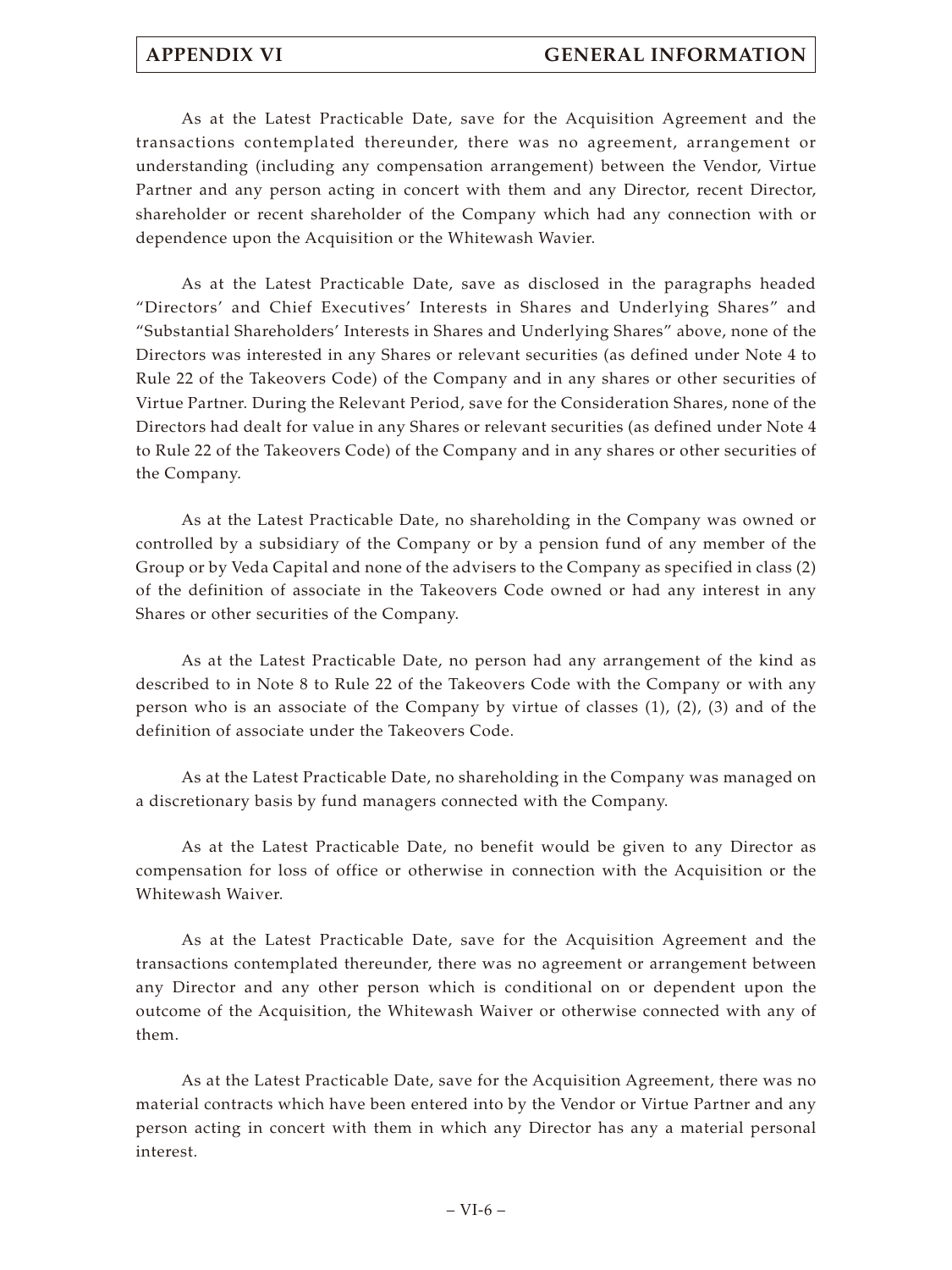No Shares acquired by the Vendor and any person acting in concert with him in pursuance of the Acquisition will be transferred, charged or pledged to any other persons.

Save for the entering into of the Acquisition Agreement, none of the Vendor, Virtue Partner and any person acting in concert with him has acquired any Shares or had any dealings in the relevant securities of the Company (as defined under Note 4 to Rule 22 of the Takeovers Code) during the Relevant Period.

As at the Latest Practicable Date, there was no shareholding in the Company which the Vendor, Virtue Partner or any person acting in concert with them has borrowed or lent, and there were no dealings in the Shares or other securities of the Company by the Vendor, Virtue Partner or any person acting in concert with them has borrowed or lent the Shares or other securities of the Company during the Relevant Period.

As at the Latest Practicable Date, there was no shareholding in the Company which the Company or the Directors has/have borrowed or lent, and there were no dealings in the Shares or other securities of the Company by any person which the Company or the Directors has/have borrowed or lent the Shares or other securities in the Company during the Relevant Period.

The Vendor, Virtue Partner and the associates and any parties acting in concert with any of them, Mr. Ngan Man Ho and any other Shareholders who are involved or interested in the Acquisition Agreement and/or the Whitewash Waiver shall abstain from voting on the resolutions approving the Acquisition Agreement and the transactions contemplated thereunder and the Whitewash Waiver at the EGM. As at the Latest Practicable Date, the other Directors did not have any Shares or relevant securities of the Company (as defined under note 4 to Rule 22 of the Takeover Code) and thus will not vote on the resolution approving the Whitewash Waiver at the EGM.

As at the Latest Practicable Date, there was no shareholding in the Company owned or controlled by any persons who, prior to the posting of this circular, have irrevocably committed themselves to vote for or against the Whitewash Waiver.

# **DIRECTORS' SERVICE CONTRACTS**

As at the Latest Practicable Date, save as disclosed below, none of the Directors had any existing or proposed service contract with the Enlarged Group or associated companies which: (i) has been entered into or amended within 6 months before the date of the Announcement, or (ii) is continuous contract with a notice period of 12 months or more, or (iii) is fixed term contract with more than 12 months to run irrespective of the notice period, or (iv) is not determinable by the employer within one year without payment of compensation (other than statutory compensation):

The Vendor has entered into a service agreement with the Company for an initial term of 36 months commencing from 17 May 2016 with a monthly emolument of HK\$480,000 plus discretionary bonus to be decided by the Board; Mr. Lee Wing Yin has entered into a service agreement with the Company for a term of 36 months commencing from 1 June 2016, the monthly emolument was adjusted from HK\$85,000 to HK\$90,000 on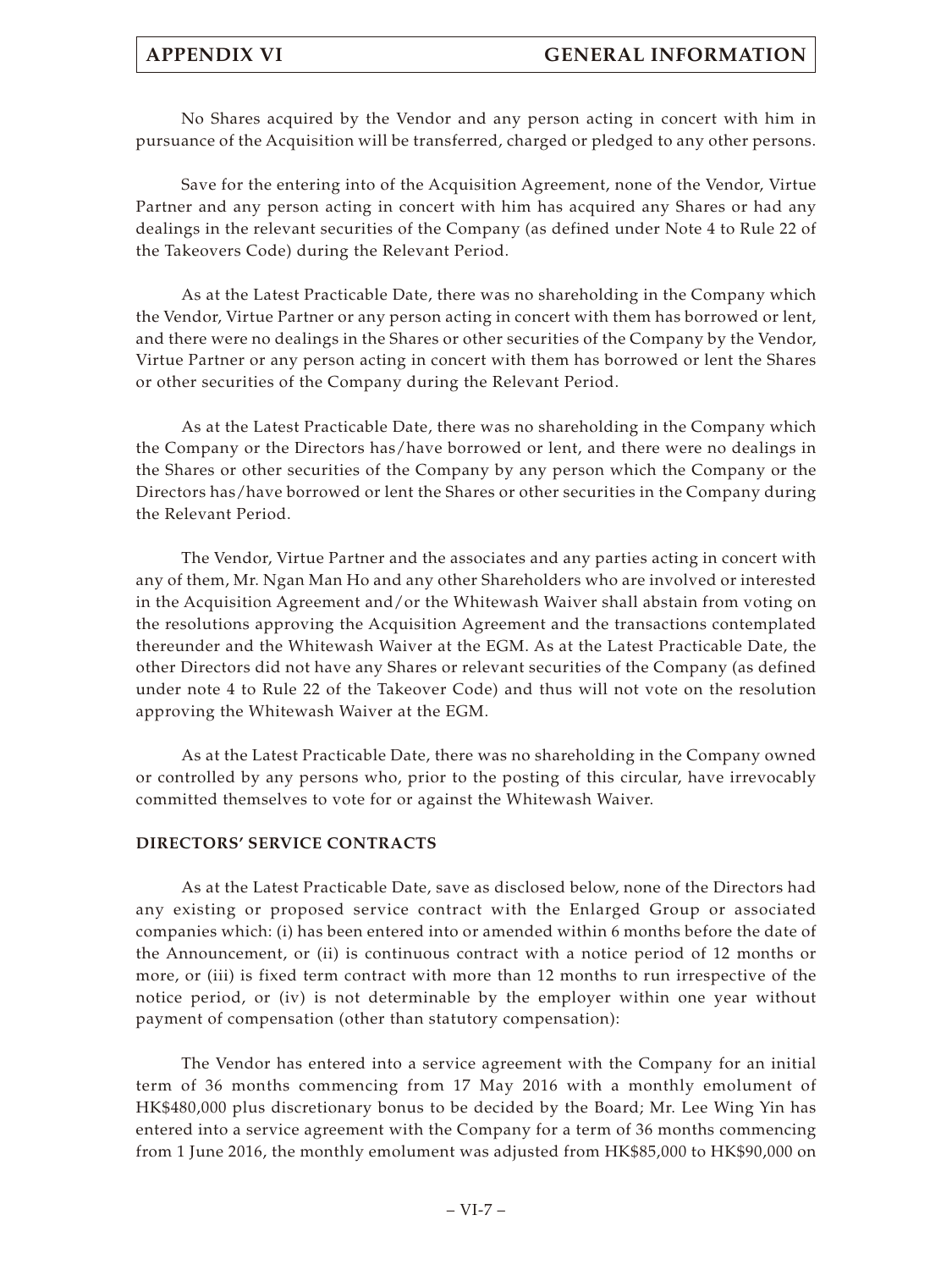10 January 2017 plus discretionary bonus to be decided by the Board; and Mr Ngan Man Ho has entered into a service agreement with the Company for an initial term of 36 months commencing from 12 December 2014, the monthly emolument of this service agreement was adjusted from HK\$67,080 to HK\$70,000 on 10 January 2017 with discretionary bonus to be decided by the Board.

# **COMPETING INTERESTS**

As at the Latest Practicable Date, none of the Directors or their respective associates had any interest in any business which competes or is likely to compete, either directly or indirectly, with the business of the Group.

# **INTERESTS IN THE GROUP'S ASSETS OR CONTRACTS OR ARRANGEMENTS SIGNIFICANT TO THE ENLARGED GROUP**

Save for the Acquisition Agreement and the transactions contemplated thereunder:

- None of the Directors has any direct or indirect interests in any assets which have been acquired or disposed of by or leased to, or which are proposed to be acquired or disposed of by or leased to, the Enlarged Group since 30 June 2016, the date to which the latest published audited consolidated financial statements of the Group were made up; and
- There is no contract or arrangement entered into by any member of the Enlarged Group subsisting at the Latest Practicable Date in which any Director is materially interested and which is significant to the business of the Enlarged Group.

# **LITIGATION**

As at the Latest Practicable Date, no member of the Enlarged Group was engaged in any litigation, arbitration or claim of material importance and no litigation, arbitration or claim of material importance was known to the Directors to be pending or threatened by or against any member of the Enlarged Group.

# **MATERIAL CONTRACTS**

The following material contracts (not being contracts in the ordinary course of business) have been entered into by the members of the Enlarged Group within the two years immediately preceding the date of the Announcement (14 March 2017) up to and including the Latest Practicable Date.

- (a) the Acquisition Agreement;
- (b) the provisional sale and purchase agreement dated 18 April 2017 and entered into between Monilea Limited, a wholly-owned subsidiary of the Company and Winkit Development Limited in relation to the sale and purchase of 15th Floor, Far East Consortium Building, No. 121 Des Voeux Road Central, Hong Kong;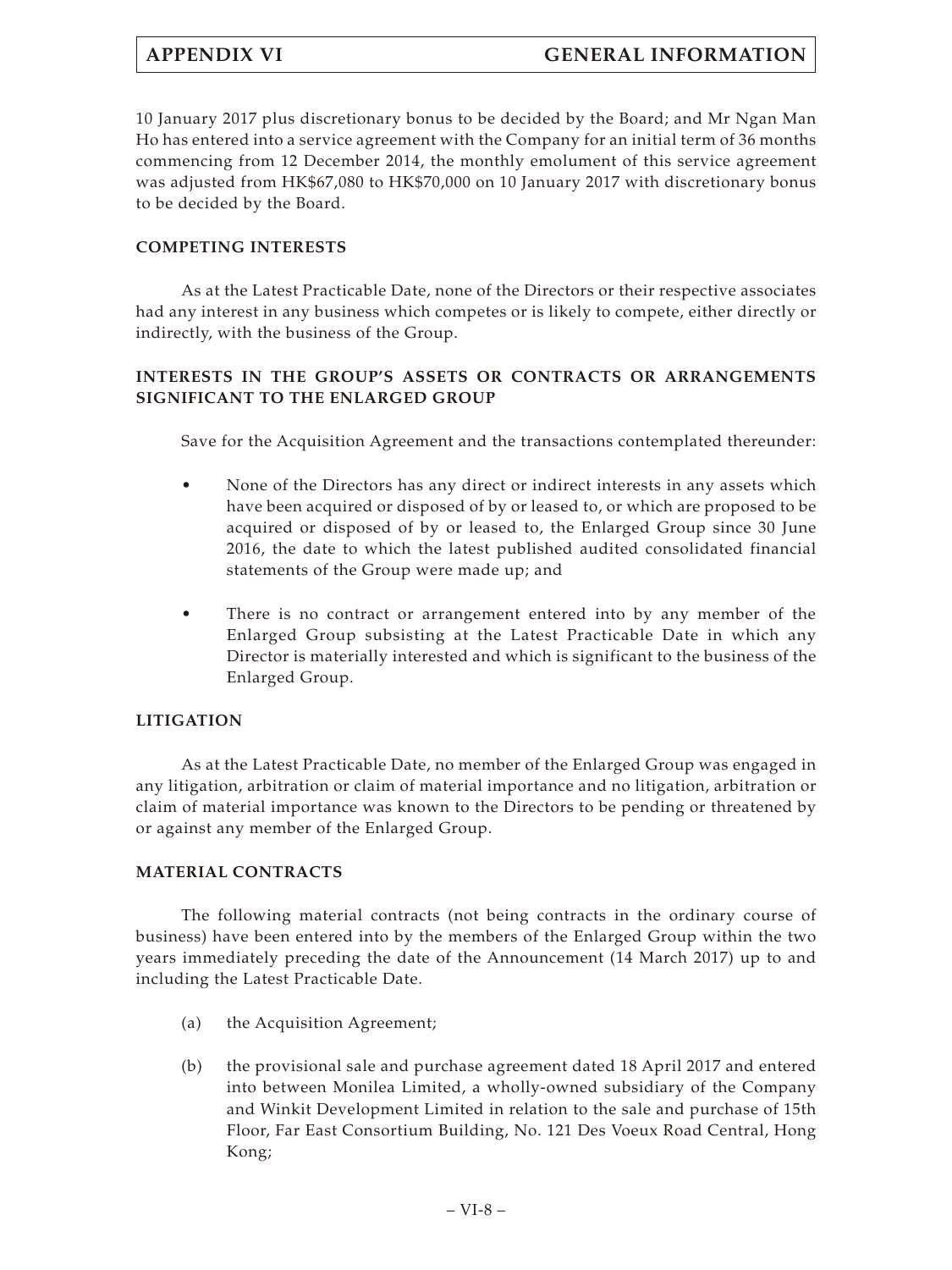- (c) the formal sale and purchase agreement dated 6 April 2017 and entered into between Sonic Returns Limited, a wholly-owned subsidiary of the Company and Mr. Cheung Siu Wing in relation to the sale and purchase of Office 1 on 29th Floor, Universal Trade Centre, No. 3 Arbuthnot Road, Hong Kong;
- (d) the formal sale and purchase agreement dated 6 April 2017 and entered into between Enviro Global Limited, a wholly-owned subsidiary of the Company and Best Tact Development Limited in relation to the sale and purchase of Office 2 on 29th Floor, Universal Trade Centre, No. 3 Arbuthnot Road, Hong Kong;
- (e) the formal sale and purchase agreement dated 6 April 2017 and entered into between Double Achiever Limited, a wholly-owned subsidiary of the Company and Mr. Cheung Siu Wing in relation to the sale and purchase of Carpark 6 on 2nd Floor, Universal Trade Centre, No. 3 Arbuthnot Road, Hong Kong;
- (f) the provisional sale and purchase agreement dated 1 April 2017 and entered into among Joy Shing Development Limited (a wholly-owned subsidiary of the Company) and Apex Step Holdings Limited as vendors, and Multi Fun Limited and the Multi Fun Limited's sole shareholder and directors as guarantors in relation to the sale and purchase of the entire issued share capital and all outstanding shareholders' loan of Apex Plan Limited;
- $(g)$  the formal sale and purchase agreement dated 30 March 2017 and entered into between Celestial Tower Limited, a wholly-owned subsidiary of the Company and Lerado H.K. Limited in relation to the sale and purchase of Office 1 on 30th Floor, Universal Trade Centre, No. 3 Arbuthnot Road, Hong Kong;
- (h) the formal sale and purchase agreement dated 30 March 2017 and entered into between Just Central Limited, a wholly-owned subsidiary of the Company and Lerado H.K. Limited in relation to the sale and purchase of Office 2 on 30th Floor, Universal Trade Centre, No. 3 Arbuthnot Road, Hong Kong;
- (i) the formal sale and purchase agreement dated 30 March 2017 and entered into between Coastal Talent Limited, a wholly-owned subsidiary of the Company and Lerado H.K. Limited in relation to the sale and purchase of Office 3 on 30th Floor, Universal Trade Centre, No. 3 Arbuthnot Road, Hong Kong;
- (j) placing agreement dated 13 May 2016 and entered into by the Company as disclosed in the announcement of the Company dated 15 May 2016;
- (k) the provisional sale and purchase agreement dated 15 September 2015 and entered into between Formal Focus Limited, a wholly-owned subsidiary of the Company and Waylon Limited in relation to the sale and purchase of 4th Floor, Kenning Industrial Building, 19 Wang Hoi Road, Kowloon Bay, Kowloon;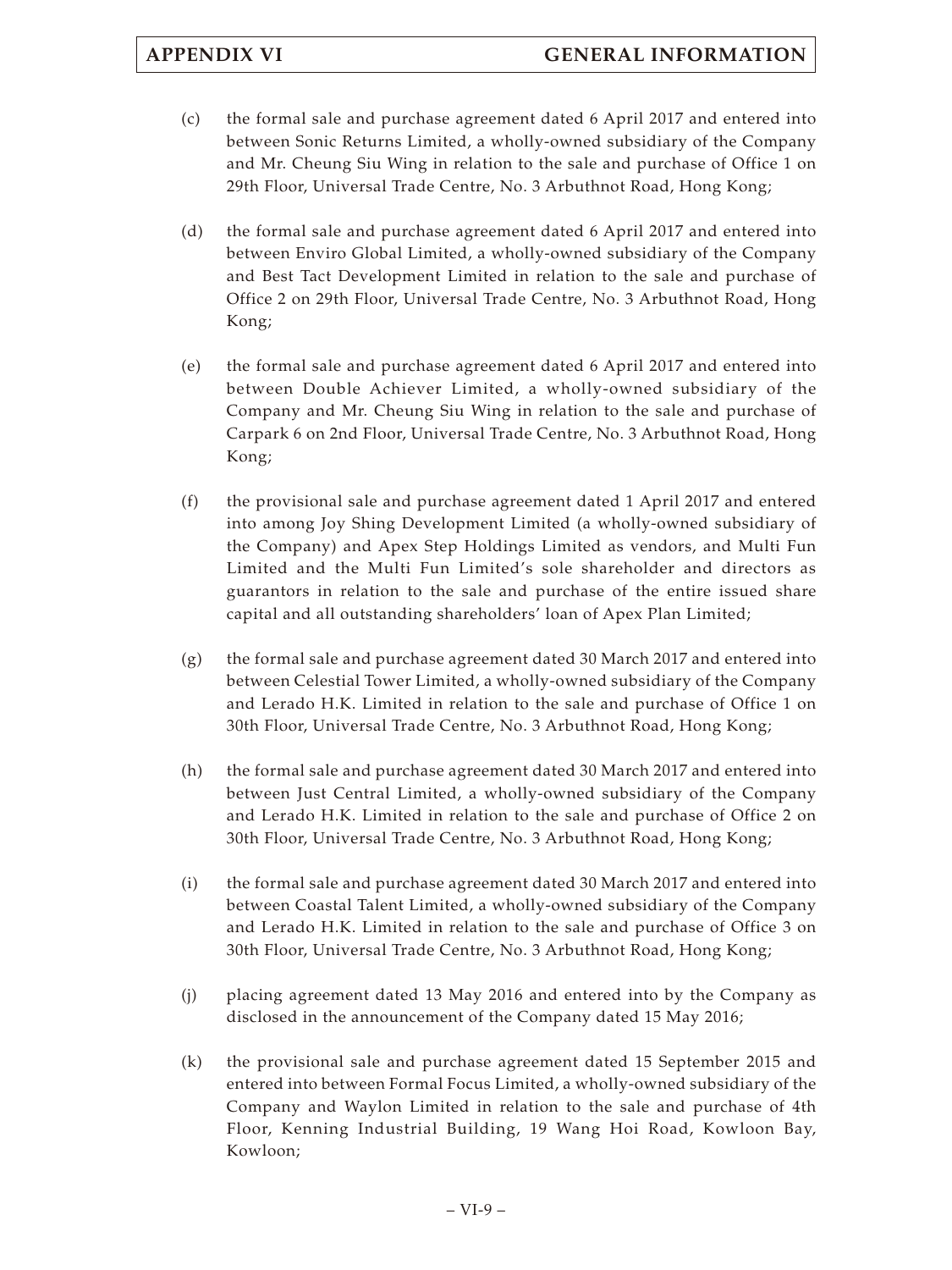- (l) the sale and purchase agreement dated 28 July 2015 and entered into between Achiever Connect Limited, a wholly-owned subsidiary of the Company and Well Master Development Limited in relation to the sale and purchase of Shop No. 2 on Ground Floor and Shop No. 3 on Lower Ground 1st Floor of Grand Scholar, No. 419K Queen's Road West, Hong Kong; and
- (m) placing agreement dated 21 July 2015 and entered into by the Company as disclosed in the announcement of the Company dated 21 July 2015.

# **EXPERTS AND CONSENTS**

The following are the names and qualifications of the experts who have given its opinions and advice which are included in this circular:

| Name                                                | Qualification                                                                                                                            |
|-----------------------------------------------------|------------------------------------------------------------------------------------------------------------------------------------------|
| <b>BDO</b> Limited                                  | Certified Public Accountants                                                                                                             |
| Colliers International<br>(Hong Kong) Limited       | Independent Professional Valuer                                                                                                          |
| <b>Ascent Partners Valuation</b><br>Service Limited | Independent Professional Valuer                                                                                                          |
| Veda Capital Limited                                | a licensed corporation under the SFO to conduct type<br>6 (advising on corporate finance) regulated activity as<br>defined under the SFO |

None of the experts above has any shareholding, directly or indirectly, in any member of the Group or any right (whether legally enforceable or not) to subscribe for or to nominate persons to subscribe for securities in any member of the Group.

Each of the experts above has given and has not withdrawn its written consent to the issue of this circular, with the inclusion of the references to its name and/or its opinion in the form and context in which they are included.

None of the experts above had any direct or indirect interest in any asset which had been acquired, or disposed of by, or leased to any member of the Enlarged Group, or was proposed to be acquired, or disposed of by, or leased to any member of the Enlarged Group since 30 June 2016, the date to which the latest published audited financial statements of the Group were made up.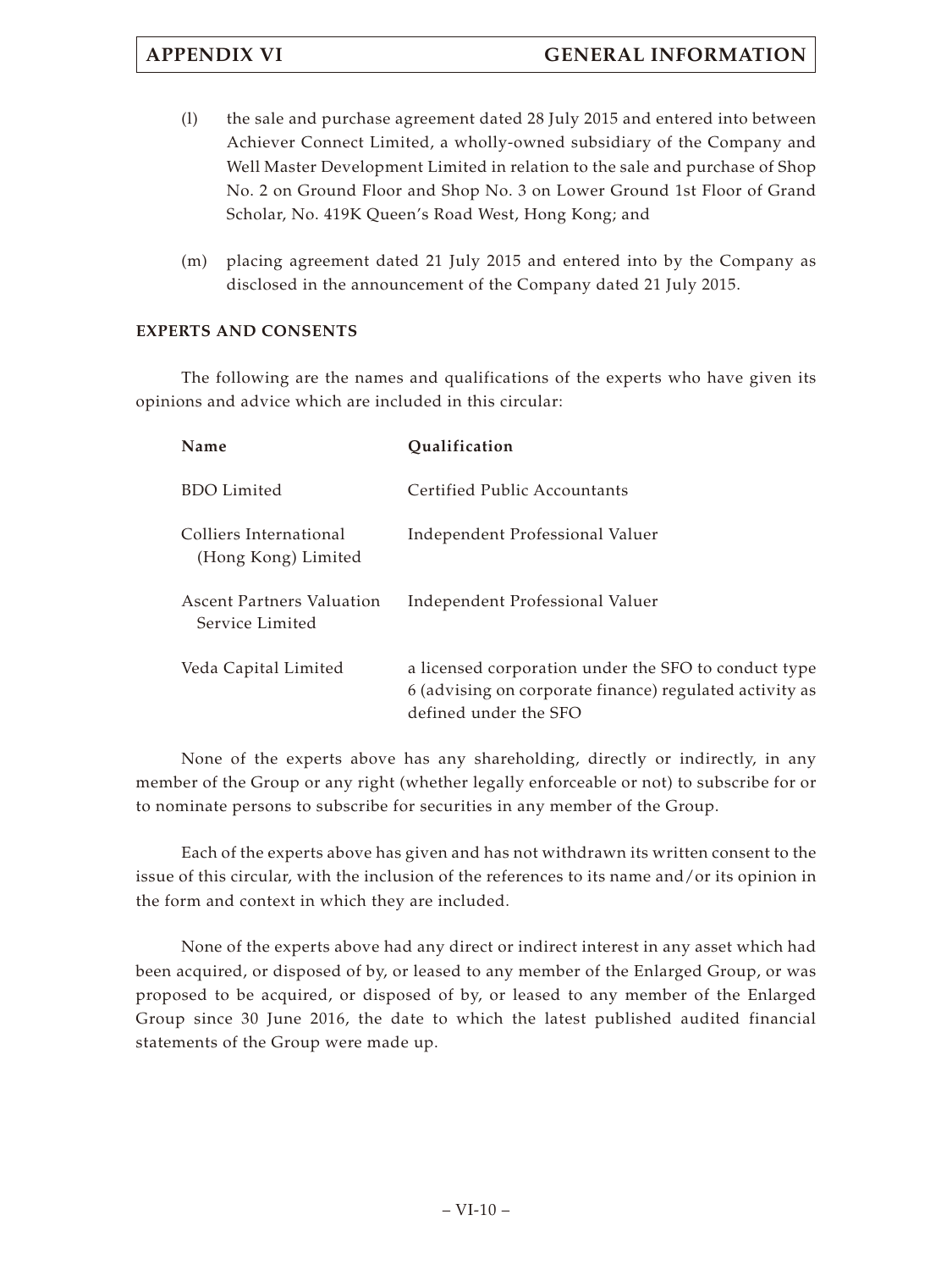# **MISCELLANEOUS**

The address of the Vendor in Hong Kong is Unit A, 6/F., 9 Queen's Road Central, Hong Kong.

The registered address of Virtue Partner is situated at Vistra Corporate Services Centre, Wickhams Cay II, Road Town, Tortola, VG1110, British Virgin Islands. Virtue Partner is 100% beneficially owned by the Vendor and the director of Virtue Partner is the Vendor.

The registered office of the Company is located at Cricket Square, Hutchins Drive, P.O. Box 2681, Grand Cayman KY1-1111, Cayman Islands. The principal place of business of the Company in Hong Kong is located at Unit A, 6/F., 9 Queen's Road Central, Hong Kong.

The secretary of the Company is Mr. Lee Wing Yin, is an associate member of the Hong Kong Institute of Certified Public Accountants and a fellow member of The Association of Chartered Certified Accountants.

The branch share registrar and transfer office of the Company in Hong Kong is Tricor Tengis Limited, at Level 22, Hopewell Centre, 183 Queen's Road East, Hong Kong.

The registered address of Veda Capital is situated at Room 1106, 11/F, Wing On Centre, 111 Connaught Road Central, Hong Kong.

In the event of inconsistency, the English text of this circular shall prevail over the Chinese text.

# **DOCUMENTS AVAILABLE FOR INSPECTION**

Copies of the following documents will be available for inspection during normal business hours (Saturdays and public holidays excepted) from 10:00 a.m. to 12:30 p.m. and from 2:30 p.m. to 5:00 p.m. at (i) the head office of the Company at Unit A, 6/F., 9 Queen's Road Central, Hong Kong; (ii) on the website of the SFC (<http://www.sfc.hk/>); and (iii) on the website of the Company ([http://www.winfullgroup.hk/\)](http://www.winfullgroup.hk/) during the period from the date of this circular up to the date of the EGM:

- (a) the memorandum and articles of association of the Company;
- (b) the letter from the Connected Transaction Independent Board Committee containing its advice to the Independent Shareholders, the text of which is set out in the section headed "Letter from the Connected Transaction Independent Board Committee" in this circular;
- (c) the letter from the Whitewash Independent Board Committee containing its advice to the Independent Shareholders, the text of which is set out in the section headed "Letter from the Whitewash Independent Board Committee" in this circular;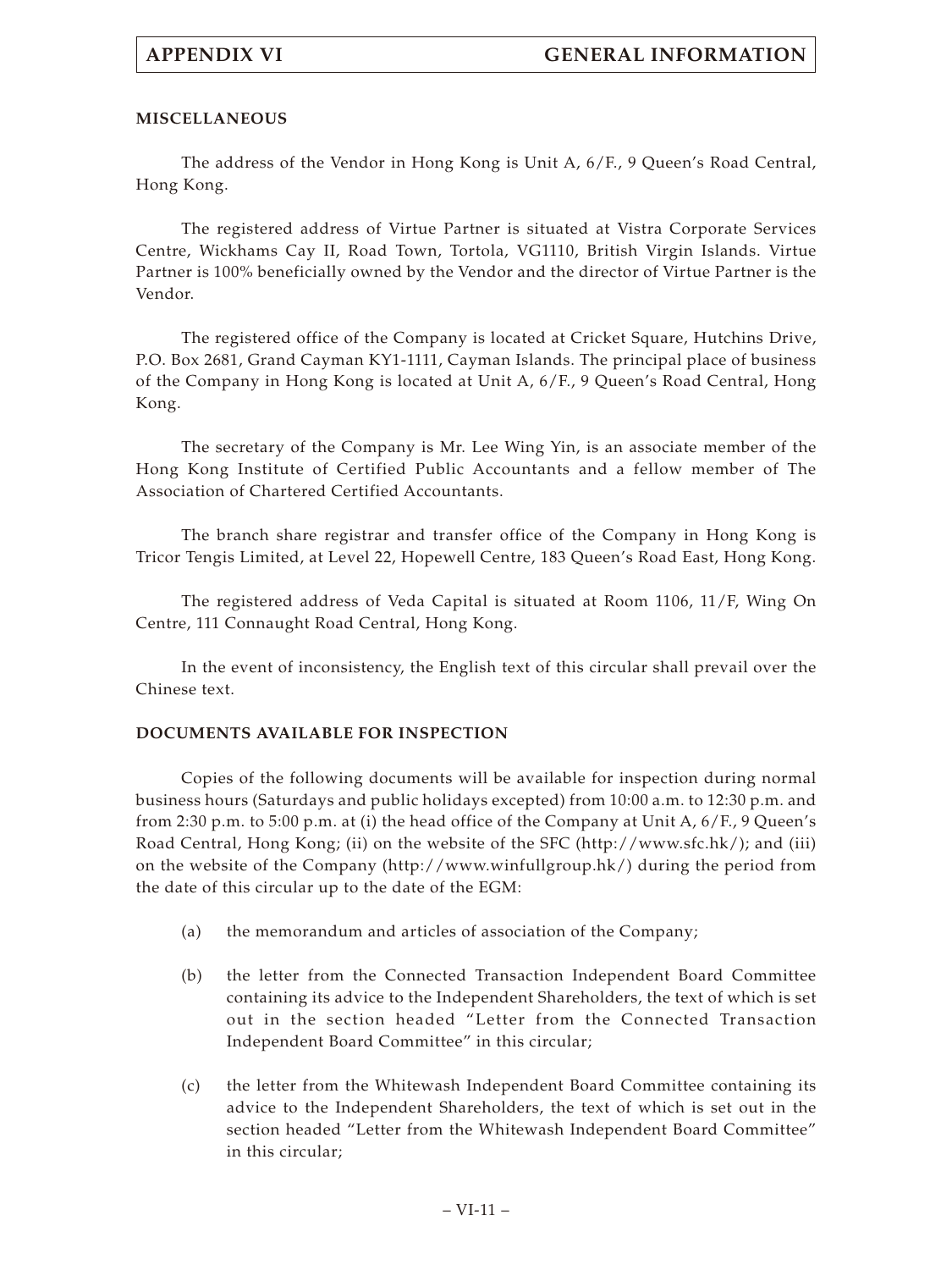- (d) the letter from Veda Capital containing its advice to the Connected Transaction Independent Board Committees, the Whitewash Independent Board Committees and the Independent Shareholders, the text of which is set out in the section headed "Letter from Veda Capital" in this circular;
- (e) the annual reports of the Company for each of the two years ended 30 June 2016;
- (f) the interim report of the Company for the six months ended 31 December 2016;
- (g) the accountants' report on the Target Company, the text of which is set out in Appendix II to this circular;
- (h) the accountants' report in respect of the unaudited pro forma financial information of the Enlarged Group, the text of which is set out in Appendix III to this circular;
- (i) the independent valuation report from Ascent Partners Valuation Service Limited in relation to the valuation of the property interests held by the Group, the text of which is set out in Appendix IV to this circular;
- (j) the independent valuation report from Colliers International (Hong Kong) Limited in relation to the valuation of the Property, the text of which is set out in Appendix V to this circular;
- (k) the letters of consent referred to under the paragraph headed "Experts and Consents" in this appendix;
- (l) the material contracts referred to in the paragraph headed "Material Contracts" in this appendix; and
- (m) this circular.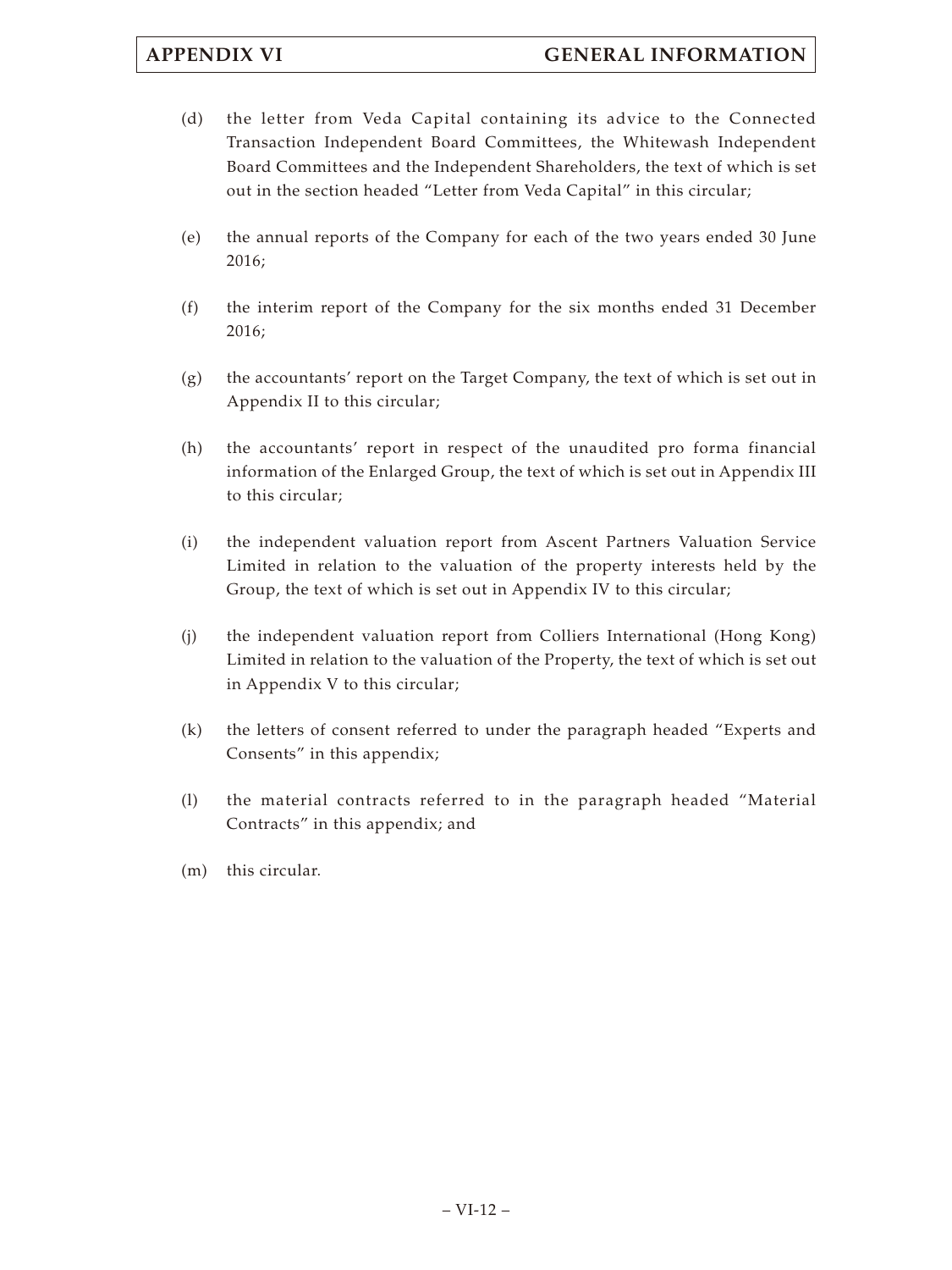# **NOTICE OF EGM**



# **NOTICE OF EXTRAORDINARY GENERAL MEETING**

**NOTICE IS HEREBY GIVEN** that an extraordinary general meeting (the "**EGM**") of Winfull Group Holdings Limited (the "**Company**") will be held at 7/F, Wheelock House, 20 Pedder Street, Central, Hong Kong on Wednesday, 17 May 2017 at 9:30 a.m. for the purposes of considering and, if thought fit, passing the following resolutions of the Company:

# **ORDINARY RESOLUTIONS**

# 1. "**THAT**:

- (a) the sale and purchase agreement (the "**Sale and Purchase Agreement**") entered into between the Company, Alpha Easy Limited and Mr. Pong Wilson Wai San (the "**Vendor**") dated 14 March 2017 in relation to the acquisition (the "**Acquisition**") of the entire issued share capital of, and the debts due by Flexwood Limited at a consideration of HK\$450,600,000, a copy of the Sale and Purchase Agreement having been produced to the EGM and marked "A" and initialed by the chairman of the EGM for the purpose of identification, and the transactions contemplated thereby be and are hereby approved, confirmed and ratified;
- (b) the allotment and issue of 2,409,625,668 (the "**Consideration Shares**") new shares of HK\$0.01 each (each a "**Share**") in the capital of the Company at HK\$0.187 per Share to the Vendor (or its nominee(s)), credited as fully paid, to satisfy the consideration for the Acquisition be and are hereby approved; and
- (c) any one or more directors (the "**Directors**") of the Company be and are hereby authorised to allot and issue the Consideration Shares in accordance with the terms of the Sale and Purchase Agreement and to do all such acts and things as he/she/they consider(s) necessary or expedient for the purpose of giving effect to the Sale and Purchase Agreement and completing the transactions contemplated thereby."